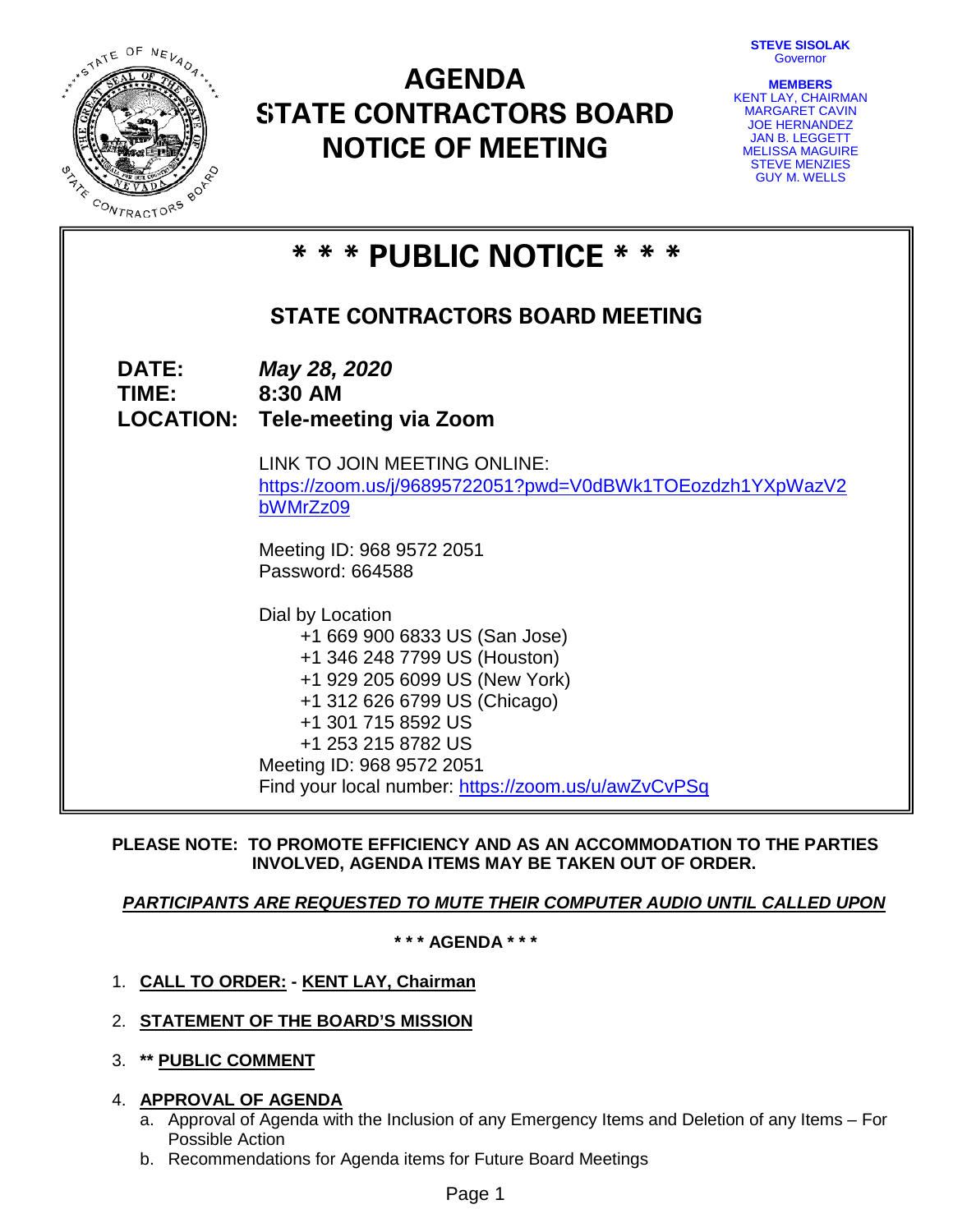## 5. **APPROVAL OF MINUTES**

April 16, 2020 – For Possible Action

## 6. **EXECUTIVE SESSION**

- a. Executive Officer's Report
- b. Review of Monthly Department Statistics For Possible Action
- c. Report of Disciplinary Hearing Outcomes for March and April 2020
- d. Legislative Discussion For Possible Action
	- Discussion Concerning Potential Initiatives for the 2021 Legislative Session For Possible Action
- e. Review and Approval of Quarterly Financial Reports for the Period Ending March 31, 2020 For Possible Action
- f. Review and Approval of Cash Disbursements and Transfer Journals for the Period Ending March 31, 2020 – For Possible Action
- g. Review of April, 2020 Income Statement
- h. Executive Officer's Quarterly Report Pursuant to NAC 624.030 and 2019-20 Strategic Plan Third Quarter Activity Update – For Possible Action
- i. Discussion Concerning Strategic Plan for FY 2020-21 For Possible Action
- j. Discussion Regarding Engagement of IPM LLC for Process Analysis For Possible Action
- k. Discussion and Approval of the 2020 Edition of *The Blue Book* as Revised by the Nevada Construction Industry Relations Committee– For Possible Action
- l. Legal Report For Possible Action
	- Discussion Concerning Potential or Pending Litigation (A public body may interrupt the open meeting and exclude the public for the purpose of having an attorney-client discussion of potential and existing litigation pursuant to NRS 241.015(3)(b)(2))
- m. Subcommittee Reports Executive Subcommittee, Recovery Fund Subcommittee, Classification/Regulation Subcommittee, Finance Subcommittee.

## 7. **APPROVAL OF CONSENT AGENDA – For Possible Action:**

a. Ratification of Staff Approved License Applications, Changes of Licensure, Reinstatement of Licensure, Voluntary Surrenders (List Attached, Items 1 to 651)

## 8. **\*\*PUBLIC COMMENT**

Adjournment – For Possible Action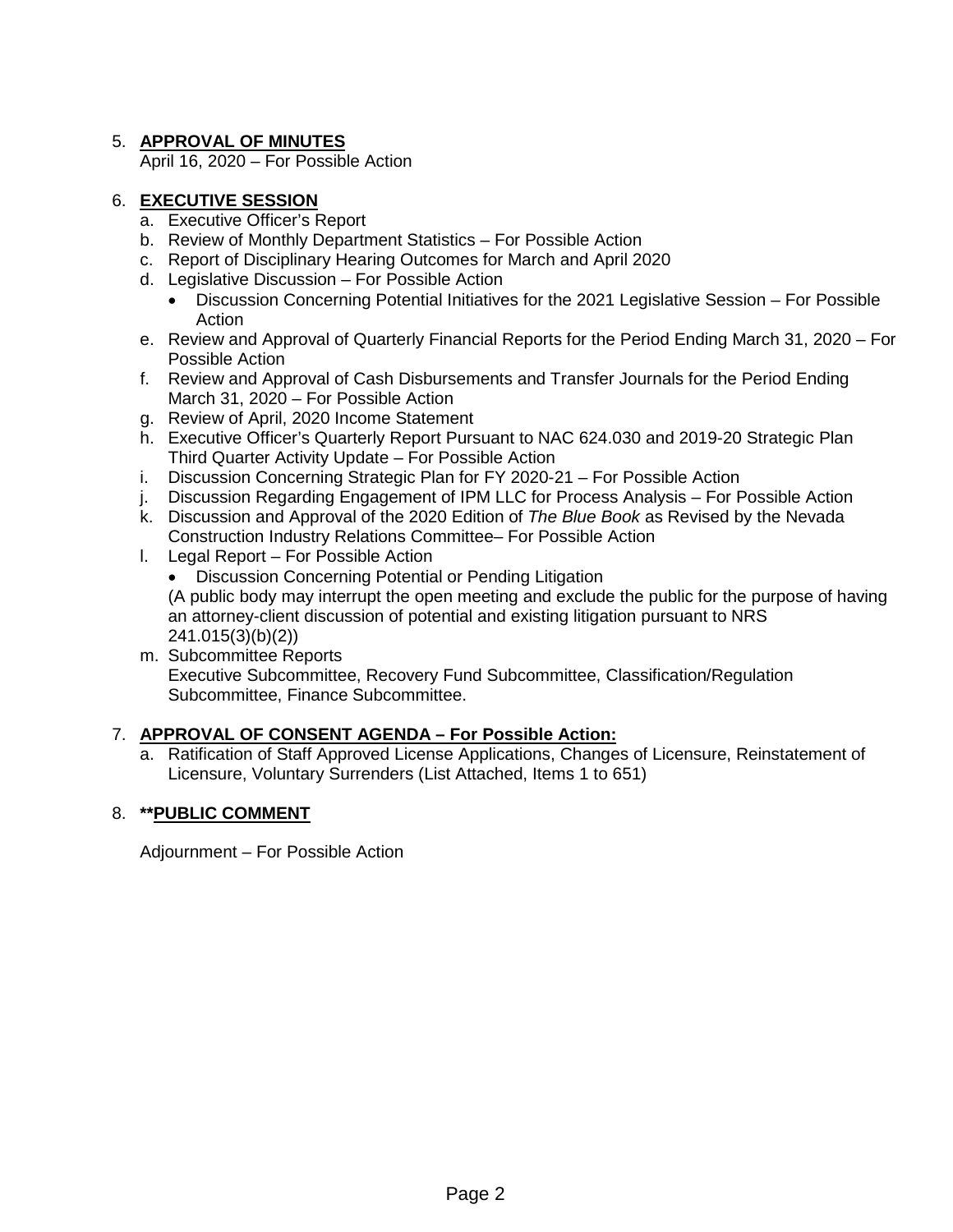## **\*\* PUBLIC COMMENT**

Pursuant to Section 2 of Directive 006, members of the public may submit written public comment by email to [PublicComment@nscb.state.nv.us.](mailto:PublicComment@nscb.state.nv.us) Emails received prior to adjournment of the meeting will be entered into the record.

## **PUBLIC NOTICE**

Pursuant to Section 1 of the Declaration of Emergency Directive 006 ("Directive 006"), the requirement contained in NRS 241.023(1)(b) that there be a physical location designated for meetings of public bodies where members of the public are permitted to attend and participate has been suspended. Pursuant to Section 3 of Directive 006, the requirement contained in NRS 624.020(4)(a) that public notice agendas be posted at physical locations within the State of Nevada has likewise been suspended.

Notice of this meeting was posted on the Nevada State Contractors Board Internet Website and the Public Notice Website.

## **PLEASE NOTE:**

- 1) Persons/facilities desiring copies of the board's agenda must submit their request in writing every six months.
- 2) With regard to any board meeting, it is possible that an amended notice will be published adding new items to the original agenda. Amended notices will be posted in accordance with the Open Meeting Law: however, they will not be mailed to individuals on the board's mailing list.
- 3) Members of the public who are disabled and require special accommodations or assistance at the meeting are requested to notify the board office in writing at 5390 Kietzke Lane, Suite 102, Reno, NV 89511 or 2310 Corporate Circle, Suite 200, Henderson, NV 89074 or by calling 775- 688-1141 or by contacting Crystal Caywood at 702-486-1136 prior to the date of the meeting.
- 4) Pursuant to NRS 241.020(6), please take notice: (1) Items on the agenda may be taken out of order; (2) Two or more agenda items may be combined for consideration; and (3) At any time, items on the agenda may be removed from the agenda or discussion of the items may be delayed.
- 5) Subject to the provisions of NRS 241.050(5), interested parties may request a copy of supporting materials related to this meeting by contacting the following individuals:

Crystal Caywood 2310 Corporate Circle, Suite 200, Henderson, NV 89074 702.486.1136 [ccaywood@nscb.state.nv.us](mailto:ccaywood@nscb.state.nv.us)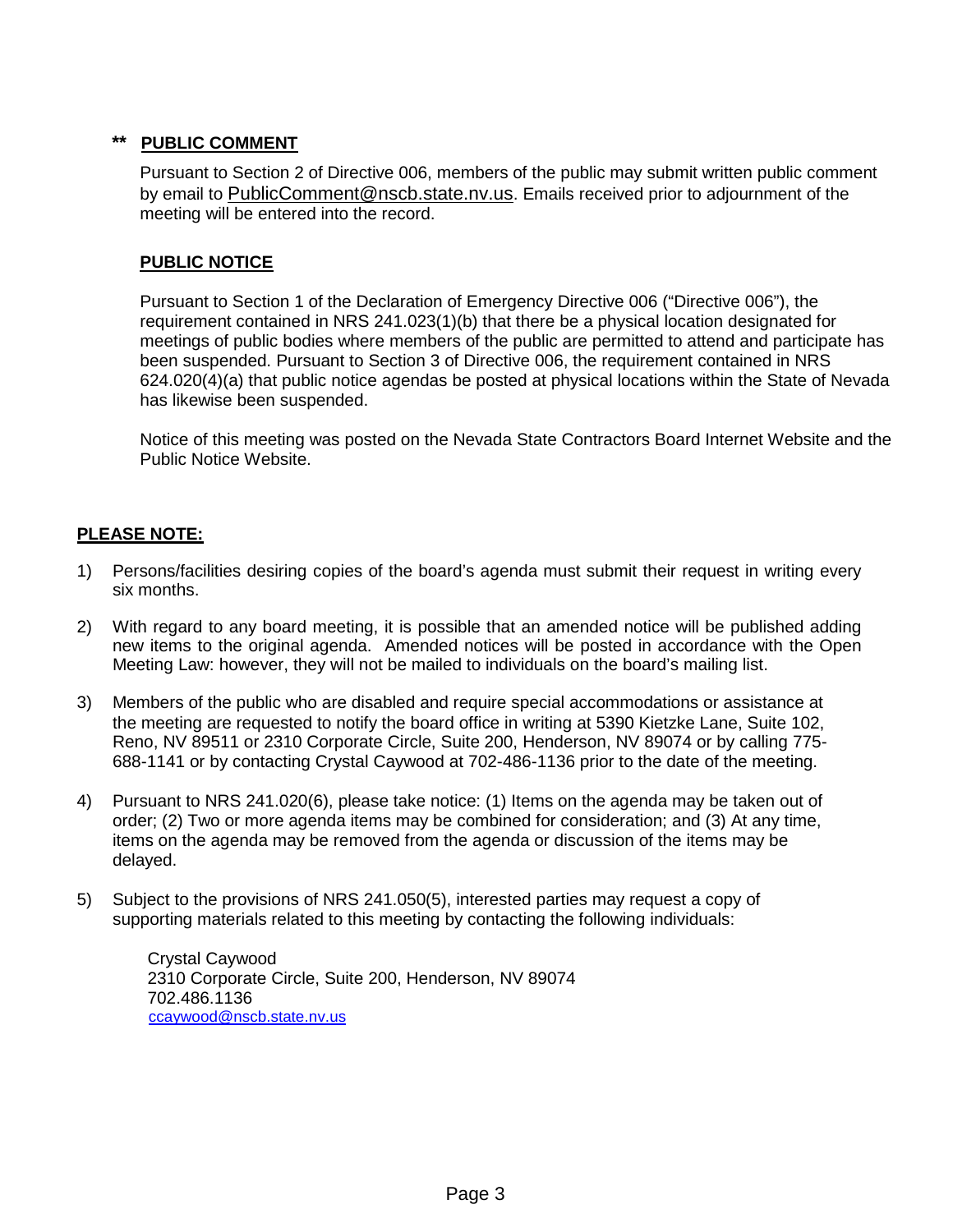Page 1 of 179

#### **NEW APPLICATIONS**

## **1 702 CONTRACTORS LLC HENDERSON, NV**

I P REMODELING; PAZ LEVAVI, Manager; ISAAC ITZHAKI Manager

PAZ LEVAVI, CMS and Trade

CONTRACTORS LICENSE APPLICATION, 1013872

Approved DATE: 05/08/2020

LIMIT: \$200,000.00 BOND: \$10,000.00 CLASS: B2-RESIDENTIAL AND SMALL

COMMERCIAL

CONTINGENT ON PASSING CMS/TRADE EXAMS

**2 A & D FRAMING & DRYWALL LLC PAHRUMP, NV**

ALBERTO FLORES, Managing Member ALBERTO FLORES, CMS and Trade CONTRACTORS LICENSE APPLICATION, 1013431

Approved DATE: 03/11/2020

LIMIT: \$45,000.00 BOND: \$5,000.00 CLASS: C-3 CARPENTRY MAINTENANCE AND MINOR REPAIR

CONTINGENT UPON PASSING REQUIRED CMS AND TRADE EXAMS

**3 A & G CONTRACTING LLC HENDERSON, NV** MICHAEL WILLIAM BROADAWAY, Managing Member MICHAEL WILLIAM BROADAWAY, CMS and Trade CONTRACTORS LICENSE APPLICATION, 1014110

Approved DATE: 05/01/2020

LIMIT: \$750,000.00 BOND: \$30,000.00 CLASS: A12-EXCAVATION, GRADING, TRENCHING AND SURFACING A15-SEWERS, DRAINS AND PIPES A19-PIPELINE AND **CONDUIT** 

CONTINGENT ON PASSING CMS/TRADE EXAMS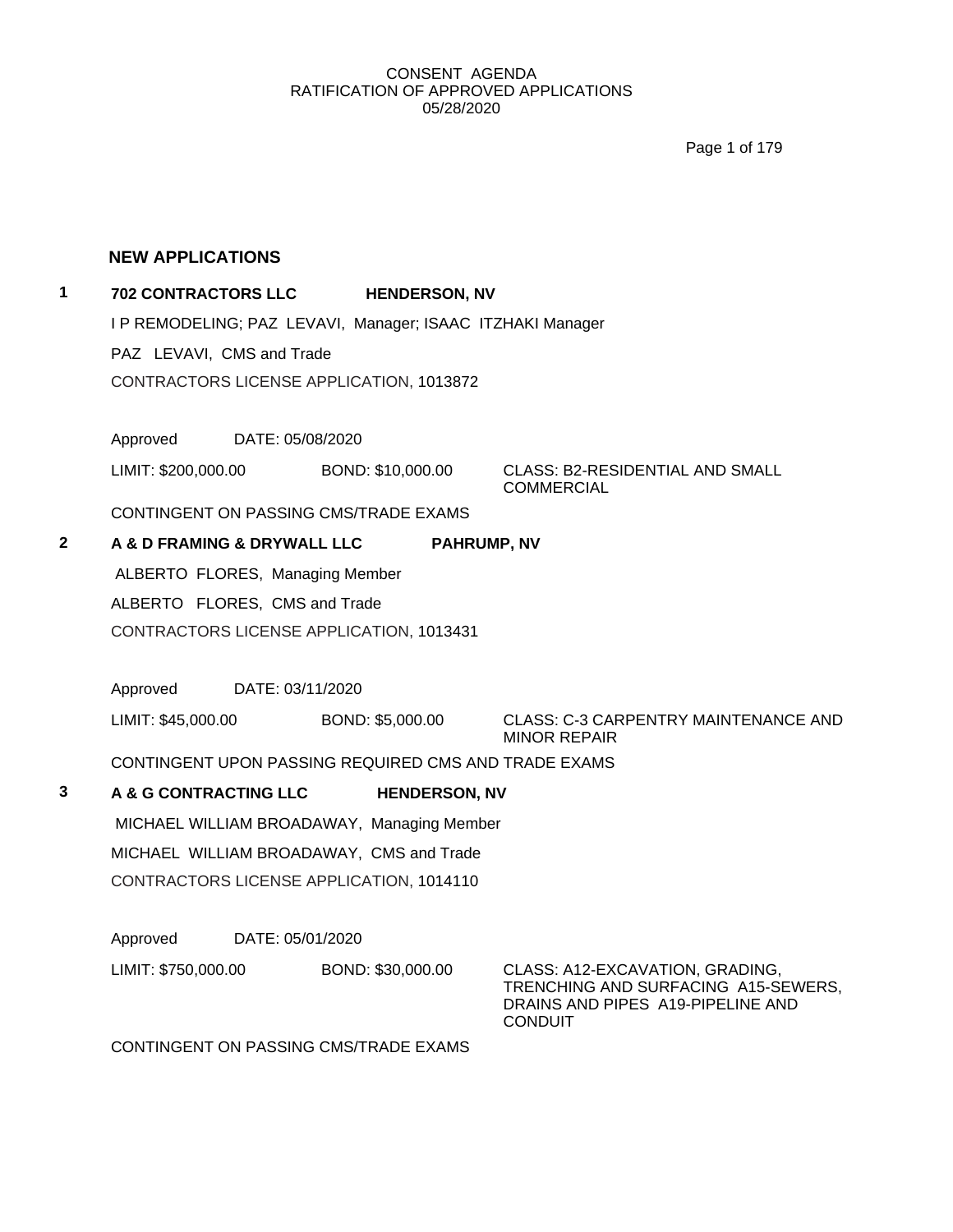Page 2 of 179

| 4 | A 2 Z AIR CONDITIONING LLC<br>ALIREZA ZAMANI, Manager<br>ALIREZA ZAMANI, CMS and Trade<br>CONTRACTORS LICENSE APPLICATION, 1012970 | <b>LAS VEGAS, NV</b> |                                                                             |
|---|------------------------------------------------------------------------------------------------------------------------------------|----------------------|-----------------------------------------------------------------------------|
|   | Approved<br>DATE: 03/06/2020                                                                                                       |                      |                                                                             |
|   |                                                                                                                                    |                      | LIMIT: \$15,000.00 BOND: \$5,000.00 CLASS: C-21D MAINTENANCE                |
|   | CONTINGENT ON PASSING REQUIRED CMS/TRADE EXAMS                                                                                     |                      |                                                                             |
| 5 | A M C FABRICATION INC LAS VEGAS, NV                                                                                                |                      |                                                                             |
|   | MATTHEW FRANCESCO PARNELLO, President                                                                                              |                      |                                                                             |
|   | MATTHEW FRANCESCO PARNELLO, CMS and Trade                                                                                          |                      |                                                                             |
|   | CONTRACTORS LICENSE APPLICATION, 1013119                                                                                           |                      |                                                                             |
|   | Approved<br>DATE: 04/15/2020                                                                                                       |                      |                                                                             |
|   |                                                                                                                                    |                      | LIMIT: \$1,000,000.00 BOND: \$30,000.00 CLASS: C14B; C14C; C14G             |
|   | CONTINGENT UPON PASSING EXAMS                                                                                                      |                      |                                                                             |
| 6 | A R V CONSTRUCTION LLC LAS VEGAS, NV                                                                                               |                      |                                                                             |
|   | ATILANO VARGAS RODRIGUEZ, Manager                                                                                                  |                      |                                                                             |
|   | ATILANO VARGAS RODRIGUEZ, CMS and Trade                                                                                            |                      |                                                                             |
|   | CONTRACTORS LICENSE APPLICATION, 1014024                                                                                           |                      |                                                                             |
|   |                                                                                                                                    |                      |                                                                             |
|   | Approved<br>DATE: 04/22/2020                                                                                                       |                      |                                                                             |
|   | LIMIT: \$2,950,000.00 BOND: \$30,000.00                                                                                            |                      | <b>CLASS: C-4 PAINTING AND DECORATING</b>                                   |
| 7 | A SI SOUTHWEST INC                                                                                                                 | <b>CHANDLER, AZ</b>  |                                                                             |
|   | <b>SHAUN ROBERT BOOTH President</b>                                                                                                |                      |                                                                             |
|   | SHAUN ROBERT BOOTH CMS and Trade                                                                                                   |                      |                                                                             |
|   | CONTRACTORS LICENSE APPLICATION, 1011996                                                                                           |                      |                                                                             |
|   | Approved<br>DATE: 03/09/2020                                                                                                       |                      |                                                                             |
|   | LIMIT: \$10,000.00                                                                                                                 | BOND: \$2,000.00     | CLASS: C-6C SHEET METAL; C-6D PAINTED<br><b>SIGNS</b>                       |
|   | 11/18/2019                                                                                                                         |                      | CONTINGENT UPON PASSING CMS EXAM WITHIN 6 MONTHS FROM APPLICATION FILING OF |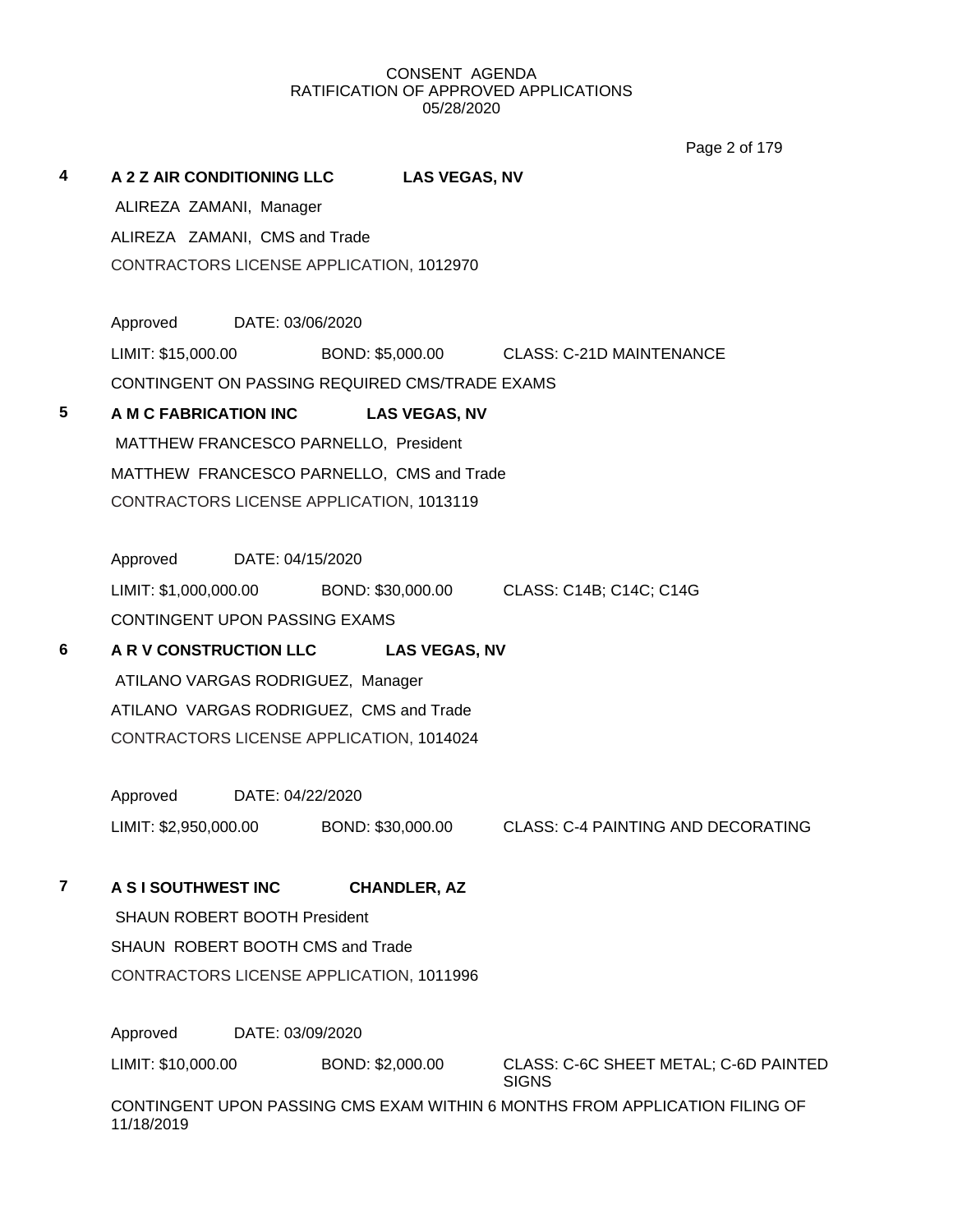Page 3 of 179

| 8  | <b>ACCURATE INDUSTRIAL CONSTRUCTION INC</b>                      | <b>ANAHEIM, CA</b>                                                            |
|----|------------------------------------------------------------------|-------------------------------------------------------------------------------|
|    | A I C INC; RONALD EUGENE FIELD, President                        |                                                                               |
|    | RONALD EUGENE FIELD, CMS and Trade                               |                                                                               |
|    | CONTRACTORS LICENSE APPLICATION, 1011896                         |                                                                               |
|    | Approved DATE: 04/29/2020                                        |                                                                               |
|    | LIMIT: \$245,000.00                                              | BOND: \$15,000.00 CLASS: B-GENERAL BUILDING                                   |
|    | CONTINGENT UPON PASSING CMS EXAM BY AUGUST 28, 2020              |                                                                               |
| 9  | <b>ACCURATE STRUCTURAL INC</b><br>YUCAIPA, CA                    |                                                                               |
|    | JAMES ADAM SHEFTAL, President                                    |                                                                               |
|    | JAMES ADAM SHEFTAL, CMS and Trade                                |                                                                               |
|    | CONTRACTORS LICENSE APPLICATION, 1013099                         |                                                                               |
|    |                                                                  |                                                                               |
|    | Approved DATE: 04/16/2020                                        |                                                                               |
|    | LIMIT: \$10,000.00 BOND: \$2,000.00                              | CLASS: A                                                                      |
|    | CONTINGENT UPON PASSING EXAMS                                    |                                                                               |
| 10 | <b>ACT GLOBAL AMERICAS INC</b><br><b>AUSTIN, TX</b>              |                                                                               |
|    | JOHN THOMAS BAIZE, President; MARK ALAN WEIGHTMAN Vice President |                                                                               |
|    | MARK ALAN WEIGHTMAN CMS and Trade                                |                                                                               |
|    | CONTRACTORS LICENSE APPLICATION, 1013187                         |                                                                               |
|    | Approved<br>DATE: 05/12/2020                                     |                                                                               |
|    |                                                                  | CLASS: A-22 UNCLASSIFIED DESIGNATED                                           |
|    | LIMIT: \$1,000,000.00<br>BOND: \$30,000.00                       | INSTALLATION OF SYNTHETIC TURF SURFACES<br>ON ATHLETIC FIELDS AND TRACKS ONLY |
|    |                                                                  |                                                                               |
| 11 | <b>AGAVE PAINT &amp; DRYWALL LLC</b><br><b>LAS VEGAS, NV</b>     |                                                                               |
|    | JOHN EDWARD GARRETT Manager                                      |                                                                               |
|    | JOHN EDWARD GARRETT CMS; FELIPE REBOLLEDO, Trade                 |                                                                               |

CONTRACTORS LICENSE APPLICATION, 1013497

Approved DATE: 05/01/2020 LIMIT: \$3,000,000.00 BOND: \$30,000.00 CLASS: C-4 PAINTING AND DECORATING CONTINGENT UPON PASSING REQUIRED TRADE EXAM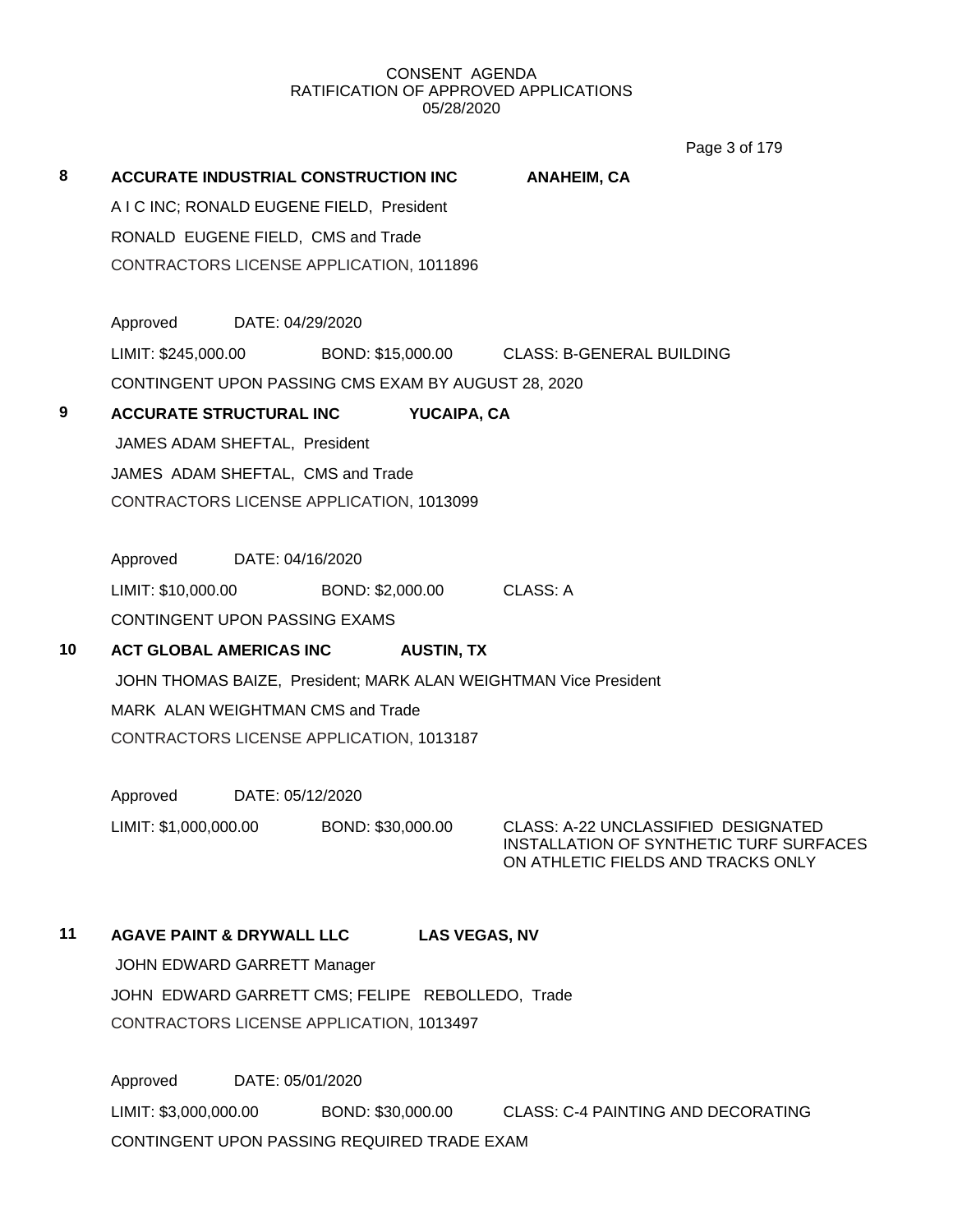Page 4 of 179

## **12 ALCHEMIST POOL SERVICES LLC LAS VEGAS, NV**

RICHARD CLAYTON KENNEDY Managing Member; JEFF KENNEDY Managing Member

RICHARD CLAYTON KENNEDY CMS and Trade

CONTRACTORS LICENSE APPLICATION, 1013017

Approved DATE: 03/06/2020

LIMIT: \$10,000.00 BOND: \$3,000.00 CLASS: A-10E MAINTENANCE AND REPAIR OF

POOLS AND SPAS

CONSUMER PROTECTION BOND OF \$10,000 CONTINGENT ON PASSING REQUIRED CMS/TRADE EXAMS

## **13 ALL FRAMING & DRYWALL LLC LAS VEGAS, NV**

JEREMY MICHAEL FRAY Managing Member JEREMY MICHAEL FRAY CMS and Trade CONTRACTORS LICENSE APPLICATION, 1014092

Approved DATE: 05/13/2020

LIMIT: \$10,000.00 BOND: \$2,000.00 CLASS: C-3 CARPENTRY, MAINTENANCE, AND MINOR REPAIRS

**14 ALL FRAMING & DRYWALL LLC LAS VEGAS, NV**

JEREMY MICHAEL FRAY Managing Member JEREMY MICHAEL FRAY CMS and Trade CONTRACTORS LICENSE APPLICATION, 1014093

Approved DATE: 05/13/2020

LIMIT: \$10,000.00 BOND: \$2,000.00 CLASS: C-4 PAINTING AND DECORATING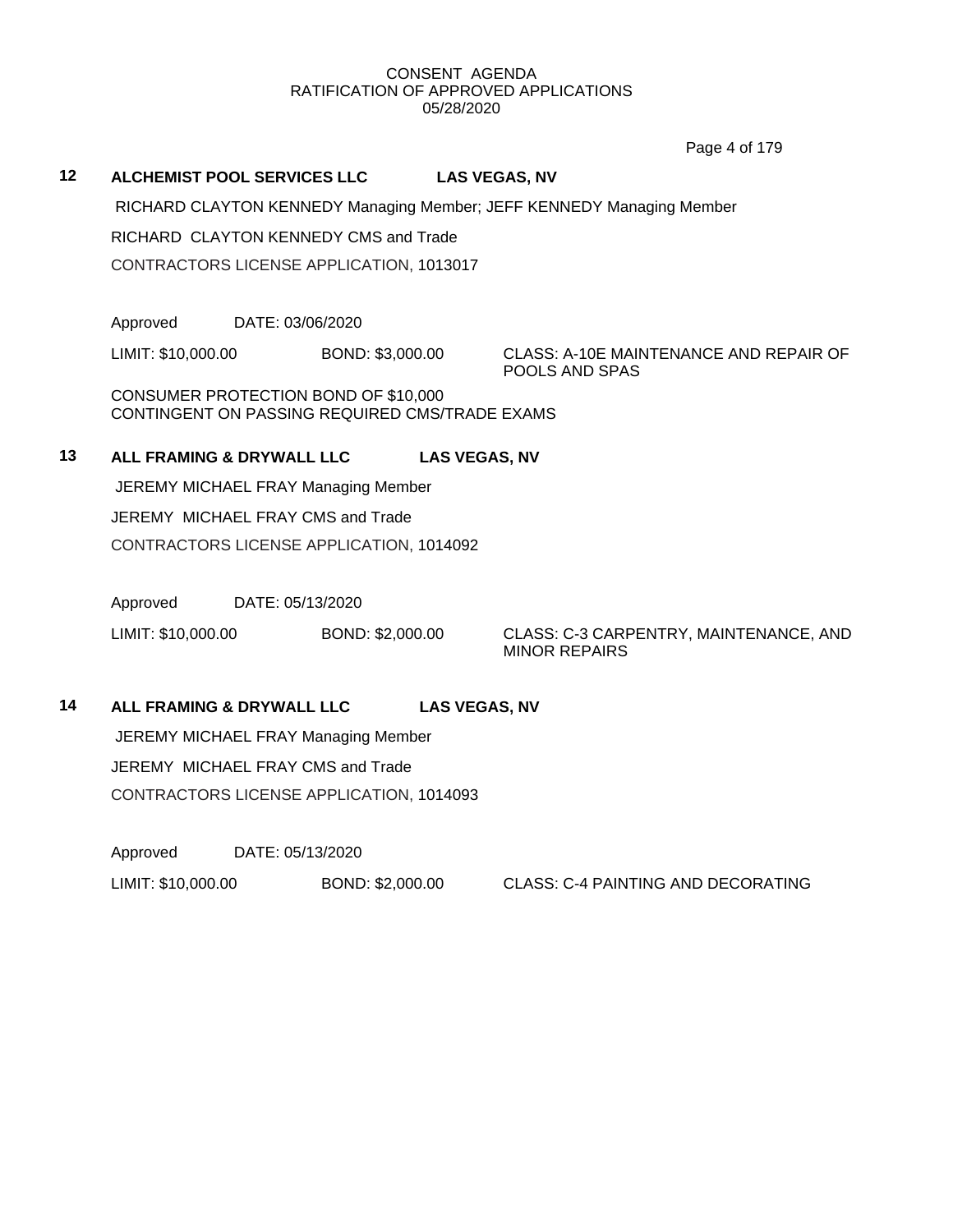Page 5 of 179

**15 ALL HEATING & COOLING LLC LAS VEGAS, NV** ALL COMFORT HEATING & COOLING; JEREMY MICHAEL FRAY Manager JOHN ARTHUR VAUGHN, JR Trade; JEREMY MICHAEL FRAY CMS CONTRACTORS LICENSE APPLICATION, 1012939 Approved DATE: 04/17/2020 LIMIT: \$10,000.00 BOND: \$2,000.00 CLASS: C-21B AIR CONDITIONING CONTINGENT ON PASSING REQUIRED TRADE EXAM

## **16 ALL NATIONS LLC LAS VEGAS, NV** SPEEDY ROOFING; RUDY MOLINA Manager RUDY MOLINA Trade; DENNIS LUIS THOMPSON-BEVANS, CMS CONTRACTORS LICENSE APPLICATION, 1012663

Approved DATE: 03/05/2020 LIMIT: \$10,000.00 BOND: \$2,000.00 CLASS: C-15A ROOFING

**17 ALL TEMP REFRIGERATION & AIR CONDITIONING LLC HENDERSON, NV** JOHN RICCARDO DE JESUS, Managing Member JOHN RICCARDO DE JESUS, CMS and Trade CONTRACTORS LICENSE APPLICATION, 1012981

Approved DATE: 03/10/2020 LIMIT: \$10,000.00 BOND: \$2,000.00 CLASS: C21B-AIR CONDITIONING CONTINGENT ON PASSING CMS/TRADE EXAMS

**18 ALWAYS PAINTING S LAKE TAHOE, CA** KEVIN WAYNE RAAB, President KEVIN WAYNE RAAB, CMS and Trade CONTRACTORS LICENSE APPLICATION, 1013554

Approved DATE: 04/29/2020 LIMIT: \$10,000.00 BOND: \$2,000.00 CLASS: C-4 PAINTING AND DECORATING CONTINGENT UPON PASSING CMS EXAM BY OCTOBER 23, 2020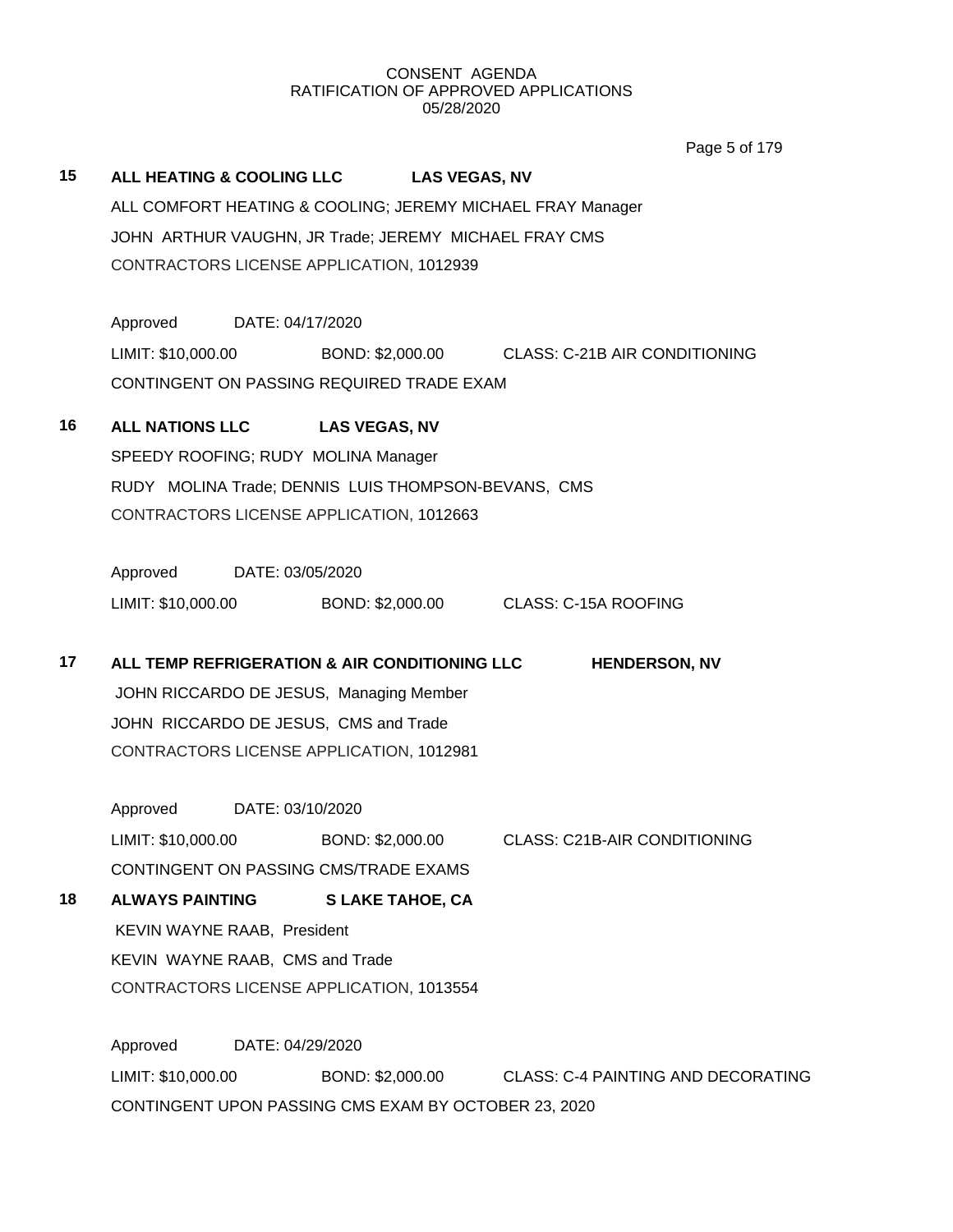|    |                                        |                  |                                             |                                                                                                                                                                 | Page 6 of 179                                 |  |  |
|----|----------------------------------------|------------------|---------------------------------------------|-----------------------------------------------------------------------------------------------------------------------------------------------------------------|-----------------------------------------------|--|--|
| 19 | <b>AMAZON STONE LLC</b>                |                  | <b>LAS VEGAS, NV</b>                        |                                                                                                                                                                 |                                               |  |  |
|    |                                        |                  |                                             | EVA SANCHEZ-DELGADO, Managing Member; ADAN SANCHEZ-DELGADO, Managing Member                                                                                     |                                               |  |  |
|    |                                        |                  | ADAN SANCHEZ-DELGADO, CMS and Trade         |                                                                                                                                                                 |                                               |  |  |
|    |                                        |                  | CONTRACTORS LICENSE APPLICATION, 1013608    |                                                                                                                                                                 |                                               |  |  |
|    |                                        |                  |                                             |                                                                                                                                                                 |                                               |  |  |
|    | Approved                               | DATE: 04/22/2020 |                                             |                                                                                                                                                                 |                                               |  |  |
|    | LIMIT: \$20,000.00                     |                  | BOND: \$5,000.00                            | CLASS: C-19 INSTALLING TERRAZZO AND<br><b>MARBLE</b>                                                                                                            |                                               |  |  |
|    |                                        |                  | CONTINGENT ON PASSING REQUIRED CMS EXAM     |                                                                                                                                                                 |                                               |  |  |
| 20 | <b>APPLIED FINISHES INC</b>            |                  | CHICO, CA                                   |                                                                                                                                                                 |                                               |  |  |
|    | <b>BRANNAN D HANKINS President</b>     |                  |                                             |                                                                                                                                                                 |                                               |  |  |
|    | ERIC NIEVES CMS and Trade              |                  |                                             |                                                                                                                                                                 |                                               |  |  |
|    |                                        |                  | CONTRACTORS LICENSE APPLICATION, 1013445    |                                                                                                                                                                 |                                               |  |  |
|    |                                        |                  |                                             |                                                                                                                                                                 |                                               |  |  |
|    | Approved                               | DATE: 05/05/2020 |                                             |                                                                                                                                                                 |                                               |  |  |
|    | LIMIT: \$10,000.00                     |                  | BOND: \$2,000.00                            | <b>CLASS: C-4 PAINTING AND DECORATING</b>                                                                                                                       |                                               |  |  |
|    |                                        |                  |                                             |                                                                                                                                                                 |                                               |  |  |
| 21 | <b>AQUATIC POOLS AND LANDSCAPE LLC</b> |                  |                                             | FT MOHAVE, AZ                                                                                                                                                   |                                               |  |  |
|    |                                        |                  | <b>GARRY ALLEN KORT, JR Managing Member</b> |                                                                                                                                                                 |                                               |  |  |
|    | GARRY ALLEN KORT, JR CMS and Trade     |                  |                                             |                                                                                                                                                                 |                                               |  |  |
|    |                                        |                  | CONTRACTORS LICENSE APPLICATION, 1013975    |                                                                                                                                                                 |                                               |  |  |
|    | Approved                               | DATE: 05/06/2020 |                                             |                                                                                                                                                                 |                                               |  |  |
|    | LIMIT: \$245,000.00                    |                  | BOND: \$20,000.00                           | <b>POOLS</b>                                                                                                                                                    | CLASS: A-10 COMMERCIAL AND RESIDENTIAL        |  |  |
|    |                                        |                  | CONTINGENT UPON PASSING REQUIRED TRADE EXAM | CONTINGENT UPON PROVIDING A \$100,000 CONSUMER PROTECTION BOND                                                                                                  |                                               |  |  |
| 22 |                                        |                  | <b>ARIZONA VERDE FIRE PROTECTION INC</b>    | PHOENIX, AZ                                                                                                                                                     |                                               |  |  |
|    |                                        |                  |                                             | MARK EUGENE GREEN, President; JODY LYNN GREEN, Secretary; TERESA MARIE GREEN,<br>Treasurer; WADE ELLIS GREEN, Vice President; DAVID WAYNE GREEN, Vice President |                                               |  |  |
|    | WADE ELLIS GREEN, CMS and Trade        |                  |                                             |                                                                                                                                                                 |                                               |  |  |
|    |                                        |                  | CONTRACTORS LICENSE APPLICATION, 1013415    |                                                                                                                                                                 |                                               |  |  |
|    | Approved                               | DATE: 04/14/2020 |                                             |                                                                                                                                                                 |                                               |  |  |
|    | LIMIT: \$900,000.00                    |                  | BOND: \$20,000.00                           |                                                                                                                                                                 | <b>CLASS: C-41A AUTOMATIC FIRE SPRINKLERS</b> |  |  |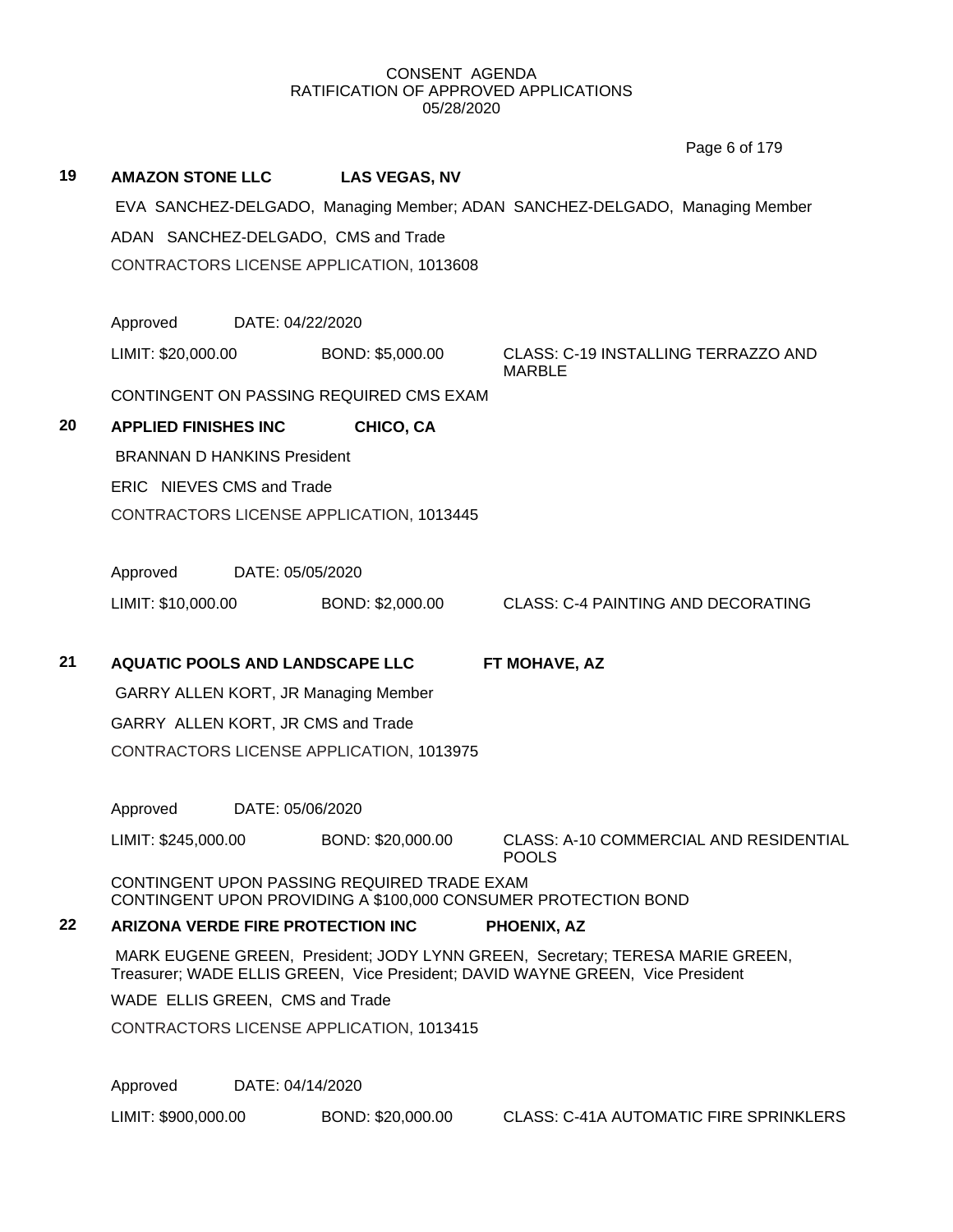Page 7 of 179

| 23 |                                                                                              |                  | <b>ASPENWOOD DEVELOPMENT INC</b>                    | <b>RENO, NV</b>       |                                                               |
|----|----------------------------------------------------------------------------------------------|------------------|-----------------------------------------------------|-----------------------|---------------------------------------------------------------|
|    | BRYAN CHARLES GORDON, President                                                              |                  |                                                     |                       |                                                               |
|    | BRYAN CHARLES GORDON, CMS and Trade                                                          |                  |                                                     |                       |                                                               |
|    | CONTRACTORS LICENSE APPLICATION, 1013101                                                     |                  |                                                     |                       |                                                               |
|    |                                                                                              |                  |                                                     |                       |                                                               |
|    | Approved                                                                                     | DATE: 03/26/2020 |                                                     |                       |                                                               |
|    |                                                                                              |                  | LIMIT: \$3,000,000.00 BOND: \$30,000.00 CLASS: B2   |                       |                                                               |
|    |                                                                                              |                  | THIS APPROVAL IS CONTINGENT ON PASSING THE CMS EXAM |                       |                                                               |
| 24 | <b>ASTOUND GROUP</b>                                                                         |                  | <b>LAS VEGAS, NV</b>                                |                       |                                                               |
|    |                                                                                              |                  |                                                     |                       | DALE ROBERT MORGAN, President; DANIEL KEVIN MORGAN, Secretary |
|    |                                                                                              |                  | WENDY DAWN GARROD, CMS and Trade                    |                       |                                                               |
|    |                                                                                              |                  | CONTRACTORS LICENSE APPLICATION, 1014140            |                       |                                                               |
|    |                                                                                              |                  |                                                     |                       |                                                               |
|    | Approved DATE: 05/04/2020                                                                    |                  |                                                     |                       |                                                               |
|    | LIMIT: Unlimited                                                                             |                  | BOND: \$50,000.00                                   |                       | <b>CLASS: C-14 STEEL REINFORCING AND</b><br><b>ERECTION</b>   |
|    | *APPROVAL OF CONDITIONAL LICENSE                                                             |                  |                                                     |                       |                                                               |
| 25 | <b>AUSTI BUILDERS LLC</b>                                                                    |                  | <b>LAS VEGAS, NV</b>                                |                       |                                                               |
|    | MARGARITA NAVAR, Manager                                                                     |                  |                                                     |                       |                                                               |
|    | MARGARITA NAVAR, CMS and Trade                                                               |                  |                                                     |                       |                                                               |
|    |                                                                                              |                  | CONTRACTORS LICENSE APPLICATION, 1012944            |                       |                                                               |
|    |                                                                                              |                  |                                                     |                       |                                                               |
|    | Approved DATE: 03/06/2020                                                                    |                  |                                                     |                       |                                                               |
|    | LIMIT: \$200,000.00                                                                          |                  | BOND: \$10,000.00                                   |                       | <b>CLASS: B-2 RESIDENTIAL AND SMALL</b><br>COMMERCIAL         |
|    |                                                                                              |                  |                                                     |                       | CONTINGENT UPON PASSING REQUIRED CMS AND TRADE EXAMS          |
| 26 | <b>AUTOMATION &amp; CONTROL INC</b>                                                          |                  |                                                     | <b>MOORESTOWN, NJ</b> |                                                               |
|    |                                                                                              |                  | RONALD DOMINICK IANNACONE, President                |                       |                                                               |
|    |                                                                                              |                  |                                                     |                       | TYSON LEE JACOBS, Trade; RONALD DOMINICK IANNACONE, CMS       |
|    |                                                                                              |                  | CONTRACTORS LICENSE APPLICATION, 1013785            |                       |                                                               |
|    |                                                                                              |                  |                                                     |                       |                                                               |
|    | Approved                                                                                     | DATE: 05/15/2020 |                                                     |                       |                                                               |
|    | $\overline{1}$ in $\overline{11}$ , the $\overline{1}$ and $\overline{1}$ and $\overline{1}$ |                  |                                                     |                       | DOND, \$40,000,00 OLACC, C 2 FLECTRICAL                       |

LIMIT: \$100,000.00 BOND: \$10,000.00 CLASS: C-2 ELECTRICAL CONTINGENT UPON PASSING REQUIRED CMS EXAM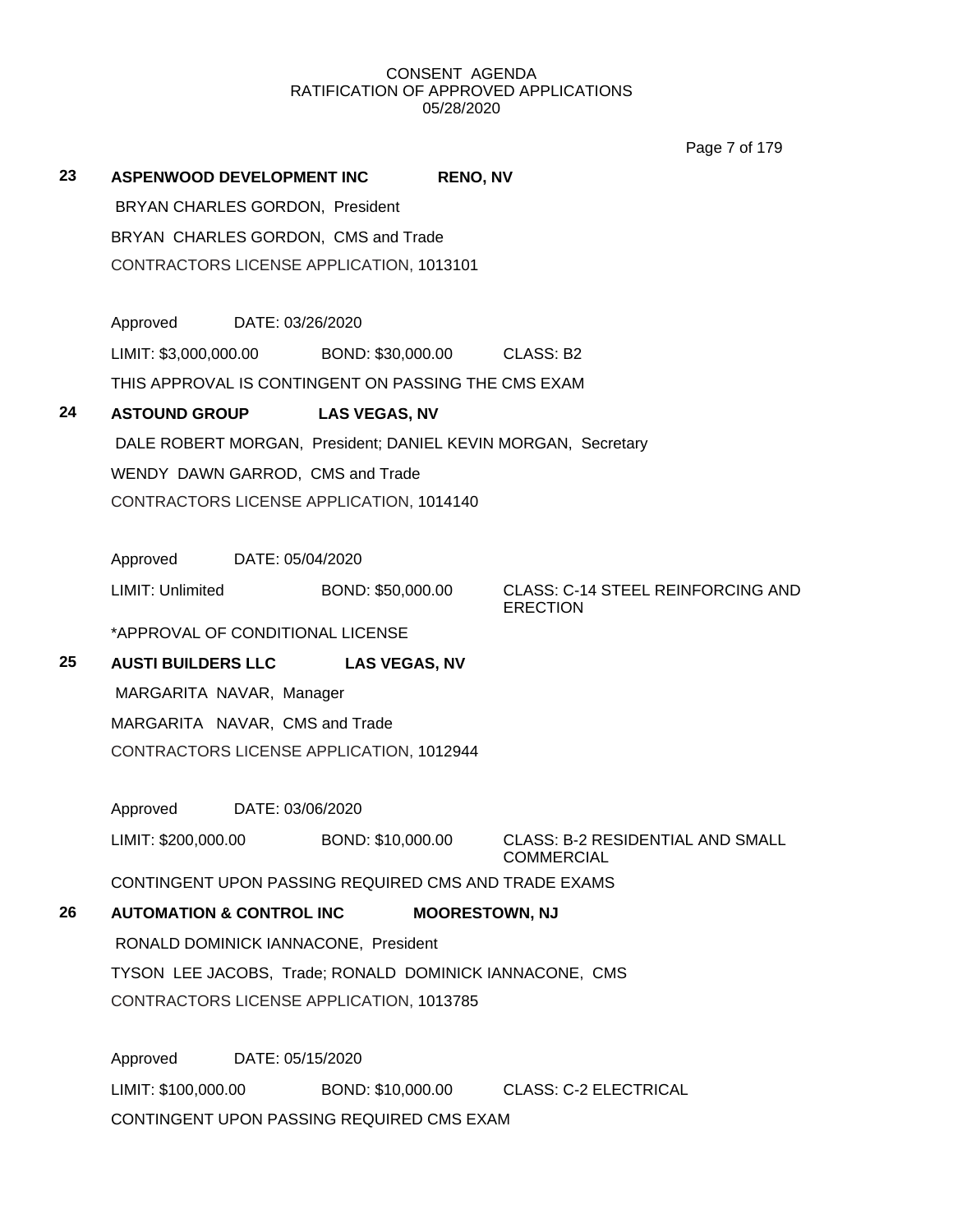Page 8 of 179

**27 AXION INSTALLATIONS LLC SPARKS, NV** KRISTOPHER DONALD MCINTOSH, Manager KRISTOPHER DONALD MCINTOSH, CMS and Trade CONTRACTORS LICENSE APPLICATION, 1013125

Approved DATE: 04/29/2020

LIMIT: \$190,000.00 BOND: \$10,000.00 CLASS: C-25 FENCING AND EQUIPPING

PLAYGROUNDS

CONTINGENT UPON PASSING CMS BY OCTOBER 24, 2020

## **28 B & F ELECTRIC LLC HENDERSON, NV**

B & F CONSTRUCTION; JEROME MICHAEL BLITZ Managing Member JEROME MICHAEL BLITZ CMS and Trade CONTRACTORS LICENSE APPLICATION, 1012972

Approved DATE: 03/09/2020

LIMIT: \$10,000.00 BOND: \$2,000.00 CLASS: C-18 MASONRY

## **29 B B REDD LLC HENDERSON, NV**

N HANCE OF SOUTHERN CLARK COUNTY; BRIGHAM BENNION REDD, II Manager BRIGHAM BENNION REDD, II CMS; HAROLD SHERMAN FARNSWORTH, Trade CONTRACTORS LICENSE APPLICATION, 1013734

Approved DATE: 04/28/2020 LIMIT: \$10,000.00 BOND: \$2,000.00 CLASS: C-4A PAINTING

**30 B C I NATIONAL INC SALT LAKE CITY, UT**

MARC DAVID CHILD President DAVID JOHN RICHARDS, CMS and Trade CONTRACTORS LICENSE APPLICATION, 1012334

Approved DATE: 04/08/2020 LIMIT: \$300,000.00 BOND: \$15,000.00 CLASS: B2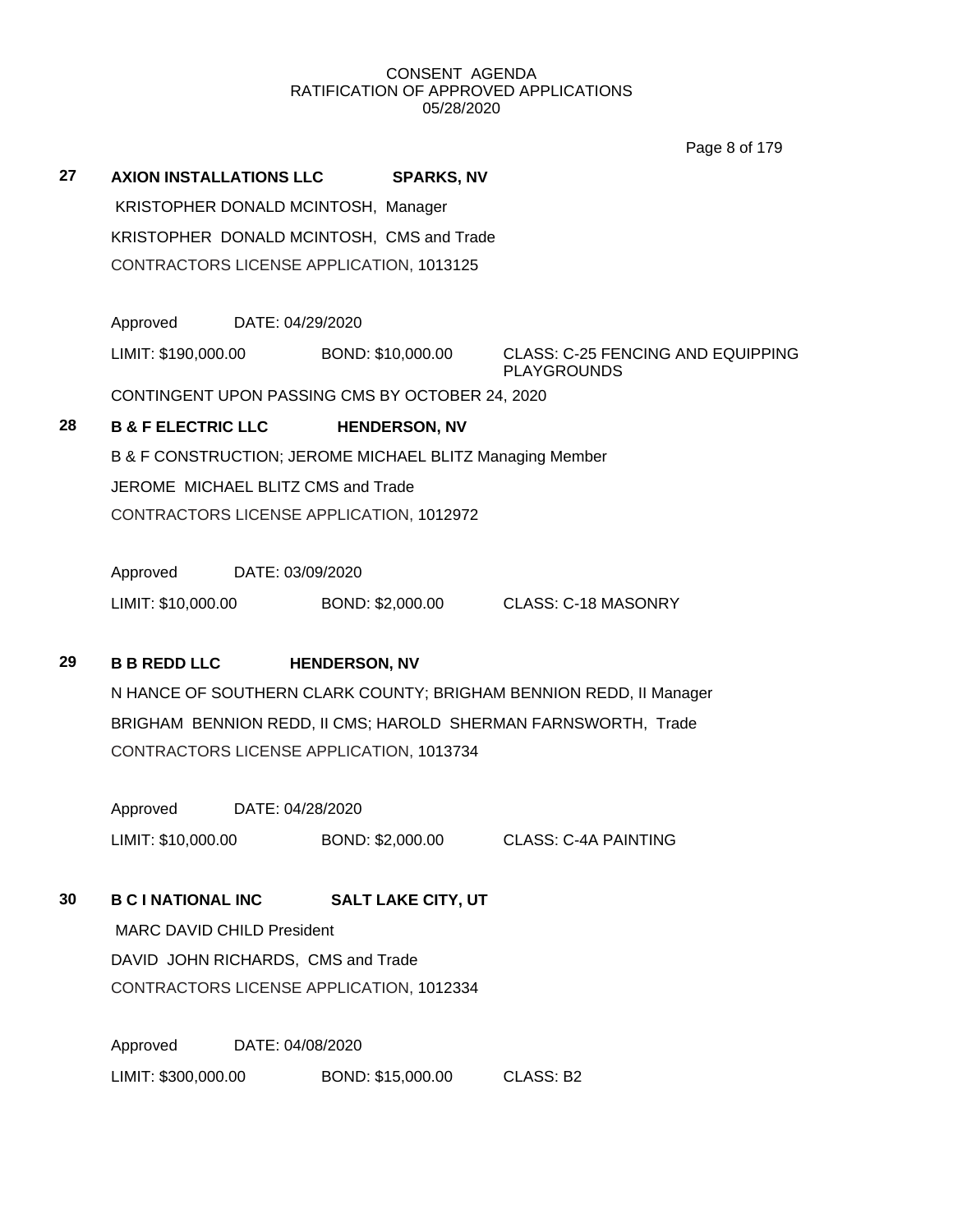Page 9 of 179

#### **31 B R P H CONSTRUCTION SERVICES INC MELBOURNE, FL**

BRIAN EDWARD CURTIN, President; ROBERT CALMES BALDWIN, III Vice President; ROBBIE RAY MORRISON, Vice President; DOUGLAS WESLEY HYDE, Vice President

ROBERT CALMES BALDWIN, III CMS and Trade

CONTRACTORS LICENSE APPLICATION, 1013048

Approved DATE: 04/28/2020

LIMIT: Unlimited BOND: \$50,000.00 CLASS: B-2 RESIDENTIAL AND SMALL **COMMERCIAL** 

CONTINGENT UPON PASSING REQUIRED CMS AND TRADE EXAMS

#### **32 BARTKOWSKI LIFE SAFETY CORP SOUTH HOLLAND, IL**

LAUREN MARIE SUSTEK, President LAUREN MARIE SUSTEK, CMS and Trade CONTRACTORS LICENSE APPLICATION, 1013472

Approved DATE: 04/17/2020

LIMIT: \$1,000,000.00 BOND: \$30,000.00 CLASS: C-3C INSULATION AND WEATHER **STRIPPING** 

CONTINGENT UPON PASSING REQUIRED CMS EXAM

**33 BEST CHOICE ROOFING & HOME IMPROVEMENT INC HENDERSONVILLE, TN** HENRY WAYNE HOLLOWAY III, President GEORGE LUIS CANCIO CMS; JOHN FRANCIS MILLS, CMS and Trade CONTRACTORS LICENSE APPLICATION, 1011967

Approved DATE: 04/03/2020 LIMIT: \$245,000.00 BOND: \$15,000.00 CLASS: B

## **34 BLACK RHINO HOLDINGS LLC FALLON, NV**

DARREN ROBERT LEWIS, Manager; COLBY BRUCE JONES, Manager DARREN ROBERT LEWIS, CMS and Trade CONTRACTORS LICENSE APPLICATION, 1013066

Approved DATE: 04/08/2020 LIMIT: \$245,000.00 BOND: \$15,000.00 CLASS: B2 CONTINGENT UPON PASSING EXAMS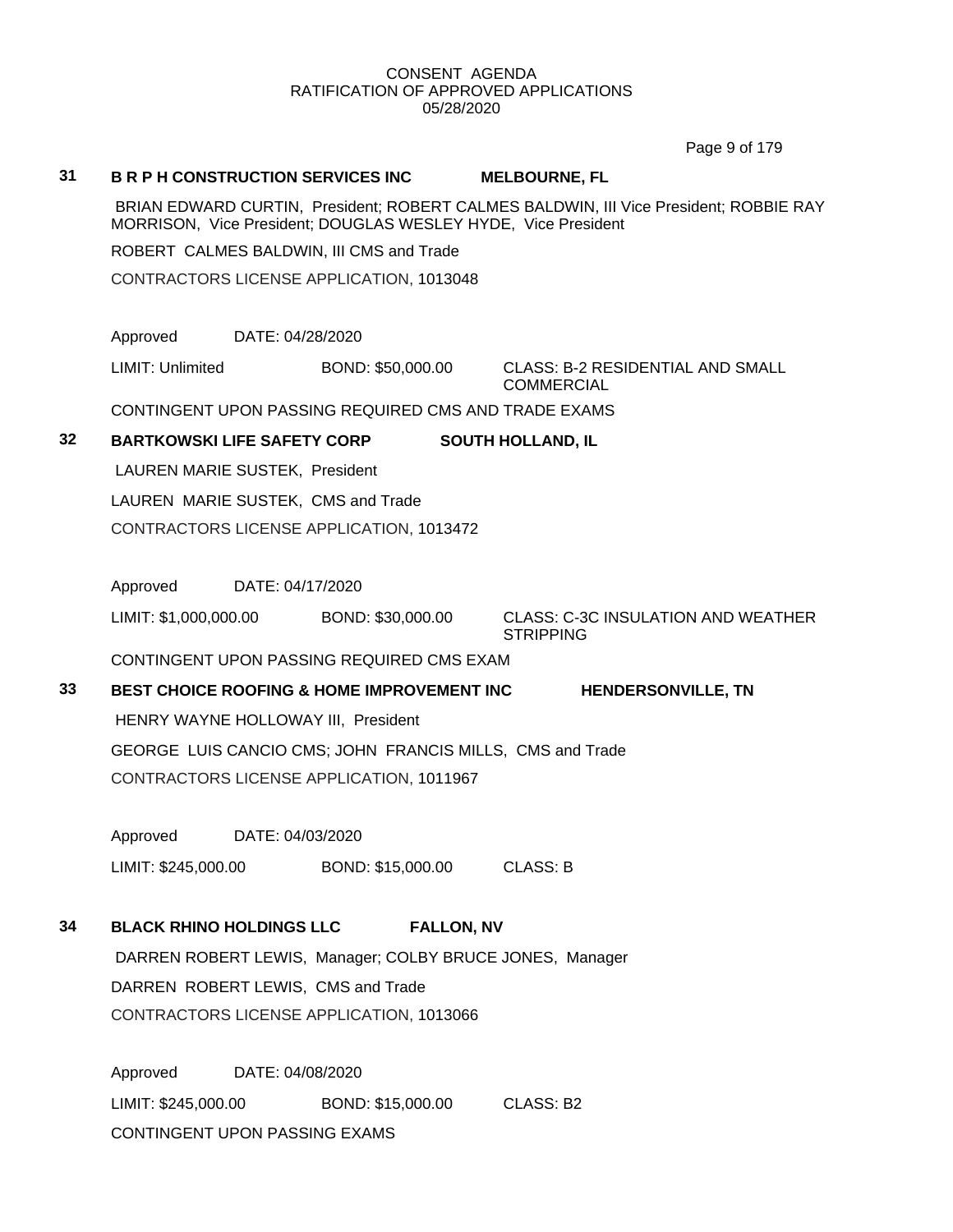Page 10 of 179

# **35 BOTHWELL CONSTRUCTION CORP SAN JOSE, CA**

GREGORY MARTIN DRAXTON, President

GREGORY MARTIN DRAXTON, CMS and Trade

CONTRACTORS LICENSE APPLICATION, 1012416

Approved DATE: 04/29/2020

LIMIT: \$250,000.00 BOND: \$15,000.00 CLASS: A25

CONTINGENT UPON PASSING CMS EXAM

## **36 BRAD HASLEM INC VERNAL, UT**

ERIK JAY HASLEM President; LARRY ALLEN STEELE, Secretary; THOMAS MICHAEL HARDY, Treasurer; ADAM KENNETH BROWN, Vice President; DAVID WYATT OLSEN, Vice President; BRAD RALPH HASLEM Director; BRETT OWEN HASLEM Vice President

BRETT OWEN HASLEM CMS and Trade

CONTRACTORS LICENSE APPLICATION, 1012607

Approved DATE: 03/27/2020

LIMIT: \$2,000,000.00 BOND: \$30,000.00 CLASS: A

## **37 BRADFORD ALAN SMITH RENO, NV**

VALLEY COMMUNITY HOMES NEVADA; BRADFORD ALAN SMITH Owner

#### BRADFORD ALAN SMITH CMS and Trade

CONTRACTORS LICENSE APPLICATION, 1013578

Approved DATE: 03/10/2020

LIMIT: \$245,000.00 BOND: \$15,000.00 CLASS: B-2 RESIDENTIAL & SMALL

COMMERCIAL

CONTINGENT UPON PASSING B-2 TRADE EXAM WITHIN 6 MONTHS FROM APPLICATION FILING DATE OF 12/20/2019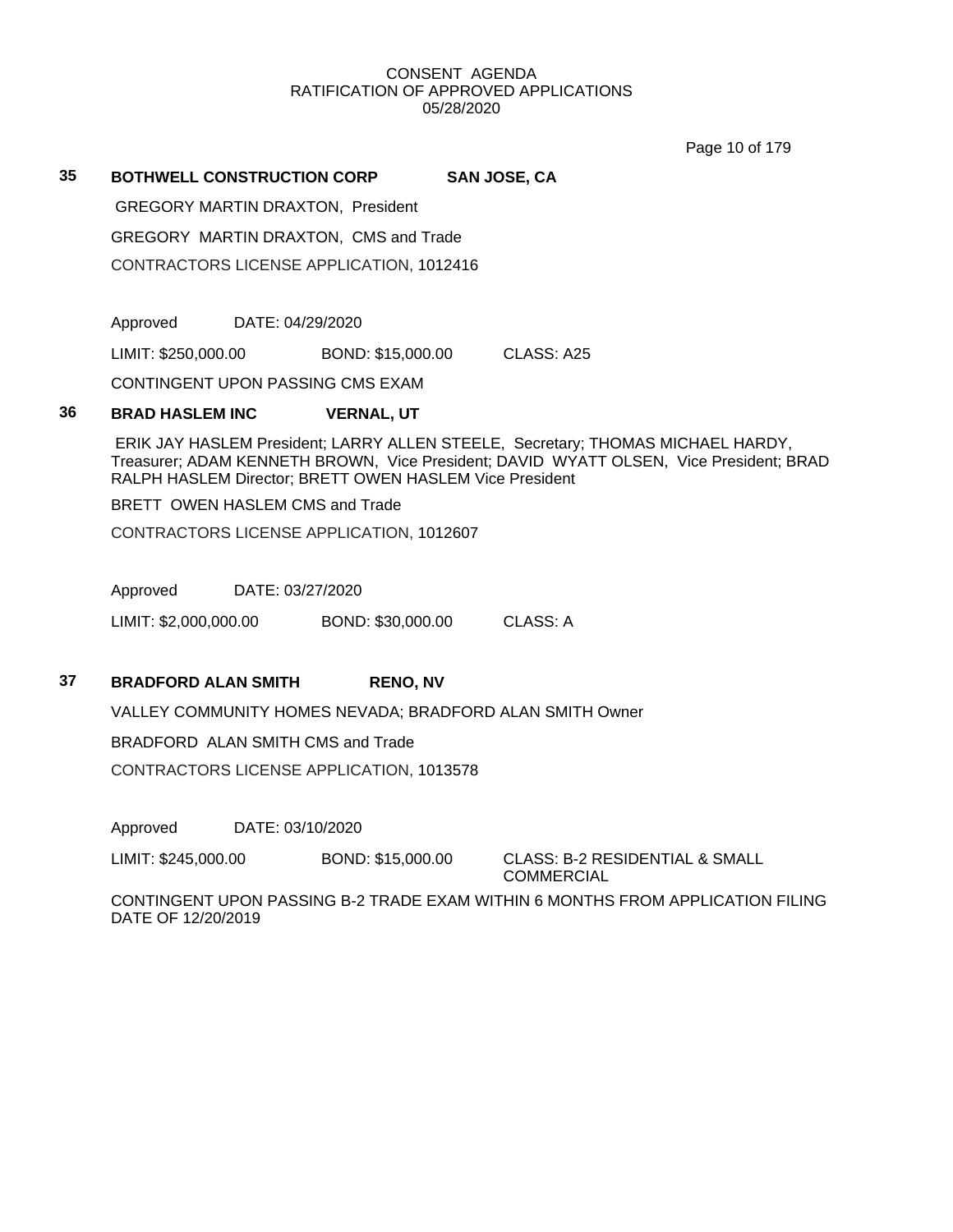Page 11 of 179

#### **38 BRUCE MACKAY PUMP & WELL SERVICE INC RENO, NV**

FRANK ANDREW KURNIK, JR President; WHITNEY JO KURNIK, Treasurer; ROBERT BRUCE MACKAY **Director** 

FRANK ANDREW KURNIK, JR CMS and Trade

CONTRACTORS LICENSE APPLICATION, 1012558

Approved DATE: 05/06/2020

LIMIT: \$10,000.00 BOND: \$2,000.00 CLASS: C30

## **39 BUILDER SERVICES GROUP INC DAYTONA BEACH, FL**

CENTRAL VALLEY SILVER STATE SPECIALTIES; ROBERT MATTHEW BUCK President; WALTER JOE JACUMIN, JR Secretary; GEORGE MICHAEL SELLEW Treasurer

KELLY MARK MARRUJO CMS and Trade

CONTRACTORS LICENSE APPLICATION, 1013475

Approved DATE: 04/23/2020

LIMIT: Unlimited BOND: \$50,000.00 CLASS: C3-CARPENTRY

## **40 BUILDER SERVICES GROUP INC DAYTONA BEACH, FL**

CENTRAL VALLEY SILVER STATE SPECIALTIES; ROBERT MATTHEW BUCK President; WALTER JOE JACUMIN, JR Secretary; GEORGE MICHAEL SELLEW Treasurer

KELLY MARK MARRUJO CMS and Trade

CONTRACTORS LICENSE APPLICATION, 1013477

Approved DATE: 04/23/2020

LIMIT: Unlimited BOND: \$50,000.00 CLASS: C39-INSTALLING HEATERS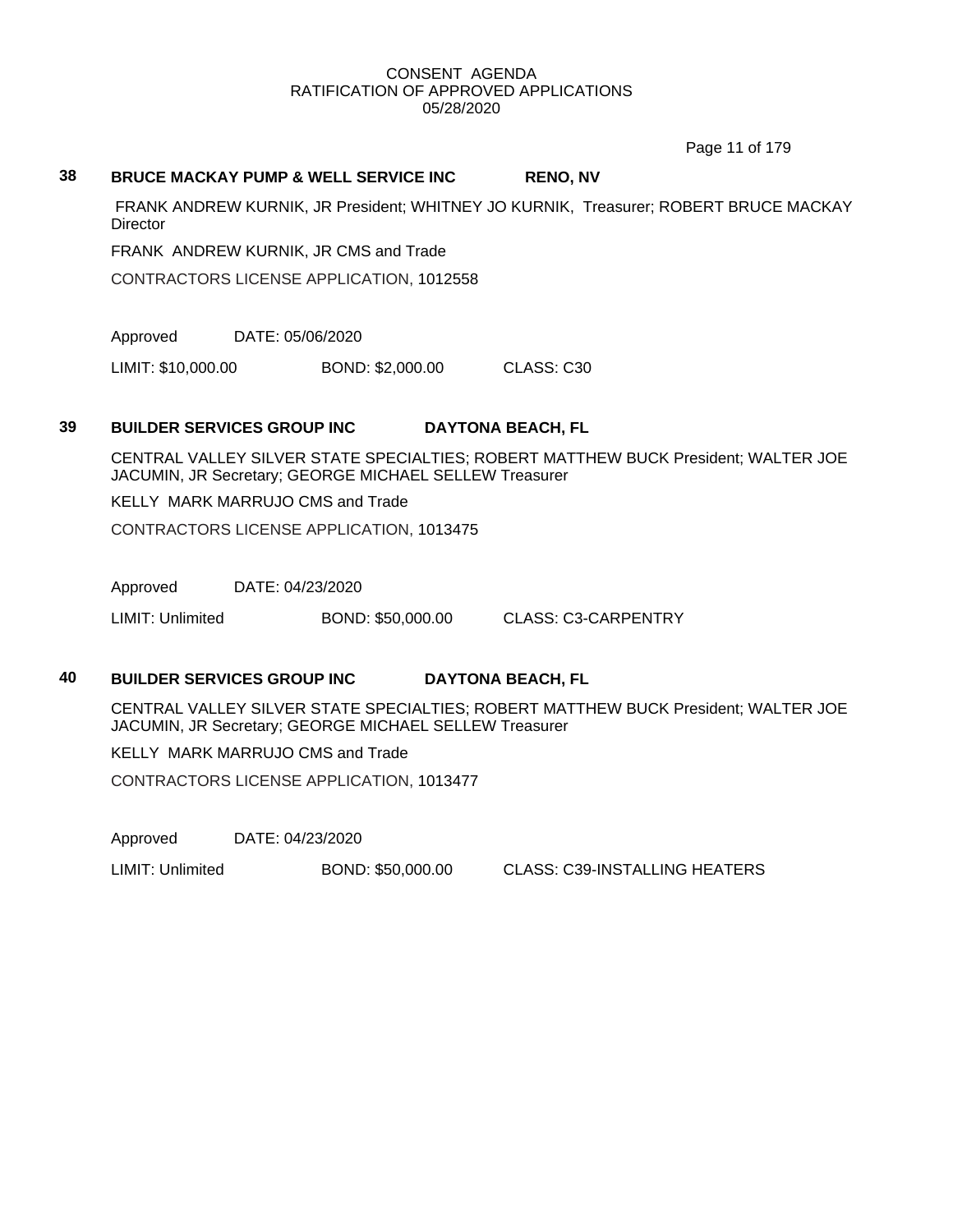Page 12 of 179

#### **41 BUILDER SERVICES GROUP INC DAYTONA BEACH, FL**

CENTRAL VALLEY SILVER STATE SPECIALTIES; ROBERT MATTHEW BUCK President; WALTER JOE JACUMIN, JR Secretary; GEORGE MICHAEL SELLEW Treasurer

KELLY MARK MARRUJO CMS and Trade

CONTRACTORS LICENSE APPLICATION, 1013478

Approved DATE: 04/23/2020

LIMIT: Unlimited BOND: \$50,000.00 CLASS: B2-RESIDENTIAL AND SMALL

**COMMERCIAL** 

## **42 C & D CONTRACTORS INC GRASS VALLEY, CA**

CHARLES DONALDSON FABER, President; LORRAINE MARIE GERVAIS-FABER, Secretary; DAVID TED PETTY, Other; DIANE SUE PETTY, Other

DAVID TED PETTY, Trade; BENJAMIN GEORGE HAJOUK, CMS

CONTRACTORS LICENSE APPLICATION, 1012505

Approved DATE: 04/08/2020

LIMIT: Unlimited BOND: \$50,000.00 CLASS: A-GENERAL ENGINEERING

## **43 CARDENAS ROOFING LLC N. LAS VEGAS, NV**

JOSE CARLOS CARDENAS, Managing Member; JORGE ANTONIO BARRAZA-GONZALEZ, Managing Member

CONTRACTORS LICENSE APPLICATION, 1012746

Approved DATE: 03/10/2020

LIMIT: \$10,000.00 BOND: \$2,000.00 CLASS: C15A-ROOFING

CONTINGENT ON PASSING TRADE EXAM

## **44 CARSON VALLEY INDUSTRIAL LLC CARSON CITY, NV** CARMEN ELIZABETH PRIESTLEY Manager; MARK DAVID PRIESTLEY Manager

MARK DAVID PRIESTLEY Trade; CARMEN ELIZABETH PRIESTLEY CMS

CONTRACTORS LICENSE APPLICATION, 1013232

Approved DATE: 04/24/2020 LIMIT: \$45,000.00 BOND: \$5,000.00 CLASS: C1K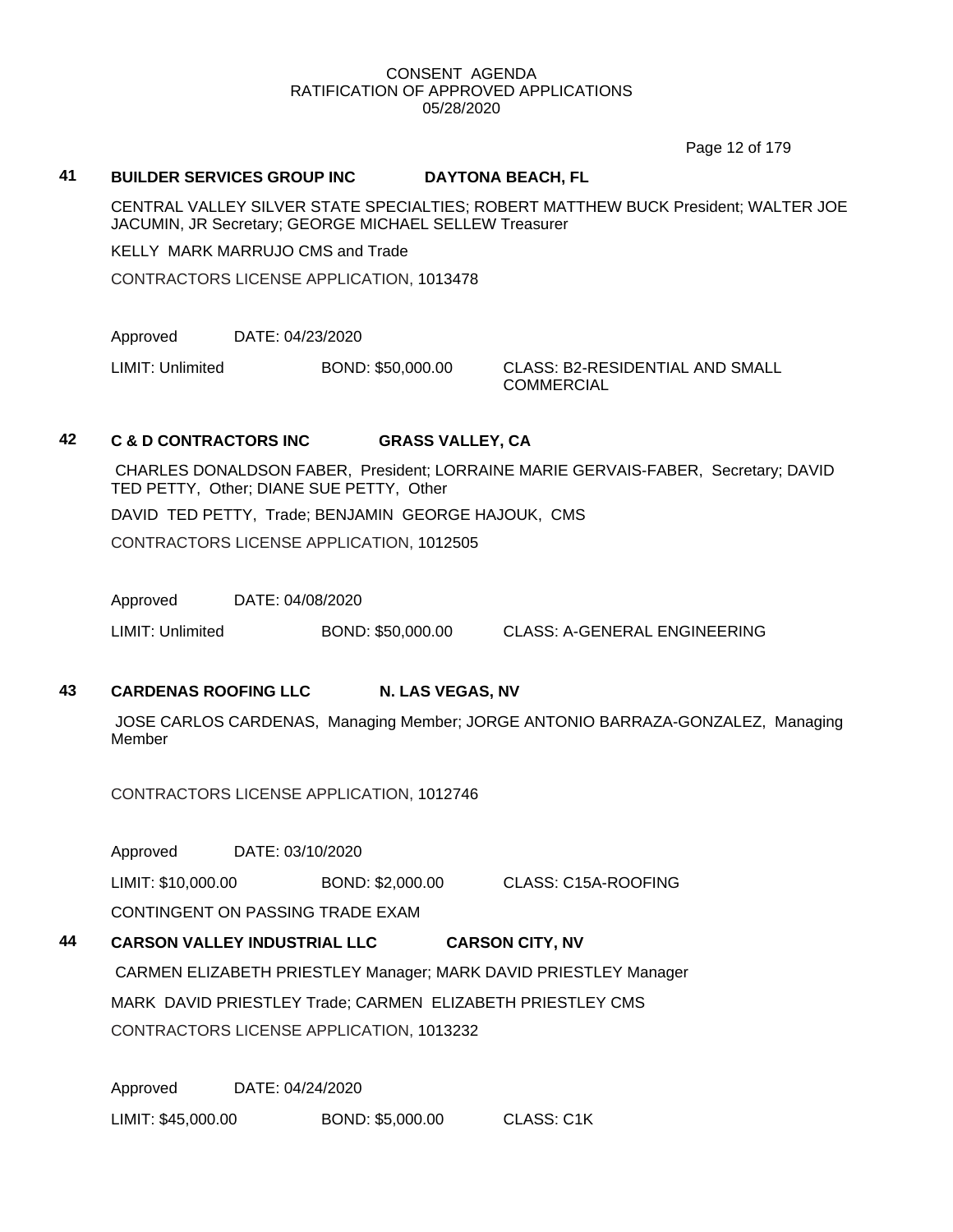Page 13 of 179

| 45 |                                                            |                                         | <b>CARSON VALLEY INDUSTRIAL LLC</b>                    | <b>CARSON CITY, NV</b>                                             |  |  |  |  |
|----|------------------------------------------------------------|-----------------------------------------|--------------------------------------------------------|--------------------------------------------------------------------|--|--|--|--|
|    |                                                            |                                         |                                                        | CARMEN ELIZABETH PRIESTLEY Manager; MARK DAVID PRIESTLEY Manager   |  |  |  |  |
|    | CARMEN ELIZABETH PRIESTLEY CMS; MARK DAVID PRIESTLEY Trade |                                         |                                                        |                                                                    |  |  |  |  |
|    | CONTRACTORS LICENSE APPLICATION, 1013233                   |                                         |                                                        |                                                                    |  |  |  |  |
|    | Approved<br>DATE: 04/24/2020                               |                                         |                                                        |                                                                    |  |  |  |  |
|    |                                                            |                                         | LIMIT: \$45,000.00 BOND: \$5,000.00                    | CLASS: C33                                                         |  |  |  |  |
| 46 |                                                            |                                         | CELEBRATION POOLS LLC LAS VEGAS, NV                    |                                                                    |  |  |  |  |
|    |                                                            |                                         | JAMES RAY CAREY Manager; MARCELLA LYNNE CAREY, Manager |                                                                    |  |  |  |  |
|    |                                                            |                                         | MARCELLA LYNNE CAREY, CMS; JAMES RAY CAREY Trade       |                                                                    |  |  |  |  |
|    |                                                            |                                         | CONTRACTORS LICENSE APPLICATION, 1012884               |                                                                    |  |  |  |  |
|    | Approved                                                   | DATE: 03/10/2020                        |                                                        |                                                                    |  |  |  |  |
|    |                                                            |                                         | LIMIT: \$100,000.00 BOND: \$15,000.00                  | <b>CLASS: A10-COMMERCIAL AND RESIDENTIAL</b><br><b>POOLS</b>       |  |  |  |  |
|    | CONTINGENT ON PASSING CMS EXAM                             |                                         |                                                        |                                                                    |  |  |  |  |
| 47 | <b>CERRETTI CONSTRUCTION LLC</b>                           |                                         | <b>RENO, NV</b>                                        |                                                                    |  |  |  |  |
|    | ANTU JESUS CERRETTI Manager                                |                                         |                                                        |                                                                    |  |  |  |  |
|    | ANTU JESUS CERRETTI CMS and Trade                          |                                         |                                                        |                                                                    |  |  |  |  |
|    |                                                            |                                         | CONTRACTORS LICENSE APPLICATION, 1013396               |                                                                    |  |  |  |  |
|    | Approved                                                   | DATE: 05/06/2020                        |                                                        |                                                                    |  |  |  |  |
|    | LIMIT: \$350,000.00                                        |                                         | BOND: \$15,000.00                                      | CLASS: B2                                                          |  |  |  |  |
| 48 | <b>CHRISTOPHER M RIOS LLC</b>                              |                                         |                                                        | <b>NORTH LAS VEGAS, NV</b>                                         |  |  |  |  |
|    |                                                            | <b>CHRISTOPHER MICHAEL RIOS Manager</b> |                                                        |                                                                    |  |  |  |  |
|    |                                                            | CHRISTOPHER MICHAEL RIOS CMS and Trade  |                                                        |                                                                    |  |  |  |  |
|    |                                                            |                                         | CONTRACTORS LICENSE APPLICATION, 1013467               |                                                                    |  |  |  |  |
|    | Approved                                                   | DATE: 03/10/2020                        |                                                        |                                                                    |  |  |  |  |
|    | LIMIT: \$10,000.00                                         |                                         | BOND: \$2,000.00                                       | <b>CLASS: C-3 CARPENTRY MAINTENANCE AND</b><br><b>MINOR REPAIR</b> |  |  |  |  |
|    | CONTINGENT UPON PASSING REQUIRED TRADE EXAM                |                                         |                                                        |                                                                    |  |  |  |  |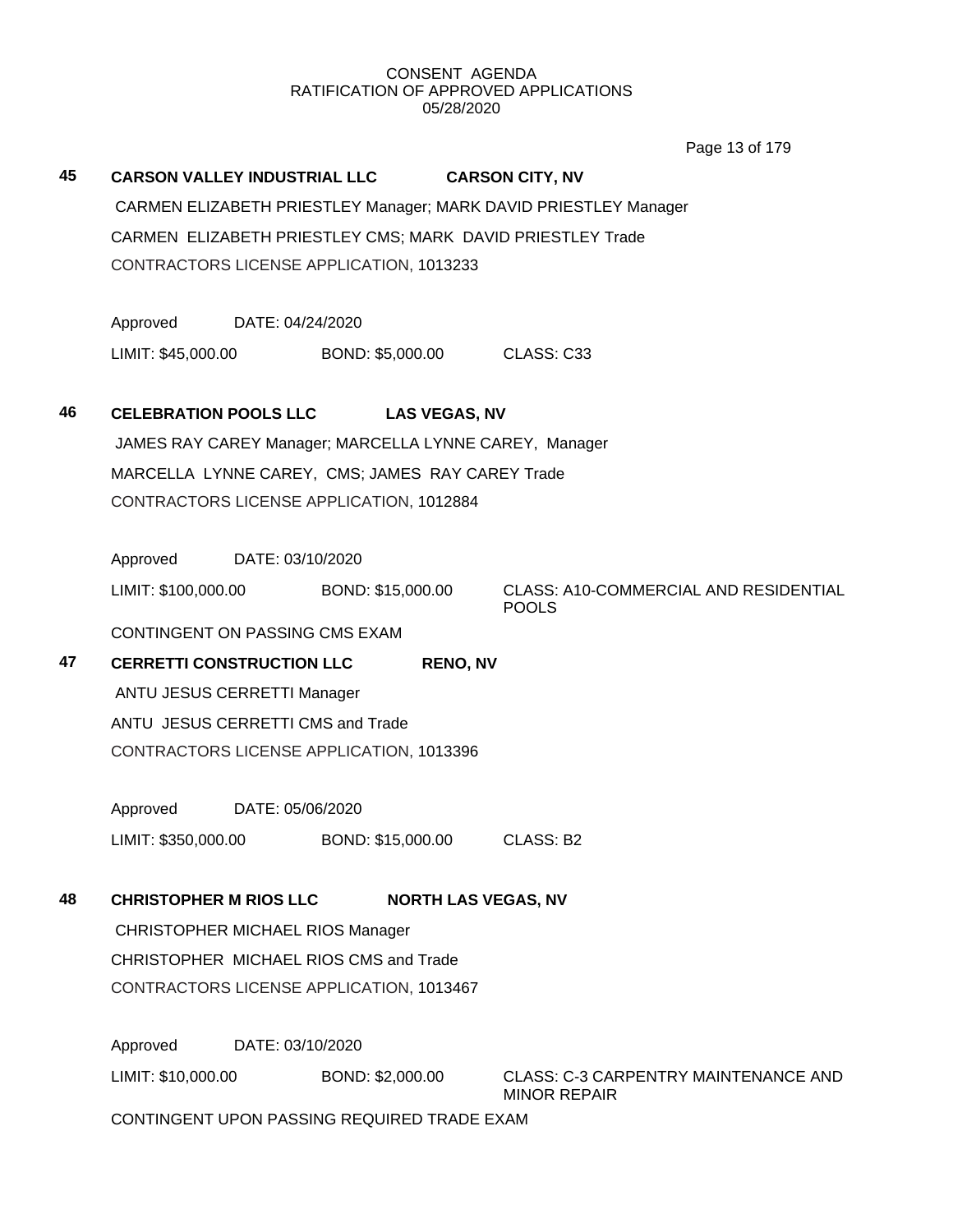Page 14 of 179

| 49 |                                        |                  | CHURCHILL ELECTRIC LLC FALLON, NV             |                                                                             |
|----|----------------------------------------|------------------|-----------------------------------------------|-----------------------------------------------------------------------------|
|    |                                        |                  |                                               | ANNA MARIE HUBBELL, Manager; CHRISTOPHER ROY HUBBELL, Manager               |
|    |                                        |                  | CHRISTOPHER ROY HUBBELL, CMS and Trade        |                                                                             |
|    |                                        |                  | CONTRACTORS LICENSE APPLICATION, 1012561      |                                                                             |
|    |                                        |                  |                                               |                                                                             |
|    | Approved                               | DATE: 03/09/2020 |                                               |                                                                             |
|    | LIMIT: \$50,000.00                     |                  | BOND: \$5,000.00 CLASS: C2A; C2F              |                                                                             |
|    |                                        |                  | CONTINGENT UPON PASSING EXAMS BY 7/3/2020     |                                                                             |
| 50 |                                        |                  | COALMONT ELECTRICAL DEVELOPMENT CORPORATION   | <b>MCCALLA, AL</b>                                                          |
|    |                                        |                  |                                               | SHAUN MARTIN MCCUTCHEON, President; KELLEN JOSEPH BODENBURG, Vice President |
|    |                                        |                  | SHAUN MARTIN MCCUTCHEON, CMS and Trade        |                                                                             |
|    |                                        |                  | CONTRACTORS LICENSE APPLICATION, 1012314      |                                                                             |
|    |                                        |                  |                                               |                                                                             |
|    | Approved                               | DATE: 03/11/2020 |                                               |                                                                             |
|    |                                        |                  |                                               | LIMIT: \$2,000,000.00 BOND: \$30,000.00 CLASS: C2-ELECTRICAL                |
|    |                                        |                  | CONTINGENT ON PASSING CMS/TRADE EXAMS         |                                                                             |
| 51 | <b>COLD STORAGE DESIGN &amp; BUILD</b> |                  |                                               | <b>UNION CITY, CA</b>                                                       |
|    |                                        |                  | PETER NG President; CHAD SWAN Secretary       |                                                                             |
|    |                                        |                  | MARK ALLAN TROIKE Trade; BRENDAN CODY NG, CMS |                                                                             |
|    |                                        |                  | CONTRACTORS LICENSE APPLICATION, 1012866      |                                                                             |
|    | Approved DATE: 04/09/2020              |                  |                                               |                                                                             |
|    | LIMIT: \$1,000,000.00                  |                  | BOND: \$30,000.00                             | CLASS: C-2 ELECTRICAL CONTRACTING                                           |
|    |                                        |                  |                                               |                                                                             |
| 52 | <b>COLFLESH CONSTRUCTION INC</b>       |                  |                                               | <b>INCLINE VILLAGE, NV</b>                                                  |
|    | CORY ALLEN COLFLESH, President         |                  |                                               |                                                                             |
|    | CORY ALLEN COLFLESH, CMS and Trade     |                  |                                               |                                                                             |
|    |                                        |                  | CONTRACTORS LICENSE APPLICATION, 1013474      |                                                                             |
|    |                                        |                  |                                               |                                                                             |
|    | Approved                               | DATE: 04/29/2020 |                                               |                                                                             |
|    | LIMIT: \$2,200,000.00                  |                  | BOND: \$30,000.00                             | <b>CLASS: B-2 RESIDENTIAL &amp; SMALL</b><br><b>COMMERCIAL</b>              |

CONTINGENT UPON PASSING CMS & B-2 TRADE EXAM BY SEPTEMBER 2, 2020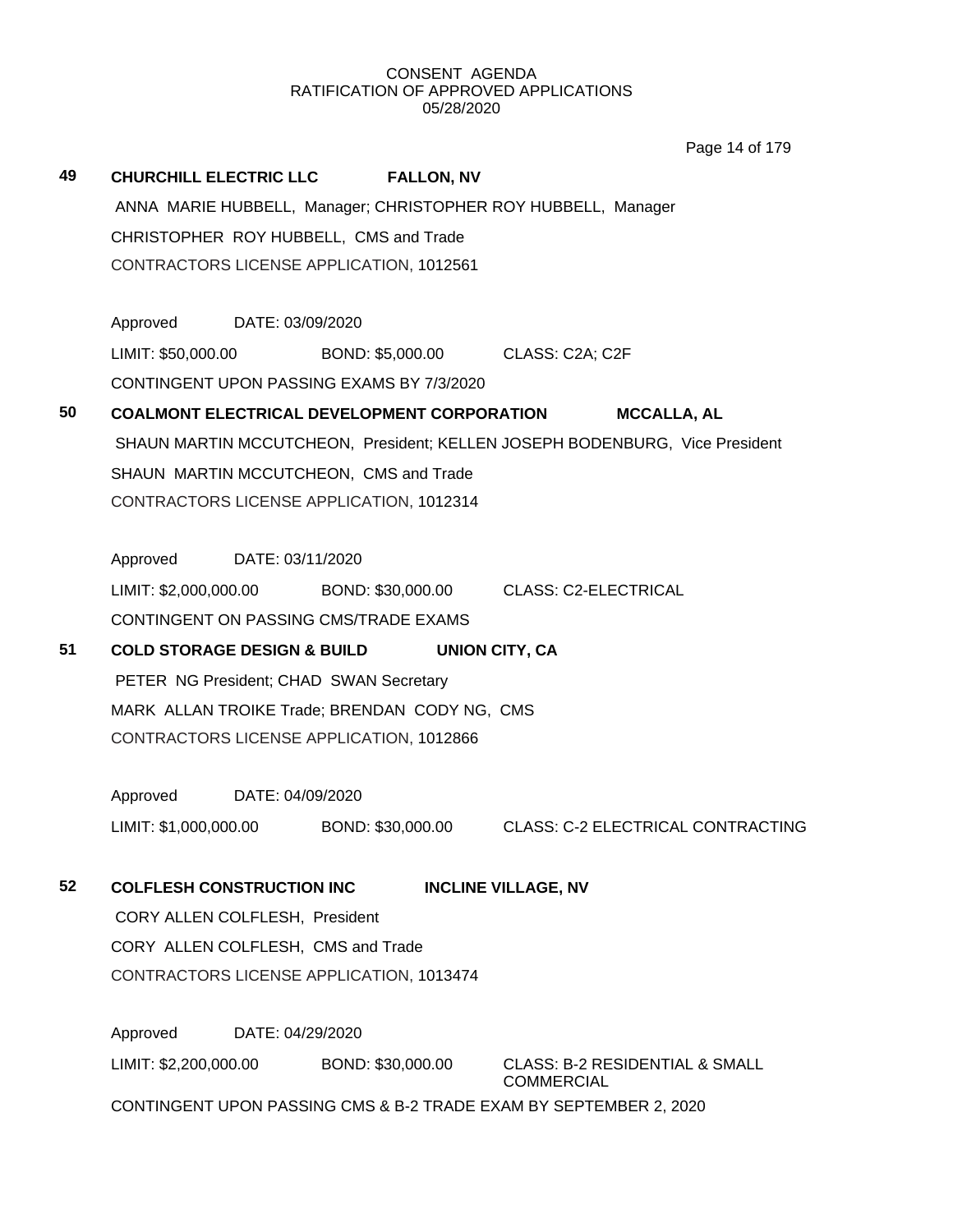Page 15 of 179

#### **53 CONCEPT DESIGNS LTD RENO, NV**

GILLIAM CONSTRUCTION; JEREMIAH GARRY GILLIAM, Manager; LUKE FRANCIS GILLIAM, Manager; MORGAN ELISE GILLIAM, Manager

LUKE FRANCIS GILLIAM, Trade; JEREMIAH GARRY GILLIAM, CMS

CONTRACTORS LICENSE APPLICATION, 1013117

Approved DATE: 03/10/2020

LIMIT: \$200,000.00 BOND: \$10,000.00 CLASS: C3

#### **54 CONCEPT DESIGNS LTD RENO, NV**

GILLIAM CONSTRUCTION; JEREMIAH GARRY GILLIAM, Manager; LUKE FRANCIS GILLIAM, Manager; MORGAN ELISE GILLIAM, Manager LUKE FRANCIS GILLIAM, Trade; JEREMIAH GARRY GILLIAM, CMS CONTRACTORS LICENSE APPLICATION, 1013262

Approved DATE: 03/10/2020

LIMIT: \$200,000.00 BOND: \$10,000.00 CLASS: C5

**55 CONCRETE CUTTING OF NEVADA LLC LAS VEGAS, NV**

BRIAN PAUL GODFREY, Managing Member BRIAN PAUL GODFREY, CMS and Trade CONTRACTORS LICENSE APPLICATION, 1013449

Approved DATE: 03/11/2020

LIMIT: \$10,000.00 BOND: \$2,000.00 CLASS: C-5 CONCRETE CONTINGENT UPON PASSING REQUIRED CMS AND TRADE EXAMS

**56 COOL CAMEL LLC Henderson, NV** CASSIDY RIO MCLEOD, Managing Member; JADEN SCOTT MCLEOD, Managing Member JADEN SCOTT MCLEOD, Trade; CASSIDY RIO MCLEOD, CMS CONTRACTORS LICENSE APPLICATION, 1013875

Approved DATE: 05/05/2020

LIMIT: \$10,000.00 BOND: \$2,000.00 CLASS: C-21 REFRIGERATION AND AIR

CONDITIONING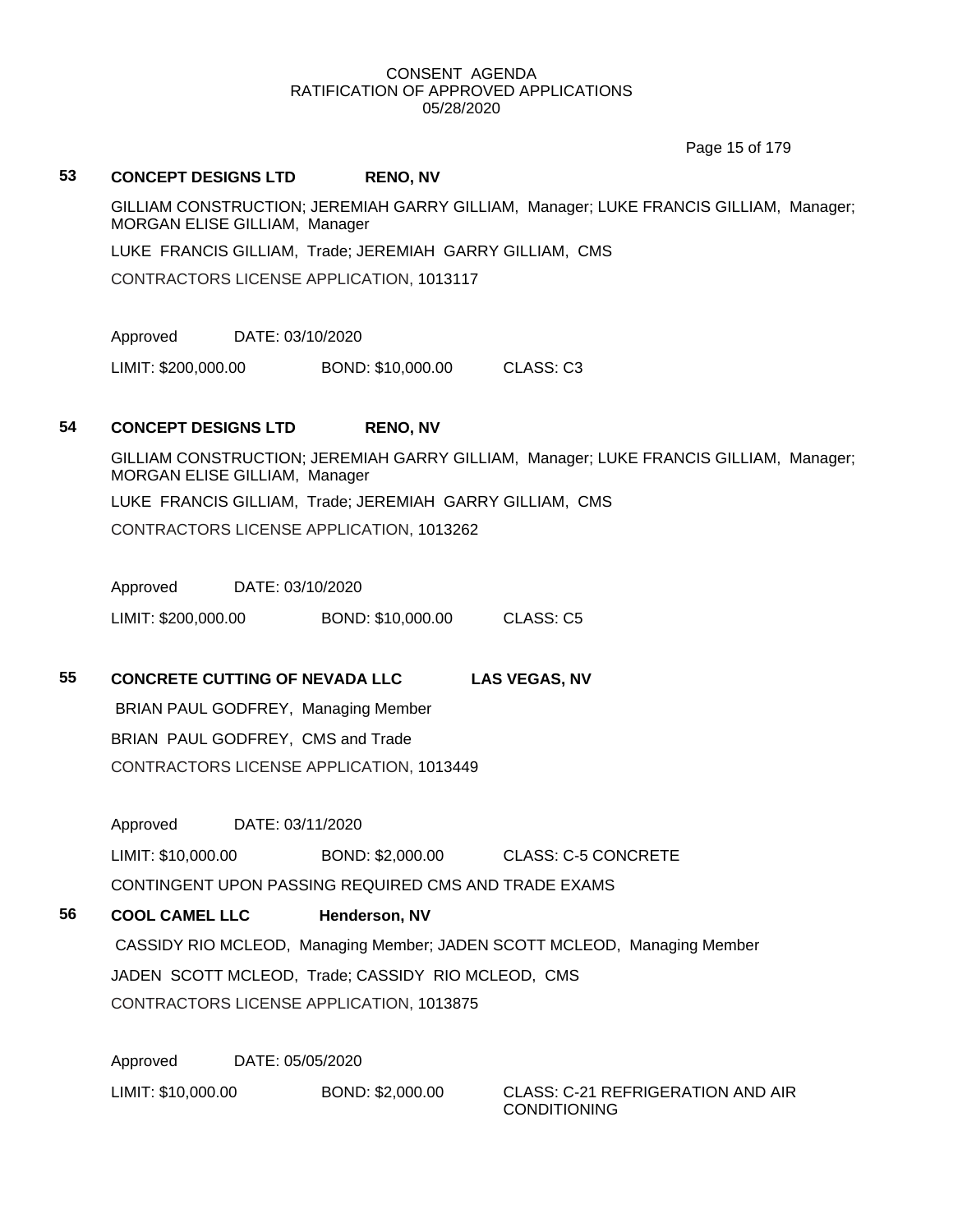Page 16 of 179

**57 COONEY ENTERPRISES LLC LOVELOCK, NV** ROBERT EUGENE COONEY, Managing Member ROBERT EUGENE COONEY, CMS and Trade CONTRACTORS LICENSE APPLICATION, 1013453

> Approved DATE: 04/14/2020 LIMIT: \$245,000.00 BOND: \$15,000.00 CLASS: A CONTINGENT UPON PASSING EXAMs

**58 COURTNEY INC IRVINE, CA** GEORGE GARLAND COURTNEY, III President GEORGE GARLAND COURTNEY, III CMS and Trade CONTRACTORS LICENSE APPLICATION, 1012476

Approved DATE: 04/17/2020

LIMIT: Unlimited BOND: \$50,000.00 CLASS: C40 DESIGNATED FOR CAULKING,WATERPROOFING & EPOXY COATINGS ONLY

# **59 CRAFT HOUSE DESIGN LIMITED LIABILITY COMPANY LAS VEGAS, NV** ANDRES SOSA Managing Member; OSCAR ORLANDO RODRIGUEZ Managing Member OSCAR ORLANDO RODRIGUEZ CMS and Trade CONTRACTORS LICENSE APPLICATION, 1013252

Approved DATE: 03/26/2020 LIMIT: \$500,000.00 BOND: \$15,000.00 CLASS: C-3B FINISH CARPENTRY

## **60 CRAIG CONSTRUCTION CO INC DALLAS, GA**

JOHN DENNIS CRAIG, President GERARD ALLEN RYAN, CMS and Trade CONTRACTORS LICENSE APPLICATION, 1013344

Approved DATE: 03/11/2020 LIMIT: \$3,400,000.00 BOND: \$30,000.00 CLASS: B GENERAL BUILDING CONTINGENT ON PASSING REQUIRED CMS EXAM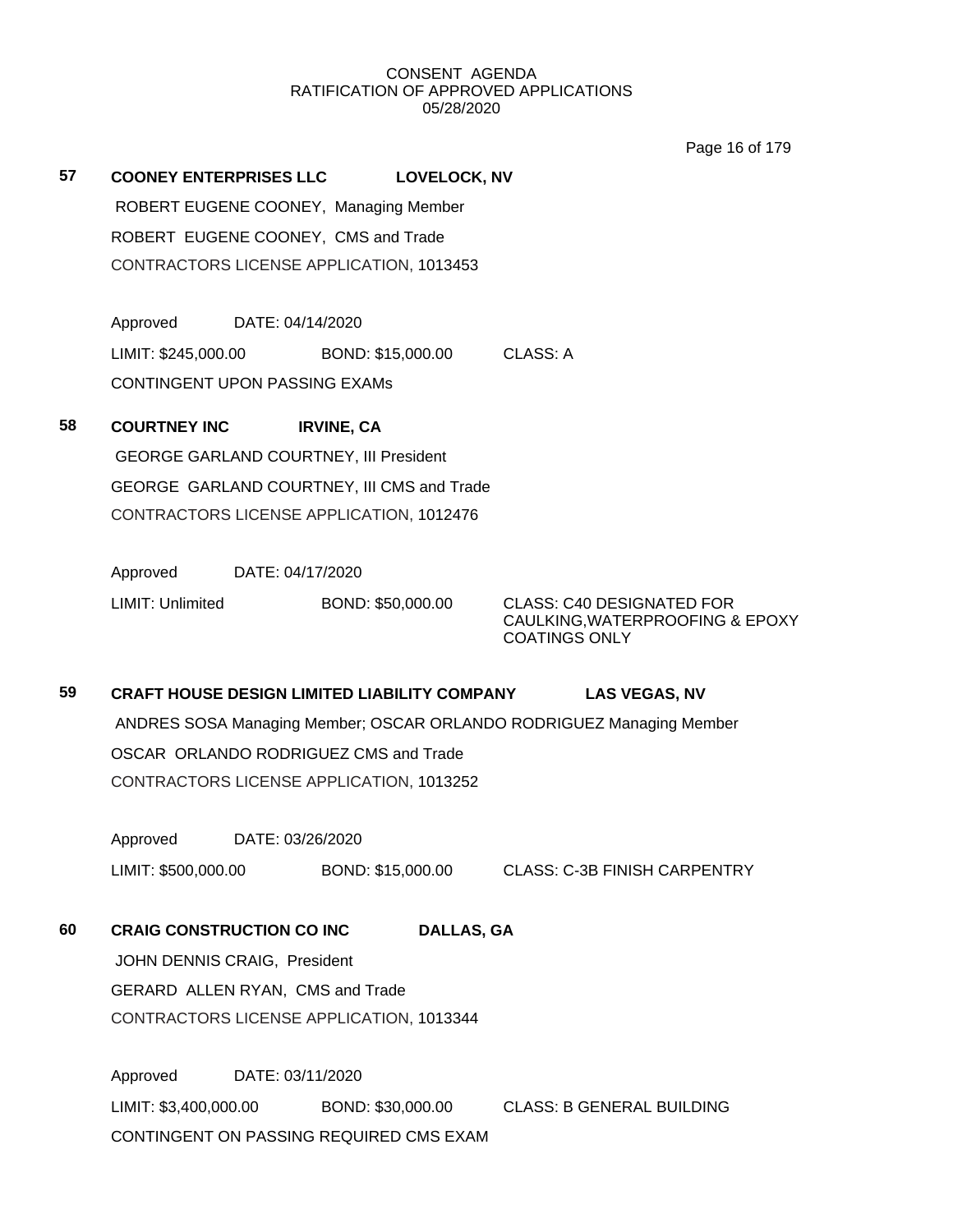Page 17 of 179

# **61 CRYSTAL PROPERTIES AND INVESTMENTS INC LAS VEGAS, NV** PETER VITO ANELLO President PETER VITO ANELLO CMS and Trade CONTRACTORS LICENSE APPLICATION, 1012736 Approved DATE: 04/24/2020 LIMIT: \$1,000,000.00 BOND: \$30,000.00 CLASS: B GENERAL BUILDING CONTINGENT ON PASSING REQUIRED TRADE EXAM **62 CUMMING MANAGEMENT GROUP INC LAS VEGAS, NV** JAMES FINLAY CUMMING President; ANAS ALJAJEH, Secretary ANTHONY LEWIS SANCHEZ, CMS and Trade CONTRACTORS LICENSE APPLICATION, 1013432 Approved DATE: 05/13/2020 LIMIT: Unlimited BOND: \$50,000.00 CLASS: B GENERAL BUILDING CONTINGENT ON PASSING REQUIRED CMS/TRADE EXAM **63 CUSTOM PAINTING & DECORATING INC SPARKS, NV** DANIEL ERIC WARREN President; JACQUELINE ANNE WARREN Secretary; JASON ANDREW WARREN **Director** JASON ANDREW WARREN CMS and Trade CONTRACTORS LICENSE APPLICATION, 1013888 Approved DATE: 05/06/2020 LIMIT: \$3,700,000.00 BOND: \$30,000.00 CLASS: B-2 RESIDENTIAL & SMALL COMMERCIAL CONTINGENT UPON PASSING B-2 TRADE EXAM BY OCTOBER 9, 2020 **64 CUSTOM PAINTING & DECORATING INC SPARKS, NV** DANIEL ERIC WARREN President; JACQUELINE ANNE WARREN Secretary; JASON ANDREW WARREN **Director** DANIEL ERIC WARREN CMS and Trade; JASON ANDREW WARREN CMS and Trade CONTRACTORS LICENSE APPLICATION, 1013890 Approved DATE: 05/06/2020

LIMIT: \$3,700,000.00 BOND: \$30,000.00 CLASS: C-17E COATINGS OF STUCCO AND

**CEMENT**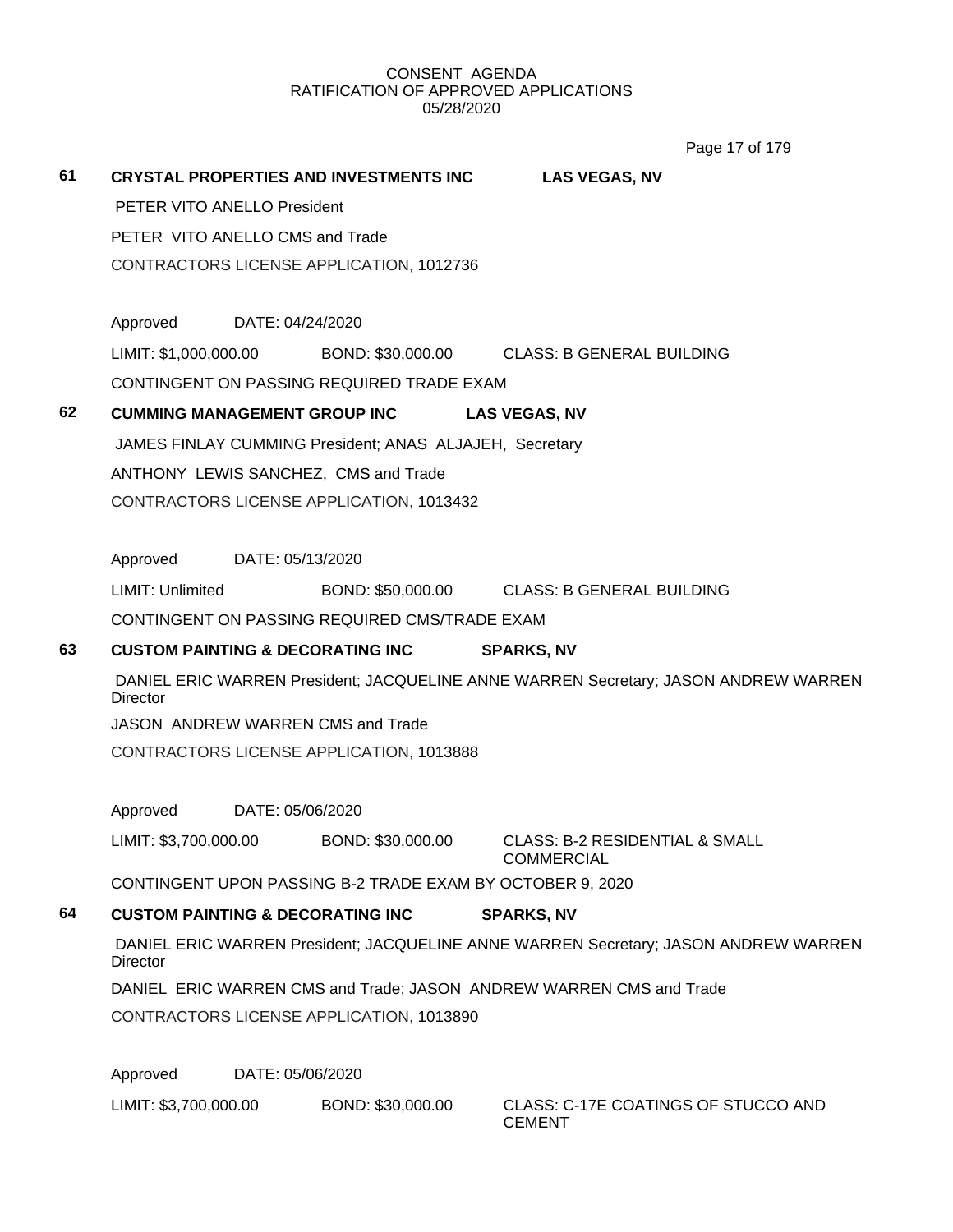Page 18 of 179

| 65 | <b>CUSTOM PAINTING &amp; DECORATING INC</b>                                                            |                  |                      | <b>SPARKS, NV</b>                                                   |  |
|----|--------------------------------------------------------------------------------------------------------|------------------|----------------------|---------------------------------------------------------------------|--|
|    | DANIEL ERIC WARREN President; JACQUELINE ANNE WARREN Secretary; JASON ANDREW WARREN<br><b>Director</b> |                  |                      |                                                                     |  |
|    |                                                                                                        |                  |                      | JASON ANDREW WARREN CMS and Trade; DANIEL ERIC WARREN CMS and Trade |  |
|    | CONTRACTORS LICENSE APPLICATION, 1013891                                                               |                  |                      |                                                                     |  |
|    | Approved                                                                                               | DATE: 05/06/2020 |                      |                                                                     |  |
|    |                                                                                                        |                  |                      | LIMIT: \$3,700,000.00 BOND: \$30,000.00 CLASS: C-15D WATERPROOFING  |  |
| 66 | <b>DOM CONSTRUCTION LLC</b>                                                                            |                  | <b>LAS VEGAS, NV</b> |                                                                     |  |
|    | <b>ELENA SHABALINA Managing Member</b>                                                                 |                  |                      |                                                                     |  |
|    | TIM CANNON FORSYTHE CMS and Trade                                                                      |                  |                      |                                                                     |  |
|    | CONTRACTORS LICENSE APPLICATION, 1013847                                                               |                  |                      |                                                                     |  |
|    | Approved DATE: 04/17/2020                                                                              |                  |                      |                                                                     |  |
|    |                                                                                                        |                  |                      | LIMIT: \$200,000.00 BOND: \$10,000.00 CLASS: B-GENERAL BUILDING     |  |
| 67 | <b>DALKIA ENERGY SOLUTIONS LLC</b>                                                                     |                  |                      | <b>BEVERLY, MA</b>                                                  |  |
|    | JONATHAN MICHAEL GUERSTER, Managing Member                                                             |                  |                      |                                                                     |  |
|    | WYATT EDWARD DODSON, CMS and Trade                                                                     |                  |                      |                                                                     |  |
|    | CONTRACTORS LICENSE APPLICATION, 1012490                                                               |                  |                      |                                                                     |  |
|    | Approved                                                                                               | DATE: 04/15/2020 |                      |                                                                     |  |
|    | LIMIT: Unlimited                                                                                       |                  | BOND: \$50,000.00    | CLASS: C2                                                           |  |
| 68 | <b>DAMSELFLY IMPROVEMENT LLC</b>                                                                       |                  | <b>RENO, NV</b>      |                                                                     |  |
|    |                                                                                                        |                  |                      | PRIYANKA MARIAN KUMAR, Manager; ALEXANDER JACOB KEATS, Manager      |  |
|    | CARLOS JAIME BRANDT CMS and Trade                                                                      |                  |                      |                                                                     |  |
|    | CONTRACTORS LICENSE APPLICATION, 1012239                                                               |                  |                      |                                                                     |  |
|    | Approved                                                                                               | DATE: 04/29/2020 |                      |                                                                     |  |
|    | LIMIT: \$45,000.00                                                                                     |                  | BOND: \$5,000.00     | <b>CLASS: C-15A ROOFING</b>                                         |  |
|    |                                                                                                        |                  |                      |                                                                     |  |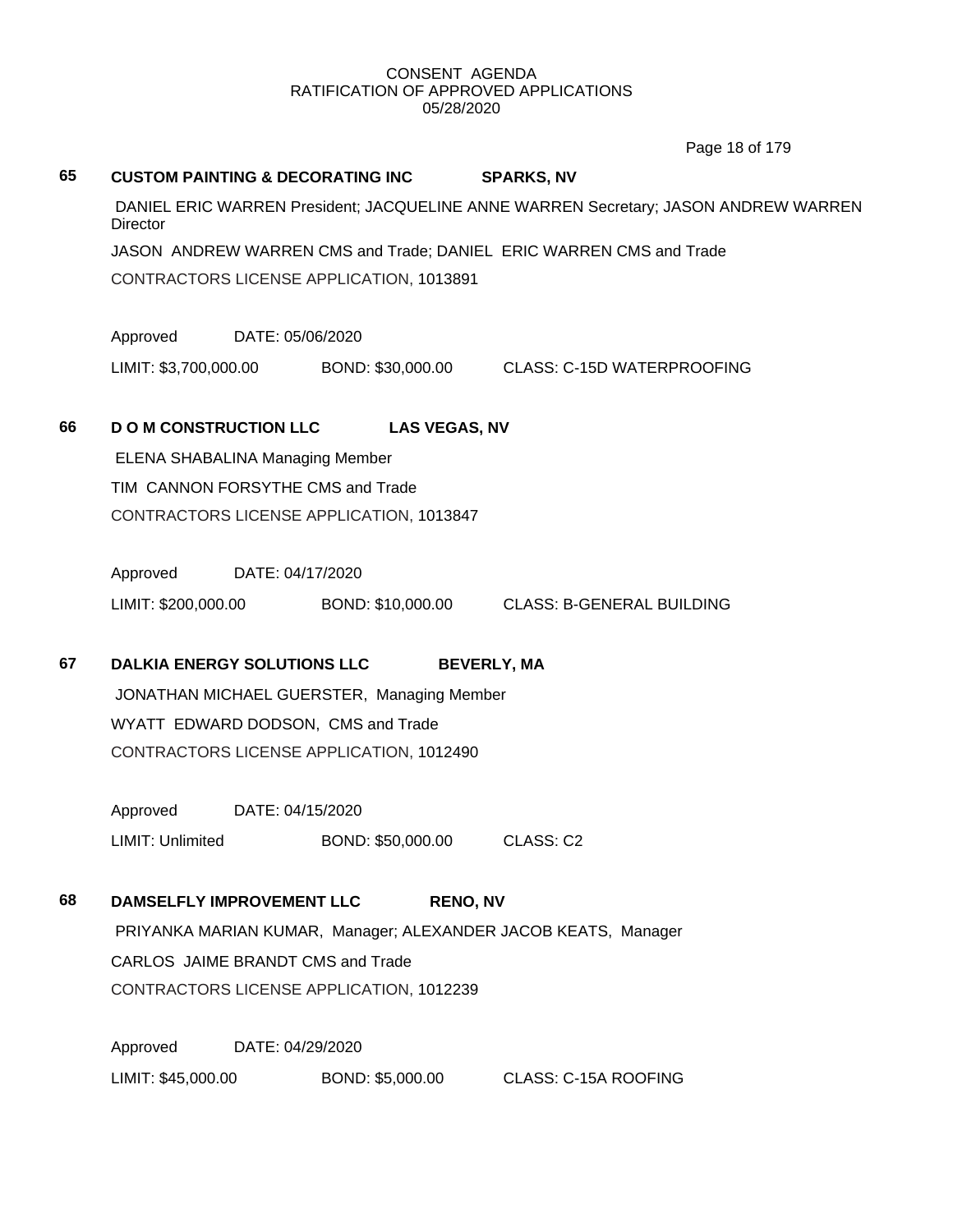Page 19 of 179

| 69 | <b>DARWIN OHANA LLC</b>                                                 |                  | <b>LAS VEGAS, NV</b>                            |                                                                                |  |
|----|-------------------------------------------------------------------------|------------------|-------------------------------------------------|--------------------------------------------------------------------------------|--|
|    | DRAIN BUSTERS; DAREN TROY WINKEL Manager; MARLENE FUJITA WINKEL Manager |                  |                                                 |                                                                                |  |
|    | DAREN TROY WINKEL Trade; MARLENE FUJITA WINKEL CMS                      |                  |                                                 |                                                                                |  |
|    | CONTRACTORS LICENSE APPLICATION, 1013057                                |                  |                                                 |                                                                                |  |
|    |                                                                         |                  |                                                 |                                                                                |  |
|    | Approved                                                                | DATE: 03/06/2020 |                                                 |                                                                                |  |
|    | LIMIT: \$10,000.00                                                      |                  |                                                 | BOND: \$2,000.00 CLASS: C-1D PLUMBING                                          |  |
|    |                                                                         |                  |                                                 |                                                                                |  |
| 70 | <b>DAVID WUNDER CONSTRUCTION</b>                                        |                  |                                                 | <b>WASHOE VALLEY, NV</b>                                                       |  |
|    | DAVID RUSSELL WUNDER Owner                                              |                  |                                                 |                                                                                |  |
|    |                                                                         |                  | DAVID RUSSELL WUNDER CMS and Trade              |                                                                                |  |
|    |                                                                         |                  | CONTRACTORS LICENSE APPLICATION, 1013364        |                                                                                |  |
|    |                                                                         |                  |                                                 |                                                                                |  |
|    | Approved                                                                | DATE: 04/21/2020 |                                                 |                                                                                |  |
|    | LIMIT: \$245,000.00                                                     |                  | BOND: \$15,000.00                               | CLASS: B2; B3                                                                  |  |
|    |                                                                         |                  |                                                 |                                                                                |  |
| 71 |                                                                         |                  | <b>DESERT COLORS PAINTING &amp; DRYWALL LLC</b> | <b>LAS VEGAS, NV</b>                                                           |  |
|    |                                                                         |                  | DARRYL GREGG CARTER, Managing Member            |                                                                                |  |
|    |                                                                         |                  | DARRYL GREGG CARTER, CMS and Trade              |                                                                                |  |
|    |                                                                         |                  | CONTRACTORS LICENSE APPLICATION, 1013632        |                                                                                |  |
|    |                                                                         |                  |                                                 |                                                                                |  |
|    | Approved                                                                | DATE: 05/12/2020 |                                                 |                                                                                |  |
|    | LIMIT: \$25,000.00                                                      |                  | BOND: \$5,000.00                                | <b>CLASS: C4-PAINTING AND DECORATING</b>                                       |  |
|    |                                                                         |                  | CONTINGENT ON PASSING CMS/TRADE EXAMS           |                                                                                |  |
| 72 | DESERT ELITE DEVELOPMENT LTD                                            |                  |                                                 | <b>LAS VEGAS, NV</b>                                                           |  |
|    |                                                                         |                  |                                                 | XAVONE MARCUS CHARLES, Managing Member; CYNTHIA LEANORA FORD, Managing Member; |  |
|    |                                                                         |                  | COURTNEY LAMAR HUNT, Managing Member            |                                                                                |  |
|    |                                                                         |                  | XAVONE MARCUS CHARLES, CMS and Trade            |                                                                                |  |
|    |                                                                         |                  | CONTRACTORS LICENSE APPLICATION, 1013128        |                                                                                |  |
|    | Approved                                                                | DATE: 05/05/2020 |                                                 |                                                                                |  |
|    |                                                                         |                  |                                                 |                                                                                |  |
|    | LIMIT: \$245,000.00                                                     |                  | BOND: \$15,000.00                               | <b>CLASS: B2-RESIDENTIAL AND SMALL</b><br><b>COMMERCIAL</b>                    |  |
|    |                                                                         |                  | CONTINGENT ON PASSING CMS/TRADE EXAMS           |                                                                                |  |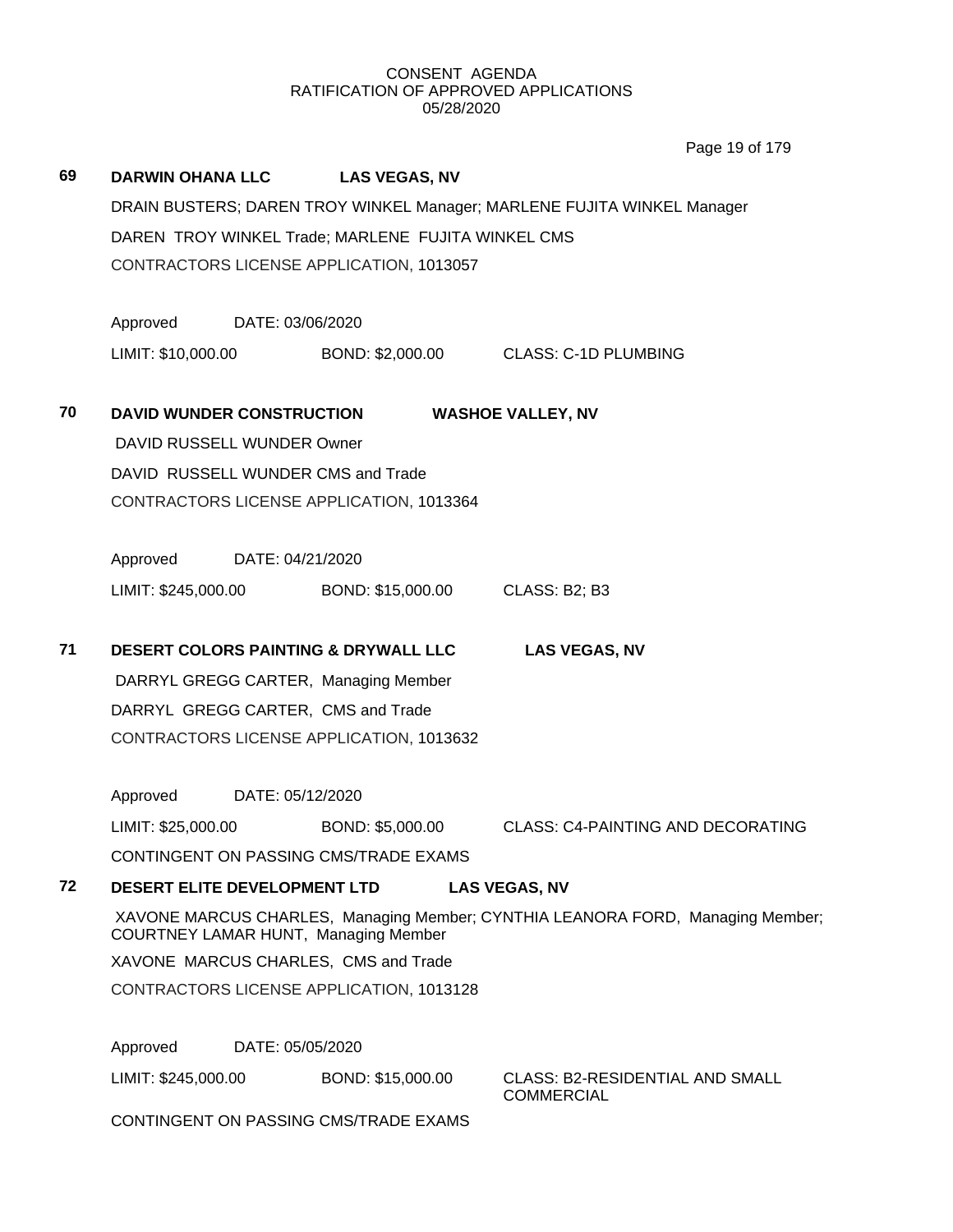Page 20 of 179

## **73 DESERT MOUNTAIN PAVERS INC SPARKS, NV**

KAREN LEE FOOTE Treasurer; JUAN MANUEL TISCARENO Other; RAYMOND WILLIAM FOOTE Other JUAN MANUEL TISCARENO CMS; RAYMOND WILLIAM FOOTE Trade CONTRACTORS LICENSE APPLICATION, 1012714

Approved DATE: 03/13/2020

LIMIT: \$225,000.00 BOND: \$15,000.00 CLASS: C5

## **74 DISCOVERY CONCRETE LLC SUN VALLEY, NV**

ALFONSO VACA ROSAS, Managing Member ALFONSO VACA ROSAS, CMS and Trade CONTRACTORS LICENSE APPLICATION, 1013244

Approved DATE: 03/26/2020 LIMIT: \$70,000.00 BOND: \$10,000.00 CLASS: C-5 CONCRETE CONTRACTING CONTINGENT UPON PASSING CMS & C-5 TRADE EXAM

## **75 DIVE IN POOL SERVICES LLC LAS VEGAS, NV** NICOLE RENEE GUTIERREZ, Managing Member; DAVID SAMUEL GUTIERREZ, Managing Member DAVID SAMUEL GUTIERREZ, CMS and Trade CONTRACTORS LICENSE APPLICATION, 1013285

Approved DATE: 05/01/2020

LIMIT: \$50,000.00 BOND: \$7,500.00 CLASS: A10E-MAINTENANCE AND REPAIR OF

POOLS AND SPAS

CONTINGENT ON PASSING CMS/TRADE EXAMS

## **76 DONE RIGHT ELECTRIC LLC LAS VEGAS, NV**

JOSE ANTONIO VALENZUELA-ORTIZ, Manager

PAUL ROBERT GODFREY CMS and Trade

CONTRACTORS LICENSE APPLICATION, 1013380

Approved DATE: 03/11/2020 LIMIT: \$10,000.00 BOND: \$2,000.00 CLASS: C-2 ELECTRICAL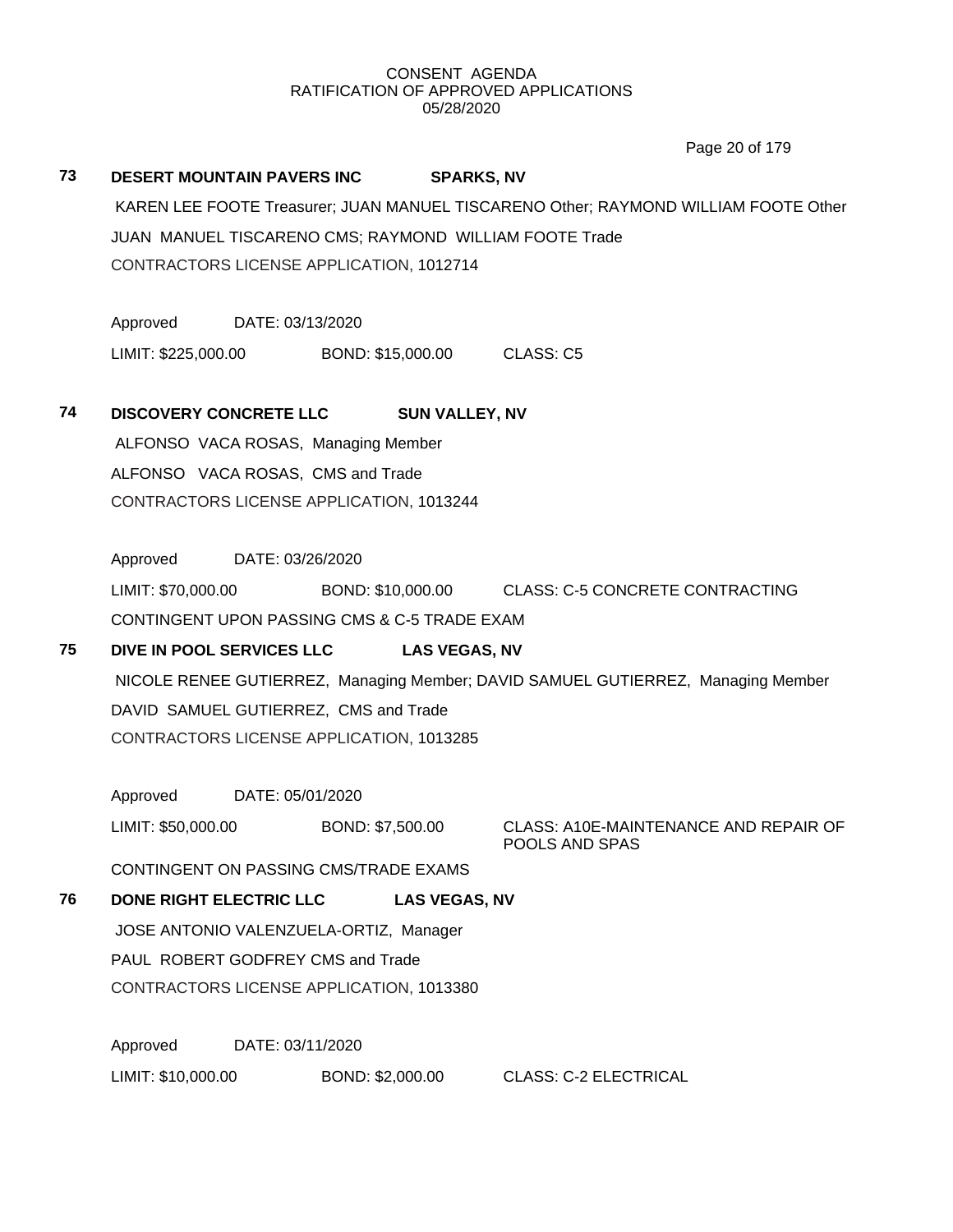Page 21 of 179

## **77 DONERIGHT LLC LAS VEGAS, NV** RONALD HENRY IRWIN, Managing Member; JEFFREY STUART WAGNER, Managing Member RONALD HENRY IRWIN, CMS; JEFFREY STUART WAGNER, Trade CONTRACTORS LICENSE APPLICATION, 1013330

Approved DATE: 05/05/2020 LIMIT: \$10,000.00 BOND: \$2,000.00 CLASS: C-2D LOW VOLTAGE CONTINGENT ON PASSING REQUIRED CMS/TRADE EXAMS

## **78 DRYWALL MECHANIX LLC LAS VEGAS, NV**

JAMES CORY SNYDER, Manager JAMES CORY SNYDER, CMS and Trade CONTRACTORS LICENSE APPLICATION, 1012780

Approved DATE: 03/10/2020

LIMIT: \$50,000.00 BOND: \$5,000.00 CLASS: C3E-DRYWALL CONTINGENT ON PASSING CMS EXAM

## **79 DUKE MFG LLC FORT SMITH, AZ**

GARY GENE SPOON, Manager; JOSEPH EMILE MILLER, Manager; CHRISTINA LOUISE SPOON, Manager CHRISTINA LOUISE SPOON, CMS; GARY GENE SPOON, Trade CONTRACTORS LICENSE APPLICATION, 1013234

Approved DATE: 04/08/2020

LIMIT: \$375,000.00 BOND: \$15,000.00 CLASS: C14J

CONTINGENT UPON PASSING CMS EXAM

## **80 E & A ELECTRIC LLC LAS VEGAS, NV**

ELECTRICAL SERVICES SPECIALIST; MUCIO ARREDONDO Manager MUCIO ARREDONDO CMS; NESTOR ALONSO RAMIREZ-IBARRA, Trade CONTRACTORS LICENSE APPLICATION, 1013210

Approved DATE: 04/21/2020 LIMIT: \$100,000.00 BOND: \$10,000.00 CLASS: C2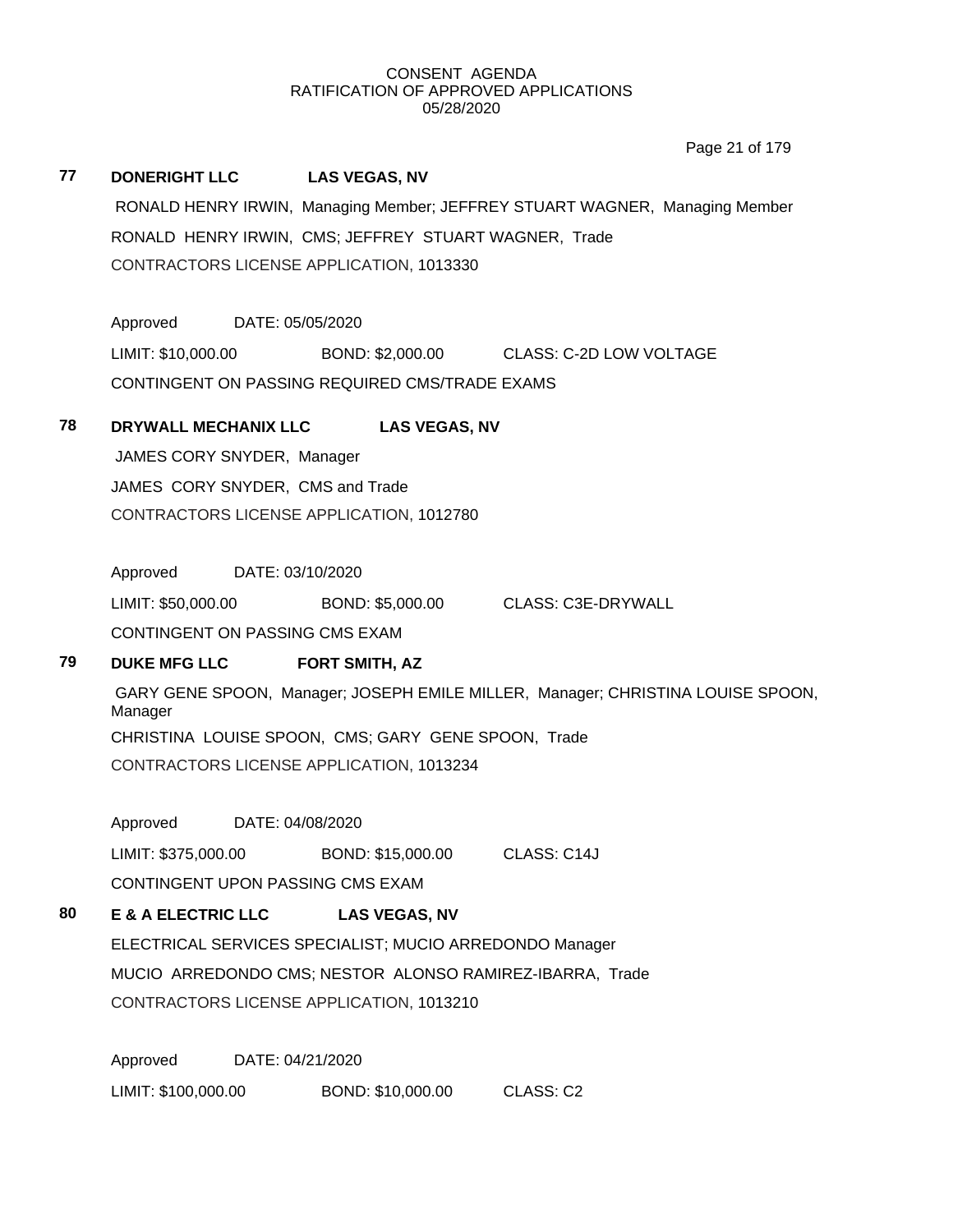**81 EASTERN SIERRA FRAMING LLC GARDNERVILLE, NV** ERIC SCOTT MAIDLOW, Manager ERIC SCOTT MAIDLOW, CMS; JASON CHARLES BROWN, Trade CONTRACTORS LICENSE APPLICATION, 1013395 Approved DATE: 03/10/2020 LIMIT: \$700,000.00 BOND: \$20,000.00 CLASS: C-4 PAINTING AND DECORATING CONTINGENT UPON JASON BROWN PASSING C-4 TRADE EXAM WITHIN 6 MONTHS FROM APPLICATION FILING OF 02/26/2020 **82 EBY IRON DESIGNS LLC HENDERSON, NV** MICHAEL LOUIS EBY Managing Member CHRISTIAN MARCEL MARSHALL Trade; MICHAEL LOUIS EBY CMS CONTRACTORS LICENSE APPLICATION, 1012945 Approved DATE: 04/16/2020 LIMIT: \$200,000.00 BOND: \$10,000.00 CLASS: C2D-LOW VOLTAGE **83 ECO GREEN AIR LLC NORTH LAS VEGAS, NV** FERNANDO SILVEYRA, Managing Member FERNANDO SILVEYRA, CMS and Trade CONTRACTORS LICENSE APPLICATION, 1013607 Approved DATE: 05/12/2020 LIMIT: \$10,000.00 BOND: \$2,000.00 CLASS: C21-REFRIGERATION AND AIR CONDITIONING CONTINGENT ON PASSING CMS/TRADE EXAMS **84 EDISON TECHNOLOGY OF TN LLC KNOXVILLE, TN** STEPHEN LEROY DAVIS, Member; DEAN MADDEN SMITH, Member CHESTER TITUS COCHRAN, JR CMS and Trade CONTRACTORS LICENSE APPLICATION, 1012922 Approved DATE: 04/01/2020 Page 22 of 179

LIMIT: \$10,000.00 BOND: \$2,000.00 CLASS: C-2 ELECTRICAL CONTINGENT ON PASSING REQUIRED CMS EXAM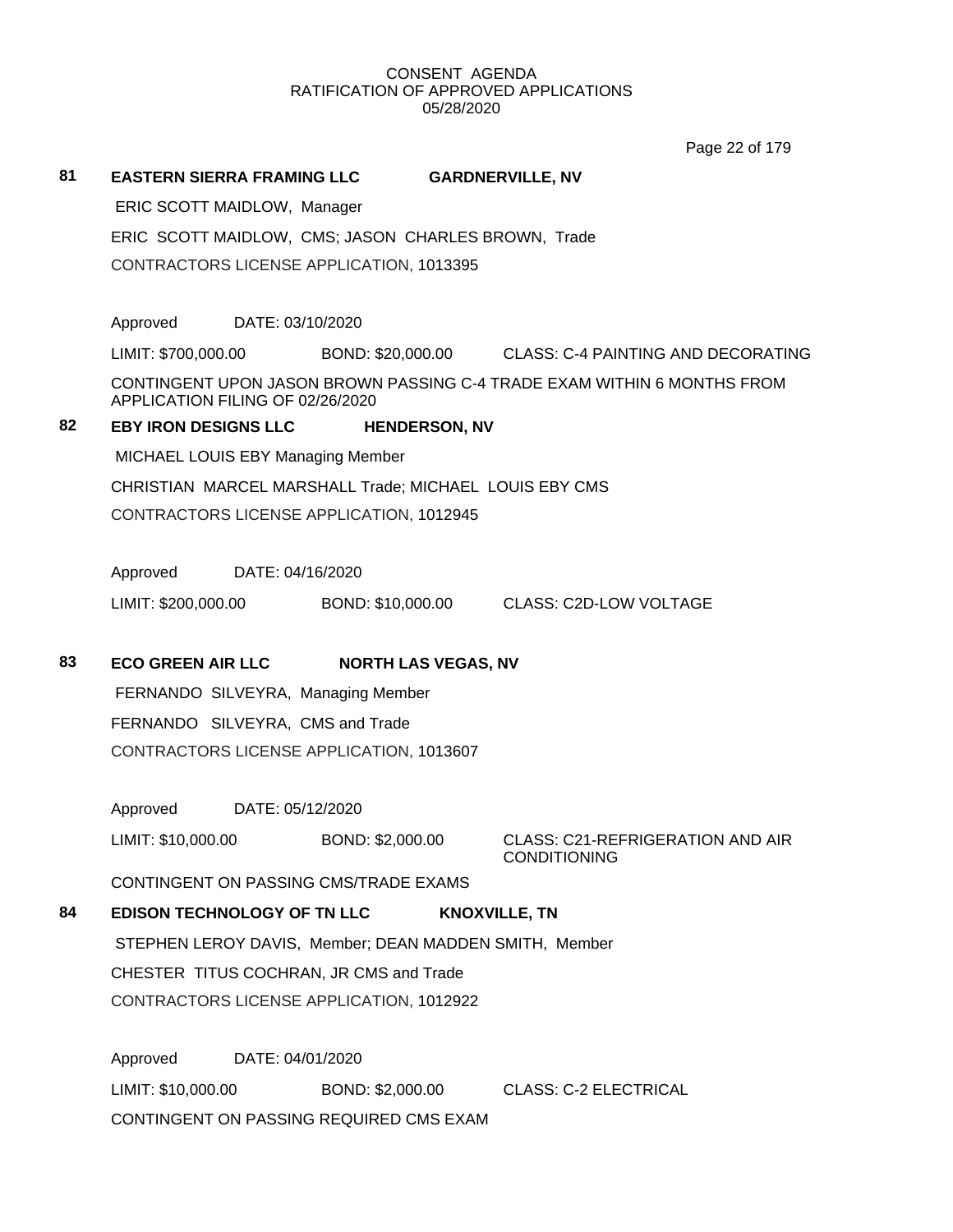Page 23 of 179

| 85 | ELEVATOR SPECIALTY INTERIORS LLC                                                 |                      | <b>FORT WORTH, TX</b>                                                           |  |  |  |
|----|----------------------------------------------------------------------------------|----------------------|---------------------------------------------------------------------------------|--|--|--|
|    | DALLAS JASON HARTMANN, Managing Member                                           |                      |                                                                                 |  |  |  |
|    | DALLAS JASON HARTMANN, CMS and Trade<br>CONTRACTORS LICENSE APPLICATION, 1013261 |                      |                                                                                 |  |  |  |
|    |                                                                                  |                      |                                                                                 |  |  |  |
|    |                                                                                  |                      |                                                                                 |  |  |  |
|    | Approved DATE: 04/08/2020                                                        |                      |                                                                                 |  |  |  |
|    | LIMIT: \$60,000.00 BOND: \$10,000.00                                             |                      | CLASS: C7                                                                       |  |  |  |
|    | CONTINGENT UPON PASSING EXAMS                                                    |                      |                                                                                 |  |  |  |
| 86 | <b>EMPIRE FLOORS LLC</b>                                                         | <b>RENO, NV</b>      |                                                                                 |  |  |  |
|    |                                                                                  |                      | RITO DE JESUS GARCIA-RAMIREZ, Managing Member; VERONICA GARCIA, Managing Member |  |  |  |
|    | RITO DE JESUS GARCIA-RAMIREZ, CMS and Trade                                      |                      |                                                                                 |  |  |  |
|    | CONTRACTORS LICENSE APPLICATION, 1013750                                         |                      |                                                                                 |  |  |  |
|    | Approved<br>DATE: 04/29/2020                                                     |                      |                                                                                 |  |  |  |
|    | LIMIT: \$10,000.00                                                               |                      | BOND: \$2,000.00 CLASS: C-16 FINISHING FLOORS                                   |  |  |  |
|    | CONTINGENT UPON PASSING CMS EXAM BY SEPTEMBER 16, 2020                           |                      |                                                                                 |  |  |  |
|    |                                                                                  |                      |                                                                                 |  |  |  |
| 87 | <b>ENCOR SOLAR LLC</b>                                                           | <b>LAS VEGAS, NV</b> |                                                                                 |  |  |  |
|    | DANIEL TAYLOR LARKIN, Manager                                                    |                      |                                                                                 |  |  |  |
|    | FORREST JOHN MYERS Trade; DAVID JEFFERY KAUFMAN, CMS                             |                      |                                                                                 |  |  |  |
|    | CONTRACTORS LICENSE APPLICATION, 1013552                                         |                      |                                                                                 |  |  |  |
|    | Approved DATE: 04/21/2020                                                        |                      |                                                                                 |  |  |  |
|    | LIMIT: \$245,000.00                                                              |                      | BOND: \$15,000.00 CLASS: C-2 ELECTRICAL                                         |  |  |  |
|    |                                                                                  |                      |                                                                                 |  |  |  |
| 88 | <b>ENTERTAINMENT DESIGN GROUP LLC</b>                                            |                      | <b>LAS VEGAS, NV</b>                                                            |  |  |  |
|    |                                                                                  |                      | ALAN ACKERLY, Manager; EDWARD LEE BLOOM Manager; DANIEL DEAN CONCOBY Manager    |  |  |  |
|    | ALAN ACKERLY, CMS and Trade                                                      |                      |                                                                                 |  |  |  |
|    | CONTRACTORS LICENSE APPLICATION, 1013544                                         |                      |                                                                                 |  |  |  |
|    | Approved<br>DATE: 04/07/2020                                                     |                      |                                                                                 |  |  |  |
|    | LIMIT: \$225,000.00                                                              | BOND: \$15,000.00    | <b>CLASS: C-2D LOW VOLTAGE</b>                                                  |  |  |  |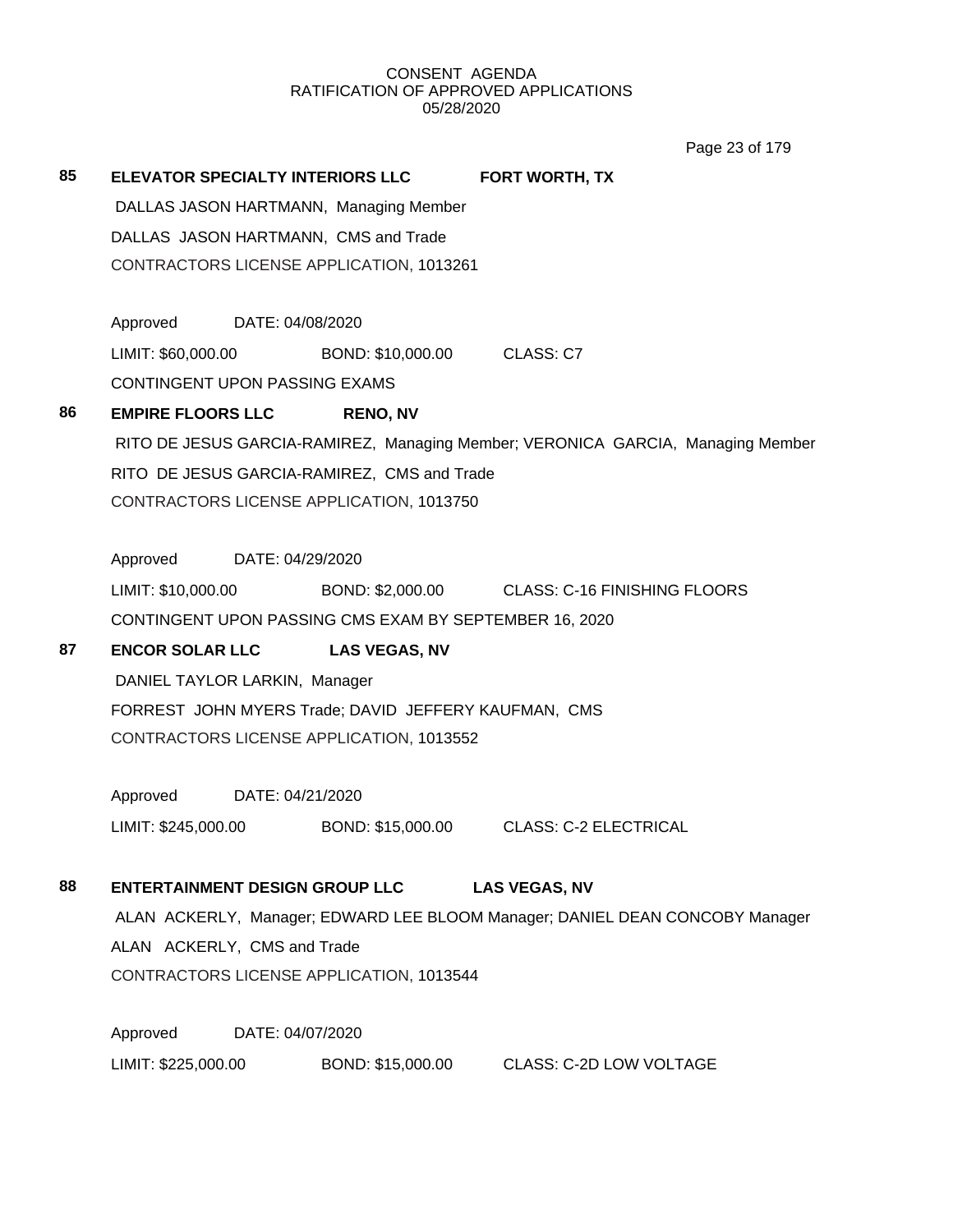Page 24 of 179

| 89 |                                                                     |                                     | ETERNAL ELECTRICAL SOLUTIONS LLC                           | <b>LAS VEGAS, NV</b>                                                                                                  |  |  |  |  |
|----|---------------------------------------------------------------------|-------------------------------------|------------------------------------------------------------|-----------------------------------------------------------------------------------------------------------------------|--|--|--|--|
|    | <b>STEVEN MAC BRIDE Managing Member</b>                             |                                     |                                                            |                                                                                                                       |  |  |  |  |
|    | STEVEN MAC BRIDE CMS; ZAREH KARAKHANYAN, Trade                      |                                     |                                                            |                                                                                                                       |  |  |  |  |
|    |                                                                     |                                     | CONTRACTORS LICENSE APPLICATION, 1013169                   |                                                                                                                       |  |  |  |  |
|    | Approved                                                            | DATE: 03/11/2020                    |                                                            |                                                                                                                       |  |  |  |  |
|    | LIMIT: \$10,000.00                                                  |                                     |                                                            | BOND: \$2,000.00 CLASS: C-1D PLUMBING C-1H WATER HEATERS                                                              |  |  |  |  |
|    |                                                                     |                                     | CONTINGENT UPON PASSING REQUIRED CMS AND TRADE EXAMS       |                                                                                                                       |  |  |  |  |
| 90 |                                                                     |                                     | <b>FASIOLA DESIGN &amp; DEVELOPMENT LTD</b>                | <b>GENOA, NV</b>                                                                                                      |  |  |  |  |
|    |                                                                     |                                     | FRANKIE BOGOMIR FACCIOLLA, Managing Member                 |                                                                                                                       |  |  |  |  |
|    |                                                                     |                                     | FRANKIE BOGOMIR FACCIOLLA, CMS and Trade                   |                                                                                                                       |  |  |  |  |
|    |                                                                     |                                     | CONTRACTORS LICENSE APPLICATION, 1013112                   |                                                                                                                       |  |  |  |  |
|    | Approved                                                            | DATE: 05/06/2020                    |                                                            |                                                                                                                       |  |  |  |  |
|    | LIMIT: \$60,000.00                                                  |                                     | BOND: \$10,000.00                                          | CLASS: A-12 EXCAVATING, GRADING,<br>TRENCHING AND SURFACING; A-15 SEWERS,<br>DRAINS AND PIPES; A-19 PIPELINE CONDUITS |  |  |  |  |
|    |                                                                     |                                     | CONTINGENT UPON PASSING CMS & A-12, A-15, A-19 TRADE EXAMS |                                                                                                                       |  |  |  |  |
| 91 | <b>FASTRAC ENERGY SERVICES LLC</b>                                  |                                     |                                                            | <b>HOUSTON, TX</b>                                                                                                    |  |  |  |  |
|    | JORDAN EARL FRUGE, Manager; STEPHANIE RENEE REINHART FRUGE, Manager |                                     |                                                            |                                                                                                                       |  |  |  |  |
|    |                                                                     |                                     | DAVID BRIAN FERRIER CMS and Trade                          |                                                                                                                       |  |  |  |  |
|    |                                                                     |                                     | CONTRACTORS LICENSE APPLICATION, 1012983                   |                                                                                                                       |  |  |  |  |
|    | Approved                                                            | DATE: 03/11/2020                    |                                                            |                                                                                                                       |  |  |  |  |
|    | LIMIT: \$225,000.00                                                 |                                     | BOND: \$15,000.00                                          | <b>CLASS: C-2 ELECTRICAL</b>                                                                                          |  |  |  |  |
| 92 |                                                                     |                                     | FIREBOX STOVE AND FIREPLACE SERVICE LLC                    | ELKO, NV                                                                                                              |  |  |  |  |
|    |                                                                     |                                     | FIRE BOX; COLLIN ERNEST TAYLOR, Manager                    |                                                                                                                       |  |  |  |  |
|    |                                                                     | COLLIN ERNEST TAYLOR, CMS and Trade |                                                            |                                                                                                                       |  |  |  |  |
|    |                                                                     |                                     | CONTRACTORS LICENSE APPLICATION, 1013637                   |                                                                                                                       |  |  |  |  |
|    | Approved                                                            | DATE: 04/15/2020                    |                                                            |                                                                                                                       |  |  |  |  |
|    | LIMIT: \$25,000.00                                                  |                                     | BOND: \$5,000.00                                           | CLASS: C39                                                                                                            |  |  |  |  |
|    |                                                                     |                                     |                                                            | CONTINGENT UPON PASSING CMS AND RECEIPT OF FICTITIOUS NAME CERTIFICATE                                                |  |  |  |  |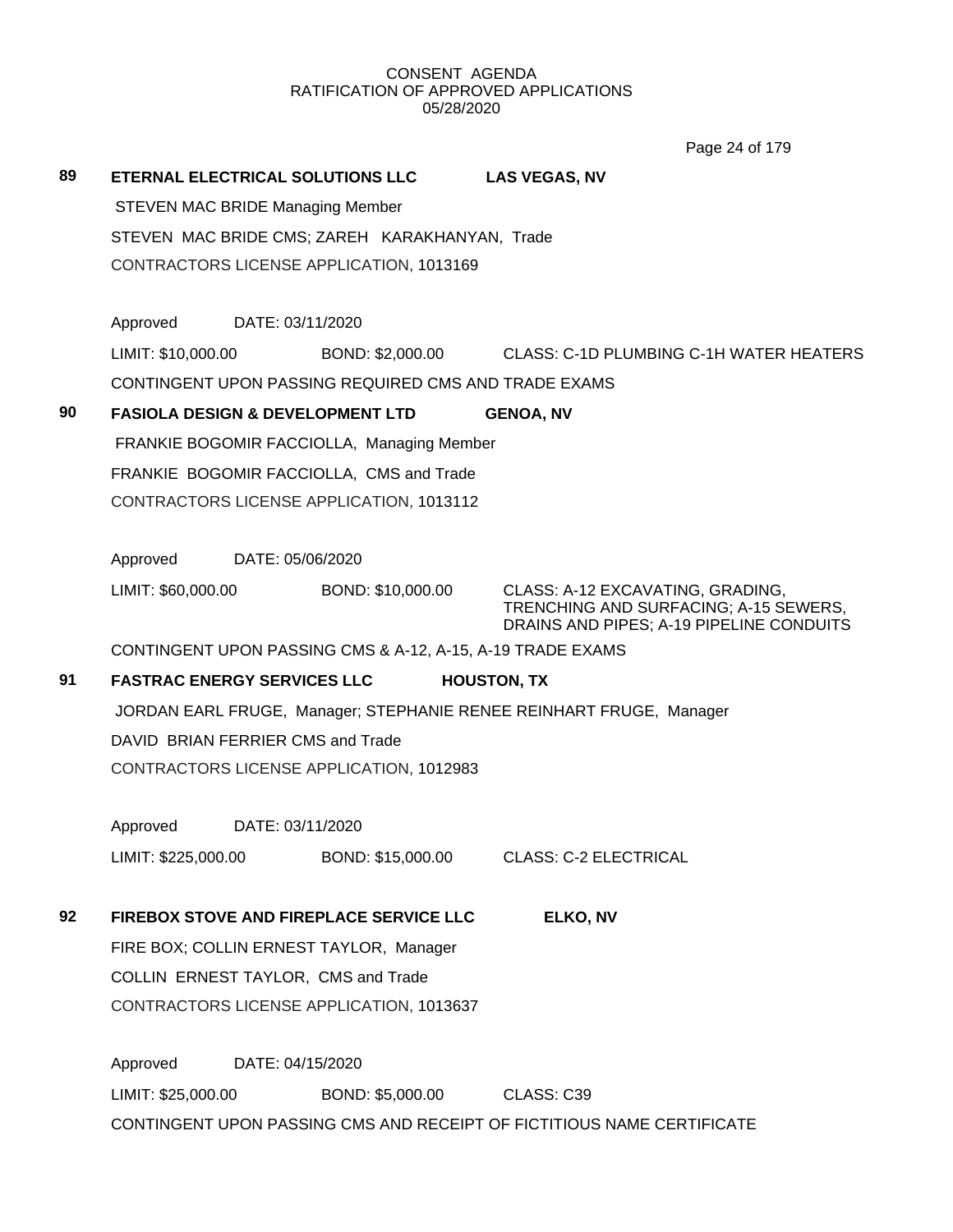Page 25 of 179

#### **93 FIRSTNATION CONTRACTING LLC HENDERSON, NV**

JOSEPHINE SUE CHEE, Manager; YOLANDA SUE SAIP, Manager HOMER CHEE, CMS and Trade CONTRACTORS LICENSE APPLICATION, 1012836

Approved DATE: 04/21/2020

LIMIT: \$500,000.00 BOND: \$15,000.00 CLASS: A GENERAL ENGINEERING

#### **94 FLAGGS CONCRETE LLC GARDNERVILLE, NV**

KYLE JOSEPH FLAGG, Managing Member; SARAH MARIE FLAGG, Managing Member KYLE JOSEPH FLAGG, Trade; SARAH MARIE FLAGG, CMS CONTRACTORS LICENSE APPLICATION, 1013665

Approved DATE: 05/06/2010

LIMIT: \$10,000.00 BOND: \$2,000.00 CLASS: C-5 CONCRETE

CONTINGENT UPON SARAH FLAGG PASSING CMS & KYLE FLAGG PASSING CMS/TRADE BY OCTOBER 20, 2020

## **95 FLAT ROOF PROS INC RENO, NV**

IGOR KHASHCHUK, President

IGOR KHASHCHUK, CMS and Trade

CONTRACTORS LICENSE APPLICATION, 1012514

Approved DATE: 04/16/2020

LIMIT: \$245,000.00 BOND: \$15,000.00 CLASS: C-15A ROOFING

CONTINGENT UPON PASSING C-15A TRADE EXAM WITHIN 6 MONTHS FROM APPLICATION FILING DATE OF 12/30/2019

## **96 FLAT ROOF PROS INC RENO, NV**

IGOR KHASHCHUK, President

IGOR KHASHCHUK, CMS and Trade

CONTRACTORS LICENSE APPLICATION, 1012515

Approved DATE: 04/16/2020

LIMIT: \$245,000.00 BOND: \$15,000.00 CLASS: B- GENERAL BUILDING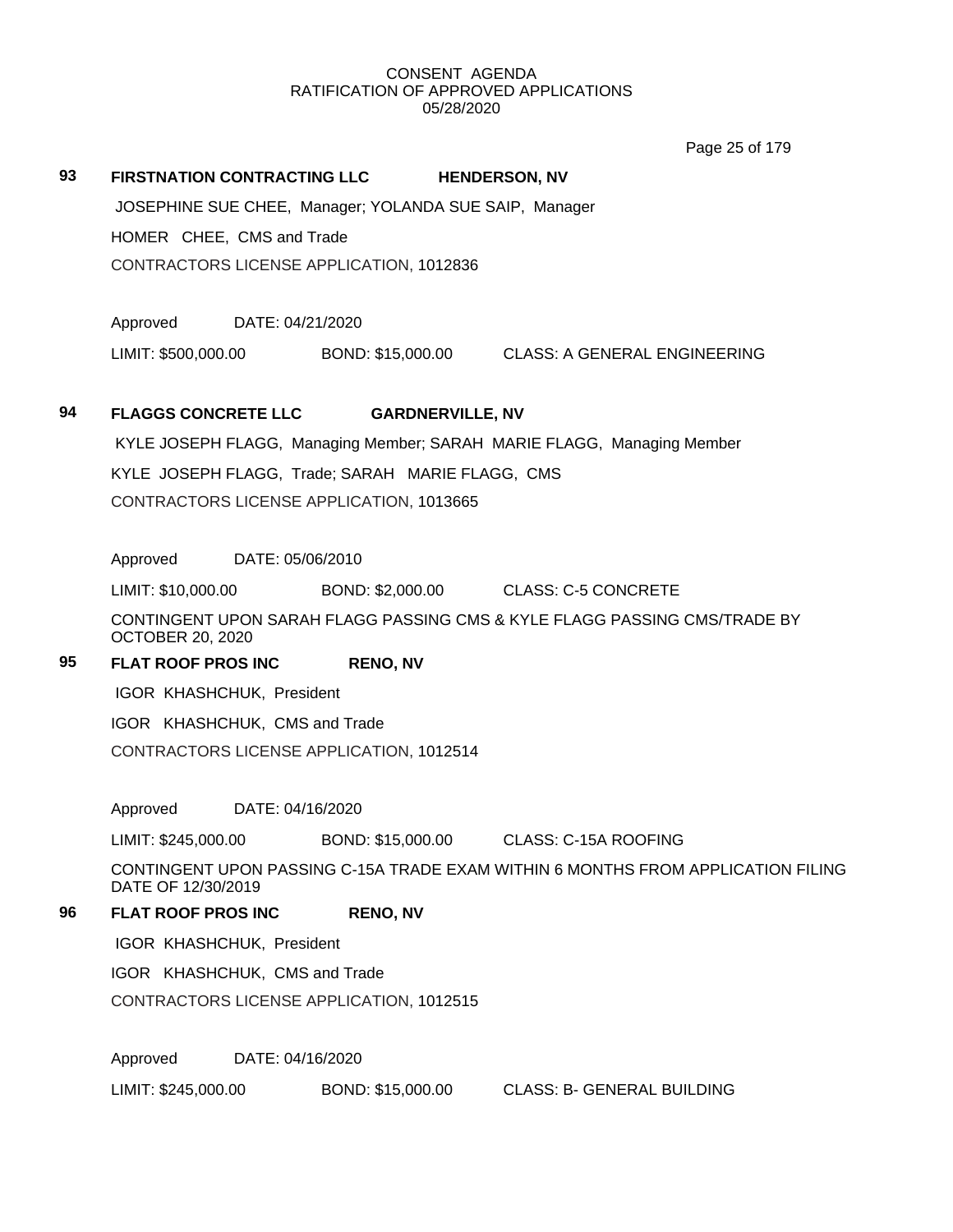Page 26 of 179

#### **97 FORCE CABINETS LLC QUEEN CREEK, AZ**

JERED EDWARD HAMLIN Managing Member; XINYANG CHEN, Member; NATHAN REY DOBBINS Member; SCOTT ELLIOT DOBBINS Member

SCOTT ELLIOT DOBBINS CMS and Trade

CONTRACTORS LICENSE APPLICATION, 1013740

Approved DATE: 05/12/2020

LIMIT: \$1,250,000.00 BOND: \$30,000.00 CLASS: C3B-FINISH CARP0ENTRY

CONTINGENT ON PASSING CMS/TRADE EXAMS

## **98 FRIGGIN A C GUY LLC (THE) LAS VEGAS, NV**

MATTHEW JENSEN BARTON, Manager MATTHEW JENSEN BARTON, CMS and Trade

CONTRACTORS LICENSE APPLICATION, 1013951

Approved DATE: 05/12/2020

LIMIT: \$10,000.00 BOND: \$2,000.00 CLASS: C21B-AIR CONDITIONING

CONTINGENT ON PASSING CMS/TRADE EXAMS

## **99 FRONTIER MECHANICAL LC SOUTH JORDAN, UT**

AMBER MARIE BRUNDAGE Managing Member; DAMON ERIC PERDUE Manager; JAIRON DERIC PERDUE Manager

DAMON ERIC PERDUE CMS and Trade

CONTRACTORS LICENSE APPLICATION, 1012823

Approved DATE: 03/06/2020

LIMIT: \$245,000.00 BOND: \$15,000.00 CLASS: C-1 PLUMBING AND HEATING

## **100 G JOHNSON ELECTRIC LLC LAS VEGAS, NV**

GREGORY BRUCE JOHNSON, Managing Member GREGORY BRUCE JOHNSON, CMS and Trade CONTRACTORS LICENSE APPLICATION, 1013247

Approved DATE: 03/12/2020 LIMIT: \$10,000.00 BOND: \$2,000.00 CLASS: C-2 ELECTRICAL CONTINGENT UPON PASSING REQUIRED CMS EXAM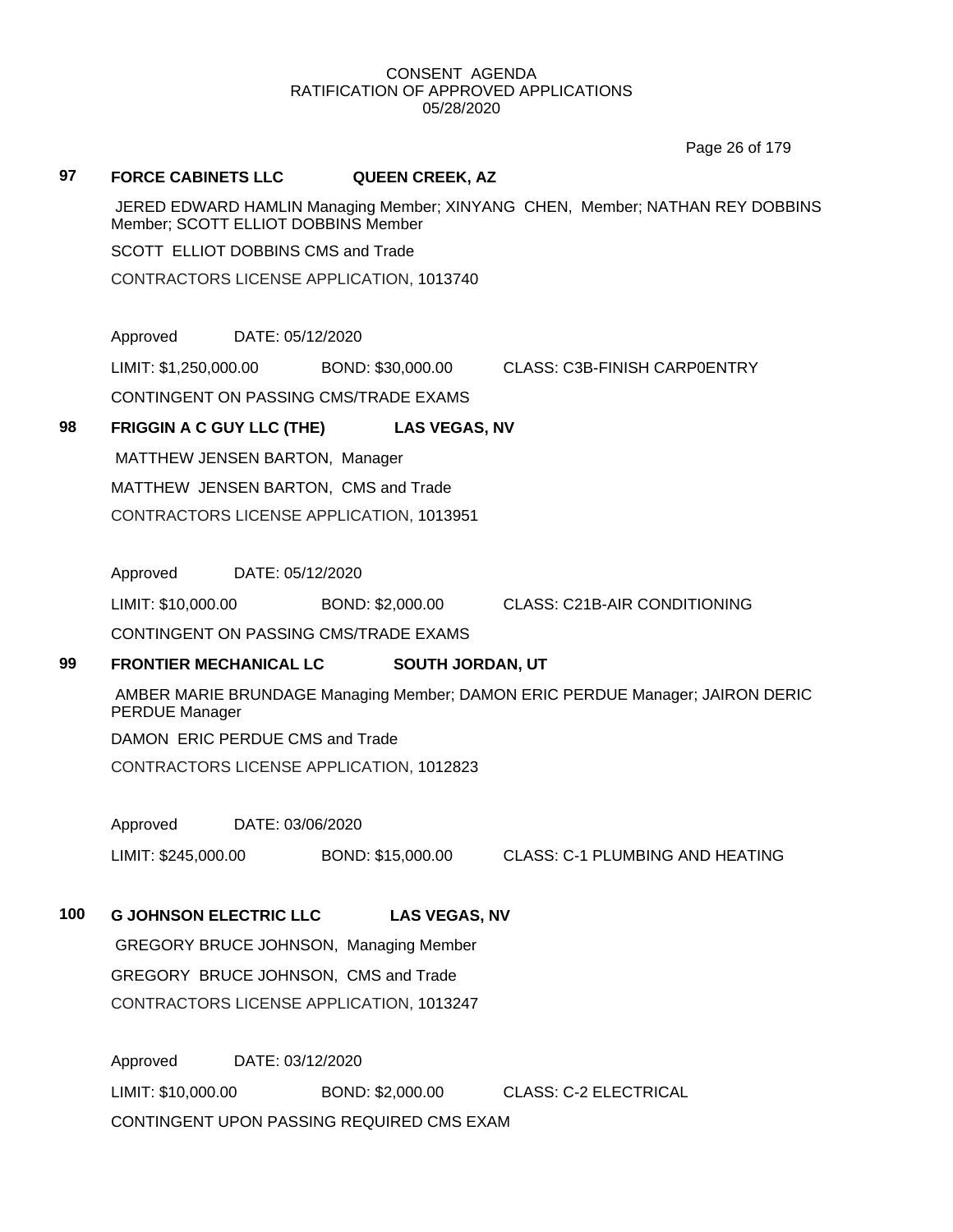Page 27 of 179

# **101 GALAXY LANDSCAPING & DESIGN LLC LAS VEGAS, NV** LEESA KELLY BOCK, Managing Member; EVERARDO GARZA-PRECIADO, Managing Member LEESA KELLY BOCK, CMS and Trade CONTRACTORS LICENSE APPLICATION, 1013805 Approved DATE: 05/12/2020 LIMIT: \$50,000.00 BOND: \$5,000.00 CLASS: C-10 LANDSCAPE CONTRACTING CONTINGENT UPON PASSING REQUIRED CMS AND TRADE EXAMS

## **102 GALVEZS L D P INC LAS VEGAS, NV**

MIGUEL GALVEZ President; ANGELICA GALVEZ Secretary; BRENDA SOREY MEDINA-ESPINO, Treasurer; TRINIDAD MEDINA-CRUZ, Vice President

BRENDA SOREY MEDINA-ESPINO, Trade; ANGELICA GALVEZ CMS

CONTRACTORS LICENSE APPLICATION, 1013787

Approved DATE: 05/13/2020

LIMIT: \$3,000,000.00 BOND: \$30,000.00 CLASS: C-16 FINISHING FLOORS

## **103 GALVEZS L D P INC LAS VEGAS, NV**

MIGUEL GALVEZ President; ANGELICA GALVEZ Secretary; BRENDA SOREY MEDINA-ESPINO, Treasurer; TRINIDAD MEDINA-CRUZ, Vice President ANGELICA GALVEZ CMS; BRENDA SOREY MEDINA-ESPINO, Trade CONTRACTORS LICENSE APPLICATION, 1013788

Approved DATE: 05/13/2020

LIMIT: \$3,000,000.00 BOND: \$30,000.00 CLASS: C-20 TILING CONTINGENT ON PASSING REQUIRED TRADE EXAM

## **104 GEMINI SERVICES LLC HENDERSON, NV**

MINDY SUE HUGHES Manager; ROBERT SCOTT LUKS Manager; KENNETH SMITH HUGHES Manager ROBERT SCOTT LUKS CMS and Trade CONTRACTORS LICENSE APPLICATION, 1013653

Approved DATE: 04/15/2020

LIMIT: \$200,000.00 BOND: \$10,000.00 CLASS: B-2 RESIDENTIAL AND SMALL

COMMERCIAL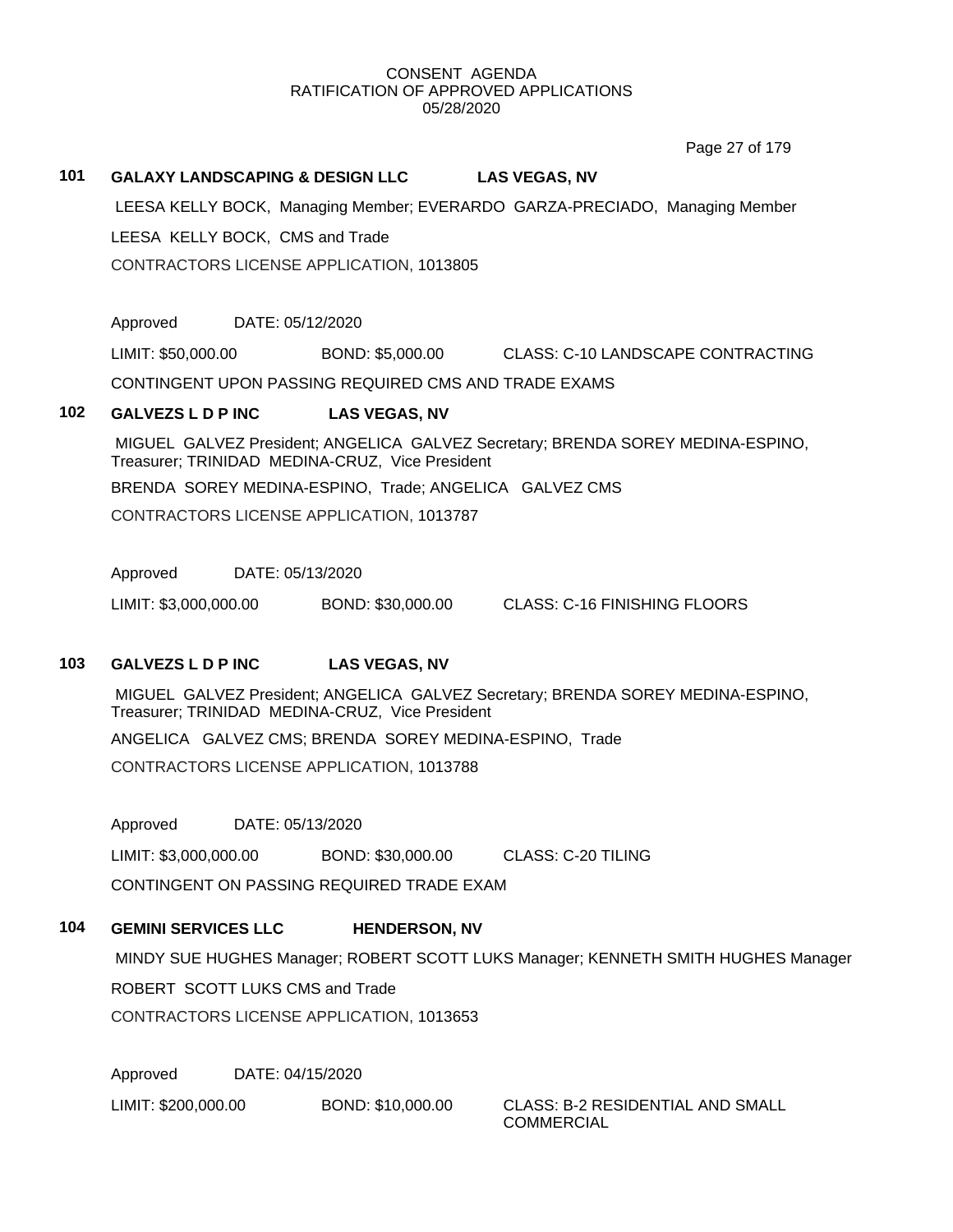Page 28 of 179

#### **105 GEMINI SERVICES LLC HENDERSON, NV**

MINDY SUE HUGHES Manager; ROBERT SCOTT LUKS Manager; KENNETH SMITH HUGHES Manager

ROBERT SCOTT LUKS CMS and Trade

CONTRACTORS LICENSE APPLICATION, 1013654

Approved DATE: 04/15/2020

LIMIT: \$200,000.00 BOND: \$10,000.00 CLASS: C-24 ERECTING SCAFFOLDS AND

**BLEACHERS** 

## **106 GEOGRAPH INDUSTRIES INC HARRISON, OH**

GEORGE ROBERT FREUDIGER President; DEBORAH ELIZABETH SWEENEY Secretary; GEORGE MICHAEL FREUDIGER Treasurer; GREGORY CHARLES FREUDIGER Vice President; MARK ALLEN FREUDIGER Vice President

GEORGE MICHAEL FREUDIGER CMS; GREGORY CHARLES FREUDIGER Trade

CONTRACTORS LICENSE APPLICATION, 1013499

Approved DATE: 05/15/2020

LIMIT: \$850,000.00 BOND: \$20,000.00 CLASS: C-6A OUTDOOR ADVERTISING

## **107 GILYTEK LLC GILBERT, AZ**

ADRIAN PAUL GILYEAT, Manager; ADAM LELAND AKERS, Managing Member; IAN RHYS GILYEAT, Manager

ADRIAN PAUL GILYEAT, CMS and Trade

CONTRACTORS LICENSE APPLICATION, 1012996

Approved DATE: 04/22/2020

LIMIT: \$45,000.00 BOND: \$5,000.00 CLASS: A12-EXCAVATING, GRADING,

TRENCHING AND SURFACING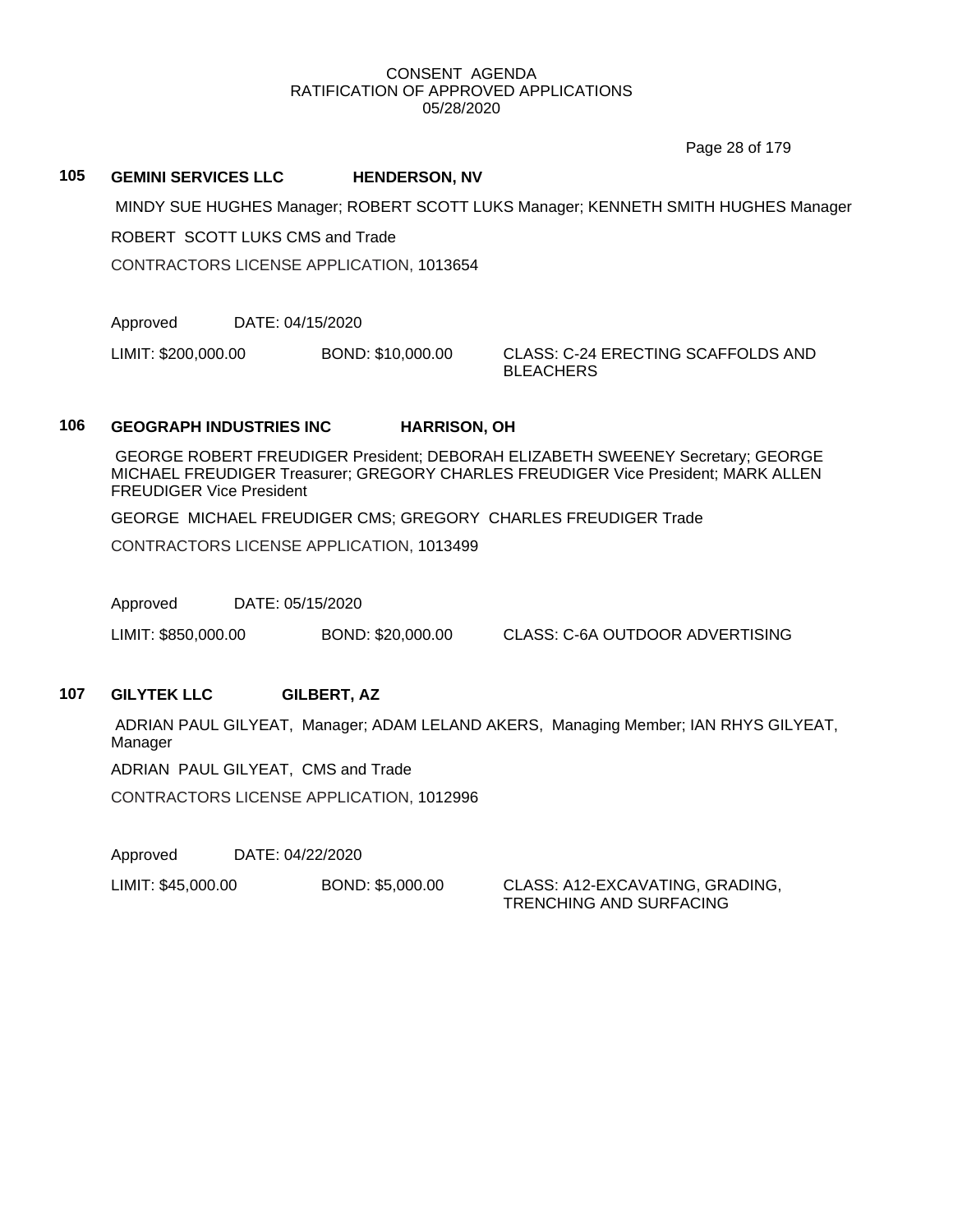Page 29 of 179

# **108 GOLD ROSE CONSTRUCTION LLC LAS VEGAS, NV** GARY MICHAEL BRIGGS, Managing Member GARY MICHAEL BRIGGS, CMS and Trade CONTRACTORS LICENSE APPLICATION, 1014032 Approved DATE: 05/13/2020 LIMIT: \$1,000,000.00 BOND: \$30,000.00 CLASS: B2-RESIDENTIAL AND SMALL

**COMMERCIAL** 

CONTINGENT ON PASSING CMS/TRADE EXAMS

## **109 GOMEZ PRO PAINT LLC NORTH LAS VEGAS, NV**

MISAEL GOMEZ, Managing Member MISAEL GOMEZ, CMS and Trade CONTRACTORS LICENSE APPLICATION, 1013845

Approved DATE: 04/28/2020

LIMIT: \$10,000.00 BOND: \$2,000.00 CLASS: C-4 PAINTING AND DECORATING CONTINGENT ON PASSING REQUIRED CMS/TRADE EXAMS

## **110 HAEN CONSTRUCTORS SOUTH LAKE TAHOE, NV**

LYNN SUSAN HAEN President; THOMAS LEO HAEN Secretary; ROBERT THOMAS HAEN Treasurer THOMAS LEO HAEN CMS and Trade CONTRACTORS LICENSE APPLICATION, 1012541

Approved DATE: 03/09/2020 LIMIT: \$2,000,000.00 BOND: \$30,000.00 CLASS: B

## **111 HAEN CONSTRUCTORS SOUTH LAKE TAHOE, NV**

LYNN SUSAN HAEN President; THOMAS LEO HAEN Secretary; ROBERT THOMAS HAEN Treasurer THOMAS LEO HAEN CMS and Trade CONTRACTORS LICENSE APPLICATION, 1012542

Approved DATE: 03/09/2020 LIMIT: \$2,000,000.00 BOND: \$30,000.00 CLASS: A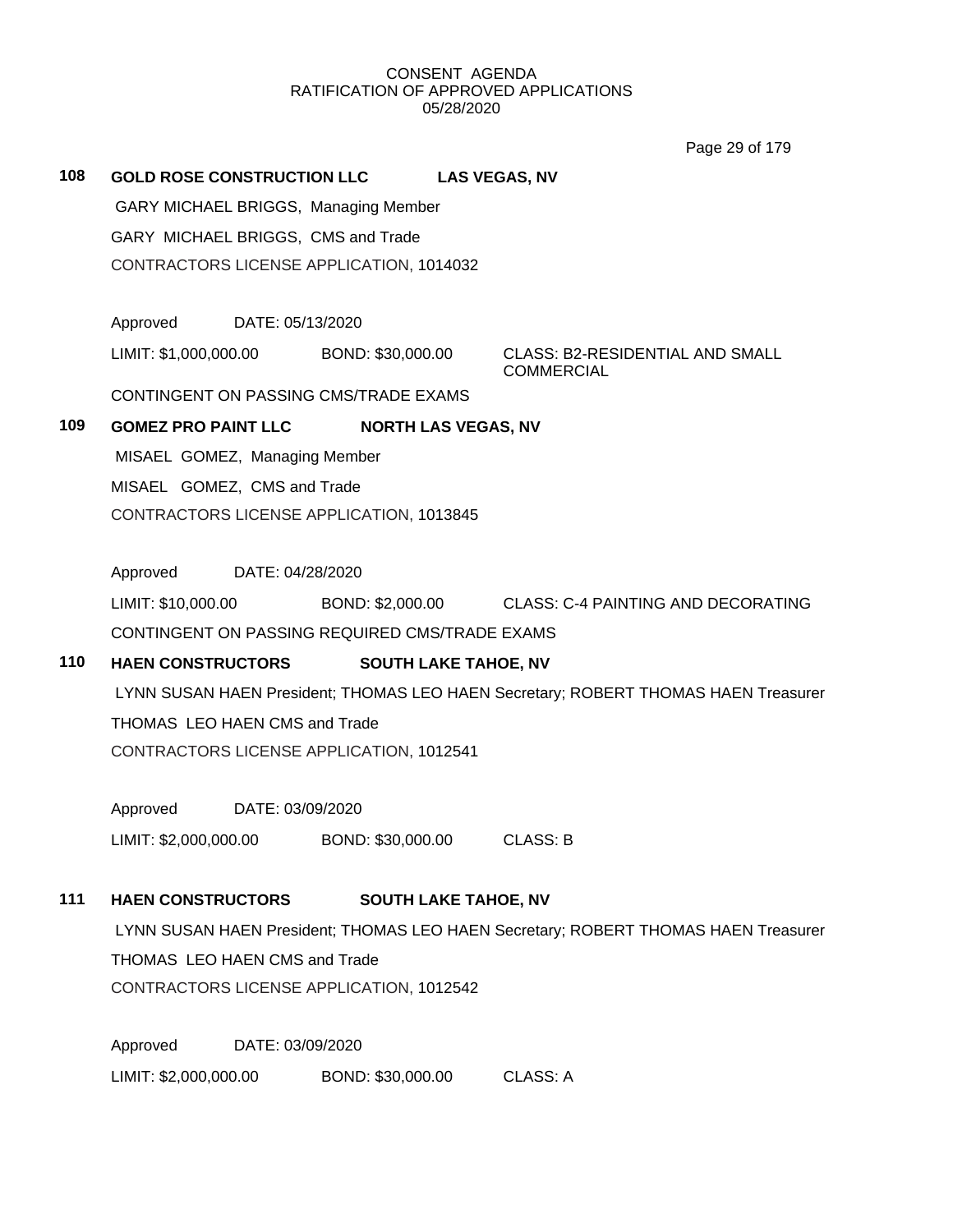Page 30 of 179

| 112 |                                                                                                                                                                                                                                                            |  | HARDYS TRENCHING LLC GARDNERVILLE, NV                    |                                                                       |
|-----|------------------------------------------------------------------------------------------------------------------------------------------------------------------------------------------------------------------------------------------------------------|--|----------------------------------------------------------|-----------------------------------------------------------------------|
|     | STEPHEN MICHAEL HARDY, Manager<br>STEPHEN MICHAEL HARDY, CMS and Trade<br>CONTRACTORS LICENSE APPLICATION, 1013145                                                                                                                                         |  |                                                          |                                                                       |
|     |                                                                                                                                                                                                                                                            |  |                                                          |                                                                       |
|     |                                                                                                                                                                                                                                                            |  |                                                          |                                                                       |
|     |                                                                                                                                                                                                                                                            |  |                                                          |                                                                       |
|     | Approved DATE: 04/08/2020                                                                                                                                                                                                                                  |  |                                                          |                                                                       |
|     |                                                                                                                                                                                                                                                            |  | LIMIT: \$45,000.00 BOND: \$5,000.00 CLASS: A-8;A-12;A16; |                                                                       |
|     | CONTINGENT UPON PASSING EXAMS BY 8/12/2020                                                                                                                                                                                                                 |  |                                                          |                                                                       |
| 113 | <b>HIGH CRAFT CONSTRUCTION LLC</b><br><b>RENO, NV</b><br>REBECCA ANNE HIRSCHER, Manager; MARK THOMAS STEWART, Member; BRIAN WAYNE<br>HIRSCHER, Member<br>BRIAN WAYNE HIRSCHER, CMS; MARK THOMAS STEWART, Trade<br>CONTRACTORS LICENSE APPLICATION, 1013009 |  |                                                          |                                                                       |
|     |                                                                                                                                                                                                                                                            |  |                                                          |                                                                       |
|     |                                                                                                                                                                                                                                                            |  |                                                          |                                                                       |
|     |                                                                                                                                                                                                                                                            |  |                                                          |                                                                       |
|     |                                                                                                                                                                                                                                                            |  |                                                          |                                                                       |
|     | Approved DATE: 03/26/2020                                                                                                                                                                                                                                  |  |                                                          |                                                                       |
|     |                                                                                                                                                                                                                                                            |  | LIMIT: \$200,000.00 BOND: \$10,000.00 CLASS: B2          |                                                                       |
|     | CONTINGENT UPON PASSING EXAMS                                                                                                                                                                                                                              |  |                                                          |                                                                       |
| 114 | HOLLAND ROOFING OF NASHVILLE INC<br><b>FLORENCE, KY</b><br>HANS FREDERIK PHILIPPO President; DONNA MARIE THORNTON Secretary<br>HANS FREDERIK PHILIPPO CMS and Trade<br>CONTRACTORS LICENSE APPLICATION, 1012905<br>DATE: 05/06/2020<br>Approved            |  |                                                          |                                                                       |
|     |                                                                                                                                                                                                                                                            |  |                                                          |                                                                       |
|     |                                                                                                                                                                                                                                                            |  |                                                          |                                                                       |
|     |                                                                                                                                                                                                                                                            |  |                                                          |                                                                       |
|     |                                                                                                                                                                                                                                                            |  |                                                          |                                                                       |
|     |                                                                                                                                                                                                                                                            |  |                                                          | LIMIT: \$7,000,000.00 BOND: \$50,000.00 CLASS: C15-ROOFING AND SIDING |
|     |                                                                                                                                                                                                                                                            |  |                                                          |                                                                       |
| 115 | HOT IRON CONSTRUCTION LLC<br><b>MESQUITE, NV</b>                                                                                                                                                                                                           |  |                                                          |                                                                       |
|     | KRAIG DARIEN HAFEN, Manager; MAXWELL DEREK HAFEN, Manager                                                                                                                                                                                                  |  |                                                          |                                                                       |
|     | JAMES LEROY DELAMARE Trade; WADE ALLEN HUGHES CMS                                                                                                                                                                                                          |  |                                                          |                                                                       |
|     | CONTRACTORS LICENSE APPLICATION, 1013708                                                                                                                                                                                                                   |  |                                                          |                                                                       |
|     | Approved<br>DATE: 04/15/2020                                                                                                                                                                                                                               |  |                                                          |                                                                       |
|     |                                                                                                                                                                                                                                                            |  | BOND: \$30,000.00                                        | CLASS: B-2 RESIDENTIAL AND SMALL                                      |
|     | LIMIT: \$4,000,000.00                                                                                                                                                                                                                                      |  |                                                          |                                                                       |

COMMERCIAL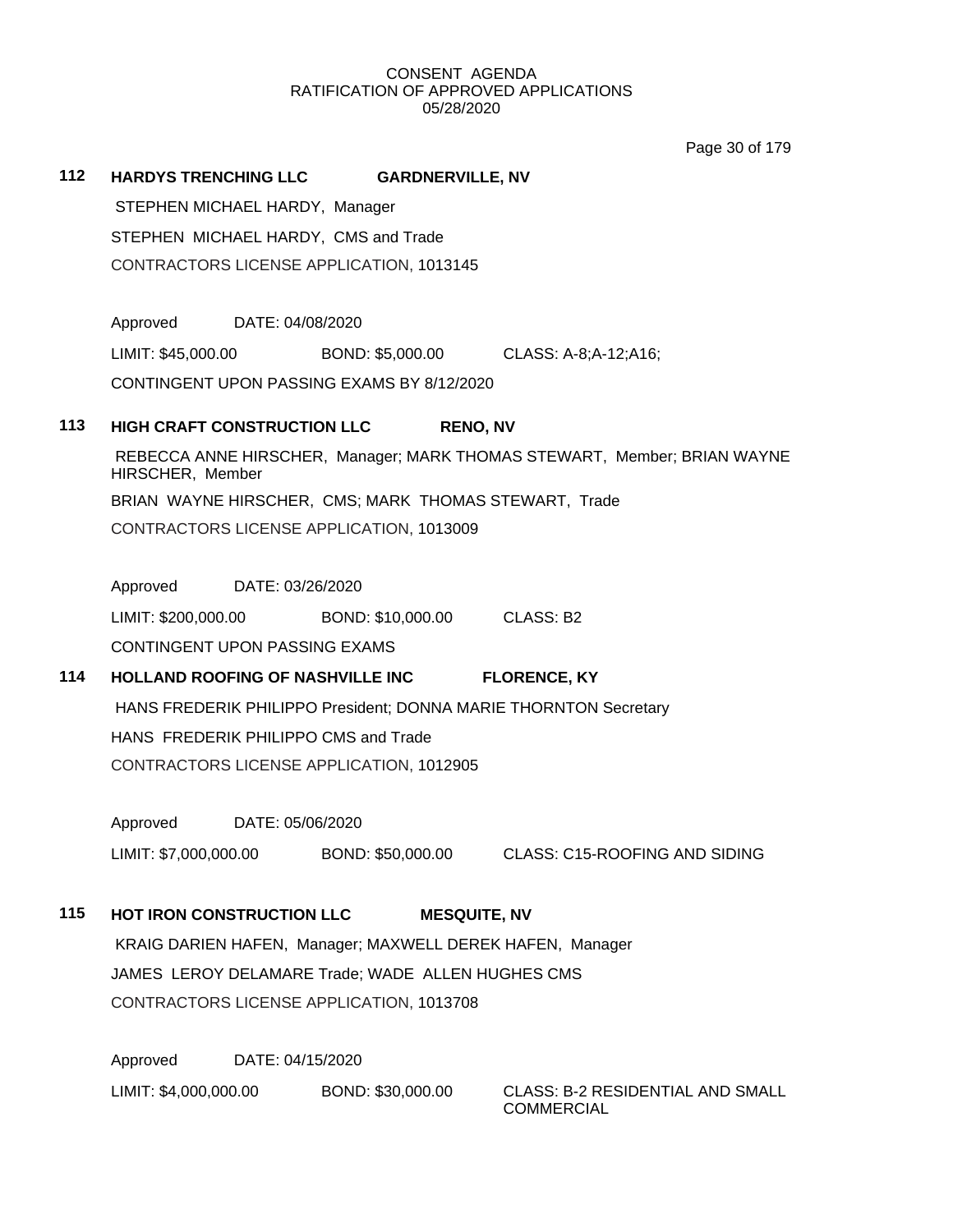Page 31 of 179

#### **116 IMAGINE LANDCARE LLC LAS VEGAS, NV**

NEVADA GREEN LANDSCAPE; TIMOTHY CHRISTOPHER LARSON, Manager

TIMOTHY CHRISTOPHER LARSON, CMS and Trade

CONTRACTORS LICENSE APPLICATION, 1013712

Approved DATE: 04/28/2020

LIMIT: \$100,000.00 BOND: \$10,000.00 CLASS: C-10 LANDSCAPE CONTRACTING

CONTINGENT ON PASSING REQUIRED CMS/TRADE EXAMS

## **117 INTERNATIONAL LINE BUILDERS INC TUALATIN, OR**

I L B; MICHAEL ANTHONY BASS President; DANIEL STANLEY KUNTZ, Secretary; JON BERNARD HUNKE, Treasurer; NICHOLAS ANDREW OLSEN, Secretary Assistant

ERIC FREDERICK BURINK, CMS and Trade

CONTRACTORS LICENSE APPLICATION, 1012419

Approved DATE: 05/06/2020

LIMIT: Unlimited BOND: \$50,000.00 CLASS: C2A; C2F

THIS APPROVAL IS CONTINGENT UPON PASSING THE CMS EXAM WITHIN 6 MONTHS

## **118 INVESRA AMERICA LLC LAS VEGAS, NV**

BRANDON JAMES DAMATO Manager

BRANDON JAMES DAMATO CMS and Trade

CONTRACTORS LICENSE APPLICATION, 1013028

Approved DATE: 03/13/2020

LIMIT: \$245,000.00 BOND: \$15,000.00 CLASS: B-2 RESIDENTIAL AND SMALL

COMMERCIAL

CONTINGENT ON PASSING REQUIRED CMS/TRADE EXAMS

## **119 J & C HEATING & COOLING LLC LAS VEGAS, NV**

CARLOS ALVARADO-HERRERA, Manager CARLOS ALVARADO-HERRERA, CMS and Trade CONTRACTORS LICENSE APPLICATION, 1012999

Approved DATE: 03/11/2020

LIMIT: \$10,000.00 BOND: \$2,000.00 CLASS: C-21 REFRIGERATION AND AIR

**CONDITIONING** 

CONTINGENT ON PASSING REQUIRED CMS/TRADE EXAMS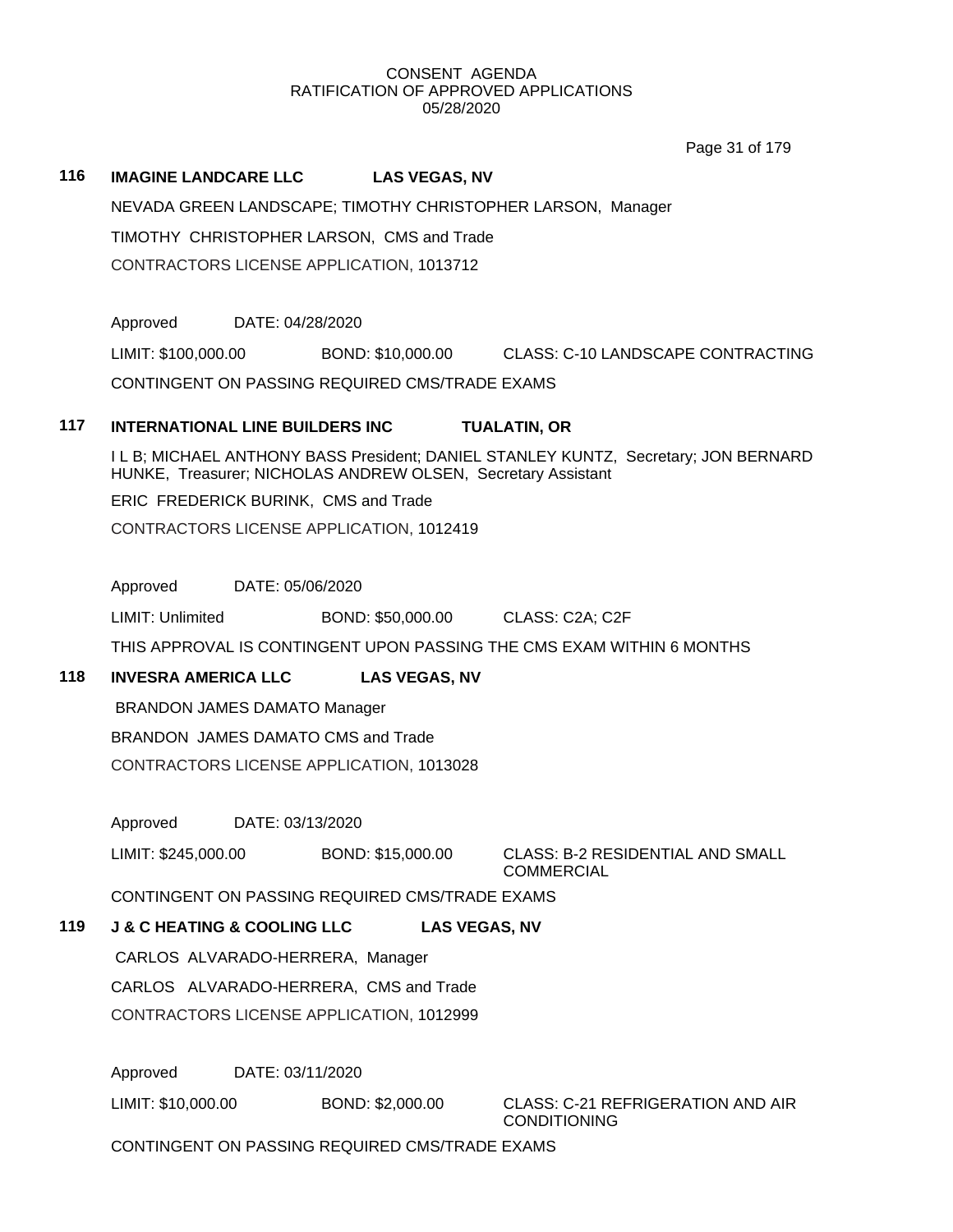Page 32 of 179

#### **120 J & J HEATING AND AIR LLC LAS VEGAS, NV**

JASON LEE PERRY, Manager; JARRETT LLOYD PERRY, Manager; JOHNATHAN KRUSE MEREDITH, Manager JASON LEE PERRY, CMS and Trade

CONTRACTORS LICENSE APPLICATION, 1013688

Approved DATE: 05/13/2020

LIMIT: \$10,000.00 BOND: \$2,000.00 CLASS: C-21B AIR CONDITIONING

CONTINGENT ON PASSING REQUIRED CMS EXAM

#### **121 JENNYS GROUP INC COVINA, CA**

JENNY CHENG CHEN, President JENNY CHENG CHEN, CMS and Trade CONTRACTORS LICENSE APPLICATION, 1014170

Approved DATE: 05/05/2020

LIMIT: \$245,000.00 BOND: \$15,000.00 CLASS: B GENERAL BUILDING CONTINGENT ON PASSING REQUIRED CMS EXAM

## **122 JERRY ALAN LOWE MINDEN, NV**

JERRY ALAN LOWE, Owner

JERRY ALAN LOWE, CMS and Trade

CONTRACTORS LICENSE APPLICATION, 1013421

Approved DATE: 04/29/2020

LIMIT: \$45,000.00 BOND: \$5,000.00 CLASS: C-3B FINISH CARPENTRY

CONTINGENT UPON PASSING CMS & C-3B TRADE EXAM WITHIN 6 MONTHS FROM APPLICATION FILING DATE OF 02/27/2020

## **123 JETSTREAM CONSTRUCTION INC LAS VEGAS, NV**

JOHN STEPHEN DOMBROSKI President; TIMOTHY RYAN DOMBROSKI Secretary

TIMOTHY RYAN DOMBROSKI CMS and Trade

CONTRACTORS LICENSE APPLICATION, 1013185

Approved DATE: 03/11/2020

LIMIT: \$10,000.00 BOND: \$2,000.00 CLASS: C-17 LATHING AND PLASTERING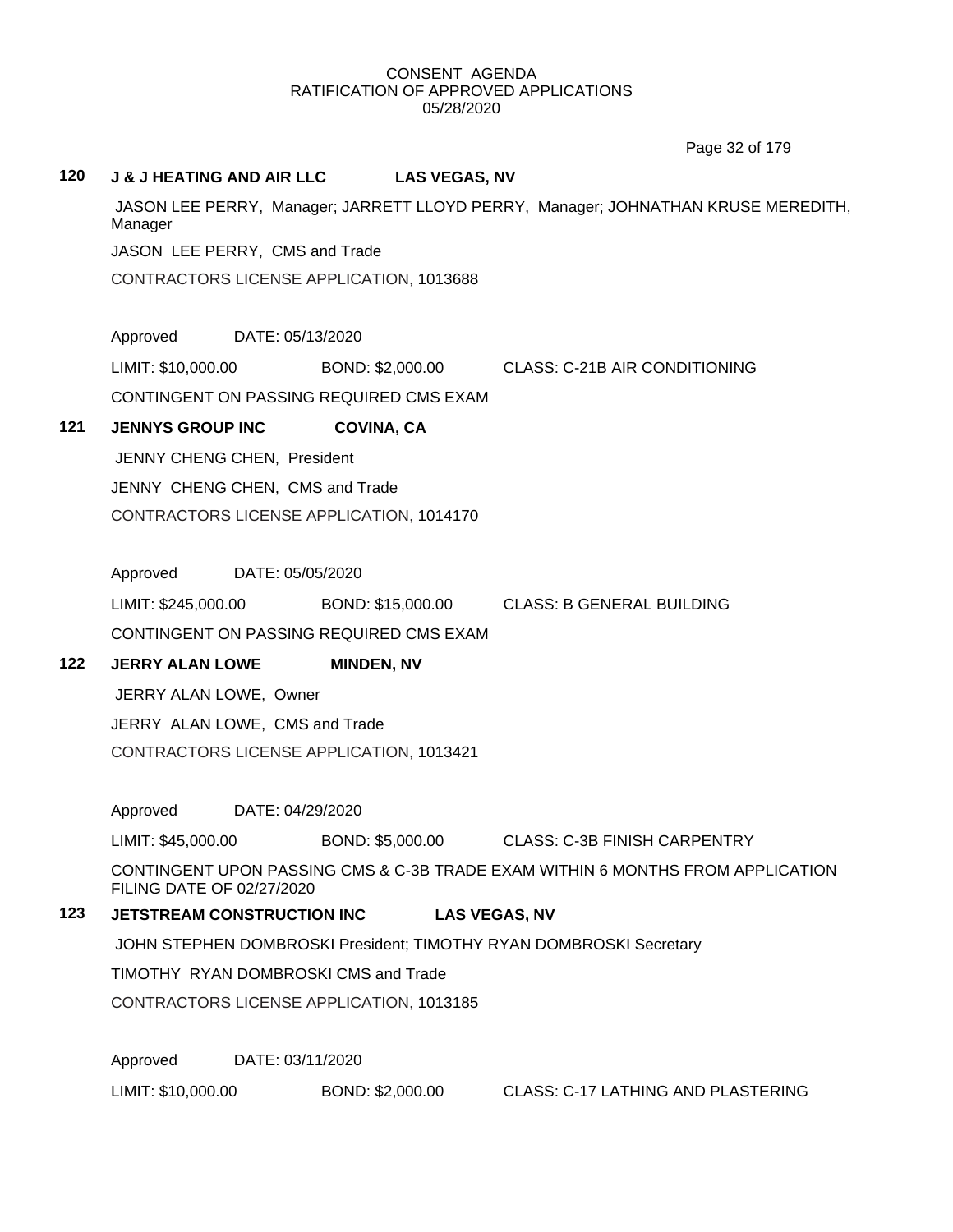Page 33 of 179

## **124 JOHN R DONALDSON CONSTRUCTION INC SHERMAN OAKS, CA**

J D C GROUP; JOHN RICHARD DONALDSON, President JOHN RICHARD DONALDSON, CMS and Trade CONTRACTORS LICENSE APPLICATION, 1012658

Approved DATE: 03/10/2020 LIMIT: \$2,500,000.00 BOND: \$30,000.00 CLASS: B GENERAL BUILDING CONTINGENT ON PASSING REQUIRED CMS EXAM

## **125 JONATHAN MCNEIL RENO, NV**

JONATHAN ALLEN MCNEIL, Owner JONATHAN ALLEN MCNEIL, CMS and Trade CONTRACTORS LICENSE APPLICATION, 1013087

Approved DATE: 04/08/2020

LIMIT: \$10,000.00 BOND: \$2,000.00 CLASS: C-3 CARPENTRY, MAINTENANCE AND MINOR REPAIRS

CONTINGENT UPON PASSING CMS EXAM WITHIN 6 MONTHS FROM APPLICATION FILING DATE OF 02/07/2020

## **126 JOSE JESUS RODRIGUEZ GARDNERVILLE, NV**

JESUS PAINTING; JOSE DE JESUS RODRIGUEZ, Owner JOSE DE JESUS RODRIGUEZ, CMS and Trade CONTRACTORS LICENSE APPLICATION, 1013635

Approved DATE: 04/21/2020

LIMIT: \$10,000.00 BOND: \$2,000.00 CLASS: C-4A PAINTING

## **127 JS CRANING LLC NORTH LAS VEGAS, NV**

JESUS FANCISCO ARELLANO, Managing Member JESUS FANCISCO ARELLANO, CMS and Trade CONTRACTORS LICENSE APPLICATION, 1013301

Approved DATE: 04/01/2020 LIMIT: \$10,000.00 BOND: \$2,000.00 CLASS: C-14I RIGGING AND CRANES CONTINGENT ON PASSING REQUIRED CMS EXAM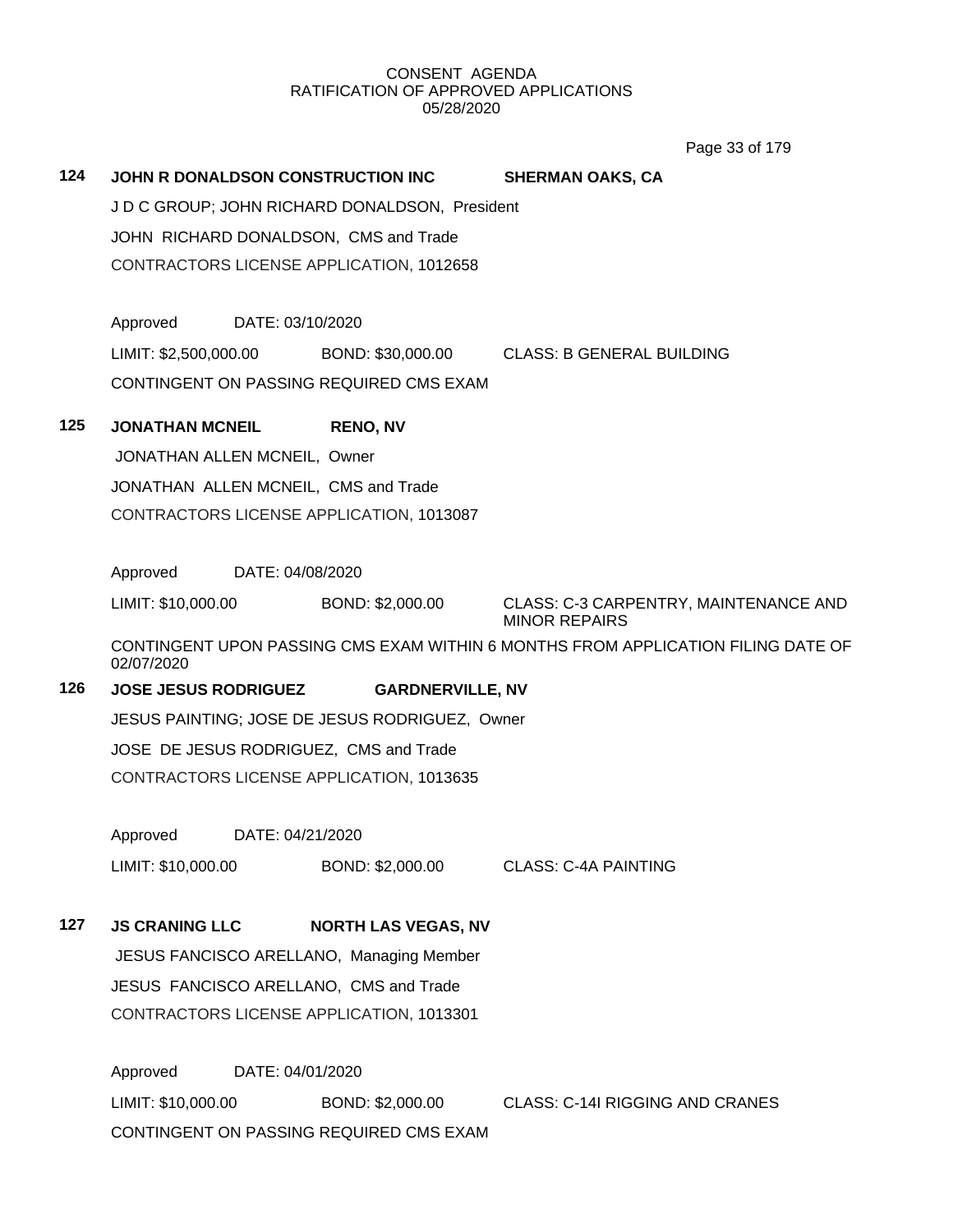Page 34 of 179

# **128 K & A CONSTRUCTION MASTERBUILDERS LLC CARSON CITY, NV** ADRIAN ANGHELUTA, Managing Member ADRIAN ANGHELUTA, CMS and Trade CONTRACTORS LICENSE APPLICATION, 1013379 Approved DATE: 05/05/2020

LIMIT: \$245,000.00 BOND: \$15,000.00 CLASS: B2

CONTINGENT UPON PASSING EXAMS BY 8/25/2020

# **129 K C G DEVELOPMENT LLC NORTH LAS VEGAS, NV**

K C G ; LUIS CARLOS LOZOYA-TARANGO Manager JASON TODD GRESHAM Trade; LUIS CARLOS LOZOYA-TARANGO CMS CONTRACTORS LICENSE APPLICATION, 1012771

Approved DATE: 04/01/2020

LIMIT: \$2,500,000.00 BOND: \$30,000.00 CLASS: B2

# **130 K C G DEVELOPMENT LLC NORTH LAS VEGAS, NV**

K C G ; LUIS CARLOS LOZOYA-TARANGO Manager JASON TODD GRESHAM Trade; LUIS CARLOS LOZOYA-TARANGO CMS CONTRACTORS LICENSE APPLICATION, 1012772

Approved DATE: 03/13/2020

LIMIT: \$500,000.00 BOND: \$15,000.00 CLASS: C-3 CARPENTRY, MAINTENANCE AND MINOR REPAIRS

# **131 K C G DEVELOPMENT LLC NORTH LAS VEGAS, NV**

K C G ; LUIS CARLOS LOZOYA-TARANGO Manager LUIS CARLOS LOZOYA-TARANGO CMS; JASON TODD GRESHAM Trade CONTRACTORS LICENSE APPLICATION, 1012773

Approved DATE: 03/13/2020 LIMIT: \$500,000.00 BOND: \$15,000.00 CLASS: C-4 PAINTING AND DECORATING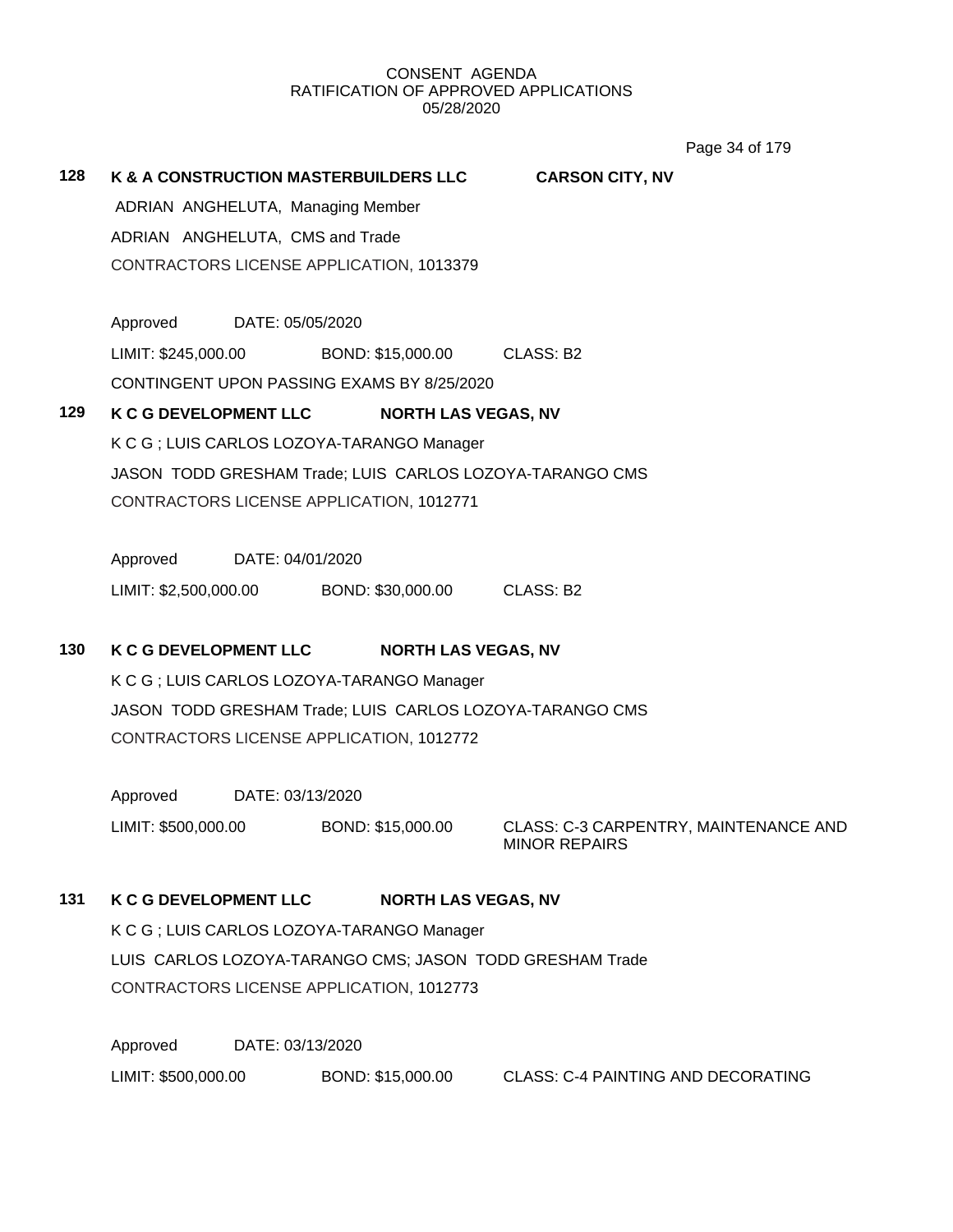Page 35 of 179

#### **132 K C G DEVELOPMENT LLC NORTH LAS VEGAS, NV**

K C G ; LUIS CARLOS LOZOYA-TARANGO Manager JASON TODD GRESHAM Trade; LUIS CARLOS LOZOYA-TARANGO CMS

CONTRACTORS LICENSE APPLICATION, 1012774

Approved DATE: 03/13/2020

LIMIT: \$500,000.00 BOND: \$15,000.00 CLASS: C-5 CONCRETE CONTRACTING

# **133 K C G DEVELOPMENT LLC NORTH LAS VEGAS, NV**

K C G ; LUIS CARLOS LOZOYA-TARANGO Manager LUIS CARLOS LOZOYA-TARANGO CMS; JASON TODD GRESHAM Trade CONTRACTORS LICENSE APPLICATION, 1012775

Approved DATE: 03/13/2020

LIMIT: \$200,000.00 BOND: \$10,000.00 CLASS: C-17 LATHING AND PLASTERING

CONTINGENT UPON PASSING C-17 TRADE EXAM WITHIN 6 MONTHS FROM APPLICATION FILING DATE OF 01/23/2020

# **134 K C G DEVELOPMENT LLC NORTH LAS VEGAS, NV**

K C G ; LUIS CARLOS LOZOYA-TARANGO Manager

LUIS CARLOS LOZOYA-TARANGO CMS; JASON TODD GRESHAM Trade CONTRACTORS LICENSE APPLICATION, 1012776

Approved DATE: 03/13/2020

LIMIT: \$200,000.00 BOND: \$10,000.00 CLASS: C-18 MASONRY

# **135 K C G DEVELOPMENT LLC NORTH LAS VEGAS, NV**

K C G ; LUIS CARLOS LOZOYA-TARANGO Manager JASON TODD GRESHAM Trade; LUIS CARLOS LOZOYA-TARANGO CMS CONTRACTORS LICENSE APPLICATION, 1012777

Approved DATE: 03/13/2020 LIMIT: \$200,000.00 BOND: \$10,000.00 CLASS: C-20 TILING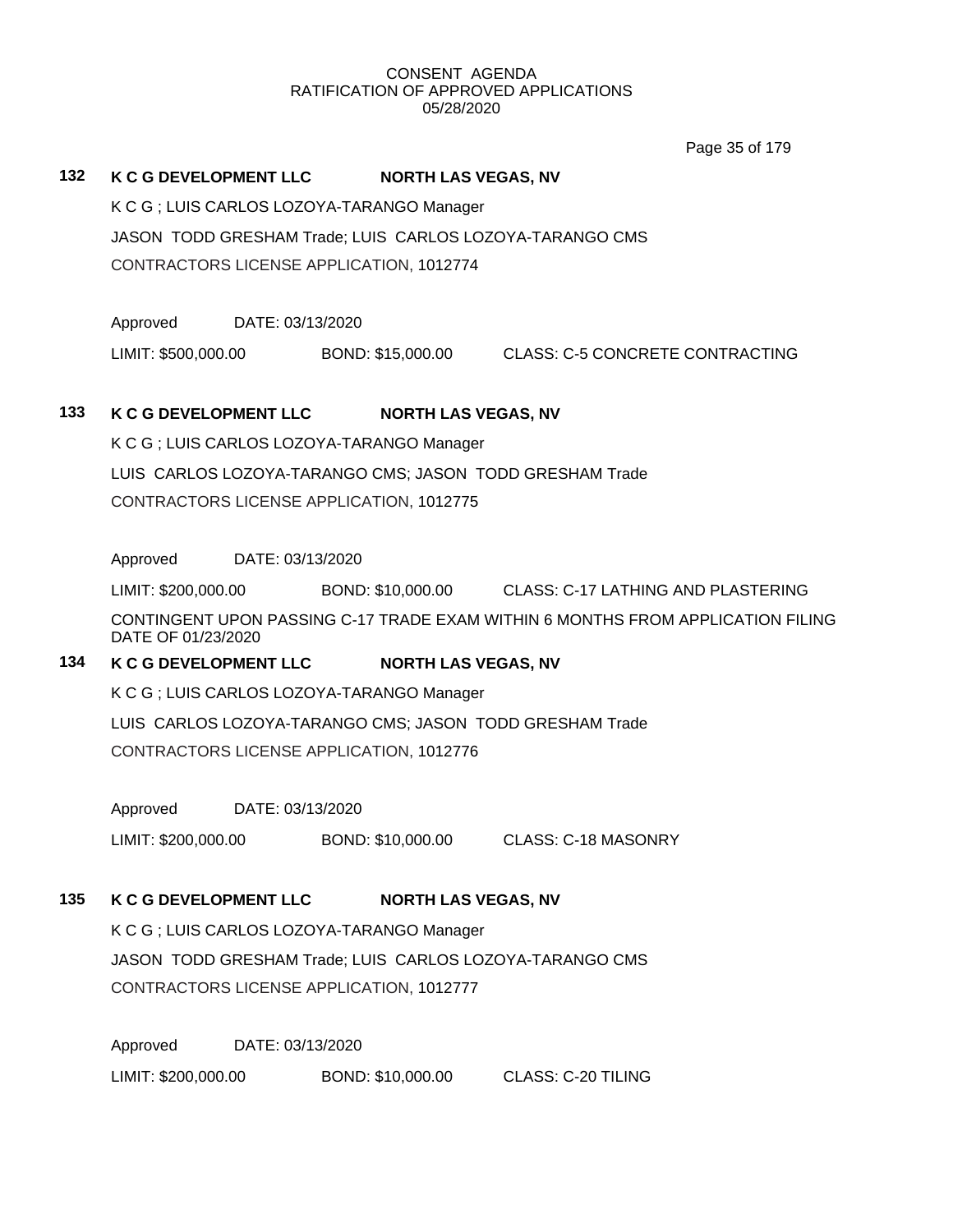Page 36 of 179

|     |                                                |                  |                                                       | $1$ agu vu vi 11 v                                           |  |  |  |
|-----|------------------------------------------------|------------------|-------------------------------------------------------|--------------------------------------------------------------|--|--|--|
| 136 |                                                |                  | KEEP IT RIGHT ASPHALT & STRIPING MAINTENANCE LLC      | <b>LAS VEGAS, NV</b>                                         |  |  |  |
|     | JOSE FELIX HERNANDEZ-BANUELOS, Managing Member |                  |                                                       |                                                              |  |  |  |
|     | JOSE FELIX HERNANDEZ-BANUELOS, CMS and Trade   |                  |                                                       |                                                              |  |  |  |
|     |                                                |                  | CONTRACTORS LICENSE APPLICATION, 1013163              |                                                              |  |  |  |
|     |                                                |                  |                                                       |                                                              |  |  |  |
|     | Approved                                       | DATE: 04/01/2020 |                                                       |                                                              |  |  |  |
|     | LIMIT: \$200,000.00                            |                  | BOND: \$10,000.00                                     | CLASS: A-8 SEALING AND STRIPING OF                           |  |  |  |
|     |                                                |                  | CONTINGENT ON PASSING REQUIRED CMS EXAM               | <b>IMPERMEABLE PAVING SURFACES</b>                           |  |  |  |
| 137 | <b>KERA MARBLE INC</b>                         |                  | <b>NORTH LAS VEGAS, NV</b>                            |                                                              |  |  |  |
|     |                                                |                  | KERA BATH & SHOWER; EDWARD MOHAN KUNDANANI President  |                                                              |  |  |  |
|     |                                                |                  |                                                       |                                                              |  |  |  |
|     |                                                |                  | CHARLES ALAN MARTIN Trade; EDWARD MOHAN KUNDANANI CMS |                                                              |  |  |  |
|     |                                                |                  | CONTRACTORS LICENSE APPLICATION, 1013812              |                                                              |  |  |  |
|     |                                                |                  |                                                       |                                                              |  |  |  |
|     | Approved                                       | DATE: 04/28/2020 |                                                       |                                                              |  |  |  |
|     | LIMIT: \$245,000.00                            |                  | BOND: \$10,000.00                                     | <b>CLASS: B-2 RESIDENTIAL AND SMALL</b><br><b>COMMERCIAL</b> |  |  |  |
|     |                                                |                  |                                                       |                                                              |  |  |  |
| 138 |                                                |                  | KINCADE CONSTRUCTION INCORPORATED LLC                 | <b>NORTH LAS VEGAS, NV</b>                                   |  |  |  |
|     | NATHAN BOYD KINCADE, Manager                   |                  |                                                       |                                                              |  |  |  |
|     |                                                |                  | NATHAN BOYD KINCADE, CMS and Trade                    |                                                              |  |  |  |
|     |                                                |                  | CONTRACTORS LICENSE APPLICATION, 1012244              |                                                              |  |  |  |
|     |                                                |                  |                                                       |                                                              |  |  |  |
|     | Approved                                       | DATE: 04/17/2020 |                                                       |                                                              |  |  |  |
|     | LIMIT: \$200,000.00                            |                  | BOND: \$10,000.00                                     | CLASS: B-2 RESIDENTIAL AND SMALL                             |  |  |  |
|     |                                                |                  | CONTINGENT ON PASSING REQUIRED TRADE EXAM             | <b>COMMERCIAL</b>                                            |  |  |  |
| 139 | <b>L AND I FENCE CONSTRUCTION INC</b>          |                  |                                                       | <b>WINNEMUCCA, NV</b>                                        |  |  |  |
|     |                                                |                  | <b>TERRESA MATTSON MAUGHAN President</b>              |                                                              |  |  |  |
|     |                                                |                  | TERRESA MATTSON MAUGHAN CMS and Trade                 |                                                              |  |  |  |
|     |                                                |                  | CONTRACTORS LICENSE APPLICATION, 1013426              |                                                              |  |  |  |
|     |                                                |                  |                                                       |                                                              |  |  |  |
|     | Approved                                       | DATE: 03/13/2020 |                                                       |                                                              |  |  |  |
|     |                                                |                  |                                                       |                                                              |  |  |  |

LIMIT: \$240,000.00 BOND: \$15,000.00 CLASS: A-21 FENCING AND GUARDRAILS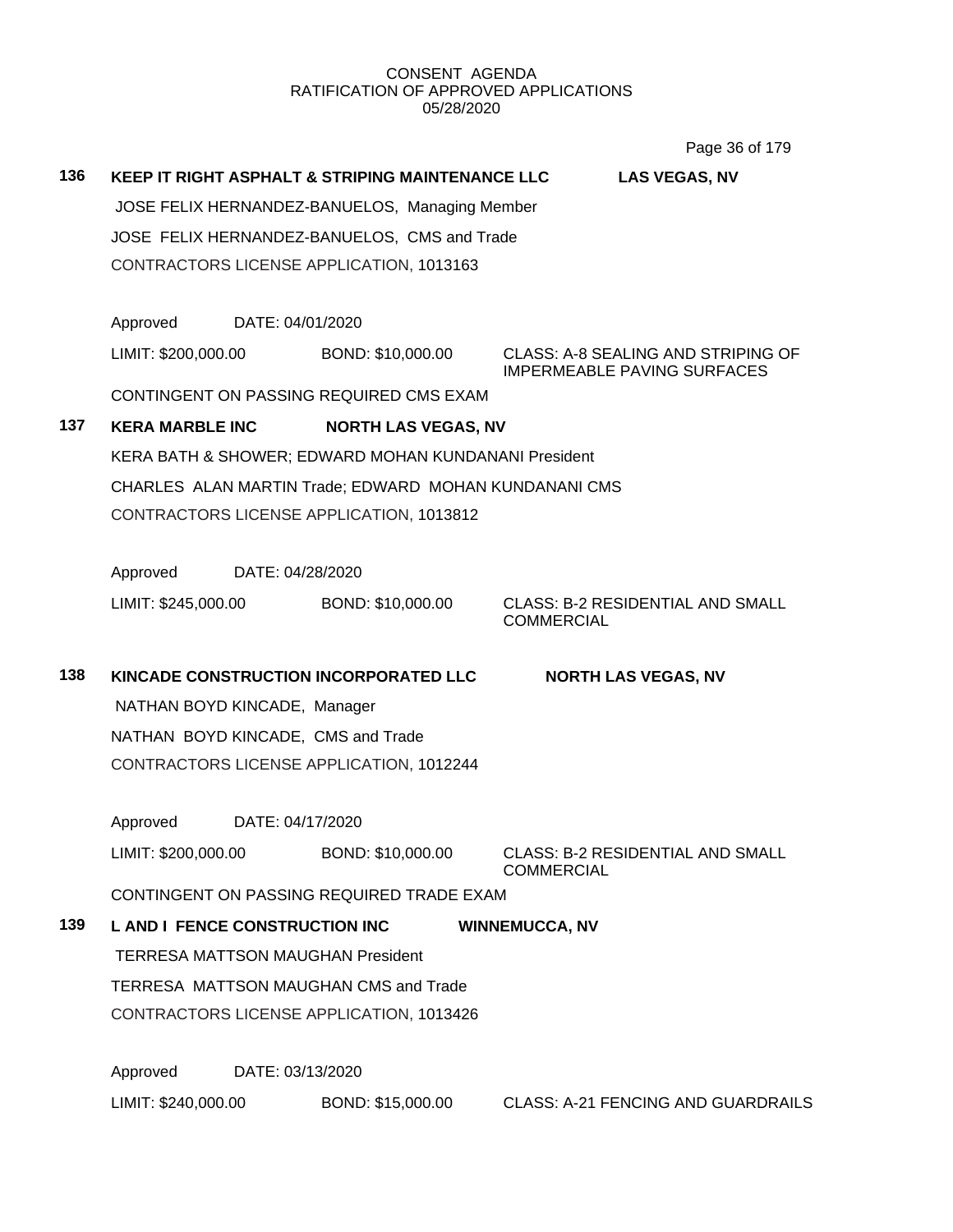Page 37 of 179

# **140 LEGACY CUSTOM PAINT LLC NORTH LAS VEGAS, NV** FRANCISCO JAVIER VAZQUEZ-HONORATO, Managing Member FRANCISCO JAVIER VAZQUEZ-HONORATO, Trade; JESUS VALDOVINOS-FERREYRA, CMS CONTRACTORS LICENSE APPLICATION, 1012513 Approved DATE: 03/05/2020 LIMIT: \$45,000.00 BOND: \$5,000.00 CLASS: C4A **141 LEVEL FIVE LLC NORTH LAS VEGAS, NV** ESTEFANIA DUARTE Managing Member; JAIME M RIOS Managing Member JAIME M RIOS CMS and Trade CONTRACTORS LICENSE APPLICATION, 1013148 Approved DATE: 05/01/2020 LIMIT: \$180,000.00 BOND: \$10,000.00 CLASS: C4-PAINTING AND DECORATING CONTINGENT ON PASSING CMS/TRADE EXAMS **142 LOLI GARAGE DOOR LLC LAS VEGAS, NV** JULIO ENRIQUE LOLI Managing Member; JULIO ENRIQUE LOLI-CANALES, Managing Member JULIO ENRIQUE LOLI-CANALES, CMS; JULIO ENRIQUE LOLI Trade CONTRACTORS LICENSE APPLICATION, 1013068 Approved DATE: 03/13/2020 LIMIT: \$5,000.00 BOND: \$1,000.00 CLASS: C-3D OVERHEAD DOORS **143 M & L WALLCOVERING LLC LAS VEGAS, NV** LUIS JOSE ESTRADA Managing Member LUIS JOSE ESTRADA CMS and Trade CONTRACTORS LICENSE APPLICATION, 1013729 Approved DATE: 04/21/2020 LIMIT: \$45,000.00 BOND: \$5,000.00 CLASS: C-4 PAINTING AND DECORATING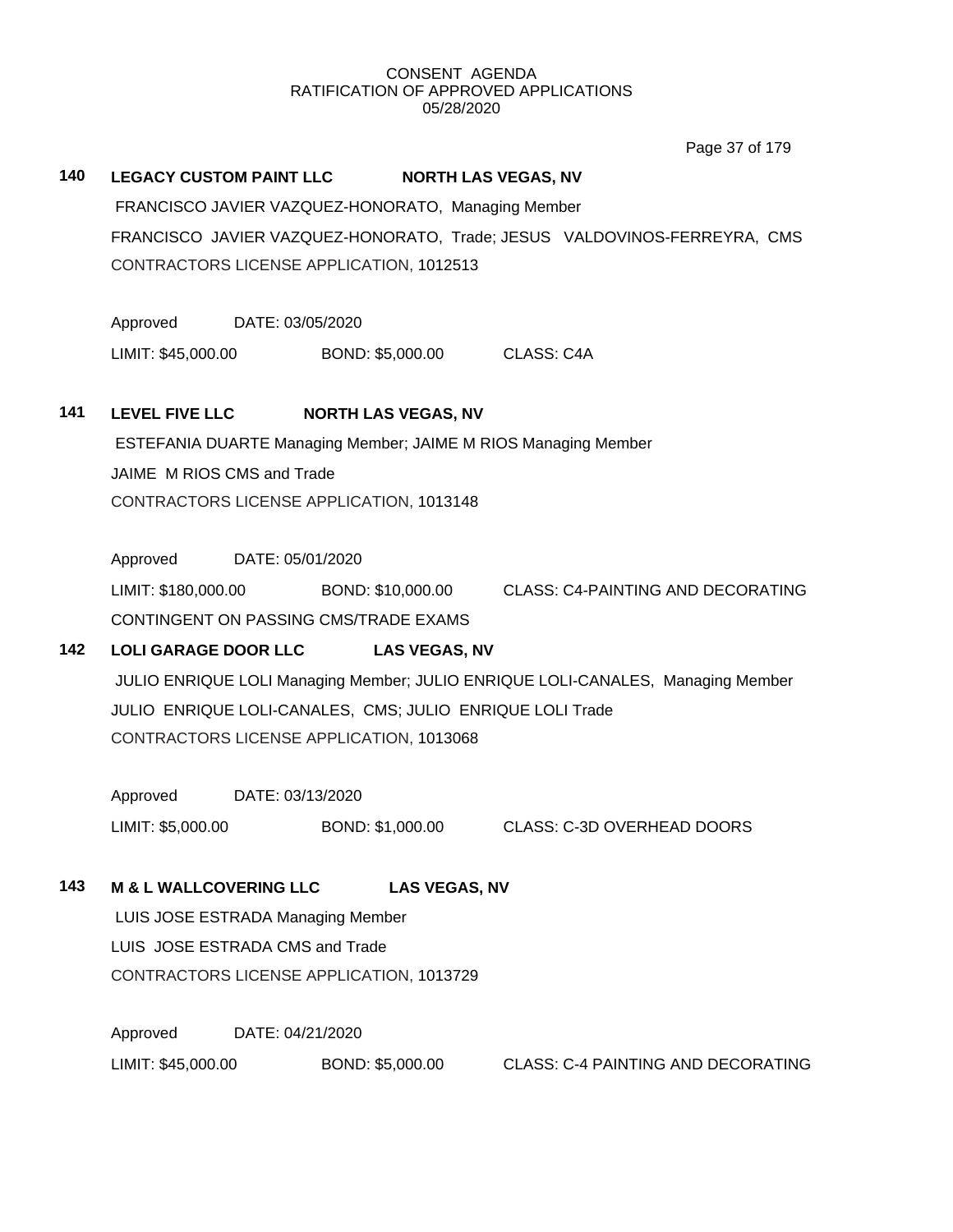Page 38 of 179

|     |                                                     |                  |                                             | Page 38 of 179                                                                       |  |  |  |
|-----|-----------------------------------------------------|------------------|---------------------------------------------|--------------------------------------------------------------------------------------|--|--|--|
| 144 | <b>M G BUILDERS LLC</b>                             |                  | <b>RENO, NV</b>                             |                                                                                      |  |  |  |
|     | MIHAELA GHIUCA Manager                              |                  |                                             |                                                                                      |  |  |  |
|     |                                                     |                  | WAYNE RENA WEAVER Trade; MIHAELA GHIUCA CMS |                                                                                      |  |  |  |
|     |                                                     |                  | CONTRACTORS LICENSE APPLICATION, 1013231    |                                                                                      |  |  |  |
|     | Approved                                            | DATE: 04/01/2020 |                                             |                                                                                      |  |  |  |
|     | LIMIT: \$2,100,000.00                               |                  | BOND: \$30,000.00                           | CLASS: C1                                                                            |  |  |  |
| 145 | <b>M G FLOORS LLC</b>                               |                  | <b>SUN VALLEY, NV</b>                       |                                                                                      |  |  |  |
|     | MARVIN GIOVANNI GONZALEZ-MARROQUIN, Managing Member |                  |                                             |                                                                                      |  |  |  |
|     | MARVIN GIOVANNI GONZALEZ-MARROQUIN, CMS and Trade   |                  |                                             |                                                                                      |  |  |  |
|     |                                                     |                  | CONTRACTORS LICENSE APPLICATION, 1013748    |                                                                                      |  |  |  |
|     | Approved                                            | DATE: 05/05/2020 |                                             |                                                                                      |  |  |  |
|     | LIMIT: \$10,000.00                                  |                  | BOND: \$2,000.00                            | <b>CLASS: C3D LIMITED TO HARDWOOD</b><br><b>FLOORING ONLY</b>                        |  |  |  |
|     | CONTINGENT UPON PASSING CMS EXAM                    |                  |                                             |                                                                                      |  |  |  |
| 146 | <b>M G SUNSHINE SERVICE LLC</b>                     |                  | <b>HENDERSON, NV</b>                        |                                                                                      |  |  |  |
|     |                                                     |                  |                                             | GUICHUAN WANG, Managing Member; MINGGUI ZHOU, Managing Member                        |  |  |  |
|     | GUICHUAN WANG, CMS and Trade                        |                  |                                             |                                                                                      |  |  |  |
|     |                                                     |                  | CONTRACTORS LICENSE APPLICATION, 1013460    |                                                                                      |  |  |  |
|     | Approved                                            | DATE: 04/01/2020 |                                             |                                                                                      |  |  |  |
|     | LIMIT: \$10,000.00                                  |                  |                                             | BOND: \$2,000.00 CLASS: C-2 ELECTRICAL                                               |  |  |  |
|     |                                                     |                  | CONTINGENT ON PASSING REQUIRED TRADE EXAM   |                                                                                      |  |  |  |
| 147 | <b>M H A BUILDING SYSTEMS LLC</b>                   |                  |                                             |                                                                                      |  |  |  |
|     | Member                                              |                  |                                             | M H A C INC Member; RODNEY RUSSELL REMPEL, Managing Member; TATSUYA SUZUKI, Managing |  |  |  |

RONALD ANTHONY DOS REIS CMS and Trade

CONTRACTORS LICENSE APPLICATION, 1012315

Approved DATE: 04/08/2020

LIMIT: \$9,000,000.00 BOND: \$50,000.00 CLASS: B2

CONTINGENT UPON RONALD ANTHONY DOS REIS RESIGNING FROM LICENSE #82227 & #82778 AS QI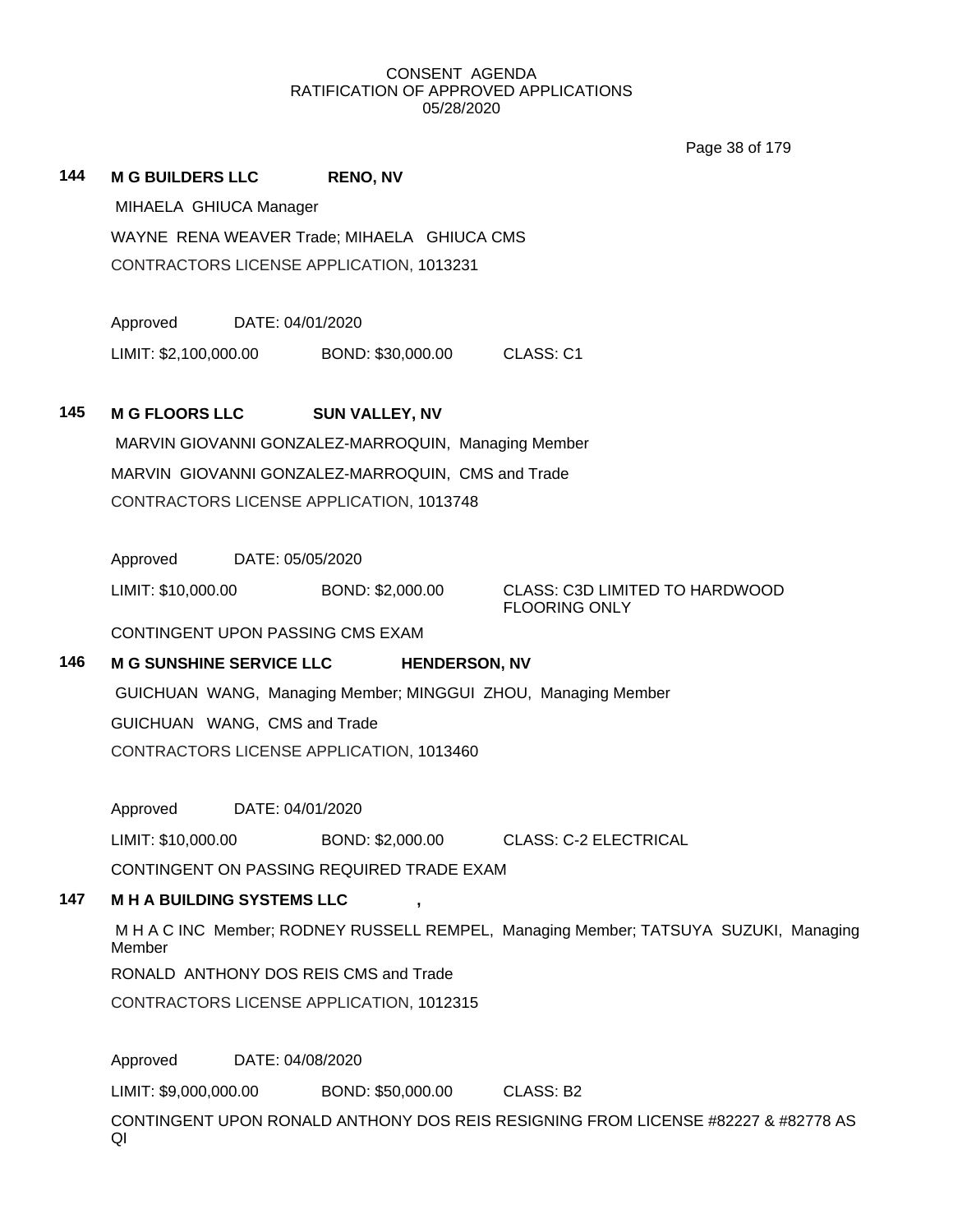|     |                                                |                  |                   |                      | Page 39 of 179                                                                    |
|-----|------------------------------------------------|------------------|-------------------|----------------------|-----------------------------------------------------------------------------------|
| 148 | <b>MHARDRLLC</b>                               |                  | LODI, CA          |                      |                                                                                   |
|     |                                                |                  |                   |                      | RONALD ANTHONY DOS REIS Managing Member; TATSUYA SUZUKI, Managing Member          |
|     | RONALD ANTHONY DOS REIS CMS and Trade          |                  |                   |                      |                                                                                   |
|     | CONTRACTORS LICENSE APPLICATION, 1012316       |                  |                   |                      |                                                                                   |
|     | Approved                                       | DATE: 04/08/2020 |                   |                      |                                                                                   |
|     | LIMIT: \$9,000,000.00                          |                  | BOND: \$50,000.00 |                      | CLASS: C3                                                                         |
|     | QI                                             |                  |                   |                      | CONTINGENT UPON RONALD ANTHONY DOS REIS RESIGNING FROM LICENSE #82227 & #82778 AS |
| 149 | <b>M S Q CONSTRUCTION LLC</b>                  |                  |                   | <b>HENDERSON, NV</b> |                                                                                   |
|     | MIKE SONTOWSKI, Managing Member                |                  |                   |                      |                                                                                   |
|     | MIKE SONTOWSKI, CMS and Trade                  |                  |                   |                      |                                                                                   |
|     | CONTRACTORS LICENSE APPLICATION, 1012594       |                  |                   |                      |                                                                                   |
|     |                                                |                  |                   |                      |                                                                                   |
|     | Approved                                       | DATE: 03/11/2020 |                   |                      |                                                                                   |
|     | LIMIT: \$200,000.00                            |                  | BOND: \$10,000.00 |                      | <b>CLASS: B-2 RESIDENTIAL AND SMALL</b><br><b>COMMERCIAL</b>                      |
|     | CONTINGENT ON PASSING REQUIRED CMS/TRADE EXAMS |                  |                   |                      |                                                                                   |
| 150 | <b>MARS CONSTRUCTION INC</b>                   |                  |                   | <b>SAN DIEGO, CA</b> |                                                                                   |
|     | ANTHONY MAURICE MARASCO, President             |                  |                   |                      |                                                                                   |
|     | ANTHONY MAURICE MARASCO, CMS and Trade         |                  |                   |                      |                                                                                   |
|     | CONTRACTORS LICENSE APPLICATION, 1013435       |                  |                   |                      |                                                                                   |
|     |                                                | DATE: 03/25/2020 |                   |                      |                                                                                   |
|     | Approved                                       |                  |                   |                      |                                                                                   |
|     | LIMIT: Unlimited                               |                  | BOND: \$50,000.00 |                      | <b>CLASS: B GENERAL BUILDING</b>                                                  |
| 151 | <b>MIGHTY OAK AIR LLC</b>                      |                  |                   | <b>LAS VEGAS, NV</b> |                                                                                   |
|     | ALEC NHA NGUYEN, Managing Member               |                  |                   |                      |                                                                                   |
|     | ALEC NHA NGUYEN, CMS and Trade                 |                  |                   |                      |                                                                                   |
|     | CONTRACTORS LICENSE APPLICATION, 1012916       |                  |                   |                      |                                                                                   |
|     |                                                |                  |                   |                      |                                                                                   |
|     | Approved                                       | DATE: 04/01/2020 |                   |                      |                                                                                   |

LIMIT: \$10,000.00 BOND: \$2,000.00 CLASS: C-21B AIR CONDITIONING CONTINGENT ON PASSING REQUIRED CMS/TRADE EXAMS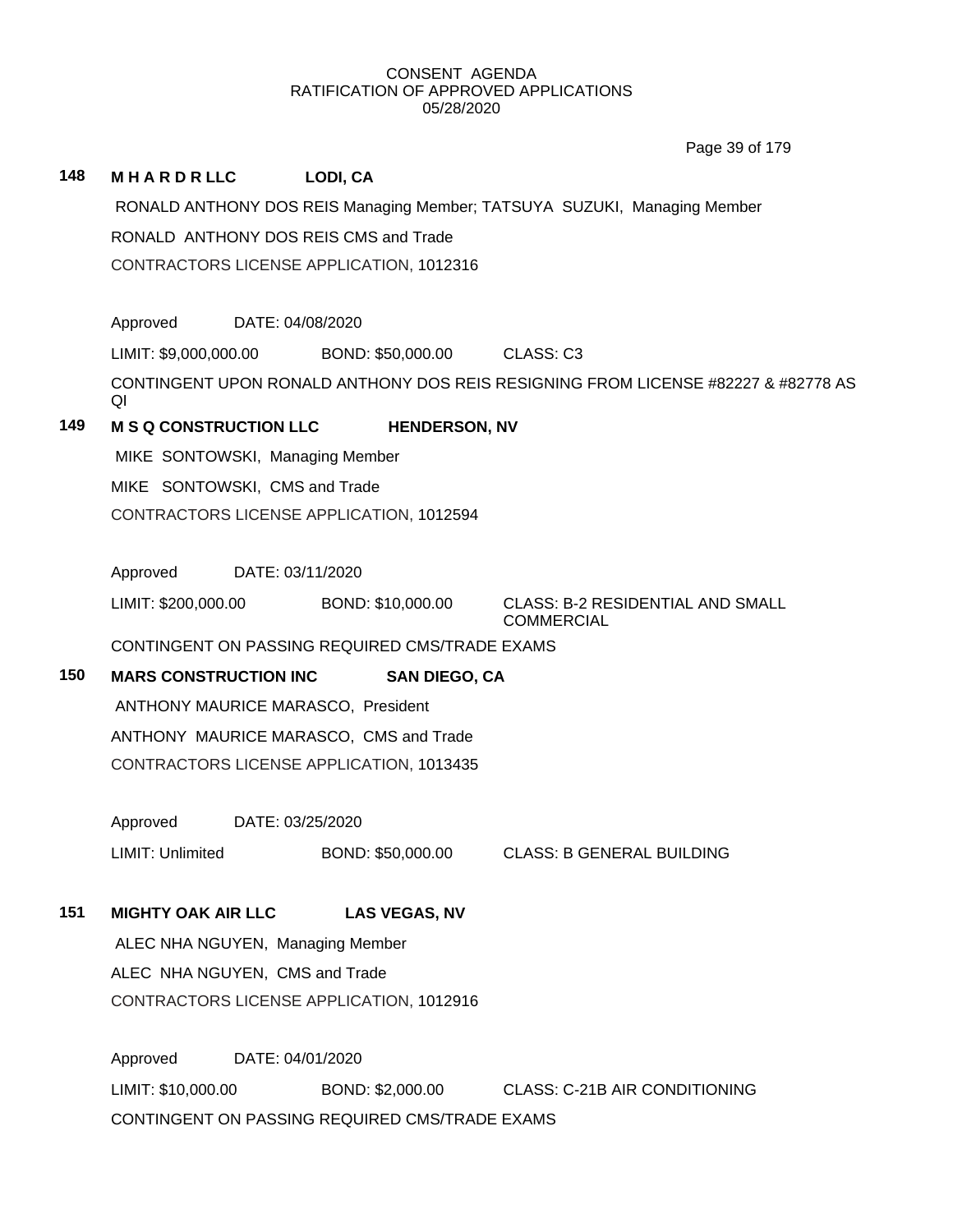Page 40 of 179

|     |                                      |                                                               | <b>Fay<del>c</del></b> 40 01 17 5                                       |  |
|-----|--------------------------------------|---------------------------------------------------------------|-------------------------------------------------------------------------|--|
| 152 | <b>MIKE RUSSELL CONSTRUCTION INC</b> |                                                               | <b>MURRIETTA, CA</b>                                                    |  |
|     | MICHAEL DOUGLAS RUSSELL President    |                                                               |                                                                         |  |
|     |                                      | MICHAEL DOUGLAS RUSSELL CMS and Trade                         |                                                                         |  |
|     |                                      | CONTRACTORS LICENSE APPLICATION, 1012822                      |                                                                         |  |
|     | Approved                             | DATE: 03/10/2020                                              |                                                                         |  |
|     |                                      | LIMIT: \$245,000.00 BOND: \$15,000.00                         | <b>CLASS: A</b>                                                         |  |
| 153 |                                      | <b>MITSUBISHI ELECTRIC POWER PRODUCTS INC.</b>                | <b>WARRENDALE, PA</b>                                                   |  |
|     |                                      | BRIAN WALTER HEERY, President; JOHN KENNETH FOWLER, Secretary |                                                                         |  |
|     |                                      | MICHAEL ANTHONY MASCARI, CMS and Trade                        |                                                                         |  |
|     |                                      | CONTRACTORS LICENSE APPLICATION, 1013384                      |                                                                         |  |
|     | Approved                             | DATE: 04/07/2020                                              |                                                                         |  |
|     | <b>LIMIT: Unlimited</b>              |                                                               | BOND: \$50,000.00 CLASS: C-6 ERECTING SIGNS                             |  |
| 154 | <b>MOJAVE DRILLING LLC</b>           | <b>LAS VEGAS, NV</b>                                          |                                                                         |  |
|     |                                      |                                                               | JESSE HURTADO Managing Member; RUSSELL CLARENCE HEPLER, Managing Member |  |
|     |                                      | JESSE HURTADO Trade; RUSSELL CLARENCE HEPLER, CMS             |                                                                         |  |
|     |                                      | CONTRACTORS LICENSE APPLICATION, 1013108                      |                                                                         |  |
|     | Approved                             | DATE: 04/01/2020                                              |                                                                         |  |
|     | LIMIT: \$50,000.00                   | BOND: \$5,000.00                                              | <b>CLASS: A-5 DIAMOND AND CORE DRILLING</b>                             |  |
| 155 |                                      | <b>MOTIVE ENERGY TELECOMMUNICATIONS GROUP INC.</b>            | <b>CORONA, CA</b>                                                       |  |
|     | <b>ROBERT JOHN ISTWAN President</b>  |                                                               |                                                                         |  |
|     | BRAD LEE EVANS, CMS and Trade        |                                                               |                                                                         |  |
|     |                                      | CONTRACTORS LICENSE APPLICATION, 1012984                      |                                                                         |  |
|     | Approved                             | DATE: 04/09/2020                                              |                                                                         |  |
|     | LIMIT: \$10,000.00                   | BOND: \$2,000.00                                              | <b>CLASS: A-25 TELECOMMUNICATION TOWERS</b>                             |  |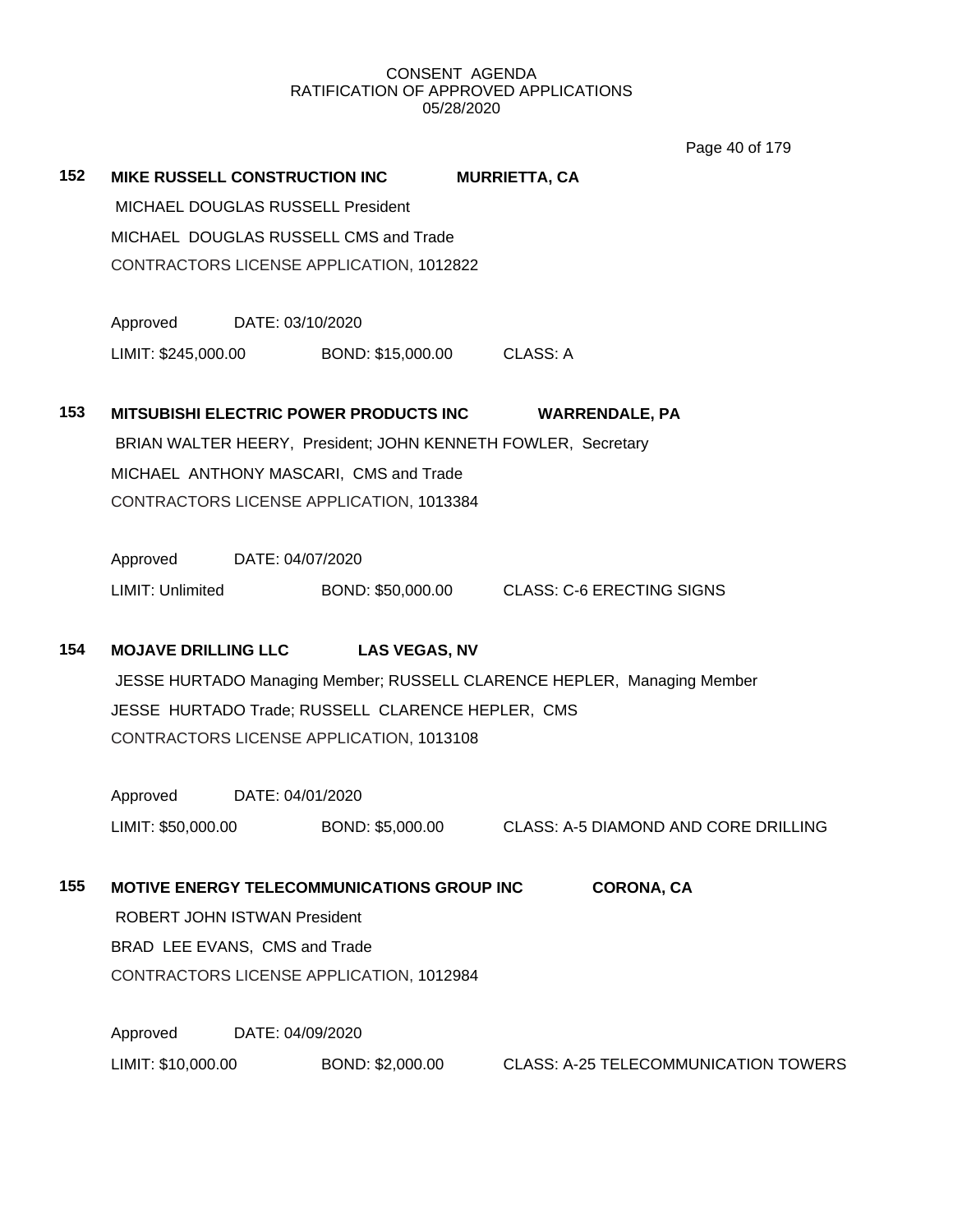Page 41 of 179

| 156 | <b>MR COOL LLC</b> | <b>LAS VEGAS, NV</b>                            |
|-----|--------------------|-------------------------------------------------|
|     |                    | RUBEN ANTHONY ROMAN Managing Member             |
|     |                    | RUBEN ANTHONY ROMAN CMS and Trade               |
|     |                    | <b>CONTRACTORS LICENSE APPLICATION, 1014098</b> |

Approved DATE: 05/15/2020

LIMIT: \$10,000.00 BOND: \$2,000.00 CLASS: C-21 REFRIGERATION AND AIR

CONDITIONING

# **157 MR GATES HEATING AND COOLING LLC LAS VEGAS, NV**

TIFFANY LYNN GATES, Manager; DALTON WES GATES, Manager

DALTON WES GATES, CMS and Trade

CONTRACTORS LICENSE APPLICATION, 1013036

Approved DATE: 03/10/2020

LIMIT: \$10,000.00 BOND: \$2,000.00 CLASS: C21B-AIR CONDITIONING

CONTINGENT ON PASSING CMS/TRADE EXAMS

# **158 MR PUNCHLIST LAS VEGAS, NV**

DABASH KONSTRUKTION; KENDRA LYNN DABASH President; KERT WILLIAM DABASH Managing Member; RUSSELL LEE LAMBRECHT, Other

RUSSELL LEE LAMBRECHT, CMS and Trade

CONTRACTORS LICENSE APPLICATION, 1013286

Approved DATE: 03/10/2020

LIMIT: \$300,000.00 BOND: \$15,000.00 CLASS: B-2 RESIDENTIAL AND SMALL

COMMERCIAL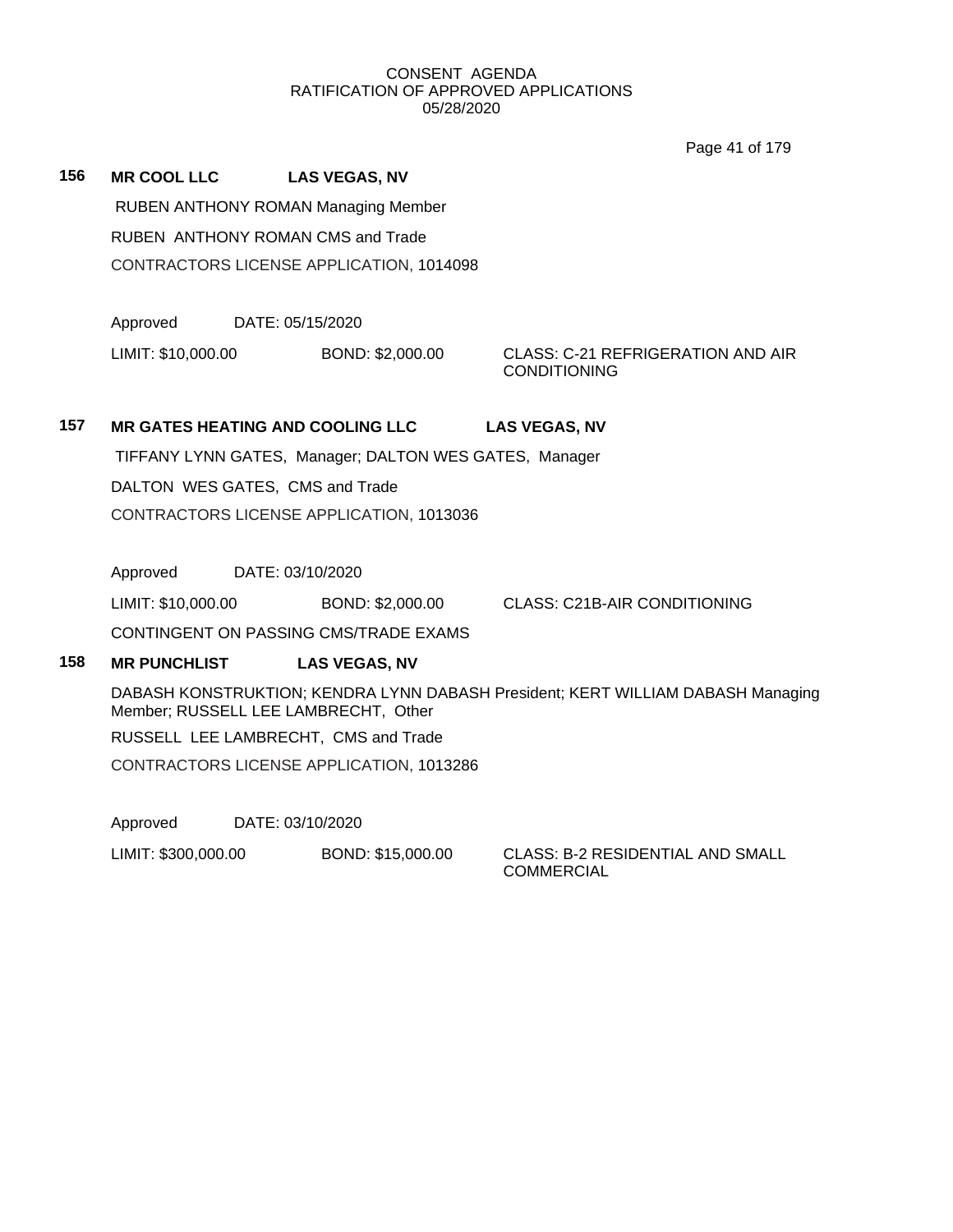Page 42 of 179

#### **159 MYCON GENERAL CONTRACTORS INC DALLAS, TX**

CHARLES ROBEY MYERS President; JUSTIN LAMAR JEFFUS, Vice President; MICHAEL SHAWN PYATT, Chief Financial Officer

CHARLES ROBEY MYERS CMS and Trade

CONTRACTORS LICENSE APPLICATION, 1013382

Approved DATE: 04/08/2020

LIMIT: \$5,000,000.00 BOND: \$50,000.00 CLASS: B2-RESIDENTIAL AND SMALL

COMMERCIAL

#### **160 NATIONAL POWERLINE LLC PHOENIX, AZ**

 Managing Member; ROBERT CALVIN LYONS, President; JASON SCOTT WILCOCK, Secretary; KEVIN LEROY NEILL Treasurer; STEPHEN JOAQUIEN ADAMS, II Vice President

DWIGHT ALAN BEHRENS, CMS and Trade

CONTRACTORS LICENSE APPLICATION, 1013193

Approved DATE: 04/16/2020

LIMIT: Unlimited BOND: \$50,000.00 CLASS: A

CONTINGENT UPON CERTIFICATE OF GOOD STANDING FOR MANAGING MEMBER ELECTRIC T&D DIVISION LLC AND SURRENDER OF LICENSE #80332

#### **161 NAZCO ENTERPRISES INC GAITHERSBURG, MD**

RAFI AVEDIS NAZARIAN, President; HARUTIUN NAZARIAN, Treasurer; KEVORK NAZARIAN, Vice **President** 

KEVORK NAZARIAN, CMS and Trade

CONTRACTORS LICENSE APPLICATION, 1012706

Approved DATE: 04/20/2020

LIMIT: \$225,000.00 BOND: \$15,000.00 CLASS: B-GENERAL BUILDING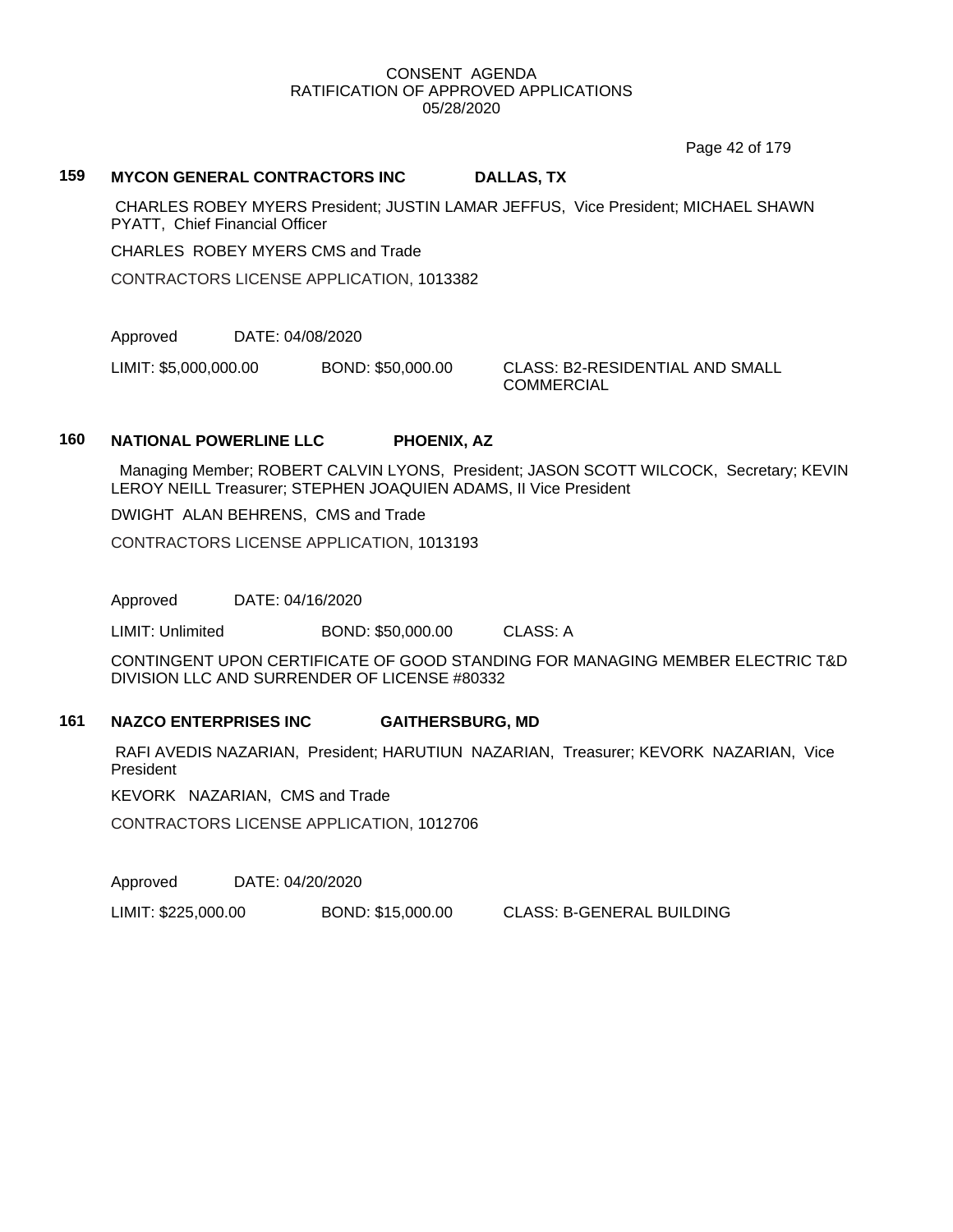Page 43 of 179

# **162 NEUBECKER WOODWORKS LLC SPARKS, NV** NEUBECKER WOODWORKS; ERIC EDWARD NEUBECKER, Manager ERIC EDWARD NEUBECKER, CMS and Trade CONTRACTORS LICENSE APPLICATION, 1010706 Denied DATE: 04/20/2020 LIMIT: \$0.00 BOND: \$0.00 CLASS: C3B FAILURE TO DEMONSTRATE GOOD CHARACTER AS SET FORTH IN NRS 624.265 BASED ON CRIMINAL HISTORY **163 NEVADA GOLD MINES LLC ELKO, NV** THOMAS RONALD PALMER Manager KENNETH FREDERICK HAASE, CMS and Trade; THOMAS ERIC JACOBSEN Trade; DANIEL WALTER CRIPPS Trade CONTRACTORS LICENSE APPLICATION, 1012491 Approved DATE: 04/03/2020 LIMIT: Unlimited BOND: \$50,000.00 CLASS: C41 CONTINGENT UPON PASSING EXAMS **164 NEVADA PLUMBING AUTHORITY LLC NORTH LAS VEGAS, NV** JASON CLARK ANDERSON, Managing Member JASON CLARK ANDERSON, CMS and Trade CONTRACTORS LICENSE APPLICATION, 1013601 Approved DATE: 05/13/2020 LIMIT: \$10,000.00 BOND: \$2,000.00 CLASS: C-1D PLUMBING CONTINGENT ON PASSING REQUIRED CMS/TRADE EXAMS **165 NEVADA TOWER LLC FERNLEY, NV** ERIC REED ALLEE, Managing Member ERIC REED ALLEE, CMS and Trade CONTRACTORS LICENSE APPLICATION, 1012357 Denied DATE: 04/20/2020 LIMIT: \$0.00 BOND: \$0.00 CLASS: A-25 TELECOMMUNICATION TOWERS NRS 624.260 EXPERIENCE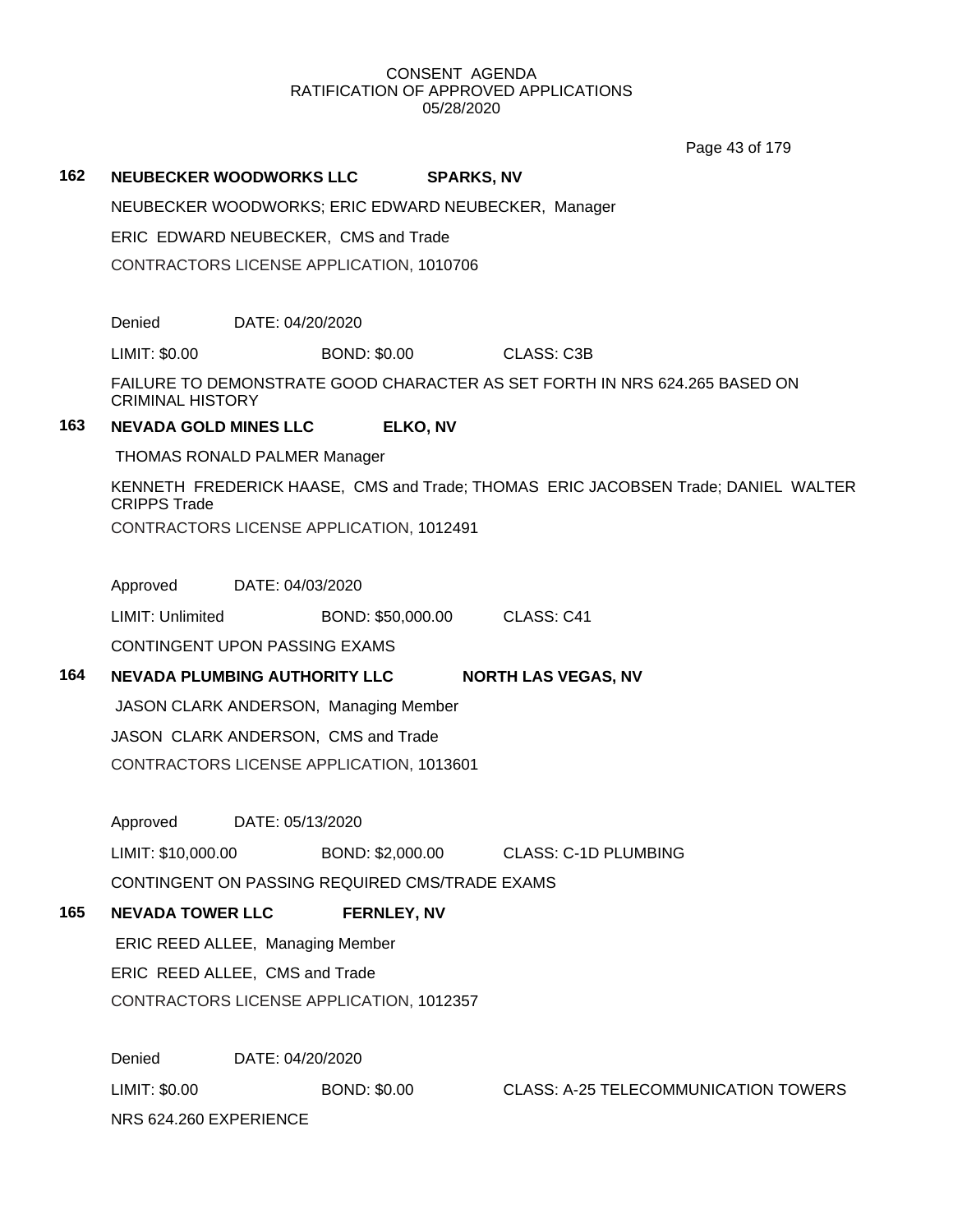Page 44 of 179

## **166 NICOLAS A CARPIO RAMOS SACRAMENTO, CA**

PRODUCTION COATINGS COMPANY; NICOLAS ANDRES CARPIO-RAMOS, Owner

NICOLAS ANDRES CARPIO-RAMOS, CMS and Trade

CONTRACTORS LICENSE APPLICATION, 1011830

Approved DATE: 03/10/2020

LIMIT: \$10,000.00 BOND: \$2,000.00 CLASS: C-4A PAINTING

CONTINGENT UPON PASSING CMS & C-4A TRADE EXAM WITHIN 6 MONTHS FROM APPLICATION FILING DATE OF 11/05/2019

# **167 NORTH WIND MECHANICAL LLC MESA, AZ**

DAVID LACY GREER, Managing Member

DAVID LACY GREER, CMS and Trade

CONTRACTORS LICENSE APPLICATION, 1013158

Approved DATE: 04/01/2020

LIMIT: \$2,300,000.00 BOND: \$30,000.00 CLASS: C-21B AIR CONDITIONING CONTINGENT ON PASSING REQUIRED CMS/TRADE EXAMS

# **168 NOTAJO LLC LAS VEGAS, NV**

BLUEPRINT CONSTRUCTION; NEBIYOU MARSALLIS TEKLE, Manager; STELLA VITTORIO, Manager NEBIYOU MARSALLIS TEKLE, CMS and Trade CONTRACTORS LICENSE APPLICATION, 1013481

Approved DATE: 04/13/2020

LIMIT: \$750,000.00 BOND: \$20,000.00 CLASS: B GENERAL BUILDING

# **169 NOVA VENTURES CORPORATION RENO, NV**

NOVA CONSTRUCTION; ANTHONY MATTHEWMANUEL PIMENTEL President ANTHONY MATTHEWMANUEL PIMENTEL CMS and Trade CONTRACTORS LICENSE APPLICATION, 1013565

Approved DATE: 04/14/2020 LIMIT: \$2,200,000.00 BOND: \$30,000.00 CLASS: B2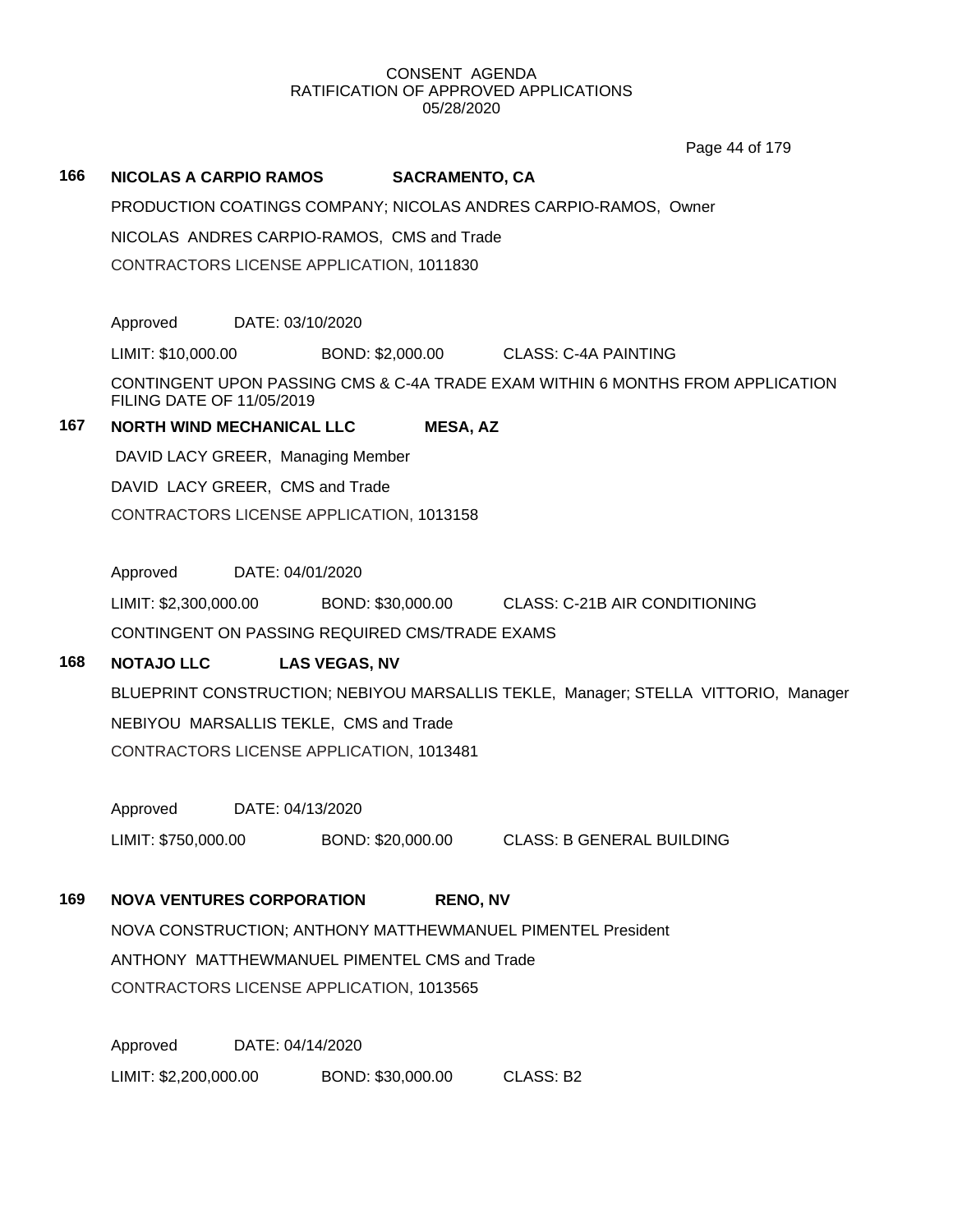Page 45 of 179

**170 NOVA VENTURES CORPORATION RENO, NV** NOVA CONSTRUCTION; ANTHONY MATTHEWMANUEL PIMENTEL President ANTHONY MATTHEWMANUEL PIMENTEL CMS and Trade CONTRACTORS LICENSE APPLICATION, 1013567

Approved DATE: 04/14/2020 LIMIT: \$2,200,000.00 BOND: \$30,000.00 CLASS: C1D CONTINGENT UPON PASSING TRADE EXAM

# **171 NOVA VENTURES CORPORATION RENO, NV** ANTHONY MATTHEWMANUEL PIMENTEL President

ANTHONY MATTHEWMANUEL PIMENTEL CMS and Trade CONTRACTORS LICENSE APPLICATION, 1013569

Approved DATE: 04/14/2020 LIMIT: \$2,200,000.00 BOND: \$30,000.00 CLASS: C2A; C2F CONTINGENT UPON PASSING TRADE EXAM

# **172 P C A METAL TECHS LLC LAS VEGAS, NV**

JUAN MANUEL BENITEZ, Managing Member ABEL MENDOZA, Trade; JUAN MANUEL BENITEZ, CMS CONTRACTORS LICENSE APPLICATION, 1013670

Approved DATE: 05/15/2020 LIMIT: \$10,000.00 BOND: \$2,000.00 CLASS: C-14J CONVEYANCE OF GOODS CONTINGENT ON PASSING REQUIRED CMS EXAM

**173 PACIFIC CONSTRUCTION INC LAS VEGAS, NV** DAVID JIMENEZ, President DAVID JIMENEZ, CMS and Trade CONTRACTORS LICENSE APPLICATION, 1014127

Approved DATE: 05/05/2020 LIMIT: \$200,000.00 BOND: \$10,000.00 CLASS: C-5 CONCRETE CONTRACTING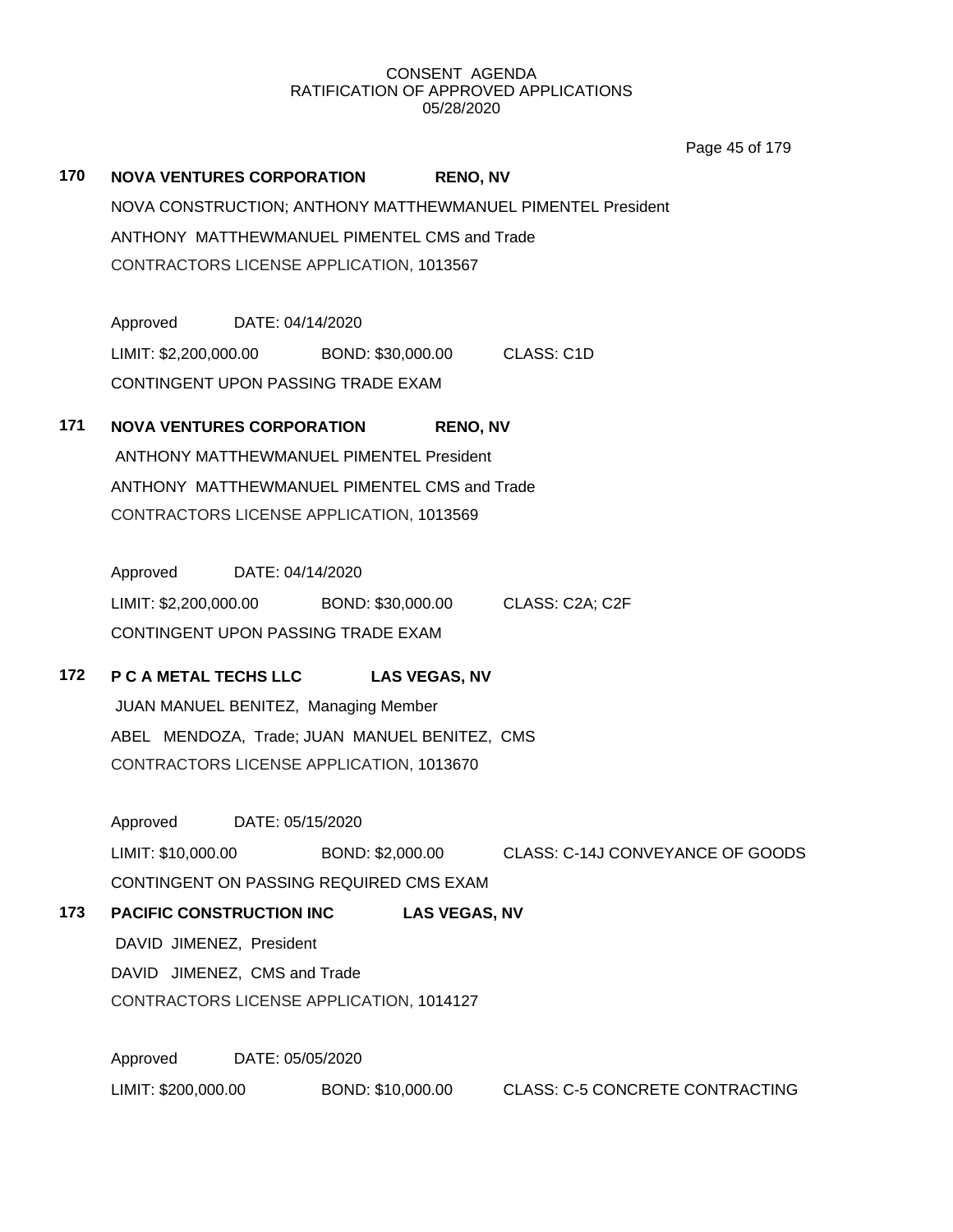Page 46 of 179

| 174 | <b>PALM ELECTRIC LLC</b>                        | <b>LAS VEGAS, NV</b>                           |
|-----|-------------------------------------------------|------------------------------------------------|
|     | ABRAHAM JOSEPH TAIMANAO ARRIOLA, Manager        |                                                |
|     |                                                 | ABRAHAM JOSEPH TAIMANAO ARRIOLA, CMS and Trade |
|     | <b>CONTRACTORS LICENSE APPLICATION, 1013118</b> |                                                |

Approved DATE: 05/13/2020

LIMIT: \$10,000.00 BOND: \$2,000.00 CLASS: C-2 ELECTRICAL

CONTINGENT ON PASSING REQUIRED CMS EXAM

# **175 PATH TO PROSPERITY LLC NORTH LAS VEGAS, NV**

PURCHASE GREEN; LANNY HOUSTON BAILEY, Manager; SCOTT RANDOLPH LOWRIE, Manager; JAMES G ANDERSEN, Manager; PAUL M CALIENTO, Manager; GEOFFREY LEWIS FAUX, JR Manager

ANTHONY DEREK VENA CMS and Trade

CONTRACTORS LICENSE APPLICATION, 1012579

Approved DATE: 04/24/2020

LIMIT: \$50,000.00 BOND: \$5,000.00 CLASS: C-10 LANDSCAPE CONTRACTING

# **176 PHILLIP REGESKI LAS VEGAS, NV**

PHILLIP WAYNE REGESKI Owner PHILLIP WAYNE REGESKI CMS and Trade CONTRACTORS LICENSE APPLICATION, 1013223

Approved DATE: 05/01/2020

LIMIT: \$10,000.00 BOND: \$2,000.00 CLASS: A-12 EXCAVATING GRADING

TRENCHING AND SURFACING

177 **PIECE OF THE ROCK NORTH LAS VEGAS, NV** 

BRIAN CHARLES FREEMAL President

BRIAN CHARLES FREEMAL CMS; BRIAN EDWARD SCHULTZ, Trade CONTRACTORS LICENSE APPLICATION, 1013225

Approved DATE: 05/12/2020

LIMIT: \$950,000.00 BOND: \$20,000.00 CLASS: C-16 FINISHING FLOORS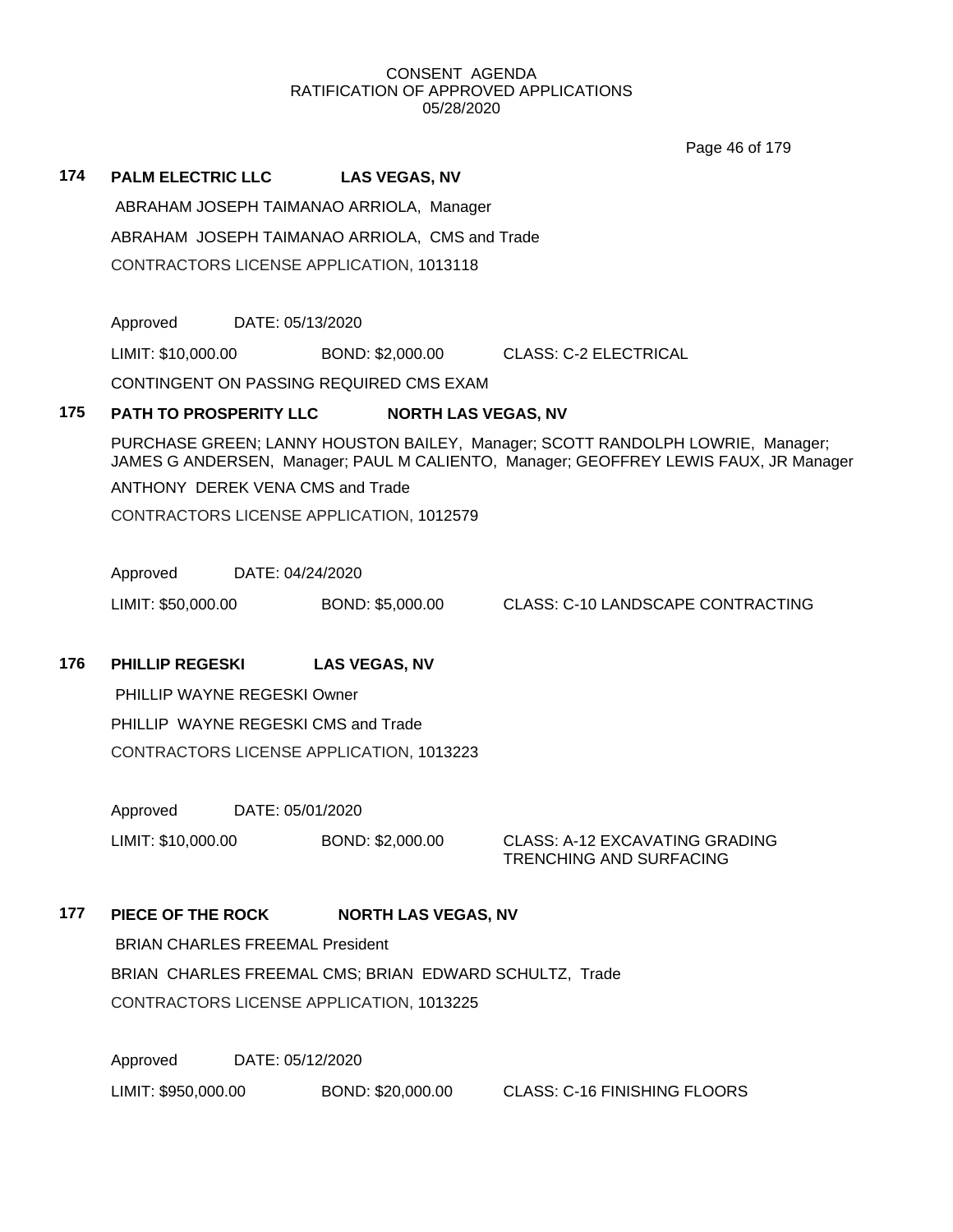Page 47 of 179

**178 PINNACLE POOL SERVICE LLC LAS VEGAS, NV** JAMES A THOMPSON Managing Member JAMES A THOMPSON CMS and Trade CONTRACTORS LICENSE APPLICATION, 1013865 Approved DATE: 04/22/2020 LIMIT: \$10,000.00 BOND: \$3,000.00 CLASS: A-10E MAINTENANCE AND REPAIR OF POOLS AND SPAS CONTINGENT UPON PASSING REQUIRED CMS AND TRADE EXAMS CONTINGENT UPON PROVIDING CONSUMER PROTECTION BOND IN THE AMOUNT OF \$10,000 **179 PLATINUM PATIO LLC LAS VEGAS, NV** JOSEPH PATRICK YEPEZ-MCDERMOTT, Managing Member; JAMES DENNIS MCDERMOTT, JR Managing Member JAMES DENNIS MCDERMOTT, JR Trade; JOSEPH PATRICK YEPEZ-MCDERMOTT, CMS CONTRACTORS LICENSE APPLICATION, 1013586 Approved DATE: 04/16/2020 LIMIT: \$20,000.00 BOND: \$5,000.00 CLASS: C-14H AWNINGS AND LOUVRES **180 PLUMB CRAZY SOLUTIONS LLC LAS VEGAS, NV**

OSCAR ORLANDO RODRIGUEZ Manager; JOHN LOUIS MURPHY, IV Manager JOHN LOUIS MURPHY, IV Trade; OSCAR ORLANDO RODRIGUEZ CMS CONTRACTORS LICENSE APPLICATION, 1013010

Approved DATE: 03/11/2020

LIMIT: \$500,000.00 BOND: \$15,000.00 CLASS: C1-PLUMBING AND HEATING

# **181 PRECISION LAWN & LANDSCAPE LLC WASHOE VALLEY, NV**

GREGORY EDWARD FLEISCHER, Managing Member GREGORY EDWARD FLEISCHER, CMS and Trade CONTRACTORS LICENSE APPLICATION, 1013218

Approved DATE: 03/10/2020 LIMIT: \$10,000.00 BOND: \$2,000.00 CLASS: C-10 LANDSCAPE CONTRACTING CONTINGENT UPON PASSING CMS & C-10 TRADE EXAM WITHIN 6 MONTHS FROM THE APPLICATION FILING DATE OF 02/18/2020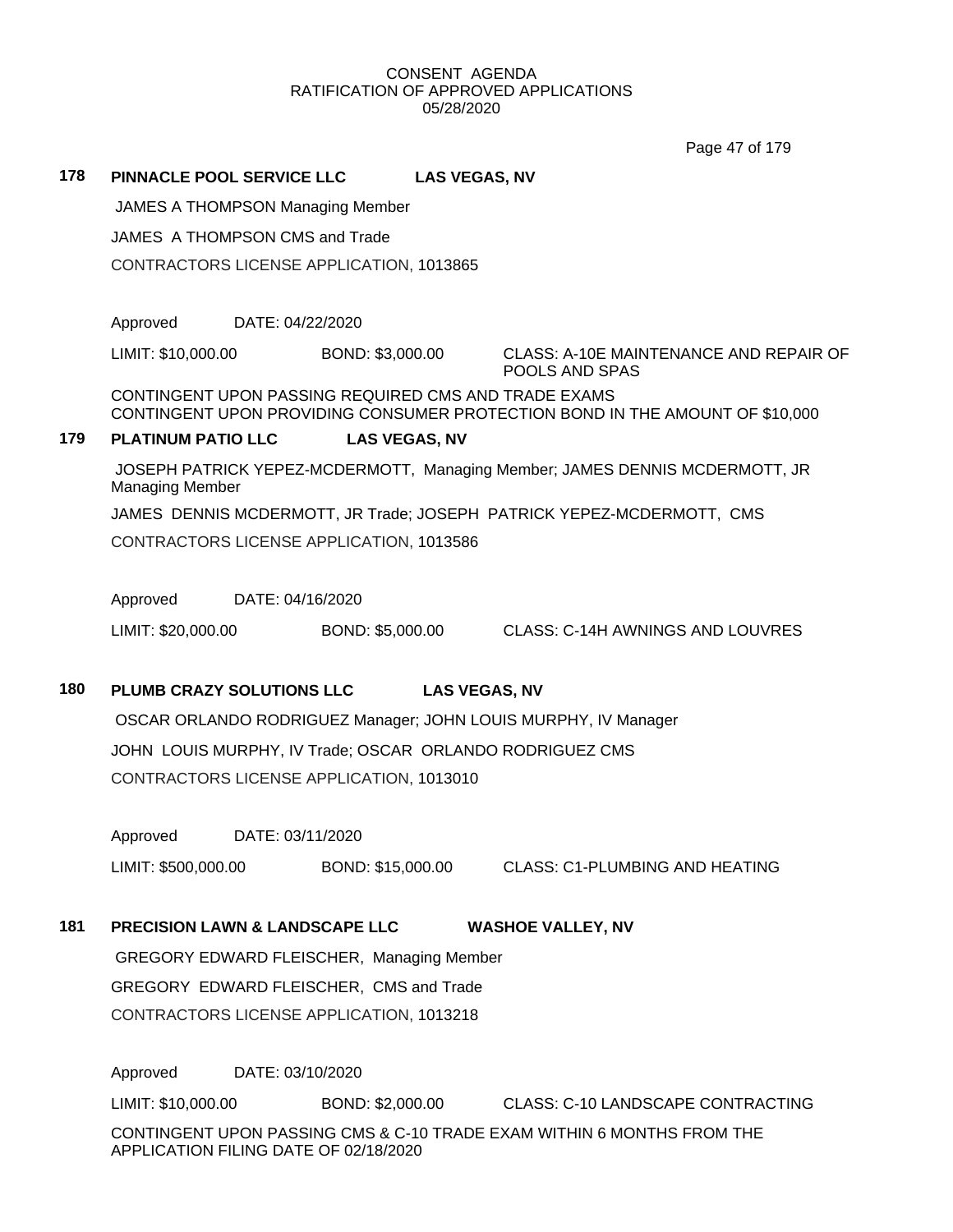Page 48 of 179

| 182 | <b>PREMIER FRAMING SOLUTIONS INC.</b>                                            |                                |                                            | <b>RENO, NV</b>                                |  |  |
|-----|----------------------------------------------------------------------------------|--------------------------------|--------------------------------------------|------------------------------------------------|--|--|
|     |                                                                                  |                                | EDILBERTO GARCIA MORENO, President         |                                                |  |  |
|     |                                                                                  |                                | EDILBERTO GARCIA MORENO, CMS and Trade     |                                                |  |  |
|     |                                                                                  |                                | CONTRACTORS LICENSE APPLICATION, 1013313   |                                                |  |  |
|     | Approved                                                                         | DATE: 03/10/2020               |                                            |                                                |  |  |
|     | LIMIT: \$130,000.00                                                              |                                |                                            | BOND: \$10,000.00 CLASS: C3A                   |  |  |
|     |                                                                                  |                                | CONTINGENT UPON PASSING EXAMS BY 8/21/2020 |                                                |  |  |
| 183 |                                                                                  |                                | <b>PRIMORIS RENEWABLE ENERGY INC</b>       | <b>DENVER, CO</b>                              |  |  |
|     | JOHN SAMUEL MCINTOSH, President; JOHN M PERISICH Other; BLANCHE ARCENEAUX, Other |                                |                                            |                                                |  |  |
|     | STEPHEN DAVID JONES CMS and Trade                                                |                                |                                            |                                                |  |  |
|     |                                                                                  |                                | CONTRACTORS LICENSE APPLICATION, 1013422   |                                                |  |  |
|     | Approved DATE: 04/28/2020                                                        |                                |                                            |                                                |  |  |
|     | LIMIT: Unlimited                                                                 |                                |                                            | BOND: \$50,000.00 CLASS: A GENERAL ENGINEERING |  |  |
| 184 | <b>PURE ENERGY LLC</b>                                                           |                                | <b>TEMPE, AZ</b>                           |                                                |  |  |
|     |                                                                                  | RAED BADRAN SAFFARINI, Manager |                                            |                                                |  |  |
|     |                                                                                  |                                | HARRY DANIEL LONG, JR CMS and Trade        |                                                |  |  |
|     |                                                                                  |                                | CONTRACTORS LICENSE APPLICATION, 1013309   |                                                |  |  |
|     |                                                                                  |                                |                                            |                                                |  |  |

Approved DATE: 04/03/2020 LIMIT: \$100,000.00 BOND: \$10,000.00 CLASS: C-2 ELECTRICAL

# **185 R J A CONSTRUCTION LLC LAS VEGAS, NV**

JOSE ALEJANDRO ALVARADO-GARCIA Managing Member; JUANITA GARCIA DE ALVARADO Managing Member; REFUGIO ALVARADO-GARCIA Managing Member JOSE ALEJANDRO ALVARADO-GARCIA CMS; REFUGIO ALVARADO-GARCIA Trade CONTRACTORS LICENSE APPLICATION, 1012405

Approved DATE: 03/06/2020

LIMIT: \$10,000.00 BOND: \$2,000.00 CLASS: C-4C TAPING AND FINISHING C-4E

DRYWALL C-4F SHEET METAL STUDS C-4G ACOUSTICAL TILES

CONTINGENT ON PASSING REQUIRED CMS EXAM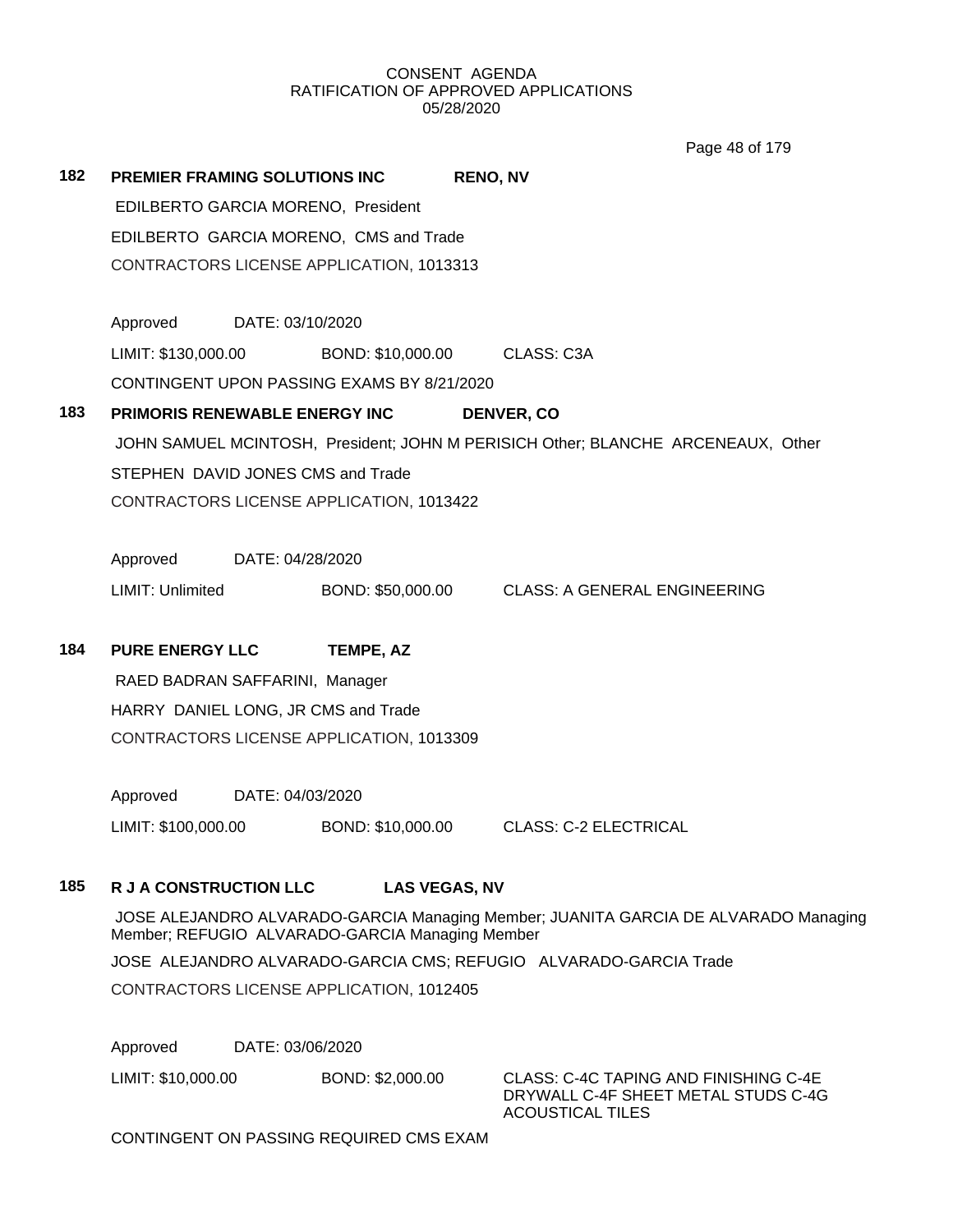Page 49 of 179

#### **186 REDFIN HOME SERVICES LLC SEATTLE, WA**

ADAM JASON WIENER, Managing Member; GLENN HARRIS KELMAN, Managing Member

MICHAEL ALLEN PERONA, CMS and Trade

CONTRACTORS LICENSE APPLICATION, 1012421

Approved DATE: 04/20/2020

LIMIT: Unlimited BOND: \$50,000.00 CLASS: B2-RESIDENTIAL & SMALL COMMERCIAL

CONTINGENT UPON PROVIDING AN UPDATED CORPORATE INDEMNIFICATION AGREEMENT; CORPORATE RESOLUTION AND PASSING EXAMS

# **187 REDLINE PLUMBING LLC LAS VEGAS, NV**

KURT MICHAEL GROSS Managing Member

KURT MICHAEL GROSS CMS and Trade

CONTRACTORS LICENSE APPLICATION, 1013132

Approved DATE: 03/06/2020

LIMIT: \$10,000.00 BOND: \$2,000.00 CLASS: C-1D PLUMBING

CONTINGENT ON PASSING REQUIRED TRADE EXAM

# **188 RESTORATION 2 LLC LAS VEGAS, NV**

IQBAL KRISHAN NIGAM Manager

IQBAL KRISHAN NIGAM CMS and Trade

CONTRACTORS LICENSE APPLICATION, 1011483

Approved DATE: 04/21/2020

LIMIT: \$200,000.00 BOND: \$10,000.00 CLASS: B2-RESIDENTIAL & SMALL COMMERCIAL

CONTINGENT ON PASSING CMS/TRADE EXAMS

**189 RHINO CONSTRUCTION OF TENNESSEE LLC MILAN, TN** GUY RICHARD HARRISON, Managing Member

BILLY JOE VANCLEAVE, CMS and Trade

CONTRACTORS LICENSE APPLICATION, 1012235

Approved DATE: 04/08/2020 LIMIT: \$500,000.00 BOND: \$15,000.00 CLASS: B-GENERAL BUILDING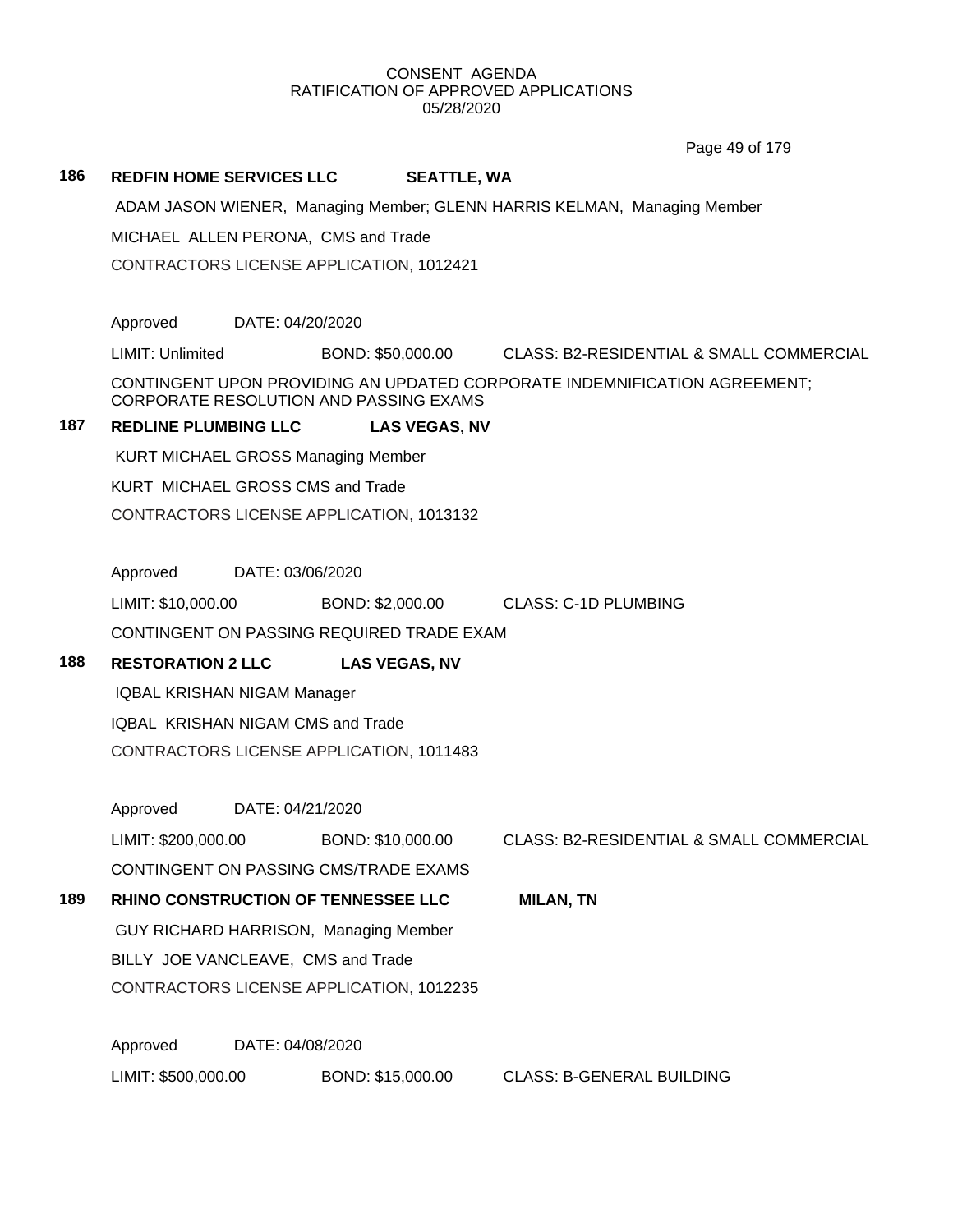Page 50 of 179

| 190 | <b>RICKYS CONCRETE LLC</b>                                         | <b>FERNLEY, NV</b>   |                                                                                        |
|-----|--------------------------------------------------------------------|----------------------|----------------------------------------------------------------------------------------|
|     | JOSE RICARDO GONZALEZ, Managing Member                             |                      |                                                                                        |
|     | JOSE RICARDO GONZALEZ, CMS and Trade                               |                      |                                                                                        |
|     | CONTRACTORS LICENSE APPLICATION, 1013703                           |                      |                                                                                        |
|     |                                                                    |                      |                                                                                        |
|     | Approved<br>DATE: 04/29/2020                                       |                      |                                                                                        |
|     | LIMIT: \$10,000.00                                                 |                      | BOND: \$2,000.00 CLASS: C-5 CONCRETE                                                   |
|     | CONTINGENT UPON PASSING CMS & C-5 TRADE EXAM BY SEPTEMBER 12, 2020 |                      |                                                                                        |
| 191 | <b>RIVERA &amp; SABATE LP</b>                                      | <b>LAS VEGAS, NV</b> |                                                                                        |
|     | Partner                                                            |                      | THE SIGN EXPERTS; ANIBAL AURELIO SABATE, General Partner; OLAF RIVERA-MONTOYA, General |
|     | OLAF RIVERA-MONTOYA, CMS and Trade                                 |                      |                                                                                        |
|     | CONTRACTORS LICENSE APPLICATION, 1013097                           |                      |                                                                                        |
|     |                                                                    |                      |                                                                                        |
|     | Approved<br>DATE: 04/21/2020                                       |                      |                                                                                        |
|     | LIMIT: \$10,000.00                                                 |                      | BOND: \$2,000.00 CLASS: C-6 ERECTING SIGNS                                             |
| 192 | RIVERA FRAMING INCORPORATED                                        |                      | <b>NORTH LAS VEGAS, NV</b>                                                             |
|     | ADALBERTO RIVERA-CHACON President                                  |                      |                                                                                        |
|     | ADALBERTO RIVERA-CHACON CMS and Trade                              |                      |                                                                                        |
|     | CONTRACTORS LICENSE APPLICATION, 1013727                           |                      |                                                                                        |
|     |                                                                    |                      |                                                                                        |
|     | Approved<br>DATE: 04/16/2020                                       |                      |                                                                                        |
|     | LIMIT: Unlimited                                                   | BOND: \$50,000.00    | <b>CLASS: C-18 MASONRY</b>                                                             |
|     |                                                                    |                      |                                                                                        |
| 193 | <b>RIVERA FRAMING INCORPORATED</b>                                 |                      | <b>NORTH LAS VEGAS, NV</b>                                                             |
|     | ADALBERTO RIVERA-CHACON President                                  |                      |                                                                                        |
|     | ADALBERTO RIVERA-CHACON CMS and Trade                              |                      |                                                                                        |
|     | CONTRACTORS LICENSE APPLICATION, 1013728                           |                      |                                                                                        |
|     |                                                                    |                      |                                                                                        |
|     | Approved<br>DATE: 04/16/2020                                       |                      |                                                                                        |
|     | LIMIT: Unlimited                                                   | BOND: \$50,000.00    | <b>CLASS: C-5 CONCRETE</b>                                                             |
|     |                                                                    |                      |                                                                                        |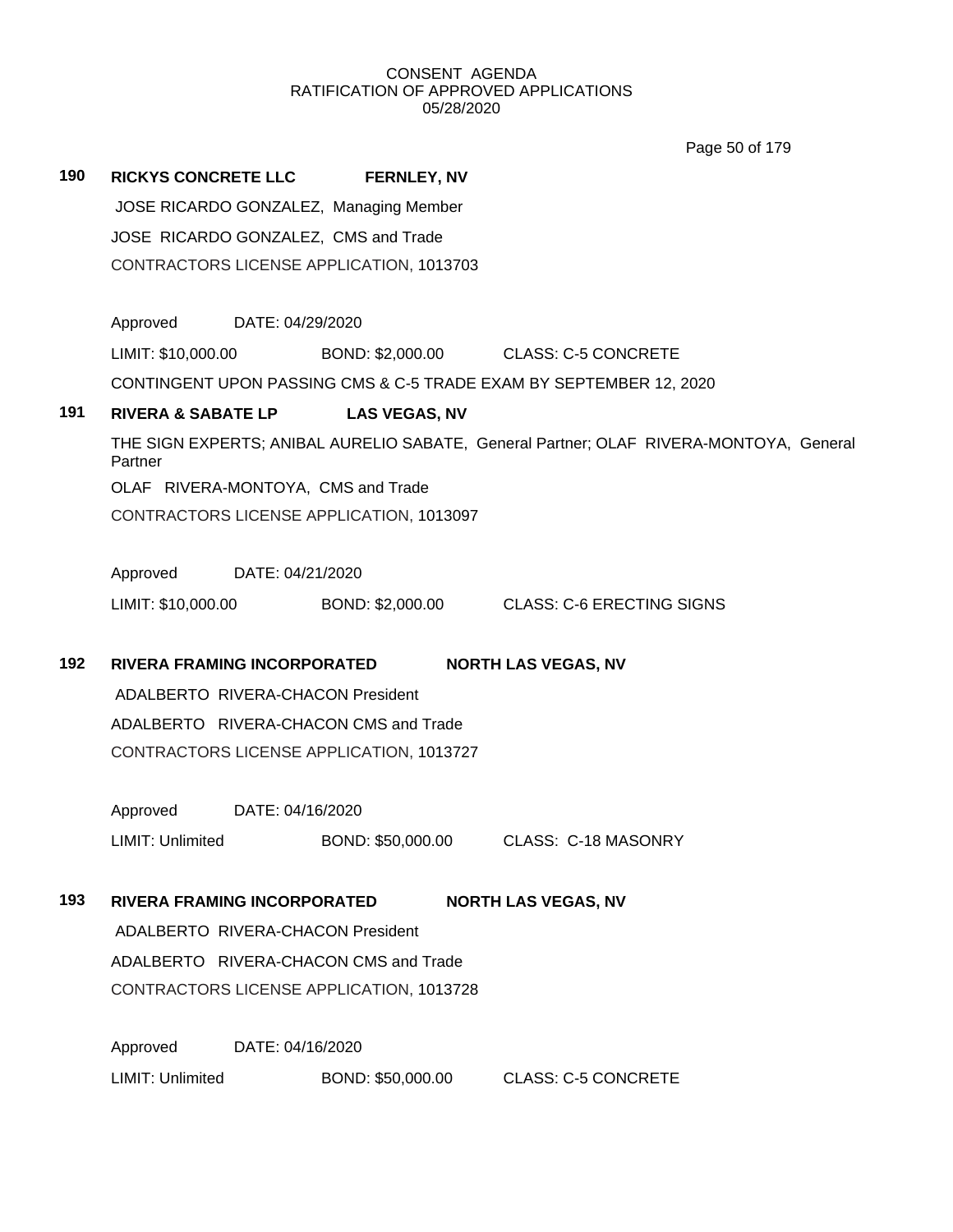Page 51 of 179

| 194 | <b>ROBERTS ROOF &amp; FLOOR INC</b> |                                                   | <b>LAS VEGAS, NV</b>                                                           |
|-----|-------------------------------------|---------------------------------------------------|--------------------------------------------------------------------------------|
|     | <b>ROBERT S FREEMAN President</b>   |                                                   |                                                                                |
|     |                                     | ROBERT S FREEMAN CMS; ROBERT GARY FREEMAN, Trade  |                                                                                |
|     |                                     | CONTRACTORS LICENSE APPLICATION, 1012982          |                                                                                |
|     |                                     |                                                   |                                                                                |
|     | Approved DATE: 04/28/2020           |                                                   |                                                                                |
|     | LIMIT: \$250,000.00                 |                                                   | BOND: \$15,000.00 CLASS: C-20 TILING                                           |
|     |                                     | CONTINGENT UPON PASSING REQUIRED TRADE EXAM       |                                                                                |
| 195 |                                     | <b>RUBY ROSE LANDSCAPE &amp; TREE SERVICE LLC</b> | ELKO, NV                                                                       |
|     |                                     | <b>SALVADOR LUNA URIBE Managing Member</b>        |                                                                                |
|     | SALVADOR LUNA URIBE CMS and Trade   |                                                   |                                                                                |
|     |                                     | CONTRACTORS LICENSE APPLICATION, 1013107          |                                                                                |
|     |                                     |                                                   |                                                                                |
|     | Approved DATE: 03/17/2020           |                                                   |                                                                                |
|     | LIMIT: \$100,000.00                 |                                                   | BOND: \$10,000.00 CLASS: C-5 CONCRETE                                          |
|     |                                     | CONTINGENT UPON PASSING REQUIRED TRADE EXAM       |                                                                                |
| 196 |                                     | S O S PROPERTY RESTORATION LLC                    | <b>LAS VEGAS, NV</b>                                                           |
|     | NEBEU TAYE KEFALE, Manager          |                                                   |                                                                                |
|     | NEBEU TAYE KEFALE, CMS and Trade    |                                                   |                                                                                |
|     |                                     | CONTRACTORS LICENSE APPLICATION, 1013164          |                                                                                |
|     |                                     |                                                   |                                                                                |
|     | Approved DATE: 04/07/2020           |                                                   |                                                                                |
|     | LIMIT: \$1,000,000.00               | BOND: \$30,000.00                                 | <b>CLASS: B-2 RESIDENTIAL AND SMALL</b><br><b>COMMERCIAL</b>                   |
| 197 | <b>S Q ENTERPRISES LLC</b>          | <b>INCLINE VILLAGE, NV</b>                        |                                                                                |
|     | HUGO QUIROZ RIVERA, Manager         |                                                   | GLENDA ROMINA SANCHEZ MARTINEZ, Manager; ANDREINA CONSTANTINO QUIROZ, Manager; |
|     |                                     |                                                   | HUGO QUIROZ RIVERA, Trade; ANDREINA CONSTANTINO QUIROZ, CMS                    |

CONTRACTORS LICENSE APPLICATION, 1013609

Approved DATE: 05/05/2020 LIMIT: \$160,000.00 BOND: \$10,000.00 CLASS: C-18 MASONRY CONTINGENT UPON PASSING CMS & C-18 TRADE BY SEPTEMBER 6, 2020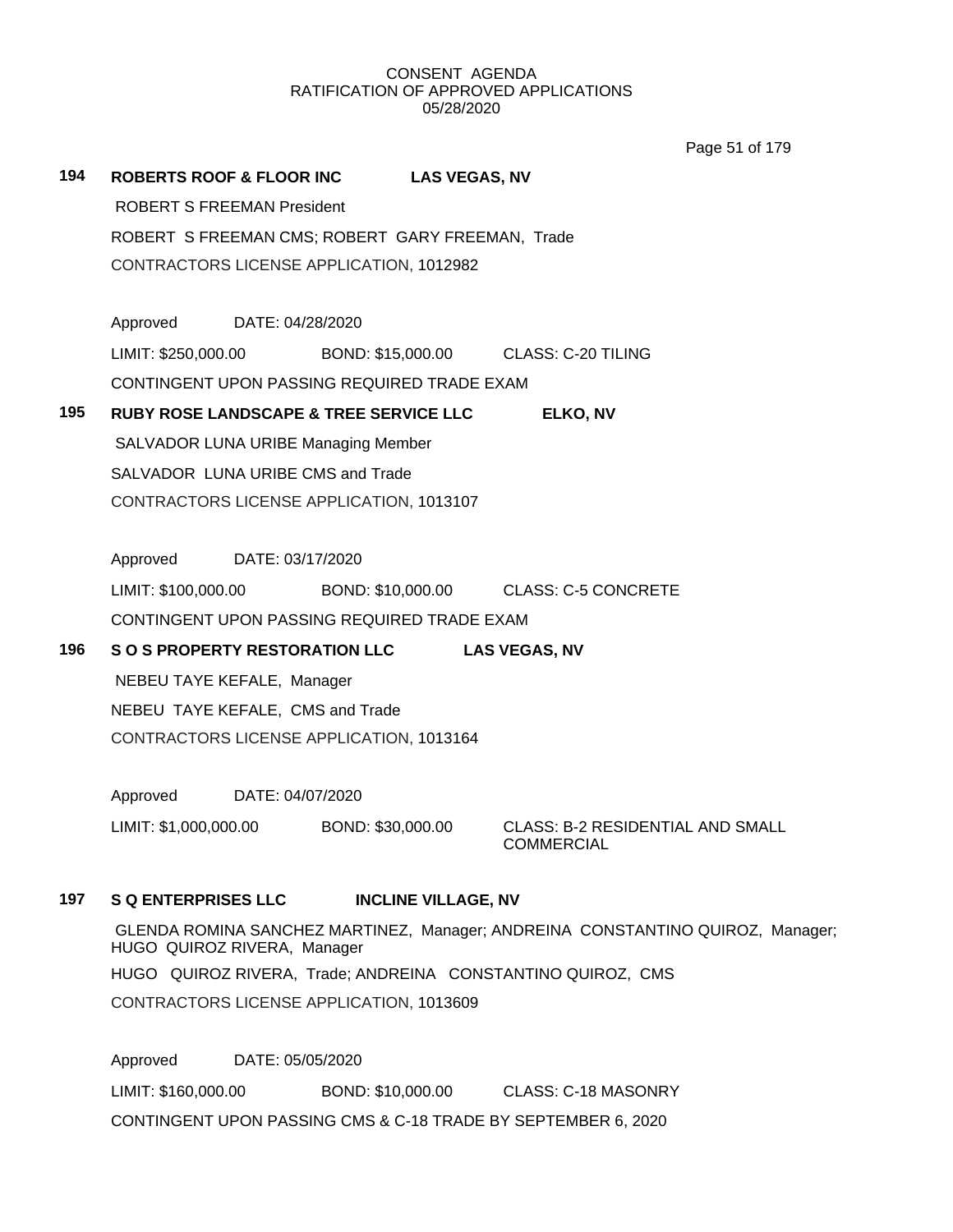Page 52 of 179

# **198 SERVCO INC LAS VEGAS, NV** MAX PLUMBING AND AIR CONDITIONING; ROBERT STEVEN MCNABB President; ROBERT KENNETH MCNABB Director ROBERT STEVEN MCNABB CMS; FREDERICK EUGENE GRAY, Trade CONTRACTORS LICENSE APPLICATION, 1013079 Approved DATE: 04/21/2020 LIMIT: \$45,000.00 BOND: \$5,000.00 CLASS: C-21B AIR CONDITIONING CONTINGENT UPON PASSING REQUIRED TRADE EXAM **199 SHAMROCK INSTALLATIONS INC WEST ALLIS, WI** MICHAEL JOHN FLOYD, JR President; JAMES MICHAEL CARAGHER Manager MICHAEL JOHN FLOYD, JR CMS and Trade CONTRACTORS LICENSE APPLICATION, 1013318 Approved DATE: 03/27/2020 LIMIT: \$5,000,000.00 BOND: \$50,000.00 CLASS: C3B **200 SIERRAS LLC LAS VEGAS, NV** JOSUE SIERRA-GALLEGOS Managing Member JOSUE SIERRA-GALLEGOS CMS and Trade CONTRACTORS LICENSE APPLICATION, 1013293 Approved DATE: 03/06/2020 LIMIT: \$100,000.00 BOND: \$10,000.00 CLASS: C-4A PAINTING C-4C TAPING AND FINISHING C-4E DRYWALL **201 SILVER STATE SERVICES LLC RENO, NV** WARREN MATTHEW CLARK Managing Member MARK EDWARD CLARK CMS and Trade CONTRACTORS LICENSE APPLICATION, 1012754 Approved DATE: 03/05/2020 LIMIT: \$10,000.00 BOND: \$2,000.00 CLASS: C2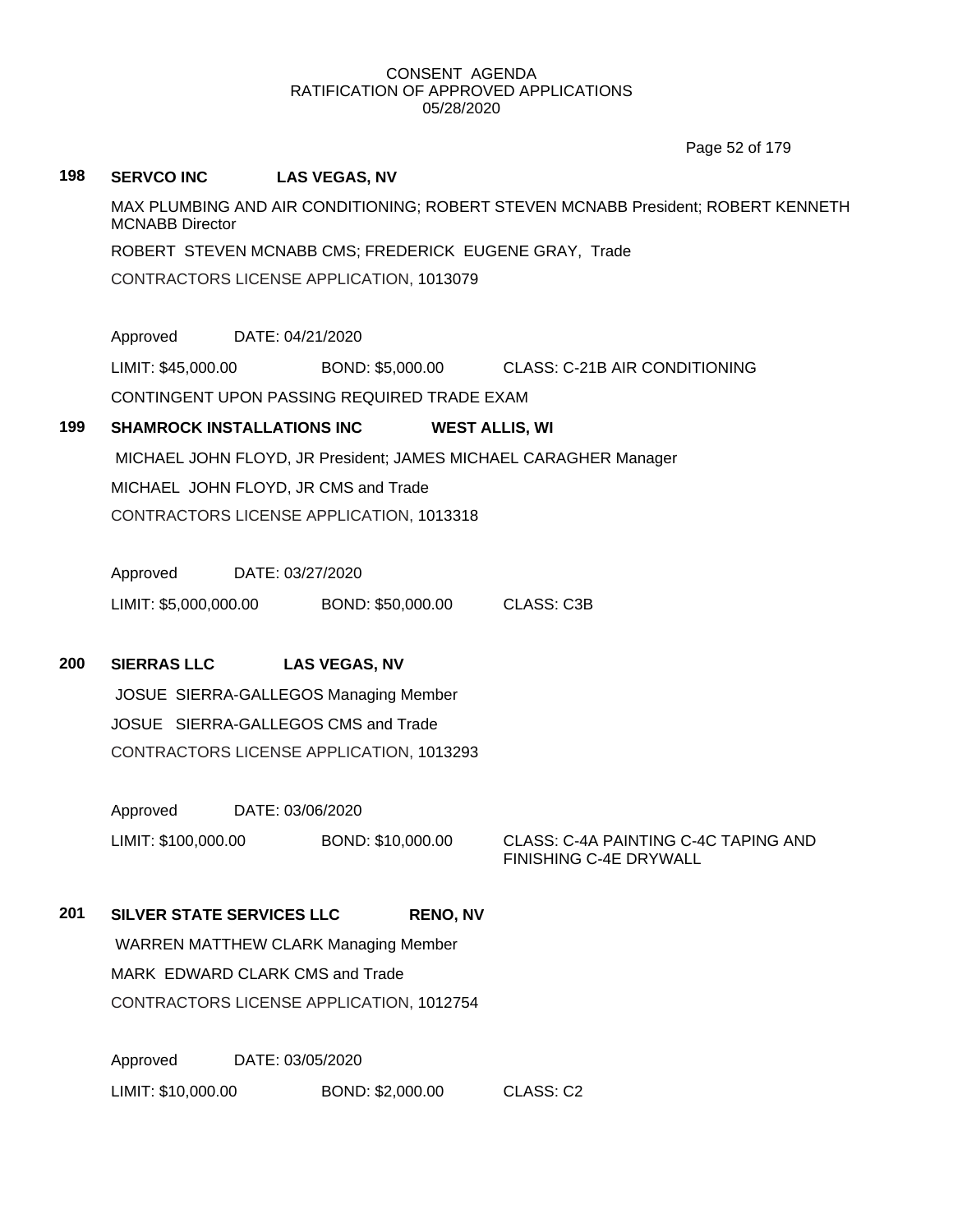Page 53 of 179

#### **202 SLUSHER INC RENO, NV**

DAVID CHARLES SLUSHER, JR President; CONSTANCE SLUSHER, Secretary; DAVID CHARLES SLUSHER, SR Director

DAVID CHARLES SLUSHER, JR CMS and Trade

CONTRACTORS LICENSE APPLICATION, 1013634

Approved DATE: 04/16/2020

LIMIT: \$100,000.00 BOND: \$10,000.00 CLASS: C1

CONTINGENT UPON PASSING EXAMS

# **203 SNEAKER ROOTS LLC SPARKS, NV**

EASY RENOVATIONS; TENITA LASHANDA PARDUE, Managing Member KODY PATRICK CAMPBELL HOWE, Trade; TENITA LASHANDA PARDUE, CMS CONTRACTORS LICENSE APPLICATION, 1012091

Approved DATE: 05/06/2020

LIMIT: \$45,000.00 BOND: \$5,000.00 CLASS: C-3 CARPENTRY, MAINTENANCE AND MINOR REPAIRS

CONTINGENT UPON PASSING CMS & C-3 TRADE EXAM BY AUGUST 20, 2020

# **204 SOLAR CLARION LLC LAS VEGAS, NV**

BRENDA NATALI MAYORAL GUTIERREZ, Managing Member; HUGO RICARDO GARCIA HERNANDEZ, Managing Member

BRENDA NATALI MAYORAL GUTIERREZ, CMS; HUGO RICARDO GARCIA HERNANDEZ, Trade CONTRACTORS LICENSE APPLICATION, 1014141

Approved DATE: 05/15/2020

LIMIT: \$45,000.00 BOND: \$5,000.00 CLASS: C2G-PHOTOVOLTAICS

CONTINGENT ON PASSING CMS/TRADE EXAMS

# **205 SOLARIZE GC LLC ,**

FRANCES KIM LE, Manager

HAMID MORADI Trade; FRANCES KIM LE, CMS

CONTRACTORS LICENSE APPLICATION, 1012280

Approved DATE: 05/06/2020

LIMIT: \$2,000,000.00 BOND: \$30,000.00 CLASS: B2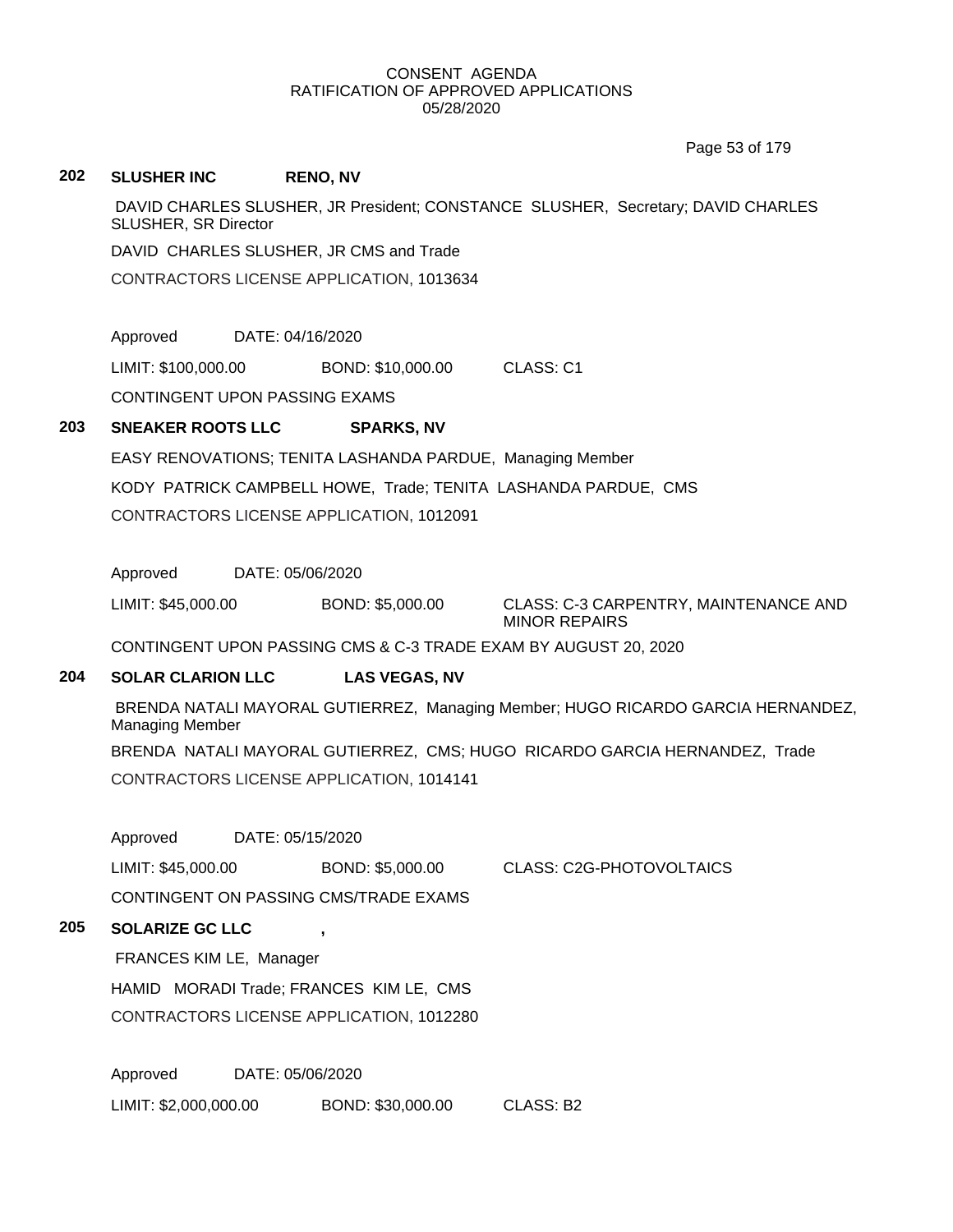Page 54 of 179

| 206 | <b>SOLUTION AIR LLC</b>                    | <b>HENDERSON, NV</b>                                 |                                                                          |  |  |  |
|-----|--------------------------------------------|------------------------------------------------------|--------------------------------------------------------------------------|--|--|--|
|     | NICHOLAS COMINALE, Managing Member         |                                                      |                                                                          |  |  |  |
|     | MICHEAL DONALD JAMES WILSON, CMS and Trade |                                                      |                                                                          |  |  |  |
|     |                                            | CONTRACTORS LICENSE APPLICATION, 1013305             |                                                                          |  |  |  |
|     | Approved                                   | DATE: 03/10/2020                                     |                                                                          |  |  |  |
|     | LIMIT: \$10,000.00                         | BOND: \$2,000.00                                     | <b>CLASS: C-21 REFRIGERATION AND AIR</b><br><b>CONDITIONING</b>          |  |  |  |
|     |                                            | CONTINGENT UPON PASSING REQUIRED CMS AND TRADE EXAMS |                                                                          |  |  |  |
| 207 |                                            | SOUTHERN NEVADA DRYWALL SYSTEMS LLC                  | <b>LAS VEGAS, NV</b>                                                     |  |  |  |
|     |                                            |                                                      | DOUGLAS MICHAEL KUPERMAN Managing Member; ROCKY ANGOTTI, Managing Member |  |  |  |
|     |                                            | ROCKY ANGOTTI, Trade; DOUGLAS MICHAEL KUPERMAN CMS   |                                                                          |  |  |  |
|     |                                            | CONTRACTORS LICENSE APPLICATION, 1013390             |                                                                          |  |  |  |
|     |                                            |                                                      |                                                                          |  |  |  |
|     | Approved                                   | DATE: 03/10/2020                                     |                                                                          |  |  |  |
|     | LIMIT: \$4,900,000.00                      |                                                      | BOND: \$50,000.00 CLASS: C-17 LATHING AND PLASTERING                     |  |  |  |
|     |                                            | CONTINGENT UPON PASSING REQUIRED TRADE EXAM          |                                                                          |  |  |  |
| 208 |                                            | SOUTHERN NEVADA DRYWALL SYSTEMS LLC                  | <b>LAS VEGAS, NV</b>                                                     |  |  |  |
|     |                                            |                                                      | DOUGLAS MICHAEL KUPERMAN Managing Member; ROCKY ANGOTTI, Managing Member |  |  |  |
|     |                                            | ROCKY ANGOTTI, Trade; DOUGLAS MICHAEL KUPERMAN CMS   |                                                                          |  |  |  |
|     |                                            | CONTRACTORS LICENSE APPLICATION, 1013391             |                                                                          |  |  |  |
|     | Approved                                   | DATE: 03/10/2020                                     |                                                                          |  |  |  |
|     | LIMIT: \$4,900,000.00                      | BOND: \$50,000.00                                    | CLASS: C-24 ERECTING SCAFFOLDS AND<br><b>BLEACHERS</b>                   |  |  |  |
| 209 | <b>SPRAY N COAT PAINTING LLC</b>           |                                                      | <b>LAS VEGAS, NV</b>                                                     |  |  |  |
|     |                                            | MARK DAVID ENOS, Managing Member                     |                                                                          |  |  |  |
|     |                                            | JACOB DAVID PARRISH, Trade; MARK DAVID ENOS, CMS     |                                                                          |  |  |  |
|     |                                            | CONTRACTORS LICENSE APPLICATION, 1013465             |                                                                          |  |  |  |
|     | Approved                                   | DATE: 05/12/2020                                     |                                                                          |  |  |  |
|     | LIMIT: \$45,000.00                         | BOND: \$5,000.00                                     | <b>CLASS: C-4A PAINTING</b>                                              |  |  |  |

CONTINGENT ON PASSING REQUIRED CMS/TRADE EXAMS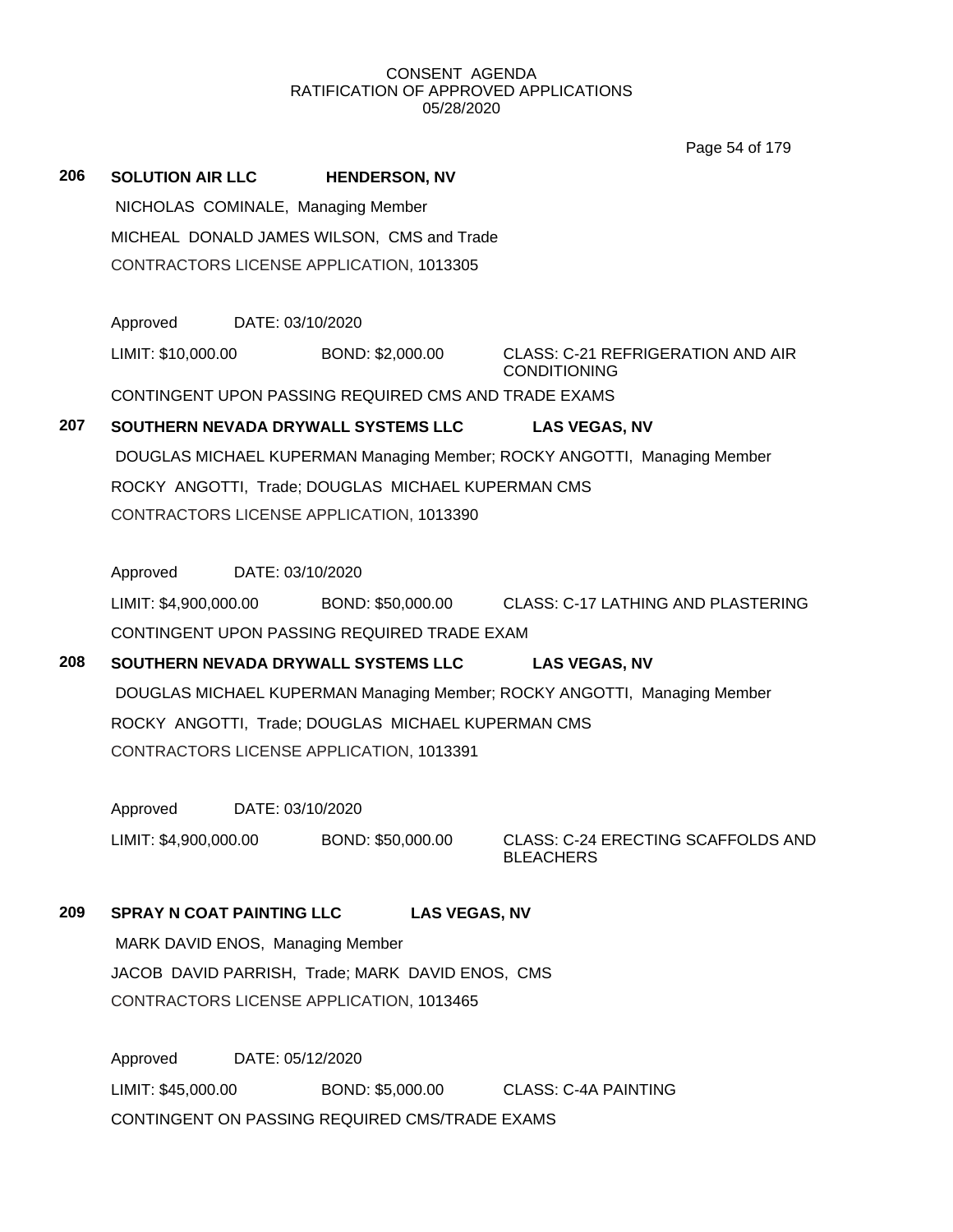Page 55 of 179

# **210 STEADFAST CONSTRUCTION LLC HENDERSON, NV**

JOSE LUIS OLIVAS, Managing Member; ABRAHAM HERNANDEZ, Managing Member JOSE LUIS OLIVAS, Trade; ABRAHAM HERNANDEZ, CMS CONTRACTORS LICENSE APPLICATION, 1013835

Approved DATE: 04/22/2020

LIMIT: \$200,000.00 BOND: \$10,000.00 CLASS: B-2 RESIDENTIAL AND SMALL **COMMERCIAL** 

CONTINGENT UPON PASSING REQUIRED CMS AND TRADE EXAMS

**211 SUN TRIBE SOLAR INC LAS VEGAS, NV**

CONTRACTORS LICENSE APPLICATION, 1013492

Approved DATE: 04/21/2020

LIMIT: \$140,000.00 BOND: \$10,000.00 CLASS: C2G

# **212 SUPERIOR LLC LAS VEGAS, NV**

SUPERIOR CONTRACTING SERVICES; TIMOTHY GARY BRADLEY Manager; DAVID JOHN LAWLESS Manager

DAVID JOHN LAWLESS CMS and Trade

CONTRACTORS LICENSE APPLICATION, 1013550

Approved DATE: 05/05/2020

LIMIT: \$150,000.00 BOND: \$10,000.00 CLASS: C-2 ELECTRICAL

# **213 SUPERIOR LLC LAS VEGAS, NV**

SUPERIOR CONTRACTING SERVICES; TIMOTHY GARY BRADLEY Manager; DAVID JOHN LAWLESS Manager

DAVID JOHN LAWLESS CMS and Trade

CONTRACTORS LICENSE APPLICATION, 1013551

Approved DATE: 05/05/2020

LIMIT: \$200,000.00 BOND: \$10,000.00 CLASS: B-2 RESIDENTIAL AND SMALL

**COMMERCIAL**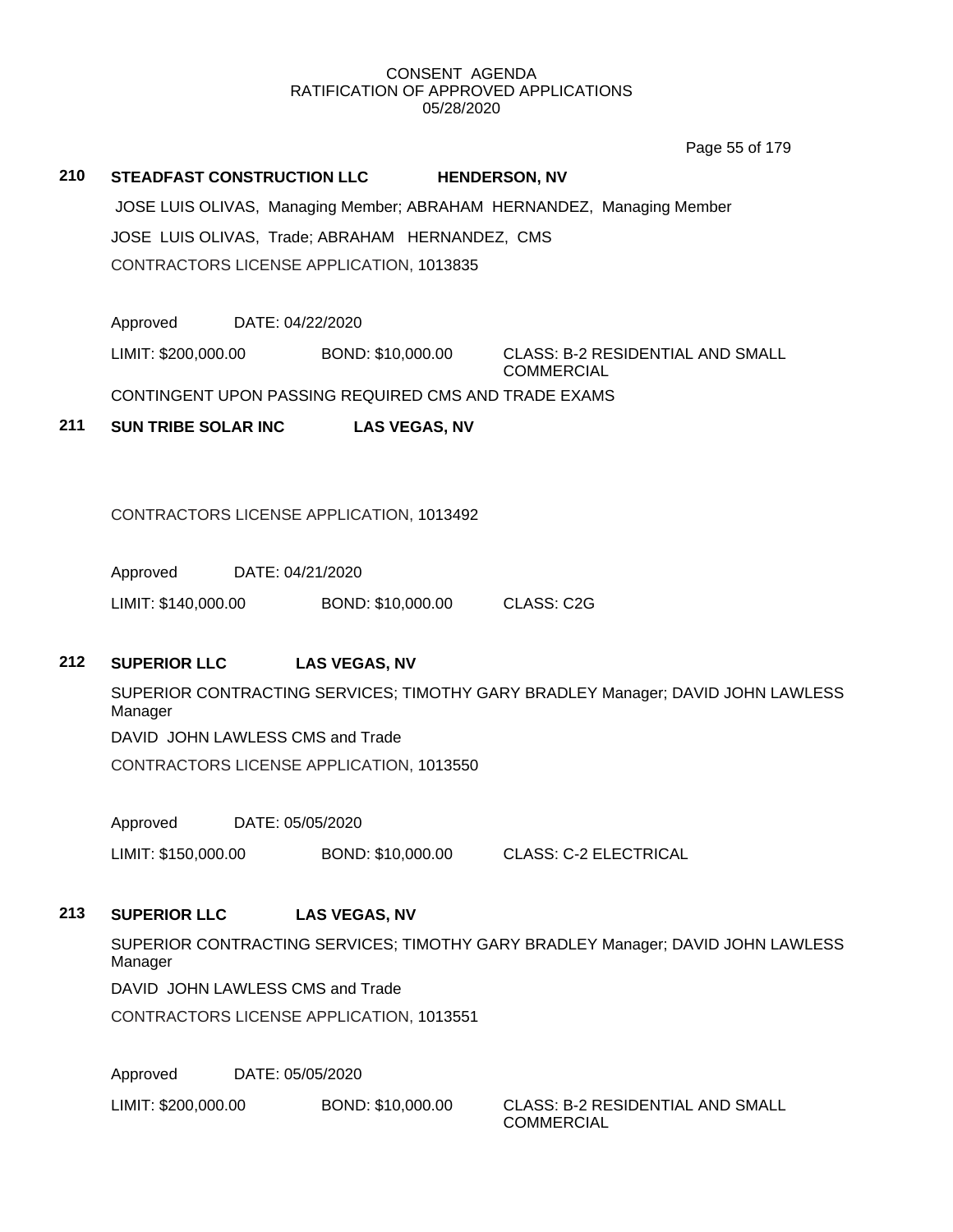Page 56 of 179

## **214 SUPERIOR PAVING COMPANY INC CORONA, CA**

UNITED PAVING CO; MARK THEODORE WILEY, President; STEPHEN SHEA FITZPATRICK, Treasurer

JAMES ALFRED DUNCAN, CMS and Trade

CONTRACTORS LICENSE APPLICATION, 1012532

Approved DATE: 03/26/2020

LIMIT: \$500,000.00 BOND: \$15,000.00 CLASS: A8; A16

CONTINGENT UPON PASSING EXAMS AND RECEIPT OF FICTITIOUS NAME CERTIFICATE

#### **215 SUPERTEK X AUTOMATION INC MINDEN, NV**

S T X AUTOMATION; BRYAN SANTOS ASUSTA, President; BRIAN KEITH CLARK, Secretary; EVARISTO GONZALEZ MIRAMONTES, Treasurer; AARON SCOTT HEINBAUGH, Director

AARON SCOTT HEINBAUGH, CMS and Trade

CONTRACTORS LICENSE APPLICATION, 1010940

Tabled DATE: 04/21/2020

LIMIT: \$0.00 BOND: \$0.00 CLASS:

RESOLUTION OF PENDING COURT CASES IN IDAHO AND ELKO NV

# **216 T B C THE BORING COMPANY HAWTHORNE, CA**

VEGAS LOOP; STEVEN MICHAEL DAVIS, President; STEVEN MICHAEL DAVIS, FLORENCE JINGHUI LI, CMS; DEREK TYSON LAUB, Trade CONTRACTORS LICENSE APPLICATION, 1013882

Approved DATE: 04/28/2020

LIMIT: Unlimited BOND: \$50,000.00 CLASS: C2A-ELECTRICAL WIRING C2D-LOW VOLTAGE

CONTINGENT ON PASSING TRADE EXAMS

# **217 T G S CONSTRUCTION LLC GARDNERVILLE, NV**

CINDY CAROL SMITH, Manager; ALISE MELISSA SMITH, Manager LOREN DEAN HALL, Trade; ALISE MELISSA SMITH, CMS CONTRACTORS LICENSE APPLICATION, 1012993

Approved DATE: 05/04/2020

LIMIT: \$1,000,000.00 BOND: \$30,000.00 CLASS: B-2 RESIDENTIAL & SMALL

COMMERCIAL

CONTINGENT UPON PASSING CMS & B-2 TRADE EXAM BY 09/03/2020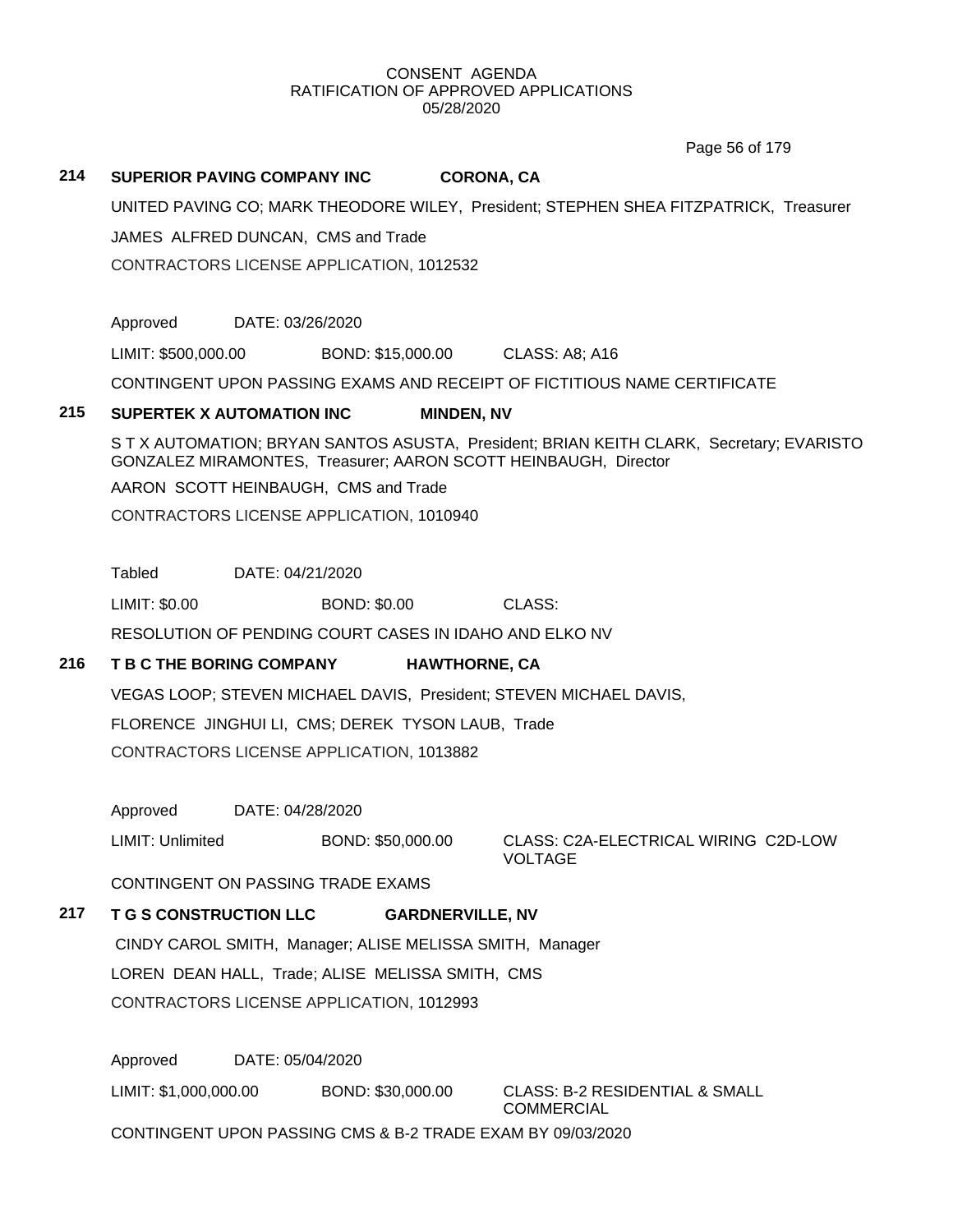|     |                                    |                                                          | Page 57 of 179                                              |
|-----|------------------------------------|----------------------------------------------------------|-------------------------------------------------------------|
| 218 |                                    | TH SECURITY LLC LAS VEGAS, NV                            |                                                             |
|     |                                    | NEVADA GARAGE DOOR REPAIR; TOMER HARUSH, Managing Member |                                                             |
|     | TOMER HARUSH, CMS and Trade        |                                                          |                                                             |
|     |                                    | CONTRACTORS LICENSE APPLICATION, 1013723                 |                                                             |
|     | Approved                           | DATE: 04/22/2020                                         |                                                             |
|     | LIMIT: \$10,000.00                 |                                                          | BOND: \$2,000.00 CLASS: C-3D OVERHEAD DOORS                 |
| 219 | T R A CONTRACTING LLC              | <b>HENDERSON, NV</b>                                     |                                                             |
|     | <b>ANTHONY AUSTIN CRUZ Manager</b> |                                                          |                                                             |
|     | ANTHONY AUSTIN CRUZ CMS and Trade  |                                                          |                                                             |
|     |                                    | CONTRACTORS LICENSE APPLICATION, 1014120                 |                                                             |
|     | Approved                           | DATE: 05/15/2020                                         |                                                             |
|     |                                    | LIMIT: \$245,000.00 BOND: \$15,000.00                    | <b>CLASS: B2-RESIDENTIAL AND SMALL</b><br><b>COMMERCIAL</b> |
| 220 | THE CONRAD ROGERS GROUP INC        |                                                          | <b>LAS VEGAS, NV</b>                                        |
|     | STEVEN TAYLOR PALACIOS, President  |                                                          |                                                             |
|     |                                    | STEVEN TAYLOR PALACIOS, CMS and Trade                    |                                                             |
|     |                                    | CONTRACTORS LICENSE APPLICATION, 1013573                 |                                                             |
|     | Approved                           | DATE: 04/15/2020                                         |                                                             |

# **221 TOP END CONSTRUCTORS INC SUN VALLEY, CA**

DAVID ALAN PATERNOSTRO President; EVER DANIEL LINARES MEZQUITA Other; RICHARD LOUIS ORLANDO Secretary/Treasurer

PAUL BOLING, CMS and Trade

CONTRACTORS LICENSE APPLICATION, 1012713

Approved DATE: 03/11/2020

LIMIT: \$10,000.00 BOND: \$2,000.00 CLASS: C-19A TERRAZZO

LIMIT: \$10,000.00 BOND: \$2,000.00 CLASS: C-6 ERECTING SIGNS

CONTINGENT UPON PASSING CMS EXAM WITHIN 6 MONTHS FROM THE APPLICATION FILING DATE OF 01/16/2020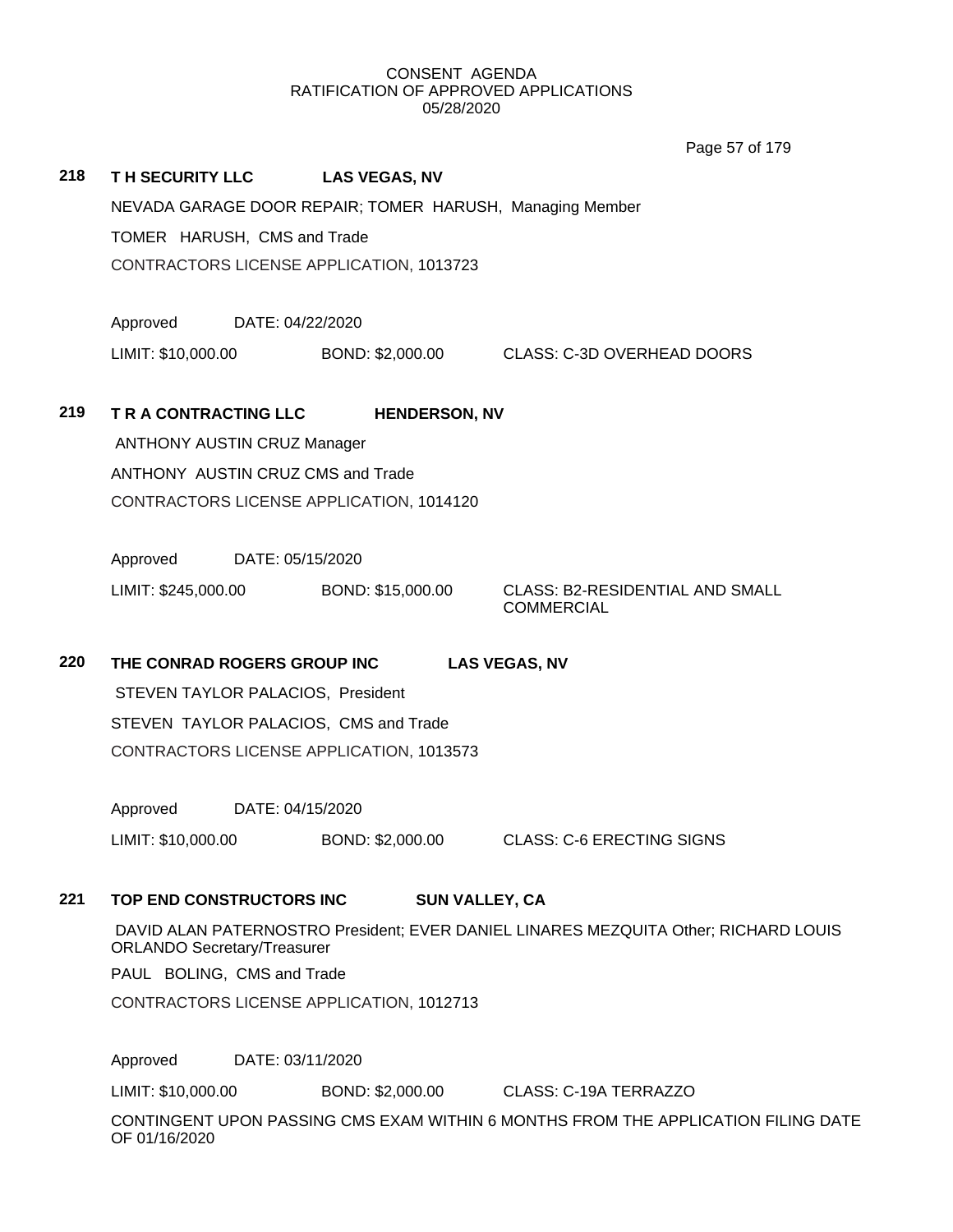**222 TOTAL LIGHT CONTROL LLC LAS VEGAS, NV** TRAVIS JOHN STUART, Managing Member; JESSICA STUART, Managing Member TRAVIS JOHN STUART, CMS and Trade CONTRACTORS LICENSE APPLICATION, 1013004 Approved DATE: 05/12/2020 LIMIT: \$10,000.00 BOND: \$2,000.00 CLASS: C-14H AWNINGS AND LOUVRES CONTINGENT UPON PASSING REQUIRED CMS EXAM **223 TOUGH TURTLE TURF LLC LAS VEGAS, NV** TOUGH TURTLE WINDOWS; BRANDON CHARLES JOHNSON, Manager MARCUS PATRICK BROGAN, CMS and Trade CONTRACTORS LICENSE APPLICATION, 1013621 Approved DATE: 04/07/2020 LIMIT: \$45,000.00 BOND: \$5,000.00 CLASS: C-10 LANDSCAPE CONTRACTING **224 TRACEY ROOFING LLC RENO, NV** JAMES MICHAEL TRACEY, Managing Member JAMES MICHAEL TRACEY, CMS and Trade CONTRACTORS LICENSE APPLICATION, 1013409 Approved DATE: 03/10/2020 LIMIT: \$10,000.00 BOND: \$2,000.00 CLASS: C-15A ROOFING CONTINGENT UPON PASSING CMS & C-15A TRADE EXAM WITHIN 6 MONTHS FROM APPLICATION FILING DATE OF 02/27/2020 **225 TRANE ENERGY SERVICES LLC ROCKLIN, CA** EVAN MICHAEL TURTZ Manager KEIT MENG TAN CMS and Trade CONTRACTORS LICENSE APPLICATION, 1012825 Approved DATE: 04/07/2020 LIMIT: Unlimited BOND: \$50,000.00 CLASS: B Page 58 of 179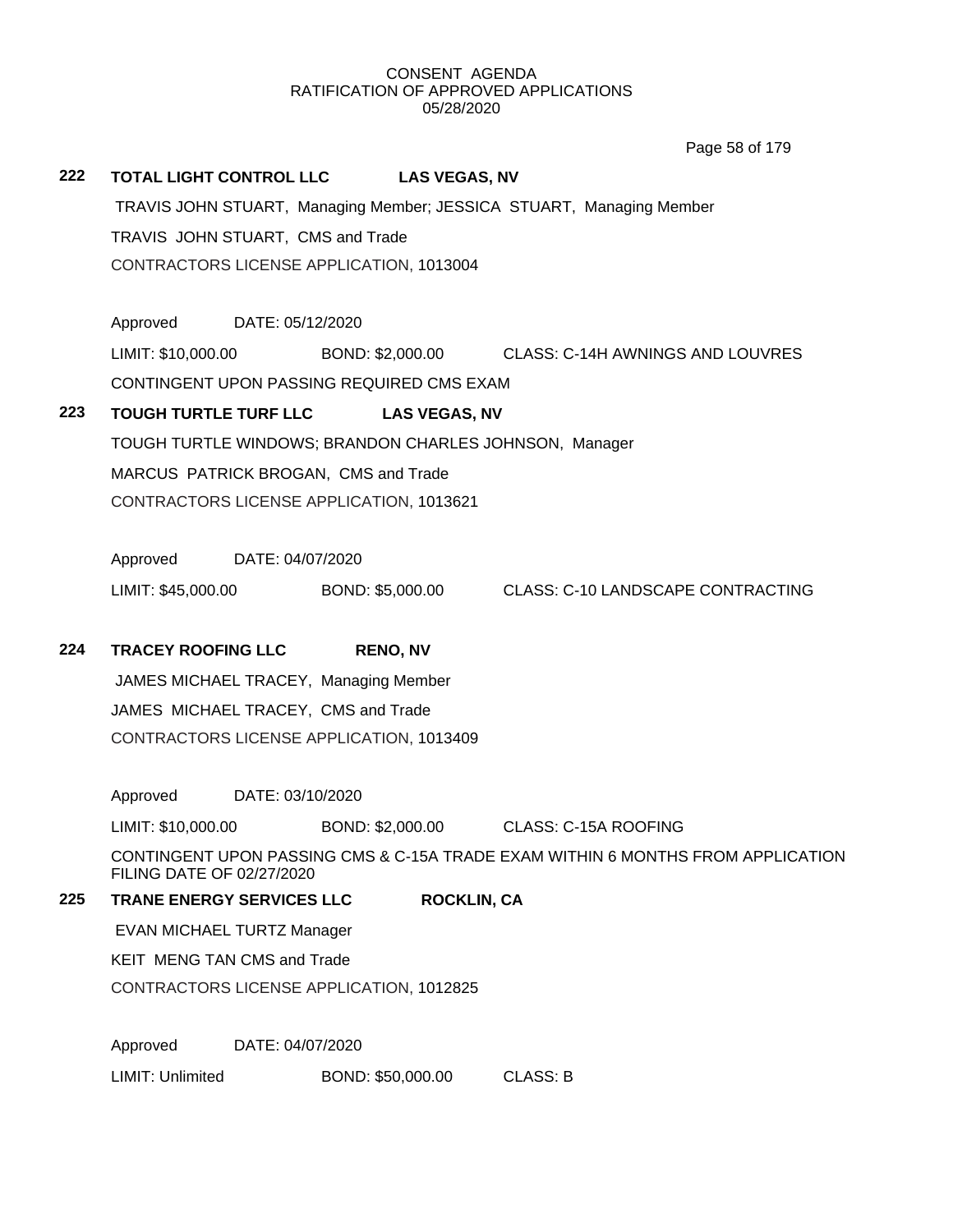Page 59 of 179

**226 TRANE ENERGY SERVICES LLC ROCKLIN, CA**

EVAN MICHAEL TURTZ Manager KEIT MENG TAN CMS and Trade

CONTRACTORS LICENSE APPLICATION, 1012826

Approved DATE: 04/07/2020

LIMIT: Unlimited BOND: \$50,000.00 CLASS: C21

**227 TRANE ENERGY SERVICES LLC ROCKLIN, CA**

EVAN MICHAEL TURTZ Manager

GARRETT EUGENE SCHLEGEL Trade; KEIT MENG TAN CMS

CONTRACTORS LICENSE APPLICATION, 1012827

Approved DATE: 04/07/2020

LIMIT: Unlimited BOND: \$50,000.00 CLASS: C2

# **228 TRANSFORM S R HOME IMPROVEMENT PRODUCTS LLC HOFFMAN ESTATES, IL**

SEARS HOME IMPROVEMENTS PRODUCTS; TRANSFORM S R LLC Manager; LUKE VALENTINO, Managing Member; ROBERT ALBERT RIECKER, Managing Member; ALFRED WILLIAM NYMAN, JR Managing Member

ALFRED WILLIAM NYMAN, JR CMS and Trade

CONTRACTORS LICENSE APPLICATION, 1013810

Approved DATE: 04/29/2020

LIMIT: \$245,000.00 BOND: \$15,000.00 CLASS: C3

#### **229 TRANSFORM S R HOME IMPROVEMENT PRODUCTS LLC HOFFMAN ESTATES, IL**

SEARS HOME IMPROVEMENTS PRODUCTS; TRANSFORM S R LLC Manager; LUKE VALENTINO, Managing Member; ROBERT ALBERT RIECKER, Managing Member; ALFRED WILLIAM NYMAN, JR Managing Member

ALFRED WILLIAM NYMAN, JR CMS and Trade

CONTRACTORS LICENSE APPLICATION, 1013927

Approved DATE: 04/29/2020

LIMIT: \$245,000.00 BOND: \$15,000.00 CLASS: C21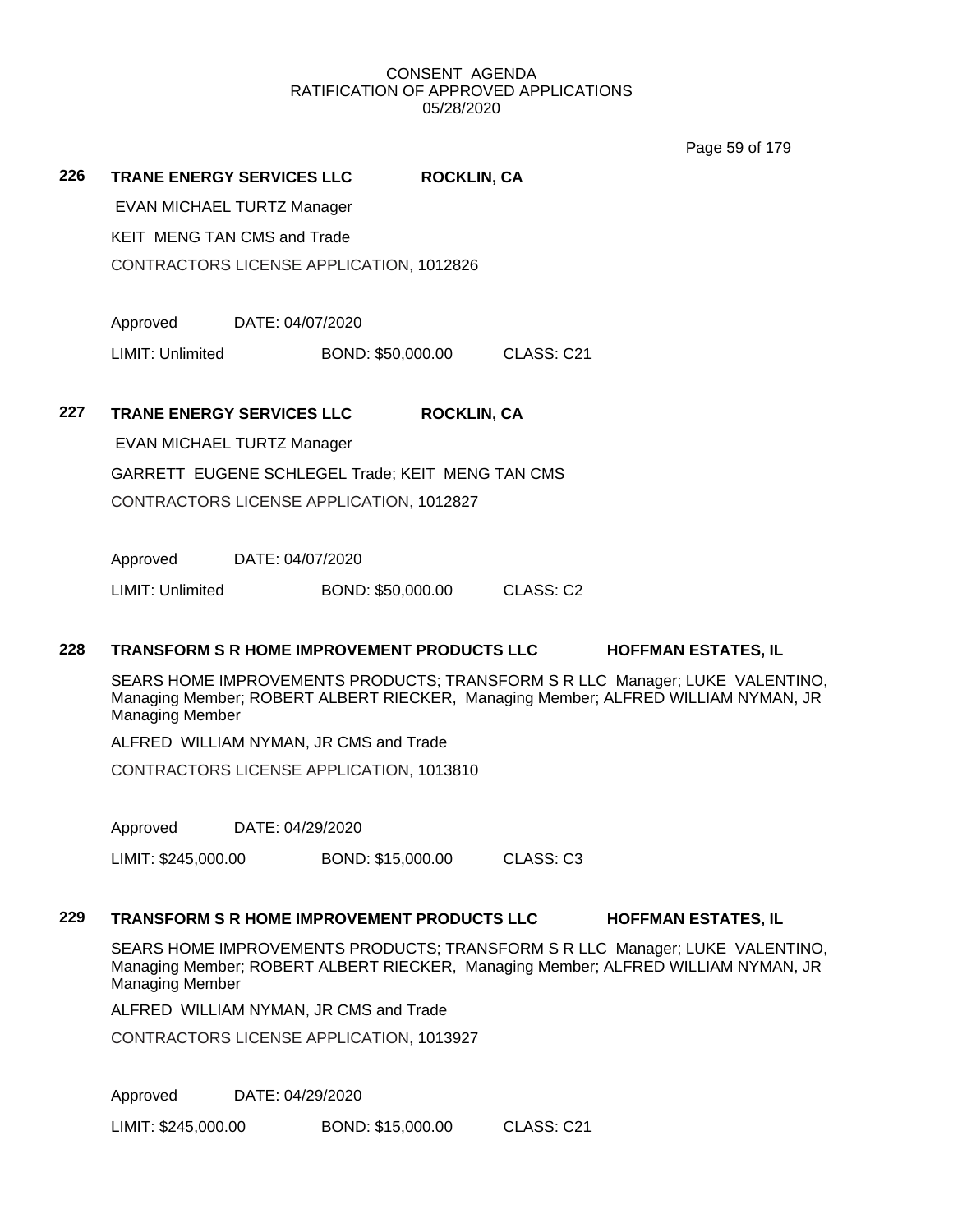Page 60 of 179

#### **230 TRANSFORM S R HOME IMPROVEMENT PRODUCTS LLC HOFFMAN ESTATES, IL**

SEARS HOME IMPROVEMENTS PRODUCTS; TRANSFORM S R LLC Manager; LUKE VALENTINO, Managing Member; ROBERT ALBERT RIECKER, Managing Member; ALFRED WILLIAM NYMAN, JR Managing Member

ALFRED WILLIAM NYMAN, JR CMS and Trade

CONTRACTORS LICENSE APPLICATION, 1014025

Approved DATE: 04/29/2020

LIMIT: \$245,000.00 BOND: \$15,000.00 CLASS: C15

# **231 TYLER DOUGLAS BRATT TRUCKEE, CA**

BRATT CONSTRUCTION; TYLER DOUGLAS BRATT Owner TYLER DOUGLAS BRATT CMS and Trade CONTRACTORS LICENSE APPLICATION, 1013692

Approved DATE: 04/15/2020

LIMIT: \$1,700,000.00 BOND: \$30,000.00 CLASS: B2; B3

CONTINGENT UPON PASSING EXAMS AND RECEIPT OF FICTITIOUS NAME CERTIFICATE

# **232 ULTIMATE SIGN INCORPORATED RENO, NV**

CALNEVA SIGNS; STEPHEN COLE BURDEN, President TIMOTHY SCOTT WEBB, Trade; STEPHEN COLE BURDEN, CMS CONTRACTORS LICENSE APPLICATION, 1013176

Approved DATE: 04/21/2020

LIMIT: \$10,000.00 BOND: \$2,000.00 CLASS: C-6A OUTDOOR ADVERSITING; C-6C SHEET METAL; C-6D PAINTED SIGNS

# **233 V F & I INC LAS VEGAS, NV**

ELIZER ZOHAR President ELIZER ZOHAR CMS and Trade CONTRACTORS LICENSE APPLICATION, 1013094

Approved DATE: 03/10/2020 LIMIT: \$10,000.00 BOND: \$2,000.00 CLASS: C-16 FINISHING FLOORS CONTINGENT UPON PASSING REQUIRED CMS EXAM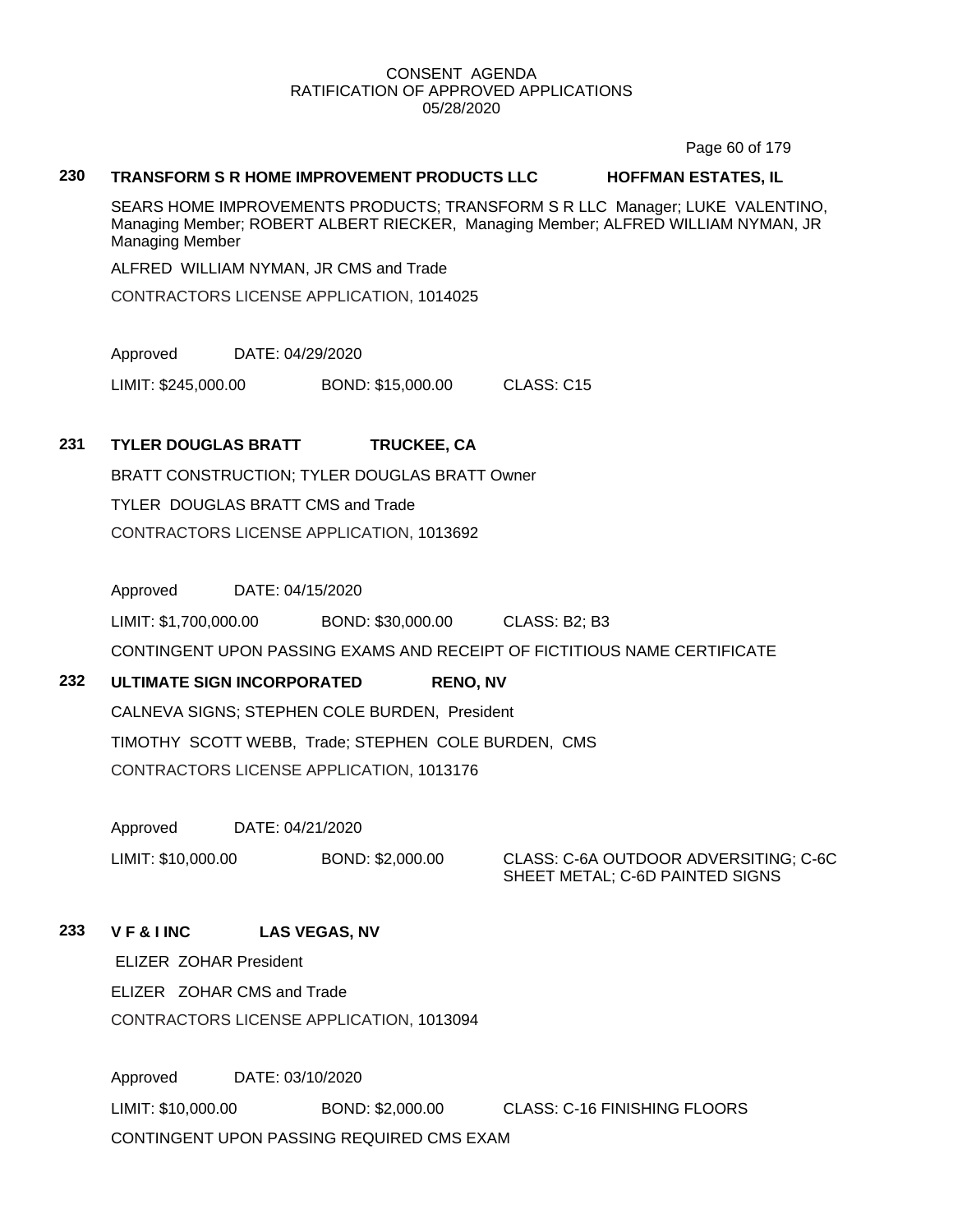Page 61 of 179

## **234 V F & I INC LAS VEGAS, NV**

ELIZER ZOHAR President

ELIZER ZOHAR CMS and Trade

CONTRACTORS LICENSE APPLICATION, 1013095

Approved DATE: 03/10/2020

LIMIT: \$10,000.00 BOND: \$2,000.00 CLASS: C-19 INSTALLING TERRAZZO AND

MARBLE

CONTINGENT UPON PASSING REQUIRED CMS EXAM

# **235 VALENTINES FRAMING LLC RENO, NV**

LEOPOLDO GONZALEZ-OLVERA, Managing Member; ESTEBAN GABRIEL GONZALEZ-MEDEROS, Managing Member

LEOPOLDO GONZALEZ-OLVERA, Trade; ESTEBAN GABRIEL GONZALEZ-MEDEROS, CMS

CONTRACTORS LICENSE APPLICATION, 1011885

Approved DATE: 03/05/2020

LIMIT: \$10,000.00 BOND: \$2,000.00 CLASS: C-3A CARPENTRY AND REPAIRS

CONTINGENT UPON LEOPOLDO GONZALEZ-OLVERA PASSING C-3A TRADE AND ESTEBAN GONZALEZ-MEDEROS PASSING CMS EXAM WITHIN 6 MONTHS FROM APPLICATION FILING DATE OF 11/08/2019

## **236 VALLE DEL SOL CONTRACTING LLC PHOENIX, AZ**

REBECA MARQUEZ PRICE, Managing Member

REBECA MARQUEZ PRICE, CMS and Trade

CONTRACTORS LICENSE APPLICATION, 1013967

Approved DATE: 05/13/2020

LIMIT: \$200,000.00 BOND: \$10,000.00 CLASS: B2-RESIDENTIAL AND SMALL

COMMERCIAL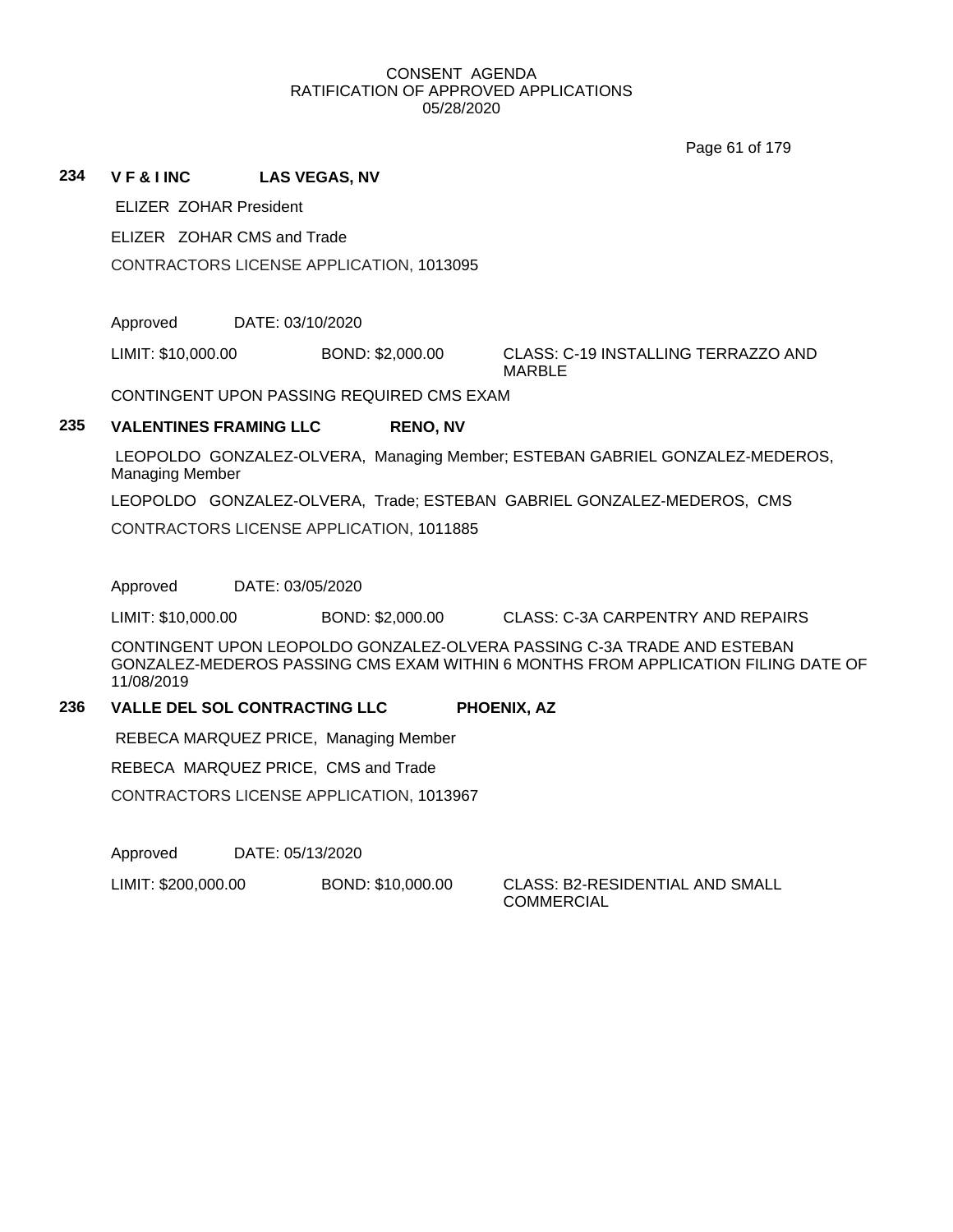Page 62 of 179

#### **237 VEGAS GENERAL CONTRACTING LLC HENDERSON, NV**

WARRIOR GENERAL CONTRACTORS; MILTON STEVEN NIEVES Managing Member; RICHARD ALAN LUCERO, Managing Member

MILTON STEVEN NIEVES CMS and Trade; RICHARD ALAN LUCERO, CMS and Trade

CONTRACTORS LICENSE APPLICATION, 1012769

Approved DATE: 04/28/2020

LIMIT: \$200,000.00 BOND: \$10,000.00 CLASS: B2-RESIDENTIAL AND SMALL

**COMMERCIAL** 

CONTINGENT ON PASSING CMS/TRADE EXAMS

# **238 VILLARA CORPORATION MCCLELLAN, CA**

CALVIN RICHARD WYLIE President; JEFFREY MICHAEL STARSKY Secretary; BRIAN SCOT WILLIAMS Treasurer; JOHN NELSON CHANDA, Other; JOSHUA DAVID WYLIE, Director; EUGENE SCOTT SAHOTA **Director** 

CURTIS RAY WYLIE, JR CMS and Trade

CONTRACTORS LICENSE APPLICATION, 1012608

Approved DATE: 05/05/2020

LIMIT: \$500,000.00 BOND: \$15,000.00 CLASS: C-2 ELECTRICAL

**239 W & S PAINTING LLC LAS VEGAS, NV**

SAUL ORTIZ, Managing Member

SAUL ORTIZ, CMS and Trade

CONTRACTORS LICENSE APPLICATION, 1013271

Approved DATE: 04/08/2020

LIMIT: \$100,000.00 BOND: \$10,000.00 CLASS: C-4 PAINTING AND DECORATING CONTINGENT UPON PASSING CMS & C-4 EXAMS

**240 WATCHFIRE SIGNS LLC DANVILLE, IL**

ADAM WESLEY GRIMES, Manager; STEPHEN BYRON HARRIOTT, Manager

ROBERT EUGENE WRIGHT, CMS and Trade

CONTRACTORS LICENSE APPLICATION, 1011664

Approved DATE: 03/26/2020 LIMIT: \$0.00 BOND: \$50,000.00 CLASS: C6 CONTINGENT UPON PASSING EXAMS AND RECEIPT OF INDEMNIFICATION RESOLUTION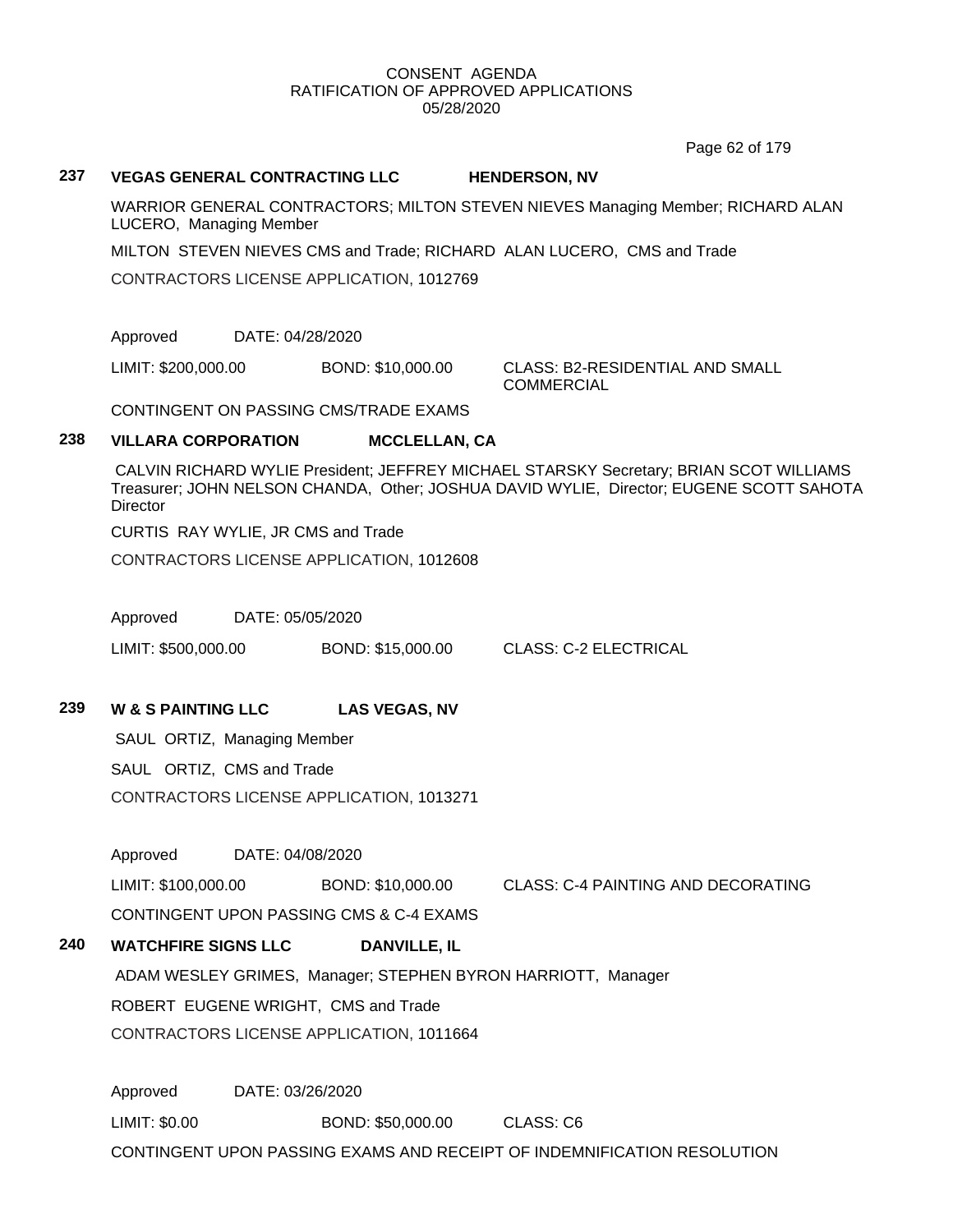Page 63 of 179

| 241 | <b>WE CONNECT NV</b>            |                  | <b>MISSOULA, MT</b>                                |                                                                                  |
|-----|---------------------------------|------------------|----------------------------------------------------|----------------------------------------------------------------------------------|
|     | KEVIN GEORGE HAGGART, President |                  |                                                    |                                                                                  |
|     |                                 |                  | KEVIN GEORGE HAGGART, CMS and Trade                |                                                                                  |
|     |                                 |                  | CONTRACTORS LICENSE APPLICATION, 1011909           |                                                                                  |
|     | Approved                        | DATE: 03/06/2020 |                                                    |                                                                                  |
|     |                                 |                  |                                                    | LIMIT: \$500,000.00 BOND: \$15,000.00 CLASS: C2D-LOW VOLTAGE                     |
|     |                                 |                  | CONTINGENT ON PASSING CMS/TRADE EXAMS              |                                                                                  |
| 242 | <b>WEST STAR BUILDERS LLC</b>   |                  | <b>RENO, NV</b>                                    |                                                                                  |
|     | LUIS BORREGO, JR Manager        |                  |                                                    |                                                                                  |
|     |                                 |                  | LUIS BORREGO, JR CMS; JASON OMAR WARFIELD Trade    |                                                                                  |
|     |                                 |                  | CONTRACTORS LICENSE APPLICATION, 1012150           |                                                                                  |
|     | Denied                          | DATE: 04/20/2020 |                                                    |                                                                                  |
|     | LIMIT: \$0.00                   |                  | <b>BOND: \$0.00</b>                                | <b>CLASS: B-2 RESIDENTIAL &amp; SMALL</b><br><b>COMMERCIAL</b>                   |
|     | <b>RESPONSIBILITY</b>           |                  |                                                    | NRS 624.265 CHARACTER/ CRIMINAL HISTORY; NRS 624.263 PRIOR REVOCATION/ FINANCIAL |
| 243 |                                 |                  | <b>WESTERN TRADES CONSTRUCTION INC</b>             | <b>NORTH LAS VEGAS, NV</b>                                                       |
|     |                                 |                  | BEACON SOUTHWEST; DAVID JOSEPH WALNUM President    |                                                                                  |
|     |                                 |                  | DAVID JOSEPH WALNUM CMS; RYAN WILLIAM KONING Trade |                                                                                  |
|     |                                 |                  | CONTRACTORS LICENSE APPLICATION, 1013542           |                                                                                  |
|     | Approved                        | DATE: 03/13/2020 |                                                    |                                                                                  |
|     | LIMIT: Unlimited                |                  |                                                    | BOND: \$50,000.00 CLASS: B GENERAL BUILDING                                      |
| 244 |                                 |                  | <b>WILD WEST HEATING &amp; COOLING LLC</b>         | <b>LAS VEGAS, NV</b>                                                             |
|     | SEAN EDWARD GRADY, Manager      |                  |                                                    |                                                                                  |
|     |                                 |                  | SEAN EDWARD GRADY, CMS and Trade                   |                                                                                  |
|     |                                 |                  | CONTRACTORS LICENSE APPLICATION, 1013408           |                                                                                  |
|     | Approved                        | DATE: 04/01/2020 |                                                    |                                                                                  |
|     | LIMIT: \$10,000.00              |                  |                                                    | BOND: \$2,000.00 CLASS: C-21B AIR CONDITIONING                                   |
|     |                                 |                  | CONTINGENT ON PASSING REQUIRED CMS/TRADE EXAMS     |                                                                                  |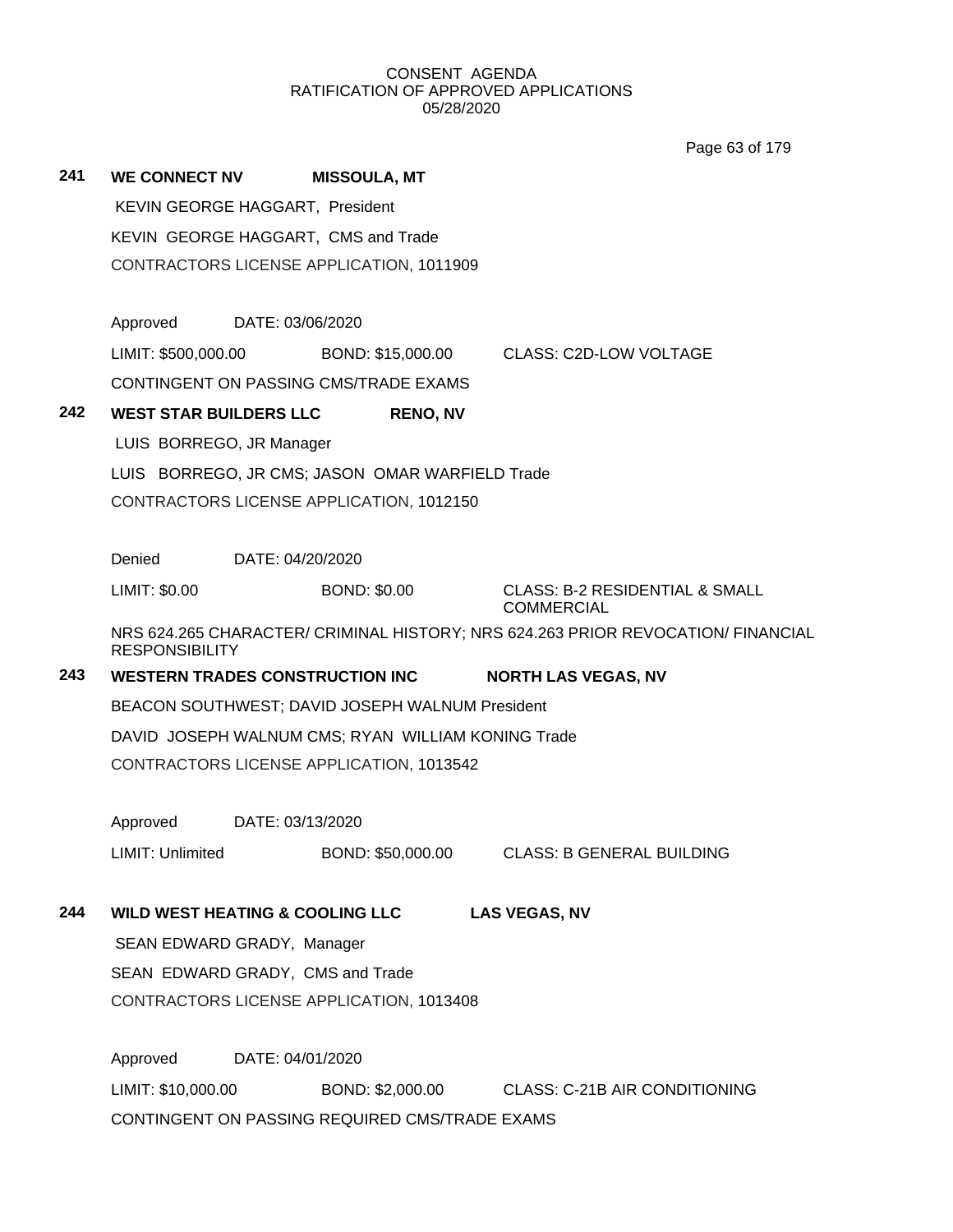Page 64 of 179

# **245 WIRE WRANGLER LLC ROSEVILLE, CA**

T W POWER LINE CONSTRUCTION; DEAN MATTHEW STEVENSON, Manager

DEAN MATTHEW STEVENSON, CMS and Trade

CONTRACTORS LICENSE APPLICATION, 1012788

Approved DATE: 04/08/2020

LIMIT: \$2,000,000.00 BOND: \$30,000.00 CLASS: C2

\*CONTINGENT UPON PROVIDING A FICTITIOUS NAME CERTIFICATE AND INDEMNIFICATION AGREEMENT/RESOLUTION FROM A5 ENERGY CORP WITHIN 30 DAYS.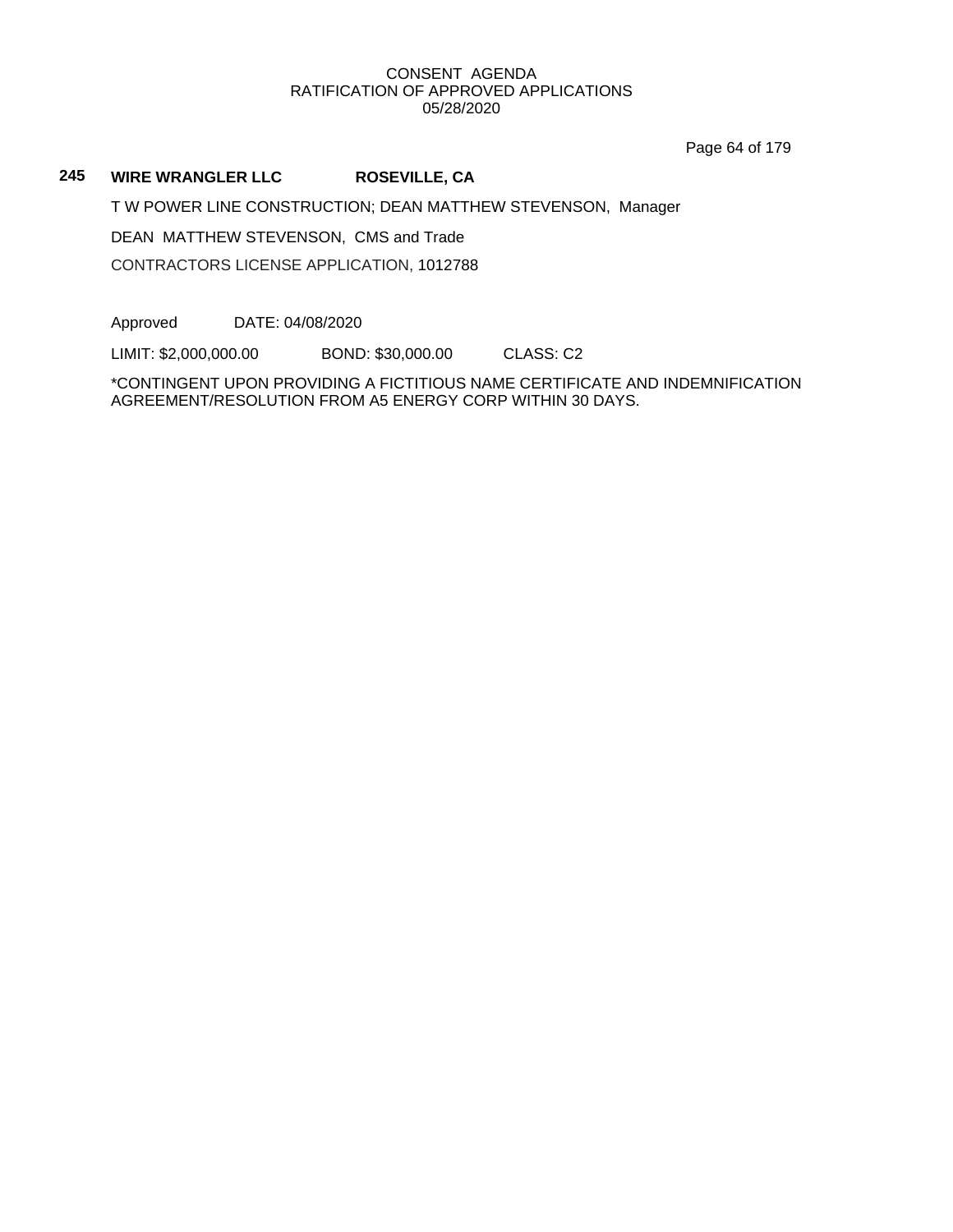Page 65 of 179

# **BROADENING OF CLASSIFICATION APPLICATION**

## **246 BIG PICTURE DEVELOPMENT GROUP INC RENO, NV**

0082643 BRETT AARON MCELHANEY President

BRETT AARON MCELHANEY CMS and Trade; (B-5 Prefabricated Steel Structures)

BROADENING OF CLASSIFICATION, 1013659

Approved DATE: 04/17/2020 CLASS: B-2 RESIDENTIAL AND SMALL COMMERCIAL

BRETT AARON MCELHANEY, PRESIDENT/QI/TRACE/CMS B-2 RESIDENTIAL AND SMALL COMMERCIAL BUILDING

CONTINGENT UPON PASSING B-2 TRADE EXAM

# **247 BLUSKY RESTORATION CONTRACTORS LLC CENTENNIAL, CO** 0080345 DREW CAMERON BISPING Manager; TERRY LINN SHADWICK Manager

DREW CAMERON BISPING CMS and Trade; (B General Building)

BROADENING OF CLASSIFICATION, 1014123

Approved DATE: 04/28/2020 CLASS: B-2 RESIDENTIAL AND SMALL **COMMERCIAL** 

# **248 BLUSKY RESTORATION CONTRACTORS LLC CENTENNIAL, CO** 0080345 DREW CAMERON BISPING Manager; TERRY LINN SHADWICK Manager DREW CAMERON BISPING CMS and Trade; (B General Building) BROADENING OF CLASSIFICATION, 1014368

Approved DATE: 05/15/2020 CLASS: B GENERAL BUILDING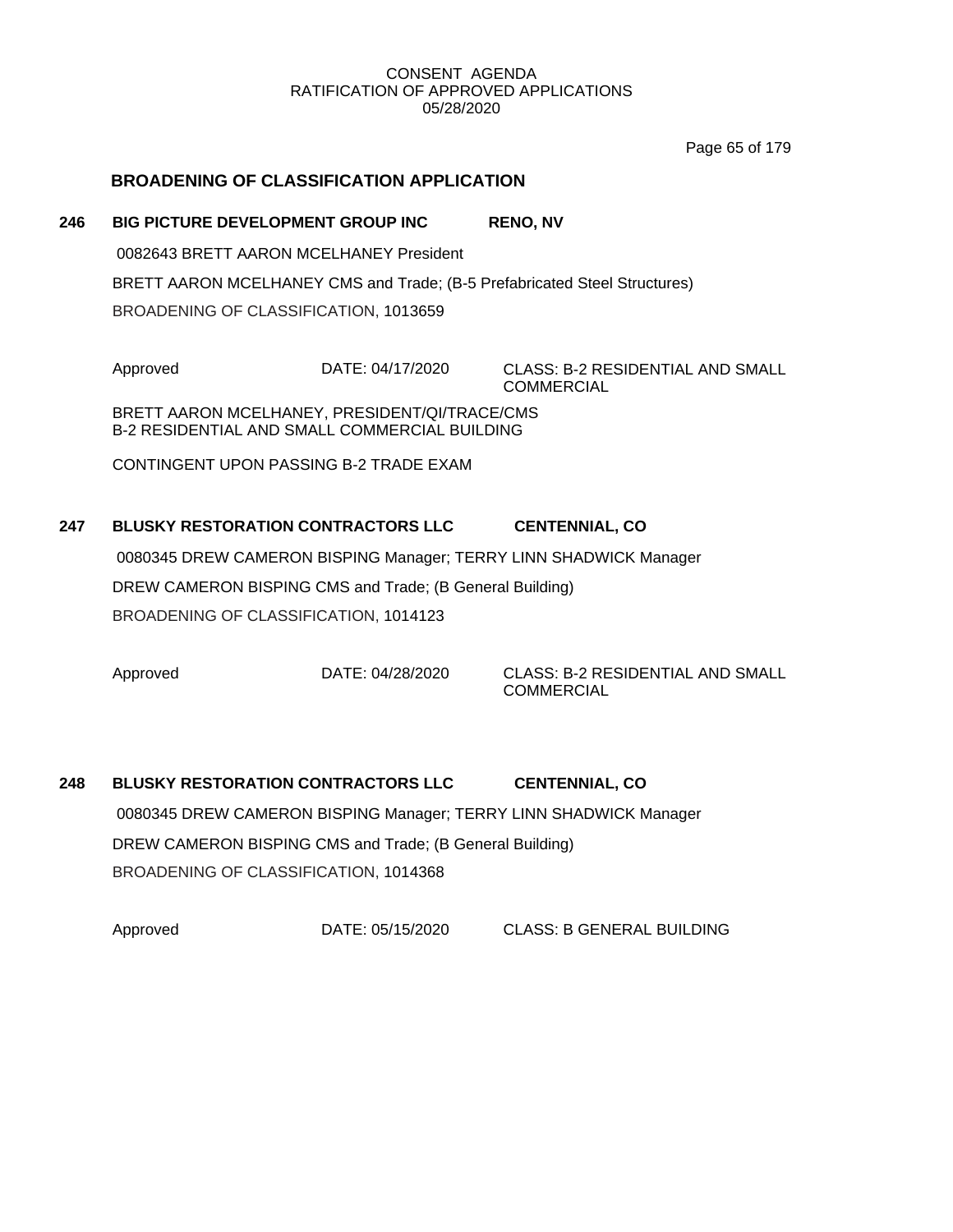Page 66 of 179

#### **249 BUETTNER INC CARSON CITY, NV**

0070049 ANTHONY JOHN BUETTNER President

ANTHONY JOHN BUETTNER CMS and Trade; (B-2 Residential and Small Commercial)

BROADENING OF CLASSIFICATION, 1013710

Approved DATE: 04/06/2020 CLASS: B GENERAL BUILDING

ANTHONY JOHN BUETTNER, PRESIDENT/QI/TRADE/CMS

CONTINGENT UPON PASSING B TRADE EXAM

## **250 GUIDENBY INC RENO, NV**

0052260A ROBB GUI WONG President; ALLYSON DENBY WONG Vice President; MICHAEL LEONARD MCSTROUL Secretary/Treasurer

ROBB GUI WONG CMS and Trade; MICHAEL LEONARD MCSTROUL CMS; (B-2 Residential and Small Commercial; B-5 Prefabricated Steel Structures) BROADENING OF CLASSIFICATION, 1013839

Approved **DATE: 04/17/2020 CLASS: B5** 

# **251 INTEGRITY BUILT LLC SPARKS, NV**

0080813 DANIEL ERNEST JOSLYN Manager; ADAM GUNNAR BRINKLEY-SVANBERG, Managing Member; DENNIESE ROSE JOSLYN Manager

DANIEL ERNEST JOSLYN CMS and Trade; (B General Building)

BROADENING OF CLASSIFICATION, 1013056

Approved DATE: 03/09/2020 CLASS: B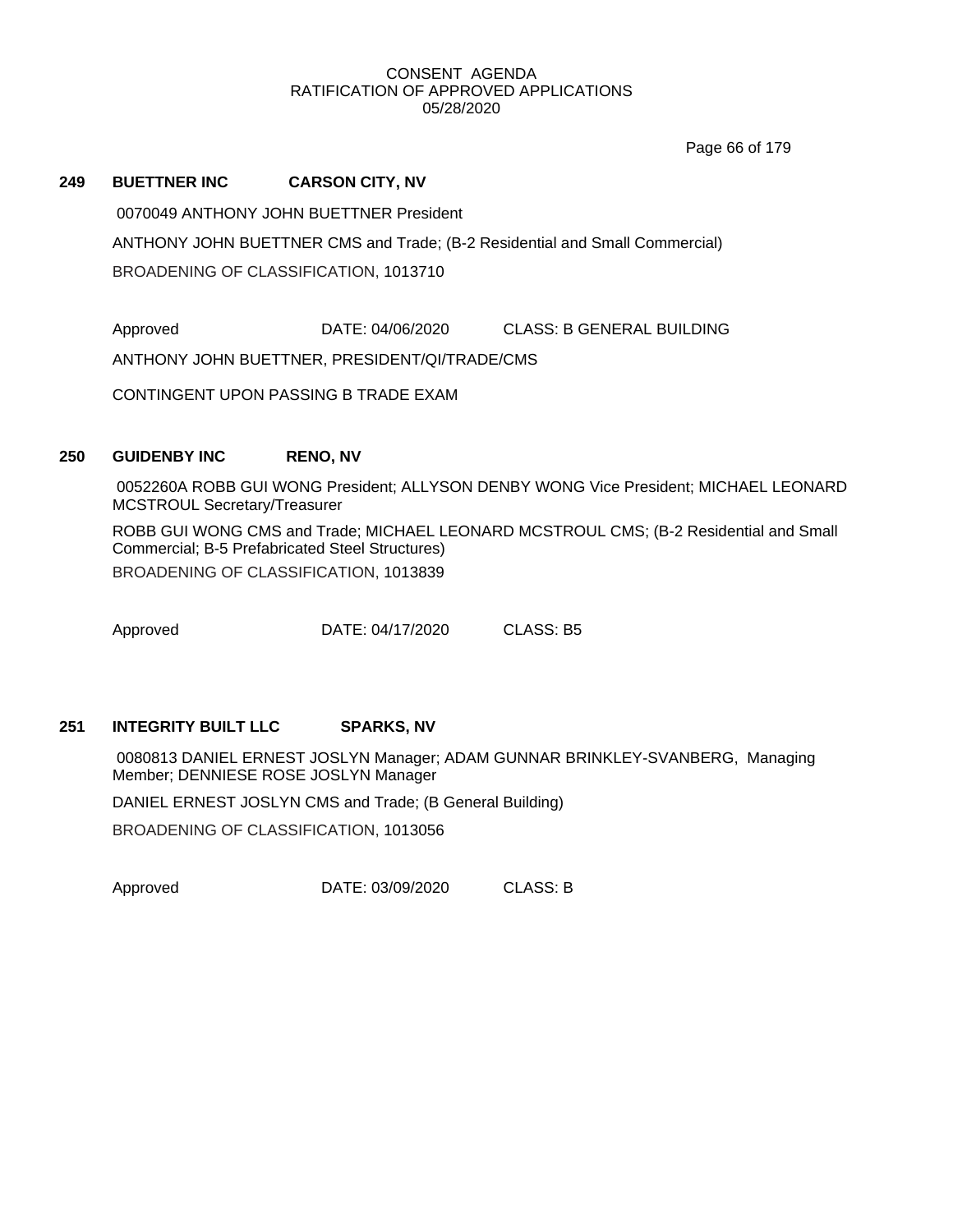Page 67 of 179

#### **252 OPEN CONTROL SYSTEMS INC RENO, NV**

0080630 ALISA RACHELLE MULDER President; NATHAN EUGENE MULDER Secretary HARRY MICHAEL PARKS Trade; NATHAN EUGENE MULDER CMS; (C-2 Electrical) BROADENING OF CLASSIFICATION, 1012917

Approved DATE: 03/26/2020 CLASS: C-2 ELECTRICAL CONTRACTING

## **253 RADCLIFFE PAINTING INC RENO, NV**

0074360 SAMUEL ARTHUR RADCLIFFE President; RACHEAL RENEE HOWERTON Secretary/Treasurer

RACHEAL RENEE HOWERTON CMS; SAMUEL ARTHUR RADCLIFFE Trade; (C-4A Painting; C-4C Taping and Finishing; C-4E Drywall) BROADENING OF CLASSIFICATION, 1012744

Tabled DATE: 04/03/2020 CLASS: (C-4C) (C-4E)

PENDING RESOLUTION OF OPEN COMPLAINTS (#30053722 & 30053651)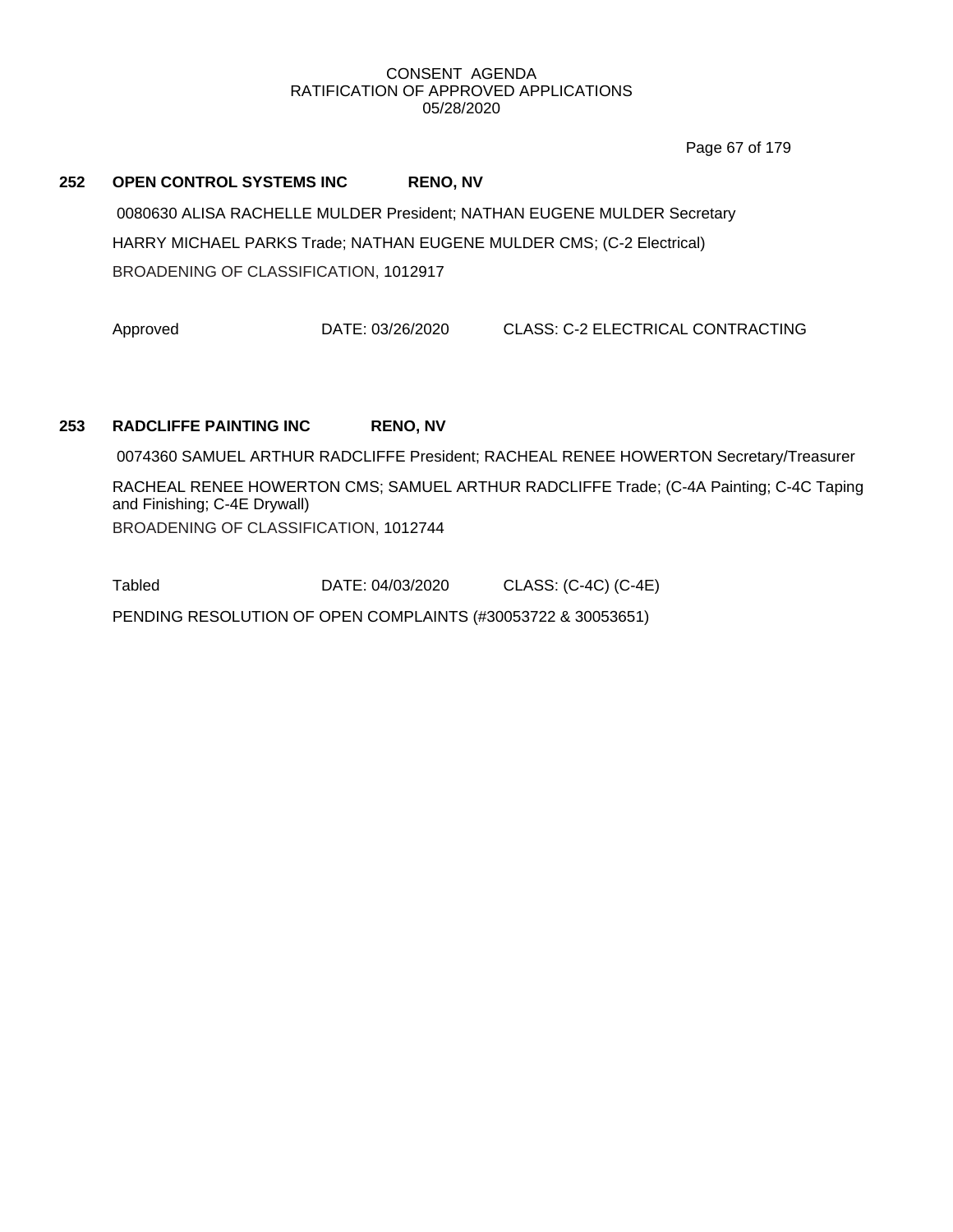Page 68 of 179

## **CHANGE OF OFFICER/MEMBER/MANAGER**

## **254 702 PLUMBER LLC HENDERSON, NV**

0085578; SHERRIE ANN ME WAH LIU VALDEZ, Managing Member; GJ GEORGE MACUGAY VALDEZ, JR Managing Member

GJ GEORGE MACUGAY VALDEZ, JR CMS and Trade

CHANGE OF OFFICER/MEMBER/MANAGER, 1013300

Approved DATE: 04/07/2020

# **255 A ROOTER MAN PLUMBING SEWER & DRAIN CLEANING SERV TAHOE CITY , CA**

A WATER DAMAGE SPECIALIST; 0058045A; 0074388; RALPH ANTHONY ROWE President; STEVE MICHAEL BARTON Secretary; SHARAL MARIE ROWE Treasurer; SHARAL MARIE ROWE Treasurer

RALPH ANTHONY ROWE CMS and Trade

CHANGE OF OFFICER/MEMBER/MANAGER, 1013877

Tabled DATE: 04/16/2020

RESOLUTION OF OPEN COMPLAINT ON LICENSE #0058045A.

# **256 AI INTERNATIONAL INC LOUISVILLE, KY**

0083020; JOHN FRANCIS SENNINGER President; ANGELA MARIE DARLINGTON Secretary; RHONDA FAITH SMITH Treasurer; BARRY WAYNE JENNINGS, Director; STEPHEN WILLIAM ROSS, Treasurer Assistant; TRACEE LYNN PENNINGTON, Treasurer Assistant; MARTHA ROZANNE SONGER Director

JOHN FRANCIS SENNINGER CMS and Trade

CHANGE OF OFFICER/MEMBER/MANAGER, 1013190

Approved DATE: 03/13/2020

# **257 ALISTO ENGINEERING GROUP INC WALNUT CREEK, CA**

0080810; ALBERTO SANCHEZ SEVILLA President; EVELYN JUANITA SEVILLA, Secretary

PETER ALLAN BEAVER CMS and Trade

CHANGE OF OFFICER/MEMBER/MANAGER, 1013333

Approved DATE: 03/26/2020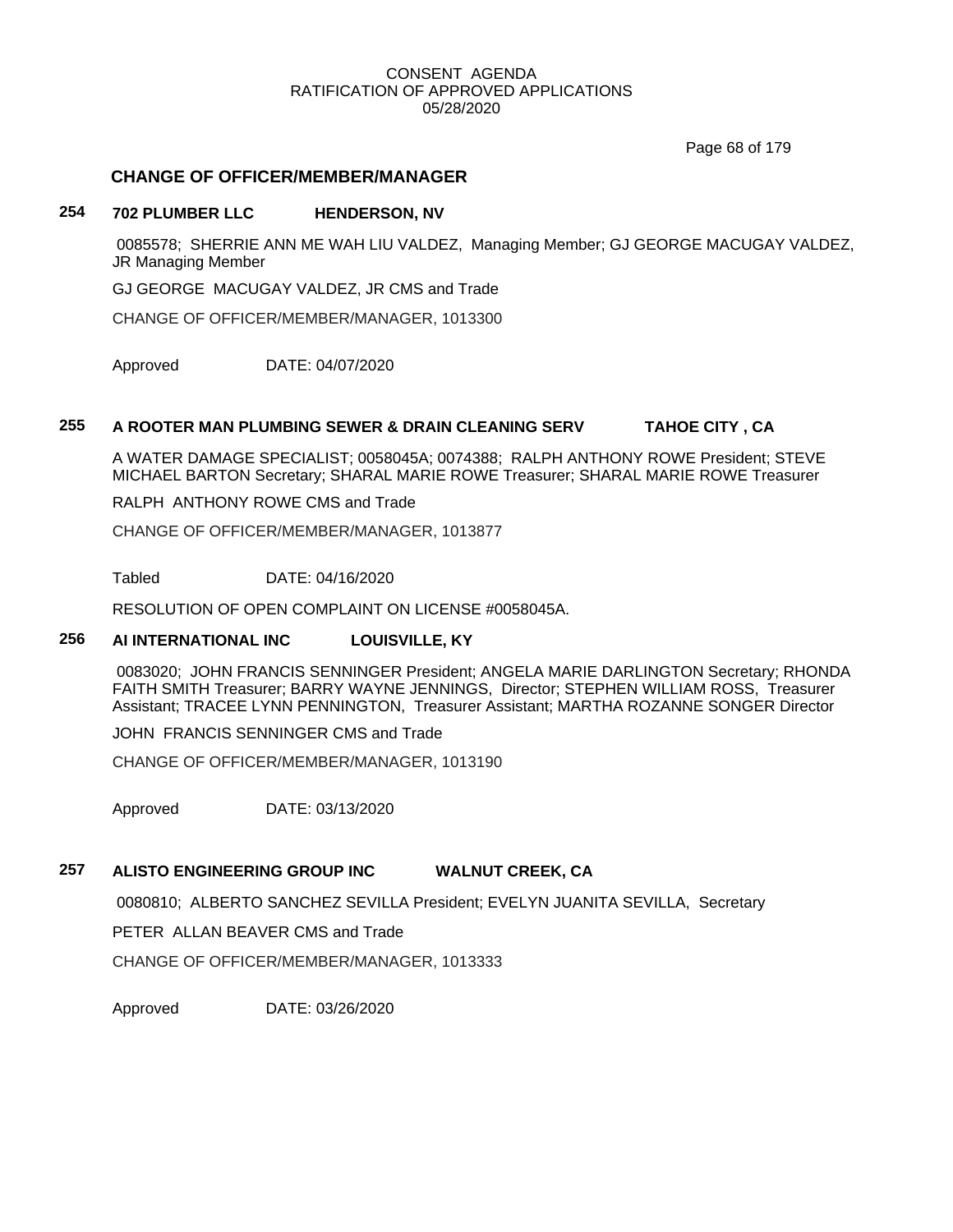Page 69 of 179

# **258 APPLIED HIGH VOLTAGE LLC CHATTANOOGA, TN**

0078763; MARK STEPHEN SCHER Manager; JULIAN BAKER BELL, III Manager

MARK STEPHEN SCHER CMS and Trade

CHANGE OF OFFICER/MEMBER/MANAGER, 1013528

Approved DATE: 04/21/2020

# **259 ARISE CONSTRUCTION INC LAS VEGAS, NV**

0017414; NIKOLA PAULIC, President

DANIEL PATRICK DONOVAN CMS and Trade

CHANGE OF OFFICER/MEMBER/MANAGER, 1013681

Approved DATE: 05/13/2020

# **260 BONNEVILLE BUILDERS LC SALT LAKE CITY, UT**

0062687; JOHN BRENT TEBBS Managing Member

JOHN BRENT TEBBS CMS and Trade

CHANGE OF OFFICER/MEMBER/MANAGER, 1013496

Approved DATE: 03/13/2020

# **261 BRAD HASLEM INC VERNAL, UT**

0076190; 0084966; 0086632; ERIK JAY HASLEM President; LARRY ALLEN STEELE, Secretary; THOMAS MICHAEL HARDY, Treasurer; ADAM KENNETH BROWN, Vice President; DAVID WYATT OLSEN, Vice President; BRAD RALPH HASLEM Director; BRETT OWEN HASLEM Vice President

ADAM KENNETH BROWN, Trade; BRETT OWEN HASLEM CMS; BRETT OWEN HASLEM CMS and Trade

CHANGE OF OFFICER/MEMBER/MANAGER, 1013365

Approved DATE: 03/13/2020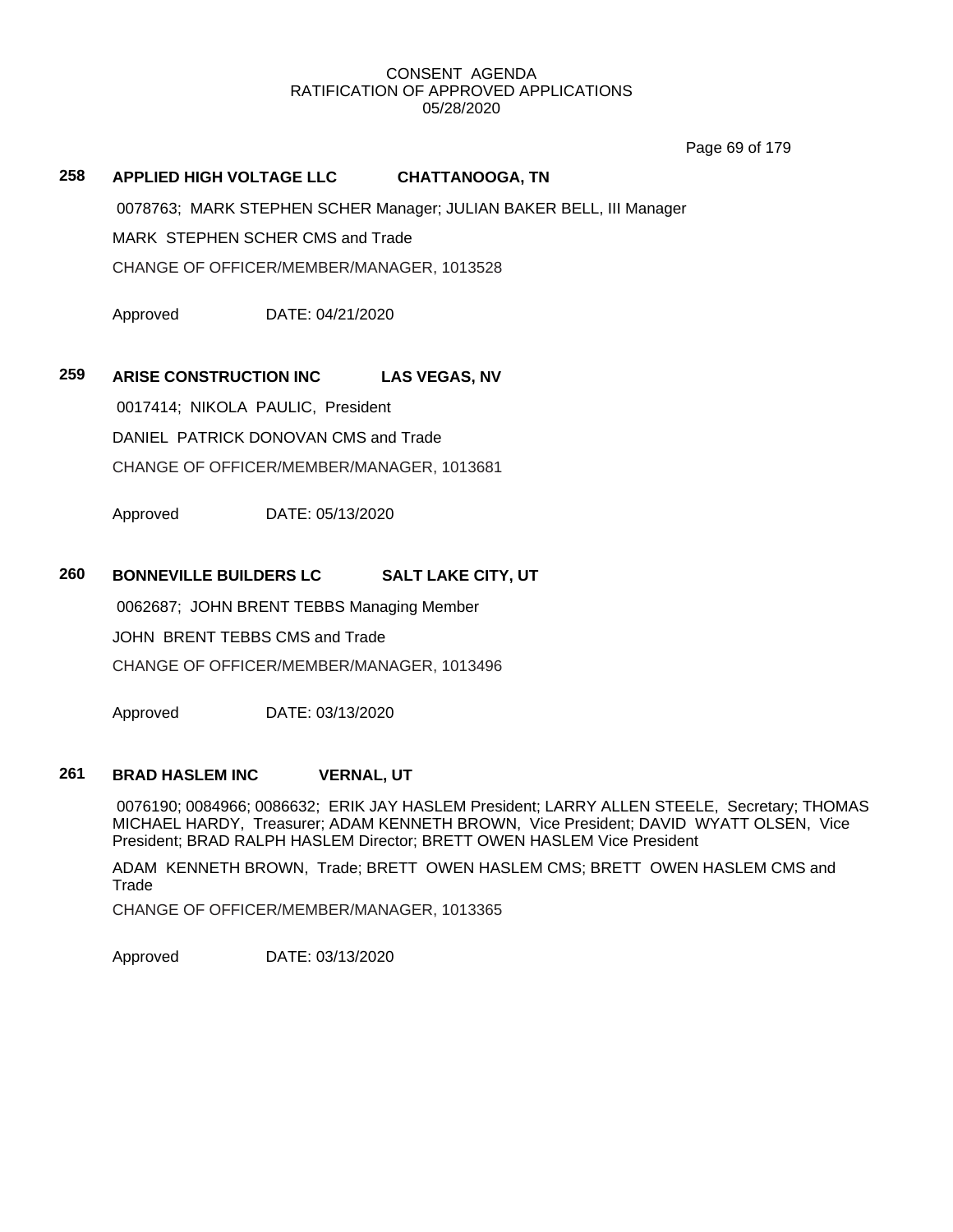Page 70 of 179

## **262 BREAULT ASPHALT MAINTENANCE INC SACRAMENTO, CA**

0076910; JAMES PETER BREAULT President; KATHERINE RUTH LITTLE Secretary

JAMES PETER BREAULT CMS and Trade

CHANGE OF OFFICER/MEMBER/MANAGER, 1013758

Approved DATE: 04/16/2020

## **263 BRUCE MACKAY PUMP & WELL SERVICE INC RENO, NV**

0023095; 0023096; FRANK ANDREW KURNIK, JR President; WHITNEY JO KURNIK, Treasurer; ROBERT BRUCE MACKAY Director

FRANK ANDREW KURNIK, JR CMS and Trade; ROBERT BRUCE MACKAY CMS and Trade

CHANGE OF OFFICER/MEMBER/MANAGER, 1012952

Approved DATE: 04/08/2020

## **264 C C E NV LLC LAS VEGAS, NV**

CLIMATE CONTROL EXPERTS; 0045777A; 0083968; 0084647; FLINT HOLDING COMPANY LLC Manager; COLLIN ROBERTSON HATHAWAY Chief Executive Officer; CHRISTOPHER CARL ROTH Other

CHRISTOPHER CARL ROTH CMS; CHRISTOPHER CARL ROTH CMS and Trade; JEREMY DON ANDERSON Trade; RICHARD KARL GUTENMANN, Trade

CHANGE OF OFFICER/MEMBER/MANAGER, 1013473

Approved DATE: 04/14/2020

## **265 C C I MECHANICAL INC SALT LAKE CITY, UT**

0009034A; 0009034B; DAVID FRANCIS ENGEL President; DAVID ANDREW KATSANEVAS Secretary; JESSICA MARIE ELY, Vice President; DONALD P LYNCH Vice President

DAVID FRANCIS ENGEL CMS; DONALD P LYNCH Trade

CHANGE OF OFFICER/MEMBER/MANAGER, 1012881

Approved DATE: 04/24/2020

APPROVED ON BOTH LICENSES 0009034A AND 0009034B.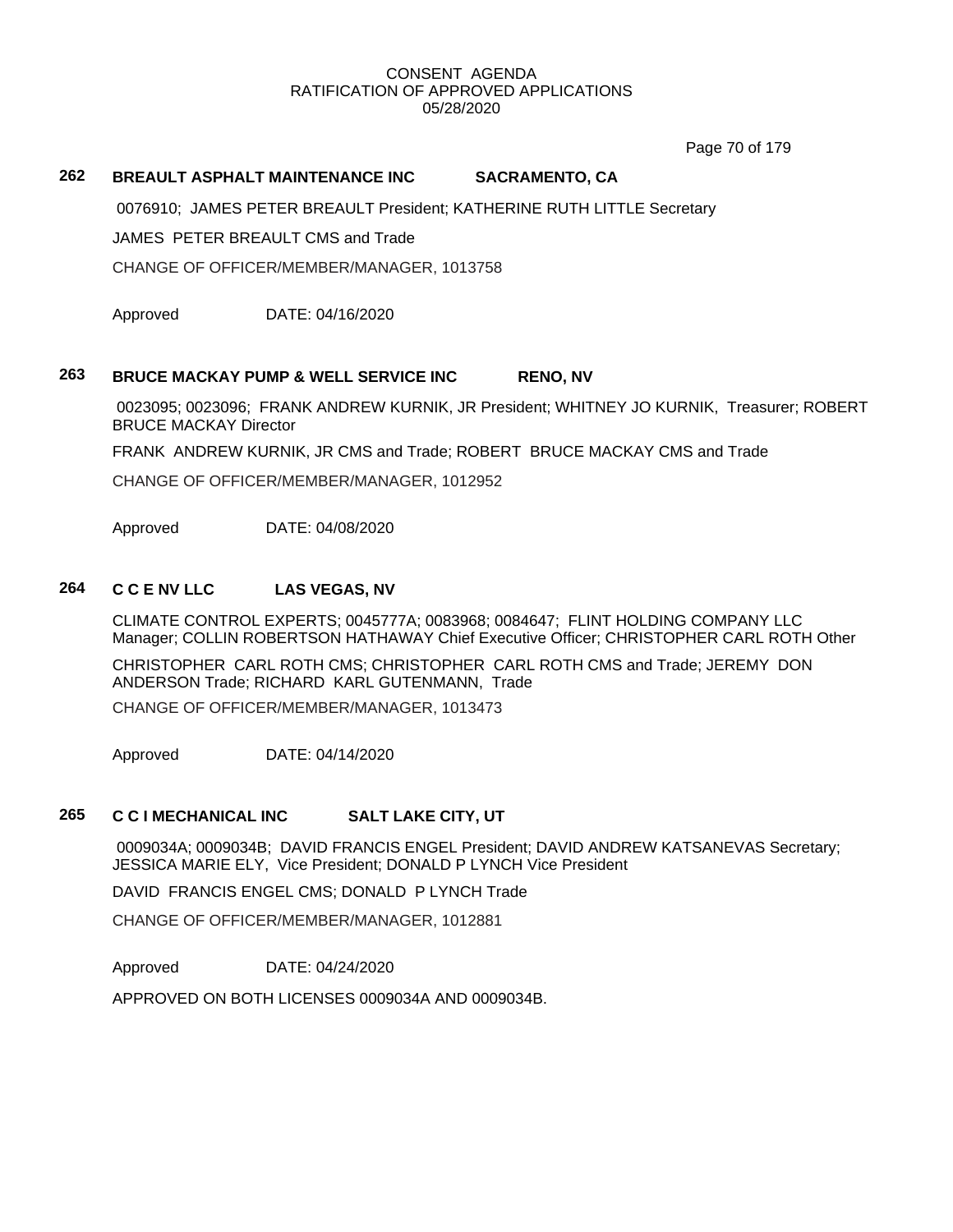Page 71 of 179

## **266 CASEY INDUSTRIAL INC westminster, CO**

0032596; 0034193; 0056046; ROBERT ERNEST APPLE President; ALBERTO IGNACIO DE CARDENAS Secretary; GEORGE LOUIS PITA Treasurer

RICHARD SCOTT PICKERING CMS and Trade; THOMAS FRANCIS LEPAK CMS and Trade

CHANGE OF OFFICER/MEMBER/MANAGER, 1013314

Approved DATE: 04/17/2020

APPROVED ON LICENSE # 0034193, 0056046 AND 0032596

## **267 CHA TECH SERVICES LLC ALBANY, NY**

0082970; CHA CONSULTING INC Managing Member; GREGORY SCOTT CORSO, Other; STEPHEN JOHN PELLMAN, Other; WILLIAM DREW LUCAS Other

WILLIAM DREW LUCAS CMS and Trade

CHANGE OF OFFICER/MEMBER/MANAGER, 1012134

Approved DATE: 03/06/2020

## **268 COATES ROOFING COMPANY INC SEMINOLE, OK**

0033958; RHONDA HELEN COATES President; BRIAN PAUL COATES Secretary

BRIAN PAUL COATES CMS and Trade

CHANGE OF OFFICER/MEMBER/MANAGER, 1013916

Approved DATE: 04/29/2020

## **269 COMMERCIAL ROOFERS INC LAS VEGAS, NV**

0044534; 0050095; SCOTT HOWARD President; PENNY LORAINE PADILLA Secretary/Treasurer; DENNIS BERNARD CONWAY Director

DENNIS BERNARD CONWAY CMS and Trade; SCOTT HOWARD CMS; SCOTT HOWARD CMS and Trade

CHANGE OF OFFICER/MEMBER/MANAGER, 1014124

Approved DATE: 05/12/2020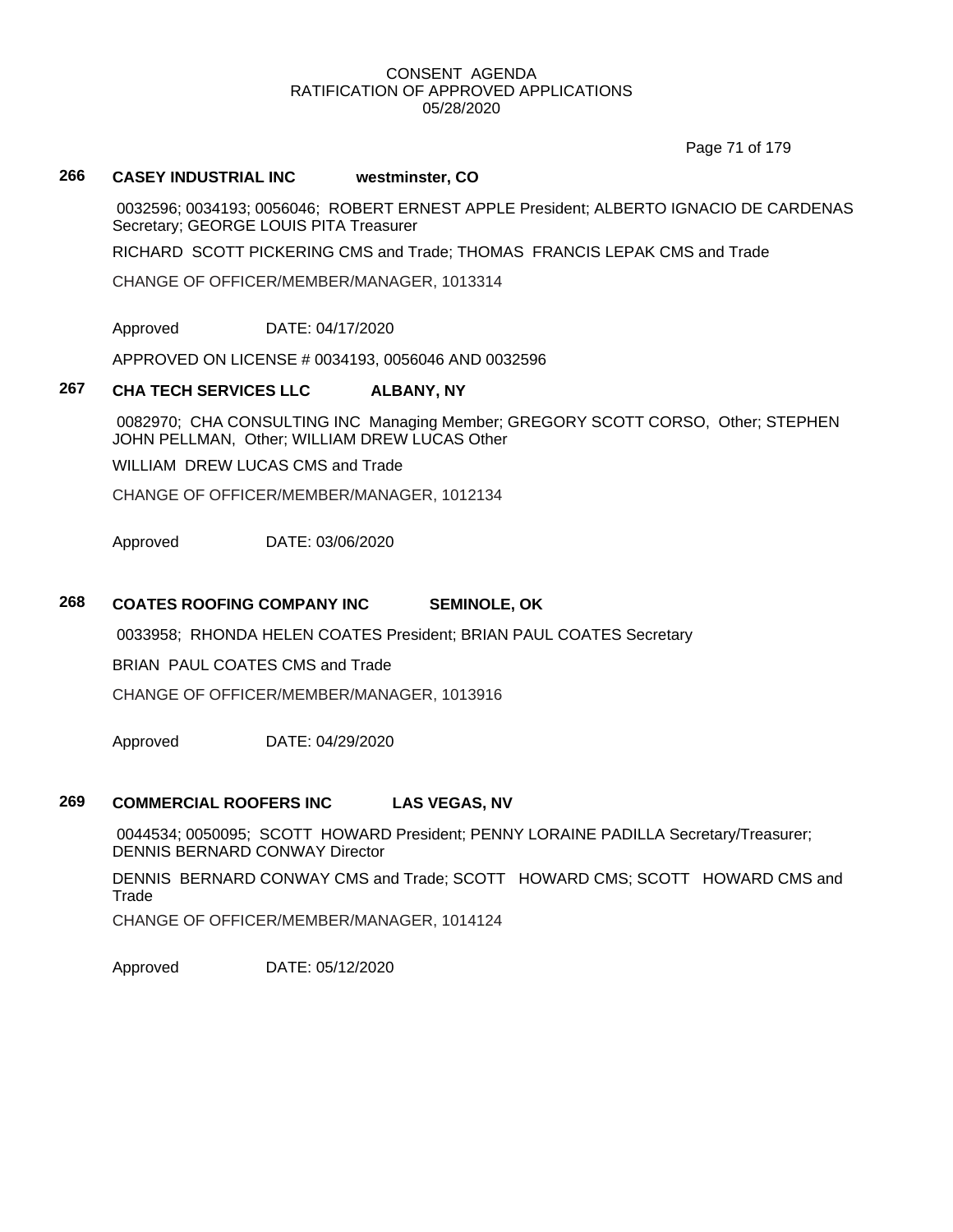Page 72 of 179

# **270 COUGHLIN COMPANY I INC ST GEORGE, UT**

0028544; ERIC L HARDISON President; NADINE A WOOLSEY Secretary; DARREN COUGHLIN Chief Executive Officer

DARREN COUGHLIN CMS and Trade

CHANGE OF OFFICER/MEMBER/MANAGER, 1013802

Approved DATE: 04/21/2020

# **271 CURIEL FRAMERS LLC NORTH LAS VEGAS, NV**

0083769; ADALBERTO RIVERA-CHACON Manager ADALBERTO RIVERA-CHACON CMS and Trade CHANGE OF OFFICER/MEMBER/MANAGER, 1013841

Approved DATE: 04/21/2020

## **272 D C ELECTRICAL INC SPARKS, NV**

0058048; CRAIG THOMAS ETLING President CRAIG THOMAS ETLING CMS and Trade CHANGE OF OFFICER/MEMBER/MANAGER, 1013825

Approved DATE: 04/16/2020

# **273 D E JANSSE & COMPANY INC GENOA, NV**

0046045; DIRK EDWARD JANSSE President; EILEEN MARY JANSSE Secretary; TIMOTHY JOHN JANSSE, Vice President

DIRK EDWARD JANSSE CMS and Trade

CHANGE OF OFFICER/MEMBER/MANAGER, 1013240

Approved DATE: 03/27/2020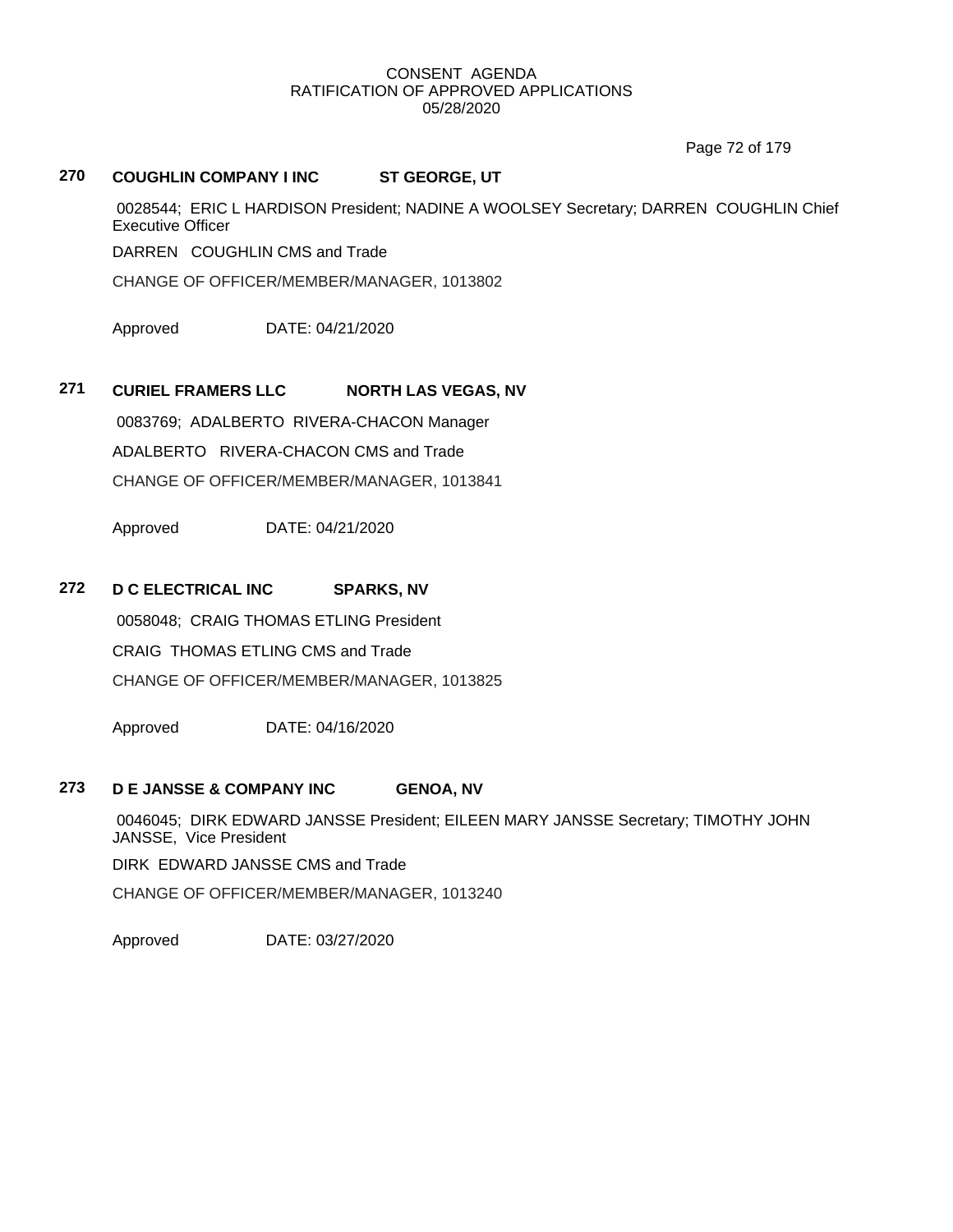Page 73 of 179

# **274 DAX CONTRACTING LLC LAS VEGAS, NV**

BLUE HERON; 0059848; BLUE HERON COMPANIES LLC Manager; TYLER KEEGEL JONES Other; TYLER KEEGEL JONES Manager

TYLER KEEGEL JONES CMS and Trade

CHANGE OF OFFICER/MEMBER/MANAGER, 1013945

Tabled DATE: 04/23/2020

PENDING RESOLUTION OF OPEN COMPLAINT

## **275 DEES HENNESSEY INC SAN CARLOS, CA**

0080980; DANIEL MCCARTHY EVANS President; JASON EDWARD MYERS Treasurer; RONALD RICHARD COLEMAN Director

DANIEL MCCARTHY EVANS CMS and Trade

CHANGE OF OFFICER/MEMBER/MANAGER, 1013615

Approved DATE: 04/21/2020

# **276 DIGNITY FIRE PROTECTION INC LAS VEGAS, NV**

0086354; JAN REYNALD DELA LUNA MATIAS President; ANNALOU SIALANA MATIAS Secretary; MARJORIE MADONNA SEBASTIAN Treasurer; PAUL JEFFERSON SEBASTIAN Director

PAUL JEFFERSON SEBASTIAN CMS and Trade

CHANGE OF OFFICER/MEMBER/MANAGER, 1013371

Approved DATE: 03/12/2020

## **277 DIMAGGIO MAINTENANCE INC LAS VEGAS, NV**

MATTHEW PETER DIMAGGIO, President; MATTHEW PETER DIMAGGIO, Vice President

CHANGE OF OFFICER/MEMBER/MANAGER, 1013255

Approved DATE: 04/16/2020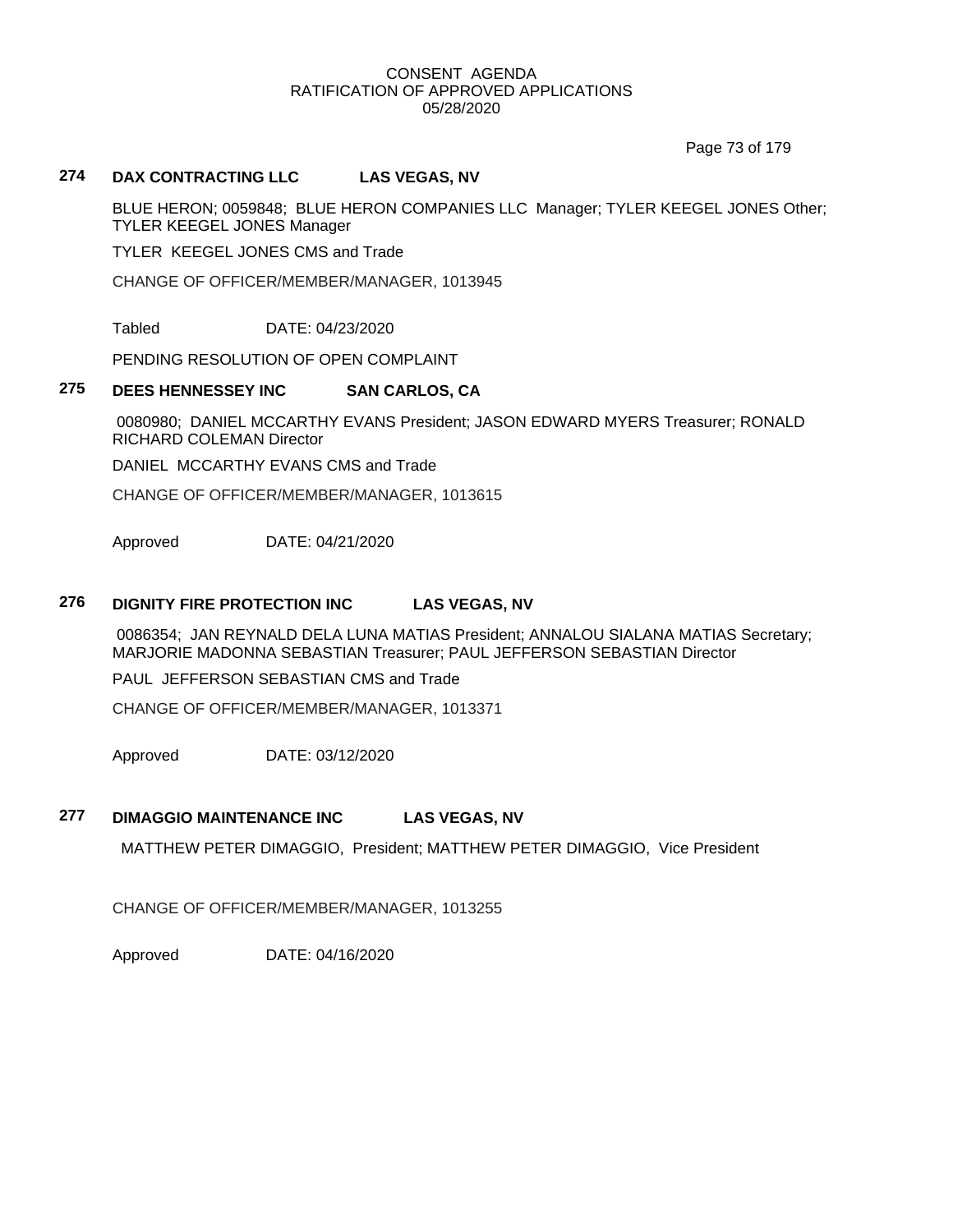Page 74 of 179

# **278 DYNAMIC CONCRETE CUTTING LLC RENO, NV**

0082838; RAUL MARTINEZ Managing Member; ANTONIO GONZALEZ Managing Member

RAUL MARTINEZ CMS and Trade

CHANGE OF OFFICER/MEMBER/MANAGER, 1011478

Denied DATE: 04/20/2020

NRS 624.265 CHARACTER

## **279 EBY IRON DESIGNS LLC HENDERSON, NV**

0075553; 0086709; MICHAEL LOUIS EBY Managing Member

CHRISTIAN MARCEL MARSHALL Trade; MICHAEL LOUIS EBY CMS; MICHAEL LOUIS EBY CMS and Trade

CHANGE OF OFFICER/MEMBER/MANAGER, 1013680

Approved DATE: 04/16/2020

## **280 EIDE INDUSTRIES INC CERRITOS, CA**

0068052; 0068053; DONALD JOE ARAIZA President; JESUS G BORREGO Secretary JESUS G BORREGO CMS and Trade CHANGE OF OFFICER/MEMBER/MANAGER, 1013454

Approved DATE: 04/16/2020

# **281 ELECTRIC DAN LLC HENDERSON, NV**

RADIANT SOLAR SOLUTIONS; 0077638; DALLEN GARY GIETZ, Manager NORWARD JACK MCCLARY, JR CMS and Trade CHANGE OF OFFICER/MEMBER/MANAGER, 1011821

Approved DATE: 03/11/2020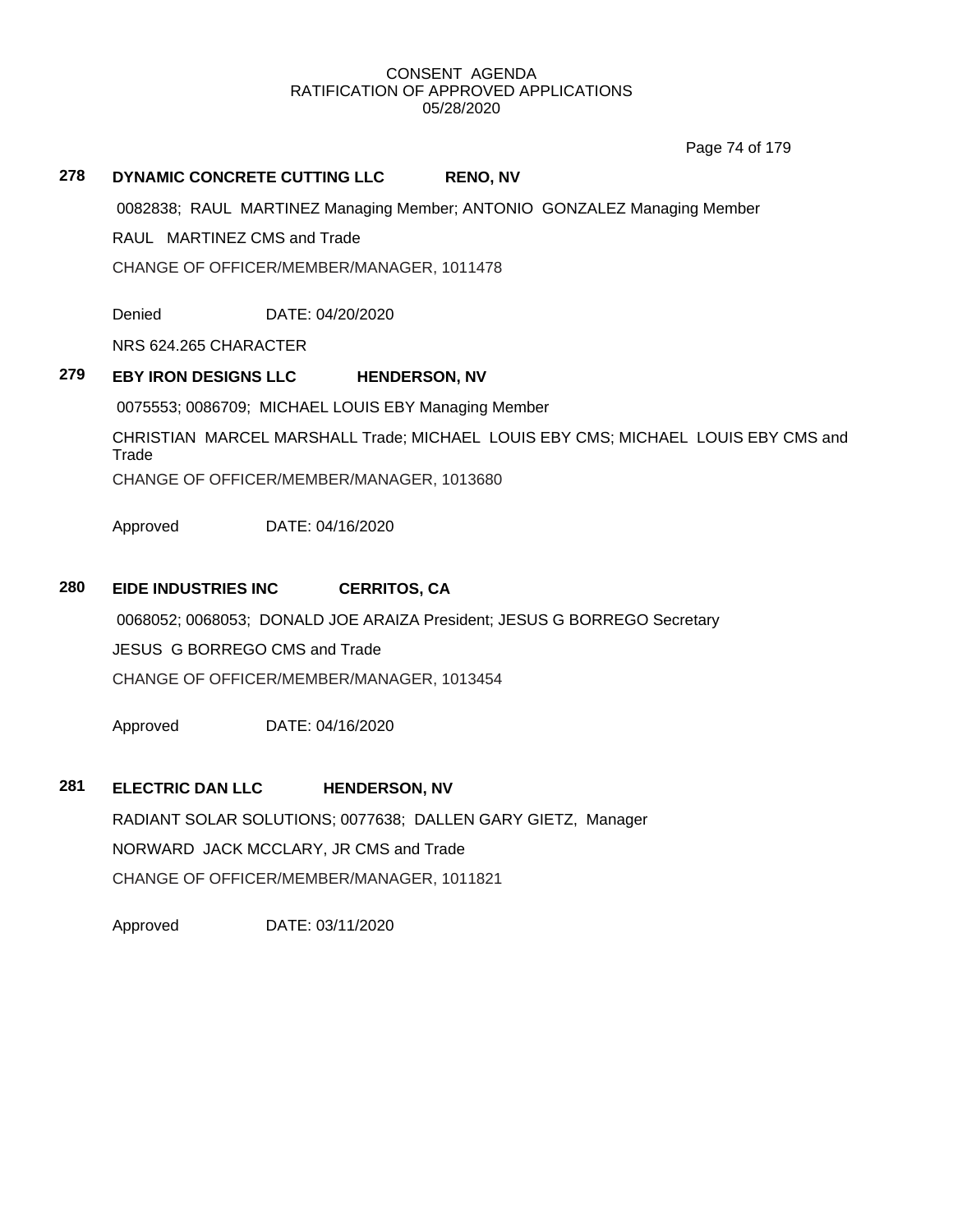Page 75 of 179

# **282 FIRE PROTECTION SERVICE CORPORATION ST GEORGE, UT**

0076648; ERIC RODNEY GARNER, President; MICHAEL GIBSON BAILEY Secretary; KAREN ANN HOCKINS Director

BRYAN SCOTT MOSS CMS and Trade

CHANGE OF OFFICER/MEMBER/MANAGER, 1012268

Approved DATE: 05/08/2020

# **283 GORE PAINTING INC RENO, NV**

0055553; RONALD KENT KELLY President; JASON TODD KELLY, Vice President

RONALD KENT KELLY CMS and Trade

CHANGE OF OFFICER/MEMBER/MANAGER, 1014046

Approved DATE: 04/29/2020

## **284 GRAYCOR CONSTRUCTION COMPANY INC OAKBROOK TERRACE, IL**

0074383; DAVID LAWRENCE WING President; TIMOTHY FRANCIS HANIFIN, Secretary; ROGER DAVID SAUTTER, Secretary Assistant; CHERYL LYNN WELCOME Assistant Secretary; MATTHEW JOSEPH GRAY Director; SCOTT WAYNE SKALA Assistant Secretary

DAVID LAWRENCE WING CMS and Trade

CHANGE OF OFFICER/MEMBER/MANAGER, 1012742

Approved DATE: 03/13/2020

# **285 HALL WALKER ELECTRICAL LLC NORTH LAS VEGAS, NV**

0083292; 0084875; CHRISTINE ELIZABETH EDWARDS-HALL, Manager GARY HENRY JUNG CMS and Trade; VINCENT JOHN DIORIO CMS and Trade CHANGE OF OFFICER/MEMBER/MANAGER, 1012925

Approved DATE: 03/06/2020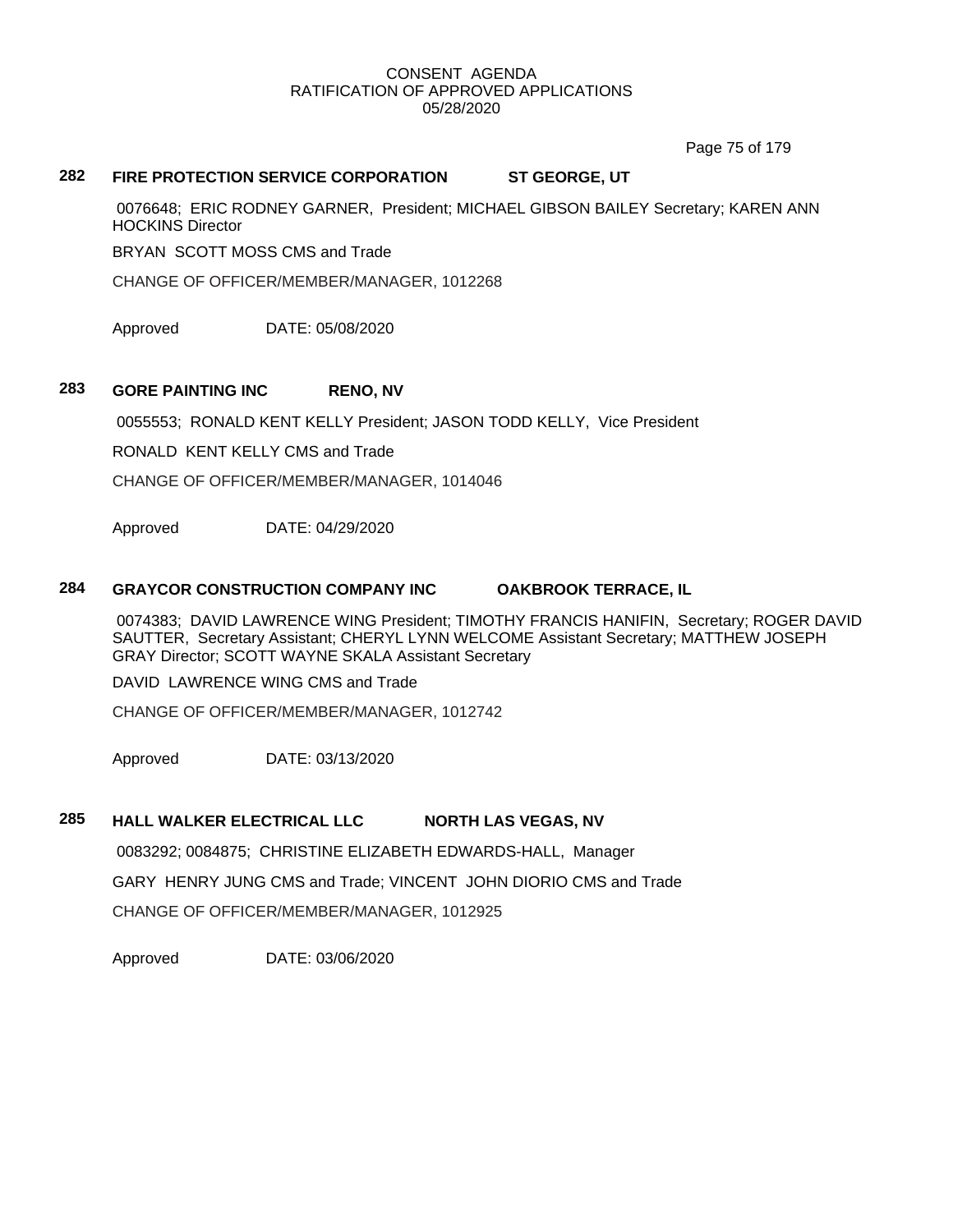Page 76 of 179

## **286 HAMS HEATING AIR CONDITIONING & MECHANICAL SERVICES LLC WINNEMUCCA, NV**

0072686A; NADINE N HAM Member; DREW NIELSON HAM Manager; ERIC FRANKLIN HAM Member

ERIC FRANKLIN HAM CMS and Trade

CHANGE OF OFFICER/MEMBER/MANAGER, 1013767

Approved DATE: 04/29/2020

## **287 HEARTMANN LLC LAS VEGAS, NV**

0085234; MATTHEW JAMES GAYHEART Managing Member; DUSTIN EMERY THEIS, Managing Member; KEVIN JOHN FITZPATRICK, Managing Member

MATTHEW JAMES GAYHEART CMS and Trade

CHANGE OF OFFICER/MEMBER/MANAGER, 1013694

Approved DATE: 04/29/2020

## **288 HUFCOR INC LAS VEGAS, NV**

0079000; 0079001; 0079002; SCOTT LEWIS DOBAK, President; SHAHRAM HAGHIGHI Secretary; THOMAS JOSEPH GIOIA, Chief Financial Officer

BRIAN NICHOLAS HARTMAN, Trade; NEAL PAUL BERENS, CMS

CHANGE OF OFFICER/MEMBER/MANAGER, 1012660

Approved DATE: 05/08/2020

#### **289 INTEGRITY BUILT LLC SPARKS, NV**

0080813; DANIEL ERNEST JOSLYN Manager; ADAM GUNNAR BRINKLEY-SVANBERG, Managing Member; DENNIESE ROSE JOSLYN Manager

DANIEL ERNEST JOSLYN CMS and Trade

CHANGE OF OFFICER/MEMBER/MANAGER, 1013335

Approved DATE: 03/27/2020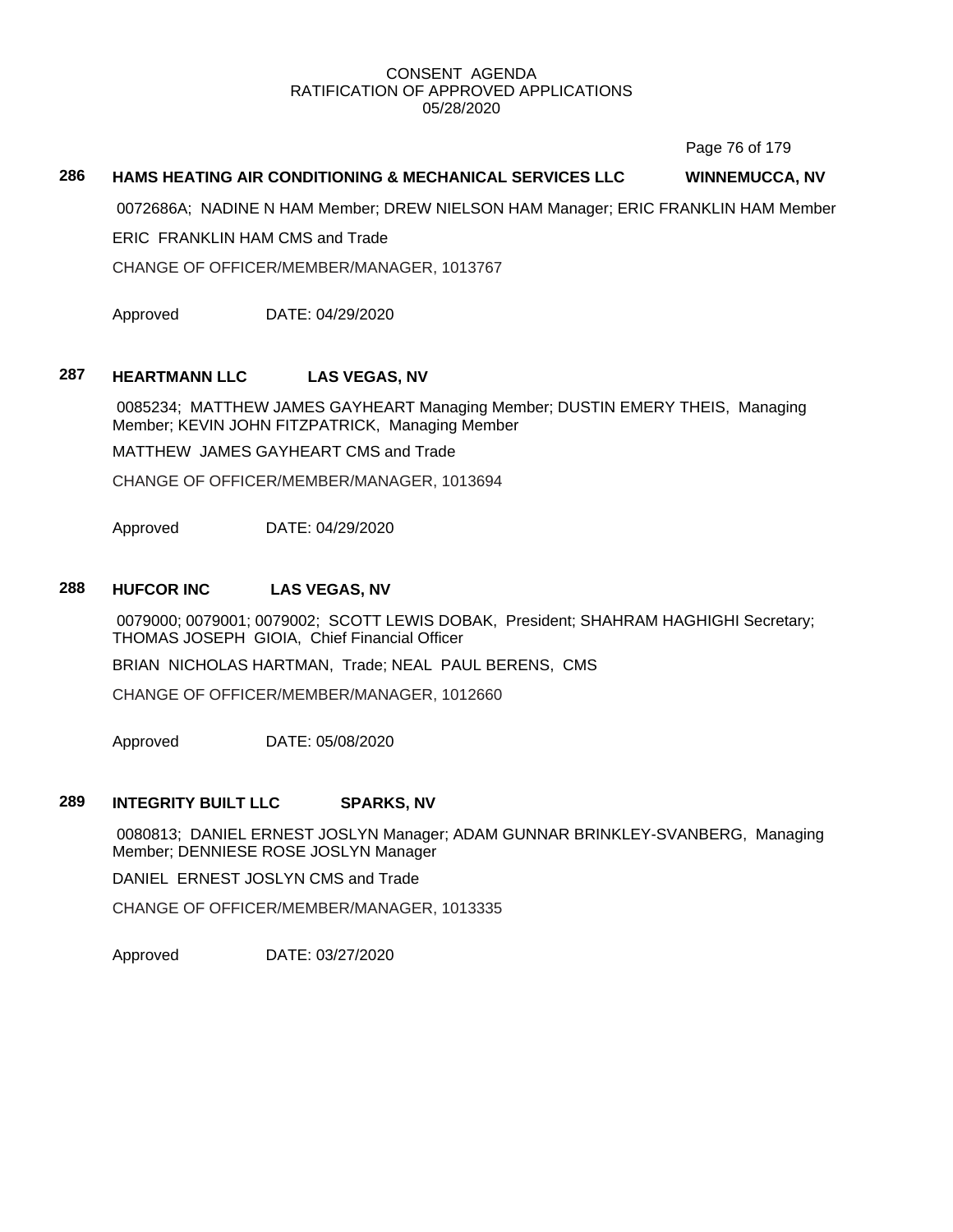Page 77 of 179

# **290 INTERNATIONAL LINE BUILDERS INC TUALATIN, OR**

I L B; 0070219; MICHAEL ANTHONY BASS President; DANIEL STANLEY KUNTZ, Secretary; JON BERNARD HUNKE, Treasurer; NICHOLAS ANDREW OLSEN, Secretary Assistant

CHANGE OF OFFICER/MEMBER/MANAGER, 1012938

Approved DATE: 04/08/2020

# **291 J W FLOOR COVERING INC SAN DIEGO, CA**

0067860; 0067861; JOHN SHATTUCK WALLACE President JOHN SHATTUCK WALLACE CMS and Trade CHANGE OF OFFICER/MEMBER/MANAGER, 1013331

Approved DATE: 03/06/2020

## **292 JACKSON ELECTRIC INC LAS VEGAS, NV**

0051259; CHRISTOPHER CHAD JACKSON President; LORI S JACKSON Secretary; RICK L JACKSON Treasurer; ROY L JACKSON Vice President

CHRISTOPHER CHAD JACKSON CMS and Trade; ROY L JACKSON CMS and Trade

CHANGE OF OFFICER/MEMBER/MANAGER, 1013992

Approved DATE: 04/28/2020

## **293 JETSTREAM CONSTRUCTION INC LAS VEGAS, NV**

0043791; 0050479; 0071374; 0086627; JOHN STEPHEN DOMBROSKI President; TIMOTHY RYAN DOMBROSKI Secretary

THOMAS WILLIAM THEIN CMS and Trade; TIMOTHY RYAN DOMBROSKI CMS and Trade

CHANGE OF OFFICER/MEMBER/MANAGER, 1013320

Approved DATE: 03/06/2020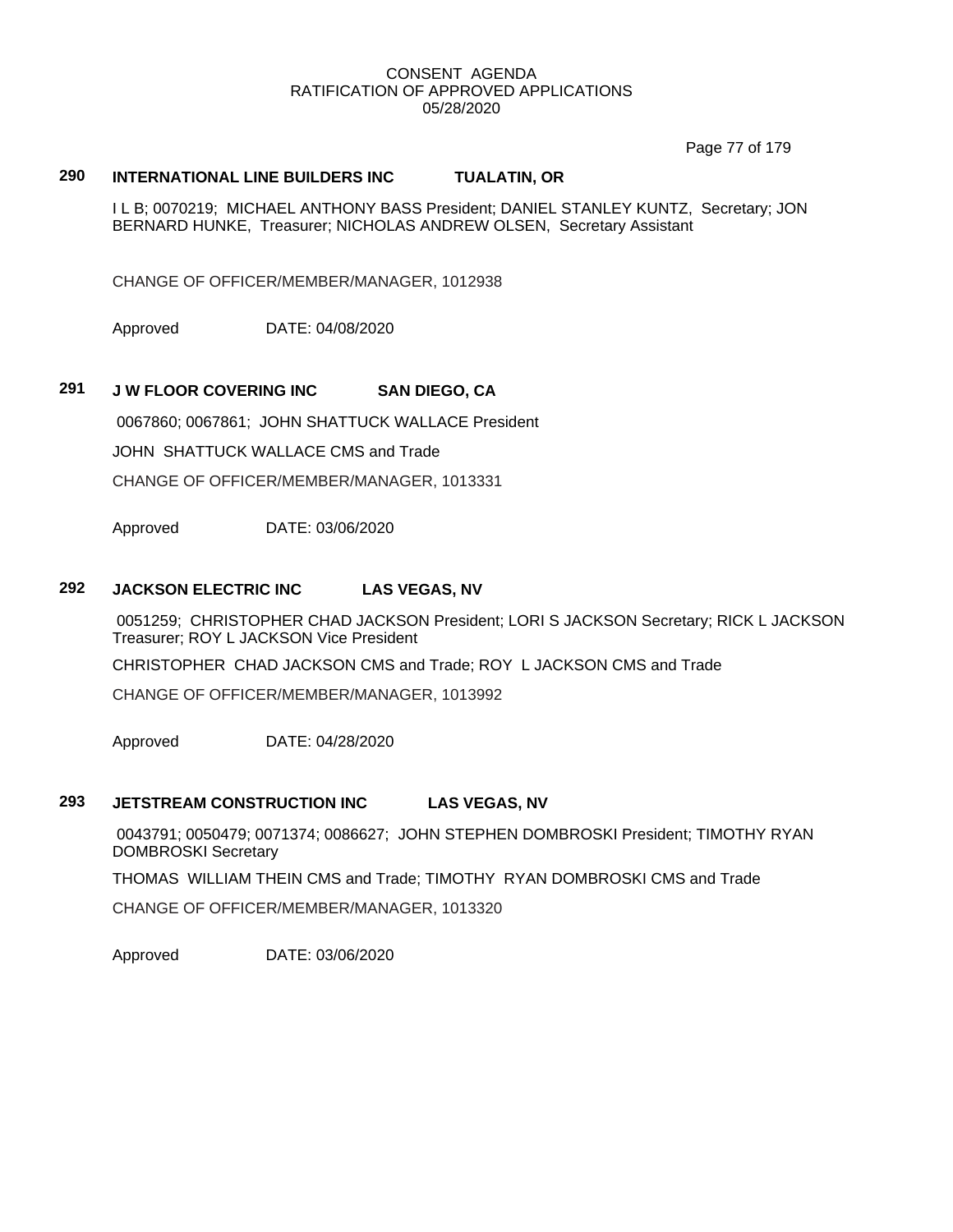Page 78 of 179

## **294 KAISER GARAGE DOORS & GATES INC NORTH LAS VEGAS, NV**

0078257; 0079588; THOMAS JAMES KAISER President; CAROLLYNN ANN VANOVER Secretary; DEAN MICHAEL BENNETT, Chief Financial Officer; RONALD LELAN TEANEY, Vice President

DEAN MICHAEL BENNETT, CMS and Trade

CHANGE OF OFFICER/MEMBER/MANAGER, 1013711

Approved DATE: 04/29/2020

APPROVE RECOMMENDED ON LICENSE #0078257 AND 0079588.

# **295 KINETIC SYSTEMS INC LIVERMORE, CA**

0070817; 0070818; PETER MICHEL MARIS President

MICHAEL RENE CABLES CMS; STEVEN MANUEL MADRUGA Trade

CHANGE OF OFFICER/MEMBER/MANAGER, 1013832

Approved DATE: 04/21/2020

## **296 KITCHELL CONTRACTORS INC OF ARIZONA PHOENIX, AZ**

0025994; STEPHEN MARTIN WHITWORTH President; DAVID EDWARD KOVAL Secretary; NICOLE BERTRAM MAAS, Vice President; JOANNE BOURGOGNE Assistant Secretary; RICHARD MARTYN CROWLEY, JR Vice President; DAVID BRYAN BURTON, Vice President; SUSAN LYNN GARTIN-HANEY Assistant Secretary; JAMES THOMAS SWANSON VP/Treasurer; MICHAEL DAVID WOLFE, Vice President

JOE DIRK DUVALL CMS and Trade

CHANGE OF OFFICER/MEMBER/MANAGER, 1012843

Approved DATE: 03/13/2020

# **297 LARON INC KINGMAN, AZ**

0046981; PHILIP ROSS DERROW, Secretary; ADAM JAMES MCMAHON, Treasurer; MATT D PIATT, Vice President

GLENN R THOROUGHMAN CMS and Trade

CHANGE OF OFFICER/MEMBER/MANAGER, 1012821

Approved DATE: 03/06/2020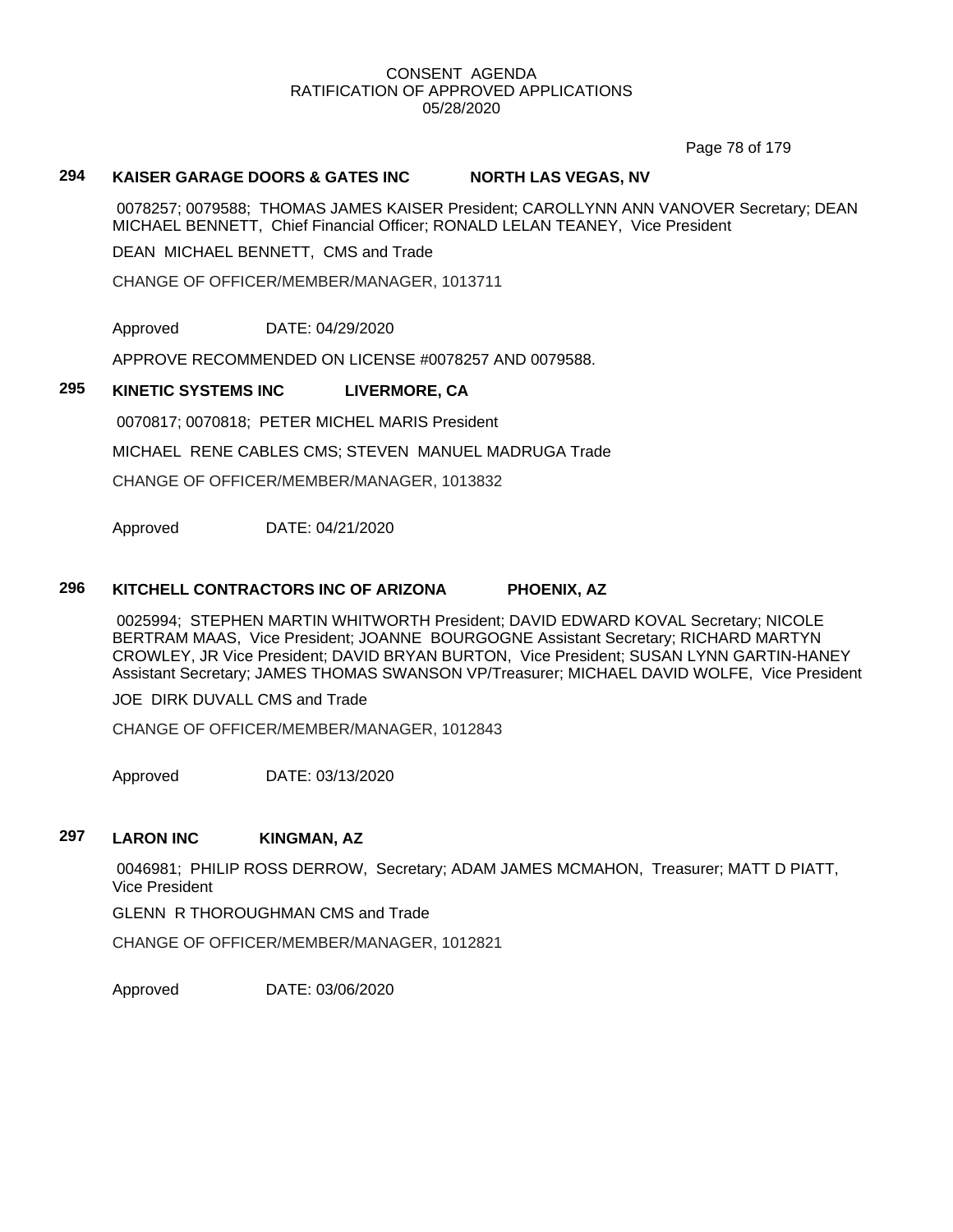Page 79 of 179

# **298 LARRYS WATER WELL SERVICES LLC PAHRUMP, NV**

0084668; JEFFREY ZANE JENKINS Manager

CHANGE OF OFFICER/MEMBER/MANAGER, 1011876

Approved DATE: 03/11/2020

## **299 MCDONOUGH CONSTRUCTION RENTALS INC HOUSTON, TX**

0045654; JOSEPH EMILE GALATAS President

JOSEPH EMILE GALATAS CMS and Trade

CHANGE OF OFFICER/MEMBER/MANAGER, 1013620

Approved DATE: 03/26/2020

## **300 MID STATE STEEL ERECTORS INC STOCKTON, CA**

0021328A; GERALD EDWARD SHIPMAN President; JENNIFER SUZANNE SHIPMAN Secretary

GERALD EDWARD SHIPMAN CMS and Trade

CHANGE OF OFFICER/MEMBER/MANAGER, 1014162

Approved DATE: 05/13/2020

## **301 MORETRENCH AMERICAN CORPORATION ROCKAWAY, NJ**

0069738; 0076288; THOMAS J TUOZZOLO, President; RICHARD NATHAN YALE Secretary; JAMES E KIERNAN, Other; GREGORY T ZIEGLER, Vice President; PAUL CHRISTIAN SCHMALL Vice President KENNETH EDWARD WIGG CMS and Trade

CHANGE OF OFFICER/MEMBER/MANAGER, 1012626

Approved DATE: 03/26/2020

## **302 NEXT PHASE VENTURES CORP NORTH LAS VEGAS, NV**

SELECT CABINETS; 0084816; NEAL LEWIS SNOOK, JR President NEAL LEWIS SNOOK, JR CMS and Trade CHANGE OF OFFICER/MEMBER/MANAGER, 1013046

Approved DATE: 05/05/2020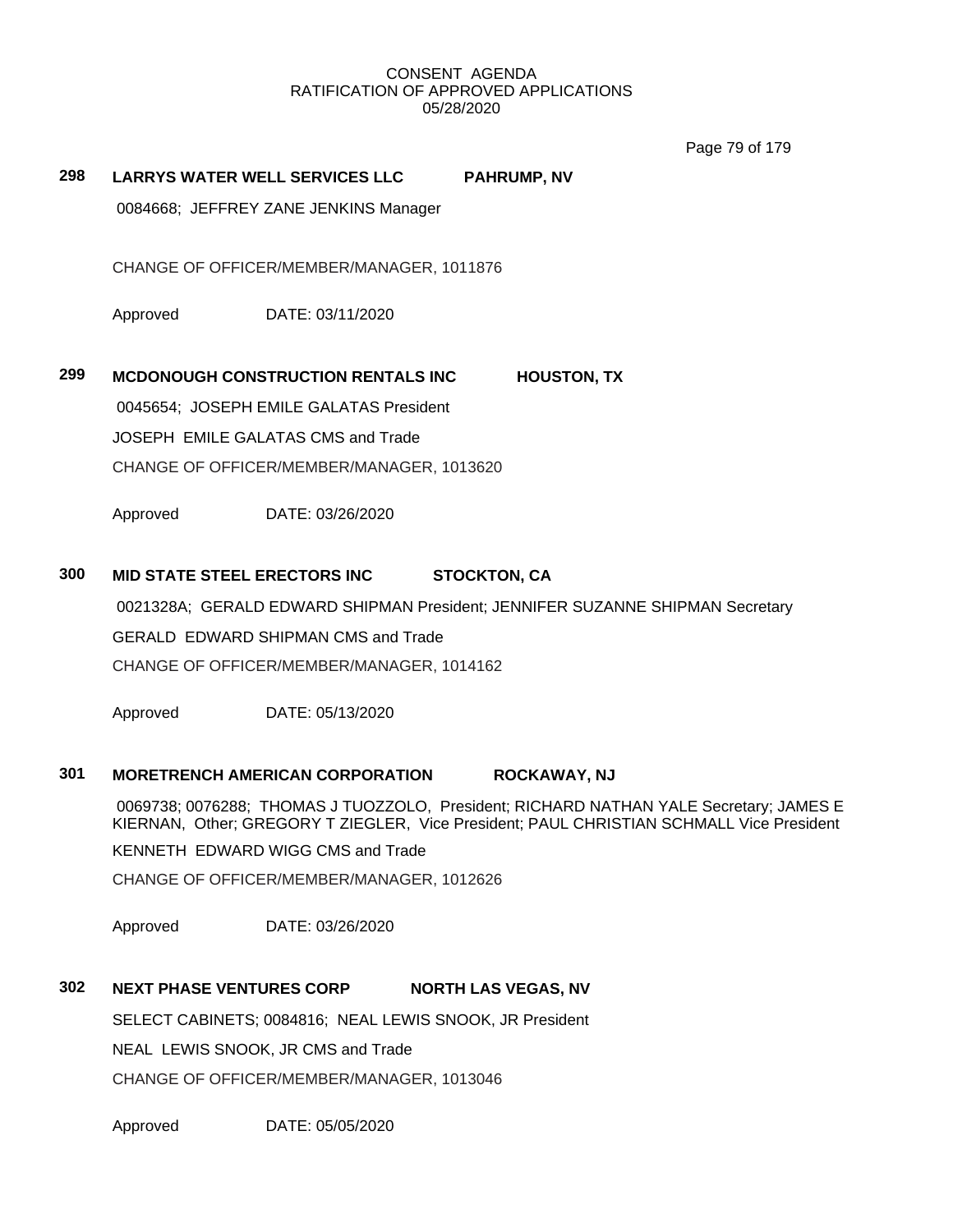Page 80 of 179

# **303 NORTHERN NEVADA WATER SOLUTIONS SPARKS, NV**

CULLIGAN RENO; 0080698; JERI LOUISE HURST President; JENNIFER ELIZABETH FAIRBANKS Secretary; WILLIAM ANDREW FAIRBANKS Treasurer

WILLIAM ANDREW FAIRBANKS CMS and Trade

CHANGE OF OFFICER/MEMBER/MANAGER, 1013780

Approved DATE: 04/17/2020

# **304 OLD WORLD CABINETRY LLC LAS VEGAS, NV**

0074016; NICK J DAVIS Manager

NICK J DAVIS CMS and Trade

CHANGE OF OFFICER/MEMBER/MANAGER, 1014102

Approved DATE: 05/06/2020

## **305 ORTIZ ROOFING LLC NORTH LAS VEGAS, NV**

0084782; ELIZABETH LOZANO-LEDESMA, Managing Member; BRENDA ORTIZ, Other; JAVIER ORTIZ, Managing Member

CHANGE OF OFFICER/MEMBER/MANAGER, 1013369

Approved DATE: 04/14/2020

## **306 PAIN IN THE PIPE PLUMBING LLC NORTH LAS VEGAS, NV**

0073641A; THOMAS LAYTON WALLS Manager; HEIDI JEAN WALLS Manager; JOSEPH TERRY-WADE WALLS, SR Manager

HEIDI JEAN WALLS CMS; THOMAS LAYTON WALLS Trade

CHANGE OF OFFICER/MEMBER/MANAGER, 1013266

Approved DATE: 04/16/2020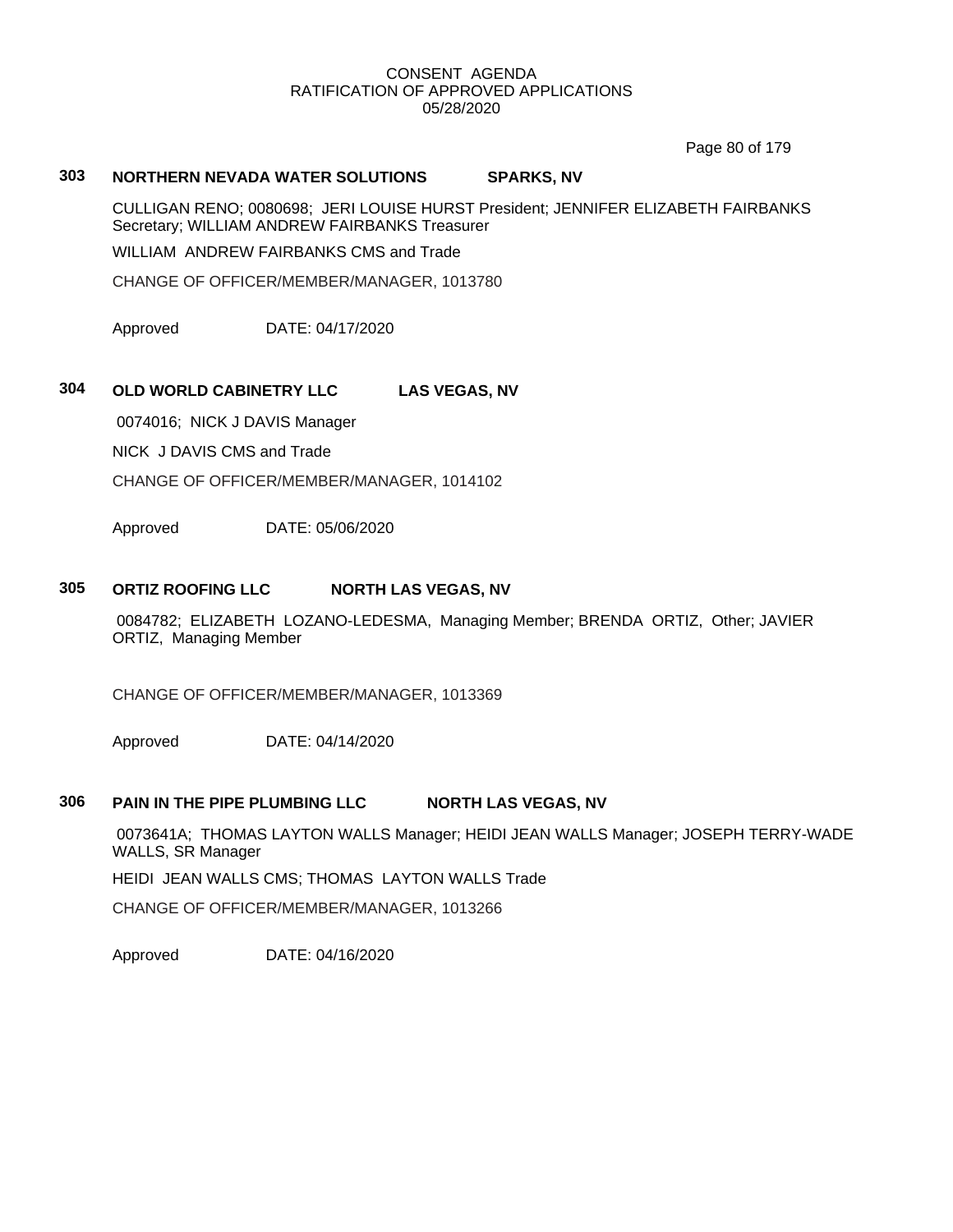Page 81 of 179

# **307 PLUMBING UPGRADE INC LAS VEGAS, NV**

0081000; JIVKO DINEV IVANOV President; GEORGI BOZHIDAROV BOZHINOV Director; ALEKSANDAR ZLATKOV ZLATEV Director; OGNYAN DIMITROV IVANOV Director; TODOR TAKIS MELIOS Director; ALEKSANDAR IVANOV MARINOV Secretary/Treasurer; YULIYAN LYUDMILOV BENOV Director

JIVKO DINEV IVANOV CMS and Trade

CHANGE OF OFFICER/MEMBER/MANAGER, 1013425

Approved DATE: 03/13/2020

## **308 PRECISION CARSON A NEVADA LIMITED LIABILITY CO CARSON CITY, NV**

PRECISION PLUMBING & HEATING; 0039002; STEVE MATTHEW BETTENCOURT Manager

STEVE MATTHEW BETTENCOURT CMS and Trade

CHANGE OF OFFICER/MEMBER/MANAGER, 1013029

Approved DATE: 03/04/2020

### **309 PROTEGIS LLC LOUISVILLE, KY**

PROTEGIS FIRE & SAFETY; 0081146; 0081649; PROTEGIS INTERMEDIATE HOLDINGS LLC Managing Member; STEPHEN EDWARD DEJOHN, Other

RUSSELL GREGORY STERN CMS and Trade

CHANGE OF OFFICER/MEMBER/MANAGER, 1013594

Approved DATE: 03/13/2020

## **310 REBEL POWER & CONTROL TECHNOLOGIES LLC NORTH LAS VEGAS, NV**

REBEL POWER & CONTROLS; 0080825; KURK KENYATTE WILLIAMS Manager; CESAR LADRON-GUEVARA Manager; LAUREN NICOLE WILLIAMS, Manager

CESAR LADRON-GUEVARA CMS and Trade; KURK KENYATTE WILLIAMS CMS

CHANGE OF OFFICER/MEMBER/MANAGER, 1012951

Approved DATE: 04/08/2020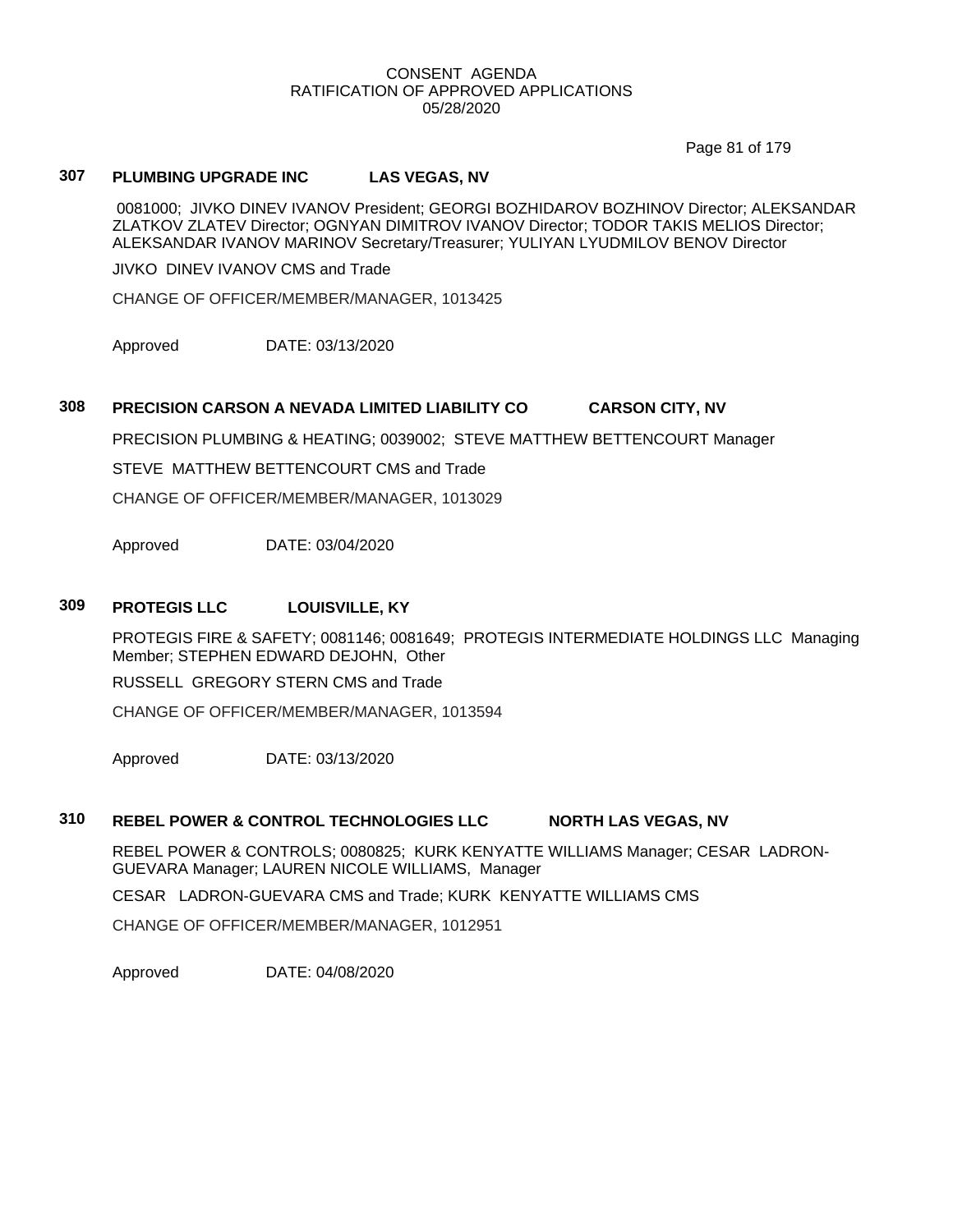Page 82 of 179

# **311 RED HAWK FIRE & SECURITY LLC TEMPE, AZ**

0080846; 0082257; DAVID WINSTON SMAIL, Manager; PASQUALE JOHN DORSI Manager; DANIEL MARK BRESINGHAM Manager; JEFFREY ALAN LIKOSAR, Manager; MARK DERVAN FOLEY Manager; MICHAEL PATRICK MCWILLIAMS Manager

AARON KEITH HOURIGAN, CMS and Trade; MICHAEL DREW DELAY CMS and Trade

CHANGE OF OFFICER/MEMBER/MANAGER, 1013025

Tabled DATE: 03/10/2020

RESOLUTION OF OPEN COMPLAINT ON RELATED LICENSE #0077105.

#### **312 SERVCO INC LAS VEGAS, NV**

MAX PLUMBING AND AIR CONDITIONING; 0056354; ROBERT STEVEN MCNABB President; ROBERT KENNETH MCNABB Director

ROBERT STEVEN MCNABB CMS; ROBERT WILLIAM CURTIN, Trade

CHANGE OF OFFICER/MEMBER/MANAGER, 1013561

Approved DATE: 03/13/2020

### **313 SHADE STRUCTURES INC LAS VEGAS, NV**

USA SHADE & FABRIC STRUCTURES; 0078724; 0081419; JOHN STUART SAUNDERS President; DAVID ALLEN SCHNEIDER Vice President; MICHAEL ANTHONY PRUSS Secretary/Treasurer

DAVID ALLEN SCHNEIDER CMS and Trade

CHANGE OF OFFICER/MEMBER/MANAGER, 1013753

Approved DATE: 04/29/2020

APPROVE RECOMMENDED FOR LICENSES #0078724 AND 0081419.

#### **314 SIEMENS INDUSTRY INC LAS VEGAS, NV**

0049201; 0052938; 0083199; 0086371; DAVID RAY HOPPING President; LISA WILLIAMS GREENE Secretary; MARSHA SMITH, Chief Financial Officer

JARED MARK EVANS Trade; JEFFREY FREEMAN SCHMUCKER Trade; JOHNNY MICHAEL JOHNSON CMS and Trade; TODD ANDREW JONES CMS; TODD ANDREW JONES CMS and Trade CHANGE OF OFFICER/MEMBER/MANAGER, 1013468

Approved DATE: 04/07/2020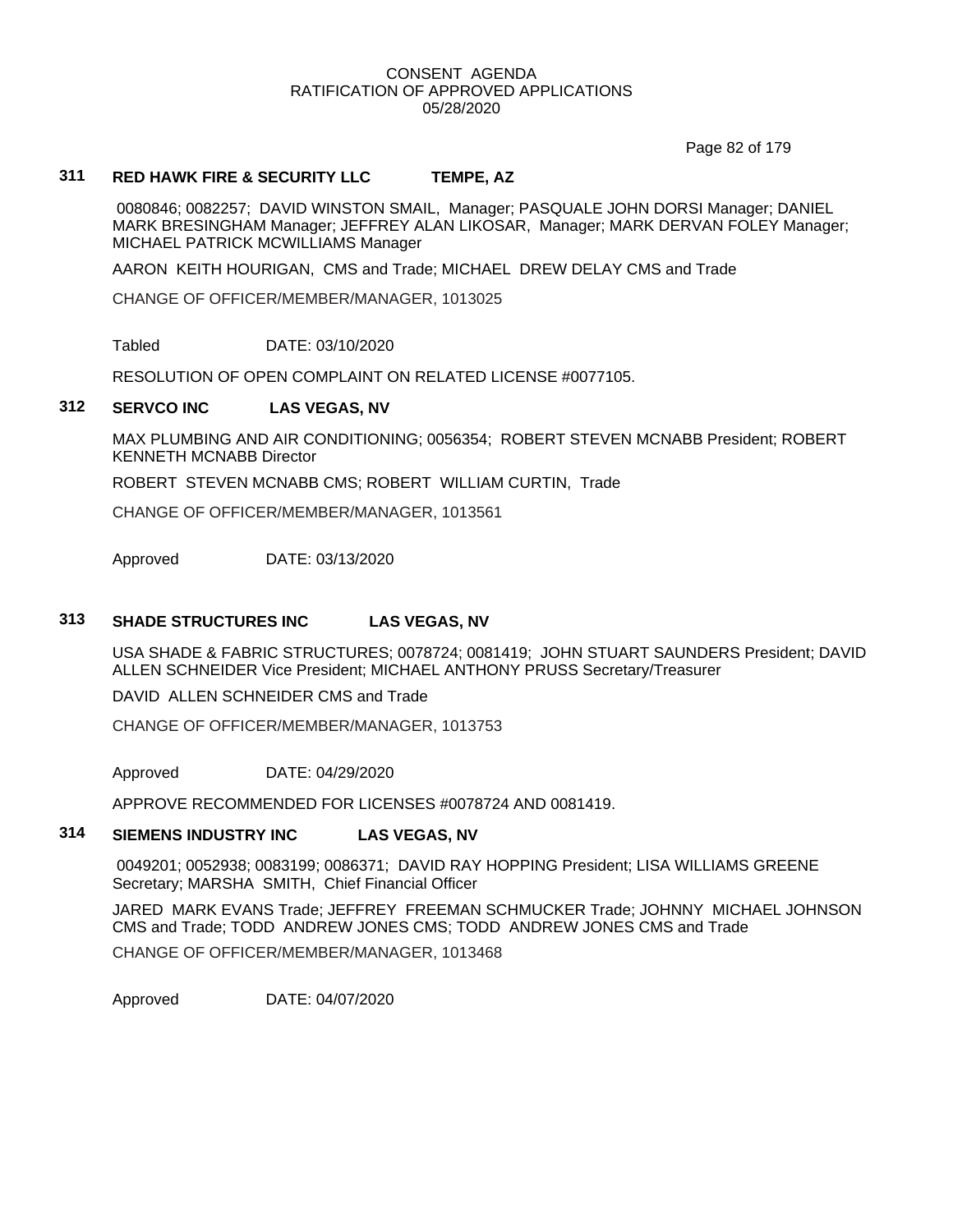Page 83 of 179

## **315 SIERRA AIR CONDITIONING INC LAS VEGAS, NV**

0026554A; 0072465; 0076176; DARREN LANCE WILSON President; TERRANCE RODNEY MAGEE Vice President; PAUL OCONNOR MULVANEY, Vice President; JEFFREY CRAIG KVAM, Vice President

DARREN LANCE WILSON CMS; DARREN LANCE WILSON CMS and Trade; JACK TOMATSU RAMSAY CMS and Trade

CHANGE OF OFFICER/MEMBER/MANAGER, 1012760

Approved DATE: 03/13/2020

# **316 SIERRA BAY CONTRACTORS INC CONCORD, CA**

0049009; ALBERT DOMINIC SEENO, JR President; JEANNE CRAIN PAVAO Secretary; ADRIENNE ELAINE ZIMMER, Chief Financial Officer; THOMAS SEENO Vice President

ALBERT DOMINIC SEENO, JR CMS and Trade

CHANGE OF OFFICER/MEMBER/MANAGER, 1013764

Approved DATE: 04/24/2020

## **317 SIERRA LLC LAS VEGAS, NV**

0078689; 0081121; DARREN LANCE WILSON President; TERRANCE RODNEY MAGEE, JR Other; JEFFREY CRAIG KVAM, Vice President; PAUL OCONNOR MULVANEY, Vice President

TERRANCE RODNEY MAGEE, JR CMS and Trade

CHANGE OF OFFICER/MEMBER/MANAGER, 1012756

Approved DATE: 03/13/2020

# **318 SILVER STATE GLASS & MIRROR CO INC LAS VEGAS, NV**

0004490A; BARBARA ETHERIDGE WALTON, President; PERRY CLARKE WALTON, Secretary; MICHAEL THOMAS KENNALEY, Vice President

RAY CRUNK CMS and Trade

CHANGE OF OFFICER/MEMBER/MANAGER, 1012205

Approved DATE: 05/08/2020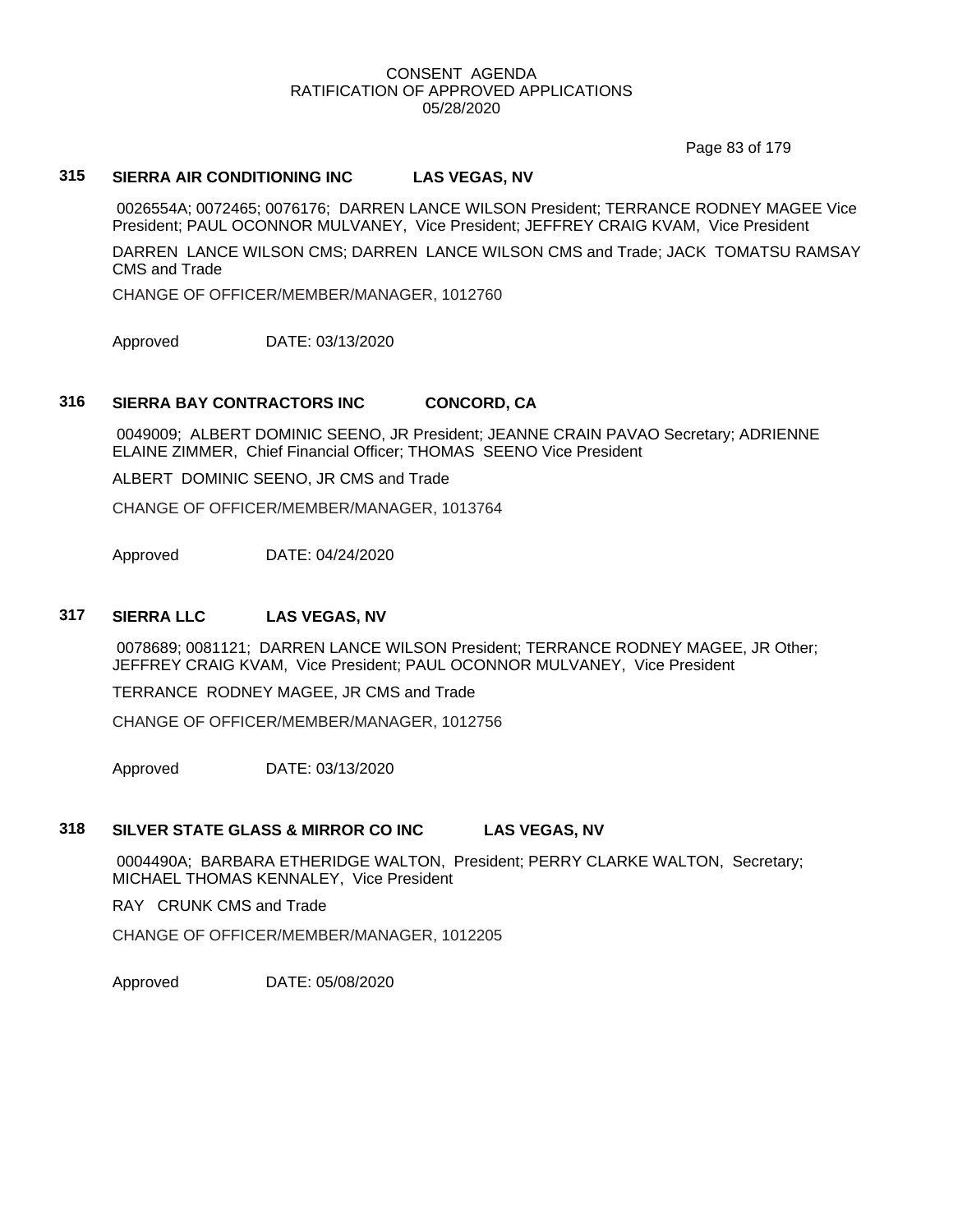Page 84 of 179

# **319 SILVERADO MECHANICAL LLC LAS VEGAS, NV**

0051784; 0074192; JEFFREY CRAIG KVAM, Vice President; PAUL OCONNOR MULVANEY, Vice President; DARREN LANCE WILSON Member; PAUL ERIN HUGHETT Manager

PAUL ERIN HUGHETT CMS and Trade

CHANGE OF OFFICER/MEMBER/MANAGER, 1012758

Approved DATE: 03/13/2020

# **320 SKYBOX CONSTRUCTION LLC LAS VEGAS, NV**

0038848B; 0081923A; 0082134A; 0082135A; 0082760; 0083861; 0084777; EUN KYUNG LEE, Managing Member; FERNANDO ADAN PRUNEDA, Managing Member

JONATHAN F PRUNEDA CMS and Trade

CHANGE OF OFFICER/MEMBER/MANAGER, 1013833

Approved DATE: 05/05/2020

## **321 SPECIALIZED PAVEMENT MARKING INC TUALATIN, OR**

0076867; MARK ALLEN PRICE President; ROBERT K EVERTON Secretary

MARK ALLEN PRICE CMS and Trade

CHANGE OF OFFICER/MEMBER/MANAGER, 1013923

Approved DATE: 04/21/2020

# **322 SUNBELT CONTROLS INC PLEASANTON, CA**

0073857; 0074365; 0075146; JOSHUA DAVID REDING, President; MARCO TULIO MERIDA, JR Treasurer MICHAEL PATRICK CARROLL CMS and Trade; ROBERT ANDREW HAMILL CMS and Trade CHANGE OF OFFICER/MEMBER/MANAGER, 1013362

Approved DATE: 03/09/2020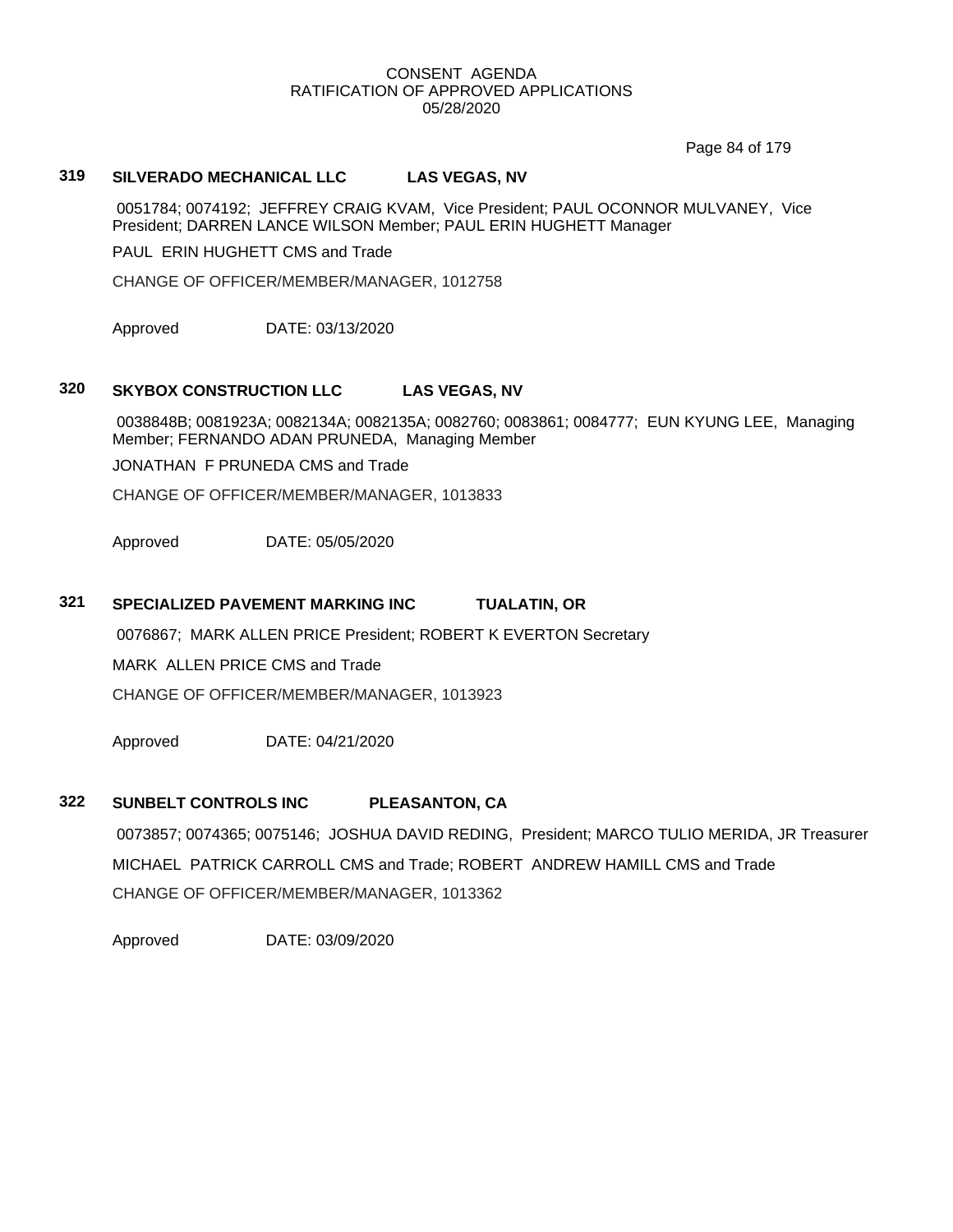Page 85 of 179

## **323 T F C ENTERPRISES INCORPORATED LAS VEGAS, NV**

TIBURON CONSTRUCTION; 0076431; 0078878; 0078975; DAVID ATTILA PAPP President; ZSUZSANNA TARNOK-PAPP Secretary; NICOLE LOUISE ZABRISKIE Treasurer

DAVID ATTILA PAPP CMS and Trade

CHANGE OF OFFICER/MEMBER/MANAGER, 1014165

Approved DATE: 05/13/2020

## **324 T I C - THE INDUSTRIAL COMPANY ENGLEWOOD, CO**

0020761; 0023847; MICHAEL BRUEGGEMANN President; MICHAEL FRANCIS NORTON Secretary; STEPHEN SCOTT THOMAS Treasurer; CAMERON TODD CHANDLER Vice President

ARIC DONALD MARTENS, CMS and Trade; BRENT ALFRED BEGUIN CMS and Trade; MICHAEL W SEXTON CMS and Trade

CHANGE OF OFFICER/MEMBER/MANAGER, 1012307

Approved DATE: 04/08/2020

# **325 TILSON TECHNOLOGY MANAGEMENT INC PORTLAND, ME**

0083196; JOSHUA BENJAMIN BRODER, President; TIMOTHY ROBERT SCHNEIDER, Secretary; SHAUN NELSON MCCARTHY, Treasurer

JOSHUA BENJAMIN BRODER, CMS and Trade

CHANGE OF OFFICER/MEMBER/MANAGER, 1012804

Approved DATE: 03/06/2020

# **326 TOTAL WESTERN INC PARAMOUNT, CA**

0055740; 0060601; PAUL FRANCIS CONRAD President; MARSHALL SCOTT BRAGG, Secretary

DANIEL SCOTT BROWN Trade; PAUL FRANCIS CONRAD CMS; PAUL FRANCIS CONRAD CMS and Trade

CHANGE OF OFFICER/MEMBER/MANAGER, 1013442

Approved DATE: 04/29/2020

APPROVED ON LICENSE #0060601 AND 0055740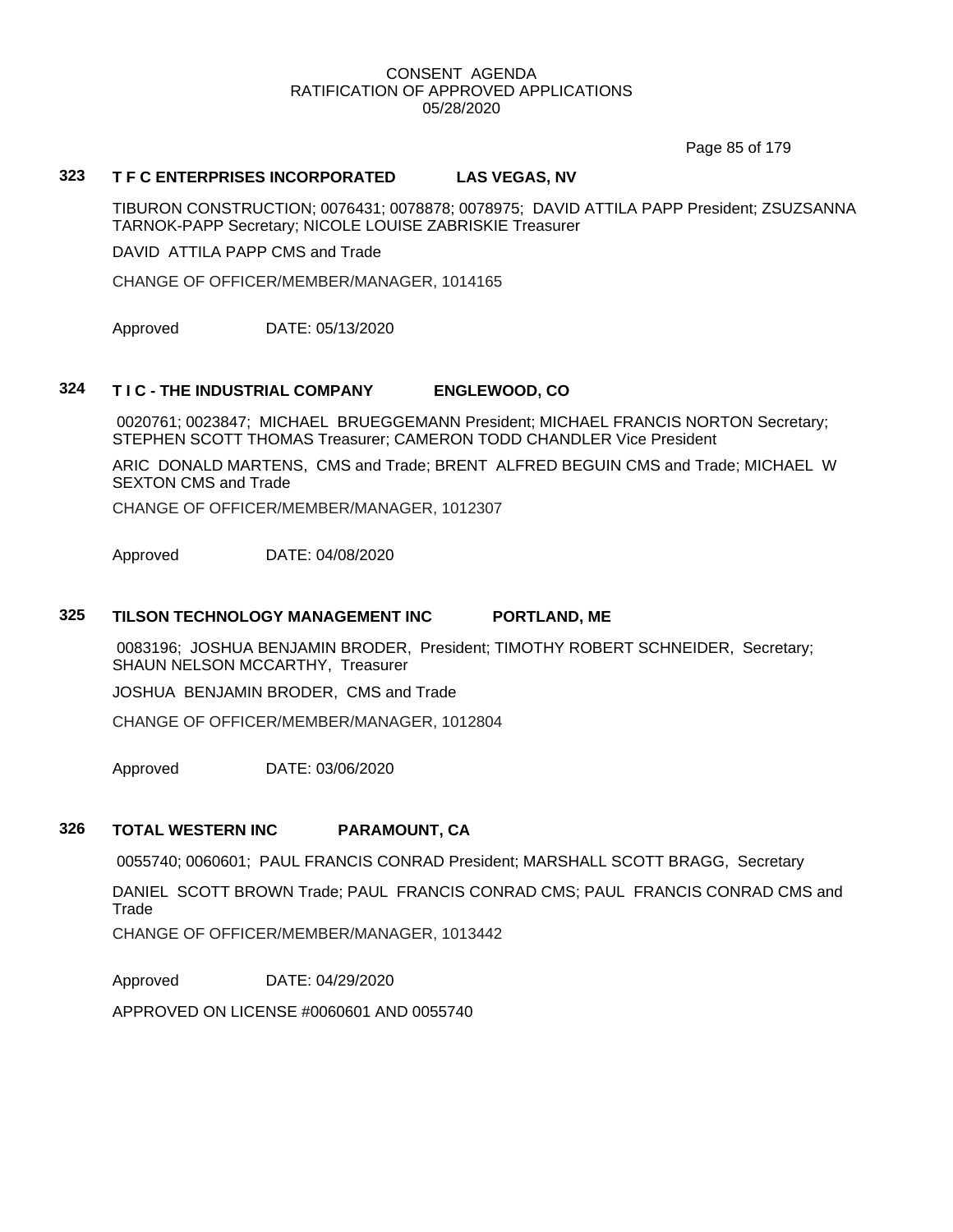Page 86 of 179

## **327 TRIAD ELECTRIC & CONTROLS INC BATON ROUGE, LA**

0080824; BRIAN JAMES BORDELON President; TAMI HELMKE MISURACA Director

BRIAN JAMES BORDELON CMS and Trade

CHANGE OF OFFICER/MEMBER/MANAGER, 1013228

Approved DATE: 03/12/2020

## **328 TROPICAL LANDSCAPES LLC LAS VEGAS, NV**

0085266; CESAR A PINEDA, Managing Member CESAR A PINEDA, CMS and Trade CHANGE OF OFFICER/MEMBER/MANAGER, 1013873

Approved DATE: 04/21/2020

## **329 VOLKERT INC MOBILE, AL**

0083204; GERALD STUMP President; ROGER CRANE GUILIAN Secretary; MICHAEL IRL SAMPSON Treasurer; DAVID MICHAEL WEBBER Director

LEON MARK BARKAN CMS and Trade

CHANGE OF OFFICER/MEMBER/MANAGER, 1013614

Approved DATE: 05/08/2020

## **330 WESTERN STATES CONTRACTING INC LAS VEGAS, NV**

0019550; 0066686; WESTON LEE ADAMS President; ELIZABETH A ADAMS Secretary; JEFFREY KIM ADAMS Treasurer

WESTON LEE ADAMS CMS and Trade

CHANGE OF OFFICER/MEMBER/MANAGER, 1013260

Approved DATE: 04/24/2020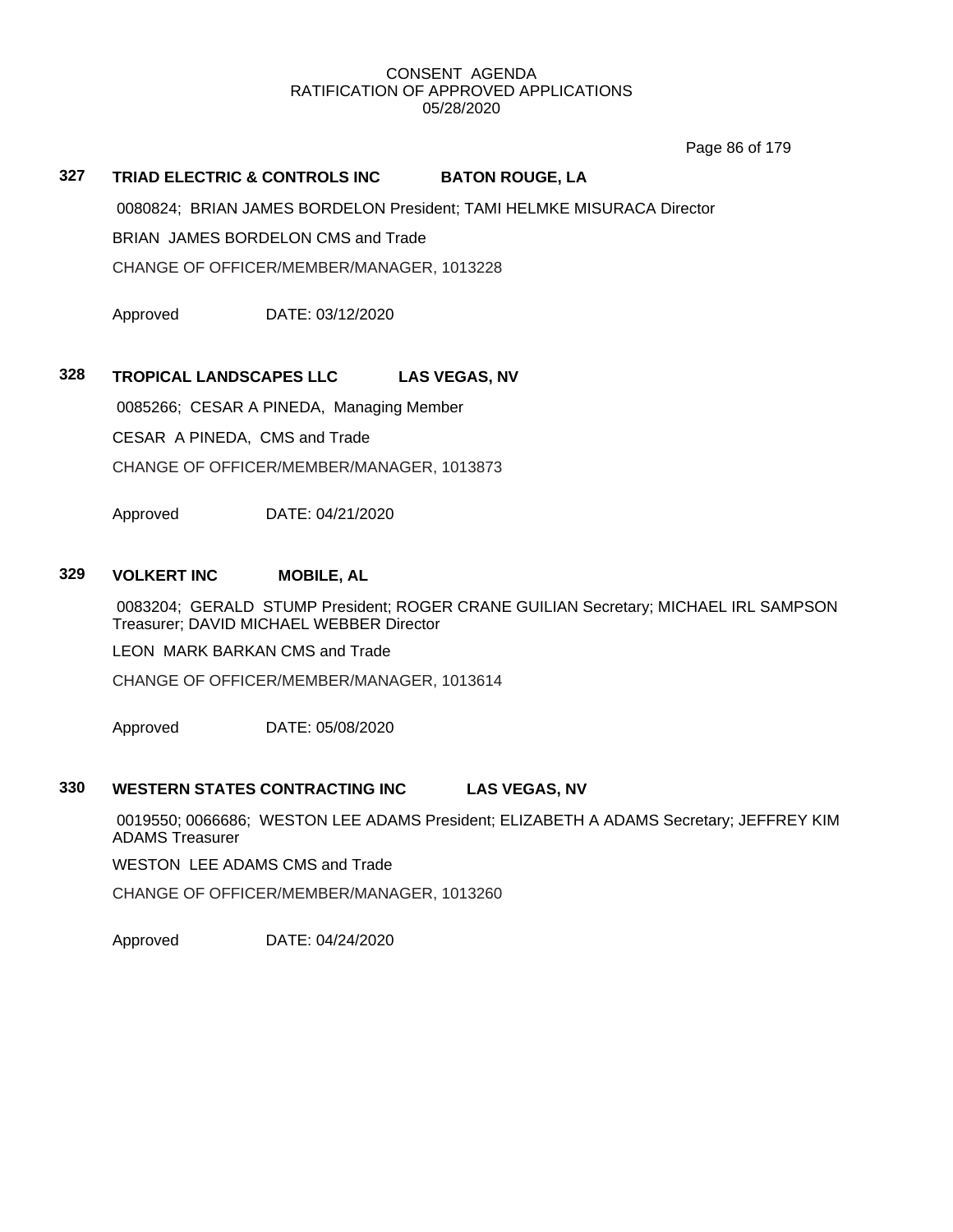Page 87 of 179

# **331 YARDS AHEAD LANDSCAPING LLC LAS VEGAS, NV**

0030694A; MICHAEL HAYWARD SANDERS Manager MICHAEL HAYWARD SANDERS Trade; TESSA MARIE SANDERS CMS CHANGE OF OFFICER/MEMBER/MANAGER, 1013504

Approved DATE: 03/27/2020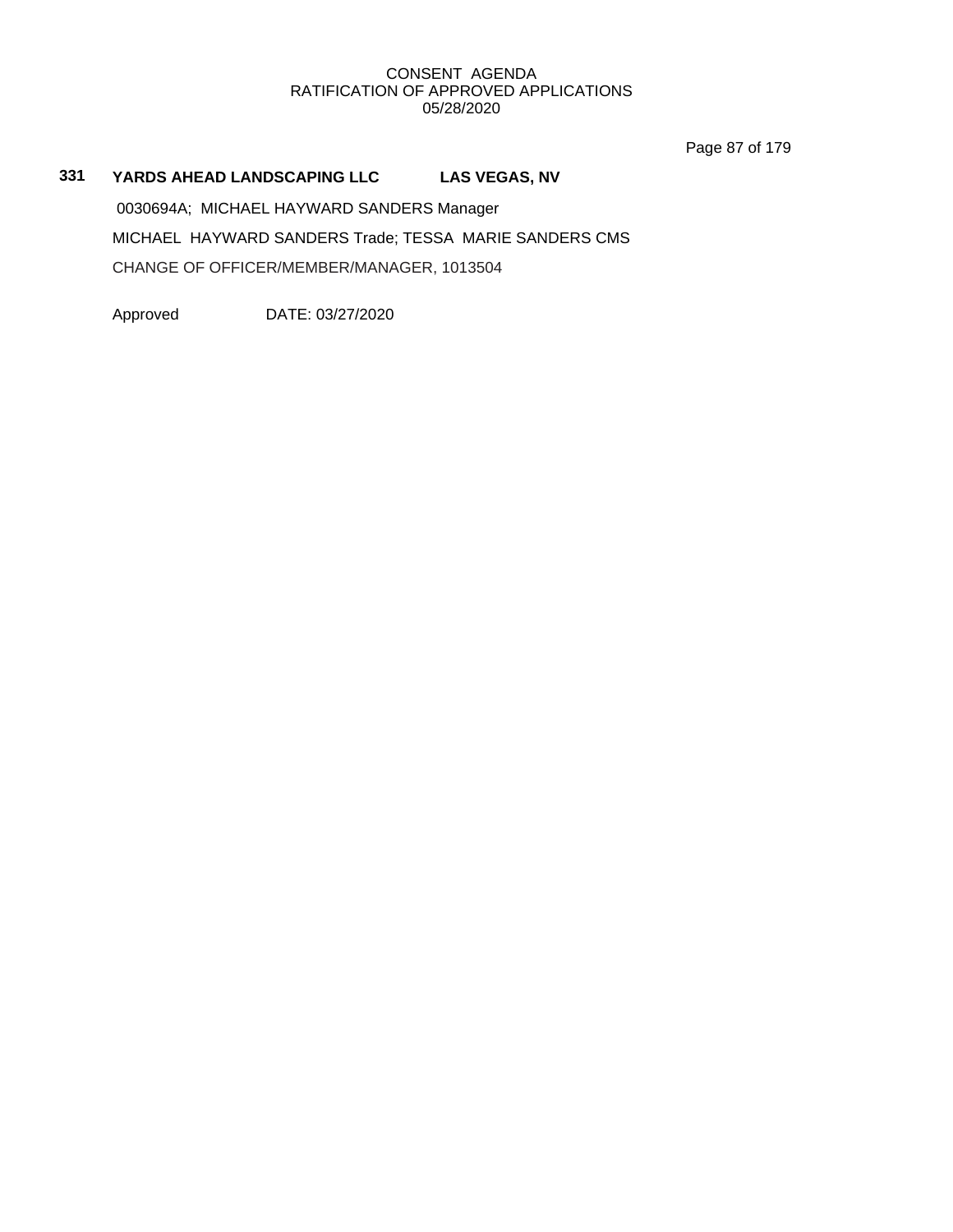Page 88 of 179

# **CHANGE OF QUALIFIED INDIVIDUAL**

## **332 A 1 SANDBLASTING INC LAS VEGAS, NV**

A 1 MASONRY & SANDBLASTING; 0055935; JENNIFER ANN ROBERTS President MICHAEL LORRAIN ROBERTS CMS and Trade; (C-18 Masonry) CHANGE OF QUALIFIED INDIVIDUAL, 1013903

Approved DATE: 04/07/2020

JENNIFER ANN ROBERTS/CMS CONTINGENT ON PASSING REQUIRED CMS EXAM

## **333 A 1 SANDBLASTING INC LAS VEGAS, NV**

A 1 MASONRY & SANDBLASTING; 0054462; JENNIFER ANN ROBERTS President MICHAEL LORRAIN ROBERTS CMS and Trade; (C-4D Sandblasting) CHANGE OF QUALIFIED INDIVIDUAL, 1013904

Approved DATE: 04/07/2020

CONTINGENT ON PASSING REQUIRED CMS EXAM

## **334 A A A ELECTRIC AND LIGHTING INCLINE VILLAGE, NV**

0037525; GEORGE DENNIS VALENTINE Owner GEORGE DENNIS VALENTINE CMS and Trade; (C-2 Electrical) CHANGE OF QUALIFIED INDIVIDUAL, 1012423

Approved DATE: 03/26/2020

SAMANTHA LIN VALENTINE, QE/ CMS/ TRADE C-2 ELECTRICAL CONTINGENT UPON PASSING CMS & C-2 EXAM WITHIN 6 MONTHS FROM APPLICATION FILING DATE OF 12/19/2019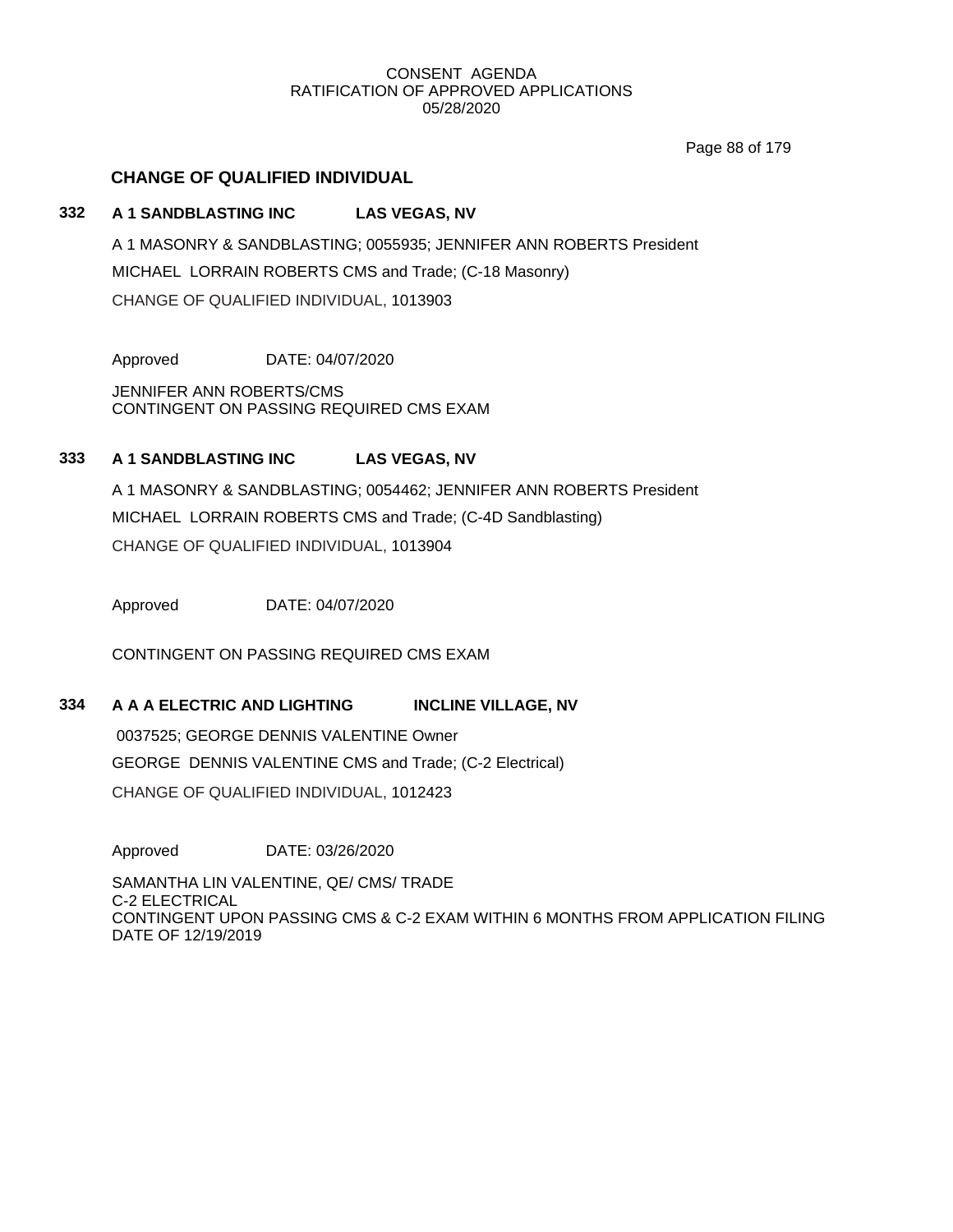Page 89 of 179

## **335 A S B LLC LAS VEGAS, NV**

0084957; ANABEL GARCIA Managing Member ANABEL GARCIA CMS; MARIO RICARDO VALDEZ Trade; (A-23 Removal of Asbestos) CHANGE OF QUALIFIED INDIVIDUAL, 1013991

Approved DATE: 04/22/2020

MARIO VALDEZ, QE/TRADE

# **336 B & B HEATING AND AIR LLC RENO, NV**

0075283; MICHAEL JOSEPH BYRNES Managing Member

; (C-21 Refrigeration and Air Conditioning)

CHANGE OF QUALIFIED INDIVIDUAL, 1013507

Approved DATE: 03/26/2020

THOMAS PAUL CASH, QI/TRADE AARON MATTHEW PETTY, QI/CMS C-21 REFRIGERATION AND AIR CONDITIONING

CONTINGENT UPON PASSING CMS AND TRADE EXAM WITHIN 6 MONTHS, FROM APPLICATION FILE DATE. NO LATER THAN (8/30/2020)

# **337 BENCHMARK TECHNOLOGIES LLC LAS VEGAS, NV**

0050487; THOMAS E COLEMAN Manager

THOMAS E COLEMAN CMS and Trade; (C-2 Electrical)

CHANGE OF QUALIFIED INDIVIDUAL, 1011941

Approved DATE: 04/08/2020

ANASTASIA COLEMAN, QE/ CMS SEAN ANTHONY COLEMAN, QE/ TRADE AMENDING LICENSE CLASS FROM C2-2 TO C-2D CONTINGENT UPON PASSING C-2D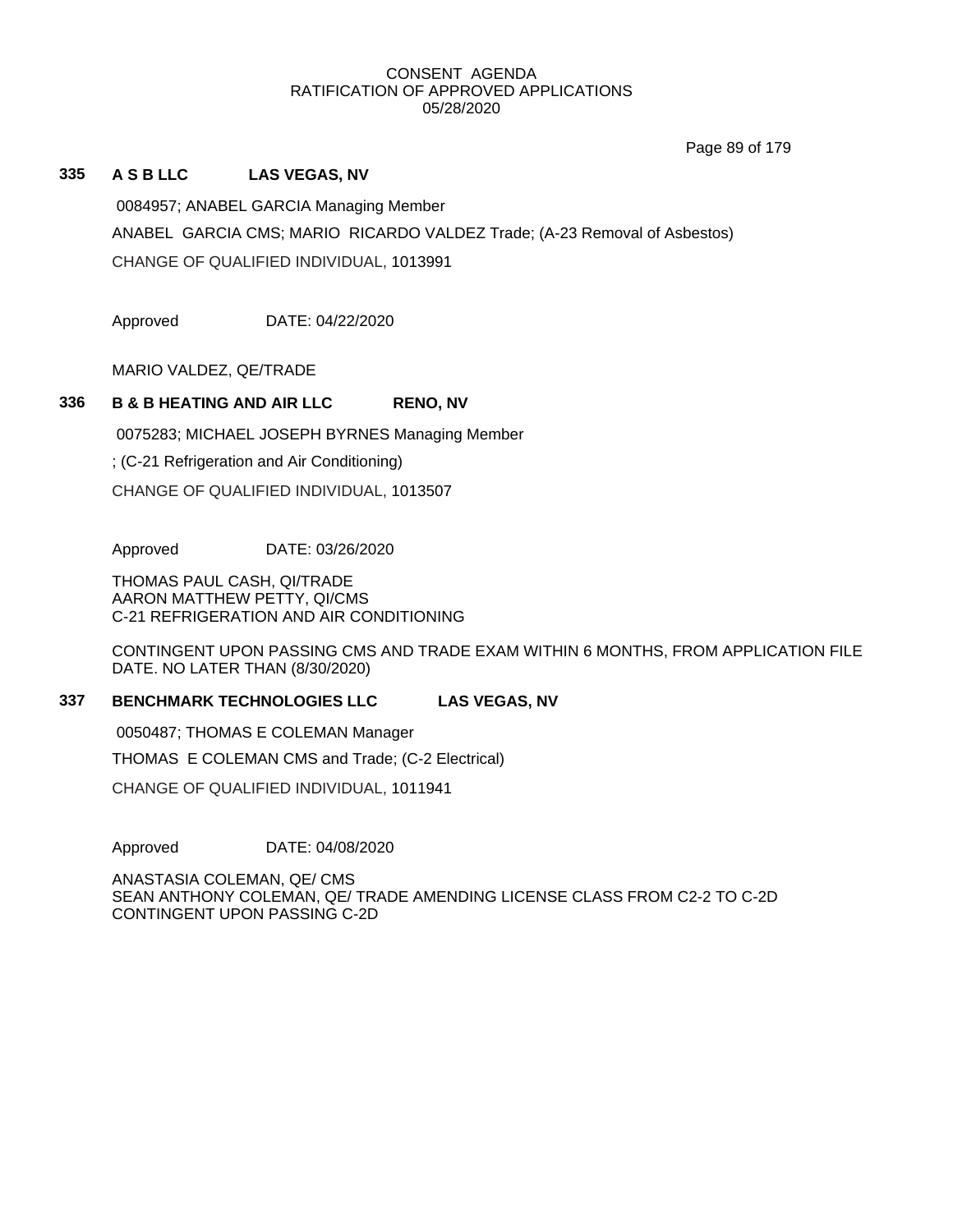Page 90 of 179

## **338 BILFINGER WESTCON INC BISMARCK, ND**

0075016; MARK ALAN PARSONS, President; GUSTAF BJORN PATRIK HOLS, Chief Financial Officer

; (A-20 Industrial Piping)

CHANGE OF QUALIFIED INDIVIDUAL, 1013411

Approved DATE: 04/06/2020

SCOTT KENNETH KREBSBACH, QI/TRADE/CMS A-20, INDUSTRIAL PIPING CONTINGENT UPON PASSING CMS EXAM

## **339 BUILDING CONTROL SERVICES INC RENO, NV**

0081710; THOMAS GARY HULBERT President; WILLIAM RICHARD ALLEN, JR Treasurer

WILLIAM RICHARD ALLEN, JR CMS; THOMAS GARY HULBERT Trade; (C-21 Refrigeration and Air Conditioning)

CHANGE OF QUALIFIED INDIVIDUAL, 1013905

Approved DATE: 05/06/2020

JESSE MYRL JENSEN, QI/TRADE C-21, REFRIGERATION AND AIR CONDITIONING

CONTINGENT UPON PASSING TRADE EXAM BY SEPTEMBER 30, 2020

## **340 CERTIFIED FIRE & SECURITY SALT LAKE CITY, UT**

0071453; KARL FRASER WALKER President; DUSTIN VERN MOSER VP/Secretary

CHARLES EDWARD ELLIOTT, JR CMS and Trade; (C-41 Fire Protection)

CHANGE OF QUALIFIED INDIVIDUAL, 1012364

Approved DATE: 04/29/2020

JEROME TADD SMART, QE/ CMS/ TRADE DUSTIN MOSER, VP/ SECRETARY/ CMS/ TRADE C-41 FIRE PROTECTION CONTINGENT UPON PASSING CMS & C-41 TRADE EXAM BY OCTOBER 20, 2020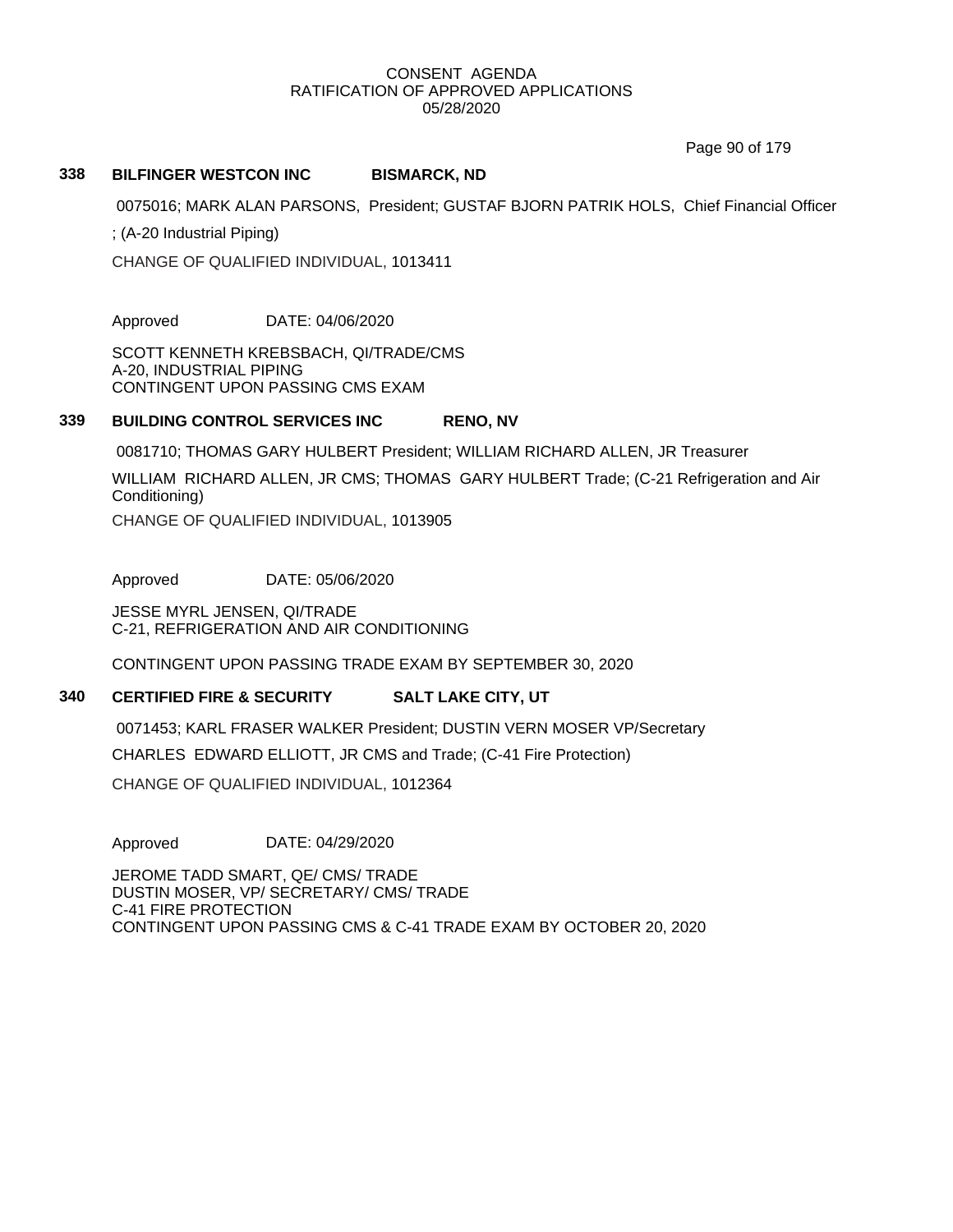Page 91 of 179

## **341 D E JANSSE & COMPANY INC GENOA, NV**

0046045; DIRK EDWARD JANSSE President; EILEEN MARY JANSSE Secretary; TIMOTHY JOHN JANSSE, Vice President

DIRK EDWARD JANSSE CMS and Trade; (B-2 Residential and Small Commercial)

CHANGE OF QUALIFIED INDIVIDUAL, 1013241

Approved DATE: 03/26/2020

TIMOTHY JOHN JANSSE, VICE PRESIDENT/QI/CMS/TRADE B-2 RESIDENTIAL AND SMALL COMMERCIAL

CONTINGENT UPON PASSING THE CMS AND TRADE EXAM, WITHIN 6 MONTHS OF APPLICATION FILE DATE. NO LATER THAN 8/16/2020.

#### **342 DASHIELL CORPORATION HOUSTON, TX**

0084621; HENRY EDWARD JACKSON, President; MARK RUSSELL WARNOCK, Secretary; RUSSELL KEITH BAY Treasurer; CAROLYN MILBURN CAMPBELL, Director

ROBIN DAVID ROETTGERS, CMS and Trade; (C-2 Electrical)

CHANGE OF QUALIFIED INDIVIDUAL, 1013124

Approved DATE: 03/06/2020

CHARLES MORGAN JARRELL, II, QI/CMS/TRADE C-2 ELECTRICAL

CONTINGENT UPON PASSING THE CMS EXAM, NO LATER THAN 8/11/2020

#### **343 DELTA FIRE SYSTEMS INC SPARKS, NV**

0020318; WILLIAM FREDERICK BALL, III President

BRET WILLIAM PETERSON, Trade; SEAN MITCHELL MCGUIRE CMS; (C-41A Automatic Fire Sprinklers; C-41B Fixed Fire Extinguishing Systems)

CHANGE OF QUALIFIED INDIVIDUAL, 1012757

Approved DATE: 03/09/2020

SEAN MITCHELL MCGUIRE, QI/TRADE/CMS NATHAN ALAN MUZZI, QI/TRADE/CMS BRET WILLIAM PETERSON, QI/TRADE/CMS C-41A (AUTOMATIC FIRE SPRINKLERS) & C-41B (FIXED FIRE EXTINGUISHING SYSTEMS)

CONTINGENT UPON PASSING THE CMS AND TRADE EXAMS, NO LATER THAN 7/20/2020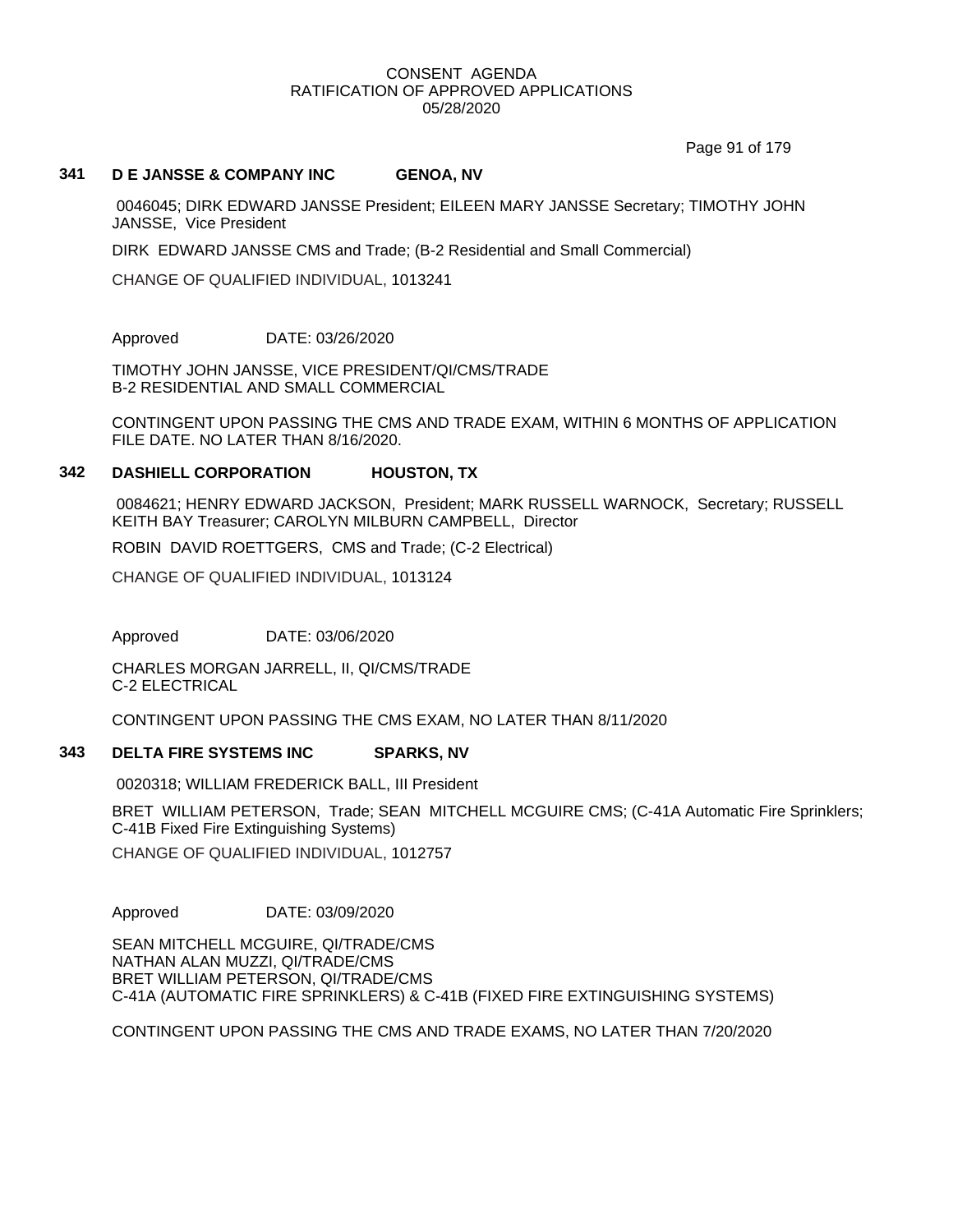Page 92 of 179

## **344 DR ELECTRIC SERVICES INC HENDERSON, NV**

0055491; ROGER ALLAN FISHER President; RENA ALANE FISHER Secretary/Treasurer FRIDERIC PAUL PRANDECKI, JR CMS; ROGER ALLAN FISHER Trade; (C-2 Electrical) CHANGE OF QUALIFIED INDIVIDUAL, 1013506

Approved DATE: 04/09/2020

FRIDERIC PRANDECKI JR, QE/CMS

# **345 DYWIDAG SYSTEMS INTERNATIONAL USA INC BOLINGBROOK, IL**

0023023; MICHAEL RAYMOND KELLEY, President; SONJA K BAILLIE-DAVID, Secretary

; (C-14A Reinforcing Steel; C-14B Structural Steel)

CHANGE OF QUALIFIED INDIVIDUAL, 1013183

Approved DATE: 03/27/2020

ANOUR KARTITE, QI/CMS/TRADE C-14A, REINFORCING STEEL

CONTINGENT UPON PASSING CMS AND TRADE EXAM BY 08/14/2020 AND REMOVAL OF C-14B CLASSIFICATION.

# **346 E C SOURCE SERVICES LLC MESA, AZ**

0083305; ROBERT ERNEST APPLE Manager

; (A General Engineering)

CHANGE OF QUALIFIED INDIVIDUAL, 1013823

Approved DATE: 04/17/2020

MICHAEL KEVIN CHILDERS, QI/TRADE/CMS (A) ENGINEERING

CONTINGENT UPON PASSING CMS AND (A) TRADE EXAMS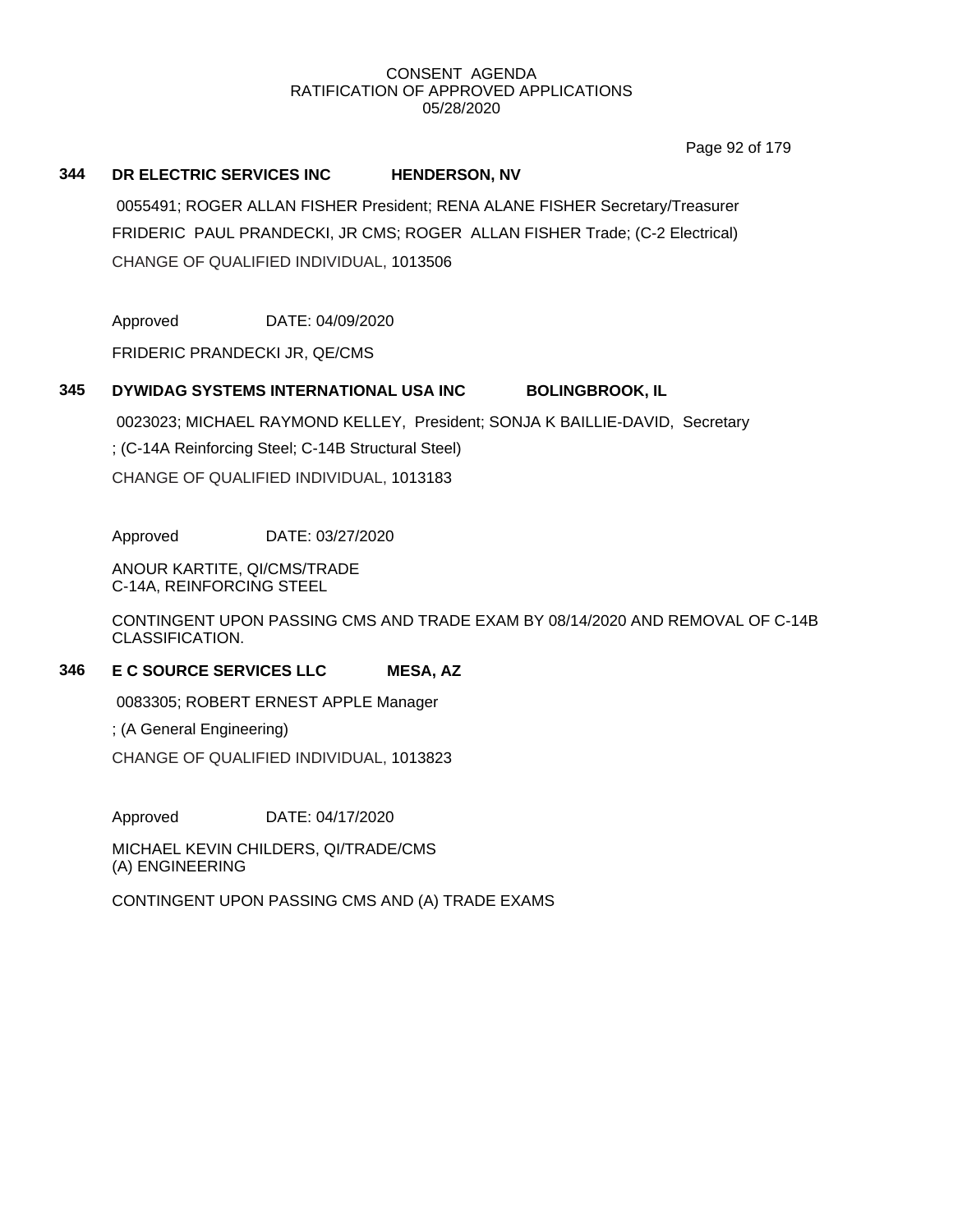Page 93 of 179

## **347 ELECTRICAL BUILDERS INC ST CLOUD, MN**

0070288; JESSICA DEE NETTER, President; ERIC FELIX NETTER Treasurer; CONSTANCE IRENE NETTER Chief Executive Officer

DERICK VON NETTER CMS; (C-2E Lines to Transmit Electricity)

CHANGE OF QUALIFIED INDIVIDUAL, 1012700

Approved DATE: 03/10/2020

SHAWN MIDTHUN, QE/TRADE C2E

CONTINGENT ON PASSING TRADE EXAM

# **348 FISK ELECTRIC COMPANY LAS VEGAS, NV**

0027603; ORVIL MCKINLEY ANTHONY, JR President; GREGORY CHARLES THOMAS Vice President CHARLES REX MARTIN CMS and Trade; (C-2 Electrical)

CHANGE OF QUALIFIED INDIVIDUAL, 1013972

Approved DATE: 05/13/2020

CHARLES REX MARTIN, QE/CMS/TRADE  $C<sub>2</sub>$ 

# **349 FRONTIER PLUMBING LLC LAS VEGAS, NV**

0080479; CURTIS EUGENE RENNIE Managing Member; JUDY ELLEN RENNIE Managing Member; EDWARD EUGENE RENNIE Managing Member; KEVIN LOUISE MARSHALL Managing Member

EDWARD EUGENE RENNIE CMS and Trade; JUDY ELLEN RENNIE CMS; (C-1D Plumbing; C-1H Water Heaters)

CHANGE OF QUALIFIED INDIVIDUAL, 1013868

Approved DATE: 05/13/2020

KEVIN MARSHALL, QE/CMS CURTIS RENNIE, QE/TRADE C1D, C1H

CONTINGENT ON PASSING CMS/TRADE EXAMS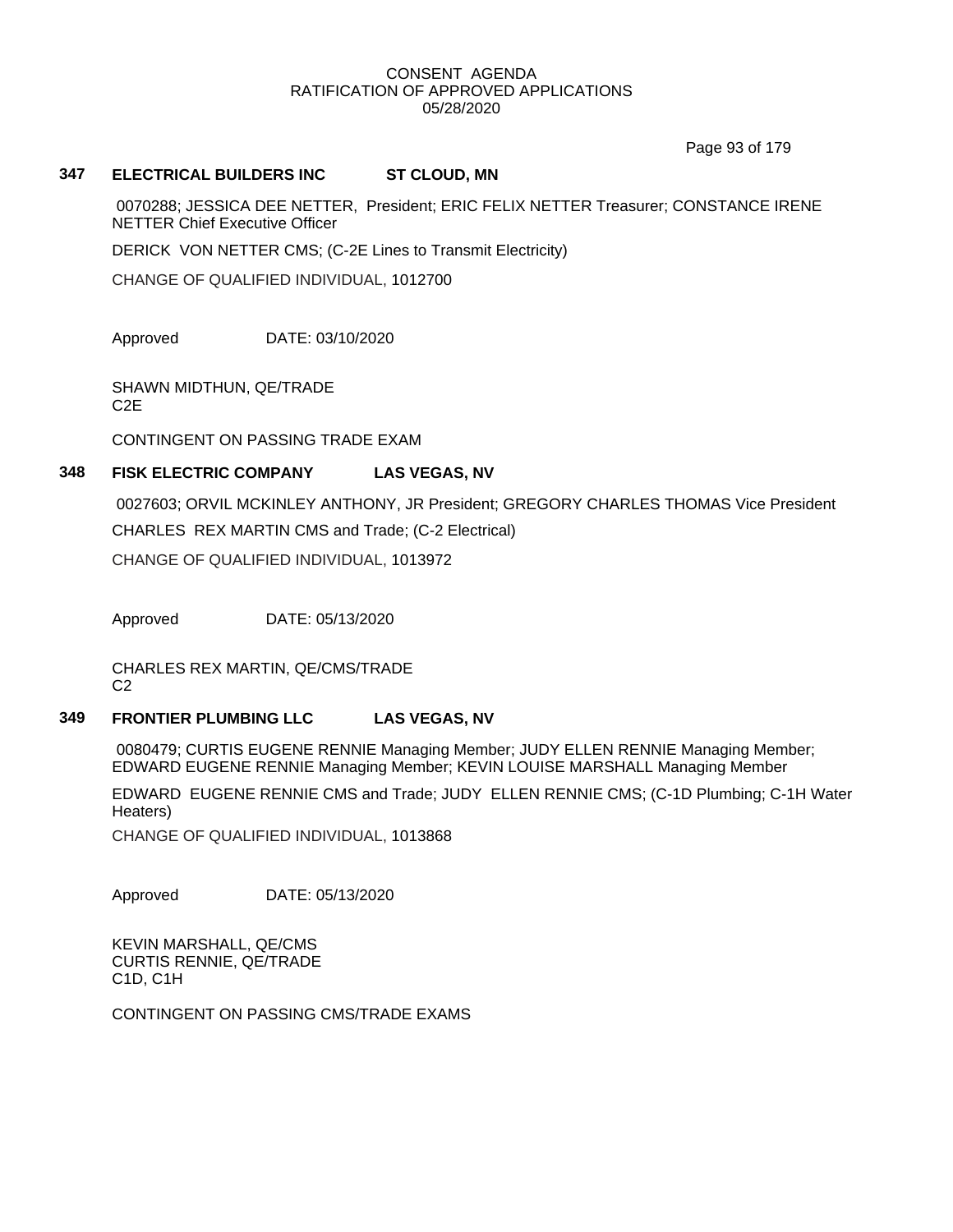Page 94 of 179

## **350 GENERAL CONCRETE INC LAS VEGAS, NV**

0069337; FRANCISCO PLAZOLA-LARIOS President; JOHANNA RANGEL Secretary; ISMAEL RANGEL-ESCALANTE Treasurer

FRANCISCO PLAZOLA-LARIOS CMS and Trade; JOHANNA RANGEL CMS; (C-5 Concrete Contracting)

CHANGE OF QUALIFIED INDIVIDUAL, 1013611

Approved DATE: 04/01/2020

JOHANNA RANGEL, SECRETARY/QI/CMS/TRADE C-5, CONCRETE

CONTINGENT UPON PASSING TRADE EXAM

#### **351 GEOTECHNICAL DRILLING LLC LAS VEGAS, NV**

0084775; GEOTEK OPERATIONS LIMITED Manager; ERIK JOHN POLAKOWSKI, Other; RYNE CHRIS STOKER, Other

THOMAS NIRIAN BEALL CMS; THOMAS RAY HIGH Trade; (A-5 Diamond and Core Drilling)

CHANGE OF QUALIFIED INDIVIDUAL, 1013376

Approved DATE: 03/30/2020

ROBERT RUSSELL HAMMOND, QI/CMS/TRADE A--5, DIAMOND AND CORE DRILLING

CONTINGENT UPON PASSING CMS EXAM

## **352 H D R FIELD SERVICES LLC LAS VEGAS, NV**

H D ELECTRIC; 0086229; HECTOR ADRIAN DOMINGUEZ Managing Member HECTOR ADRIAN DOMINGUEZ CMS; (C-2 Electrical) CHANGE OF QUALIFIED INDIVIDUAL, 1013204

Approved DATE: 04/09/2020

HECTOR DOMINGUEZ, QE/TRADE  $C<sub>2</sub>$ 

CONTINGENT ON PASSING TRADE EXAM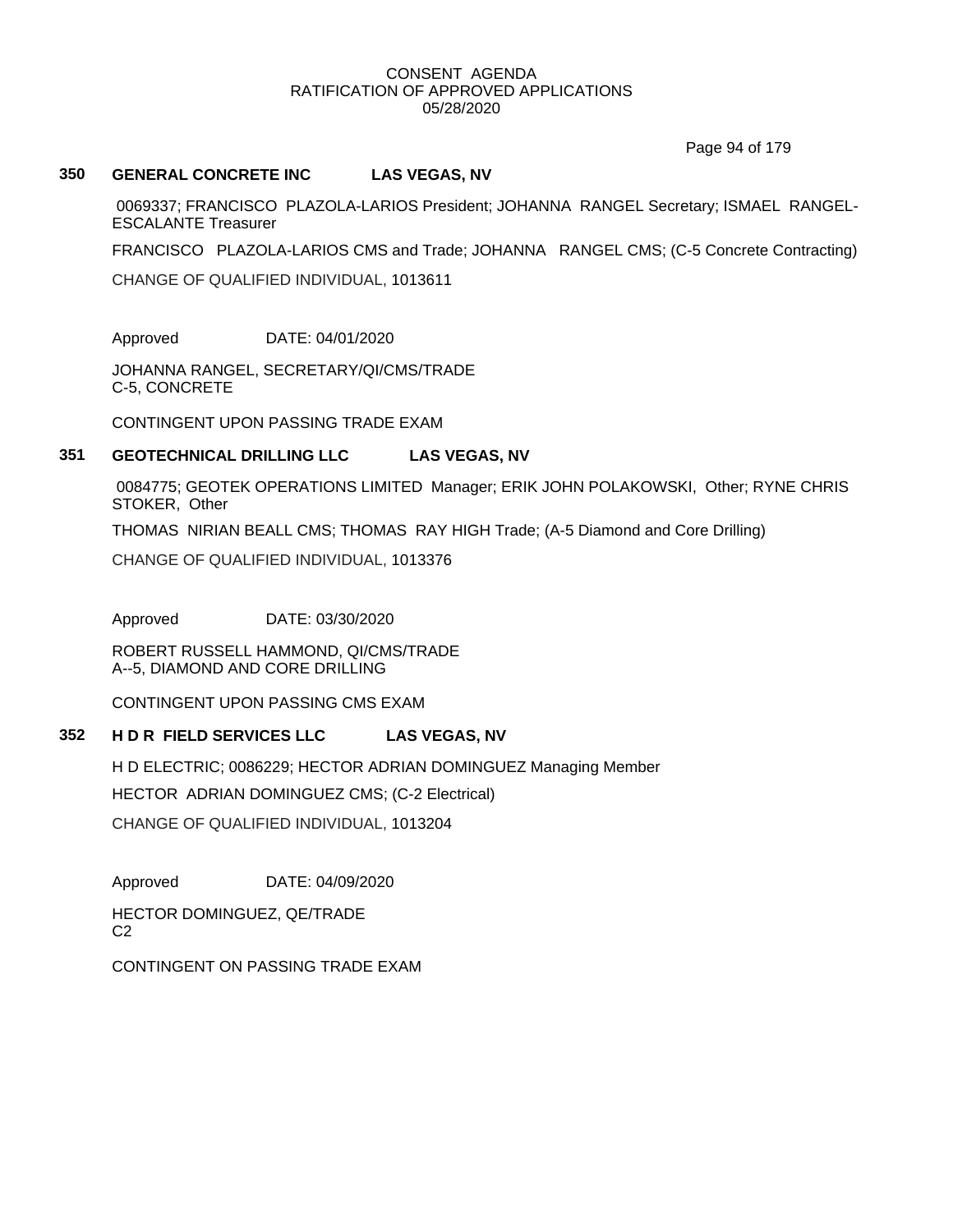Page 95 of 179

## **353 HARBERT ROOFING INC ANDERSON, CA**

0047212; HOWARD GEORGE HARBERT President; SUSAN ADELE HARBERT Secretary/Treasurer; HOWARD W HARBERT Vice President

; (C-15 Roofing and Siding)

CHANGE OF QUALIFIED INDIVIDUAL, 1012798

Approved DATE: 03/26/2020

HOWARD W. HARBERT, VICE PRESIDENT/QI/CMS/TRADE C-15 ROOFING

CONTINGENT UPON PASSING CMS AND TRADE EXAMS, NO LATER THAN 07/21/2020

## **354 J B SECURITY INC LAS VEGAS, NV**

IN THE SKY; 0080334; RONNY ADLER President; NADAV BOMS Secretary; ROLAND ALBERT MUNOZ **Director** 

RONNY ADLER CMS; ROLAND ALBERT MUNOZ CMS and Trade; (C-2D Low Voltage)

CHANGE OF QUALIFIED INDIVIDUAL, 1012601

Approved DATE: 03/13/2020

RONNY ADLER, PRESIDENT/CMS C-2D LOW VOLTAGE

# **355 JETSTREAM CONSTRUCTION INC LAS VEGAS, NV**

0071374; JOHN STEPHEN DOMBROSKI President; TIMOTHY RYAN DOMBROSKI Secretary

; (B-2 Residential and Small Commercial)

CHANGE OF QUALIFIED INDIVIDUAL, 1013005

Approved DATE: 03/05/2020

TIMOTHY RYAN DOMBROSKI, QI/TRADE/CMS B-2 SMALL RESIDENTIAL AND COMMERCIAL CONTINGENT UPON PASSING TRADE EXAM WITHIN 6 MONTHS FROM APPLICATION FILE DATE OF 02/06/2020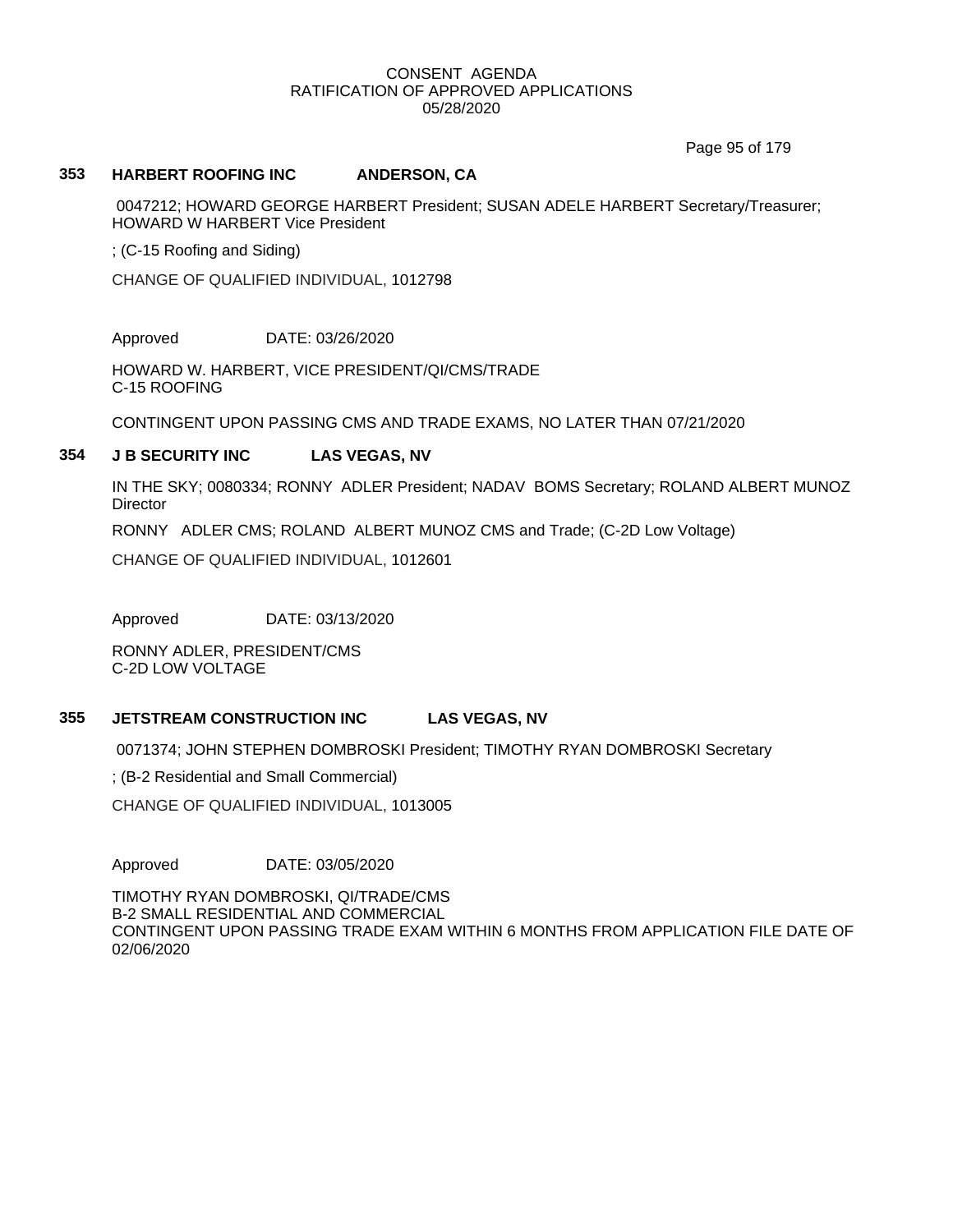Page 96 of 179

## **356 KATERRA CONSTRUCTION LLC MENLO PARK, CA**

0082001; KATERRA INC Managing Member; MICHAEL ANDREW ROCK President; BRENDAN FRANICH, Manager; MATTHEW MICHAEL MARSH, Manager

THOMAS PATRICK KEILTY Trade; THOMAS PATRICK KEILTY CMS; (B General Building)

CHANGE OF QUALIFIED INDIVIDUAL, 1013706

Approved DATE: 03/27/2020

THOMAS PATRICK KEILTY, QI/CMS B GENERAL BUILDING

# **357 KENYON PLASTERING OF NEVADA INC PHOENIX, AZ**

0081847; JOHN WALTON KENYON, III President; BRIAN CHIEN Secretary; CHARLES SCOTT HILSABECK Treasurer; JOHN WALTON KENYON Director

KEVIN PAUL LEONARD ANDERSEN, CMS and Trade; (C-17A Lathing; C-17E Coatings of Stucco and Cement)

CHANGE OF QUALIFIED INDIVIDUAL, 1012638

Approved DATE: 03/09/2010

KEVIN PAUL LEONARD ANDERSEN, QI/CMS/TRADE C-17A LATHING; & C-17E COATINGS OF STUCCO AND CEMENT CONTINGENT UPON PASSING THE C-17 TRADE EXAM, WITHIN 6 MONTHS FROM THE DATE APPLICATION WAS FILED.

## **358 KEYSTONE CONTRACTORS INC LAS VEGAS, NV**

KEYSTONE ENTERPRISES; 0052810; THOR S STEWART President; CYNTHIA M MEAD Treasurer

CYNTHIA M MEAD CMS and Trade; (C-18 Masonry)

CHANGE OF QUALIFIED INDIVIDUAL, 1013192

Approved DATE: 03/26/2020

JESSICA LYNN STEWART, QI/CMS THOR STONE STEWART, PRESIDENT/QI/TRADE C-18 MASONRY

CONTINGENT UPON PASSING THE CMS AND TRADE EXAMS, WITHIN 6 MONTHS OF THE APPLICATION FILE DATE (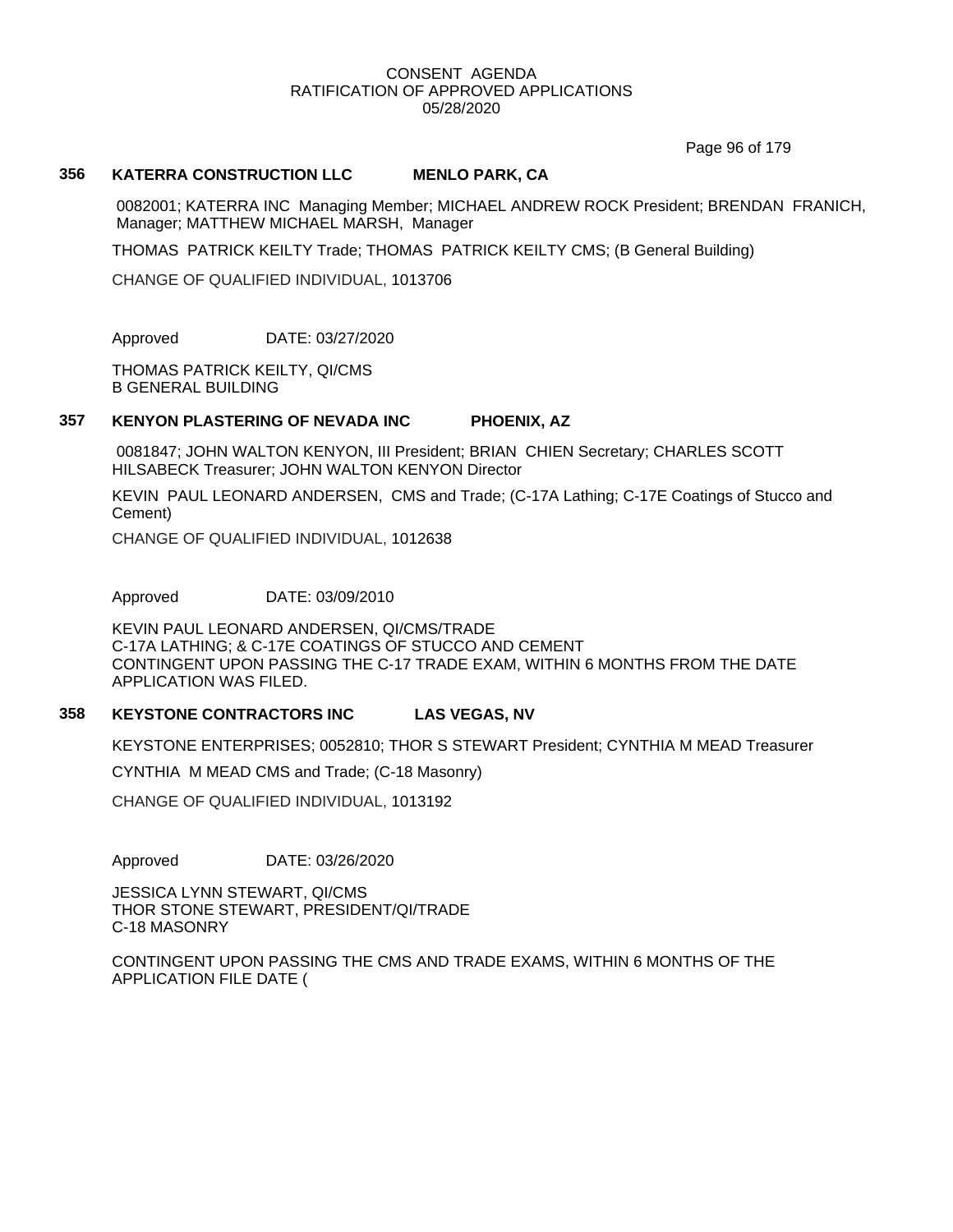Page 97 of 179

## **359 MARRACCINI PLUMBING HEATING & COOLING INC YERINGTON, NV**

0055644; DARRELL JAY MARRACCINI President; JULIE ANN WHITE, Secretary; KEVIN PATRICK SHARP, Vice President

DARRELL JAY MARRACCINI CMS and Trade; (C-21 Refrigeration and Air Conditioning)

CHANGE OF QUALIFIED INDIVIDUAL, 1013383

Approved DATE: 03/09/2020

KEVIN PATRICK SHARP, VICE PRESIDENT/QI/CMS/TRADE C-21 REFRIGERATION AND AIR CONDITIONING

CONTINGENT UPON PASSING THE CMS AND TRADE EXAM NO LATER THAN 08/24/2020

## **360 MASTER BUILT CONSTRUCTION LLC LAS VEGAS, NV**

0077794; PATRICIA A AMBROSINO Managing Member; FRANK LEONARD AMBROSINO Member

ZEEV YACOBOVSKY CMS; (A General Engineering)

CHANGE OF QUALIFIED INDIVIDUAL, 1012865

Approved DATE: 03/26/2020

LEONARD FRANK AMBROSINO, QI/TRADE (A) ENGINEERING

CONTINGENT UPON PASSING TRADE EXAM WITHIN 6 MONTHS OF APPLICATION FILE DATE. NO LATER THAN 7/27/2020

## **361 MERWIN PROJECT MANAGEMENT LLC SPRING CREEK, NV**

0086069; THOMAS LYLE MERWIN, Managing Member; KRISTIN JAY MERWIN, Managing Member

THOMAS LYLE MERWIN, CMS and Trade; KRISTIN JAY MERWIN, CMS and Trade; (B-2 Residential and Small Commercial)

CHANGE OF QUALIFIED INDIVIDUAL, 1012874

Approved DATE: 03/09/2020

THOMAS LYLE MERWIN, MANAGING MEMBER/ CMS/ TRADE B-2 RESIDENTIAL AND SMALL COMMERCIAL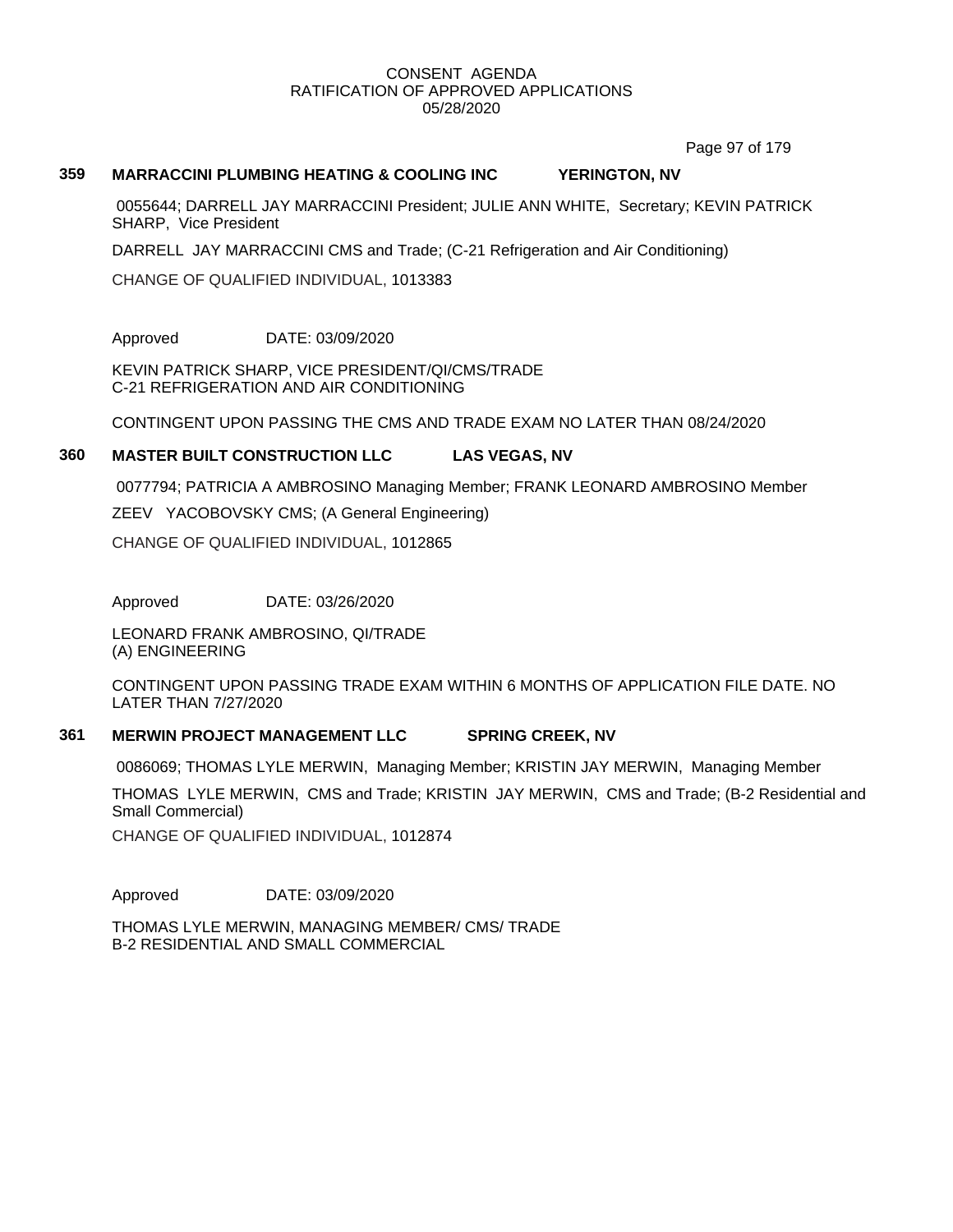Page 98 of 179

## **362 NATIONAL HOME WARRANTY INC LAS VEGAS, NV**

RESIDENTIAL SERVICE CENTER; 0027345A; JOHN EUGENE BERGLUND, President

MATTHEW ROBERT STRETTON Trade; CESAR DELGADILLO, Trade; JOHN EUGENE BERGLUND, CMS; (C-21B Air Conditioning)

CHANGE OF QUALIFIED INDIVIDUAL, 1013760

Approved DATE: 04/09/2020

MATTHEW ROBERT STRETTON, QI/TRADE C-21B AIR CONDITIONING

# **363 NORTHERN NEVADA WATER SOLUTIONS SPARKS, NV**

CULLIGAN RENO; 0080698; JERI LOUISE HURST President; JENNIFER ELIZABETH FAIRBANKS Secretary; WILLIAM ANDREW FAIRBANKS Treasurer

WILLIAM ANDREW FAIRBANKS CMS and Trade; (C-30 Installing Equipment to Treat Water)

CHANGE OF QUALIFIED INDIVIDUAL, 1013781

Approved DATE: 04/17/2020

WILLIAM ANDREW FAIRBANKS, DIRECTOR/QI/CMS/TRADE C-30, INSTALLATION OF EQUIPMENT TO TREAT WATER

# **364 OLSSON INDUSTRIAL ELECTRIC INC SPRINGFIELD, OR**

0062840; ERIC ELLIOTT OLSSON President; JOHN SAYRE BOETTCHER Secretary

DOUGLAS MICHAEL HEER CMS and Trade; (C-2 Electrical)

CHANGE OF QUALIFIED INDIVIDUAL, 1012893

Approved DATE: 04/15/2020

LLOYD ALLEN GIBSON, QE/ CMS/ TRADE C-2 ELECTRICAL CONTINGENT UPON PASSING CMS EXAM WITHIN 6 MONTHS FROM APPLICATION FILING DATE OF 01/28/2020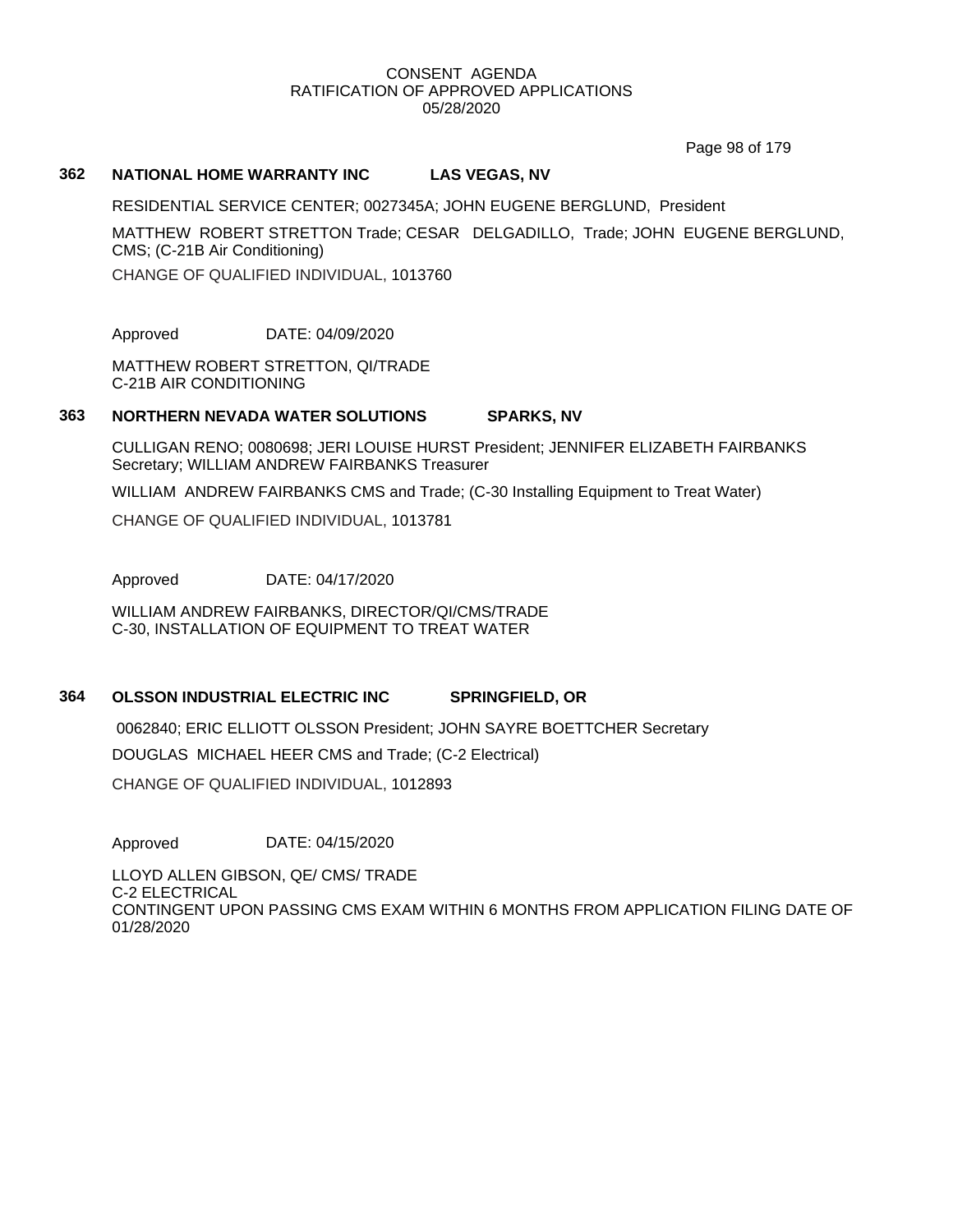Page 99 of 179

## **365 OPEN CONTROL SYSTEMS INC RENO, NV**

0080630; ALISA RACHELLE MULDER President; NATHAN EUGENE MULDER Secretary HARRY MICHAEL PARKS Trade; NATHAN EUGENE MULDER CMS; (C-2 Electrical) CHANGE OF QUALIFIED INDIVIDUAL, 1012918

Approved DATE: 03/26/2020

NATHAN EUGENE MULDER, PRESIDENT/ CMS HARRY MICHAEL PARKS, QE/ TRADE C-2 ELECTRICAL CONTRACTING

## **366 P B G LLC TUCSON, AZ**

0078956; RODNEY ALAN DAVIS Managing Member

RODNEY ALAN DAVIS CMS; TED HARPER GARRETT Trade; (A General Engineering)

CHANGE OF QUALIFIED INDIVIDUAL, 1012586

Approved DATE: 03/05/2020

RODNEY ALAN DAVIS, MANAGING MEMBER/CMS/TRADE (A) GENERAL ENGINEERING CONTINGENT UPON PASSING THE (A) TRADE EXAM WITHIN 6 MONTHS FROM THE DATE THE APPLICATION WAS FILED (01/07/2020)

## **367 PEPE CONSTRUCTION INC LAS VEGAS, NV**

0046806; JOSE SAAVEDRA MARTINEZ, SR President; FRANCISCA PATRICIA MARTINEZ Secretary/Treasurer

JOSE SAAVEDRA MARTINEZ, SR CMS and Trade; (C-3 Carpentry Maintenance and Minor Repairs)

CHANGE OF QUALIFIED INDIVIDUAL, 1013786

Approved DATE: 05/06/2020

JOSE MARTINEZ JR, QE/CMS/TRADE C3

CONTINGENT ON PASSING CMS/TRADE EXAMS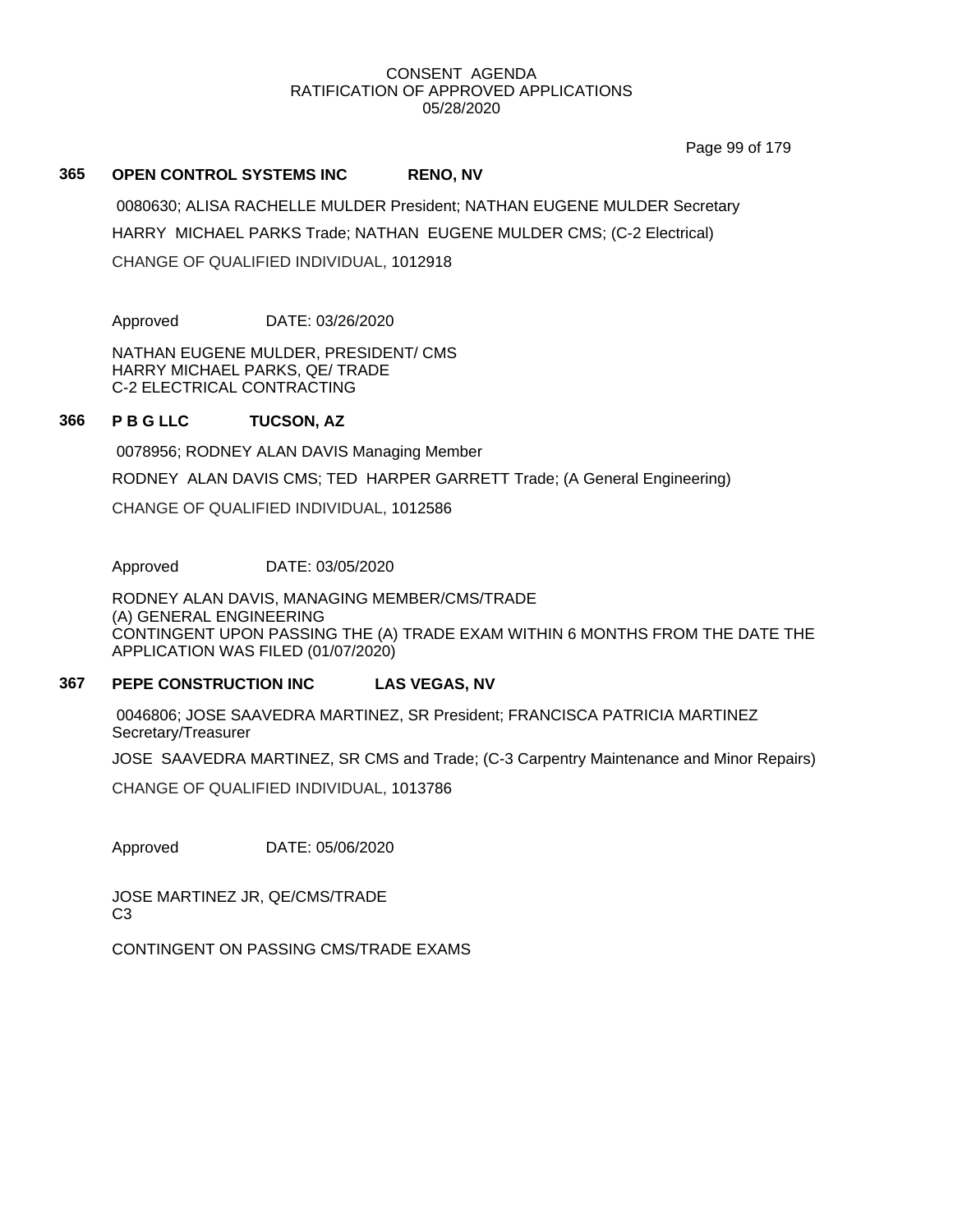Page 100 of 179

## **368 PERFORMANCE CONTRACTING INC LENEXA, KS**

0031136; WILLIAM PETER MASSEY President; RODNEY LEE EISENHAUER Secretary; BRENT H KATZER Vice President; RICKY KENT SUTPHIN Vice President; ROBERT ALAN CLAYTON, Vice President; PATRICK SHAWN ROTH Vice President

ADAM CARL BARISICH CMS and Trade; (B General Building)

CHANGE OF QUALIFIED INDIVIDUAL, 1012060

Approved DATE: 04/14/2020

ADAM CARL BARISICH, QI/CMS/TRADE B GENERAL BUILDING

## **369 PROTEGIS LLC LOUISVILLE, KY**

PROTEGIS FIRE & SAFETY; 0081649; PROTEGIS INTERMEDIATE HOLDINGS LLC Managing Member; STEPHEN EDWARD DEJOHN, Other

RUSSELL GREGORY STERN CMS and Trade; (C-41C Fire Alarms)

CHANGE OF QUALIFIED INDIVIDUAL, 1012464

Approved DATE: 04/09/2020

STEPHEN RICE, QE/TRADE C41C

CONTINGENT ON PASSING TRADE EXAM

## **370 PUBLIC RESTROOM COMPANY (THE) MINDEN, NV**

0073909; CHARLES EDWIN KAUFMAN, IV President; CATHERINE ANNE SHERIN, Secretary

; (B-1 Premanufactured Housing; B-2 Residential and Small Commercial)

CHANGE OF QUALIFIED INDIVIDUAL, 1013064

Approved DATE: 03/05/2020

CHARLES E. KAUFMAN, IV, PRESIDENT/CMS/TRADE B-1, B-2 CONTINGENT UPON PASSING TRADE EXAM WITHIN 6 MONTHS FROM APPLICATION FILE DATE (02/06/2020)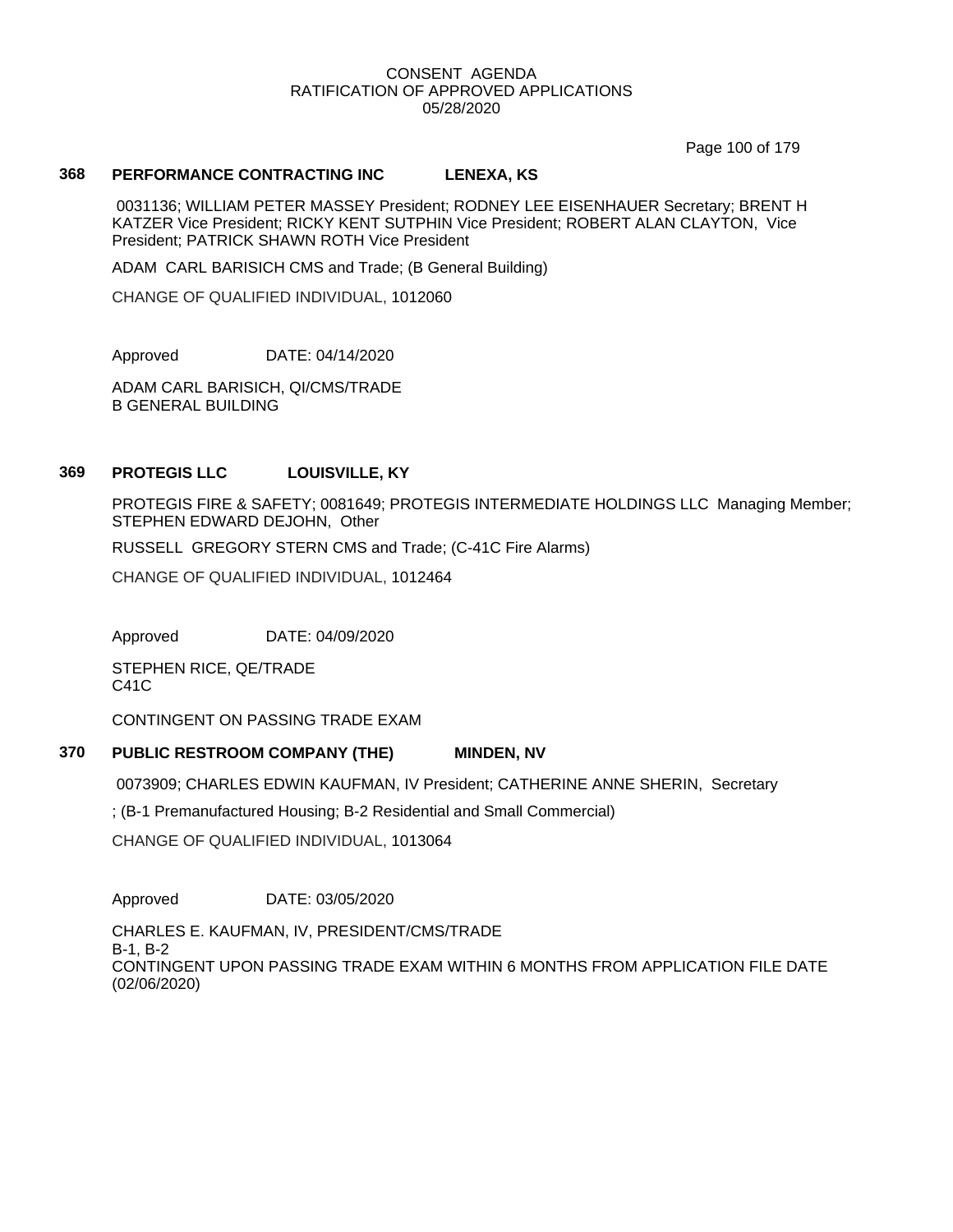Page 101 of 179

## **371 RED MESA MECHANICAL LLC LAS VEGAS, NV**

0086266; BRIAN KENNETH NAAS Manager; RICHARD LEWIS EVANS, IV Manager RICHARD LEWIS EVANS, IV CMS; (C-21 Refrigeration and Air Conditioning) CHANGE OF QUALIFIED INDIVIDUAL, 1012812

Approved DATE: 05/12/2020

RICHARD EVANS, QE/CMS/TRADE C21-REFRIGERATION AND AIR CONDITIONING

CONTINGENT ON PASSING TRADE EXAM

## **372 REF CHEM LP ODESSA, TX**

0058697; REF-CHEM MANAGEMENT LLC General Partner; JOSEPH FRANK PODREBARAC, President; CAROLYN ANN HARRIS Secretary; S C MYERS, III Chief Executive Officer

DAVID RANDALL BACLE, CMS and Trade; (A General Engineering)

CHANGE OF QUALIFIED INDIVIDUAL, 1011708

Approved DATE: 03/17/2020

DAVID RANDALL BACLE, QI/CMS/TRADE A, GENERGAL ENGINEERING CONTINGENT UPON PASSING CMS EXAM WITHIN 6 MONTHS OF APPLICATION FILE DATE. NO LATER THAN 4/28/2020

## **373 S C S FLOORING SYSTEMS IRVINE, CA**

0054899; RONALD MICHAEL KLIGERMAN President; NANCY KLIGERMAN Vice President; CHARLES ROBERT LAWRENCE Other

; (C-16 Finishing Floors)

CHANGE OF QUALIFIED INDIVIDUAL, 1013110

Approved DATE: 04/24/2020

GREGORY MILLIGAN, QE/CMS/TRADE C16

CONTINGENT ON PASSING CMS EXAM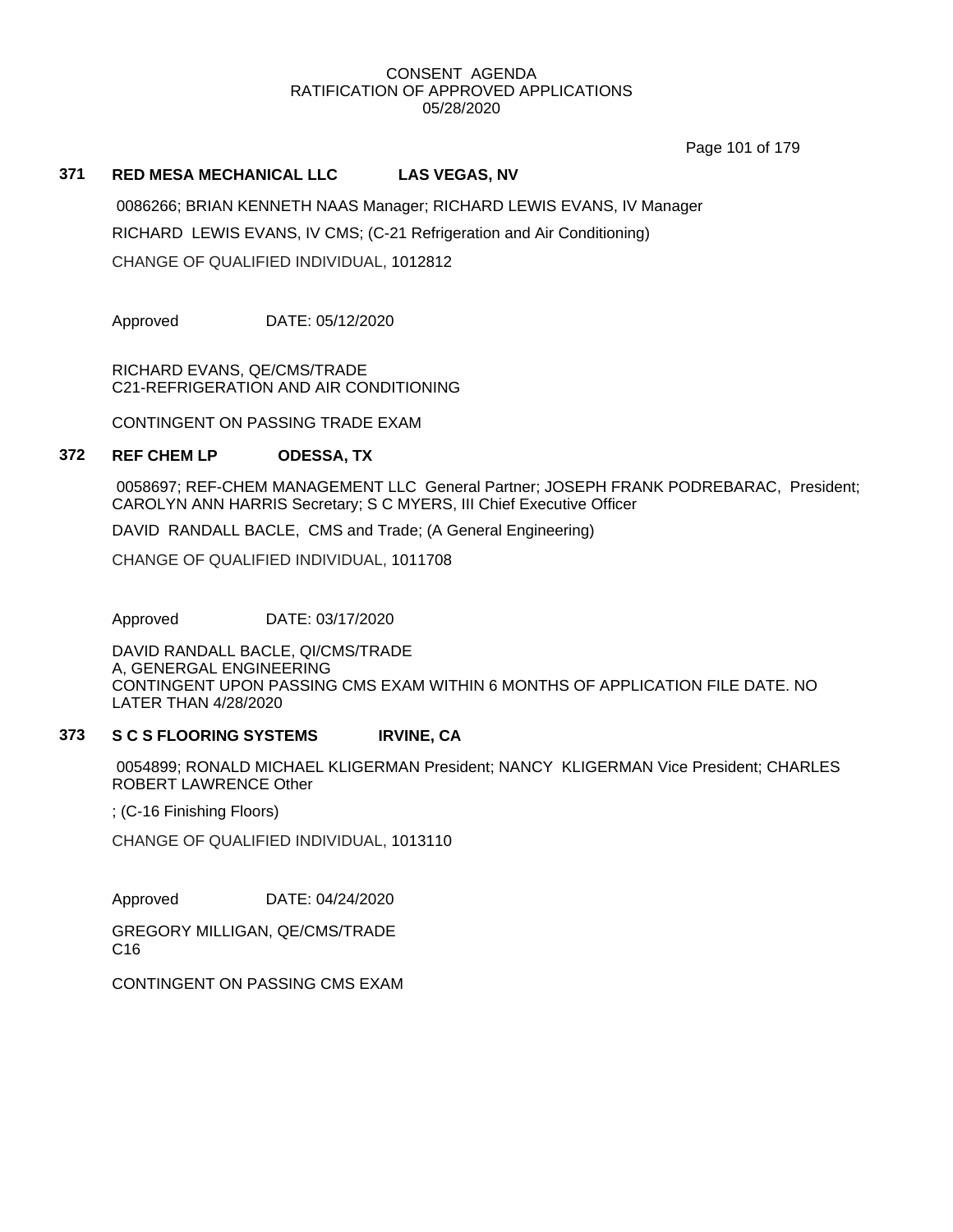Page 102 of 179

## **374 SEAN CRAIGS PLUMBING LLC LAS VEGAS, NV**

0076183; SEAN ANDREW CRAIG Manager

ROBERT WILLIAM LAING CMS and Trade; SEAN ANDREW CRAIG Trade; (C-1D Plumbing; C-1G Pipes and Vents for Gas; C-1H Water Heaters)

CHANGE OF QUALIFIED INDIVIDUAL, 1013082

Approved DATE: 03/26/2020

SEAN ANDREW CRAIG, MANAGER/QI/TRADE/CMS C-1D, C-1H

CONTINGENT UPON PASSING CMS EXAM, WITHIN 6 MONTHS OF APPLICATION FILE DATE. NO LATER THAN 8/07/2020

## **375 SNELSON COMPANIES INC SEDRO-WOOLLEY, WA**

0019449A; ALEXANDER REID EPSTEIN, President; KIRSTEN BRENNER DAVID Secretary; MICHAEL DEAR Treasurer

; (A General Engineering)

CHANGE OF QUALIFIED INDIVIDUAL, 1014142

Approved DATE: 05/06/2020

DARYL JAMES VISSER, QI/TRADE/CMS A, GENERAL ENGINEERING

CONTINGENT UPON PASSING CMS AND TRADE EXAMS BY OCTOBER 22, 2020

# **376 SOLARIZE LLC LAS VEGAS, NV**

GET SOLARIZE; 0086002; MICHAEL SEAN HOGAN, Manager; FRANCES KIM LE, Manager HAMID MORADI Trade; FRANCES KIM LE, CMS; (C-2 Electrical) CHANGE OF QUALIFIED INDIVIDUAL, 1013485

Approved DATE: 04/09/2020

HAMID MORADI, QI/TRADE C-2 ELECTRICAL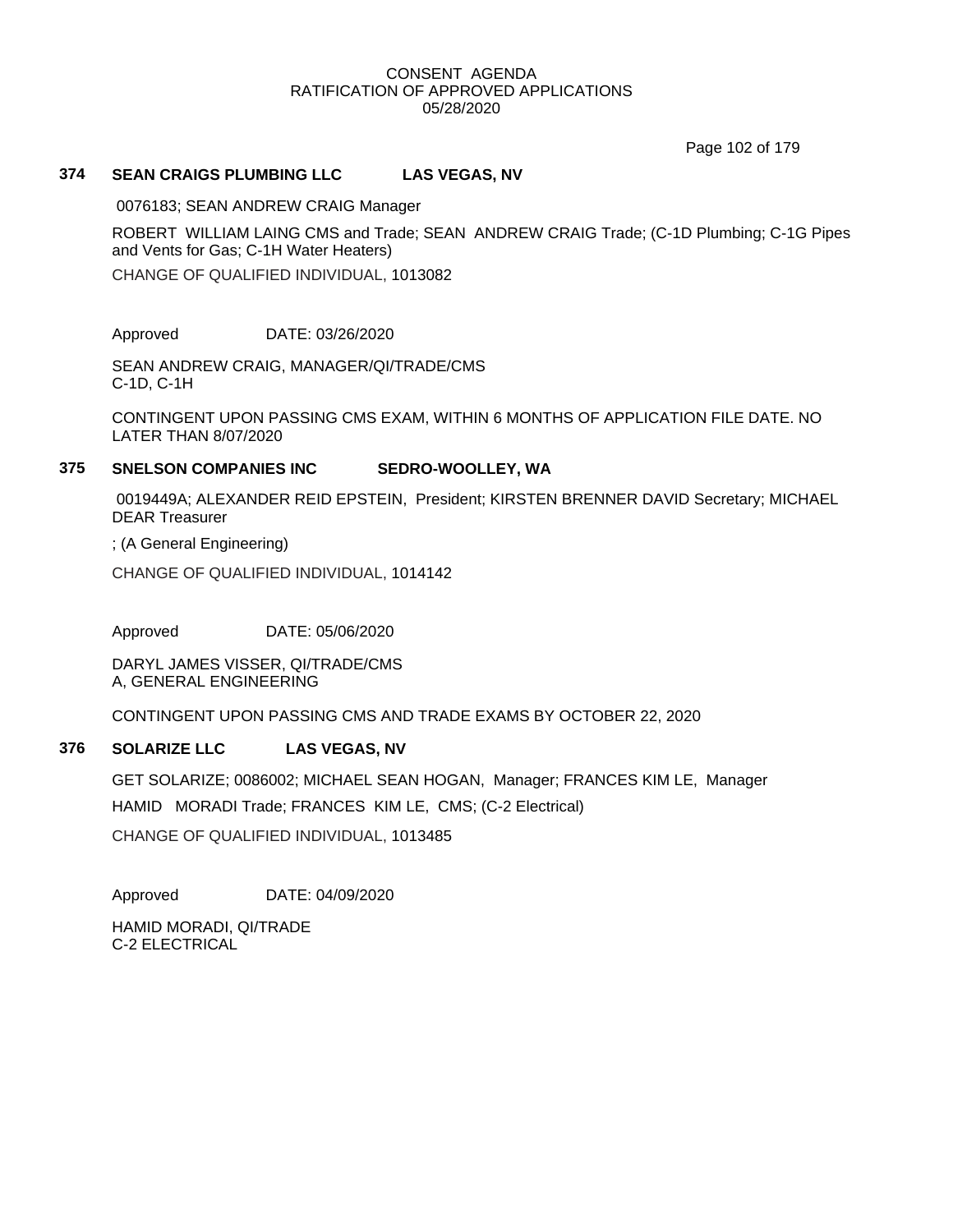Page 103 of 179

# **377 SPECIALTY CONTRACTORS NORTHWEST LLC PORTLAND, OR**

PACIFIC BATH COMPANY; 0086030; MICHAEL THEODORE BLETKO, Manager; THEODORE LEROY BLETKO, Manager

CURTIS PAUL COTE, CMS; MICHAEL ANTHONY VANASKY Trade; (B-2 Residential and Small Commercial)

CHANGE OF QUALIFIED INDIVIDUAL, 1014083

Approved DATE: 05/12/2020

STEVE SEEVER, QE/TRADE B2

CONTINGENT ON PASSING TRADE EXAM

# **378 TANAMERA CONSTRUCTION LLC RENO, NV**

0070517; WESTERN NEVADA LAND LLC Member; DDH FINANCIAL CORP Managing Member; B & L INVESTMENTS INC Managing Member; KREG DOUGLAS ROWE Other; KRAIG WALTER KNUDSEN Other; BRETT PIERCE SEABERT Other

BAIN WILLIAMSON ADAMS Trade; BRETT PIERCE SEABERT CMS; (B General Building)

CHANGE OF QUALIFIED INDIVIDUAL, 1013623

Approved DATE: 04/03/2020

MICHAEL EARL QUILICI, QI/TRADE B - GENERAL BUILDING

CONTINGENT UPON PASSING TRADE EXAM, WITHIN 6 MONTHS OF APPLICATION DATE. NO LATER THAN 9/09/2020

## **379 TIMBERLINE ENTERPRISES LLC GARDNERVILLE, NV**

0075161; RICHARD PRESTON REEVES Managing Member; SUNI RAE MILLER, Managing Member

RICHARD PRESTON REEVES CMS and Trade; (A-12 Excavating, Grading, Trenching and Surfacing; A-15 Sewers, Drains and Pipes)

CHANGE OF QUALIFIED INDIVIDUAL, 1014201

Approved DATE: 05/06/2020

SUNI RAE MILLER, MANAGING MEMBER/QI/TRADE/CMS C-5 CONCRETE

CONTINGENT UPON PASSING CMS AND TRADE EXAM BY OCTOBER 27, 2020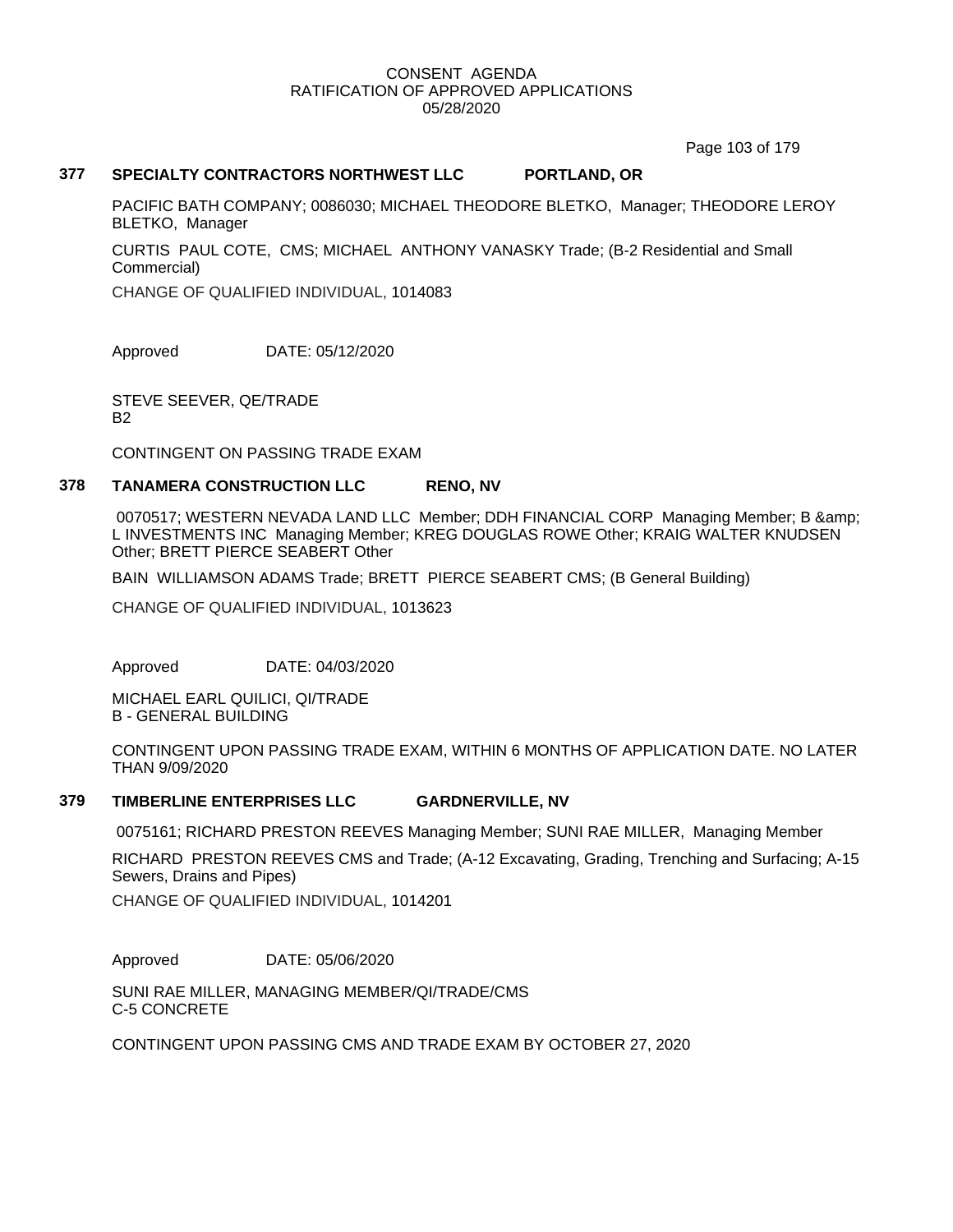Page 104 of 179

## **380 TISHMAN CONSTRUCTION CORPORATION OF NEVADA LAS VEGAS, NV**

0029641; LARRY E SCHWARZWALDER Treasurer; DANIEL R TISHMAN CEO; RYAN MICHAEL MAHONEY Vice President; EDWARD JOSEPH CETTINA Vice President; WILLIAM EDWARD STANTON Vice President; DANIEL PATRICK MCQUADE Vice President; JOHN TUCKER LIVINGSTON Vice President; JAMES MICHAEL SCARPACE Vice President; PAUL W PRAYLO Vice President

RYAN MICHAEL MAHONEY CMS; WILLIAM EDWARD STANTON CMS and Trade; MARCO RAYMOND SULIN CMS and Trade; (B General Building)

CHANGE OF QUALIFIED INDIVIDUAL, 1013613

Approved DATE: 03/30/2020

DAVID HYUNSUK KIM, QI/CMS

CONTINGENT UPON PASSING CMS EXAM

#### **381 TUTOR PERINI BUILDING CORP HENDERSON, NV**

0004382; JOHN DAVID BARRETT Secretary; CRAIG WARREN SHAW Vice President; ROBERT BAND Vice President; LEONARD JOHN REJCEK Chief Executive Officer; TRAVIS LEE BURTON, Vice President

CRAIG WARREN SHAW CMS and Trade; CHRISTOPHER PATRICK ANDERSON CMS and Trade; (B General Building)

CHANGE OF QUALIFIED INDIVIDUAL, 1013793

Approved DATE: 05/05/2020

CHRISTOPHER ANDERSON, QE/CMS/TRADE B-GENERAL BUILDING

#### **382 VEGA ASPHALT PAVING INC SPARKS, NV**

0068569A; ROBERT VEGA, SR President; ROBERT VEGA, JR Secretary; MELE LUISA VEGA Treasurer

ROBERT VEGA, JR CMS; ROBERT VEGA, SR Trade; (A-16 Paving of Streets, Driveways and Parking Lots; A-8 Sealing and Striping of Impermeable Paving Surfaces)

CHANGE OF QUALIFIED INDIVIDUAL, 1013600

Approved DATE: 04/03/2020

ROBERT VEGA, SR. PRESIDENT/QI/TRADE/CMS A-16, A-8

CONTINGENT UPON PASSING CMS EXAM WITHIN 6 MONTHS OF APPLICATION FILE DATE. NO LATER THAN. 9/06/2020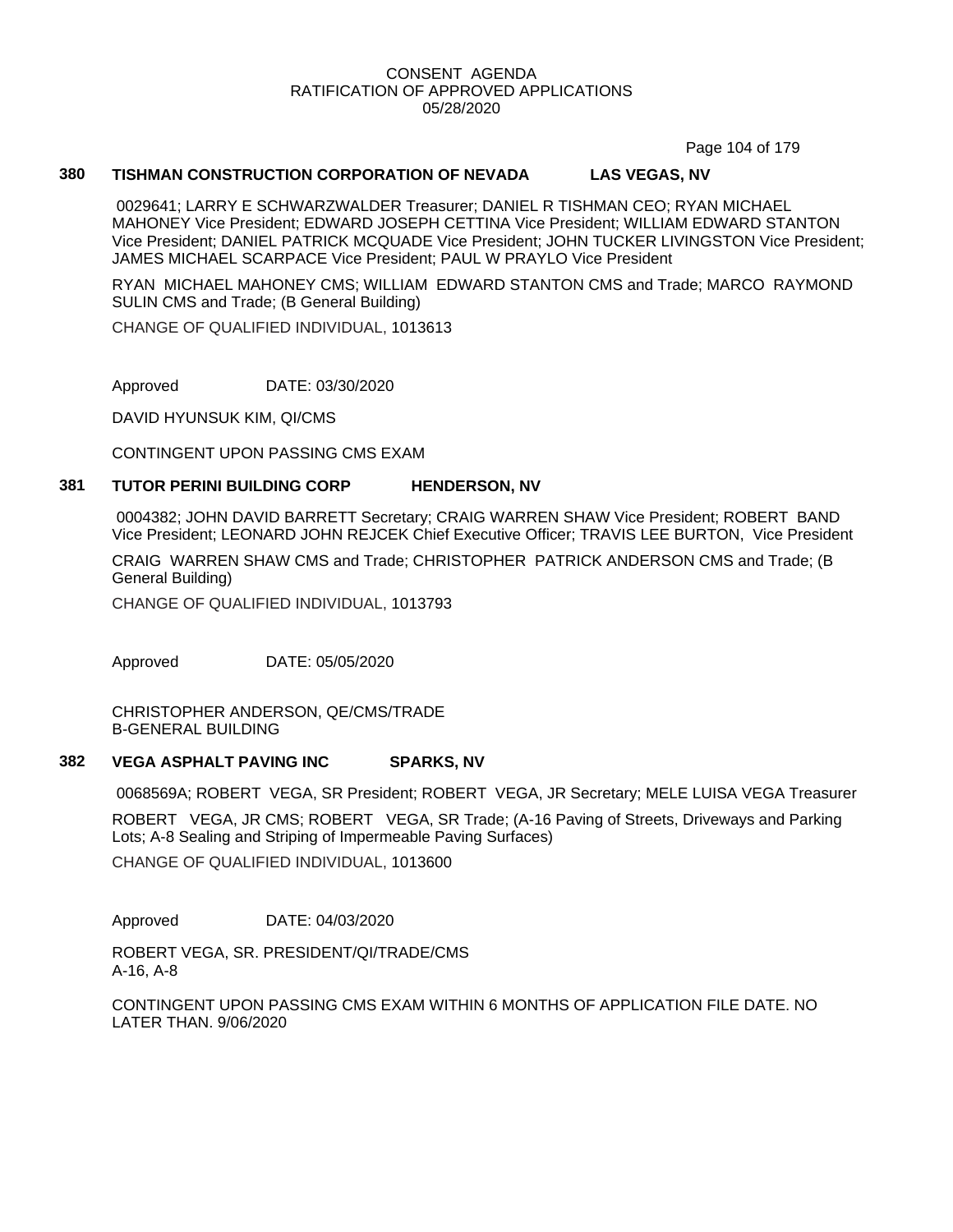Page 105 of 179

## **383 W L INC LAS VEGAS, NV**

JAYS PLUMBING & SERVICE; 0032248A; JERROL CRISTIAN LEBARON, President

; (C-1 Plumbing and Heating)

CHANGE OF QUALIFIED INDIVIDUAL, 1013800

Approved DATE: 05/12/2020

JERROL LEBARON, QE/CMS JERRY SHOATE, QE/TRADE

 $C<sub>1</sub>$ 

CONTINGENT ON PASSING CMS/TRADE EXAMS

# **384 WESTDECK CONCRETE COATING LLC NORTH LAS VEGAS, NV**

WESTDECK; 0068828; KENNETH DAVID SORENSEN Manager; CRAIG GRIFFITH DAVIS Manager ASHTON BENTLEY CAVE CMS and Trade; (C-5 Concrete Contracting) CHANGE OF QUALIFIED INDIVIDUAL, 1012572

Approved DATE: 03/26/2020

KENNETH DAVID SORENSEN, MANAGER/QI/CMS/TRADE C-5 CONCRETE

CONTINGENT UPON PASSING CMS AND TRADE EXAM WITHIN 6 MONTHS OF APPLICATION FILE DATE. NO LATER THAN 7/08/2020

## **385 WILLIAM LYON HOMES INC LAS VEGAS, NV**

TAYLOR MORRISON; 0040722; WILLIAM HARWELL LYON President; MARY JEANNE CONNELLY Vice President; TERRY ALAN CONNELLY Vice President

MARY JEANNE CONNELLY CMS and Trade; (B General Building)

CHANGE OF QUALIFIED INDIVIDUAL, 1013205

Approved DATE: 04/06/2020

MARY JEANNE CONNELLY, QI/TRADE/CMS B GENERAL BUILDING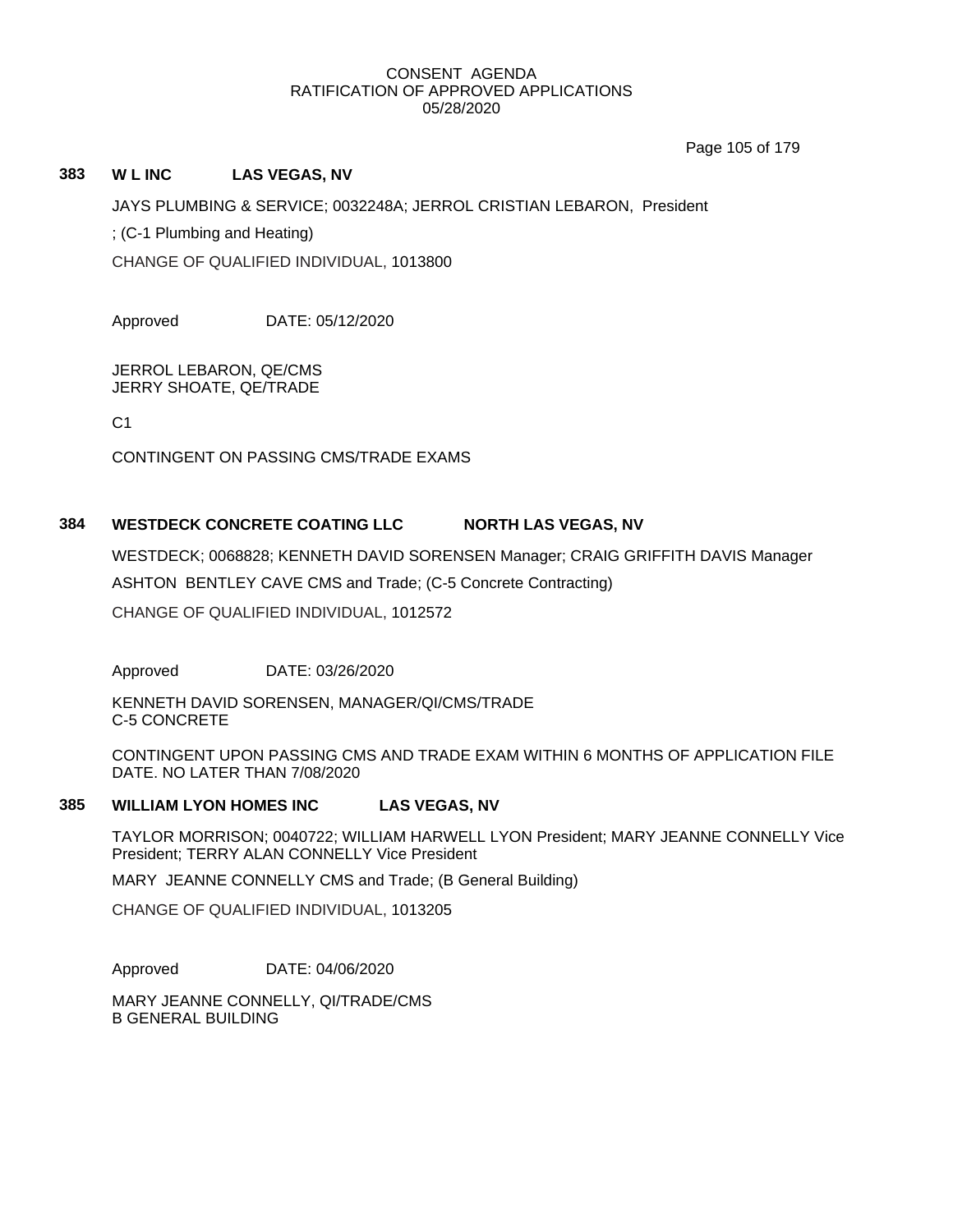Page 106 of 179

## **386 WILLIAM LYON HOMES INC LAS VEGAS, NV**

TAYLOR MORRISON; 0040722; WILLIAM HARWELL LYON President; MARY JEANNE CONNELLY Vice President; TERRY ALAN CONNELLY Vice President

MARY JEANNE CONNELLY CMS and Trade; (B General Building)

CHANGE OF QUALIFIED INDIVIDUAL, 1013555

Approved DATE: 04/29/2020

JAMES MIGUEL GOMEZ, QI/TRADE/CMS B-2 RESIDENTIAL & SMALL COMMERCIAL BUILDING

CONTINGENT UPON PASSING CMS AND TRADE EXAMS BY OCTOBER 6, 2020

## **387 WYNN DESIGN & DEVELOPMENT LLC LAS VEGAS, NV**

0076565; WYNN RESORTS LIMITED Managing Member; WYNN RESORTS LTD Managing Member; CRAIG SCOTT BILLINGS, Other

LORI MARIE TREBOLDI CMS and Trade; (A-13 Wrecking Buildings)

CHANGE OF QUALIFIED INDIVIDUAL, 1014134

Approved DATE: 05/08/2020

LORI TREBOLDI, QE/CMS/TRADE A13

## **388 YARDS AHEAD LANDSCAPING LLC LAS VEGAS, NV**

0030694A; MICHAEL HAYWARD SANDERS Manager

TESSA MARIE SANDERS CMS; MICHAEL HAYWARD SANDERS Trade; (C-10 Landscape Contracting)

CHANGE OF QUALIFIED INDIVIDUAL, 1013505

Approved DATE: 03/16/2020

MICHAEL H. SANDER, MANAGER/QI/TRADE/CMS C-10 LANDSCAPING

CONTINGENT UPON PASSING THE CMS EXAM, WITHIN 6 MONTHS. NO LATER THAN 8/30/2020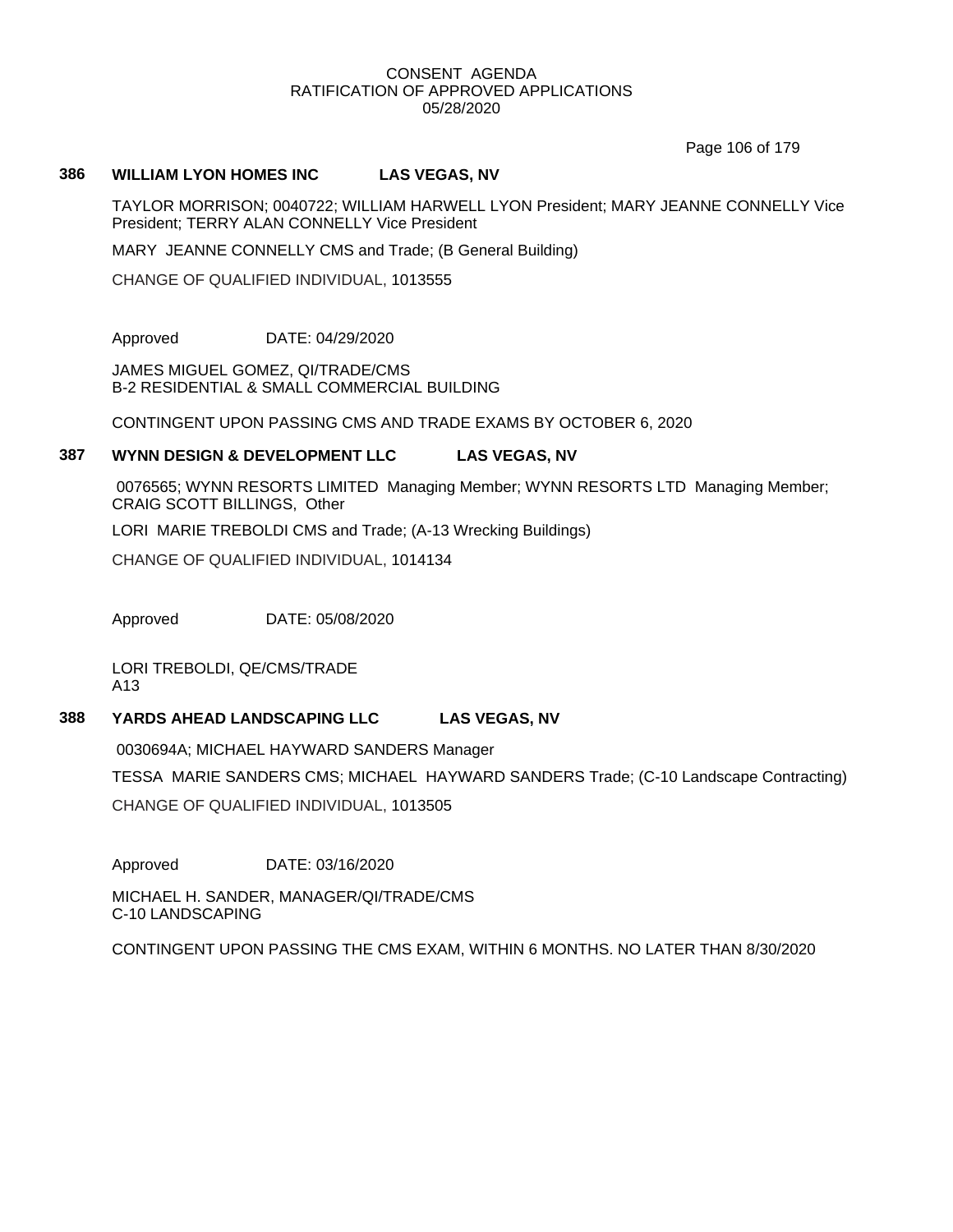Page 107 of 179

## **CONVERSION OF ENTITY**

## **389 GLENN RIEDER LLC WEST ALLIS, WI**

0041864; Manager; MICHAEL JOHN FLOYD, JR President; BENJAMIN W YASBROUGH, Secretary; JAMES MICHAEL CARAGHER Treasurer; MICHAEL JOHN FLOYD, JR Director

MICHAEL JOHN FLOYD, JR CMS and Trade; DANIEL MILLER CAREY CMS and Trade

CONVERSION OF ENTITY, 1013315

Approved DATE: 03/13/2020

## **390 MODERN LAWN AND LANDSCAPING INC Las Vegas, NV**

0058589; JAMES THOMAS HOFF, III President; ELISABETH ANN HOFF, Secretary; BRANDEN THOMAS HOFF, Director

JOHN HENRY HOFF CMS; JAMES THOMAS HOFF, III Trade

CONVERSION OF ENTITY, 1013226

Approved DATE: 04/03/2020

CONTINGENT UPON RECEIPT OF BOND RIDER AMENDING COMPANY NAME

## **391 QUALITY CABINET AND FIXTURE CO LLC SAN DIEGO, CA**

0036981; MICHAEL JOHN FLOYD, JR Manager

MICHAEL JOHN FLOYD, JR CMS and Trade

CONVERSION OF ENTITY, 1013317

Approved DATE: 03/13/2020

CONTINGENT UPON BOND RIDER AMENDING COMPANY NAME

## **392 SAFE STEP WALK IN TUB CO NASHVILLE, TN**

0082999; 0083445; FERGUSON ENTERPRISES LLC Managing Member; MICHAEL LOUIS DUFFER President; STUART MARK HALL Secretary/Treasurer

RALPH TODD STOUT CMS and Trade; RALPH TODD STOUT CMS and Trade

CONVERSION OF ENTITY, 1012137

Approved DATE: 03/06/2020

CONTINGENT UPON RECEIPT OF INDEMNIFICATION BY FERGUSON ENTERPRISES LLC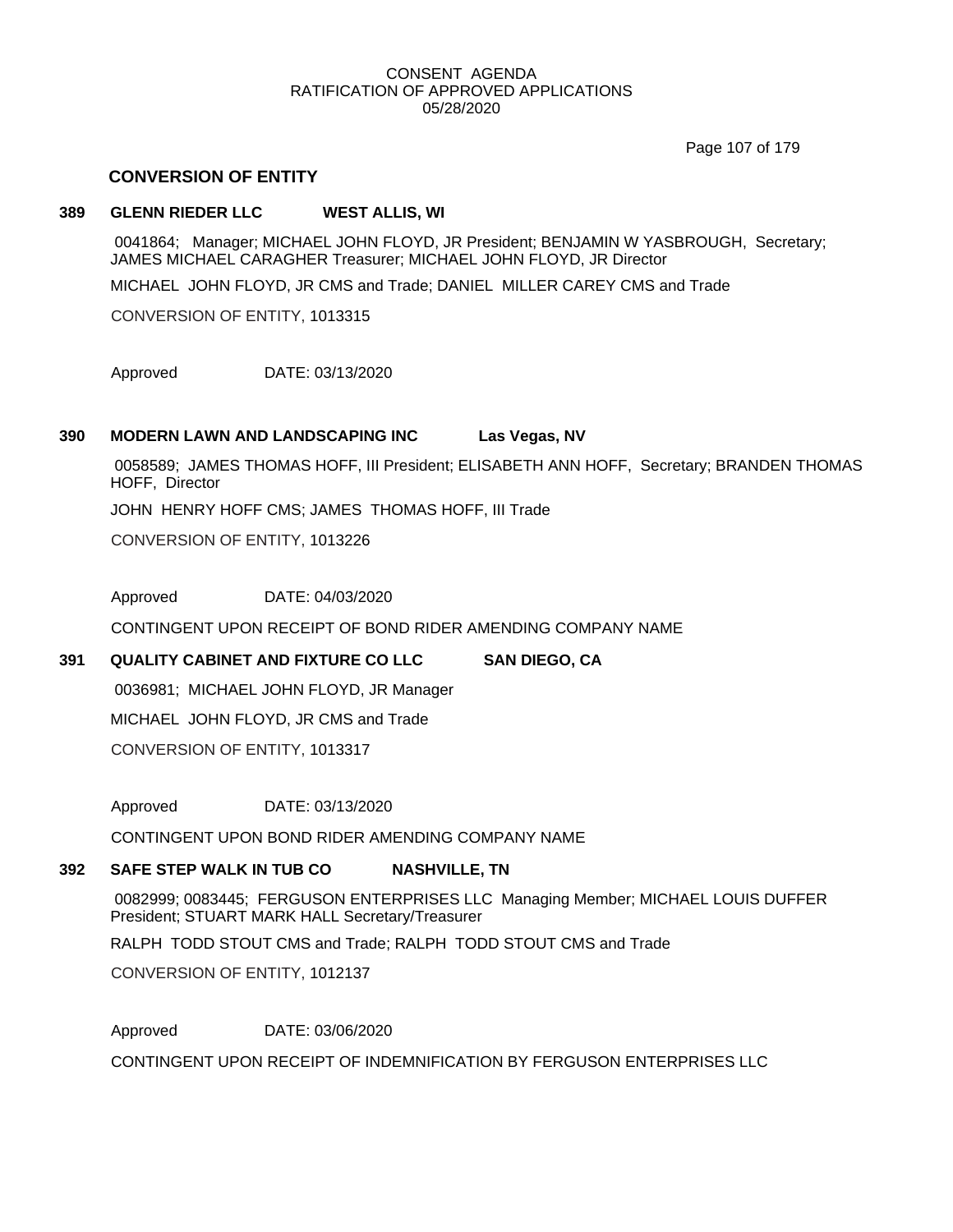Page 108 of 179

## **393 SYNERGY SECURITY LLC LAS VEGAS , NV**

0078058; ERIC MICHAEL NICHOLAS President; SAIID SAMMY ESHRAGH, Secretary; JERRY DWAYNE MAY Director

JERRY DWAYNE MAY CMS and Trade

CONVERSION OF ENTITY, 1013563

Approved DATE: 03/26/2020

CONTINGENT UPON RECEIPT OF BOND RIDER AMENDING COMPANY NAME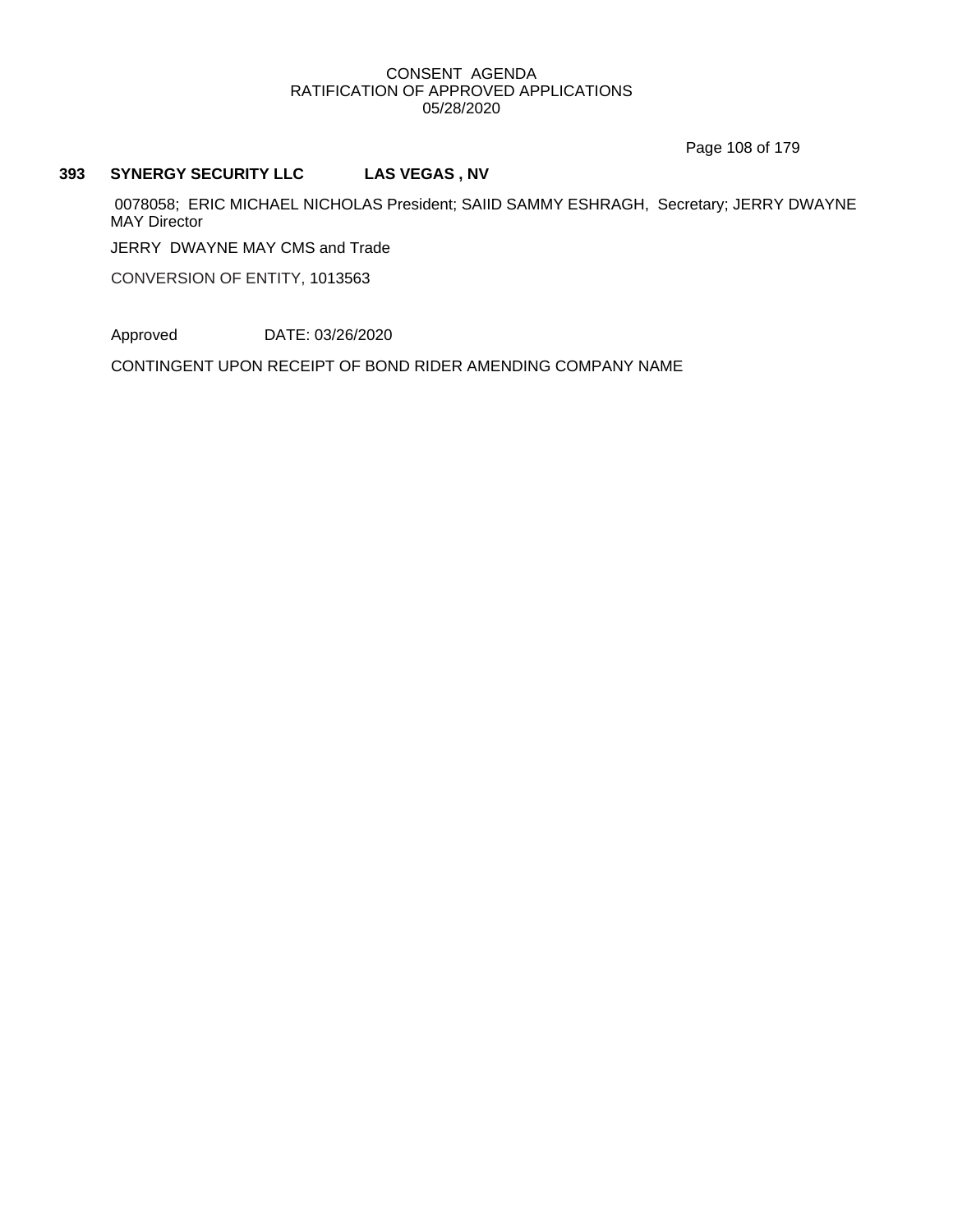Page 109 of 179

## **FINANCIAL STATEMENT REVIEW**

## **394 AMERICAN INTEGRATED SERVICES INC WILMINGTON, CA**

0075055; PAUL DAVID HERRERA President ; (A General Engineering) FINANCIAL REVIEW, 1012901

Approved DATE: 03/10/2020

## **395 B 3 GLASS LLC SPRINGCREEK, NV**

0082491; CALLIE RAE BOGUE Managing Member; JASON EARL BOGUE Managing Member JASON EARL BOGUE CMS and Trade; (C-15B Siding) FINANCIAL REVIEW, 1013957

Approved DATE: 04/29/2020

# **396 BI STATE ELECTRIC COMPANY INC SPARKS, NV** 0076021; BRIAN RONALD FAIRCHILD, President; ALEXANDER VALLANCE HOSE Treasurer BRIAN RONALD FAIRCHILD, CMS and Trade; (C-2 Electrical) FINANCIAL REVIEW, 1012907

Tabled DATE: 03/26/2020 FINANCIAL RESPONSIBILITY HEARING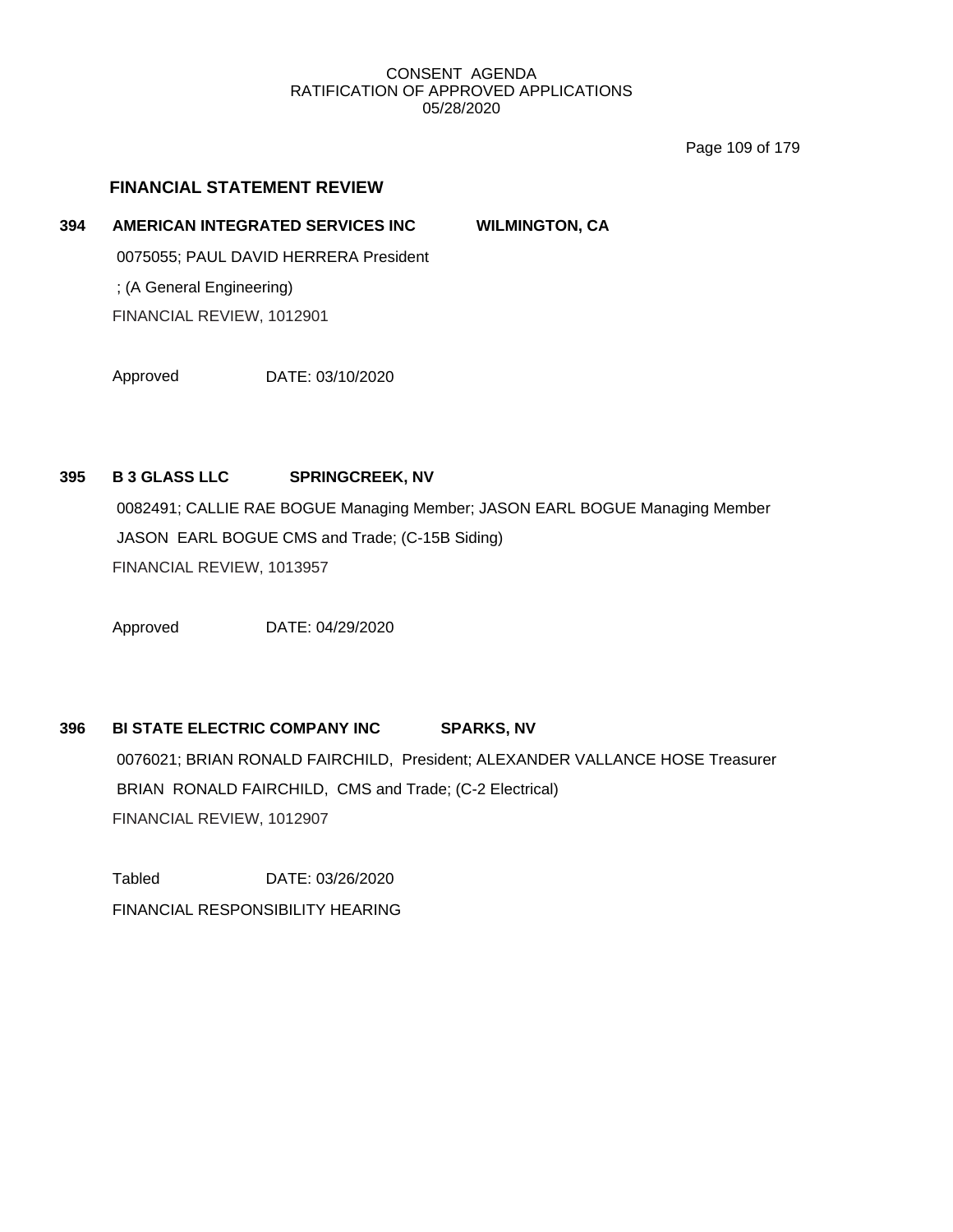Page 110 of 179

## **397 DLR INC A NEVADA CORPORATION LAS VEGAS, NV**

0063019; MIGUEL FRANCO DE LA ROSA President

MIGUEL FRANCO DE LA ROSA CMS and Trade; (C-15A Roofing)

FINANCIAL REVIEW, 1012702

Tabled DATE: 03/06/2020

FINANCIAL RESPONSIBILITY HEARING

## **398 E M C CONSTRUCTION LLC MINDEN, NV**

0082027; ERIC ALLEN MACHADO Manager

ERIC ALLEN MACHADO CMS and Trade; (B-2 Residential and Small Commercial; B-3 Speculative Building) FINANCIAL REVIEW, 1002187

Approved DATE: 03/10/2020

## **399 GLENN RIEDER LLC WEST ALLIS, WI**

0041864; Manager; MICHAEL JOHN FLOYD, JR President; BENJAMIN W YASBROUGH, Secretary; JAMES MICHAEL CARAGHER Treasurer; MICHAEL JOHN FLOYD, JR Director

MICHAEL JOHN FLOYD, JR CMS and Trade; DANIEL MILLER CAREY CMS and Trade; (C-3B Finish Carpentry)

FINANCIAL REVIEW, 1013558

Tabled DATE: 03/13/2020

FINANCIAL RESPONSIBILITY HEARING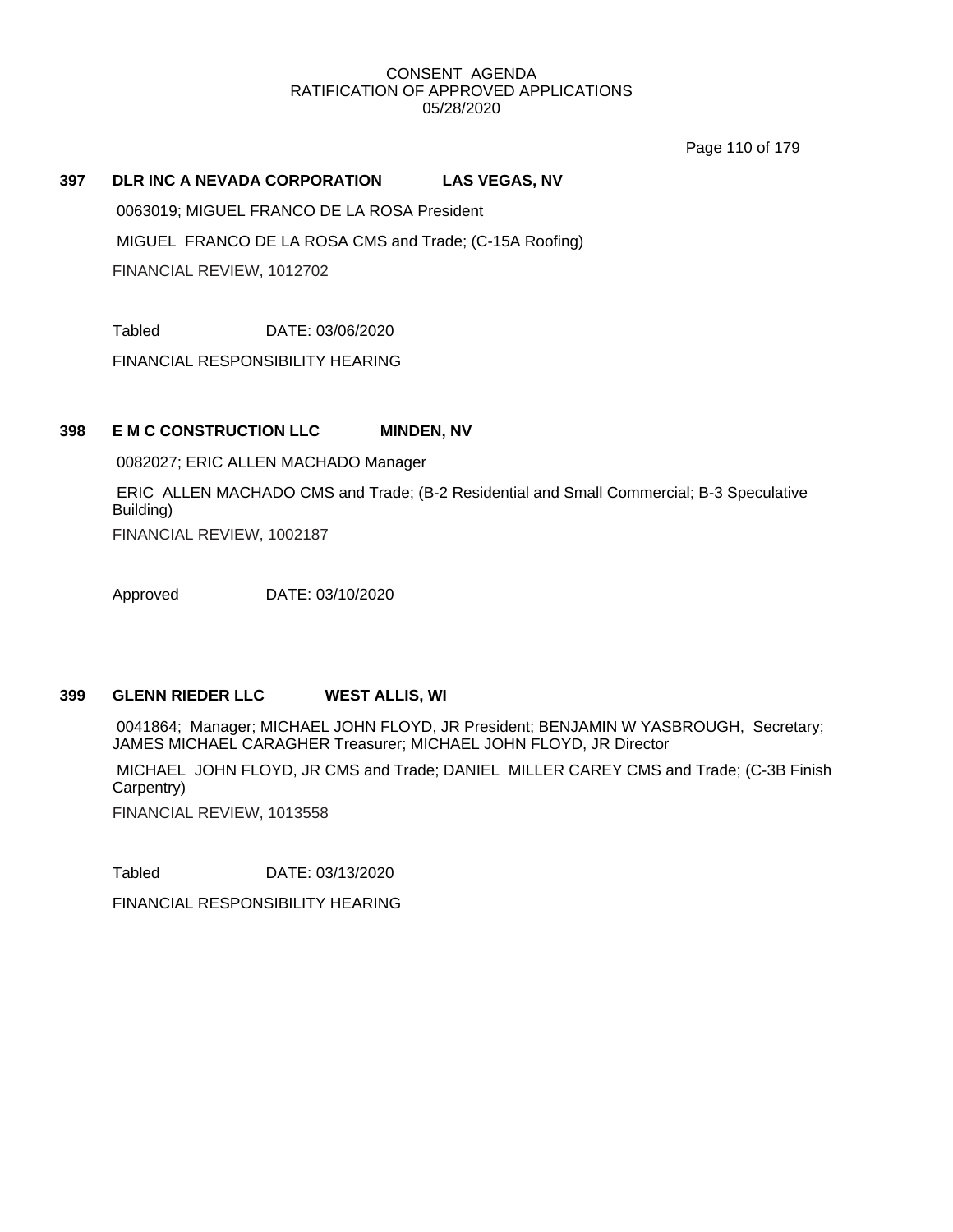Page 111 of 179

## **400 SIERRA AIR CONDITIONING INC LAS VEGAS, NV**

0026554A; DARREN LANCE WILSON President; TERRANCE RODNEY MAGEE Vice President; PAUL OCONNOR MULVANEY, Vice President; JEFFREY CRAIG KVAM, Vice President

DARREN LANCE WILSON CMS and Trade

FINANCIAL REVIEW, 1012909

Approved DATE: 05/18/2020

## **401 SIERRA AIR CONDITIONING INC LAS VEGAS, NV**

0072465; DARREN LANCE WILSON President; TERRANCE RODNEY MAGEE Vice President; PAUL OCONNOR MULVANEY, Vice President; JEFFREY CRAIG KVAM, Vice President

DARREN LANCE WILSON CMS and Trade

FINANCIAL REVIEW, 1012930

Approved DATE: 05/18/2020

## **402 SIERRA AIR CONDITIONING INC LAS VEGAS, NV**

0076176; DARREN LANCE WILSON President; TERRANCE RODNEY MAGEE Vice President; PAUL OCONNOR MULVANEY, Vice President; JEFFREY CRAIG KVAM, Vice President

JACK TOMATSU RAMSAY CMS and Trade; DARREN LANCE WILSON CMS; (C-1H Water Heaters)

FINANCIAL REVIEW, 1012931

Approved DATE: 05/18/2020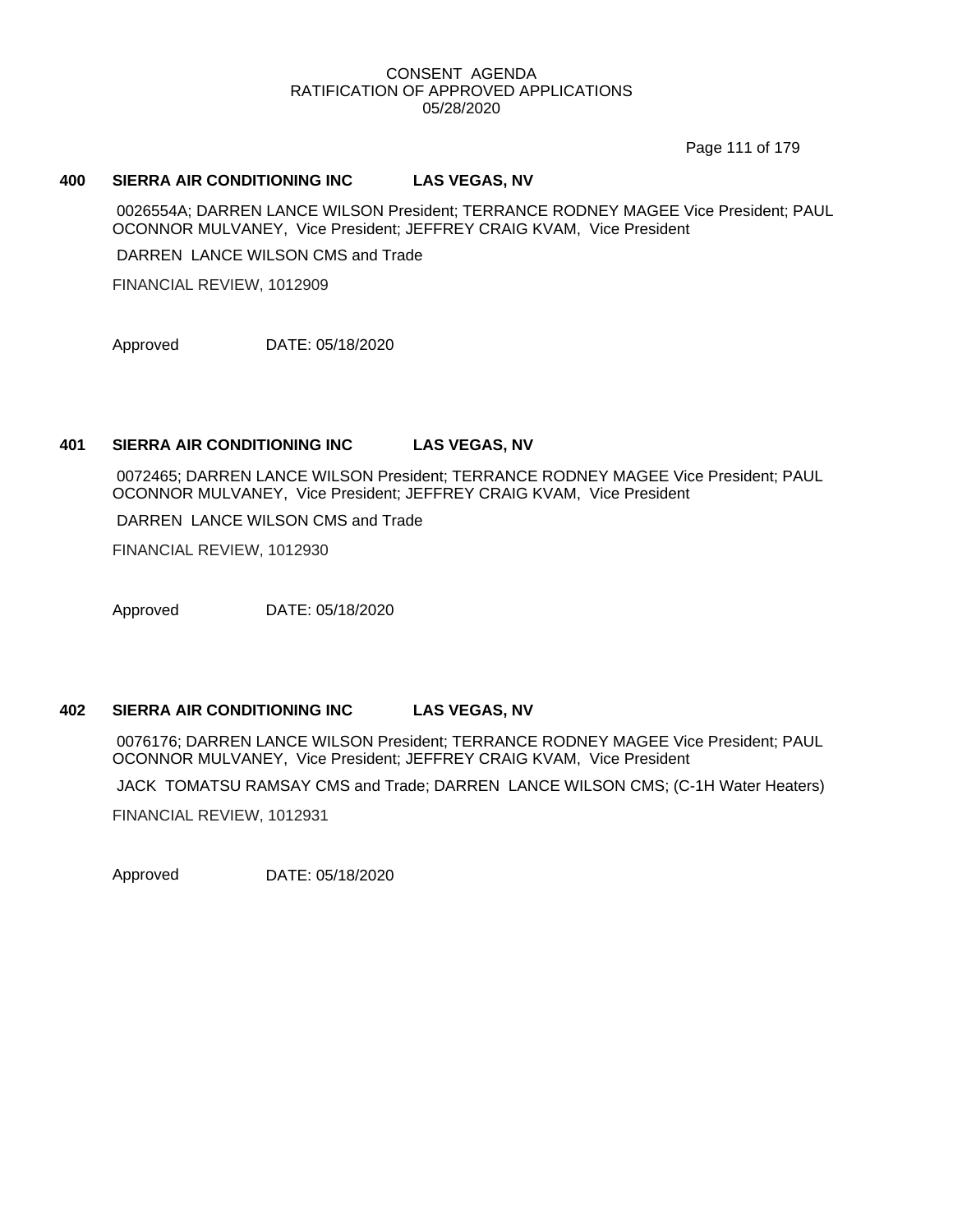Page 112 of 179

## **403 SIERRA LLC LAS VEGAS, NV**

0078689; DARREN LANCE WILSON President; TERRANCE RODNEY MAGEE, JR Other; JEFFREY CRAIG KVAM, Vice President; PAUL OCONNOR MULVANEY, Vice President

TERRANCE RODNEY MAGEE, JR CMS and Trade

FINANCIAL REVIEW, 1012910

Approved DATE: 05/18/2020

## **404 SIERRA LLC LAS VEGAS, NV**

0081121; DARREN LANCE WILSON President; TERRANCE RODNEY MAGEE, JR Other; JEFFREY CRAIG KVAM, Vice President; PAUL OCONNOR MULVANEY, Vice President

TERRANCE RODNEY MAGEE, JR CMS and Trade

FINANCIAL REVIEW, 1012928

Approved DATE: 05/18/2020

## **405 SILVERADO MECHANICAL LLC LAS VEGAS, NV**

0051784; JEFFREY CRAIG KVAM, Vice President; PAUL OCONNOR MULVANEY, Vice President; DARREN LANCE WILSON Member; PAUL ERIN HUGHETT Manager

PAUL ERIN HUGHETT CMS and Trade

FINANCIAL REVIEW, 1012911

Approved DATE: 05/18/2020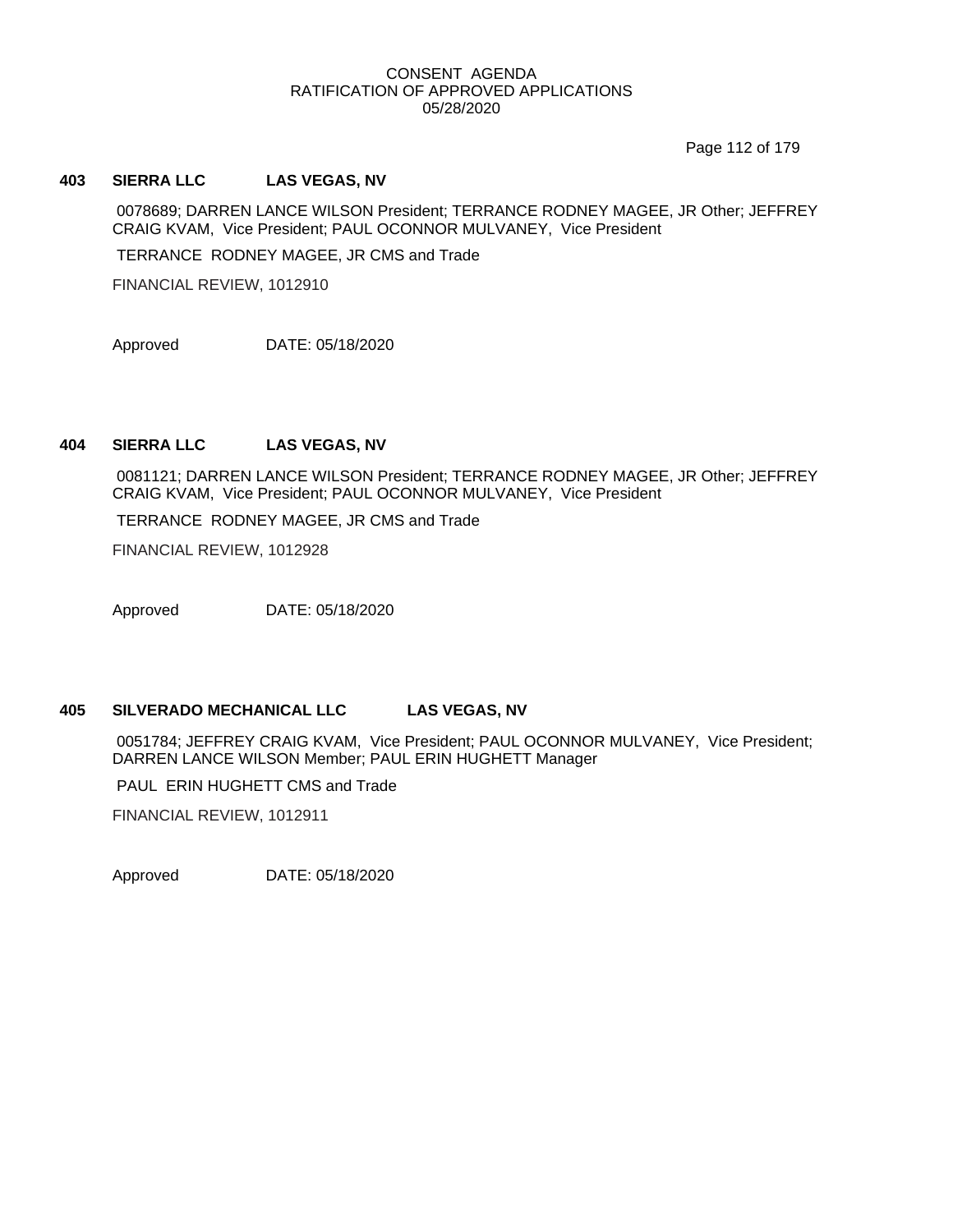Page 113 of 179

## **406 SILVERADO MECHANICAL LLC LAS VEGAS, NV**

0074192; JEFFREY CRAIG KVAM, Vice President; PAUL OCONNOR MULVANEY, Vice President; DARREN LANCE WILSON Member; PAUL ERIN HUGHETT Manager

PAUL ERIN HUGHETT CMS and Trade; (C-40 Specialties Not Authorized by Other Classifications IS DESIGNATED FOR INSTALLATION OF CENTRAL VACUUM SYSTEMS ONLY)

FINANCIAL REVIEW, 1012929

Approved DATE: 05/18/2020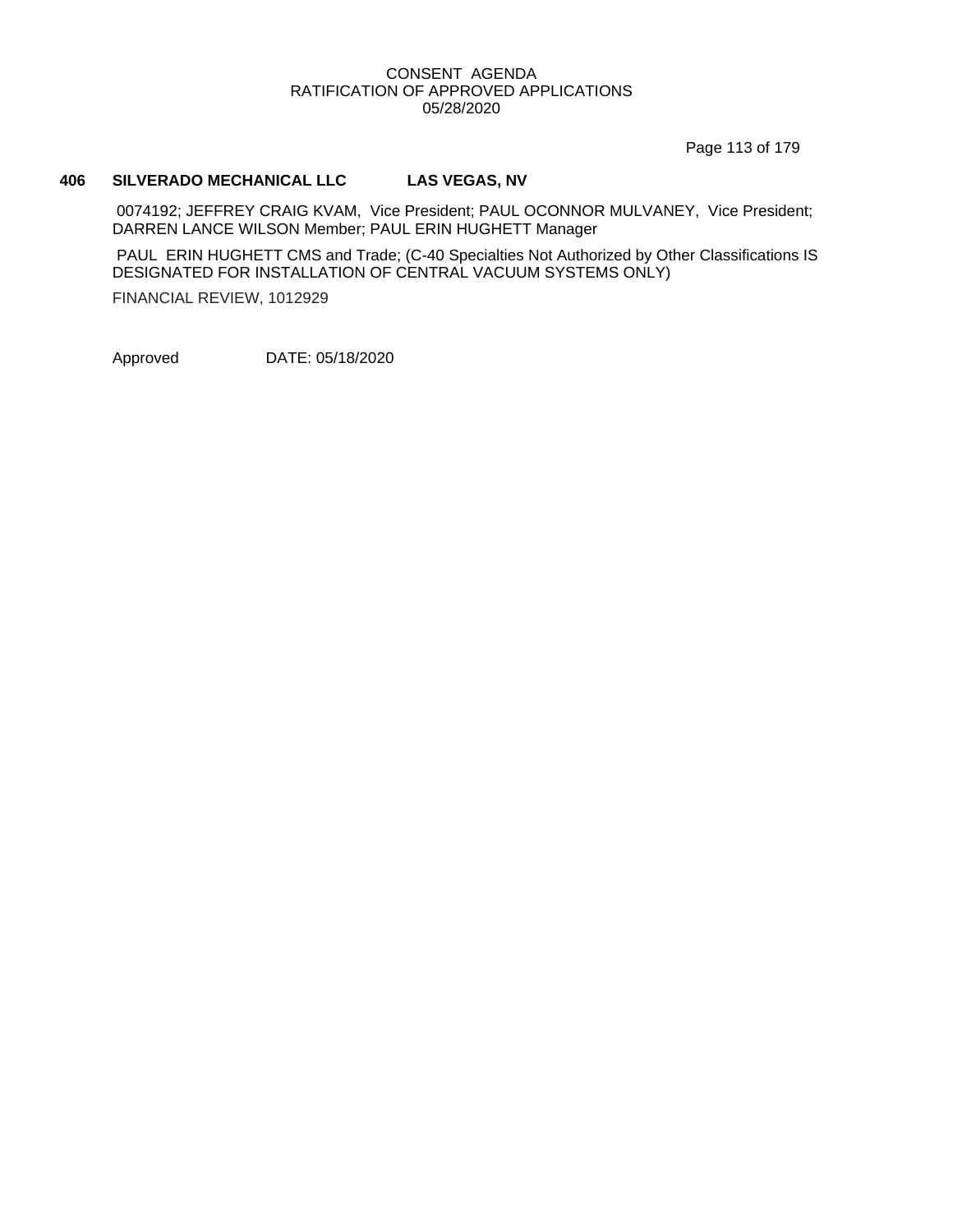Page 114 of 179

## **NAME CHANGE**

#### **407 ALSTON CONSTRUCTION COMPANY INC RENO, NV**

ALSTON CONSTRUCTION; 0049054; ADAM DAVID NICKERSON Treasurer; PAUL DAVID LITTLE COO; EVAN MCGINLEY HAMILTON VP/Secretary

MATTHEW BRIAN CLAFTON CMS and Trade

NAME CHANGE, 1013816

Approved DATE: 04/16/2020

FROM: ALSTON CONSTRUCTION COMPANY INC TO: ALSTON CONSTRUCTION COMPANY INC DBA ALSTON CONSTRUCTION

#### **408 ASYS CONSTRUCTION INC LAS VEGAS, NV**

0081188; YANIV SHLOMO President

YANIV SHLOMO CMS and Trade

NAME CHANGE, 1013532

Approved DATE: 04/01/2020

FROM: BASELINE CONSTRUCTION INC TO: ASYS CONSTRUCTION INC

#### **409 CEBALLOS ENTERPRISES LLC MINDEN, NV**

0080894; 0081948; 0083803; ROJELIO CEBALLOS Managing Member; LEOBARDO CEBALLOS Managing Member

ROJELIO CEBALLOS CMS and Trade; ROJELIO CEBALLOS CMS; ROJELIO CEBALLOS CMS and Trade; LEOBARDO CEBALLOS Trade

NAME CHANGE, 1013296

Approved DATE: 03/10/2020

FROM: CEBALLOS MASONRY LLC TO: CEBALLOS ENTERPRISES LLC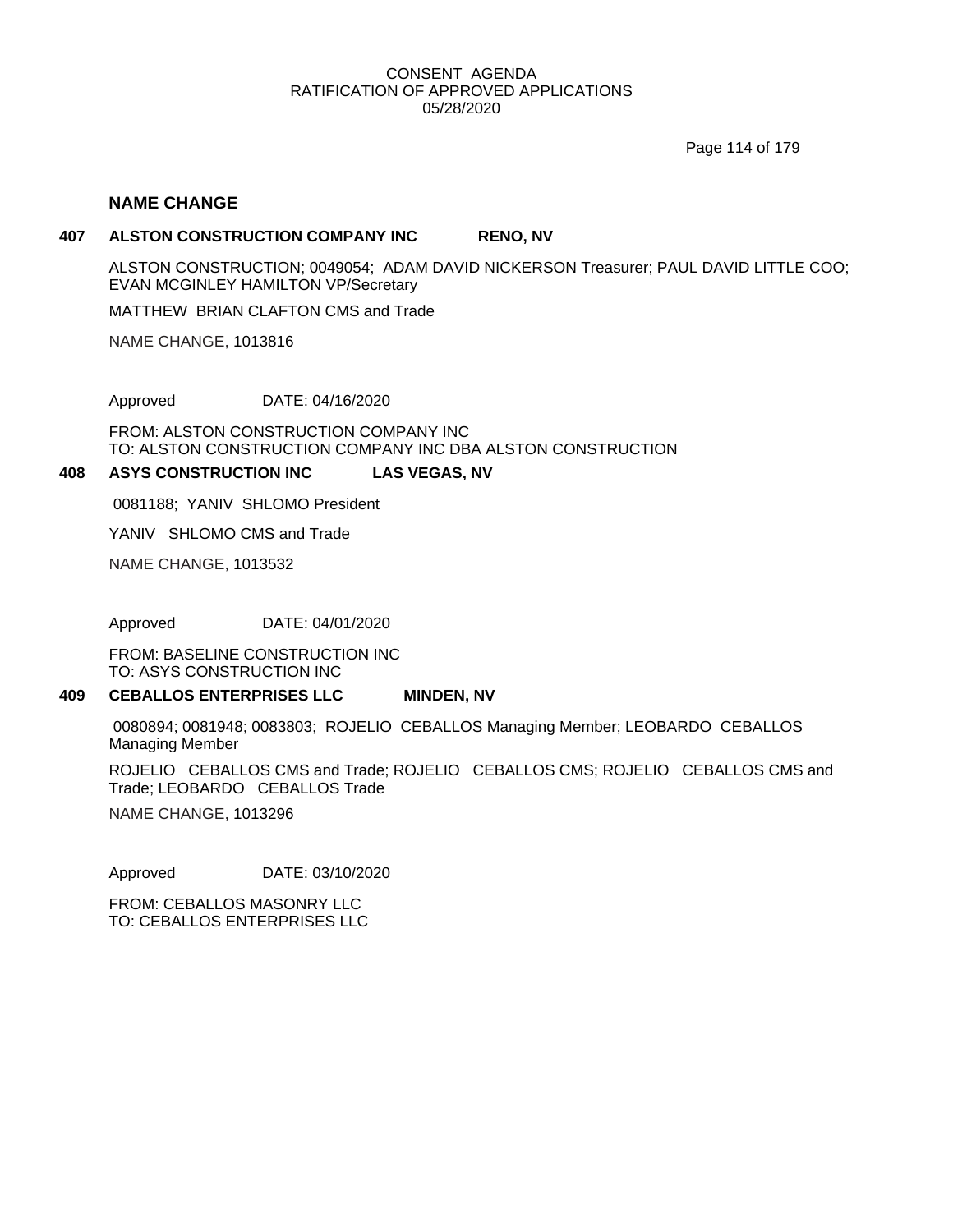Page 115 of 179

#### **410 CEBALLOS ENTERPRISES LLC MINDEN, NV**

0080894; 0081948; 0083803; ROJELIO CEBALLOS Managing Member; LEOBARDO CEBALLOS Managing Member

ROJELIO CEBALLOS CMS and Trade; ROJELIO CEBALLOS CMS; ROJELIO CEBALLOS CMS and Trade; LEOBARDO CEBALLOS Trade

NAME CHANGE, 1013513

Approved DATE: 03/10/2020

FROM: CEBALLOS MASONRY LLC TO: CEBALLOS ENTERPRISES LLC

#### **411 CEBALLOS ENTERPRISES LLC MINDEN, NV**

0080894; 0081948; 0083803; ROJELIO CEBALLOS Managing Member; LEOBARDO CEBALLOS Managing Member

ROJELIO CEBALLOS CMS and Trade; ROJELIO CEBALLOS CMS; ROJELIO CEBALLOS CMS and Trade; LEOBARDO CEBALLOS Trade

NAME CHANGE, 1013514

Approved DATE: 03/10/2020

FROM: CEBALLOS MASONRY LLC TO: CEBALLOS ENTERPRISES LLC

#### **412 COOLSYS COMMERCIAL & INDUSTRIAL SOLUTIONS INC BREA, CA**

0053051; 0054562; 0077630; ADAM EDWARD COFFEY, President; BURTON HONG Secretary; ANDREW J MANDELL Treasurer; AMY LOIS MCELROYE-FREEMAN, Director

ROBERT BENJEMIN LONDON CMS and Trade; BRYAN CARL BEITLER CMS and Trade; BRYAN CARL BEITLER CMS and Trade

NAME CHANGE, 1013387

Approved DATE: 03/10/2020

FROM: SOURCE REFRIGERATION & HVAC INC TO: COOLSYS COMMERCIAL & INDUSTRIAL SOLUTIONS INC

#### **413 COOLSYS COMMERCIAL & INDUSTRIAL SOLUTIONS INC BREA, CA**

0053051; 0054562; 0077630; ADAM EDWARD COFFEY, President; BURTON HONG Secretary; ANDREW J MANDELL Treasurer; AMY LOIS MCELROYE-FREEMAN, Director

ROBERT BENJEMIN LONDON CMS and Trade; BRYAN CARL BEITLER CMS and Trade; BRYAN CARL BEITLER CMS and Trade

NAME CHANGE, 1013576

Approved DATE: 03/10/2020

FROM: SOURCE REFRIGERATION & HVAC INC TO: COOLSYS COMMERCIAL & INDUSTRIAL SOLUTIONS INC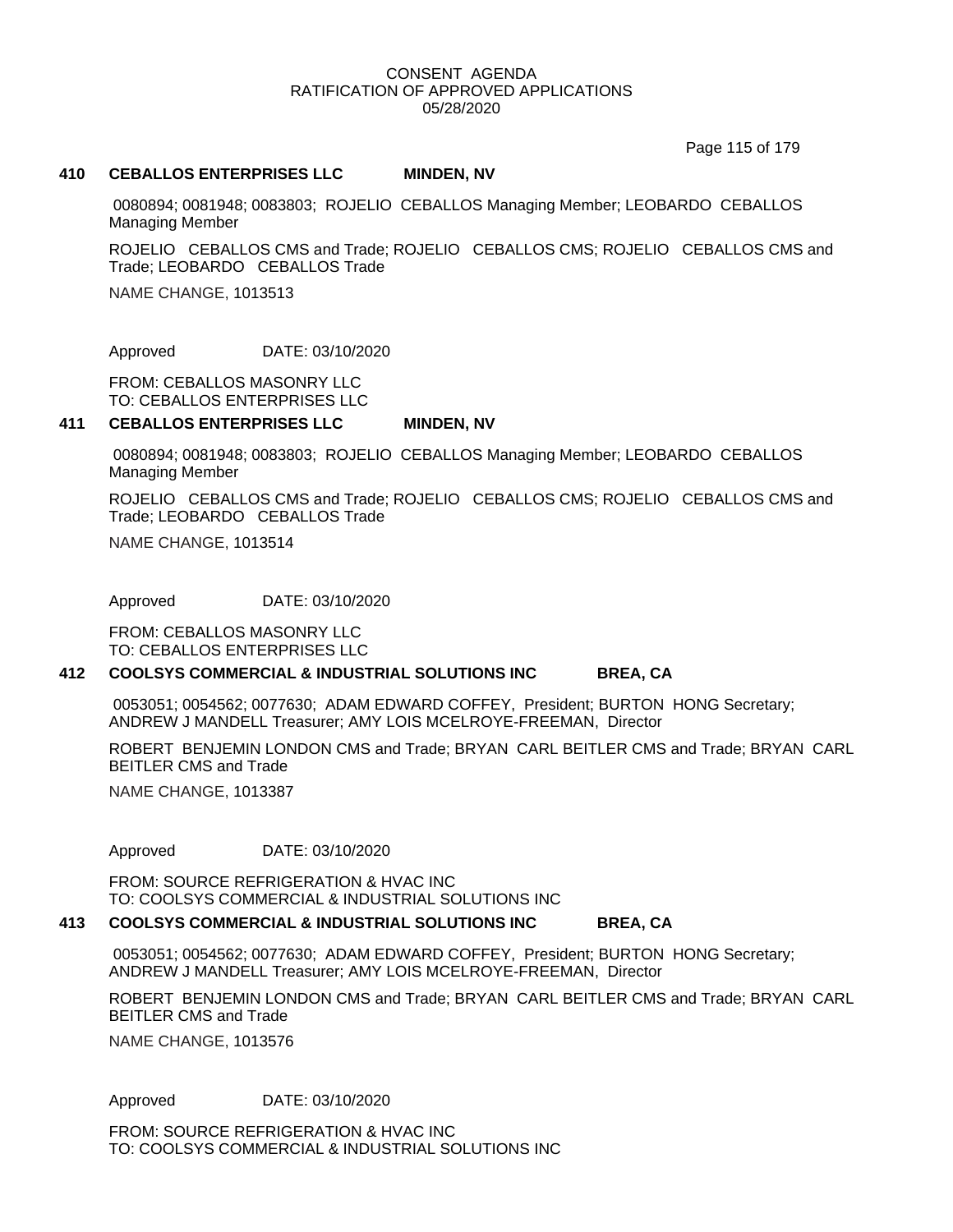Page 116 of 179

#### **414 COOLSYS COMMERCIAL & INDUSTRIAL SOLUTIONS INC BREA, CA**

0053051; 0054562; 0077630; ADAM EDWARD COFFEY, President; BURTON HONG Secretary; ANDREW J MANDELL Treasurer; AMY LOIS MCELROYE-FREEMAN, Director

ROBERT BENJEMIN LONDON CMS and Trade; BRYAN CARL BEITLER CMS and Trade; BRYAN CARL BEITLER CMS and Trade

NAME CHANGE, 1013577

Approved DATE: 03/10/2020

FROM: SOURCE REFRIGERATION & HVAC INC TO: COOLSYS COMMERCIAL & INDUSTRIAL SOLUTIONS INC

#### **415 DIANDA CONSTRUCTION INC RENO, NV**

0076482; CHRISTOPHER ANTHONY DIANDA President; MICHAEL PERRY DIANDA Secretary/Treasurer

KEVIN MARK LINDERMAN CMS and Trade; DAVID JAMES BAKER CMS and Trade

NAME CHANGE, 1013354

Approved DATE: 03/09/2020

FROM: DIANDA CONSTRUCTION INC TO: PLENIUM BUILDERS

#### **416 E Z POOL SERVICE LLC LAS VEGAS, NV**

E Z POOLS; 0085678; ERIC RUDOLF ZITZMANN, Managing Member; DEANNA HARDY-ZITZMANN, Managing Member

ERIC RUDOLF ZITZMANN, CMS and Trade

NAME CHANGE, 1013698

Approved DATE: 04/21/2020

FROM: E Z POOL SERVICE LLC TO: E Z POOL SERVICE LLC DBA E Z POOLS

#### **417 ELECTROSTATIC COATINGS LLC MINDEN, NV**

0085597; BROOK LEVI WILLIAMS, Managing Member

BROOK LEVI WILLIAMS, CMS and Trade

NAME CHANGE, 1013388

Approved DATE: 03/13/2020

FROM: ELECTROSTATIC COATINGS OF NORTHERN NEVADA ECONN LLC TO: ELECTROSTATIC COATINGS LLC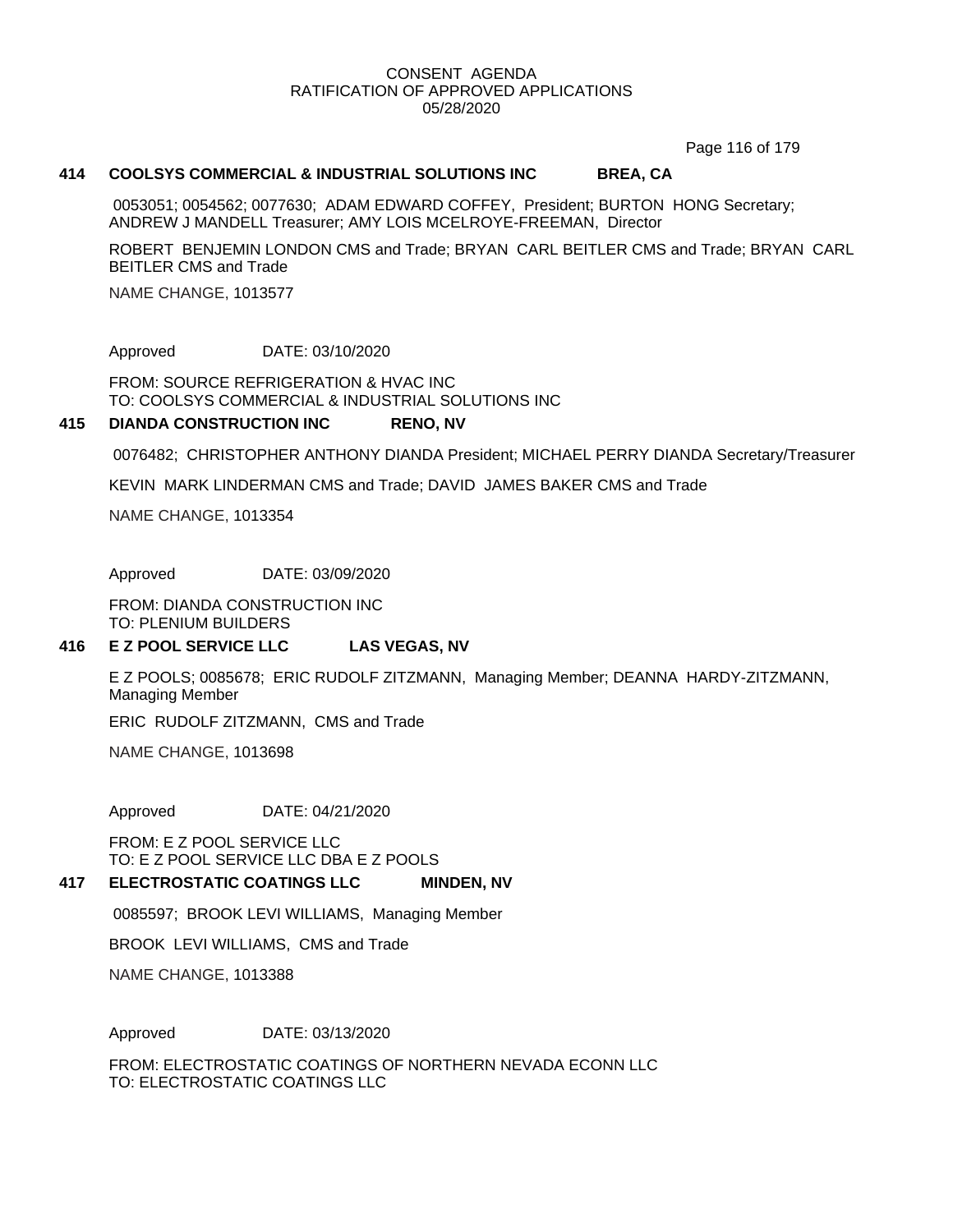Page 117 of 179

#### **418 GREEN MORNING LLC HENDERSON, NV**

0080153; KEVIN KEITH WATTS Manager; CHRISTOPHER G MALANDRINO, JR Manager

KEVIN KEITH WATTS CMS and Trade

NAME CHANGE, 1013213

Approved DATE: 03/06/2020

FROM: GREEN MORNING LLC DBA MAKE STUDIOS TO: GREEN MORNING LLC DBA HERITAGE HOMES OF NEVADA

#### **419 HARRISON NEVCON LLC DAYTON, NV**

0083386; SHAWN EARL HARRISON Managing Member

SHAWN EARL HARRISON CMS and Trade

NAME CHANGE, 1013534

Approved DATE: 04/16/2020

FROM: NEVADA GRADING RESOURCES LLC TO: HARRISON NEVCON LLC

#### **420 J & M GROUP LLC LAS VEGAS, NV**

0085882; MARTIN ELGE Managing Member; JOHN RANDALL TIEMANN Managing Member

JOHN RANDALL TIEMANN Trade; MARTIN ELGE CMS

NAME CHANGE, 1013208

Approved DATE: 03/06/2020

FROM: J & M GROUP LLC DBA 702POOLS.COM TO: J & M GROUP LLC DBA ONE SOURCE OUTDOORS

#### **421 JESS REID CONSTRUCTION FALLON, NV**

REID CONSTRUCTION; 0022880; JESS HENDRIX REID Owner

JESS HENDRIX REID CMS and Trade

NAME CHANGE, 1013200

Approved DATE: 03/27/2020

FROM: JESS REID CONSTRUCTION TO: JESS REID DBA REID CONSTRUCTION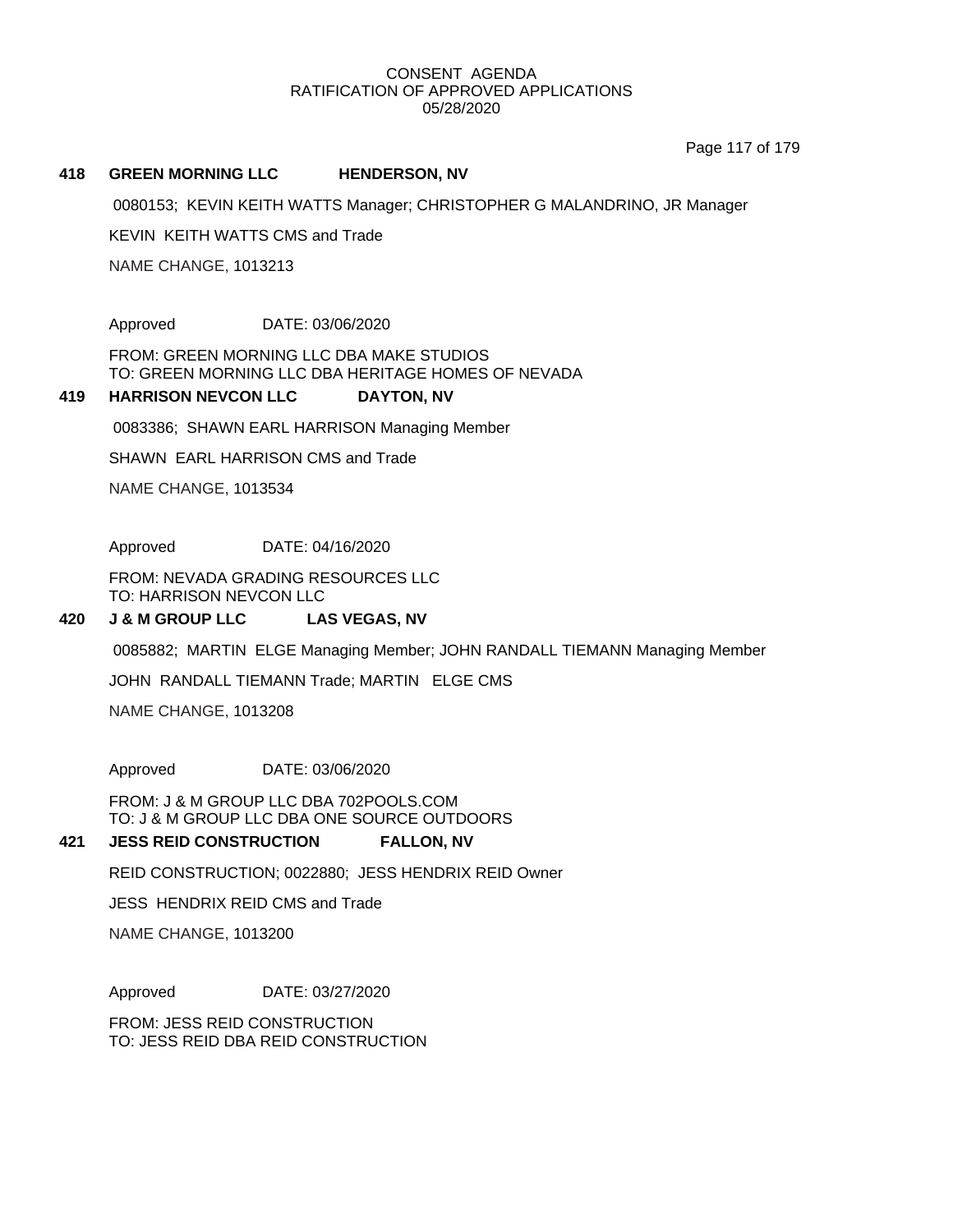Page 118 of 179

#### **422 JONES SIGN CO INC LAS VEGAS, NV**

0079717; 0084055; JOHN PATRICK MORTENSEN President

ROBERT JOHN LEPAK, CMS and Trade; ROBERT JOHN LEPAK, CMS and Trade

NAME CHANGE, 1013799

### Approved DATE: 04/07/2020

CHANGE NAME FROM JONES SIGN COMPANY INC DBA LAS VEGAS SIGN TO JONES SIGN COMPANY INC

#### **423 KELLER NORTH AMERICA INC LAS VEGAS, NV**

0024620; GEORGE R GRISHAM President; ERIC R DROOFF Vice President; RICHARD NATHAN YALE Secretary/Treasurer; DAVID T PEITSCH Assistant Secretary; GEORGE K BURKE Vice President; FRANCIS B GULARTE Vice President; DANIEL E JORDAN Vice President; JAMES F HENRY Vice President; STEPHEN G BUCKNER Assistant Secretary

FRANCIS B GULARTE CMS and Trade

NAME CHANGE, 1013699

Approved DATE: 04/03/2020

FROM: HAYWARD BAKER INC TO: KELLER NORTH AMERICA INC

#### **424 LANDSCAPE DEVELOPMENT INC LAS VEGAS, NV**

0084986; GARY RICHARD HORTON, President; TIMOTHY CHARLES MYERS, SR Secretary

JEFFREY DAVID BRADSHAW CMS and Trade

NAME CHANGE, 1013424

Approved DATE: 03/13/2020

FROM: LANDSCAPE DEVELOPMENT INC DBA NEWTEX LANDSCAPE TO: LANDSCAPE DEVELOPMENT INC DBA ENHANCED LANDSCAPE MANAGEMENT

#### **425 MADE IN THE SHADE INC LAS VEGAS, NV**

0060935; 0060936; 0068559; 0079644; JOHN RANDALL TIEMANN President; JANE ANN TIEMANN **Secretary** 

JOHN RANDALL TIEMANN CMS and Trade; JOHN RANDALL TIEMANN CMS and Trade; JOHN RANDALL TIEMANN CMS and Trade; JOHN RANDALL TIEMANN CMS and Trade

NAME CHANGE, 1013209

Approved DATE: 03/10/2020

FROM: MADE IN THE SHADE INC DBA MADE IN THE SHADE BBQ ISLANDS TO: MADE IN THE SHADE INC DBA J T CONTRACTING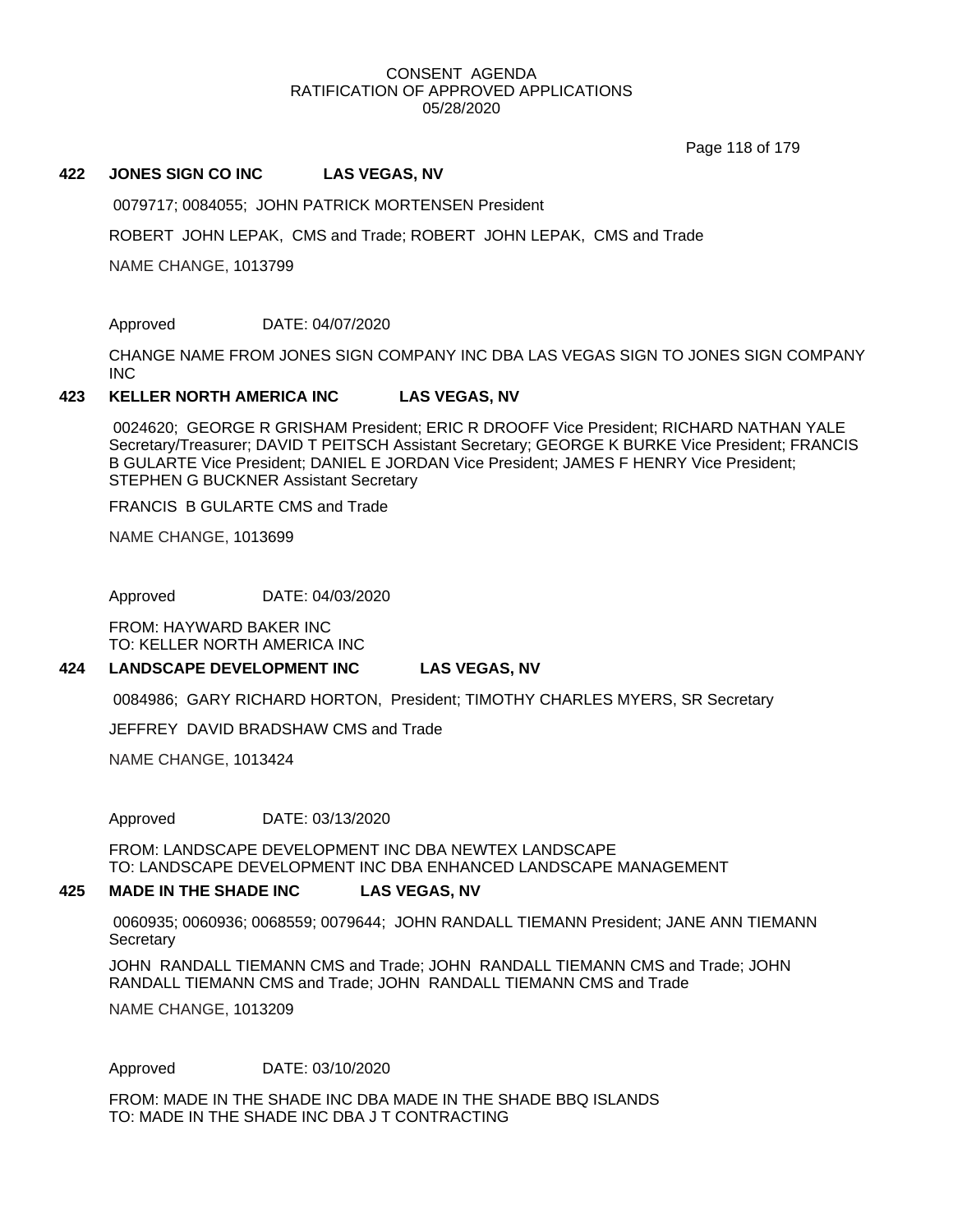Page 119 of 179

#### **426 MADE IN THE SHADE INC LAS VEGAS, NV**

0060935; 0060936; 0068559; 0079644; JOHN RANDALL TIEMANN President; JANE ANN TIEMANN **Secretary** 

JOHN RANDALL TIEMANN CMS and Trade; JOHN RANDALL TIEMANN CMS and Trade; JOHN RANDALL TIEMANN CMS and Trade; JOHN RANDALL TIEMANN CMS and Trade

NAME CHANGE, 1013510

Approved DATE: 03/10/2020

FROM: MADE IN THE SHADE INC DBA MADE IN THE SHADE BBQ ISLANDS TO: MADE IN THE SHADE INC DBA J T CONTRACTING

#### **427 MADE IN THE SHADE INC LAS VEGAS, NV**

0060935; 0060936; 0068559; 0079644; JOHN RANDALL TIEMANN President; JANE ANN TIEMANN **Secretary** 

JOHN RANDALL TIEMANN CMS and Trade; JOHN RANDALL TIEMANN CMS and Trade; JOHN RANDALL TIEMANN CMS and Trade; JOHN RANDALL TIEMANN CMS and Trade

NAME CHANGE, 1013511

Approved DATE: 03/10/2020

FROM: MADE IN THE SHADE INC DBA MADE IN THE SHADE BBQ ISLANDS TO: MADE IN THE SHADE INC DBA J T CONTRACTING

#### **428 MADE IN THE SHADE INC LAS VEGAS, NV**

0060935; 0060936; 0068559; 0079644; JOHN RANDALL TIEMANN President; JANE ANN TIEMANN **Secretary** 

JOHN RANDALL TIEMANN CMS and Trade; JOHN RANDALL TIEMANN CMS and Trade; JOHN RANDALL TIEMANN CMS and Trade; JOHN RANDALL TIEMANN CMS and Trade

NAME CHANGE, 1013512

Approved DATE: 03/10/2020

FROM: MADE IN THE SHADE INC DBA MADE IN THE SHADE BBQ ISLANDS TO: MADE IN THE SHADE INC DBA J T CONTRACTING

#### **429 QUANTA ELECTRIC POWER CONSTRUCTION MANAGEMENT INC HOUSTON, TX**

0060660; DOUGLAS EDWARD LISAK President; MARK DOUGLAS SNYDER Vice President; SCOTT ALAN CHURILLA Vice President; DAVID DOUGLAS LUTZ Vice President

ANTHONY JOHN SNEAD CMS and Trade

NAME CHANGE, 1013403

### Approved DATE: 03/13/2020

FROM: H D R CONSTRUCTORS INC TO: QUANTA ELECTRIC POWER CONSTRUCTION MANAGEMENT INC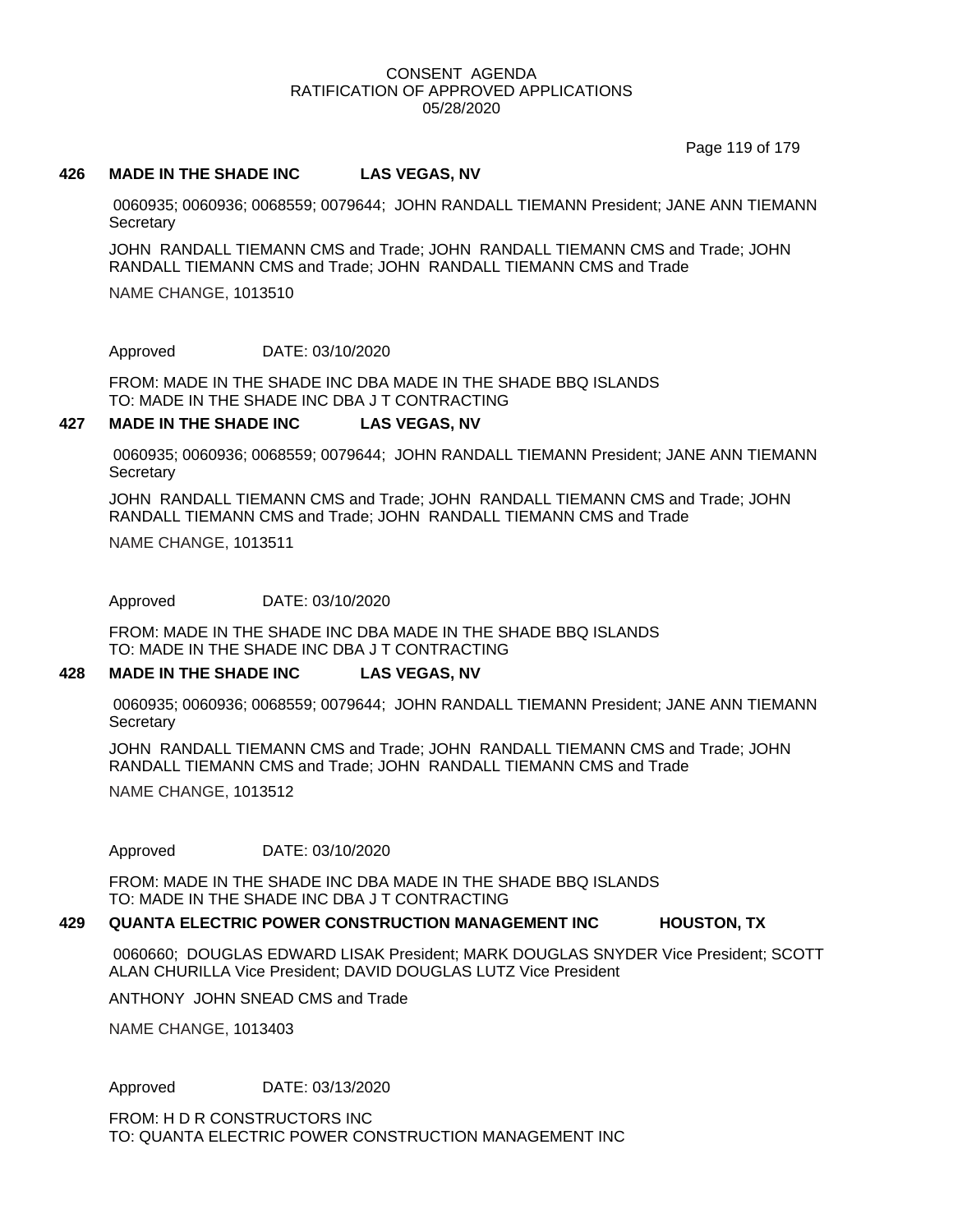Page 120 of 179

#### **430 RED HAWK FIRE & SECURITY LLC TEMPE, AZ**

 0080846; 0082257; PASQUALE JOHN DORSI Manager; MARK DERVAN FOLEY Manager; MICHAEL PATRICK MCWILLIAMS Manager

MICHAEL DREW DELAY CMS and Trade; MICHAEL DREW DELAY CMS and Trade; AARON KEITH HOURIGAN, CMS and Trade

NAME CHANGE, 1013023

DATE: 03/09/2020 Tabled

RESOLUTION OF OPEN COMPLAINT ON RELATED LICENSE # 0077105.

#### **431 RIVERA FRAMING INCORPORATED NORTH LAS VEGAS, NV**

0067795A; 0083563; 0083818; 0086725; 0086726; ADALBERTO RIVERA-CHACON President

ADALBERTO RIVERA-CHACON CMS and Trade; ADALBERTO RIVERA-CHACON CMS and Trade; ADALBERTO RIVERA-CHACON CMS and Trade; ADALBERTO RIVERA-CHACON CMS and Trade; ADALBERTO RIVERA-CHACON CMS and Trade; ADALBERTO RIVERA-CHACON CMS and Trade; ADALBERTO RIVERA-CHACON CMS and Trade

NAME CHANGE, 1013679

Approved DATE: 04/21/2020

#### **432 SIMPLY AIR CONDITIONING AND HEATING LLC LAS VEGAS, NV**

SIMPLY AIR CONDITIONING HEATING AND PLUMBING; 0085467; 0086056; RONALD LEWIS PAYNE, Manager

DARYL ASHLEY PAYNE, CMS and Trade; JAMES BYRON TAYLOR Trade; DARYL ASHLEY PAYNE, CMS

NAME CHANGE, 1013370

Approved DATE: 03/13/2020

FROM: SIMPLY AIR CONDITIONING AND HEATING LLC TO: SIMPLY AIR CONDITIONING AND HEATING LLC DBA SIMPLY AIR CONDITIONING HEATING AND PLUMBING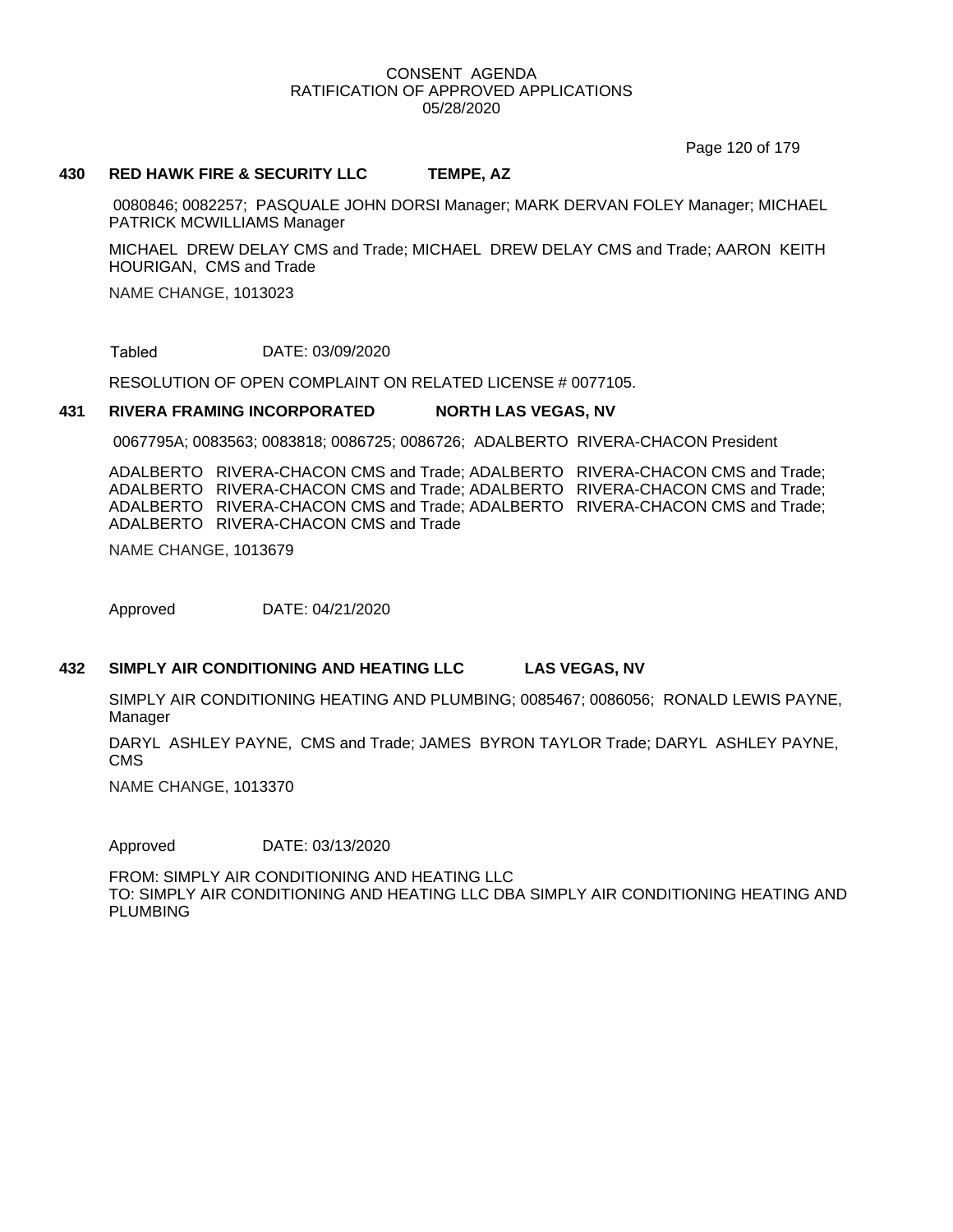Page 121 of 179

#### **433 SIMPLY AIR CONDITIONING AND HEATING LLC LAS VEGAS, NV**

SIMPLY AIR CONDITIONING HEATING AND PLUMBING; 0085467; 0086056; RONALD LEWIS PAYNE, Manager

DARYL ASHLEY PAYNE, CMS and Trade; JAMES BYRON TAYLOR Trade; DARYL ASHLEY PAYNE, CMS

NAME CHANGE, 1013423

Approved DATE: 03/13/2020

FROM: SIMPLY AIR CONDITIONING AND HEATING LLC TO: SIMPLY AIR CONDITIONING AND HEATING LLC DBA SIMPLY AIR CONDITIONING HEATING AND PLUMBING

#### **434 SOLIMANO FRAMING GROUP LLC LAS VEGAS, NV**

0083536; ATILIO FRANCISCO SOLIMANO, SR Managing Member

ATILIO FRANCISCO SOLIMANO, SR CMS and Trade

NAME CHANGE, 1013378

Approved DATE: 03/13/2020

FROM: SIERRA FRAMING GROUP LLC TO: SOLIMANO FRAMING GROUP LLC

#### **435 SWIFT GARAGE DOORS LLC LAS VEGAS, NV**

0082445; YELENA LEVY, Manager; MOSHE LEVY Manager

MOSHE LEVY Trade; YELENA LEVY CMS

NAME CHANGE, 1013270

Approved DATE: 04/24/2020

FROM: SWIFT GARAGE DOORS LLC DBA NATIONWIDE GARAGE DOOR REPAIR TO: SWIFT GARAGE DOORS LLC DBA SWIFT GARAGE DOOR REPAIR OF LAS VEGAS

#### **436 T 2 UES INC INDIANAPOLIS, IN**

T 2 UTILITY ENGINEERS; 0086556; LAWRENCE EDWARD ARCAND, President; PHILLIP BOSCO, **Secretary** 

DANIEL EUGENE PADILLA, JR Trade; TRAVIS STEWART BIX, CMS

NAME CHANGE, 1014181

Approved DATE: 05/06/2020

FROM: T 2 UES INC TO: T 2 UES INC DBA T 2 UTILITY ENGINEERS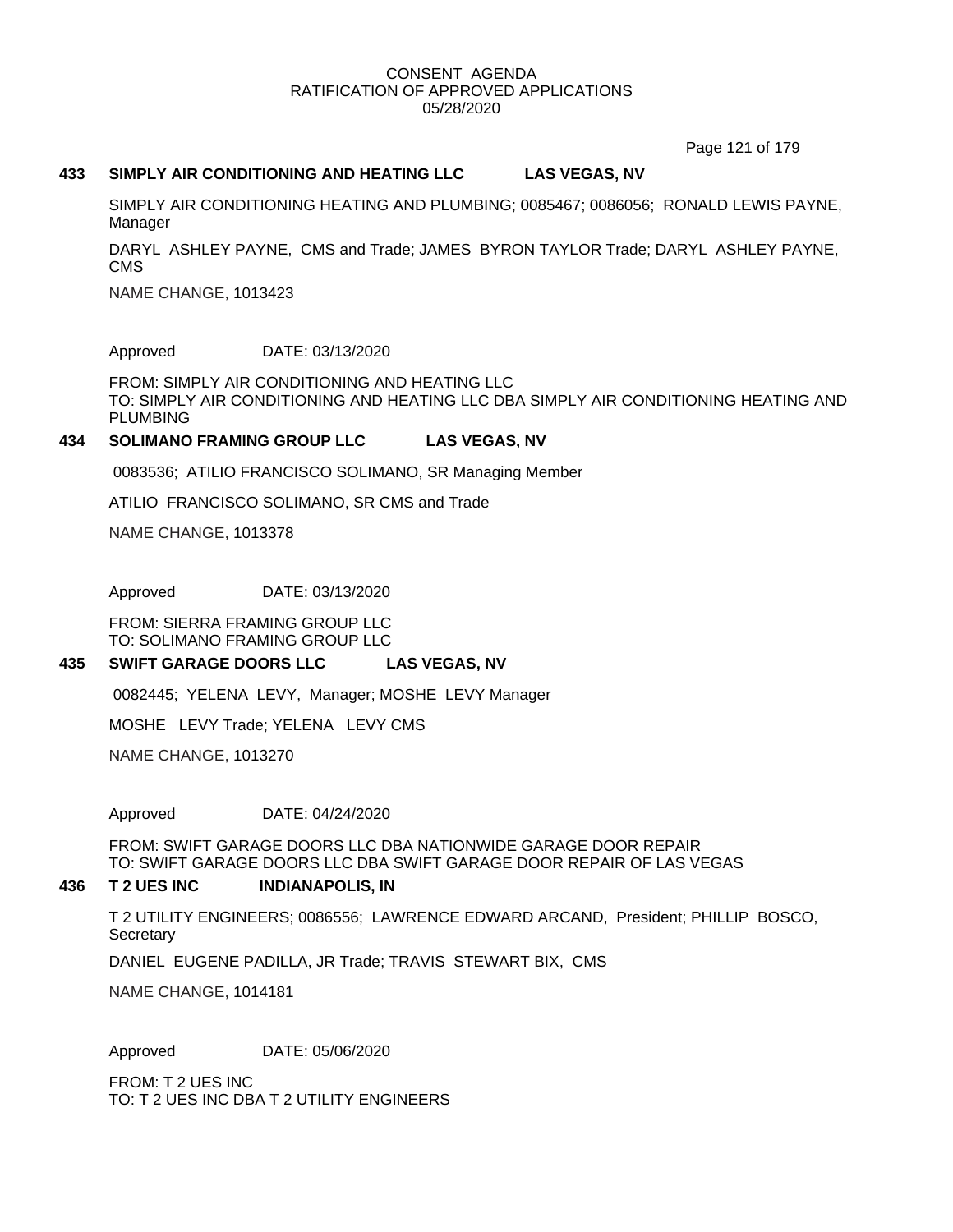Page 122 of 179

#### **437 THE STEEL GUYS LLC CHESTERFIELD, MO**

NAME CHANGE, 1014061 GUY NIELSEN ZITTING, CMS and Trade 0086210; GUY NIELSEN ZITTING, Manager

Approved DATE: 04/16/2020

CHANGE LEGAL BUSINESS NAME FROM ZITTING STEEL LLC TO THE STEEL GUYS LLC

MUST PROVIDE BOND RIDER TO CHANGE NAME

#### **438 VERNON GONAY DILLON BOULDER CITY, NV**

0025797; VERNON GONAY DILLON Owner

VERNON GONAY DILLON CMS and Trade

NAME CHANGE, 1013574

Approved DATE: 03/26/2020

FROM: VERNON GONAY DILLON DBA SUPERIOR TENNIS COURTS TO: VERNON GONAY DILLON DBA SUPERIOR COURTS

#### **439 WESCO SERVICES LLC PITTSBURGH, PA**

0085912; WESCO DISTRIBUTION INC Manager; SAMANTHA LYNNE ODONOGHUE, Other

MITCHELL PAUL TRAINA CMS and Trade

NAME CHANGE, 1013340

Approved DATE: 03/13/2020

FROM: WESCO SERVICES LLC DBA S L S ENERGY SOLUTIONS TO: WESCO SERVICES LLC DBA WESCO ENERGY SOLUTIONS

#### **440 WILLIAM CHARLES INC LAS VEGAS, NV**

0019258; BRIAN KEITH HUMMER President; RYAN RICHARD EVANS Secretary; RANDOLF LEO MAHER **Director** 

SHANE DOUGLAS HAYCOCK CMS and Trade

NAME CHANGE, 1013471

Approved DATE: 04/01/2020

FROM: MEADOW VALLEY CONTRACTORS INC DBA A C C SOUTHWEST TO: WILLIAM CHARLES INC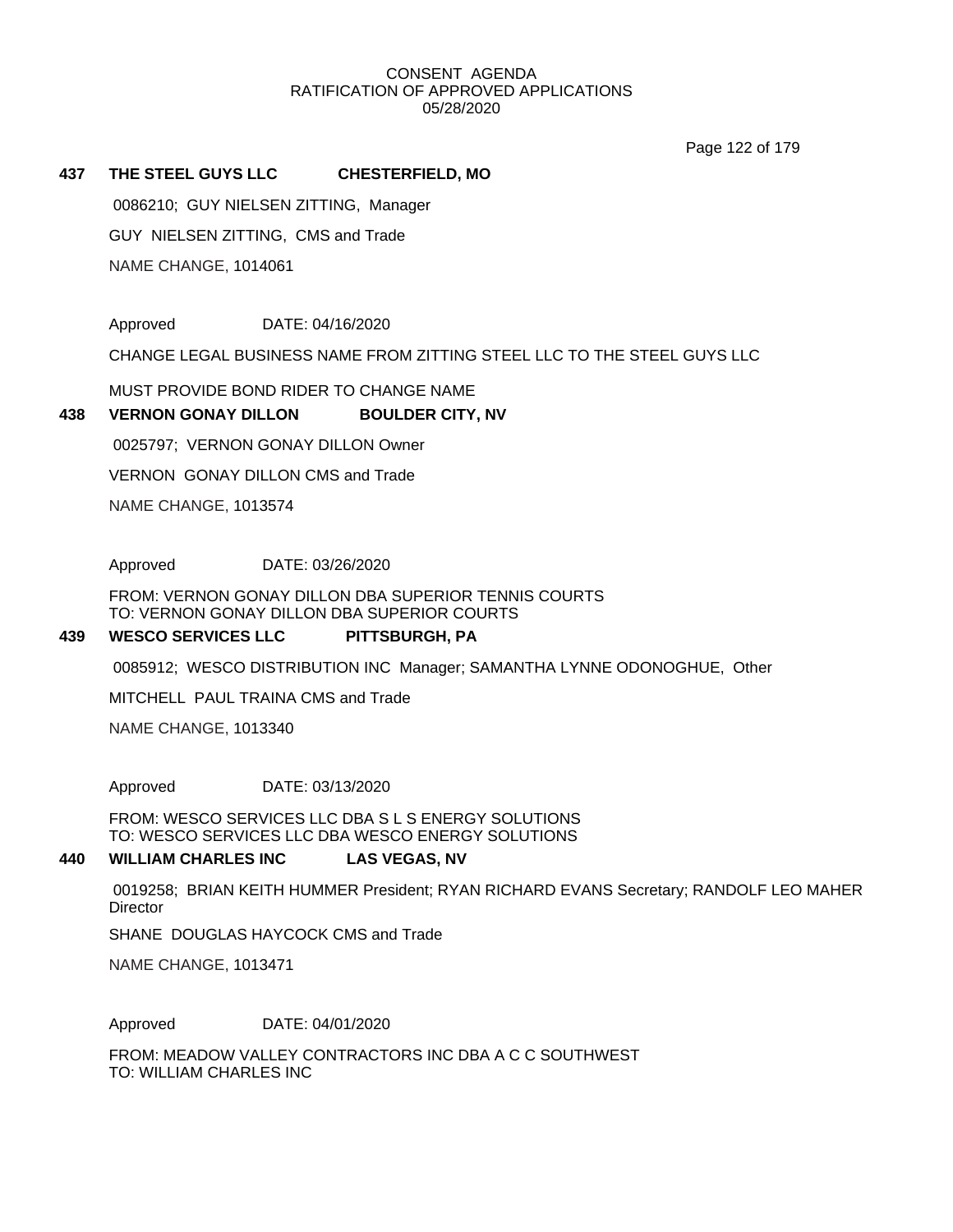Page 123 of 179

## **PERMANENT RAISE IN LIMIT**

## **441 A & C LANDSCAPING INC GARDNERVILLE, NV**

0046895A; MARK ROYAL DUDLEY President; BEVERLY ANKER DUDLEY Secretary

MARK ROYAL DUDLEY CMS and Trade; (C-10 Landscape Contracting)

PERMANENT RAISE IN LIMIT, 1012815

LIMIT: \$245,000.00 BOND: \$15,000.00

Approved DATE: 03/13/2020

CONTINGENT UPON \$15,000 BOND

## **442 A 1 ELECTRICAL LLC HENDERSON, NV**

0086512; CONTROL ROOM CONCEPTS LLC Managing Member; A 1 HOLDINGS LLC Managing Member; KENNETH KYLE COMSTOCK, Other; CASEY DESMA GRAHAM, Other

KENNETH KYLE COMSTOCK, CMS and Trade; (C-2 Electrical)

PERMANENT RAISE IN LIMIT, 1014050

LIMIT: \$245,000.00 BOND: \$15,000.00

Approved DATE: 04/22/2020

CONTINGENT UPON RECEIPT OF \$15,000.00 BOND

## **443 A D J CONTRACTING & DEVELOPMENT INC NORTH LAS VEGAS, NV**

0059177A; JOVAN JOHN ZEC President; GAYLE JACALYN IVANS Vice President

JOVAN JOHN ZEC CMS and Trade; (B General Building)

PERMANENT RAISE IN LIMIT, 1013324

LIMIT: \$8,400,000.00 BOND: \$50,000.00

Approved DATE: 03/06/2020

CONTINGENT UPON \$50,000 BOND

## **444 AGEVAC HEATING AND COOLING LLC LAS VEGAS, NV**

0083892; LEANDRO MACIEL MOREIRA, Manager

LEANDRO MACIEL MOREIRA, CMS and Trade; (C-21B Air Conditioning)

PERMANENT RAISE IN LIMIT, 1013327

LIMIT: \$50,000.00 BOND: \$5,000.00

Approved DATE: 04/01/2020

CONTINGENT UPON RECEIPT OF \$5,000.00 BOND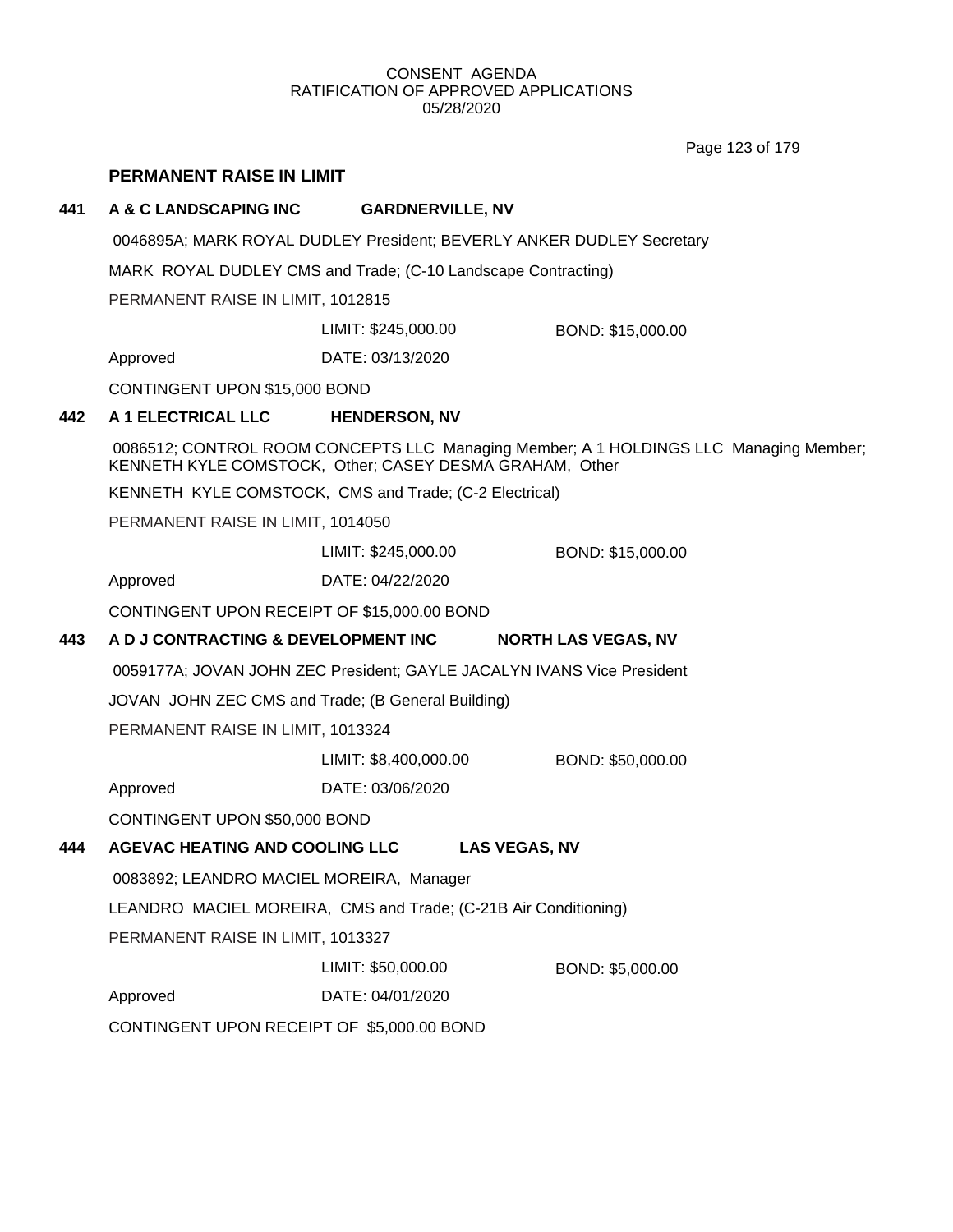Page 124 of 179

## **445 ALLSTATE PLUMBING LLC LAS VEGAS, NV**

ALLSTATE SERVICE GROUP; 0083384; ALEX AVO HARUTYUNYAN Manager; ALEXANDER NEIMAN, Manager

TIBOR ITSKOVICH Trade; ALEX AVO HARUTYUNYAN CMS; (C-1D Plumbing)

PERMANENT RAISE IN LIMIT, 1013934

LIMIT: \$1,900,000.00 BOND: \$30,000.00

Approved DATE: 04/13/2020

CONTINGENT UPON RECEIPT OF \$30,000.00 BOND

## **446 ALLSTATE PLUMBING LLC LAS VEGAS, NV**

ALLSTATE SERVICE GROUP; 0083901; ALEX AVO HARUTYUNYAN Manager; ALEXANDER NEIMAN, Manager

ALEX AVO HARUTYUNYAN CMS and Trade; (B-2 Residential and Small Commercial)

PERMANENT RAISE IN LIMIT, 1013935

LIMIT: \$1,900,000.00 BOND: \$30,000.00

Approved DATE: 04/13/2020

CONTINGENT UPON RECEIPT OF \$30,000.00 BOND

## **447 ALLSTATE PLUMBING LLC LAS VEGAS, NV**

ALLSTATE SERVICE GROUP; 0084887; ALEX AVO HARUTYUNYAN Manager; ALEXANDER NEIMAN, Manager

ALEX AVO HARUTYUNYAN CMS; TIBOR ITSKOVICH Trade; (C-21B Air Conditioning)

PERMANENT RAISE IN LIMIT, 1013936

LIMIT: \$1,900,000.00 BOND: \$30,000.00

Approved DATE: 04/13/2020

CONTINGENT UPON \$30,000.00 BOND

## **448 ALLSTATE PLUMBING LLC LAS VEGAS, NV**

ALLSTATE SERVICE GROUP; 0085593; ALEX AVO HARUTYUNYAN Manager; ALEXANDER NEIMAN, Manager

ALEX AVO HARUTYUNYAN CMS; TIBOR ITSKOVICH Trade; (C-2 Electrical)

PERMANENT RAISE IN LIMIT, 1013937

LIMIT: \$1,900,000.00 BOND: \$30,000.00

Approved DATE: 04/13/2020

CONTINGENT UPON RECEIPT OF \$30,000.00 BOND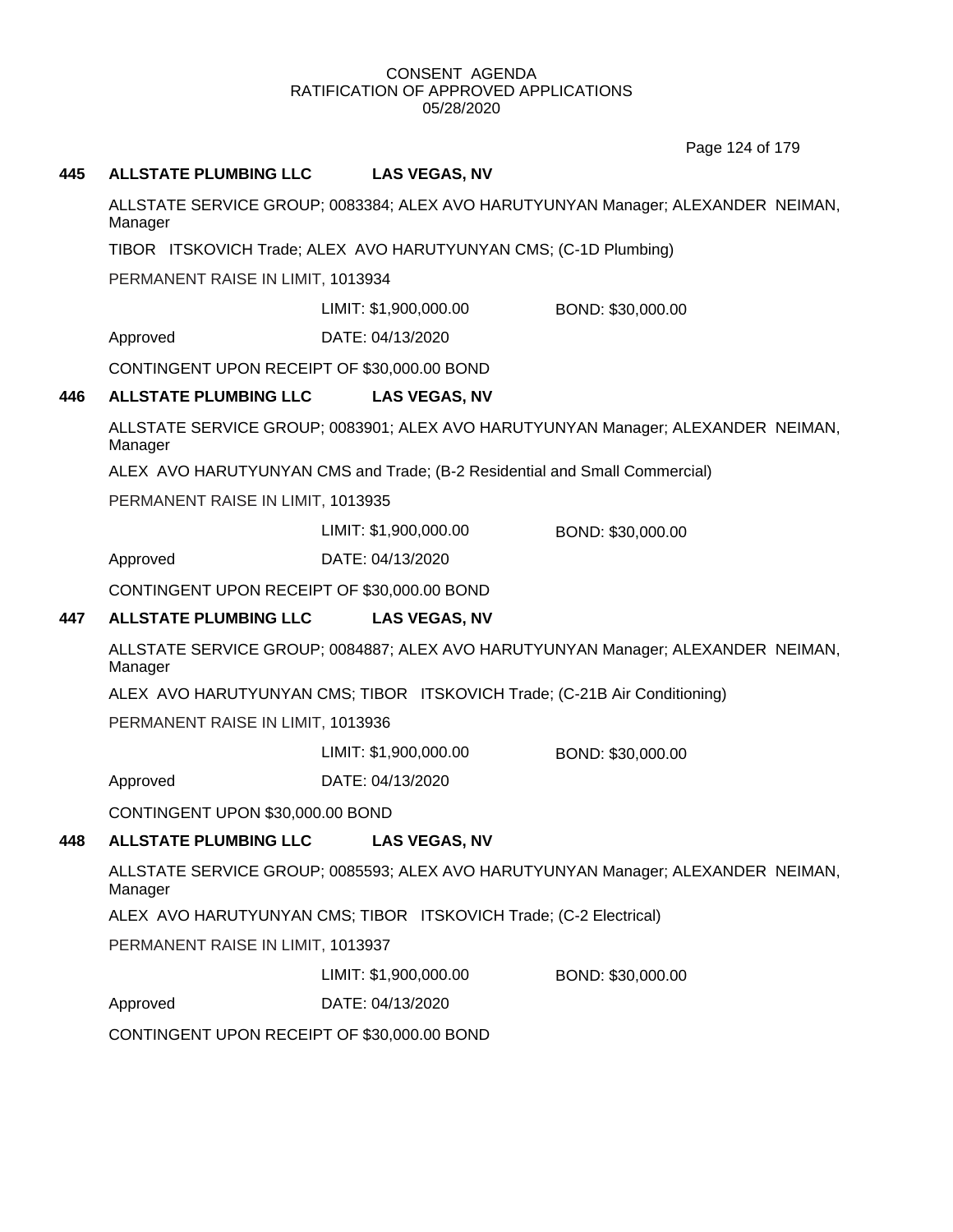Page 125 of 179

| 449 | APEX PLUMBING AND MECHANICAL LLC                              |                     | <b>LAS VEGAS, NV</b>                                                              |  |
|-----|---------------------------------------------------------------|---------------------|-----------------------------------------------------------------------------------|--|
|     | J D M MECHANICAL; 0084973; JARED ANDREW MILLER Manager        |                     |                                                                                   |  |
|     | JARED ANDREW MILLER CMS and Trade; (C-1 Plumbing and Heating) |                     |                                                                                   |  |
|     | PERMANENT RAISE IN LIMIT, 1013427                             |                     |                                                                                   |  |
|     |                                                               | LIMIT: \$200,000.00 | BOND: \$10,000.00                                                                 |  |
|     | Approved                                                      | DATE: 03/11/2020    |                                                                                   |  |
|     | CONTINGENT UPON RECEIPT OF \$10,000.00 BOND                   |                     |                                                                                   |  |
| 450 | <b>AQUIOUS INC</b>                                            | <b>RENO, NV</b>     |                                                                                   |  |
|     |                                                               |                     | 0085956; LUKE FREDERICK PASCHALL, President; ANNE NICOLE PASCHALL, Vice President |  |
|     | LUKE FREDERICK PASCHALL, CMS and Trade; (C-1D Plumbing)       |                     |                                                                                   |  |
|     | PERMANENT RAISE IN LIMIT, 1014036                             |                     |                                                                                   |  |
|     |                                                               | LIMIT: \$245,000.00 | BOND: \$15,000.00                                                                 |  |
|     | Approved                                                      | DATE: 04/29/2020    |                                                                                   |  |
|     | CONTINGENT UPON \$15,000 BOND                                 |                     |                                                                                   |  |
|     |                                                               |                     |                                                                                   |  |
| 451 | <b>ASPEN EARTHWORKS INC</b>                                   | <b>RENO, NV</b>     |                                                                                   |  |
|     | 0079882; RYAN CORY DUSTIN President                           |                     |                                                                                   |  |
|     | RYAN CORY DUSTIN CMS and Trade; (A General Engineering)       |                     |                                                                                   |  |
|     | PERMANENT RAISE IN LIMIT, 1013540                             |                     |                                                                                   |  |
|     |                                                               | LIMIT: Unlimited    | BOND: \$50,000.00                                                                 |  |
|     | Approved                                                      | DATE: 05/06/2020    |                                                                                   |  |
|     | CONTINGENT UPON \$50,000 BOND                                 |                     |                                                                                   |  |
| 452 | ASPEN GENERAL BUILDERS INC                                    |                     | <b>TEHACHAPI, CA</b>                                                              |  |
|     | 0076946; JIMMY ALLEN CYR President; LESA ANN CYR Secretary    |                     |                                                                                   |  |
|     | JIMMY ALLEN CYR CMS and Trade; (B General Building)           |                     |                                                                                   |  |
|     | PERMANENT RAISE IN LIMIT, 1013707                             |                     |                                                                                   |  |
|     |                                                               | LIMIT: Unlimited    | BOND: \$50,000.00                                                                 |  |
|     | Approved                                                      | DATE: 03/27/2020    |                                                                                   |  |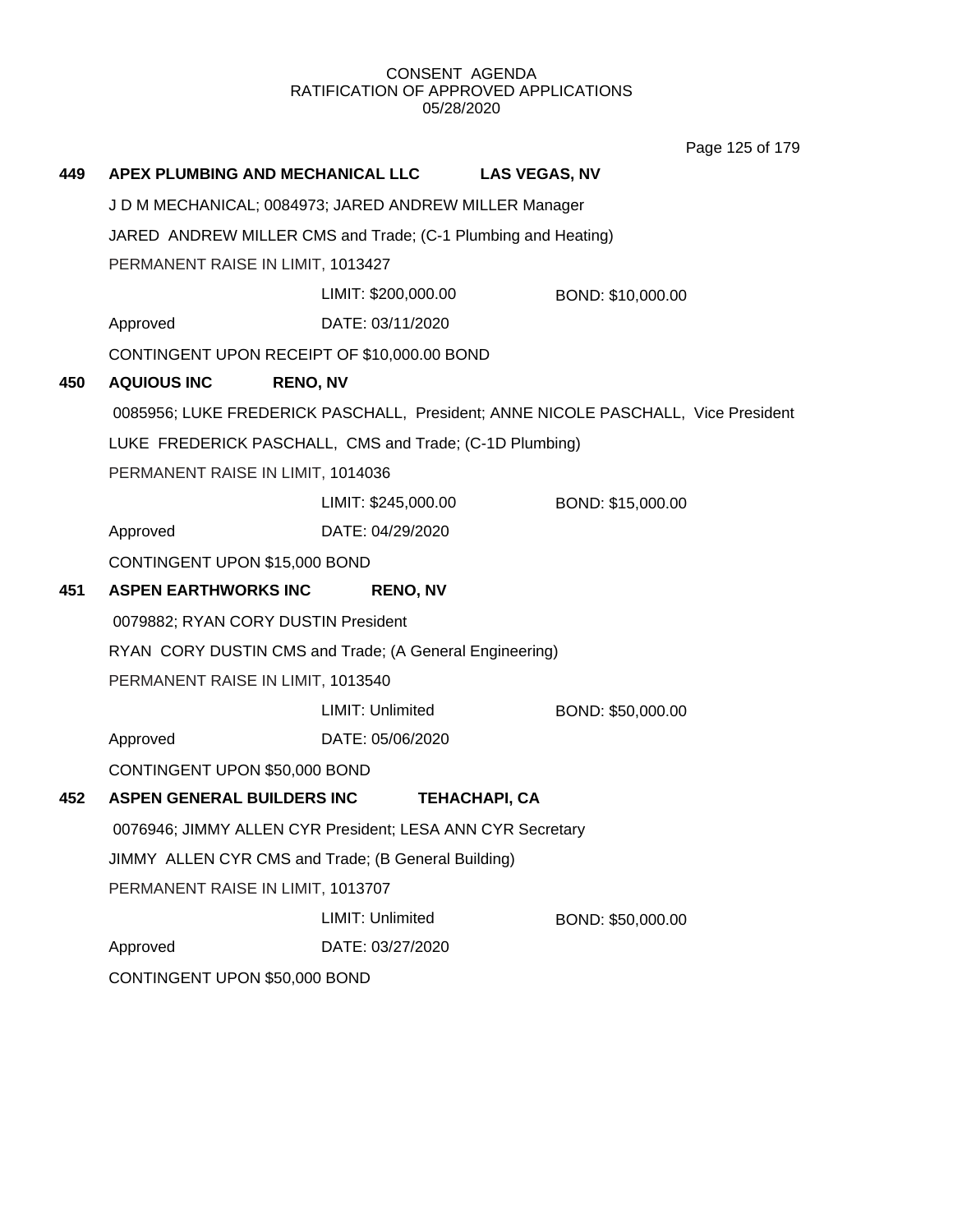Page 126 of 179

## **453 ASSOCIATED CRANE LLC SPARKS, NV**

0080068; CODY WILLIAM HOOPER Manager; ROBIN UDELL HOOPER Manager

CODY WILLIAM HOOPER CMS and Trade; (C-14I Rigging and Cranes)

PERMANENT RAISE IN LIMIT, 1013520

LIMIT: \$1,000,000.00 BOND: \$30,000.00

Approved DATE: 03/27/2020

CONTINGENT UPON \$30,000 BOND

## **454 B & W URETHANE INSULATION & ENGINEERING INC OLATHE, CO**

B & W INSULATION INC; 0082057; HOWARD MAURICE WILSON President; LYNETTE EILEEN WILSON Secretary; KYLYNN ROSE WILSON Treasurer; DOUG ALLEN WILSON Vice President

DOUG ALLEN WILSON CMS and Trade; (C-36 Installing Urethane)

PERMANENT RAISE IN LIMIT, 1013482

LIMIT: \$750,000.00 BOND: \$20,000.00

Approved DATE: 03/10/2020

CONTINGENT UPON \$20,000 BOND

## **455 BLACKFORD LLC LAS VEGAS, NV**

B F CONTRACTING; 0082221; MATTHEW PRIDE MOORE Manager

RYAN TIMOTHY WHITE CMS and Trade; (B General Building)

PERMANENT RAISE IN LIMIT, 1013946

LIMIT: \$4,950,000.00 BOND: \$50,000.00

Approved DATE: 04/13/2020

CONTINGENT UPON RECEIPT OF \$50,000 BOND

## **456 CAPITAL XTREME FABRICATION INC Reno, NV**

0082747; BRYAN DAVID WASHBURN President; NICOLE MARIE WASHBURN Secretary; CRAIG BRENNAN BENDER Director

BRYAN DAVID WASHBURN Trade; CRAIG BRENNAN BENDER CMS; (C-14B Structural Steel; C-14C Ornamental Metal)

PERMANENT RAISE IN LIMIT, 1013508

LIMIT: \$1,000,000.00 BOND: \$30,000.00

Approved DATE: 03/13/2020

CONTINGENT UPON \$30,000 BOND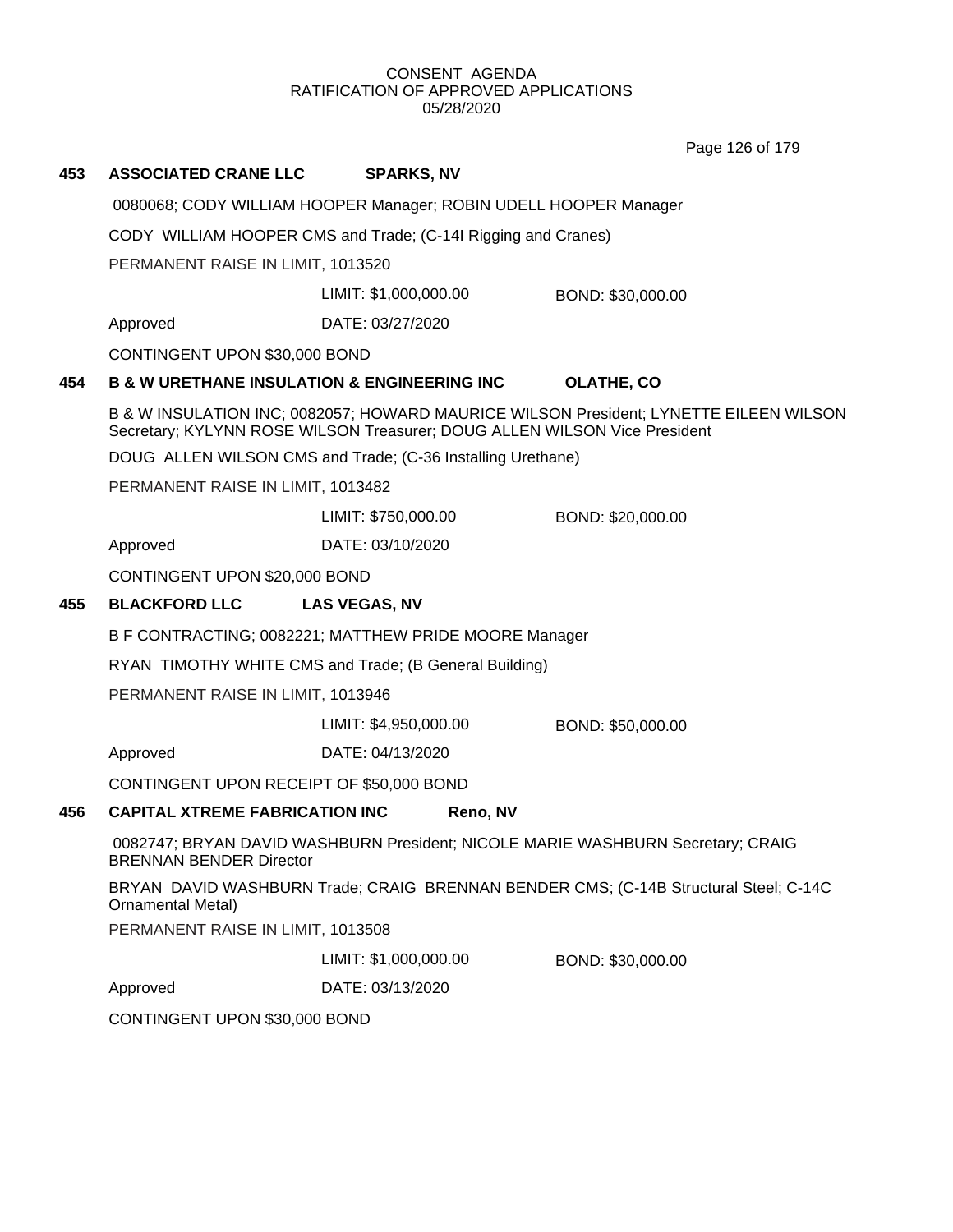Page 127 of 179

| 457 | <b>CLAIR CONCRETE INC</b>                       | <b>BISHOP, CA</b>                                                                |                                                                                              |  |
|-----|-------------------------------------------------|----------------------------------------------------------------------------------|----------------------------------------------------------------------------------------------|--|
|     |                                                 |                                                                                  | 0081119; MATTHEW DOUGLAS CLAIR President; BRITNEY MARIE CLAIR Secretary/Treasurer            |  |
|     |                                                 | MATTHEW DOUGLAS CLAIR CMS and Trade; (C-5 Concrete Contracting)                  |                                                                                              |  |
|     | PERMANENT RAISE IN LIMIT, 1013964               |                                                                                  |                                                                                              |  |
|     |                                                 | LIMIT: \$165,000.00                                                              | BOND: \$10,000.00                                                                            |  |
|     | Approved                                        | DATE: 04/06/2020                                                                 |                                                                                              |  |
|     | CONTINGENT UPON \$10,000 BOND                   |                                                                                  |                                                                                              |  |
| 458 | <b>CLASSIC DRYWALL &amp; PAINT LLC</b>          | <b>NORTH LAS VEGAS, NV</b>                                                       |                                                                                              |  |
|     | 0076705; JUAN MUNOZ Manager                     |                                                                                  |                                                                                              |  |
|     |                                                 |                                                                                  | JUAN MUNOZ, JR CMS and Trade; JUAN MUNOZ Trade; (C-4 Painting and Decorating; C-4A Painting) |  |
|     | PERMANENT RAISE IN LIMIT, 1013907               |                                                                                  |                                                                                              |  |
|     |                                                 | <b>LIMIT: Unlimited</b>                                                          | BOND: \$50,000.00                                                                            |  |
|     | Approved                                        | DATE: 04/01/2020                                                                 |                                                                                              |  |
| 459 | <b>COMMUNITY POOLS &amp; SPAS OF NEVADA LLC</b> |                                                                                  | <b>LAS VEGAS, NV</b>                                                                         |  |
|     | Member                                          |                                                                                  | 0072513; LESLIE DAWN BLOCKOVICH Managing Member; JOSEPH CHARLES BLOCKOVICH Managing          |  |
|     |                                                 | JOSEPH CHARLES BLOCKOVICH CMS and Trade; (A-10 Commercial and Residential Pools) |                                                                                              |  |
|     | PERMANENT RAISE IN LIMIT, 1013433               |                                                                                  |                                                                                              |  |
|     |                                                 | LIMIT: \$500,000.00                                                              | BOND: \$20,000.00                                                                            |  |
|     | Approved                                        | DATE: 04/13/2020                                                                 |                                                                                              |  |
|     |                                                 |                                                                                  | CONTINGENT UPON RECEIPT OF \$20,000.00 AND CONSUMER PROTECTION BOND OF \$30,000.00           |  |
| 460 | <b>CUTTING EDGE LAWN CARE LLC</b>               | <b>PAHRUMP, NV</b>                                                               |                                                                                              |  |
|     |                                                 | 0082990; DANIEL EDWARD SCHUELLER Managing Member                                 |                                                                                              |  |
|     |                                                 | DANIEL EDWARD SCHUELLER CMS and Trade; (C-10 Landscape Contracting)              |                                                                                              |  |
|     | PERMANENT RAISE IN LIMIT, 1013488               |                                                                                  |                                                                                              |  |
|     |                                                 | LIMIT: \$40,000.00                                                               | BOND: \$5,000.00                                                                             |  |
|     | Approved                                        | DATE: 04/07/2020                                                                 |                                                                                              |  |
|     | CONTINGENT UPON RECEIPT OF \$5,000.00 BOND      |                                                                                  |                                                                                              |  |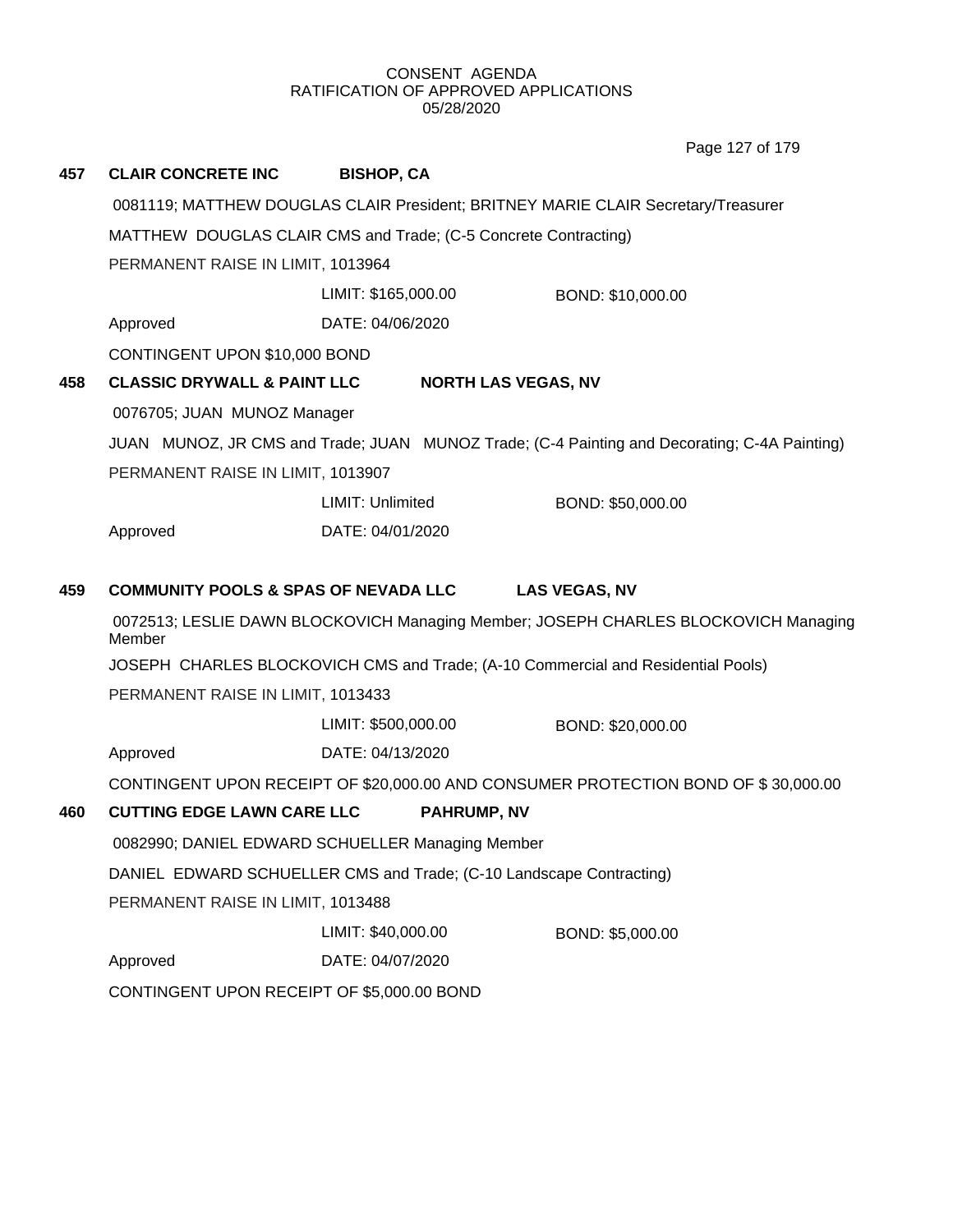Page 128 of 179

| 461 | <b>DESERT VALLEY HEATING &amp; COOLING LLC</b>                           |                       | <b>HENDERSON, NV</b>                                                           |  |  |
|-----|--------------------------------------------------------------------------|-----------------------|--------------------------------------------------------------------------------|--|--|
|     | 0068399; CHARLES ROBERT WALKER Member; RANDY STEVEN ROMO Managing Member |                       |                                                                                |  |  |
|     |                                                                          |                       | CHARLES ROBERT WALKER CMS and Trade; (C-21 Refrigeration and Air Conditioning) |  |  |
|     | PERMANENT RAISE IN LIMIT, 1014103                                        |                       |                                                                                |  |  |
|     |                                                                          | LIMIT: \$500,000.00   | BOND: \$15,000.00                                                              |  |  |
|     | Approved                                                                 | DATE: 05/05/2020      |                                                                                |  |  |
| 462 | DESIGNED CONVEYOR SYSTEMS LLC                                            |                       | <b>FRANKLIN, TN</b>                                                            |  |  |
|     | 0086626; TIMOTHY JOSEPH KLAGE, Managing Member                           |                       |                                                                                |  |  |
|     |                                                                          |                       | MARGARET CLARKE CULLER, CMS and Trade; (C-14J Conveyance of Goods)             |  |  |
|     | PERMANENT RAISE IN LIMIT, 1014324                                        |                       |                                                                                |  |  |
|     |                                                                          | LIMIT: Unlimited      | BOND: \$50,000.00                                                              |  |  |
|     | Approved                                                                 | DATE: 05/06/2020      |                                                                                |  |  |
|     | CONTINGENT UPON RECEIPT OF \$50,000.00 BOND                              |                       |                                                                                |  |  |
| 463 | <b>DRI TECH CORPORATION</b>                                              | <b>LAS VEGAS, NV</b>  |                                                                                |  |  |
|     | 0040211; BLAINE CHRISTOPHER DEBROUWER President                          |                       |                                                                                |  |  |
|     |                                                                          |                       | BLAINE CHRISTOPHER DEBROUWER CMS and Trade; (C-15 Roofing and Siding)          |  |  |
|     | PERMANENT RAISE IN LIMIT, 1013956                                        |                       |                                                                                |  |  |
|     |                                                                          | LIMIT: \$9,300,000.00 | BOND: \$50,000.00                                                              |  |  |
|     | Approved                                                                 | DATE: 04/13/2020      |                                                                                |  |  |
| 464 | <b>DRI TECH CORPORATION</b>                                              | <b>LAS VEGAS, NV</b>  |                                                                                |  |  |
|     | 0075893; BLAINE CHRISTOPHER DEBROUWER President                          |                       |                                                                                |  |  |
|     |                                                                          |                       | BLAINE CHRISTOPHER DEBROUWER CMS and Trade; (C-13 Using Sheet Metal)           |  |  |
|     | PERMANENT RAISE IN LIMIT, 1013959                                        |                       |                                                                                |  |  |
|     |                                                                          | LIMIT: \$9,300,000.00 | BOND: \$50,000.00                                                              |  |  |
|     | Approved                                                                 | DATE: 04/13/2020      |                                                                                |  |  |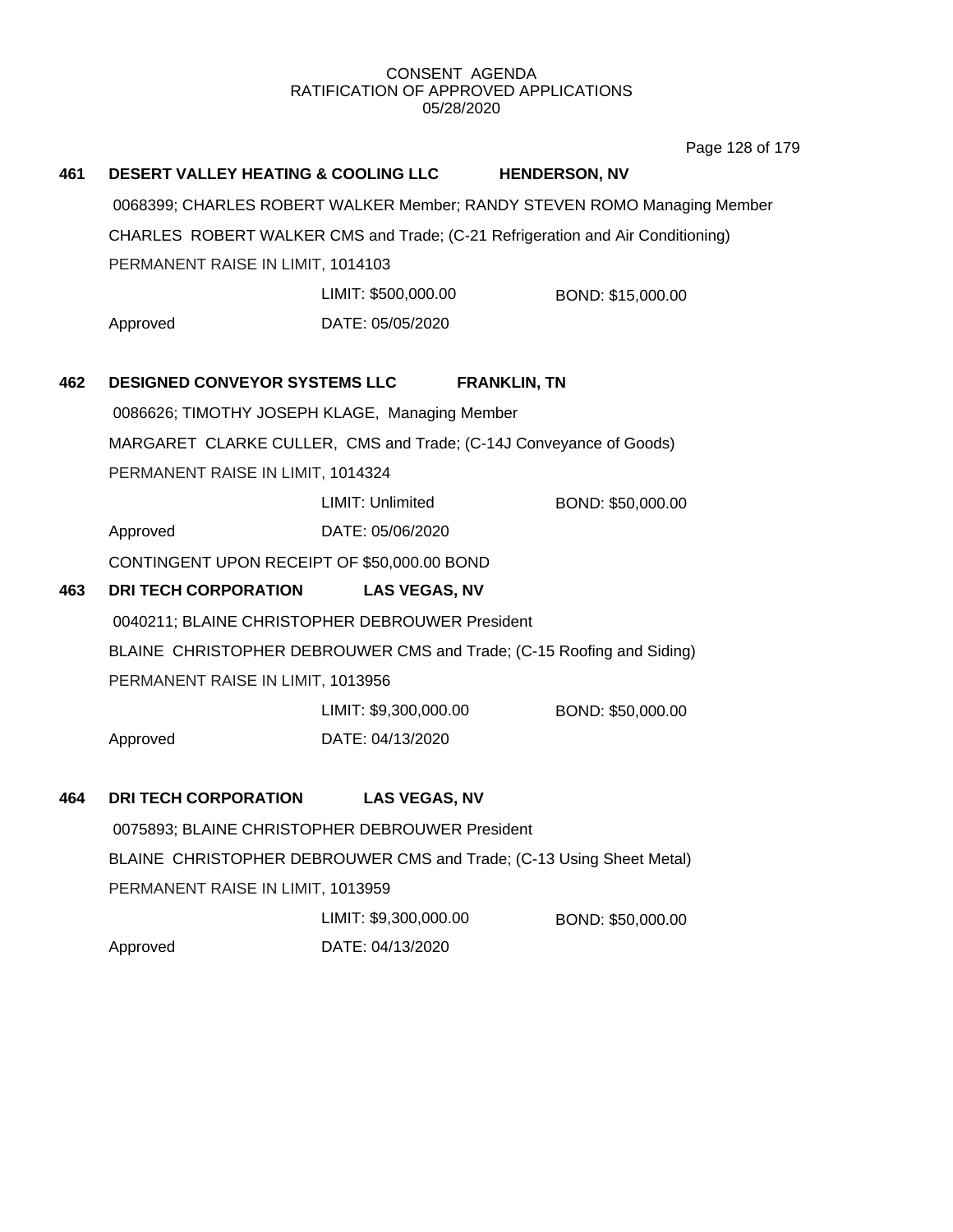Page 129 of 179

| 465 | <b>ENVY CONSTRUCTION LLC</b>                                                               | <b>LAS VEGAS, NV</b>  |                                                                                   |  |  |  |
|-----|--------------------------------------------------------------------------------------------|-----------------------|-----------------------------------------------------------------------------------|--|--|--|
|     |                                                                                            |                       | 0085216; AFTON MARIE BERRETT, Manager; BRIAN JAMES BERRETT, Manager               |  |  |  |
|     | AFTON MARIE BERRETT, CMS; BRIAN JAMES BERRETT, Trade; (B General Building)                 |                       |                                                                                   |  |  |  |
|     | PERMANENT RAISE IN LIMIT, 1014081                                                          |                       |                                                                                   |  |  |  |
|     |                                                                                            | LIMIT: \$1,600,000.00 | BOND: \$30,000.00                                                                 |  |  |  |
|     | Approved                                                                                   | DATE: 05/05/2020      |                                                                                   |  |  |  |
|     | CONTINGENT UPON RECEIPT OF \$30,000.00 BOND                                                |                       |                                                                                   |  |  |  |
| 466 | <b>EXPERT WOODWORKS OF NEVADA INC.</b>                                                     |                       | <b>SPARKS, NV</b>                                                                 |  |  |  |
|     | 0080203A; VINCENT CARL PIRRONE President                                                   |                       |                                                                                   |  |  |  |
|     | VINCENT CARL PIRRONE CMS and Trade; (C-20 Tiling)                                          |                       |                                                                                   |  |  |  |
|     | PERMANENT RAISE IN LIMIT, 1013627                                                          |                       |                                                                                   |  |  |  |
|     |                                                                                            | LIMIT: \$35,000.00    | BOND: \$5,000.00                                                                  |  |  |  |
|     | Approved                                                                                   | DATE: 03/26/2020      |                                                                                   |  |  |  |
|     | CONTINGENT UPON \$5,000 BOND                                                               |                       |                                                                                   |  |  |  |
| 467 | <b>EXPERT WOODWORKS OF NEVADA INC</b>                                                      |                       | <b>SPARKS, NV</b>                                                                 |  |  |  |
|     | 0080204A; VINCENT CARL PIRRONE President                                                   |                       |                                                                                   |  |  |  |
|     |                                                                                            |                       | VINCENT CARL PIRRONE CMS and Trade; (C-3 Carpentry Maintenance and Minor Repairs) |  |  |  |
|     | PERMANENT RAISE IN LIMIT, 1013628                                                          |                       |                                                                                   |  |  |  |
|     |                                                                                            | LIMIT: \$35,000.00    | BOND: \$5,000.00                                                                  |  |  |  |
|     | Approved                                                                                   | DATE: 03/26/2020      |                                                                                   |  |  |  |
|     | CONTINGENT UPON \$5,000 BOND                                                               |                       |                                                                                   |  |  |  |
| 468 | <b>F M QUALITY PLASTERING LLC</b>                                                          | <b>SPARKS, NV</b>     |                                                                                   |  |  |  |
|     | 0086379; FRANCISCO MORALES Managing Member; MAXIMILIANO GUILLEN FARIAS, Managing<br>Member |                       |                                                                                   |  |  |  |
|     | FRANCISCO MORALES CMS and Trade; (C-17 Lathing and Plastering)                             |                       |                                                                                   |  |  |  |
|     | PERMANENT RAISE IN LIMIT, 1013235                                                          |                       |                                                                                   |  |  |  |
|     |                                                                                            | LIMIT: \$100,000.00   | BOND: \$10,000.00                                                                 |  |  |  |
|     | Approved                                                                                   | DATE: 03/05/2020      |                                                                                   |  |  |  |
|     | CONTINGENT UPON \$10,000 BOND                                                              |                       |                                                                                   |  |  |  |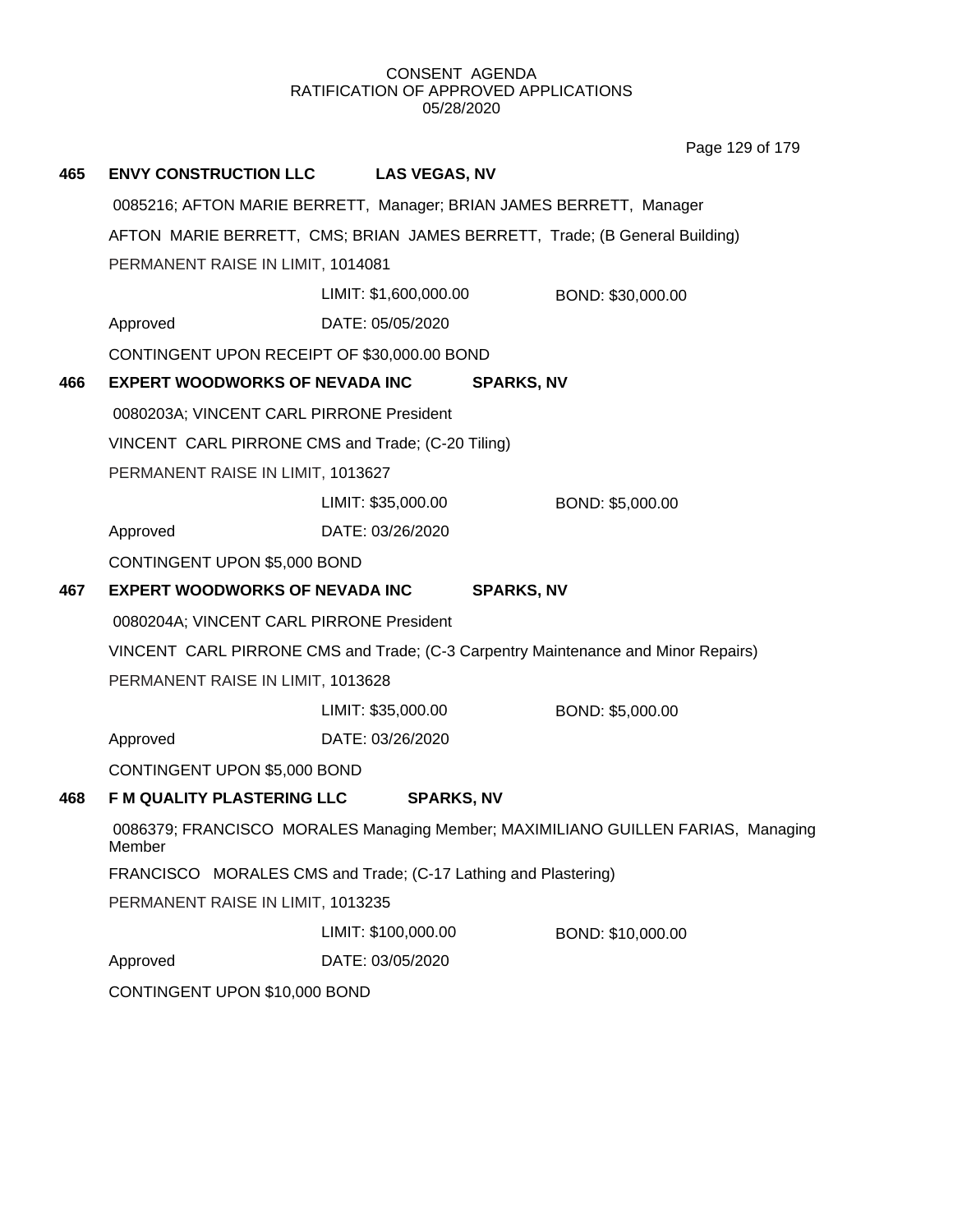Page 130 of 179

| 469 | <b>FAYYAZ AKHTAR</b>              | <b>HENDERSON, NV</b>                                                          |                                                                             |  |  |  |  |
|-----|-----------------------------------|-------------------------------------------------------------------------------|-----------------------------------------------------------------------------|--|--|--|--|
|     |                                   | QUANTUM SERVICES; 0052350; FAYYAZ AKHTAR Owner                                |                                                                             |  |  |  |  |
|     |                                   | FAYYAZ AKHTAR CMS and Trade; (C-21 Refrigeration and Air Conditioning)        |                                                                             |  |  |  |  |
|     | PERMANENT RAISE IN LIMIT, 1013596 |                                                                               |                                                                             |  |  |  |  |
|     |                                   | LIMIT: \$475,000.00                                                           | BOND: \$15,000.00                                                           |  |  |  |  |
|     | Approved                          | DATE: 04/01/2020                                                              |                                                                             |  |  |  |  |
| 470 | <b>FAYYAZ AKHTAR</b>              | <b>HENDERSON, NV</b>                                                          |                                                                             |  |  |  |  |
|     |                                   | QUANTUM SERVICES; 0048115; FAYYAZ AKHTAR Owner                                |                                                                             |  |  |  |  |
|     |                                   | FAYYAZ AKHTAR CMS and Trade; (B-2 Residential and Small Commercial)           |                                                                             |  |  |  |  |
|     | PERMANENT RAISE IN LIMIT, 1013616 |                                                                               |                                                                             |  |  |  |  |
|     |                                   | LIMIT: \$475,000.00                                                           | BOND: \$15,000.00                                                           |  |  |  |  |
|     | Approved                          | DATE: 04/01/2020                                                              |                                                                             |  |  |  |  |
| 471 | <b>FEHLIG ENTERPRISES LLC</b>     | <b>LAS VEGAS, NV</b>                                                          |                                                                             |  |  |  |  |
|     |                                   | BALI FALLS POOLS AND SPAS; 0084915; DAVID FREDERICK FEHLIG, Manager           |                                                                             |  |  |  |  |
|     |                                   | DAVID FREDERICK FEHLIG, CMS and Trade; (B-2 Residential and Small Commercial) |                                                                             |  |  |  |  |
|     | PERMANENT RAISE IN LIMIT, 1013901 |                                                                               |                                                                             |  |  |  |  |
|     |                                   | LIMIT: \$1,000,000.00                                                         | BOND: \$30,000.00                                                           |  |  |  |  |
|     | Approved                          | DATE: 04/16/2020                                                              |                                                                             |  |  |  |  |
|     |                                   | CONTINGENT UPON RECEIPT OF 30,000.00 BOND                                     |                                                                             |  |  |  |  |
| 472 | <b>FEHLIG ENTERPRISES LLC</b>     | <b>LAS VEGAS, NV</b>                                                          |                                                                             |  |  |  |  |
|     |                                   | BALI FALLS POOLS AND SPAS; 0083891; DAVID FREDERICK FEHLIG, Manager           |                                                                             |  |  |  |  |
|     |                                   | DAVID FREDERICK FEHLIG, CMS and Trade; (A General Engineering)                |                                                                             |  |  |  |  |
|     | PERMANENT RAISE IN LIMIT, 1013902 |                                                                               |                                                                             |  |  |  |  |
|     |                                   | LIMIT: \$1,000,000.00                                                         | BOND: \$50,000.00                                                           |  |  |  |  |
|     | Approved                          | DATE: 04/16/2020                                                              |                                                                             |  |  |  |  |
|     | \$200,000.00                      |                                                                               | CONTINGENT UPON RECEIPT OF \$50,000.00 BOND AND CONSUMER PROTECTION BOND OF |  |  |  |  |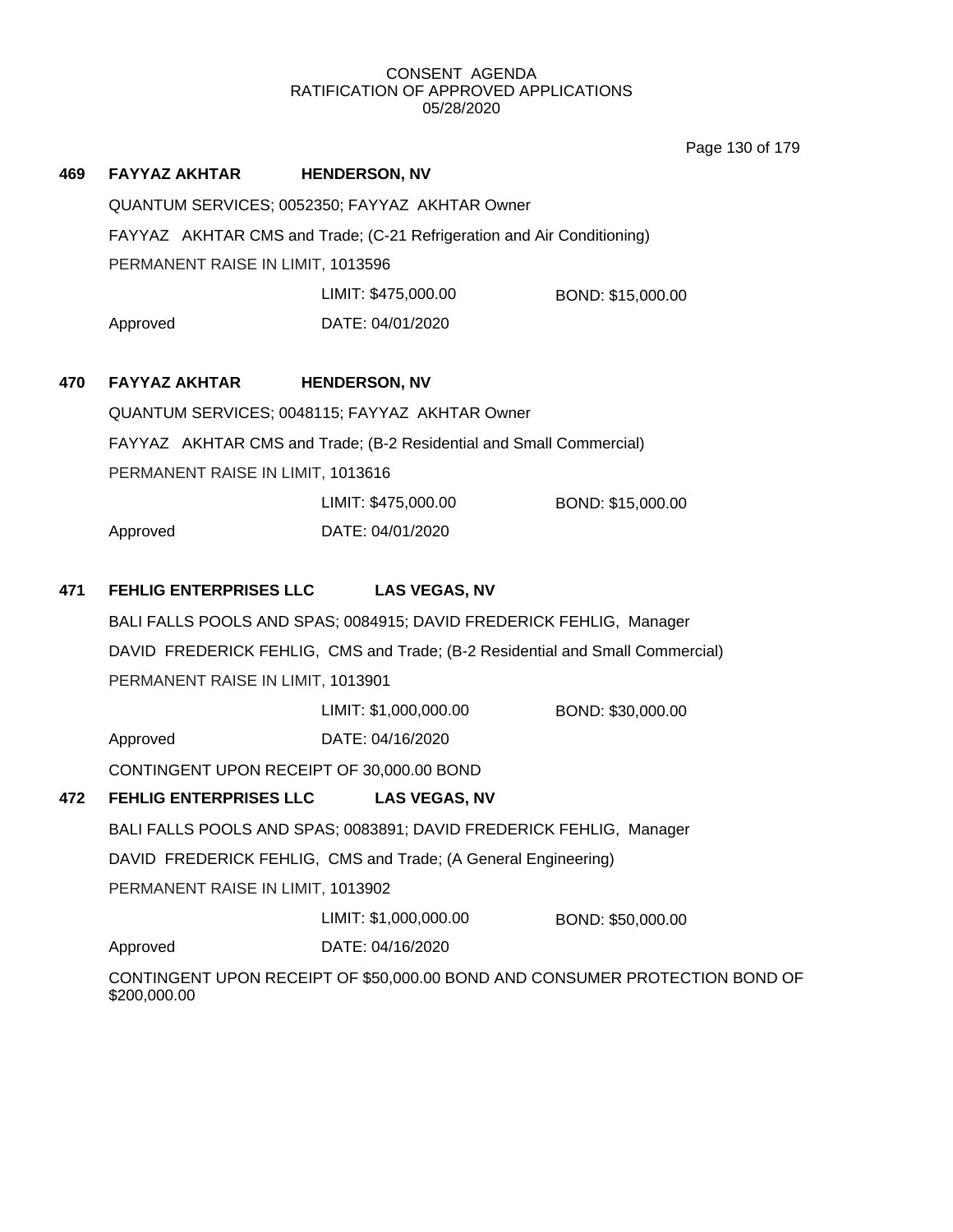Page 131 of 179

| 473 | <b>FORCE AIR INC</b>                                              | <b>LAS VEGAS, NV</b>                                                        |                      |                                                                                  |  |
|-----|-------------------------------------------------------------------|-----------------------------------------------------------------------------|----------------------|----------------------------------------------------------------------------------|--|
|     |                                                                   | 0059535A; WILLIAM JAMES RYAN President                                      |                      |                                                                                  |  |
|     |                                                                   | WILLIAM JAMES RYAN CMS and Trade; (C-21 Refrigeration and Air Conditioning) |                      |                                                                                  |  |
|     | PERMANENT RAISE IN LIMIT, 1013224                                 |                                                                             |                      |                                                                                  |  |
|     |                                                                   | LIMIT: \$145,000.00                                                         |                      | BOND: \$10,000.00                                                                |  |
|     | Approved                                                          | DATE: 03/09/2020                                                            |                      |                                                                                  |  |
|     | CONTINGENT UPON \$10,000 BOND                                     |                                                                             |                      |                                                                                  |  |
| 474 | FRESH GENERAL SERVICES LLC LAS VEGAS, NV                          |                                                                             |                      |                                                                                  |  |
|     | 0082504; GUILLERMO SATARAY-PARRA Managing Member                  |                                                                             |                      |                                                                                  |  |
|     | GUILLERMO SATARAY-PARRA CMS and Trade; (C-1 Plumbing and Heating) |                                                                             |                      |                                                                                  |  |
|     | PERMANENT RAISE IN LIMIT, 1013984                                 |                                                                             |                      |                                                                                  |  |
|     |                                                                   | LIMIT: \$1,500,000.00                                                       |                      | BOND: \$30,000.00                                                                |  |
|     | Approved                                                          | DATE: 04/17/2020                                                            |                      |                                                                                  |  |
|     | CONTINGENT UPON RECEIPT OF \$30,000.00 BOND                       |                                                                             |                      |                                                                                  |  |
| 475 | <b>FRESH GENERAL SERVICES LLC</b>                                 |                                                                             | <b>LAS VEGAS, NV</b> |                                                                                  |  |
|     | 0082505; GUILLERMO SATARAY-PARRA Managing Member                  |                                                                             |                      |                                                                                  |  |
|     |                                                                   |                                                                             |                      | GUILLERMO SATARAY-PARRA CMS and Trade; (C-21 Refrigeration and Air Conditioning) |  |
|     | PERMANENT RAISE IN LIMIT, 1014005                                 |                                                                             |                      |                                                                                  |  |
|     |                                                                   | LIMIT: \$1,500,000.00                                                       |                      | BOND: \$30,000.00                                                                |  |
|     | Approved                                                          | DATE: 04/17/2020                                                            |                      |                                                                                  |  |
|     | CONTINGENT UPON RECEIPT OF \$30,000.00 BOND                       |                                                                             |                      |                                                                                  |  |
| 476 | <b>FRESH GENERAL SERVICES LLC</b>                                 |                                                                             | <b>LAS VEGAS, NV</b> |                                                                                  |  |
|     | 0082343; GUILLERMO SATARAY-PARRA Managing Member                  |                                                                             |                      |                                                                                  |  |
|     |                                                                   |                                                                             |                      | GUILLERMO SATARAY-PARRA CMS and Trade; (B-2 Residential and Small Commercial)    |  |
|     | PERMANENT RAISE IN LIMIT, 1014006                                 |                                                                             |                      |                                                                                  |  |
|     |                                                                   | LIMIT: \$1,500,000.00                                                       |                      | BOND: \$30,000.00                                                                |  |
|     |                                                                   |                                                                             |                      |                                                                                  |  |
|     | Approved<br>CONTINGENT UPON RECEIPT OF \$30,000.00 BOND           | DATE: 04/17/2020                                                            |                      |                                                                                  |  |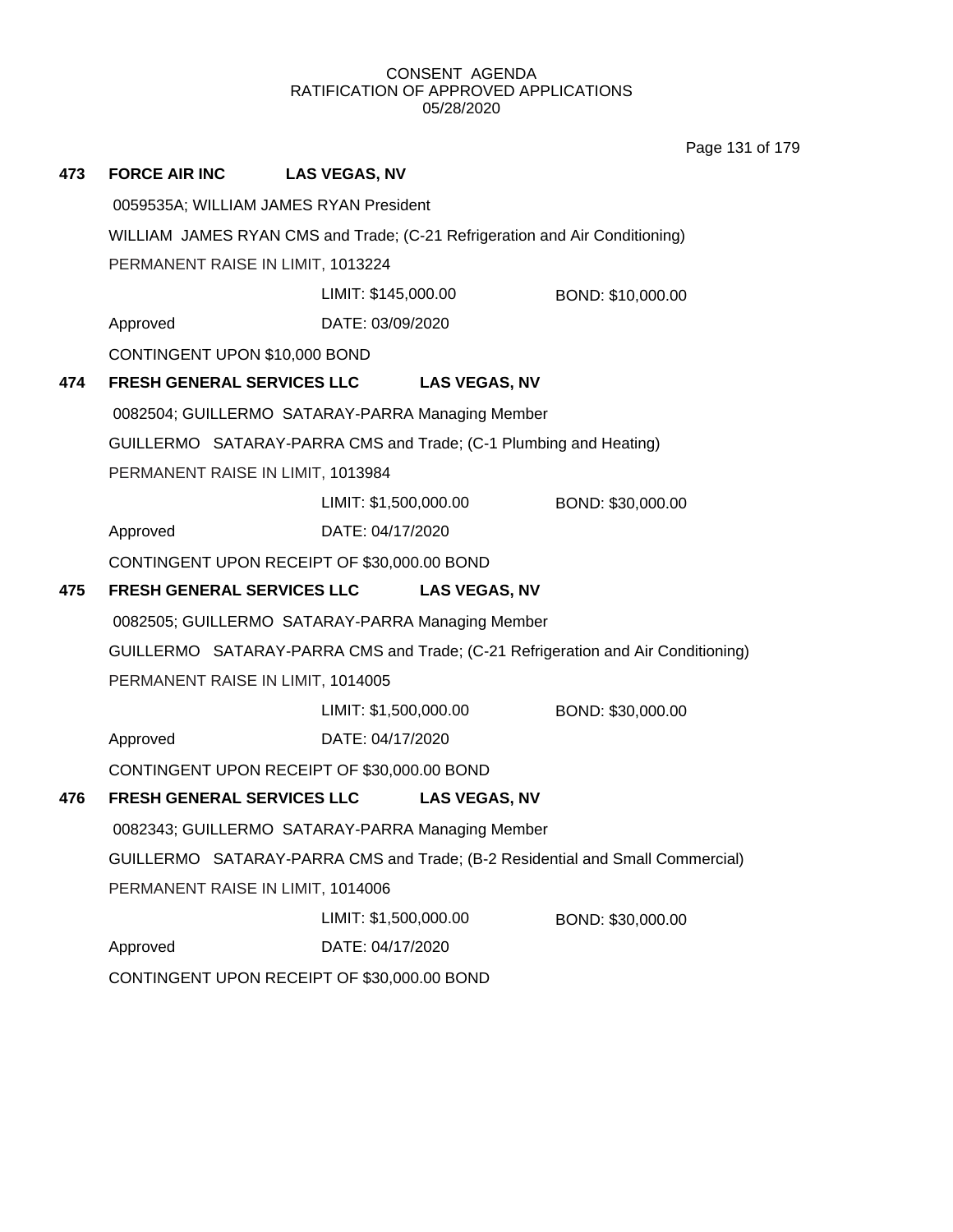Page 132 of 179

| 477 | <b>FUSE STAINLESS LLC</b>                    | <b>LAS VEGAS, NV</b>                                                         |                   |
|-----|----------------------------------------------|------------------------------------------------------------------------------|-------------------|
|     | 0081140; JOSEPH JOHN GOLDBERG Manager        |                                                                              |                   |
|     |                                              | JOSEPH JOHN GOLDBERG CMS and Trade; (C-26A Kitchen and Laboratory Equipment) |                   |
|     | PERMANENT RAISE IN LIMIT, 1013849            |                                                                              |                   |
|     |                                              | LIMIT: \$5,000,000.00                                                        | BOND: \$50,000.00 |
|     | Approved                                     | DATE: 04/13/2020                                                             |                   |
|     | CONTINGENT UPON RECEIPT OF \$50,000.00 BOND  |                                                                              |                   |
| 478 | <b>GENESIS IRONWORKS LLC</b>                 | <b>FALLON, NV</b>                                                            |                   |
|     |                                              | 0081457A; DEREK MICHAEL ESHELMAN Managing Member                             |                   |
|     |                                              | DEREK MICHAEL ESHELMAN CMS and Trade; (C-14 Steel Reinforcing and Erection)  |                   |
|     | PERMANENT RAISE IN LIMIT, 1013893            |                                                                              |                   |
|     |                                              | LIMIT: \$3,500,000.00                                                        | BOND: \$30,000.00 |
|     | Approved                                     | DATE: 03/30/2020                                                             |                   |
|     | CONTINGENT UPON \$30,000 BOND                |                                                                              |                   |
| 479 | <b>GRASS CREEK CONSTRUCTION INC</b>          | <b>WASHINGTON, UT</b>                                                        |                   |
|     | 0078146; SPENCER LAYTON RICHINS President    |                                                                              |                   |
|     |                                              | SPENCER LAYTON RICHINS CMS and Trade; (B-2 Residential and Small Commercial) |                   |
|     | PERMANENT RAISE IN LIMIT, 1013648            |                                                                              |                   |
|     |                                              | LIMIT: \$2,800,000.00                                                        | BOND: \$30,000.00 |
|     | Approved                                     | DATE: 03/12/2020                                                             |                   |
|     |                                              |                                                                              |                   |
| 480 | <b>GREAT BASIN ROOFING LLC</b>               | <b>ROSEVILLE, CA</b>                                                         |                   |
|     | 0083274; CARLOS JAIME BRANDT Managing Member |                                                                              |                   |
|     |                                              | CARLOS JAIME BRANDT CMS and Trade; (C-15A Roofing)                           |                   |
|     | PERMANENT RAISE IN LIMIT, 1013813            |                                                                              |                   |
|     |                                              | LIMIT: \$70,000.00                                                           | BOND: \$10,000.00 |
|     | Approved                                     | DATE: 04/17/2020                                                             |                   |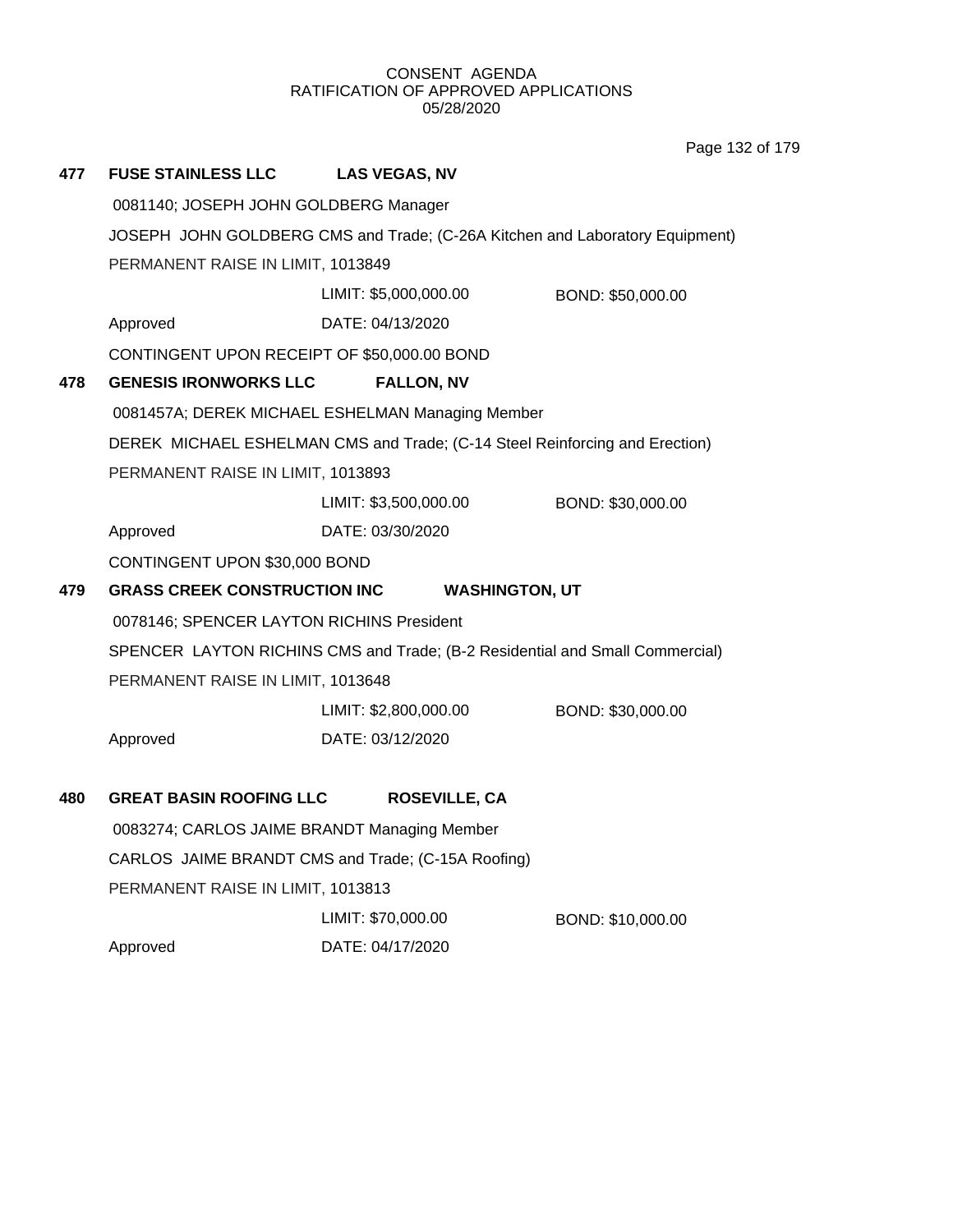Page 133 of 179

| 481 | <b>GREAT OF NEVADA PAINTING LC</b>                                        |                       | <b>SUN VALLEY, NV</b> |                                                                                       |
|-----|---------------------------------------------------------------------------|-----------------------|-----------------------|---------------------------------------------------------------------------------------|
|     | 0084743; LUIS ALEXIS VAZQUEZ-JIMINEZ, Manager                             |                       |                       |                                                                                       |
|     | LUIS ALEXIS VAZQUEZ-JIMINEZ, CMS and Trade; (C-4 Painting and Decorating) |                       |                       |                                                                                       |
|     | PERMANENT RAISE IN LIMIT, 1013928                                         |                       |                       |                                                                                       |
|     |                                                                           | LIMIT: \$245,000.00   |                       | BOND: \$15,000.00                                                                     |
|     | Approved                                                                  | DATE: 04/02/2020      |                       |                                                                                       |
|     | CONTINGENT UPON \$15,000 BOND                                             |                       |                       |                                                                                       |
| 482 | <b>GRYPHON COMPANIES INC</b>                                              | TEMPE, AZ             |                       |                                                                                       |
|     | 0076847; RUSSEL RAY HYMAN President; DEBRA KAY HYMAN Secretary            |                       |                       |                                                                                       |
|     | RUSSEL RAY HYMAN CMS and Trade; (C-15A Roofing)                           |                       |                       |                                                                                       |
|     | PERMANENT RAISE IN LIMIT, 1014004                                         |                       |                       |                                                                                       |
|     |                                                                           | LIMIT: \$1,000,000.00 |                       | BOND: \$30,000.00                                                                     |
|     | Approved                                                                  | DATE: 04/22/2020      |                       |                                                                                       |
|     | CONTINGENT UPON RECEIPT OF \$15,000.00 BOND                               |                       |                       |                                                                                       |
| 483 | HIGH DESERT DRYWALL LLC                                                   |                       | <b>SPARKS, NV</b>     |                                                                                       |
|     |                                                                           |                       |                       | 0082984; CHELSEA ELIZABETH VANCE, Managing Member; DEREK SCOTT VANCE, Managing Member |
|     | Drywall)                                                                  |                       |                       | DEREK SCOTT VANCE, CMS and Trade; CHELSEA ELIZABETH VANCE, CMS; (C-3E Drywall; C-3E   |
|     | PERMANENT RAISE IN LIMIT, 1014174                                         |                       |                       |                                                                                       |
|     |                                                                           | LIMIT: \$750,000.00   |                       | BOND: \$20,000.00                                                                     |
|     | Approved                                                                  | DATE: 05/06/2020      |                       |                                                                                       |
|     | CONTINGENT UPON \$20,000 BOND                                             |                       |                       |                                                                                       |
| 484 | <b>HIGH VOLTAGE ELECTRIC LLC</b>                                          |                       | <b>SPARKS, NV</b>     |                                                                                       |
|     | 0076573; CHAD MICHAEL KAY Manager                                         |                       |                       |                                                                                       |
|     | CHAD MICHAEL KAY CMS and Trade; (C-2 Electrical)                          |                       |                       |                                                                                       |
|     | PERMANENT RAISE IN LIMIT, 1013276                                         |                       |                       |                                                                                       |
|     |                                                                           | LIMIT: \$9,700,000.00 |                       | BOND: \$50,000.00                                                                     |
|     | Approved                                                                  | DATE: 03/06/2020      |                       |                                                                                       |
|     | CONTINGENT UPON \$50,000 BOND                                             |                       |                       |                                                                                       |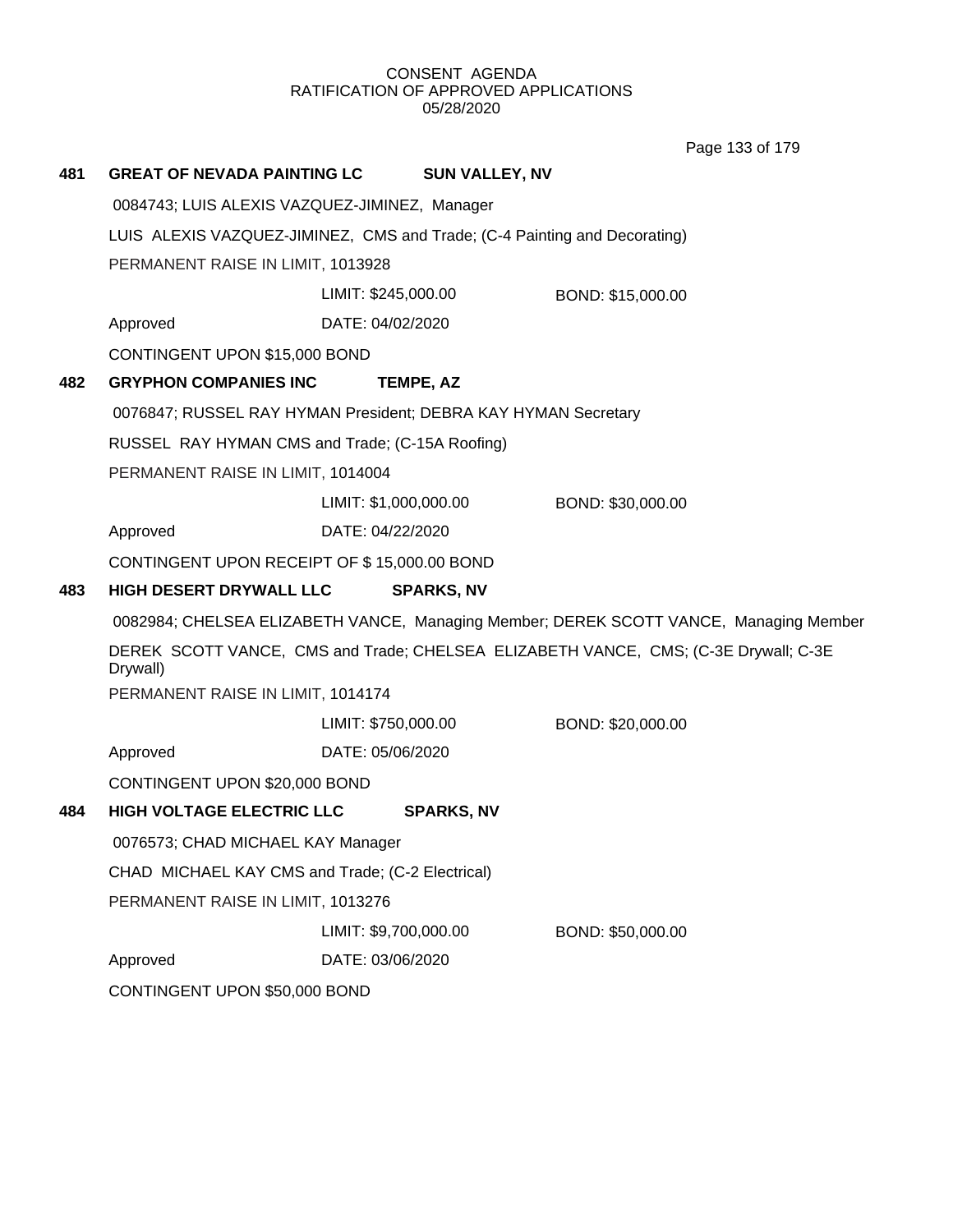Page 134 of 179

| 485 | <b>ICONIC DEVELOPMENT INC</b>                                 | <b>LAS VEGAS, NV</b> |                                                                                     |  |  |  |
|-----|---------------------------------------------------------------|----------------------|-------------------------------------------------------------------------------------|--|--|--|
|     | 0078400; JOHN HUI President                                   |                      |                                                                                     |  |  |  |
|     | JOHN HUI CMS and Trade; (B General Building)                  |                      |                                                                                     |  |  |  |
|     | PERMANENT RAISE IN LIMIT, 1013366                             |                      |                                                                                     |  |  |  |
|     |                                                               | LIMIT: Unlimited     | BOND: \$50,000.00                                                                   |  |  |  |
|     | Approved                                                      | DATE: 03/10/2020     |                                                                                     |  |  |  |
|     | CONTINGENT UPON RECEIPT OF \$50,000.00 BOND                   |                      |                                                                                     |  |  |  |
| 486 | <b>IMAGINE HARDSCAPE &amp; LANDSCAPE LLC</b>                  |                      | <b>SPARKS, NV</b>                                                                   |  |  |  |
|     | 0079987A; BO ALLEN MARSHALL Managing Member                   |                      |                                                                                     |  |  |  |
|     | BO ALLEN MARSHALL CMS and Trade; (C-10 Landscape Contracting) |                      |                                                                                     |  |  |  |
|     | PERMANENT RAISE IN LIMIT, 1013531                             |                      |                                                                                     |  |  |  |
|     |                                                               | LIMIT: \$200,000.00  | BOND: \$10,000.00                                                                   |  |  |  |
|     | Approved                                                      | DATE: 03/27/2020     |                                                                                     |  |  |  |
|     | CONTINGENT UPON \$10,000 BOND                                 |                      |                                                                                     |  |  |  |
| 487 | <b>IMAGINE HARDSCAPE &amp; LANDSCAPE LLC</b>                  |                      | <b>SPARKS, NV</b>                                                                   |  |  |  |
|     | 0080443; BO ALLEN MARSHALL Managing Member                    |                      |                                                                                     |  |  |  |
|     | PAVERS ONLY)                                                  |                      | BO ALLEN MARSHALL CMS and Trade; (C-18 Masonry LIMITED TO NON-ELEVATED INTERLOCKING |  |  |  |
|     | PERMANENT RAISE IN LIMIT, 1013533                             |                      |                                                                                     |  |  |  |
|     |                                                               | LIMIT: \$200,000.00  | BOND: \$15,000.00                                                                   |  |  |  |
|     | Approved                                                      | DATE: 04/02/2020     |                                                                                     |  |  |  |
|     | BOND TO REMAIN UNCHANGED AT \$15,000                          |                      |                                                                                     |  |  |  |
| 488 | <b>INTERIOR SPECIALISTS INC</b>                               | <b>IRVINE, CA</b>    |                                                                                     |  |  |  |
|     | DOUGLAS PEEL, Treasurer                                       |                      | 0081327; ALAN KEITH DAVENPORT President; RICHARD DOUGLAS STRULSON, Secretary; JASON |  |  |  |
|     |                                                               |                      | DOMINICK III TERRANA Trade; JOSEPH MICHAEL TERRANA CMS; (C-3B Finish Carpentry)     |  |  |  |
|     | PERMANENT RAISE IN LIMIT, 1013217                             |                      |                                                                                     |  |  |  |
|     |                                                               | LIMIT: Unlimited     | BOND: \$50,000.00                                                                   |  |  |  |
|     | Approved                                                      | DATE: 04/17/2020     |                                                                                     |  |  |  |
|     | CONTINGENT UPON \$50,000 BOND                                 |                      |                                                                                     |  |  |  |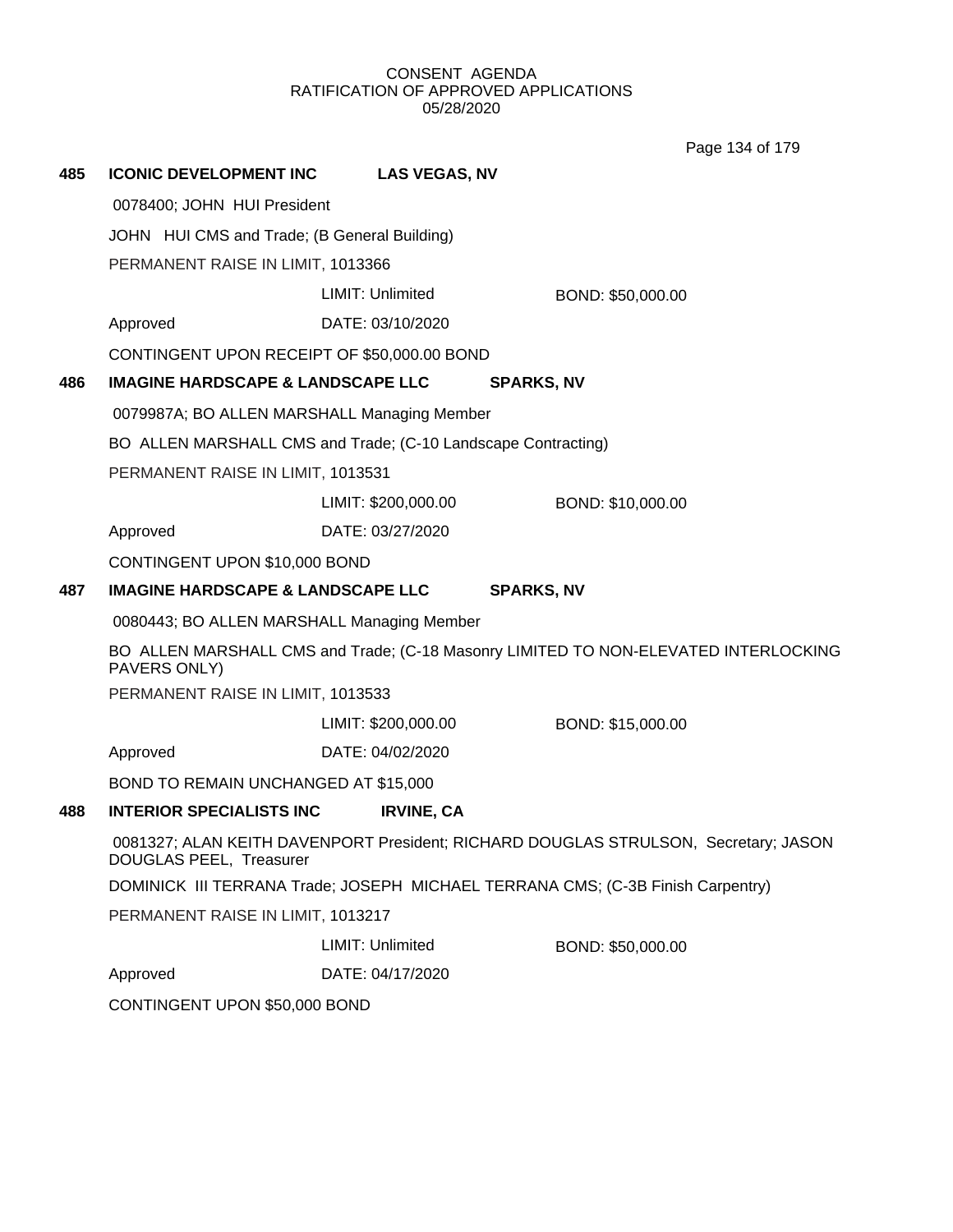Page 135 of 179

## **489 J & J CONTRACTING LLC LAS VEGAS, NV**

0079938; JUAN CARLOS IBARRA-RAMIREZ Manager; JAVIER IBARRA-RAMIREZ Manager

JUAN CARLOS IBARRA-RAMIREZ CMS and Trade; (B-2 Residential and Small Commercial; B-6 Commercial Remodeling)

PERMANENT RAISE IN LIMIT, 1013288

LIMIT: Unlimited BOND: \$50,000.00

Tabled DATE: 03/12/2020

PENDING RESOLUTION ON OPEN COMPLAINT

## **490 J & K PROJECT MANAGEMENT CONSULTANTS LLC LEWISVILLE, TX**

A C T CONSTRUCTION; 0078650; KEVIN WILLIAM KESSLER Member; JOE MICHAEL MURRAY Manager

JOE MICHAEL MURRAY CMS and Trade; (B-2 Residential and Small Commercial)

PERMANENT RAISE IN LIMIT, 1013752

LIMIT: \$2,000,000.00 BOND: \$30,000.00

Approved DATE: 04/01/2020

CONTINGENT UPON RECEIPT OF \$30,000.00 BOND

## **491 KERA MARBLE INC NORTH LAS VEGAS, NV**

KERA BATH & SHOWER; 0037480A; EDWARD MOHAN KUNDANANI President

MOHAN KUNDANANI CMS and Trade; (C-19C Artificial or Cultured Marble)

PERMANENT RAISE IN LIMIT, 1013809

LIMIT: \$245,000.00 BOND: \$15,000.00

Approved DATE: 04/13/2020

CONTINGENT UPON RECEIPT \$15,000.00 BOND

## **492 KERA MARBLE INC NORTH LAS VEGAS, NV**

KERA BATH & SHOWER; 0050858; EDWARD MOHAN KUNDANANI President

MOHAN KUNDANANI CMS and Trade; (C-8 Glass and Glazing C8 IS LIMITED TO ENCLOSURES FOR SHOWERS, TUBS & amp; TOILET PARTITIONS)

PERMANENT RAISE IN LIMIT, 1013811

LIMIT: \$245,000.00 BOND: \$15,000.00

Approved DATE: 04/13/2020

CONTINGENT UPON RECEIPT OF \$15,000.00 BOND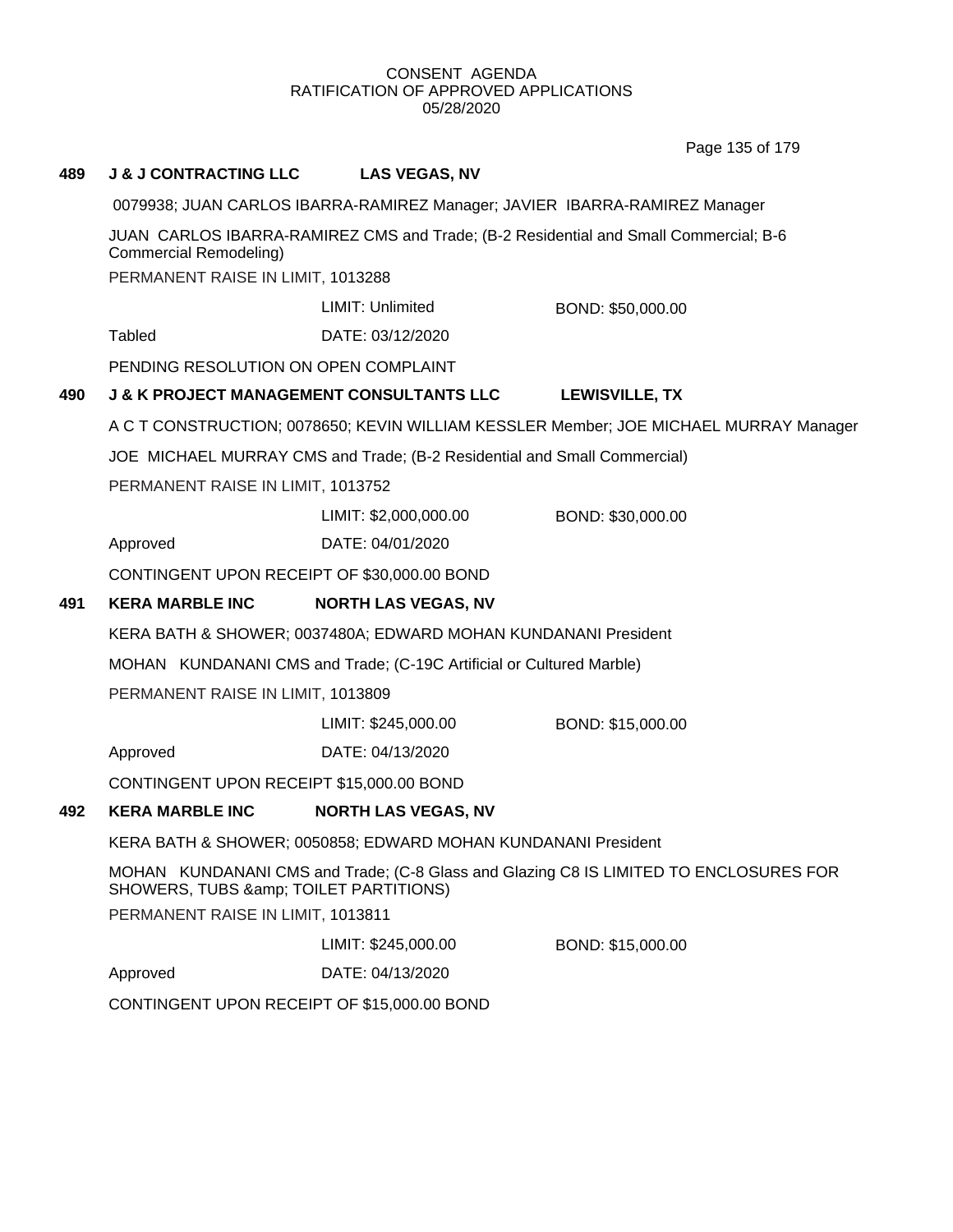Page 136 of 179

| 493 | <b>KERA MARBLE INC</b>                      | <b>NORTH LAS VEGAS, NV</b>                                                |                   |
|-----|---------------------------------------------|---------------------------------------------------------------------------|-------------------|
|     |                                             | KERA BATH & SHOWER; 0067298; EDWARD MOHAN KUNDANANI President             |                   |
|     |                                             | EDWARD MOHAN KUNDANANI CMS and Trade; (C-3A Carpentry and Repairs)        |                   |
|     | PERMANENT RAISE IN LIMIT, 1013919           |                                                                           |                   |
|     |                                             | LIMIT: \$245,000.00                                                       | BOND: \$15,000.00 |
|     | Approved                                    | DATE: 04/13/2020                                                          |                   |
|     | CONTINGENT UPON RECEIPT OF \$15,000.00 BOND |                                                                           |                   |
| 494 |                                             | KIM CONSTRUCTION & ASSOCIATES LLC LAS VEGAS, NV                           |                   |
|     |                                             | 0073100; DOUGLASS JUNGUO KIM Managing Member                              |                   |
|     |                                             | DOUGLASS JUNGUO KIM CMS and Trade; (B-2 Residential and Small Commercial) |                   |
|     | PERMANENT RAISE IN LIMIT, 1013316           |                                                                           |                   |
|     |                                             | LIMIT: \$1,500,000.00                                                     | BOND: \$30,000.00 |
|     | Approved                                    | DATE: 03/10/2020                                                          |                   |
|     | CONTINGENT UPON RECEIPT OF \$30,000.00 BOND |                                                                           |                   |
| 495 | <b>LA PLUMBING LLC</b>                      | <b>LAS VEGAS, NV</b>                                                      |                   |
|     |                                             | 0085048; LUIS ALBERTO ARROYO Managing Member                              |                   |
|     |                                             | LUIS ALBERTO ARROYO CMS and Trade; (C-1D Plumbing)                        |                   |
|     | PERMANENT RAISE IN LIMIT, 1014056           |                                                                           |                   |
|     |                                             | LIMIT: \$375,000.00                                                       | BOND: \$15,000.00 |
|     | Approved                                    | DATE: 05/05/2020                                                          |                   |
|     | CONTINGENT UPON RECEIPT OF 15,000.00 BOND   |                                                                           |                   |
| 496 | LITTLE MOUNTAIN DEVELOPMENT LLC             | <b>LAS VEGAS, NV</b>                                                      |                   |
|     |                                             | C O 2 MONITORING LAS VEGAS; 0083446; RONALD VINCENT LONGLEY Manager       |                   |
|     |                                             | RONALD VINCENT LONGLEY CMS; ALAN ACKERLY, Trade; (C-2D Low Voltage)       |                   |
|     | PERMANENT RAISE IN LIMIT, 1013979           |                                                                           |                   |
|     |                                             | LIMIT: \$2,000,000.00                                                     | BOND: \$30,000.00 |
|     | Approved                                    | DATE: 04/16/2020                                                          |                   |
|     | CONTINGENT UPON RECEIPT OF \$30,000.00 BOND |                                                                           |                   |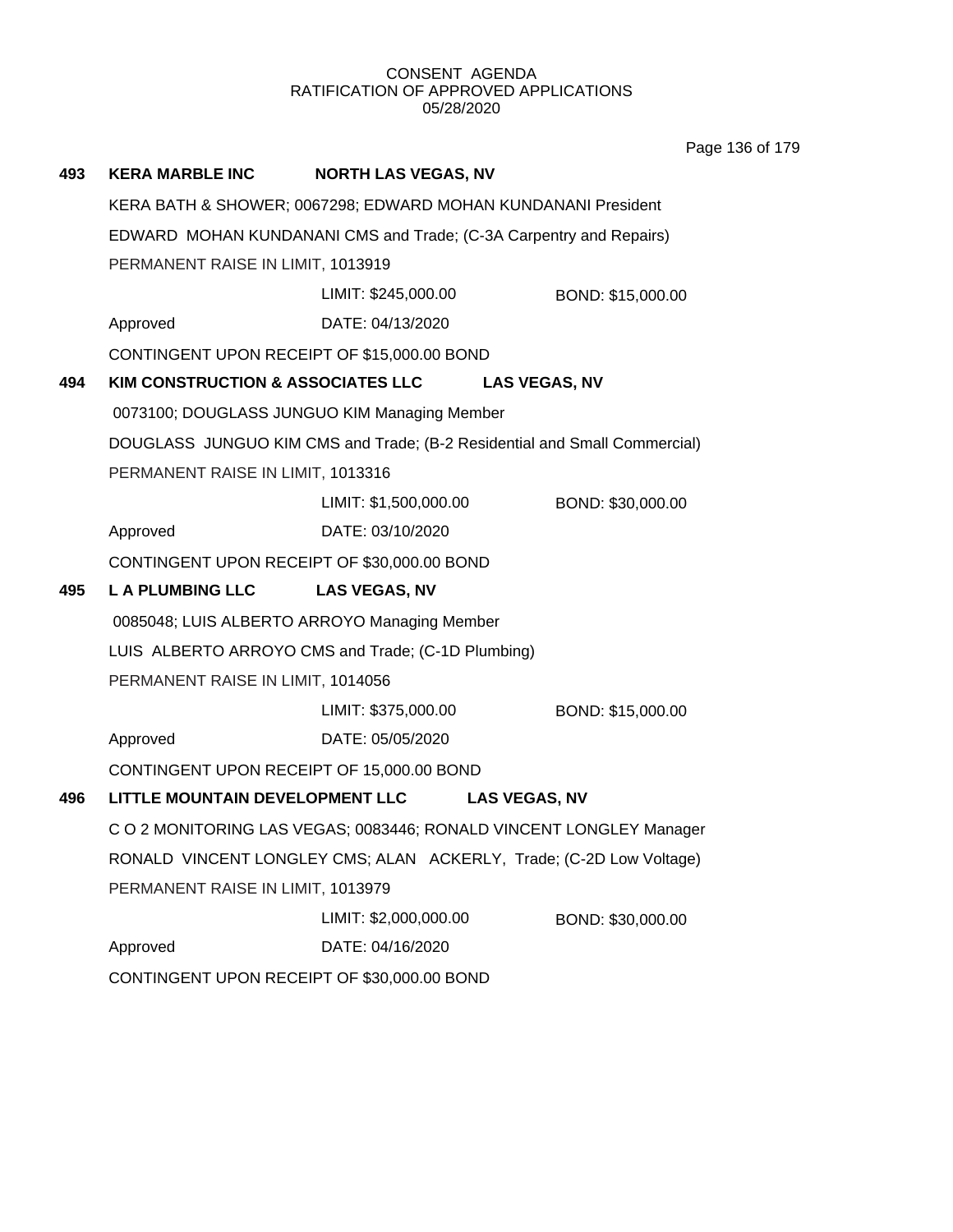Page 137 of 179

| 497 | LITTLE MOUNTAIN DEVELOPMENT LLC                                              |                       | <b>LAS VEGAS, NV</b> |                   |  |  |
|-----|------------------------------------------------------------------------------|-----------------------|----------------------|-------------------|--|--|
|     | C O 2 MONITORING LAS VEGAS; 0058374; RONALD VINCENT LONGLEY Manager          |                       |                      |                   |  |  |
|     | RONALD VINCENT LONGLEY CMS and Trade; (B-2 Residential and Small Commercial) |                       |                      |                   |  |  |
|     | PERMANENT RAISE IN LIMIT, 1014007                                            |                       |                      |                   |  |  |
|     |                                                                              | LIMIT: \$2,000,000.00 |                      | BOND: \$30,000.00 |  |  |
|     | Approved                                                                     | DATE: 04/16/2020      |                      |                   |  |  |
|     | CONTINGENT UPON RECEIPT OF \$30,000.00 BOND                                  |                       |                      |                   |  |  |
| 498 | LIVE ELECTRIC INC                                                            | <b>LAS VEGAS, NV</b>  |                      |                   |  |  |
|     | 0079348; HEATHER TR AVILA President; CARLOS AVILA Director                   |                       |                      |                   |  |  |
|     | CARLOS AVILA CMS and Trade; (C-2 Electrical)                                 |                       |                      |                   |  |  |
|     | PERMANENT RAISE IN LIMIT, 1014047                                            |                       |                      |                   |  |  |
|     |                                                                              | LIMIT: \$500,000.00   |                      | BOND: \$15,000.00 |  |  |
|     | Approved                                                                     | DATE: 04/22/2020      |                      |                   |  |  |
|     | CONTINGENT UPON RECEIPT OF \$15,000.00 BOND                                  |                       |                      |                   |  |  |
| 499 | <b>LOENGREEN NV LLC</b>                                                      | <b>LAS VEGAS, NV</b>  |                      |                   |  |  |
|     | 0084864; JEONG WON HONG, Managing Member                                     |                       |                      |                   |  |  |
|     | JEONG WON HONG, CMS and Trade; (B General Building)                          |                       |                      |                   |  |  |
|     | PERMANENT RAISE IN LIMIT, 1013771                                            |                       |                      |                   |  |  |
|     |                                                                              | LIMIT: \$3,500,000.00 |                      | BOND: \$30,000.00 |  |  |
|     | Approved                                                                     | DATE: 04/01/2020      |                      |                   |  |  |
| 500 | <b>LORAN LEE PRISBREY</b>                                                    | <b>LAS VEGAS, NV</b>  |                      |                   |  |  |
|     | PRISBREY REFRIGERATION & ELECTRIC; 0085686; LORAN LEE PRISBREY Owner         |                       |                      |                   |  |  |
|     | LORAN LEE PRISBREY CMS and Trade; (C-2 Electrical)                           |                       |                      |                   |  |  |
|     | PERMANENT RAISE IN LIMIT, 1013930                                            |                       |                      |                   |  |  |
|     |                                                                              | LIMIT: \$100,000.00   |                      | BOND: \$10,000.00 |  |  |
|     | Approved                                                                     | DATE: 04/14/2020      |                      |                   |  |  |
|     | CONTINGENT UPON RECEIPT OF \$10,000.00 BOND                                  |                       |                      |                   |  |  |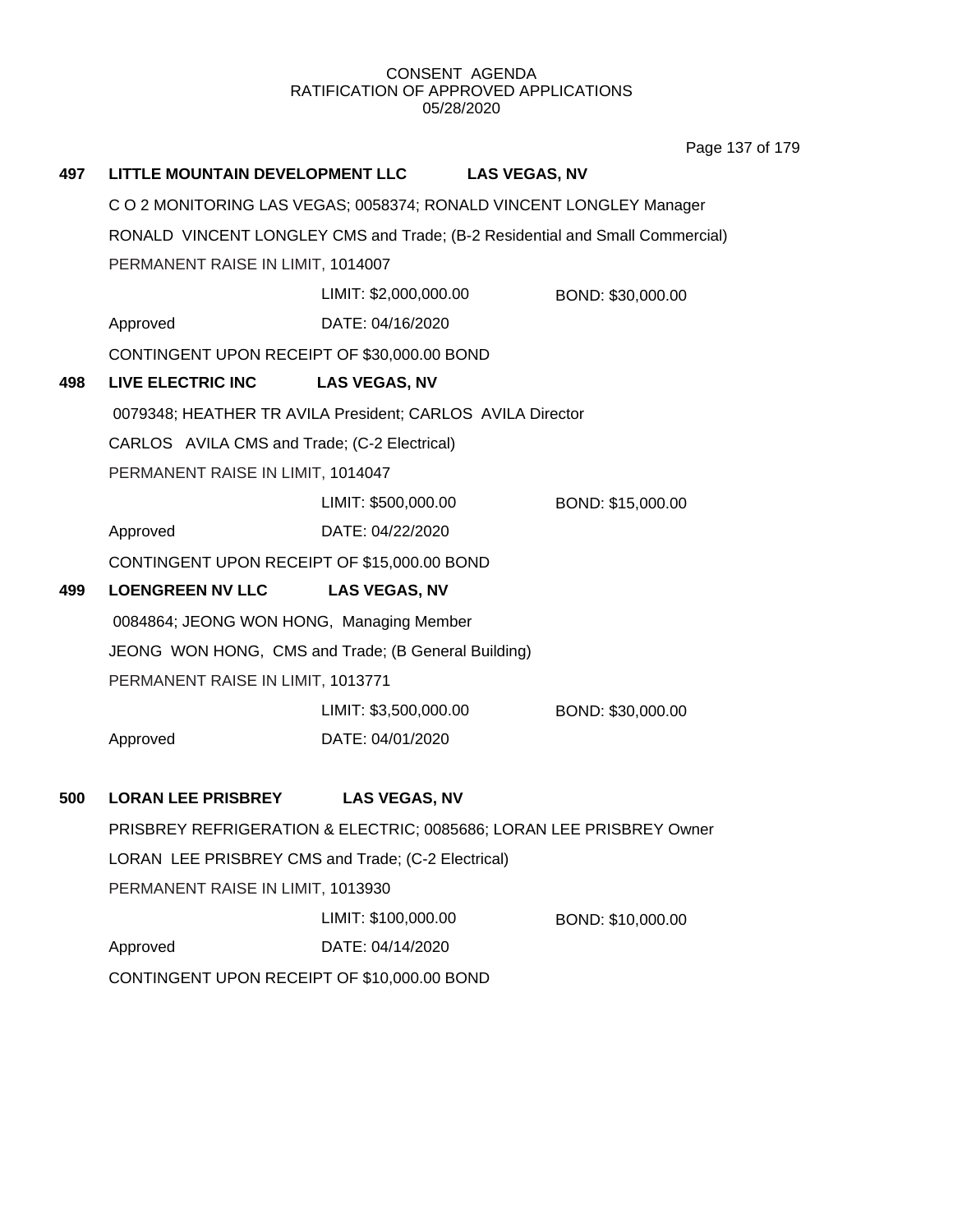**501 LUNA PERFORMANCE LANDSCAPE & MAINTENANCE INC LAS VEGAS, NV** 0081879; JOSE ROBERTO MARTINEZ-LUNA President; GUILLERMO GALLARDO Secretary/Treasurer GUILLERMO GALLARDO CMS and Trade; (C-10 Landscape Contracting) PERMANENT RAISE IN LIMIT, 1013973 Approved DATE: 04/29/2020 LIMIT: \$45,000.00 BOND: \$5,000.00 CONTINGENT UPON RECEIPT OF \$5,000.00 BOND **502 M & D PAINT AND DRYWALL LLC LAS VEGAS, NV** 0079176; JAMES M MERTEN Manager JAMES M MERTEN CMS and Trade; (C-4 Painting and Decorating) PERMANENT RAISE IN LIMIT, 1013677 Approved DATE: 04/01/2020 LIMIT: \$7,250,000.00 BOND: \$50,000.00 CONTINGENT UPON \$50,000 BOND **503 M B HERZOG ELECTRIC INC PARAMOUNT, CA** 0078497; RYAN MICHAEL HERZOG President RYAN MICHAEL HERZOG CMS and Trade; (C-2 Electrical) PERMANENT RAISE IN LIMIT, 1013869 Approved DATE: 04/13/2020 LIMIT: \$4,000,000.00 BOND: \$30,000.00 **504 M CON INC LAS VEGAS, NV** 0072510; JUAN JOSE MENDEZ President; ISAURA MENDEZ Treasurer JUAN JOSE MENDEZ Trade; ISAURA MENDEZ CMS; (A-7 Excavating and Grading; A-15 Sewers, Drains and Pipes; A-19 Pipeline and Conduits) PERMANENT RAISE IN LIMIT, 1013790 Approved DATE: 03/24/2020 LIMIT: \$9,100,000.00 BOND: \$50,000.00 Page 138 of 179

CONTINGENT UPON RECEIPT OF \$50,000 BOND OR A RIDER CHANGING THE EXISTING BOND FROM \$30,000 TO \$50,000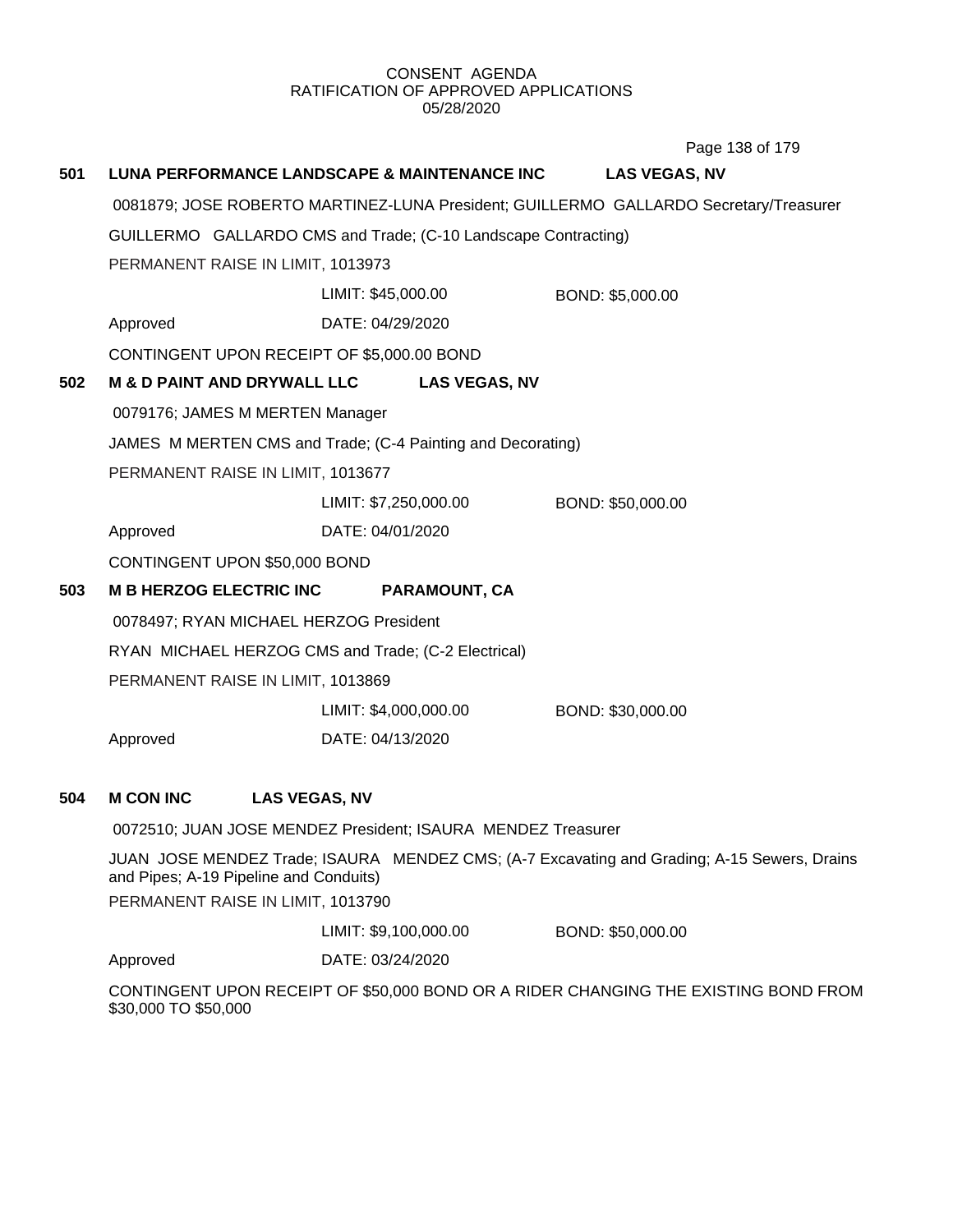Page 139 of 179

| 505 | <b>M O CONSTRUCTION LLC</b>                 | <b>LAS VEGAS, NV</b>                                                     |                      |
|-----|---------------------------------------------|--------------------------------------------------------------------------|----------------------|
|     | 0071494; MEHDI OWLIAIE Member               |                                                                          |                      |
|     |                                             | MEHDI OWLIAIE CMS and Trade; (B-2 Residential and Small Commercial)      |                      |
|     | PERMANENT RAISE IN LIMIT, 1014336           |                                                                          |                      |
|     |                                             | LIMIT: \$1,975,000.00                                                    | BOND: \$30,000.00    |
|     | Approved                                    | DATE: 05/13/2020                                                         |                      |
|     |                                             |                                                                          |                      |
| 506 | <b>MAGRATH VENTURES LLC</b>                 | <b>CARSON CITY, NV</b>                                                   |                      |
|     |                                             | 0077653; JULIA CHRISTINE MAGRATH Manager; DANIEL CHARLES MAGRATH Manager |                      |
|     |                                             | DANIEL CHARLES MAGRATH CMS and Trade; (C-8 Glass and Glazing)            |                      |
|     | PERMANENT RAISE IN LIMIT, 1014143           |                                                                          |                      |
|     |                                             | LIMIT: \$100,000.00                                                      | BOND: \$10,000.00    |
|     | Approved                                    | DATE: 05/06/2020                                                         |                      |
|     | CONTINGENT UPON \$10,000 BOND               |                                                                          |                      |
| 507 | <b>MAREN HOLDINGS INC</b>                   | Las Vegas, NV                                                            |                      |
|     |                                             | IT WORKS GLASS SERVICES; 0082087; TROY BRADFORD STRAIN President         |                      |
|     |                                             | TROY BRADFORD STRAIN CMS and Trade; (C-8 Glass and Glazing)              |                      |
|     | PERMANENT RAISE IN LIMIT, 1013096           |                                                                          |                      |
|     |                                             | LIMIT: \$0.00                                                            | <b>BOND: \$0.00</b>  |
|     | <b>Tabled</b>                               | DATE: 04/07/2020                                                         |                      |
|     | PENDING RESOLUTION OF OPEN COMPLAINT        |                                                                          |                      |
| 508 | <b>MASTERS TOUCH FLOORING CONCEPTS INC</b>  |                                                                          | <b>HENDERSON, NV</b> |
|     |                                             | 0085908; RANDAL LOUIS SALINAS, President; PAULINE ANN SALINAS, Secretary |                      |
|     |                                             | RANDAL LOUIS SALINAS, CMS and Trade; (C-16 Finishing Floors)             |                      |
|     | PERMANENT RAISE IN LIMIT, 1013911           |                                                                          |                      |
|     |                                             | LIMIT: \$175,000.00                                                      | BOND: \$10,000.00    |
|     | Approved                                    | DATE: 04/13/2020                                                         |                      |
|     | CONTINGENT UPON RECEIPT OF \$10,000.00 BOND |                                                                          |                      |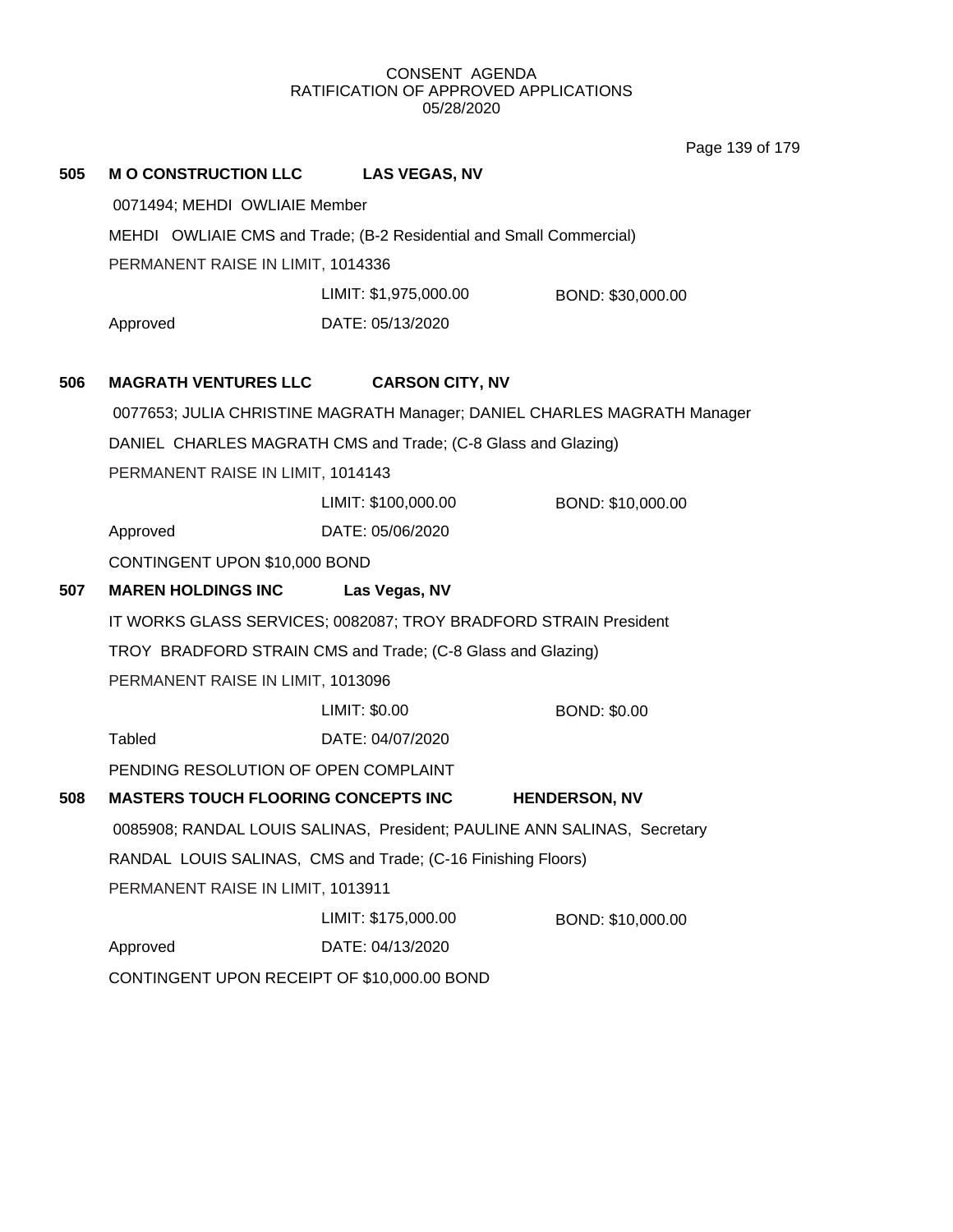Page 140 of 179

| 509                                                  | <b>MASTERS TOUCH FLOORING CONCEPTS INC</b>                                                                                          |                     | <b>HENDERSON, NV</b> |
|------------------------------------------------------|-------------------------------------------------------------------------------------------------------------------------------------|---------------------|----------------------|
|                                                      | 0085948; RANDAL LOUIS SALINAS, President; PAULINE ANN SALINAS, Secretary                                                            |                     |                      |
|                                                      | RANDAL LOUIS SALINAS, CMS and Trade; (C-20 Tiling)<br>PERMANENT RAISE IN LIMIT, 1013912                                             |                     |                      |
|                                                      |                                                                                                                                     |                     |                      |
|                                                      |                                                                                                                                     | LIMIT: \$175,000.00 | BOND: \$10,000.00    |
|                                                      | Approved                                                                                                                            | DATE: 04/13/2020    |                      |
|                                                      | CONTINGENT UPON RECEIPT OF \$10,000.00 BOND                                                                                         |                     |                      |
| 510                                                  | MIKE HICKEY CONSTRUCTION INC                                                                                                        | <b>RENO, NV</b>     |                      |
| M ROOFING; 0082232; MICHAEL KENNETH HICKEY President |                                                                                                                                     |                     |                      |
|                                                      | MICHAEL KENNETH HICKEY CMS and Trade; (C-15 Roofing and Siding)<br>PERMANENT RAISE IN LIMIT, 1013878                                |                     |                      |
|                                                      |                                                                                                                                     |                     |                      |
|                                                      |                                                                                                                                     | LIMIT: \$350,000.00 | BOND: \$15,000.00    |
|                                                      | Approved                                                                                                                            | DATE: 03/27/2020    |                      |
|                                                      | CONTINGENT UPON \$15,000 BOND                                                                                                       |                     |                      |
| 511                                                  | <b>MODERN LAWN AND LANDSCAPING INC</b><br>Las Vegas, NV                                                                             |                     |                      |
|                                                      | 0058589; JAMES THOMAS HOFF, III President; ELISABETH ANN HOFF, Secretary; BRANDEN THOMAS<br>HOFF, Director                          |                     |                      |
|                                                      | JOHN HENRY HOFF CMS; JAMES THOMAS HOFF, III Trade; (C-10 Landscape Contracting)                                                     |                     |                      |
|                                                      | PERMANENT RAISE IN LIMIT, 1013227                                                                                                   |                     |                      |
|                                                      |                                                                                                                                     | LIMIT: \$45,000.00  | BOND: \$5,000.00     |
|                                                      | Approved                                                                                                                            | DATE: 03/06/2020    |                      |
|                                                      | CONTINGENT UPON APPROVAL OF CONVERSION OF ENTITY APPLICATION #1013226                                                               |                     |                      |
| 512                                                  | <b>MYCON GENERAL CONTRACTORS INC.</b><br><b>DALLAS, TX</b>                                                                          |                     |                      |
|                                                      | 0086679; CHARLES ROBEY MYERS President; JUSTIN LAMAR JEFFUS, Vice President; MICHAEL<br><b>SHAWN PYATT. Chief Financial Officer</b> |                     |                      |
|                                                      | CHARLES ROBEY MYERS CMS and Trade; (B-2 Residential and Small Commercial)                                                           |                     |                      |
|                                                      | PERMANENT RAISE IN LIMIT, 1014192                                                                                                   |                     |                      |
|                                                      |                                                                                                                                     | LIMIT: Unlimited    | BOND: \$50,000.00    |
|                                                      | Approved                                                                                                                            | DATE: 05/05/2020    |                      |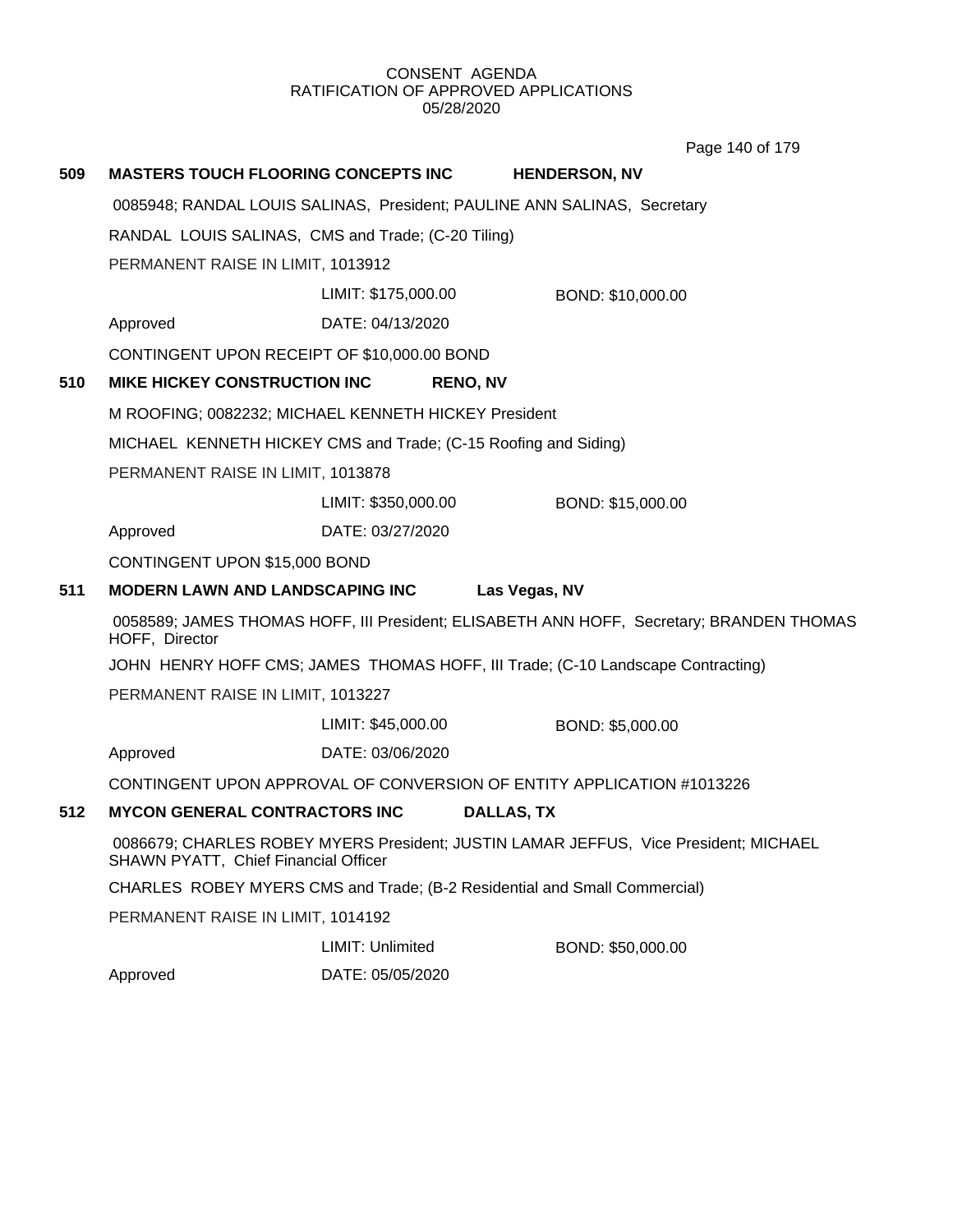Page 141 of 179

## **513 NATIONAL PLANT SERVICES INC LONG BEACH, CA**

0074405; DENNIS RICHARD KEENE President

DENNIS RICHARD KEENE CMS and Trade; (A-15 Sewers, Drains and Pipes)

PERMANENT RAISE IN LIMIT, 1013817

LIMIT: \$8,500,000.00 BOND: \$50,000.00

Approved DATE: 03/30/2020

CONTINGENT UPON \$50,000 BOND

## **514 NOVA INTERIORS INC LAS VEGAS, NV**

0080159; JUAN ALEXANDER ORTIZ President; ALEX JHOVANNY ORITZ Secretary; OMAR JOSUE ORTIZ-VILLAGOMEZ Treasurer

ALEX JHOVANNY ORITZ CMS and Trade; JUAN ALEXANDER ORTIZ CMS and Trade; (C-19 Installing Terrazzo and Marble)

PERMANENT RAISE IN LIMIT, 1013476

LIMIT: \$250,000.00 BOND: \$15,000.00

Tabled DATE: 03/12/2020

PENDING RESOLUTION OF OPEN COMPLAINT ON RELATED LICENSE # 80160

## **515 NOVA INTERIORS INC LAS VEGAS, NV**

0080160; JUAN ALEXANDER ORTIZ President; ALEX JHOVANNY ORITZ Secretary; OMAR JOSUE ORTIZ-VILLAGOMEZ Treasurer

ALEX JHOVANNY ORITZ CMS and Trade; JUAN ALEXANDER ORTIZ CMS and Trade; (C-16 Finishing Floors)

PERMANENT RAISE IN LIMIT, 1013518

LIMIT: \$250,000.00 BOND: \$15,000.00

Tabled DATE: 03/12/2020

PENDING RESOLUTION OF OPEN COMPLAINT

## **516 NOVA INTERIORS INC LAS VEGAS, NV**

0080303; JUAN ALEXANDER ORTIZ President; ALEX JHOVANNY ORITZ Secretary; OMAR JOSUE ORTIZ-VILLAGOMEZ Treasurer

ALEX JHOVANNY ORITZ CMS and Trade; JUAN ALEXANDER ORTIZ CMS; (C-20 Tiling)

PERMANENT RAISE IN LIMIT, 1013519

LIMIT: \$250,000.00 BOND: \$15,000.00

Tabled DATE: 03/12/2020

PENDING RESOLUTION OF OPEN COMPLAINT ON RELATED LICENSE # 80160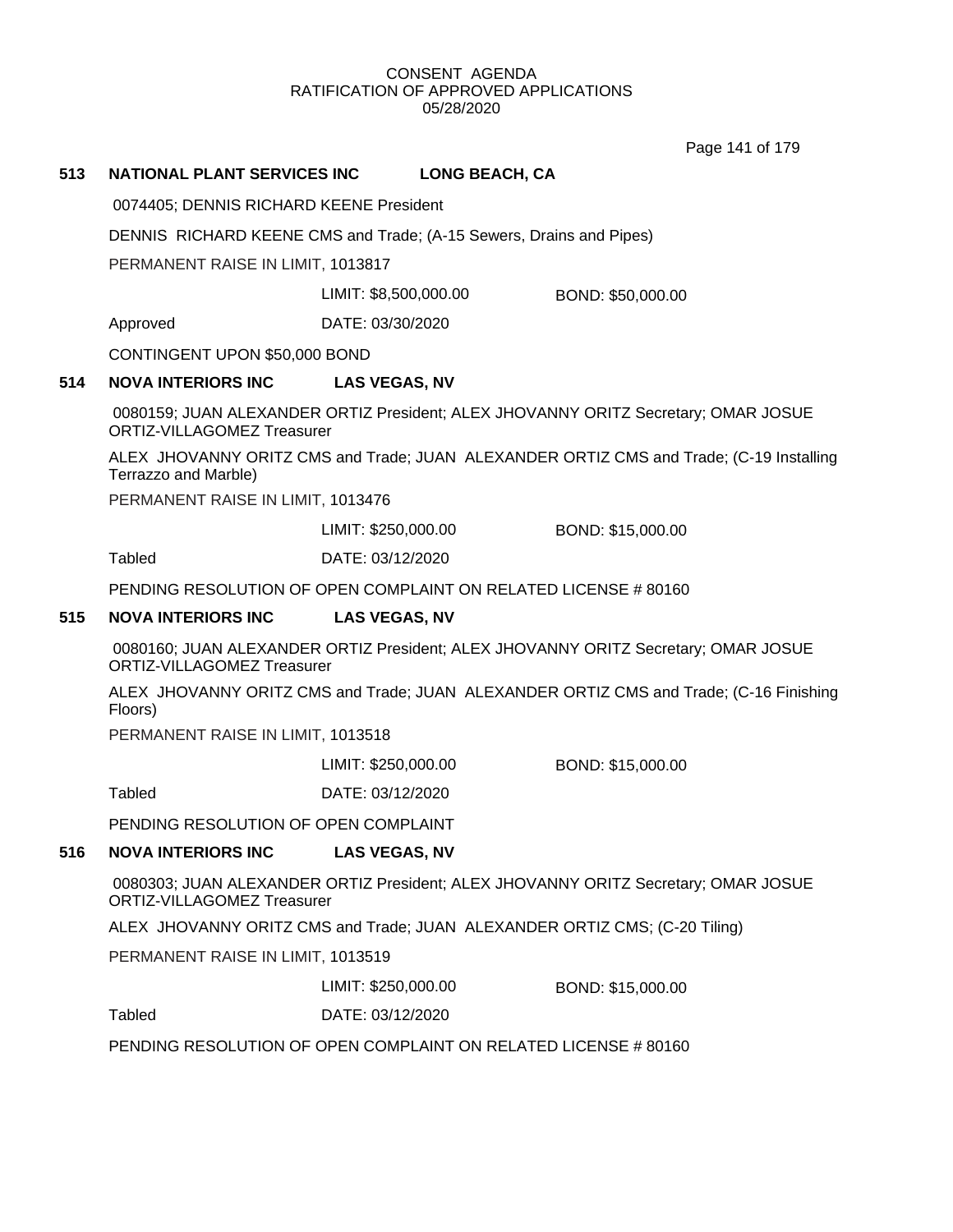Page 142 of 179

| 517 | <b>NV LANDSCAPES LLC</b>                                                              | <b>LAS VEGAS, NV</b>                                      |                                                                                     |  |  |  |
|-----|---------------------------------------------------------------------------------------|-----------------------------------------------------------|-------------------------------------------------------------------------------------|--|--|--|
|     |                                                                                       |                                                           | 0083942; RICHARD MIGUEL TORRES, Managing Member; MARCI LYNN TORRES, Managing Member |  |  |  |
|     | RICHARD MIGUEL TORRES, CMS and Trade; (C-10 Landscape Contracting)                    |                                                           |                                                                                     |  |  |  |
|     | PERMANENT RAISE IN LIMIT, 1013495                                                     |                                                           |                                                                                     |  |  |  |
|     |                                                                                       | LIMIT: \$245,000.00                                       | BOND: \$15,000.00                                                                   |  |  |  |
|     | Approved                                                                              | DATE: 03/11/2020                                          |                                                                                     |  |  |  |
|     | CONTINGENT UPON RECEIPT OF \$15,000.00 BOND                                           |                                                           |                                                                                     |  |  |  |
| 518 | <b>OCHOA DEVELOPMENT CORPORATION</b>                                                  |                                                           | <b>HENDERSON, NV</b>                                                                |  |  |  |
|     | 0053834; MICHAEL WILLIAM OCHOA President                                              |                                                           |                                                                                     |  |  |  |
|     |                                                                                       | MICHAEL WILLIAM OCHOA CMS and Trade; (B General Building) |                                                                                     |  |  |  |
|     | PERMANENT RAISE IN LIMIT, 1013149                                                     |                                                           |                                                                                     |  |  |  |
|     |                                                                                       | LIMIT: Unlimited                                          | BOND: \$50,000.00                                                                   |  |  |  |
|     | Approved                                                                              | DATE: 04/24/2020                                          |                                                                                     |  |  |  |
|     | CONTINGENT UPON RECEIPT OF \$50,000.00 BOND                                           |                                                           |                                                                                     |  |  |  |
| 519 | <b>OMEGA ELECTRIC LLC</b>                                                             | <b>LAS VEGAS, NV</b>                                      |                                                                                     |  |  |  |
|     |                                                                                       |                                                           | 0085337; RASAM GHEIBI, Managing Member; MAHMOODREZA RADEH, Managing Member          |  |  |  |
|     | MAHMOODREZA RADEH, CMS; RASAM GHEIBI, Trade; (C-2 Electrical)                         |                                                           |                                                                                     |  |  |  |
|     | PERMANENT RAISE IN LIMIT, 1014126                                                     |                                                           |                                                                                     |  |  |  |
|     |                                                                                       | LIMIT: \$100,000.00                                       | BOND: \$10,000.00                                                                   |  |  |  |
|     | Approved                                                                              | DATE: 05/06/2020                                          |                                                                                     |  |  |  |
|     | CONTINGENT UPON RECEIPT OF \$10,000.00 BOND                                           |                                                           |                                                                                     |  |  |  |
| 520 | PERFECTION CONNECTION MARBLE AND GRANITE INC                                          |                                                           | <b>CARSON CITY, NV</b>                                                              |  |  |  |
|     | 0079195; JAMES SCOTT DONAIRE President; JEANNIE KING FUNG DONAIRE Secretary/Treasurer |                                                           |                                                                                     |  |  |  |
|     | JAMES SCOTT DONAIRE CMS and Trade; (C-19 Installing Terrazzo and Marble)              |                                                           |                                                                                     |  |  |  |
|     | PERMANENT RAISE IN LIMIT, 1013483                                                     |                                                           |                                                                                     |  |  |  |
|     |                                                                                       | LIMIT: \$150,000.00                                       | BOND: \$10,000.00                                                                   |  |  |  |
|     | Approved                                                                              | DATE: 03/09/2020                                          |                                                                                     |  |  |  |
|     | CONTINGENT UPON \$10,000 BOND                                                         |                                                           |                                                                                     |  |  |  |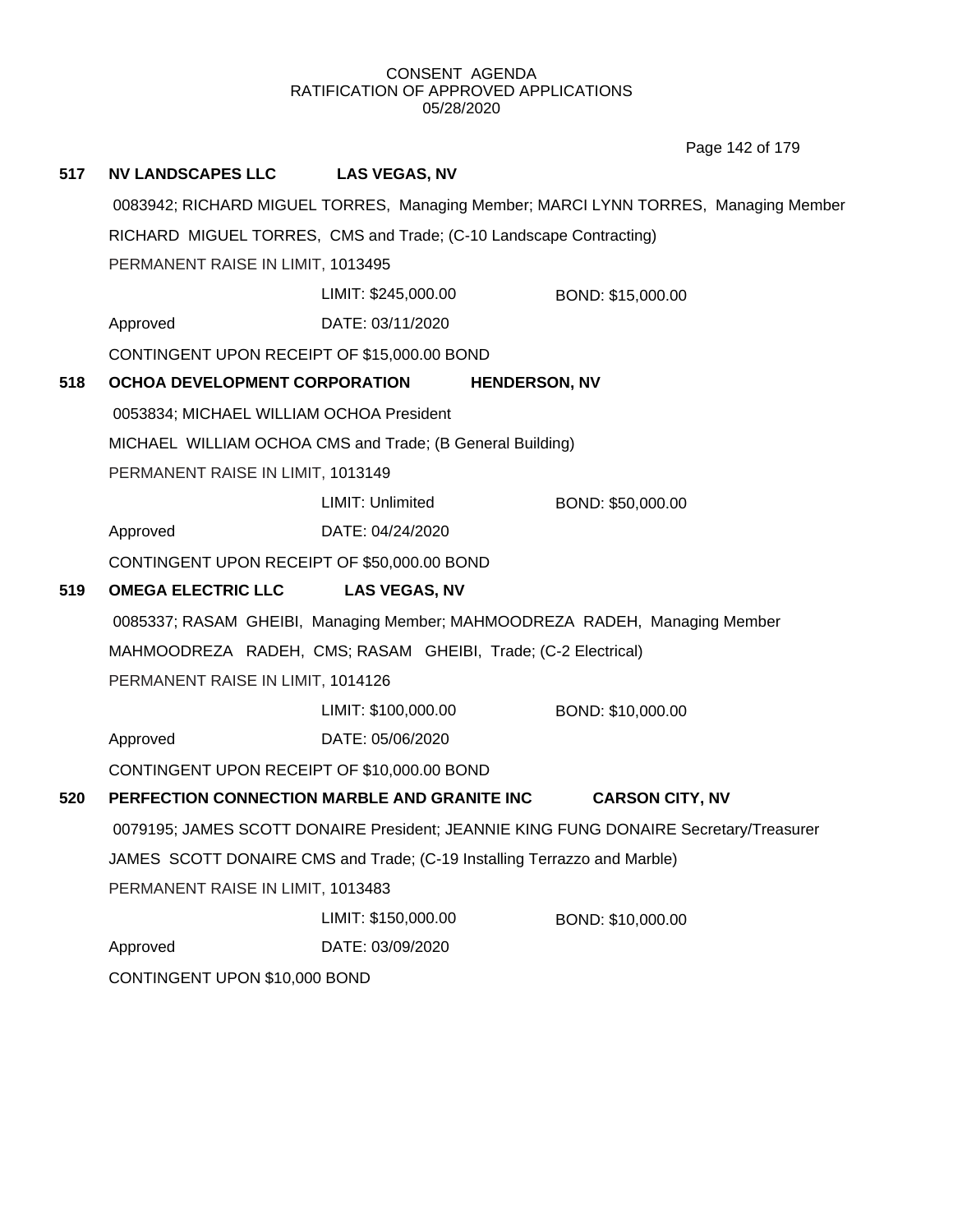Page 143 of 179

| 521 | PETROLEUM INSTALLATION SPECIALISTS LLC                                                                                          |                                                          | <b>WEST JORDAN, UT</b>                                                   |  |  |
|-----|---------------------------------------------------------------------------------------------------------------------------------|----------------------------------------------------------|--------------------------------------------------------------------------|--|--|
|     | 0055352; DENNIS K TAYLOR Manager; THOMAS H DYCKMAN Manager                                                                      |                                                          |                                                                          |  |  |
|     | DENNIS K TAYLOR CMS and Trade; (C-28 Fabricating Tanks)                                                                         |                                                          |                                                                          |  |  |
|     | PERMANENT RAISE IN LIMIT, 1013735                                                                                               |                                                          |                                                                          |  |  |
|     |                                                                                                                                 | LIMIT: \$350,000.00                                      | BOND: \$15,000.00                                                        |  |  |
|     | Approved                                                                                                                        | DATE: 04/06/2020                                         |                                                                          |  |  |
|     | CONTINGENT UPON \$15,000 BOND                                                                                                   |                                                          |                                                                          |  |  |
| 522 |                                                                                                                                 | PRECISION CARSON A NEVADA LIMITED LIABILITY CO           | <b>CARSON CITY, NV</b>                                                   |  |  |
|     |                                                                                                                                 |                                                          | PRECISION PLUMBING & HEATING; 0039002; STEVE MATTHEW BETTENCOURT Manager |  |  |
|     |                                                                                                                                 | STEVE MATTHEW BETTENCOURT CMS and Trade; (C-1D Plumbing) |                                                                          |  |  |
|     | PERMANENT RAISE IN LIMIT, 1013375                                                                                               |                                                          |                                                                          |  |  |
|     |                                                                                                                                 | LIMIT: \$25,000.00                                       | BOND: \$5,000.00                                                         |  |  |
|     | Approved                                                                                                                        | DATE: 03/09/2020                                         |                                                                          |  |  |
|     | CONTINGENT UPON \$5,000 BOND                                                                                                    |                                                          |                                                                          |  |  |
| 523 | <b>PRECISION METAL WORX LLC</b>                                                                                                 | <b>CARSON CITY, NV</b>                                   |                                                                          |  |  |
|     | 0082661; SEAN DAVID WEED Managing Member; JOSHUA TERRY OSTLER Managing Member                                                   |                                                          |                                                                          |  |  |
|     | SEAN DAVID WEED Trade; JOSHUA TERRY OSTLER CMS; (C-14B Structural Steel; C-14C Ornamental<br>Metal)                             |                                                          |                                                                          |  |  |
|     | PERMANENT RAISE IN LIMIT, 1014049                                                                                               |                                                          |                                                                          |  |  |
|     |                                                                                                                                 | LIMIT: \$400,000.00                                      | BOND: \$15,000.00                                                        |  |  |
|     | Approved                                                                                                                        | DATE: 04/29/2020                                         |                                                                          |  |  |
|     | CONTINGENT UPON \$15,000 BOND                                                                                                   |                                                          |                                                                          |  |  |
| 524 | PRESTIGE CONSTRUCTION LLC                                                                                                       | <b>RENO, NV</b>                                          |                                                                          |  |  |
|     | 0083137; ROGER JO TISCARENO Managing Member                                                                                     |                                                          |                                                                          |  |  |
|     | ROGER JO TISCARENO CMS and Trade; (C-3 Carpentry Maintenance and Minor Repairs; C-3 Carpentry<br>Maintenance and Minor Repairs) |                                                          |                                                                          |  |  |
|     | PERMANENT RAISE IN LIMIT, 1013385                                                                                               |                                                          |                                                                          |  |  |
|     |                                                                                                                                 | LIMIT: \$200,000.00                                      | BOND: \$10,000.00                                                        |  |  |
|     | Approved                                                                                                                        | DATE: 03/06/2020                                         |                                                                          |  |  |
|     | CONTINGENT UPON \$10,000 BOND                                                                                                   |                                                          |                                                                          |  |  |
|     |                                                                                                                                 |                                                          |                                                                          |  |  |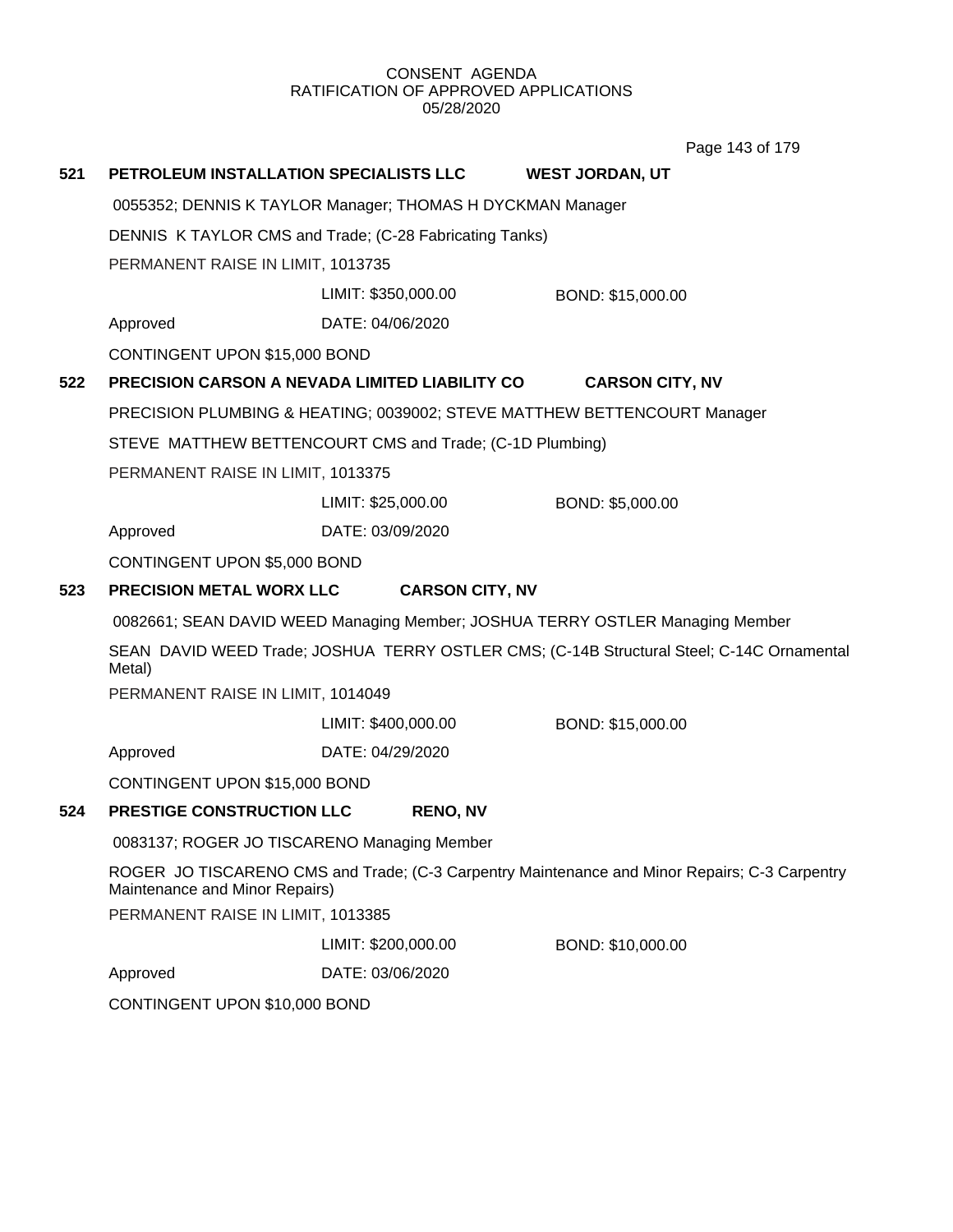Page 144 of 179

| 525 | <b>RENO TAHOE STEEL INC</b>                                                          | <b>RENO, NV</b>       |                                                                 |  |  |
|-----|--------------------------------------------------------------------------------------|-----------------------|-----------------------------------------------------------------|--|--|
|     | 0082945; PIETER VAN DORP President; KIEL ALLAN LAMBDIN Secretary                     |                       |                                                                 |  |  |
|     | KIEL ALLAN LAMBDIN CMS and Trade; (C-14B Structural Steel; C-14C Ornamental Metal)   |                       |                                                                 |  |  |
|     | PERMANENT RAISE IN LIMIT, 1013691                                                    |                       |                                                                 |  |  |
|     |                                                                                      | LIMIT: Unlimited      | BOND: \$50,000.00                                               |  |  |
|     | Approved                                                                             | DATE: 03/26/2020      |                                                                 |  |  |
|     | CONTINGENT UPON \$50,000 BOND                                                        |                       |                                                                 |  |  |
| 526 | <b>RIEBER CONTRACTING INC</b>                                                        |                       | <b>COUNCIL BLUFFS, IA</b>                                       |  |  |
|     | 0086239; JALON LOREN RIEBER, President                                               |                       |                                                                 |  |  |
|     |                                                                                      |                       | JALON LOREN RIEBER, CMS and Trade; (C-3A Carpentry and Repairs) |  |  |
|     | PERMANENT RAISE IN LIMIT, 1014070                                                    |                       |                                                                 |  |  |
|     |                                                                                      | LIMIT: \$5,000,000.00 | BOND: \$50,000.00                                               |  |  |
|     | Approved                                                                             | DATE: 05/06/2020      |                                                                 |  |  |
|     | CONTINGENT UPON \$50,000 BOND                                                        |                       |                                                                 |  |  |
| 527 | RIEBER CONTRACTING INC                                                               |                       | <b>COUNCIL BLUFFS, IA</b>                                       |  |  |
|     | 0086251; JALON LOREN RIEBER, President                                               |                       |                                                                 |  |  |
|     | JALON LOREN RIEBER, CMS and Trade; (C-15B Siding)                                    |                       |                                                                 |  |  |
|     | PERMANENT RAISE IN LIMIT, 1014071                                                    |                       |                                                                 |  |  |
|     |                                                                                      | LIMIT: \$5,000,000.00 | BOND: \$50,000.00                                               |  |  |
|     | Approved                                                                             | DATE: 05/06/2020      |                                                                 |  |  |
|     | CONTINGENT UPON \$50,000 BOND                                                        |                       |                                                                 |  |  |
| 528 | <b>S R BUILDERS LLC</b>                                                              | <b>LAS VEGAS, NV</b>  |                                                                 |  |  |
|     | 0082829; SERGIO ANTONIO RODRIGUEZ-PEREZ Managing Member                              |                       |                                                                 |  |  |
|     | SERGIO ANTONIO RODRIGUEZ-PEREZ CMS and Trade; (B-2 Residential and Small Commercial) |                       |                                                                 |  |  |
|     | PERMANENT RAISE IN LIMIT, 1014286                                                    |                       |                                                                 |  |  |
|     |                                                                                      | LIMIT: \$770,000.00   | BOND: \$20,000.00                                               |  |  |
|     | Approved                                                                             | DATE: 05/15/2020      |                                                                 |  |  |
|     | CONTINGENT UPON RECEIPT OF \$20,000.00 BOND                                          |                       |                                                                 |  |  |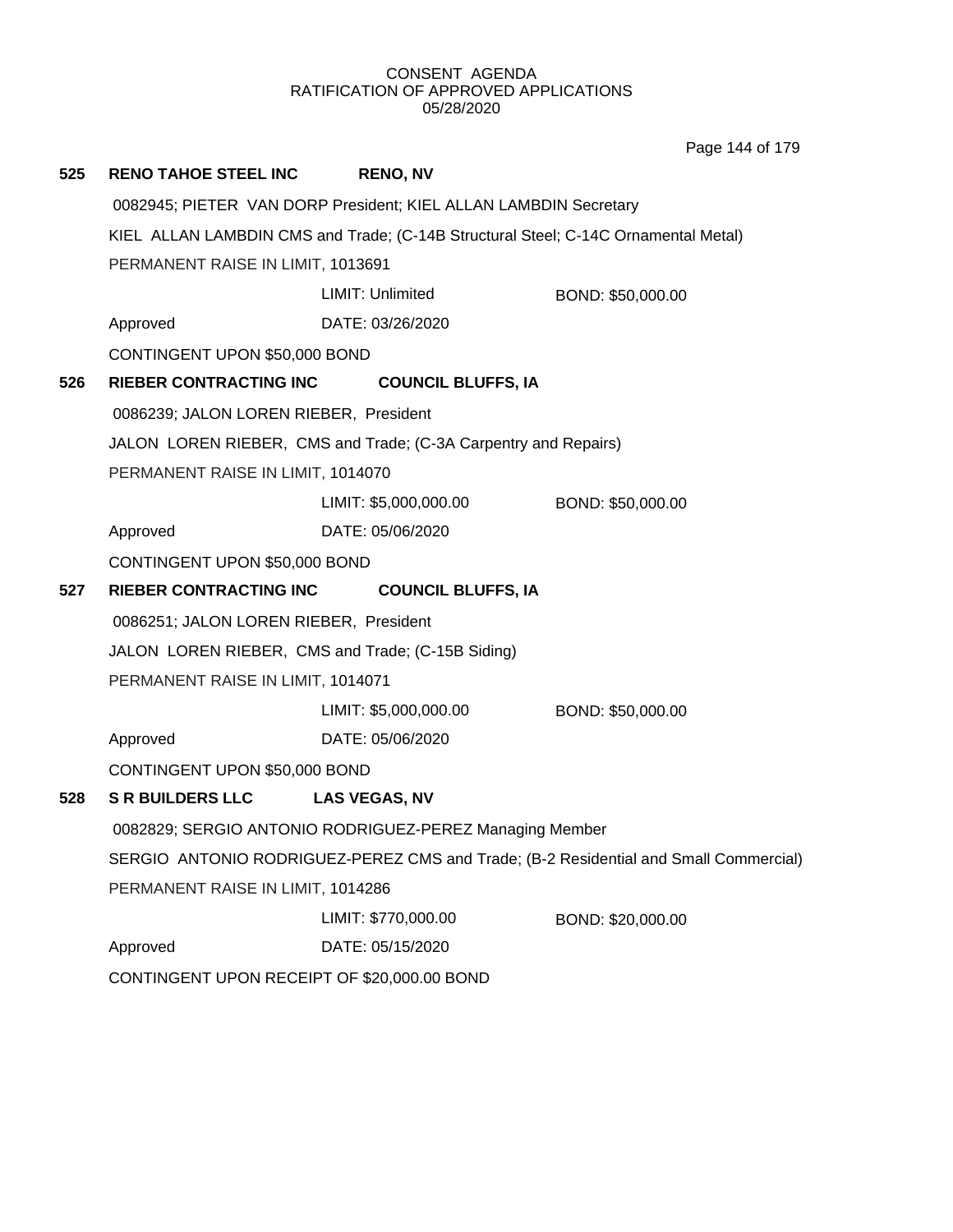Page 145 of 179

| 529 | <b>SCOTT SCHUMACHER</b>                  | <b>CARSON CITY, NV</b>                                                |                   |
|-----|------------------------------------------|-----------------------------------------------------------------------|-------------------|
|     |                                          | SCHUMACHER LANDSCAPING; 0083330; SCOTT MICHAEL SCHUMACHER Owner       |                   |
|     |                                          | SCOTT MICHAEL SCHUMACHER CMS and Trade; (C-10 Landscape Contracting)  |                   |
|     | PERMANENT RAISE IN LIMIT, 1013402        |                                                                       |                   |
|     |                                          | LIMIT: \$45,000.00                                                    | BOND: \$5,000.00  |
|     | Approved                                 | DATE: 04/06/2020                                                      |                   |
|     | BOND TO REMAIN UNCHANGED AT \$5,000      |                                                                       |                   |
| 530 | <b>SHEMSS INC</b>                        | <b>STATELINE, NV</b>                                                  |                   |
|     |                                          | 0085404; NATALIYA SHEMYAKIN President; SERG SHEMYAKIN Treasurer       |                   |
|     |                                          | NATALIYA SHEMYAKIN CMS and Trade; (B General Building)                |                   |
|     | PERMANENT RAISE IN LIMIT, 1014125        |                                                                       |                   |
|     |                                          | LIMIT: \$2,900,000.00                                                 | BOND: \$30,000.00 |
|     | Approved                                 | DATE: 05/06/2020                                                      |                   |
|     | CONTINGENT UPON \$30,000 BOND            |                                                                       |                   |
| 531 | <b>SPECIALIZED BUILDERS LLC</b>          | <b>HENDERSON, NV</b>                                                  |                   |
|     | 0080937; LARRY ALLEN JOB Managing Member |                                                                       |                   |
|     |                                          | LARRY ALLEN JOB CMS and Trade; (B-2 Residential and Small Commercial) |                   |
|     | PERMANENT RAISE IN LIMIT, 1014173        |                                                                       |                   |
|     |                                          | LIMIT: \$7,300,000.00                                                 | BOND: \$50,000.00 |
|     | Approved                                 | DATE: 05/05/2020                                                      |                   |
|     |                                          | CONTINGENT UPON RECEIPT OF \$50,000.00 BOND                           |                   |
| 532 | <b>STEVEN JAMES CUFF</b>                 | <b>LAS VEGAS, NV</b>                                                  |                   |
|     | 0050233; STEVEN JAMES CUFF Owner         |                                                                       |                   |
|     |                                          | STEVEN JAMES CUFF CMS and Trade; (B General Building)                 |                   |
|     | PERMANENT RAISE IN LIMIT, 1013308        |                                                                       |                   |
|     |                                          | LIMIT: \$1,500,000.00                                                 | BOND: \$30,000.00 |
|     | Approved                                 | DATE: 03/23/2020                                                      |                   |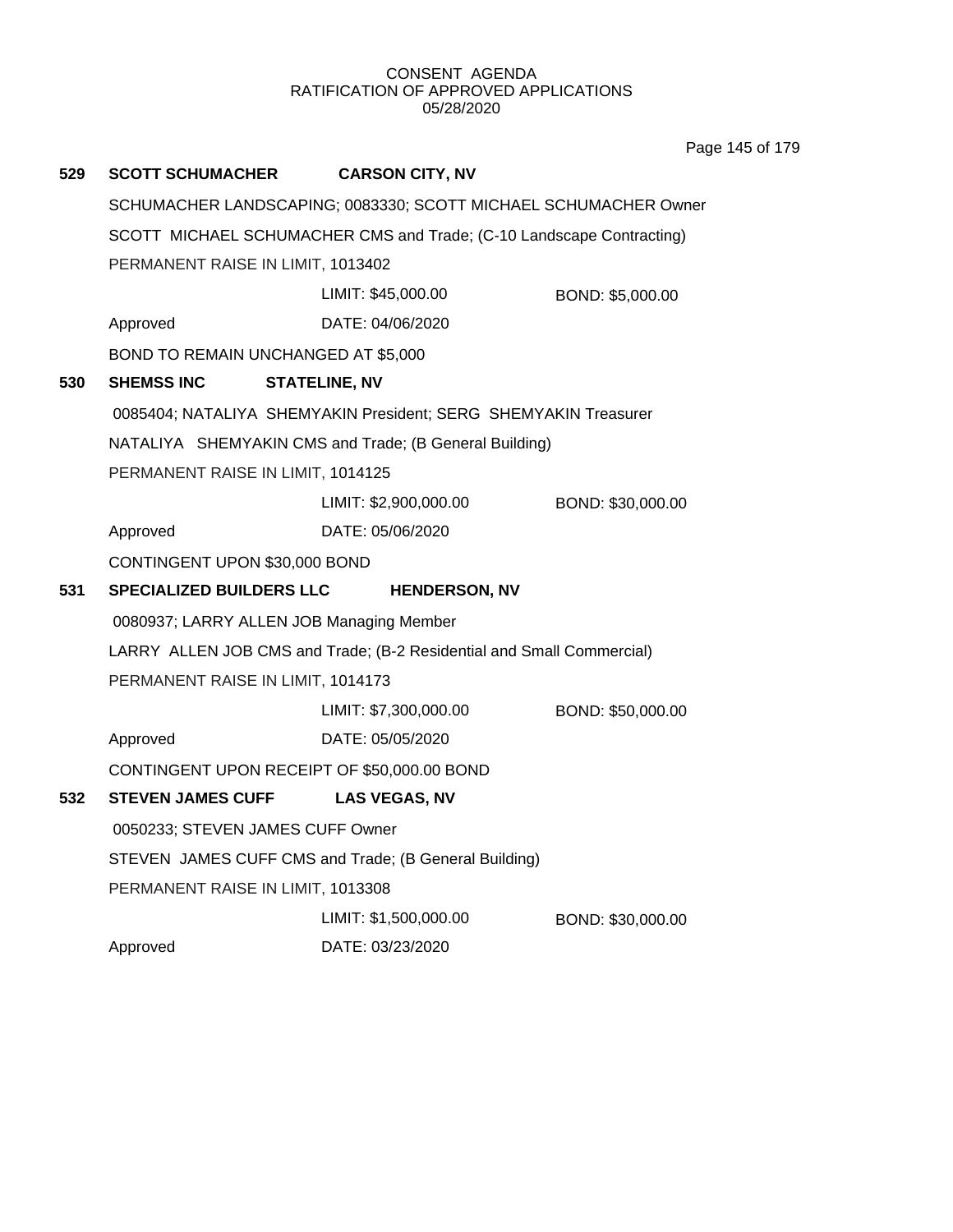Page 146 of 179

| 533 | <b>TED JOHN MARTIN</b>                                                                                          | <b>SUN VALLEY, NV</b> |                   |  |  |
|-----|-----------------------------------------------------------------------------------------------------------------|-----------------------|-------------------|--|--|
|     | TED MARTIN LANDSCAPE & HANDYMAN SERVICES; 0078547; TED JOHN MARTIN Owner                                        |                       |                   |  |  |
|     | TED JOHN MARTIN CMS and Trade; (C-10 Landscape Contracting)                                                     |                       |                   |  |  |
|     | PERMANENT RAISE IN LIMIT, 1013591                                                                               |                       |                   |  |  |
|     |                                                                                                                 | LIMIT: \$245,000.00   | BOND: \$15,000.00 |  |  |
|     | Approved                                                                                                        | DATE: 03/30/2020      |                   |  |  |
|     | CONTINGENT UPON \$15,000 BOND                                                                                   |                       |                   |  |  |
| 534 | THE TRACK DOCTOR INC                                                                                            | <b>MERIDIAN, ID</b>   |                   |  |  |
|     | 0078666; ROBERT PAUL STONE President                                                                            |                       |                   |  |  |
|     | ROBERT PAUL STONE CMS and Trade; (A-22 Unclassified A22-DESIGNATED FOR SYNTHETIC<br><b>RUNNING TRACKS ONLY)</b> |                       |                   |  |  |
|     | PERMANENT RAISE IN LIMIT, 1013938                                                                               |                       |                   |  |  |
|     |                                                                                                                 | LIMIT: \$245,000.00   | BOND: \$15,000.00 |  |  |
|     | Approved                                                                                                        | DATE: 05/01/2020      |                   |  |  |
|     | CONTINGENT UPON RECEIPT OF \$15,000.00 BOND                                                                     |                       |                   |  |  |
| 535 | <b>TOIYABE BUILDERS</b>                                                                                         | <b>MINDEN, NV</b>     |                   |  |  |
|     | 0041974; KIM BYRON EPSTEIN Owner                                                                                |                       |                   |  |  |
|     | KIM BYRON EPSTEIN CMS and Trade; (B-2 Residential and Small Commercial)                                         |                       |                   |  |  |
|     | PERMANENT RAISE IN LIMIT, 1013939                                                                               |                       |                   |  |  |
|     |                                                                                                                 | LIMIT: \$1,500,000.00 | BOND: \$30,000.00 |  |  |
|     | Approved                                                                                                        | DATE: 04/06/2020      |                   |  |  |
|     | CONTINGENT UPON \$30,000 BOND                                                                                   |                       |                   |  |  |
| 536 | TRIPLE M CONSTRUCTION INC<br><b>RENO, NV</b>                                                                    |                       |                   |  |  |
|     | 0027626A; MILO MONTY MARTIN President; TAMMY RAE MARTIN Secretary                                               |                       |                   |  |  |
|     | MILO MONTY MARTIN CMS and Trade; (B-2 Residential and Small Commercial)                                         |                       |                   |  |  |
|     | PERMANENT RAISE IN LIMIT, 1013862                                                                               |                       |                   |  |  |
|     |                                                                                                                 | LIMIT: \$750,000.00   | BOND: \$20,000.00 |  |  |
|     | Approved                                                                                                        | DATE: 03/30/2020      |                   |  |  |
|     | CONTINGENT UPON \$20,000 BOND                                                                                   |                       |                   |  |  |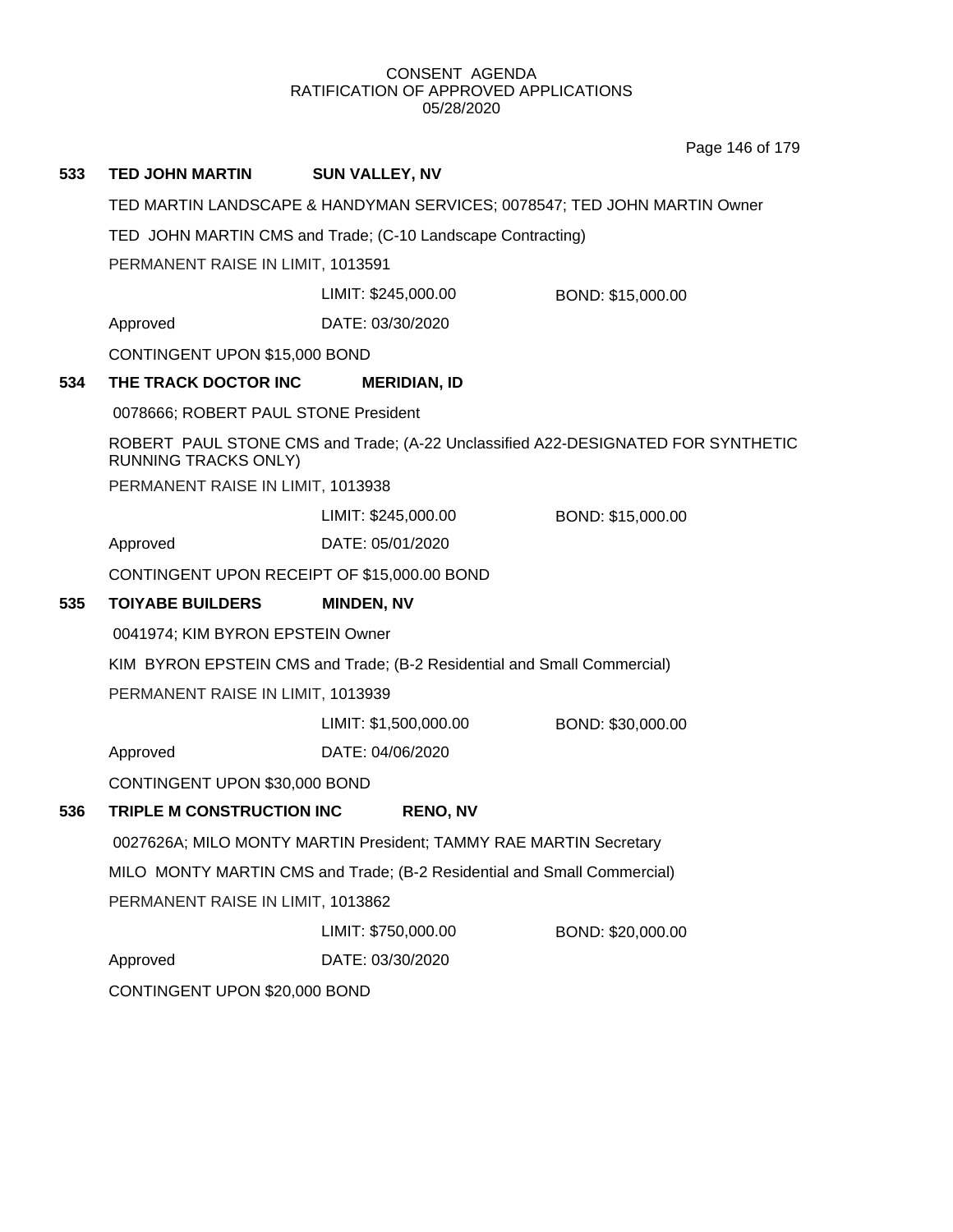Page 147 of 179

| 537 | <b>TUNDRA CONSTRUCTION LLC</b>                                                                |                                                                              | <b>KALISPELL, MT</b>  |                          |  |
|-----|-----------------------------------------------------------------------------------------------|------------------------------------------------------------------------------|-----------------------|--------------------------|--|
|     | 0083937; TIMOTHY RAY BIRK Managing Member; LLOYD SCOTT LEANY Managing Member                  |                                                                              |                       |                          |  |
|     | LLOYD SCOTT LEANY CMS and Trade; (B-2 Residential and Small Commercial)                       |                                                                              |                       |                          |  |
|     | PERMANENT RAISE IN LIMIT, 1013287                                                             |                                                                              |                       |                          |  |
|     |                                                                                               |                                                                              | LIMIT: \$2,250,000.00 | BOND: \$30,000.00        |  |
|     | Approved                                                                                      | DATE: 04/13/2020                                                             |                       |                          |  |
| 538 | <b>TUNDRA CONSTRUCTION LLC</b>                                                                |                                                                              | <b>KALISPELL, MT</b>  |                          |  |
|     |                                                                                               | 0085332; TIMOTHY RAY BIRK Managing Member; LLOYD SCOTT LEANY Managing Member |                       |                          |  |
|     | LLOYD SCOTT LEANY CMS and Trade; (C-21 Refrigeration and Air Conditioning)                    |                                                                              |                       |                          |  |
|     | PERMANENT RAISE IN LIMIT, 1013311                                                             |                                                                              |                       |                          |  |
|     |                                                                                               |                                                                              | LIMIT: \$2,250,000.00 | BOND: \$30,000.00        |  |
|     | Approved                                                                                      | DATE: 04/13/2020                                                             |                       |                          |  |
| 539 | <b>TUNDRA CONSTRUCTION LLC</b>                                                                |                                                                              | <b>KALISPELL, MT</b>  |                          |  |
|     | 0085333; TIMOTHY RAY BIRK Managing Member; LLOYD SCOTT LEANY Managing Member                  |                                                                              |                       |                          |  |
|     | LLOYD SCOTT LEANY CMS and Trade; (C-1 Plumbing and Heating)                                   |                                                                              |                       |                          |  |
|     | PERMANENT RAISE IN LIMIT, 1013312                                                             |                                                                              |                       |                          |  |
|     |                                                                                               |                                                                              | LIMIT: \$2,250,000.00 | BOND: \$30,000.00        |  |
|     | Approved                                                                                      | DATE: 04/13/2020                                                             |                       |                          |  |
| 540 | TUNGSTEN ENGINEERING CONTRACTORS LLC                                                          |                                                                              |                       | <b>WASHOE VALLEY, NV</b> |  |
|     | 0083556; HEATHER NICOLE HELLICKSON Managing Member; WILL JAMES HELLICKSON, Managing<br>Member |                                                                              |                       |                          |  |
|     | WILL JAMES HELLICKSON, Trade; HEATHER NICOLE HELLICKSON CMS; (A General Engineering)          |                                                                              |                       |                          |  |
|     | PERMANENT RAISE IN LIMIT, 1014116                                                             |                                                                              |                       |                          |  |
|     |                                                                                               |                                                                              | LIMIT: \$2,000,000.00 | BOND: \$30,000.00        |  |
|     | Approved                                                                                      | DATE: 05/06/2020                                                             |                       |                          |  |
|     | CONTINGENT UPON \$30,000 BOND                                                                 |                                                                              |                       |                          |  |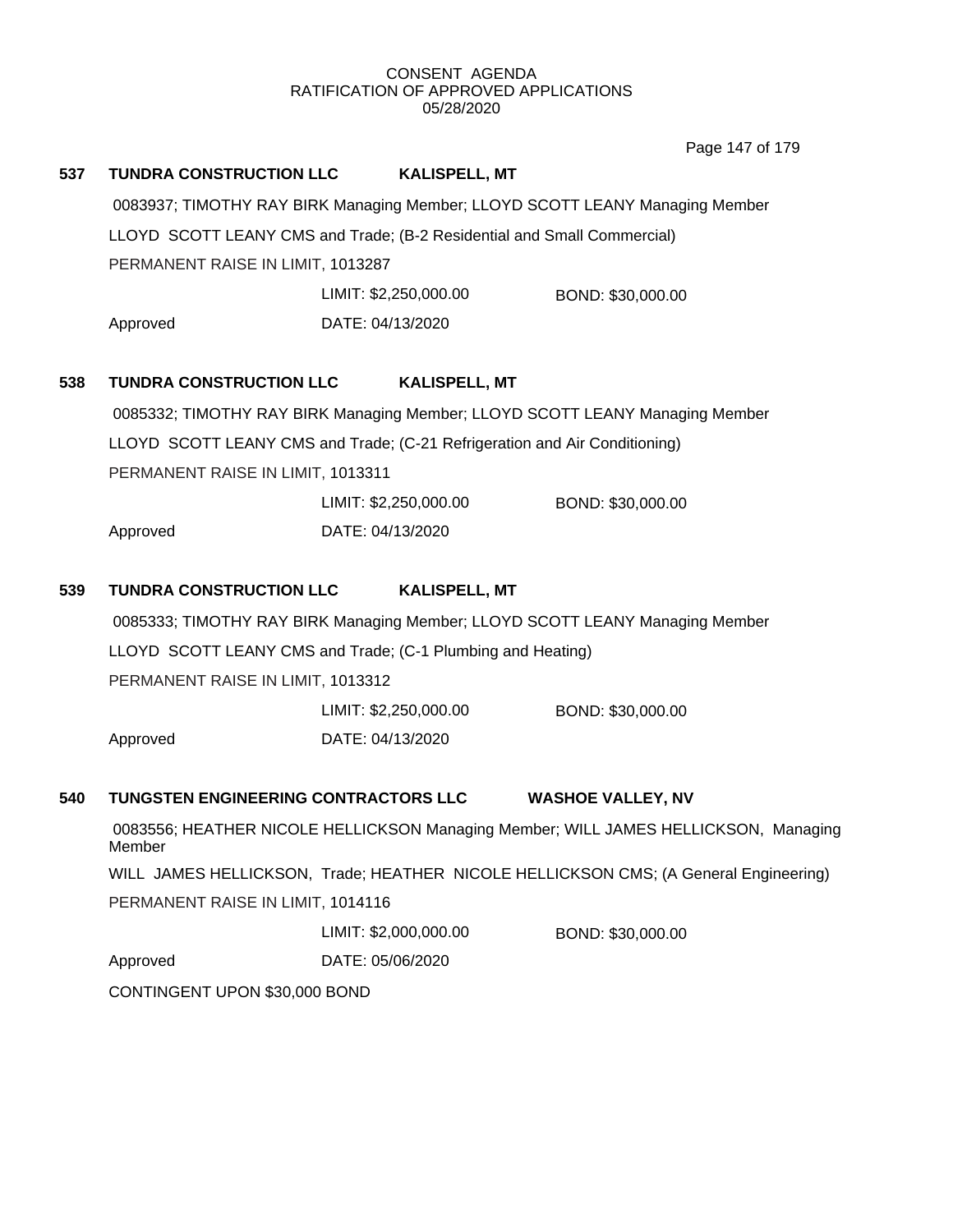Page 148 of 179

| 541                                                                            | <b>UNICON LLC</b>                                                       | <b>LAS VEGAS, NV</b>                                                     |                   |  |
|--------------------------------------------------------------------------------|-------------------------------------------------------------------------|--------------------------------------------------------------------------|-------------------|--|
| 0074897A; JONATHAN EARL CUTLER Managing Member; SIARHEI KURAKA Managing Member |                                                                         |                                                                          |                   |  |
|                                                                                | SIARHEI KURAKA CMS; JONATHAN EARL CUTLER Trade; (A General Engineering) |                                                                          |                   |  |
|                                                                                | PERMANENT RAISE IN LIMIT, 1013733                                       |                                                                          |                   |  |
|                                                                                |                                                                         | LIMIT: \$7,000,000.00                                                    | BOND: \$50,000.00 |  |
|                                                                                | Approved                                                                | DATE: 04/01/2020                                                         |                   |  |
|                                                                                |                                                                         |                                                                          |                   |  |
| 542                                                                            | <b>VAUGHN &amp; SONS CONSTRUCTION INC</b>                               | <b>RENO, NV</b>                                                          |                   |  |
|                                                                                |                                                                         | 0062106; DENISE VAUGHN President; JOHN EDWARD VAUGHN Secretary           |                   |  |
|                                                                                |                                                                         | JOHN EDWARD VAUGHN CMS and Trade; (B-2 Residential and Small Commercial) |                   |  |
|                                                                                | PERMANENT RAISE IN LIMIT, 1013629                                       |                                                                          |                   |  |
|                                                                                |                                                                         | LIMIT: \$1,300,000.00                                                    | BOND: \$30,000.00 |  |
|                                                                                | Approved                                                                | DATE: 03/26/2020                                                         |                   |  |
|                                                                                | CONTINGENT UPON \$30,000 BOND                                           |                                                                          |                   |  |
| 543                                                                            | <b>VEGAS PRO ELECTRIC LLC</b>                                           | Las Vegas, NV                                                            |                   |  |
|                                                                                |                                                                         |                                                                          |                   |  |
|                                                                                |                                                                         | 0076889; TODD LAVERN FOWLER Managing Member                              |                   |  |
|                                                                                |                                                                         | TODD LAVERN FOWLER CMS and Trade; (C-2 Electrical)                       |                   |  |
|                                                                                | PERMANENT RAISE IN LIMIT, 1013819                                       |                                                                          |                   |  |
|                                                                                |                                                                         | LIMIT: \$590,000.00                                                      | BOND: \$20,000.00 |  |
|                                                                                | Approved                                                                | DATE: 04/13/2020                                                         |                   |  |
|                                                                                |                                                                         | CONTINGENT UPON RECEIPT OF \$20,000.00 BOND                              |                   |  |
| 544                                                                            | <b>VILLANUEVA SERVICES INC</b>                                          | <b>LAS VEGAS, NV</b>                                                     |                   |  |
|                                                                                |                                                                         | 0083342; SILVANO TUTOR VILLANUEVA President                              |                   |  |
|                                                                                |                                                                         | SILVANO TUTOR VILLANUEVA CMS and Trade; (C-21B Air Conditioning)         |                   |  |
|                                                                                | PERMANENT RAISE IN LIMIT, 1013850                                       |                                                                          |                   |  |
|                                                                                |                                                                         | LIMIT: \$50,000.00                                                       | BOND: \$5,000.00  |  |
|                                                                                | Approved                                                                | DATE: 05/05/2020                                                         |                   |  |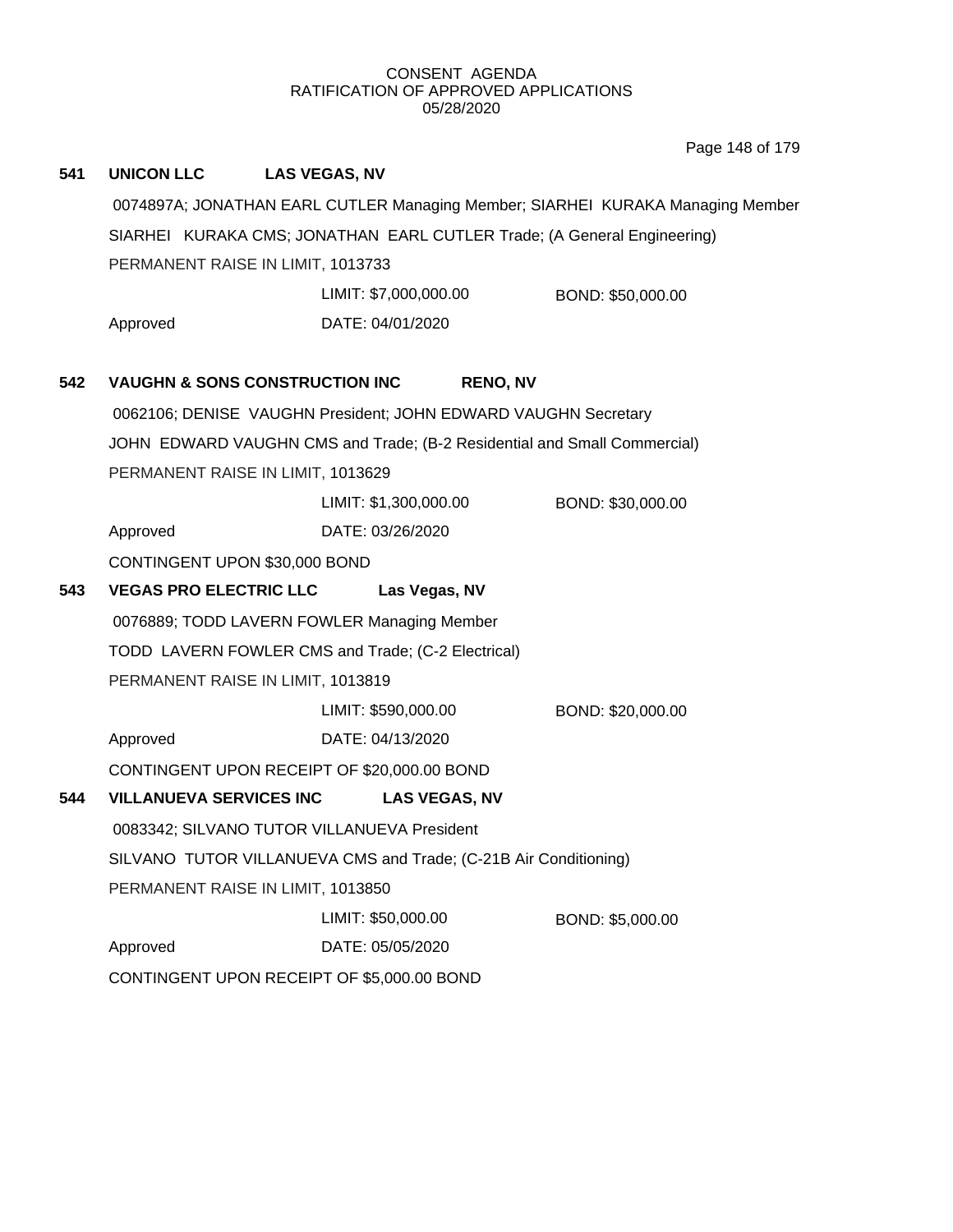Page 149 of 179

#### **545 WHITE PINE GLASS INC ELY, NV**

0060498; CARL EUGENE JACKSON President; JOLYNN SEEBY JACKSON Secretary/Treasurer; BRANDON EUGENE JACKSON Vice President

BRANDON EUGENE JACKSON CMS and Trade; CARL EUGENE JACKSON CMS and Trade; (C-3 Carpentry Maintenance and Minor Repairs)

PERMANENT RAISE IN LIMIT, 1013450

LIMIT: \$950,000.00 BOND: \$20,000.00

Approved DATE: 03/09/2020

CONTINGENT UPON \$20,000 BOND

#### **546 WHITE PINE GLASS INC ELY, NV**

0038826A; CARL EUGENE JACKSON President; JOLYNN SEEBY JACKSON Secretary/Treasurer; BRANDON EUGENE JACKSON Vice President

CARL EUGENE JACKSON CMS and Trade; BRANDON EUGENE JACKSON CMS and Trade; (C-8 Glass and Glazing)

PERMANENT RAISE IN LIMIT, 1013452

LIMIT: \$950,000.00 BOND: \$20,000.00

Approved DATE: 03/09/2020

CONTINGENT UPON \$20,000 BOND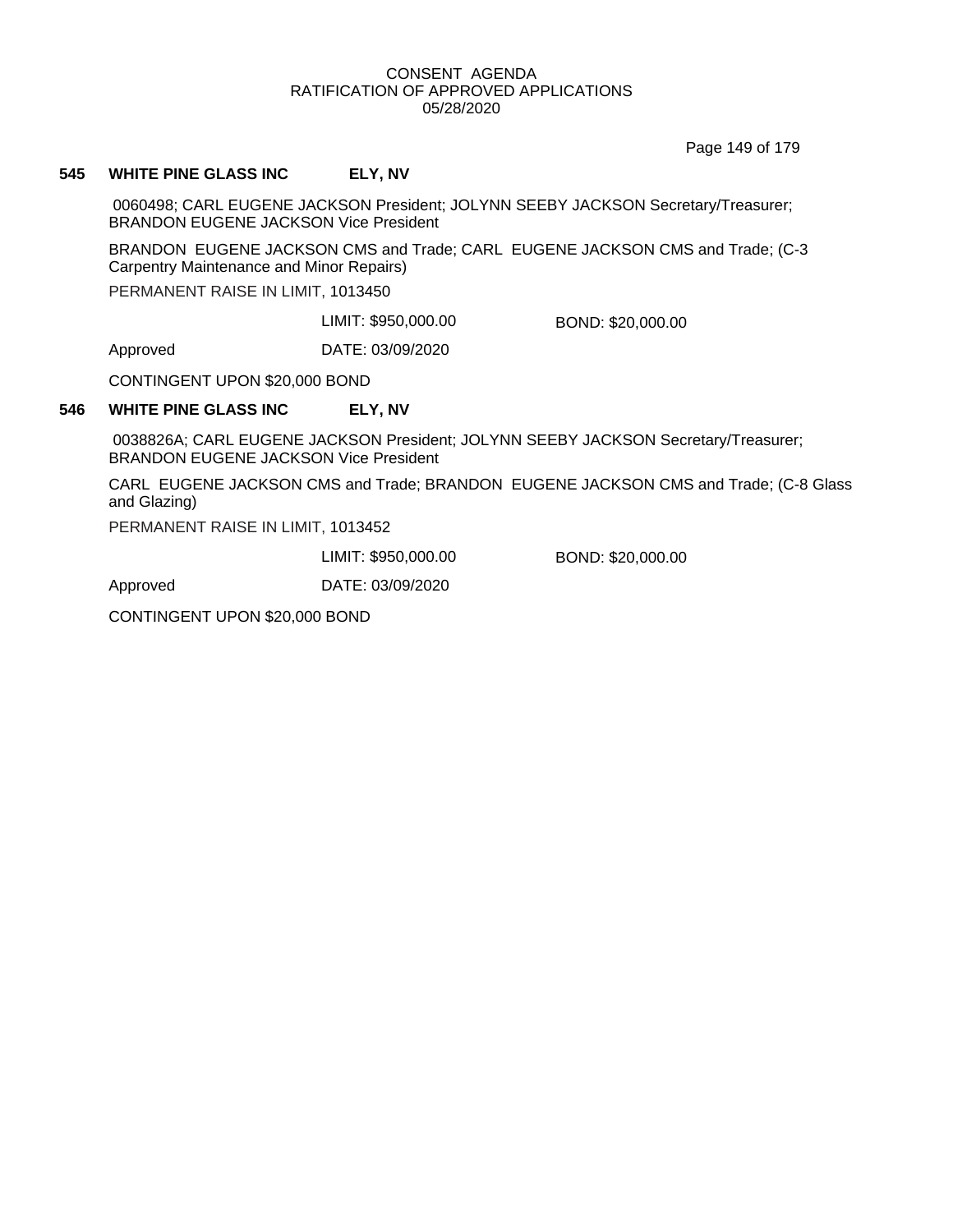Page 150 of 179

# **REMOVAL OF INDEMNIFICATION**

## **547 B 3 GLASS LLC SPRINGCREEK, NV**

0080360; 0082491; CALLIE RAE BOGUE Managing Member; JASON EARL BOGUE Managing Member JASON EARL BOGUE CMS and Trade; JASON EARL BOGUE CMS and Trade REMOVAL OF INDEMNIFICATION, 1013950

Approved DATE: 04/14/2020

WITHDRAW OF PERSONAL INDEMNIFICATION BY PERRY AND LORRI BOTTARI TO BE EFFECTIVE 7/1/2020

# **548 M O CONSTRUCTION LLC LAS VEGAS, NV**

0071494; MEHDI OWLIAIE Member

MEHDI OWLIAIE CMS and Trade

REMOVAL OF INDEMNIFICATION, 1014345

Approved DATE: 05/13/2020

REMOVAL OF INDEMNITORS MEHIDI OWLIAIE AND ANTHONY OWLIAIE TO BE EFFECTIVE 8.4.2020

## **549 NESTOR DANIEL MEZA RENO, NV**

DESERT HILLS LANDSCAPE; 0072949; NESTOR DANIEL MEZA Owner

NESTOR DANIEL MEZA CMS and Trade

REMOVAL OF INDEMNIFICATION, 1013535

Approved DATE: 03/13/2020

APPROVED EFFECTIVE 6/2/20

## **550 NESTOR DANIEL MEZA RENO, NV**

DESERT HILLS LANDSCAPE; 0072949; NESTOR DANIEL MEZA Owner NESTOR DANIEL MEZA CMS and Trade REMOVAL OF INDEMNIFICATION, 1013536

Approved DATE: 03/13/2020 APPROVED EFFECTIVE 6/2/20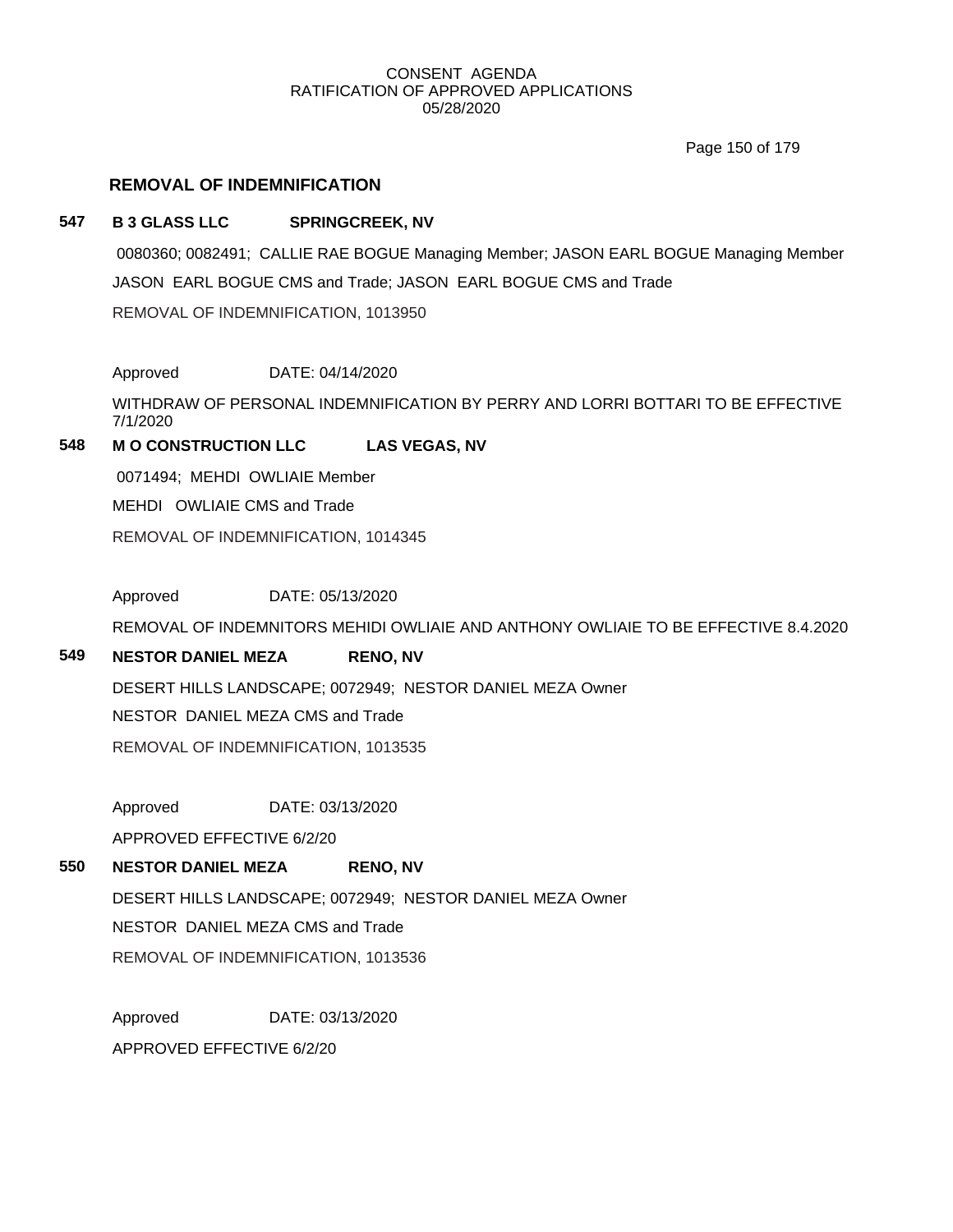Page 151 of 179

#### **551 SIERRA NEVADA CONSTRUCTION INC SPARKS, NV**

0025565; 0084791; KEVIN LELAND ROBERTSON President; CRAIG DANIEL HOLT Vice President; MARC TERRY MARKWELL CFO

KEVIN LELAND ROBERTSON CMS and Trade; KEVIN LELAND ROBERTSON CMS and Trade

REMOVAL OF INDEMNIFICATION, 1014106

Approved DATE: 05/05/2020

WITHDRAW OF PERSONAL INDEMNIFICATION BY STANLEY JEROME TO BE EFFECTIVE 7/15/2020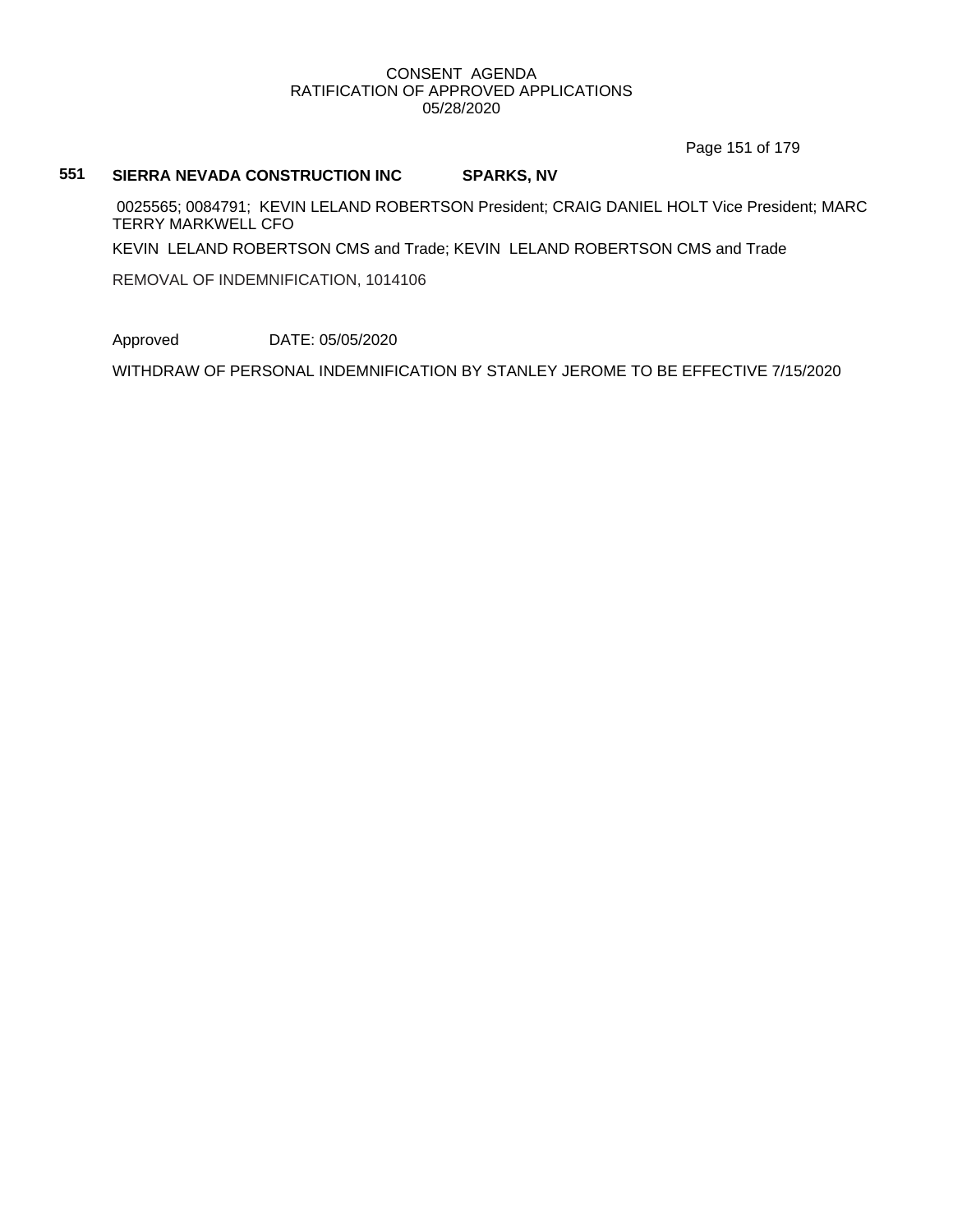Page 152 of 179

## **REQUEST TO INACTIVATE**

# **552 A BETTER BUILDER CONSTRUCTION COMPANY BULLHEAD CITY, AZ**

0076817; CHARLES RAYMOND ASHBY President; CRISTINA ELIZABETH ASHBY Vice President CHARLES RAYMOND ASHBY CMS and Trade; (B-2 Residential and Small Commercial) REQUEST TO INACTIVATE, 1014193

Approved DATE: 05/07/2020

# **553 ARGENTA CONSTRUCTION GROUP LLC SANTA MONICA, CA**

0079676; JAMES CURTIS ANGELICA Manager; SCOTT DAVID MONTAGUE Manager; CHARLES DONALD ONEAL Manager; ANTHONY NAYEF JOWID Manager SCOTT DAVID MONTAGUE CMS and Trade; (B-2 Residential and Small Commercial)

REQUEST TO INACTIVATE, 1013610

Approved DATE: 05/06/2020

## **554 ARTHUR FRANK FITZGERALD WINNEMUCCA, NV**

F A S ENTERPRISES; 0076563; ARTHUR FRANK FITZGERALD Owner CYNTHIA RAE FITZGERALD CMS; ARTHUR FRANK FITZGERALD Trade; (C-3A Carpentry and Repairs) REQUEST TO INACTIVATE, 1013678

Tabled DATE: 05/06/2020

RESOLUTION OF OPEN COMPLAINT ON LICENSE #0076563

## **555 ASPEN ELECTRIC AND SOLAR RENO, NV**

0082118; SHAWN PIEHL OMEARA President; TENNILE MARIE OMEARA Secretary SHAWN PIEHL OMEARA CMS and Trade; (C-2 Electrical) REQUEST TO INACTIVATE, 1013917

Approved DATE: 04/08/2020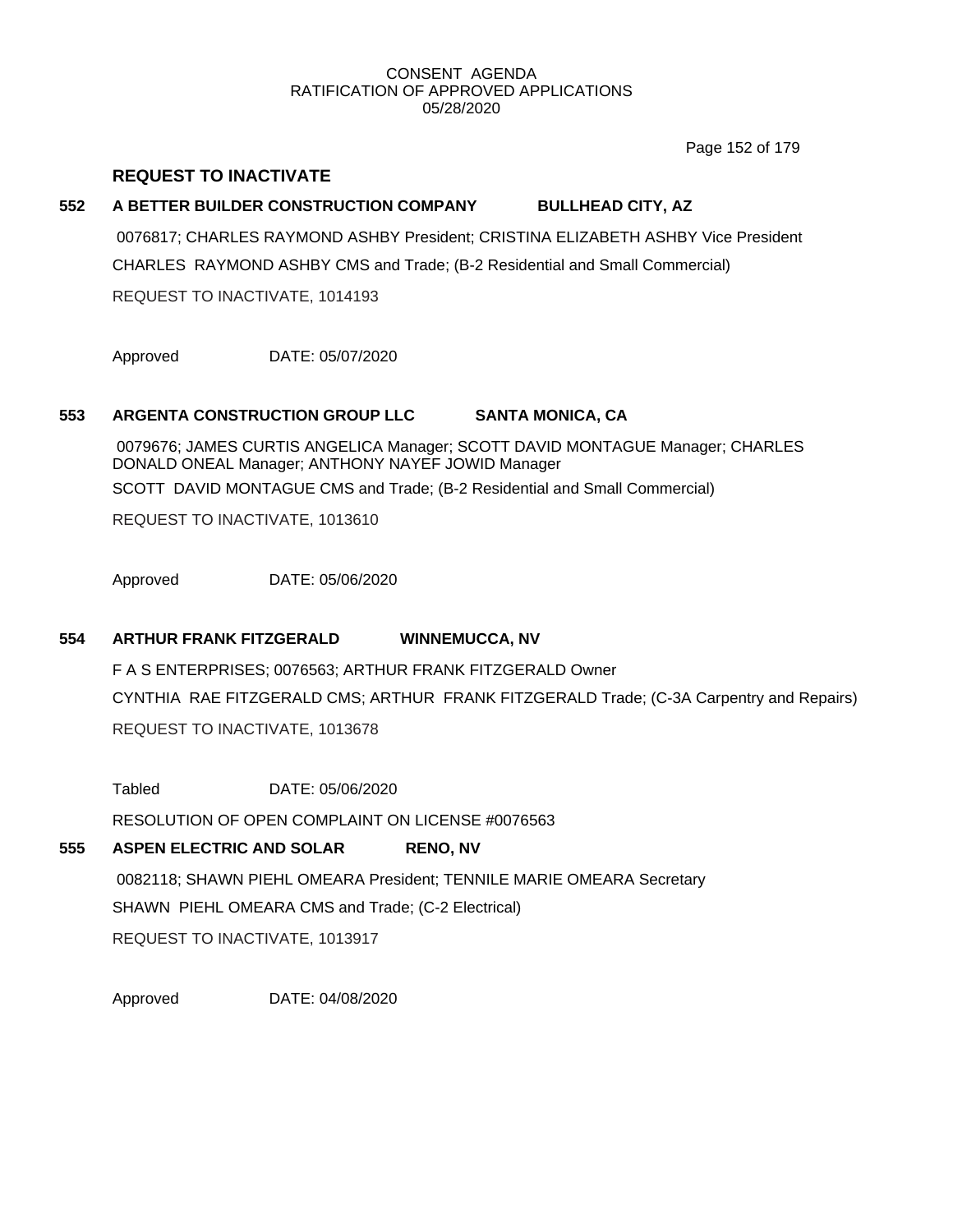Page 153 of 179

| 556 | <b>C K CONCRETE INC</b>                | <b>SPARKS, NV</b>                                             |
|-----|----------------------------------------|---------------------------------------------------------------|
|     | 0046660: KEVIN WILLIAM GADDA President |                                                               |
|     |                                        | KEVIN WILLIAM GADDA CMS and Trade; (C-5 Concrete Contracting) |
|     | REQUEST TO INACTIVATE, 1013899         |                                                               |

Approved DATE: 04/08/2020

# **557 D W ARNOLD INC CARSON CITY, NV**

0043866; DANIEL WILLIAM ARNOLD President DANIEL WILLIAM ARNOLD CMS and Trade; (B-2 Residential and Small Commercial) REQUEST TO INACTIVATE, 1013998

Approved DATE: 04/08/2020

## **558 DOUGLAS JAMES COOK YERINGTON, NV**

DOUGLAS COOK PAINTING; 0058908A; DOUGLAS JAMES COOK Owner DOUGLAS JAMES COOK CMS and Trade; (C-4A Painting) REQUEST TO INACTIVATE, 1010836

Approved DATE: 03/10/2020

## **559 E S G CONSTRUCTION COMPANY INC LAS VEGAS, NV**

0041467; EDWARD EUGENE GOLEMBIEWSKI President; SARA BIGFORD GOLEMBIEWSKI Vice President EDWARD EUGENE GOLEMBIEWSKI CMS and Trade; (B-2 Residential and Small Commercial) REQUEST TO INACTIVATE, 1013546

Approved DATE: 03/26/2020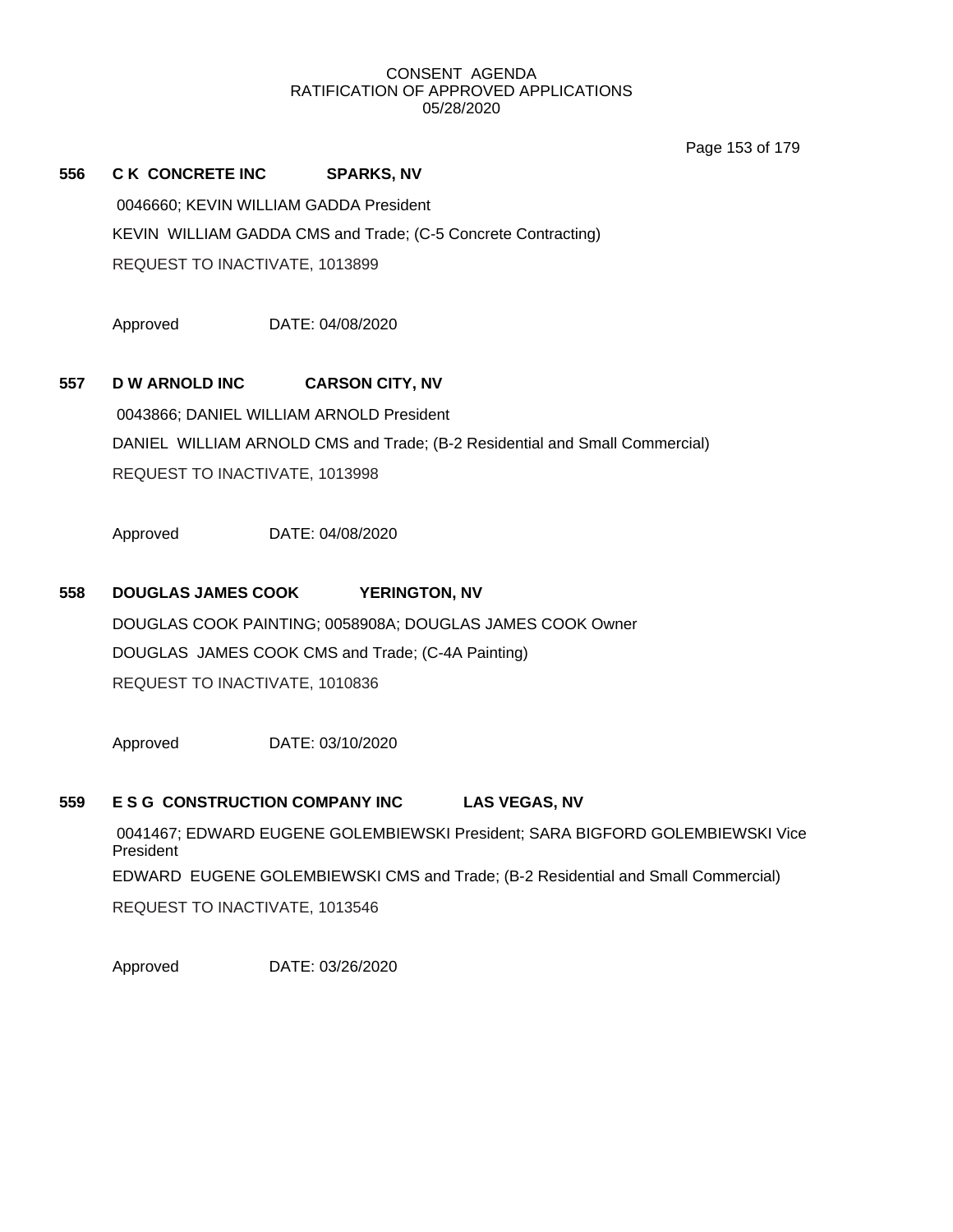Page 154 of 179

### **560 ETERNAL PLUMBING SOLUTIONS LLC LAS VEGAS, NV**

0081678; KYLE GERARD LESSARD Managing Member

KYLE GERARD LESSARD CMS and Trade; (C-1 Plumbing and Heating)

REQUEST TO INACTIVATE, 1013886

Tabled DATE: 04/08/2020

TABLED PENDING RESOLUTION OF 2 OPEN COMPLAINTS AND RESOLUTION OF UNPAID/PAST DUE **BILLS** 

#### **561 GCON INC PHOENIX, AZ**

0080017; MICHAEL THOMAS GODBEHERE President; IAN MICHAEL JENSEN, Secretary; GABRIEL TIMOTHY GAVRIILIDIS Treasurer

GABRIEL TIMOTHY GAVRIILIDIS CMS and Trade; (B-2 Residential and Small Commercial)

REQUEST TO INACTIVATE, 1014082

Approved DATE: 04/17/2020

### **562 I E A CONSTRUCTORS INC INDIANAPOLIS, IN**

0083404; SEAN CHRISTOPHER ROONEY, President; BRUCE EDWARD SPETH Secretary; WILLIAM RICHARD DOUGLAS, Treasurer NICHOLAS FIDUCCIA, CMS and Trade; (C-2G Photovoltaics)

REQUEST TO INACTIVATE, 1013922

Approved DATE: 04/07/2020

## **563 IN N OUT M P & E SERVICES LLC HENDERSON, NV**

0075670; ANDY KIM NGUYEN Manager; TONY N NGUYEN Manager TONY N NGUYEN CMS and Trade; (C-21 Refrigeration and Air Conditioning) REQUEST TO INACTIVATE, 1013041

Approved DATE: 03/26/2020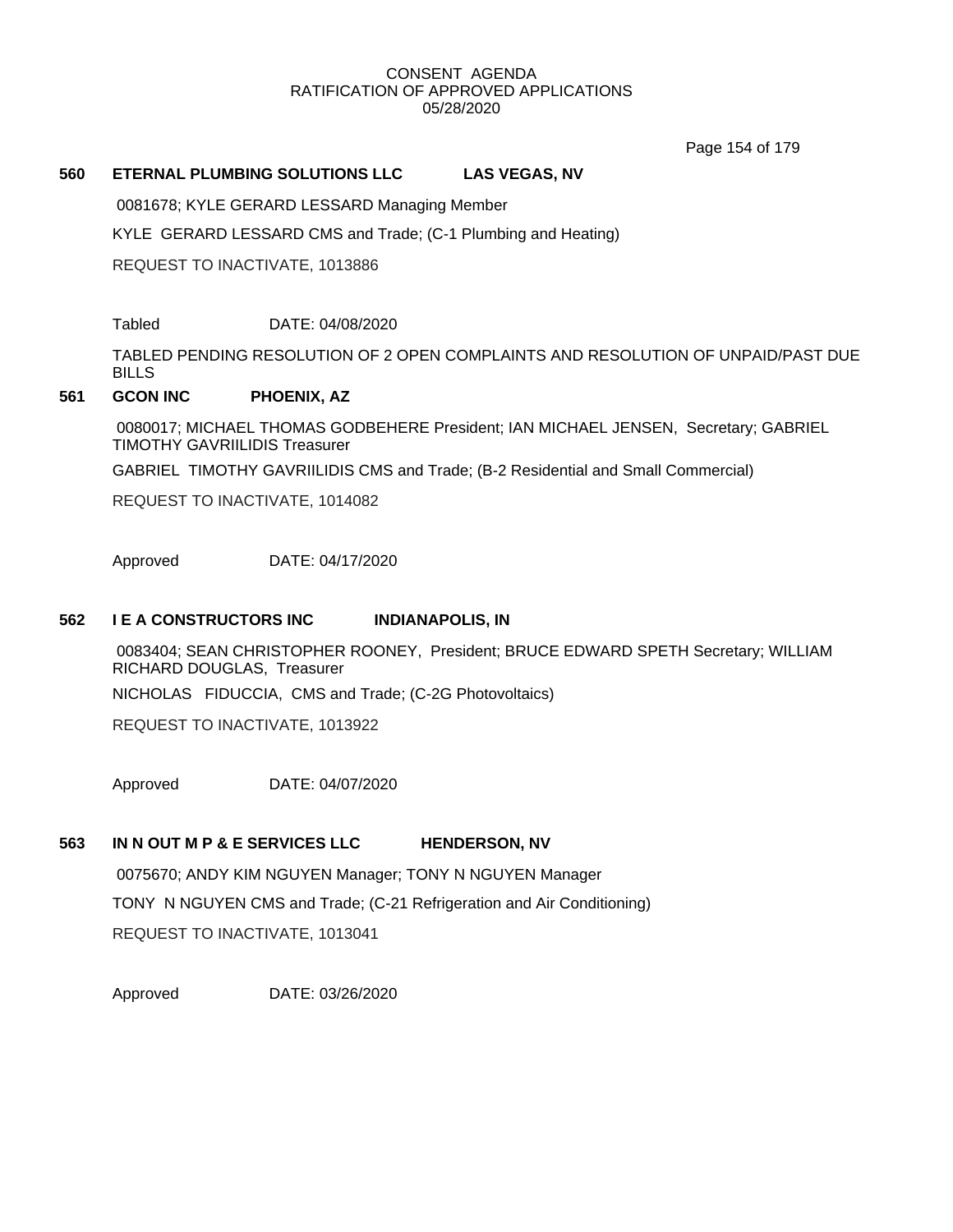Page 155 of 179

#### **564 IN N OUT M P & E SERVICES LLC HENDERSON, NV**

0079684; ANDY KIM NGUYEN Manager; TONY N NGUYEN Manager ANDY KIM NGUYEN CMS; TONY N NGUYEN CMS and Trade; (C-1 Plumbing and Heating) REQUEST TO INACTIVATE, 1013042

Approved DATE: 03/26/2020

#### **565 IN N OUT M P & E SERVICES LLC HENDERSON, NV**

0079685; ANDY KIM NGUYEN Manager; TONY N NGUYEN Manager TONY N NGUYEN CMS and Trade; ANDY KIM NGUYEN CMS; (C-2 Electrical) REQUEST TO INACTIVATE, 1013043

Approved DATE: 03/26/2020

#### **566 MARK III CONSTRUCTION INC SACRAMENTO, CA**

0082200; DANIEL EDWARD CARLTON President; MICHAEL TIMOTHY OBRIEN Secretary; MARK THOMAS OBRIEN Treasurer; TIMOTHY FRANCIS OBRIEN Vice President; JENNIFER OBRIEN COOLEY Vice President

DANIEL EDWARD CARLTON CMS and Trade; (C-2 Electrical)

REQUEST TO INACTIVATE, 1013341

Approved DATE: 03/06/2020

#### **567 PACIFIC METER SERVICES INC SPARKS, NV**

0067061; ANTONIO CIRIACO TOGNONI President; VERONICA LOUISE TOGNONI Secretary

ANTONIO CIRIACO TOGNONI CMS and Trade; (A-8 Sealing and Striping of Impermeable Paving Surfaces DESIGNATED FOR INSTALLATION & amp; REPLACEMENT OF UTILITY METERS ONLY; A-18 Farm Irrigation DESIGNATED FOR INSTALLATION & amp; REPLACEMENT OF UTILITY METERS ONLY; A-22 Unclassified DESIGNATED FOR INSTALLATION & amp; REPLACEMENT OF UTILITY METERS ONLY)

REQUEST TO INACTIVATE, 1014053

Approved DATE: 04/15/2020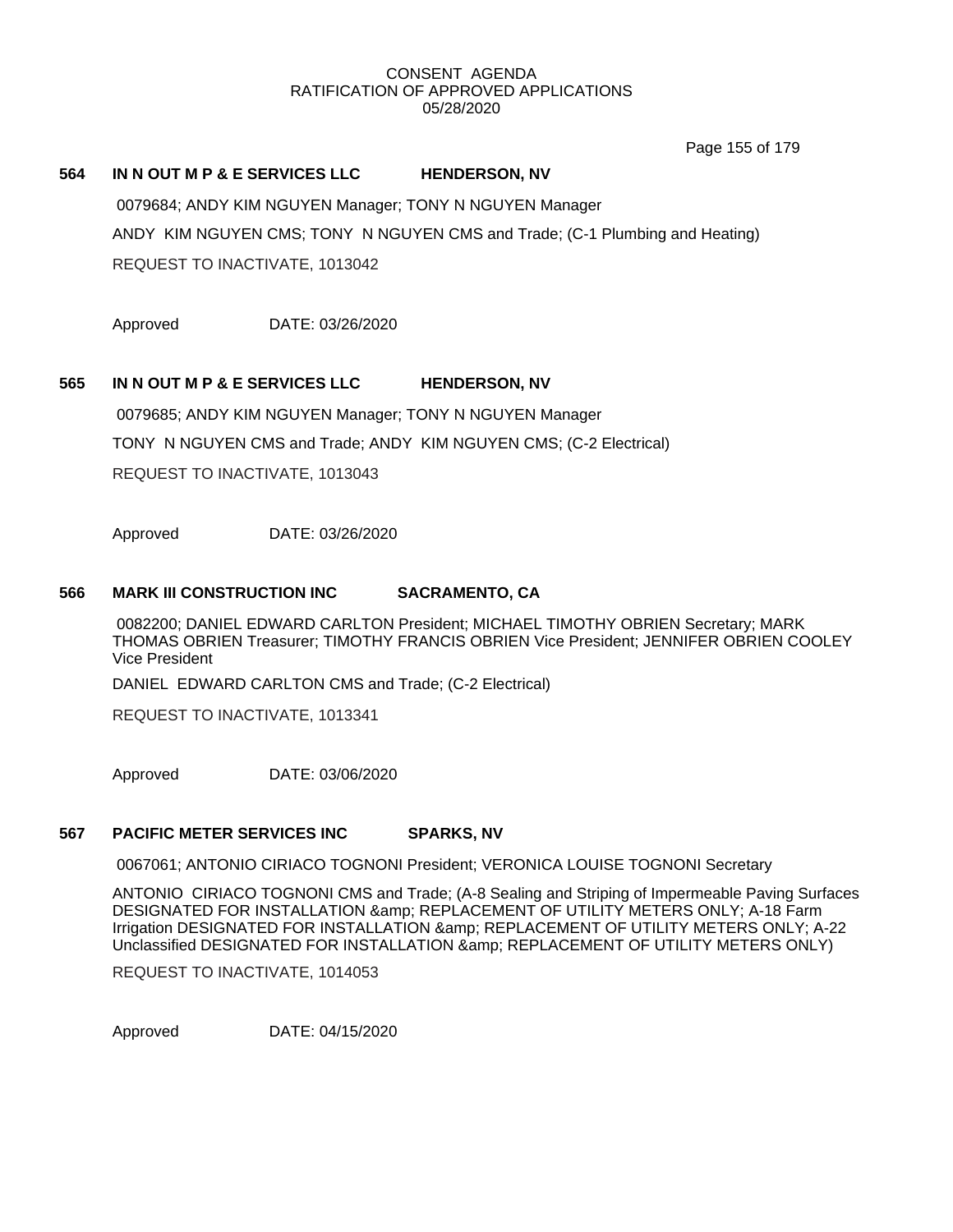Page 156 of 179

# **568 PACIFIC POST TENSION DUBLIN, CA** 0082253; DORRIS MARIE GIDEON President; CHARLES RAYMOND GIDEON Secretary/Treasurer ; (C-5 Concrete Contracting) REQUEST TO INACTIVATE, 1013999

Approved DATE: 04/08/2020

## **569 PEGASUS MARBLE INC LAS VEGAS, NV**

0074196; GAGIK ZARGARYAN President; KNARIK ZARGARYAN President GAGIK ZARGARYAN CMS and Trade; (C-18 Masonry) REQUEST TO INACTIVATE, 1014255

Approved DATE: 05/06/2020

## **570 PEGASUS MARBLE INC LAS VEGAS, NV**

0048621; GAGIK ZARGARYAN President; KNARIK ZARGARYAN President GAGIK ZARGARYAN CMS and Trade; (C-19 Installing Terrazzo and Marble) REQUEST TO INACTIVATE, 1014256

Approved DATE: 05/06/2020

## **571 PEGASUS MARBLE INC LAS VEGAS, NV**

0074037; GAGIK ZARGARYAN President; KNARIK ZARGARYAN President GAGIK ZARGARYAN CMS and Trade; (C-20 Tiling) REQUEST TO INACTIVATE, 1014257

Approved DATE: 05/06/2020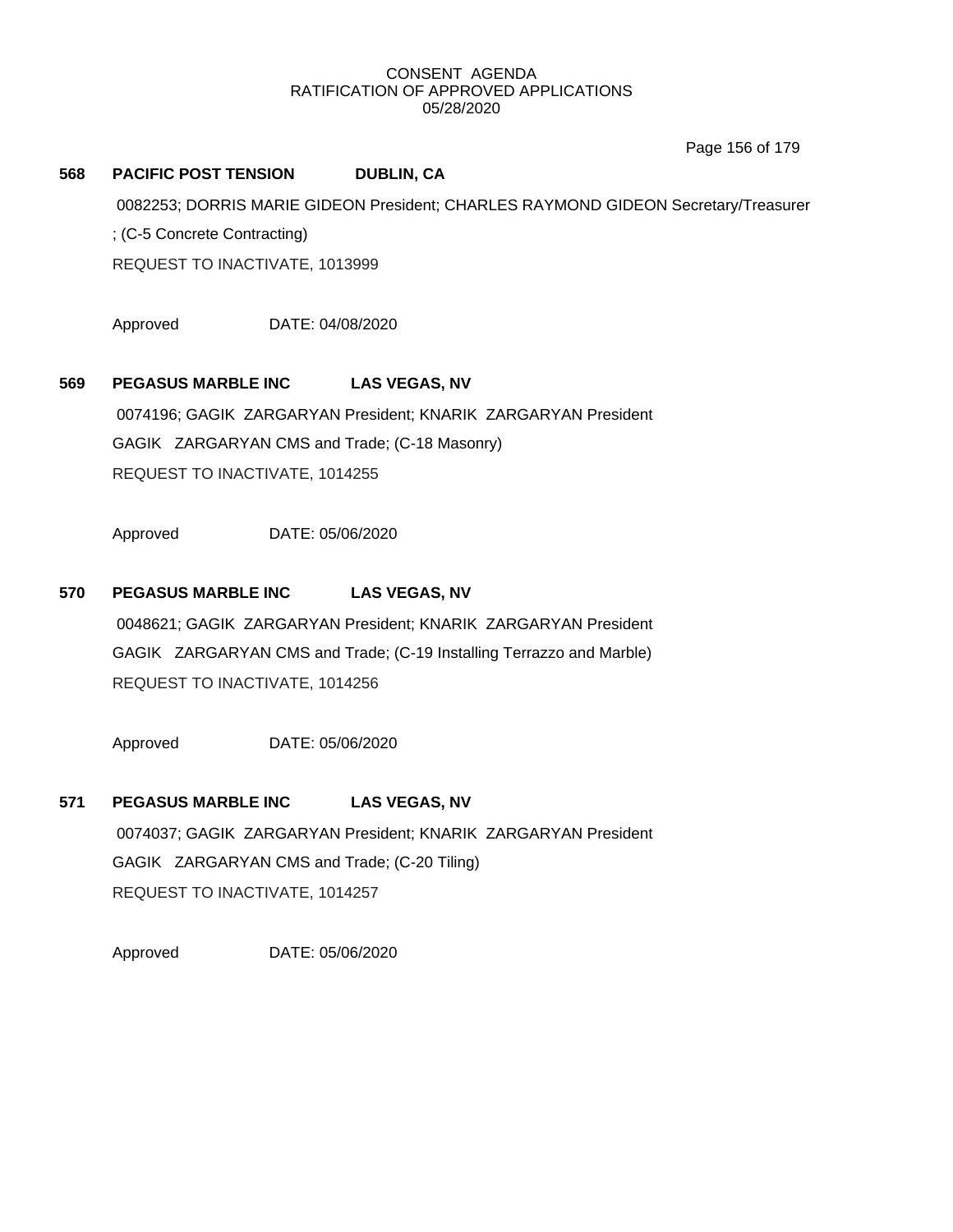Page 157 of 179

#### **572 PERFORMANCE CONTRACTING INC LENEXA, KS**

0057400; WILLIAM PETER MASSEY President; RODNEY LEE EISENHAUER Secretary; BRENT H KATZER Vice President; RICKY KENT SUTPHIN Vice President; ROBERT ALAN CLAYTON, Vice President; PATRICK SHAWN ROTH Vice President

; (C-40 Specialties Not Authorized by Other Classifications C40 IS DESIGNATED FOR EXPANSION JOINTS ONLY)

REQUEST TO INACTIVATE, 1014055

Approved DATE: 04/15/2020

#### **573 QUANTA ELECTRIC POWER CONSTRUCTION MANAGEMENT INC HOUSTON, TX**

0060660; DOUGLAS EDWARD LISAK President; MARK DOUGLAS SNYDER Vice President; SCOTT ALAN CHURILLA Vice President; DAVID DOUGLAS LUTZ Vice President

ANTHONY JOHN SNEAD CMS and Trade; (A General Engineering)

REQUEST TO INACTIVATE, 1013404

Approved DATE: 03/06/2020

### **574 RON FREETO RENO, NV**

RON FREETO CONSTRUCTION; 0083254; RONALD SCOTT FREETO Owner RONALD SCOTT FREETO CMS and Trade; (C-3 Carpentry Maintenance and Minor Repairs) REQUEST TO INACTIVATE, 1013940

Approved DATE: 04/09/2020

# **575 ROOTER KING INC Sparks, NV** ROTO ROOTER; 0078876; JAMES THEODORE PATTERSON President JAMES THEODORE PATTERSON CMS and Trade; (C-1D Plumbing) REQUEST TO INACTIVATE, 1014010

Approved DATE: 04/08/2020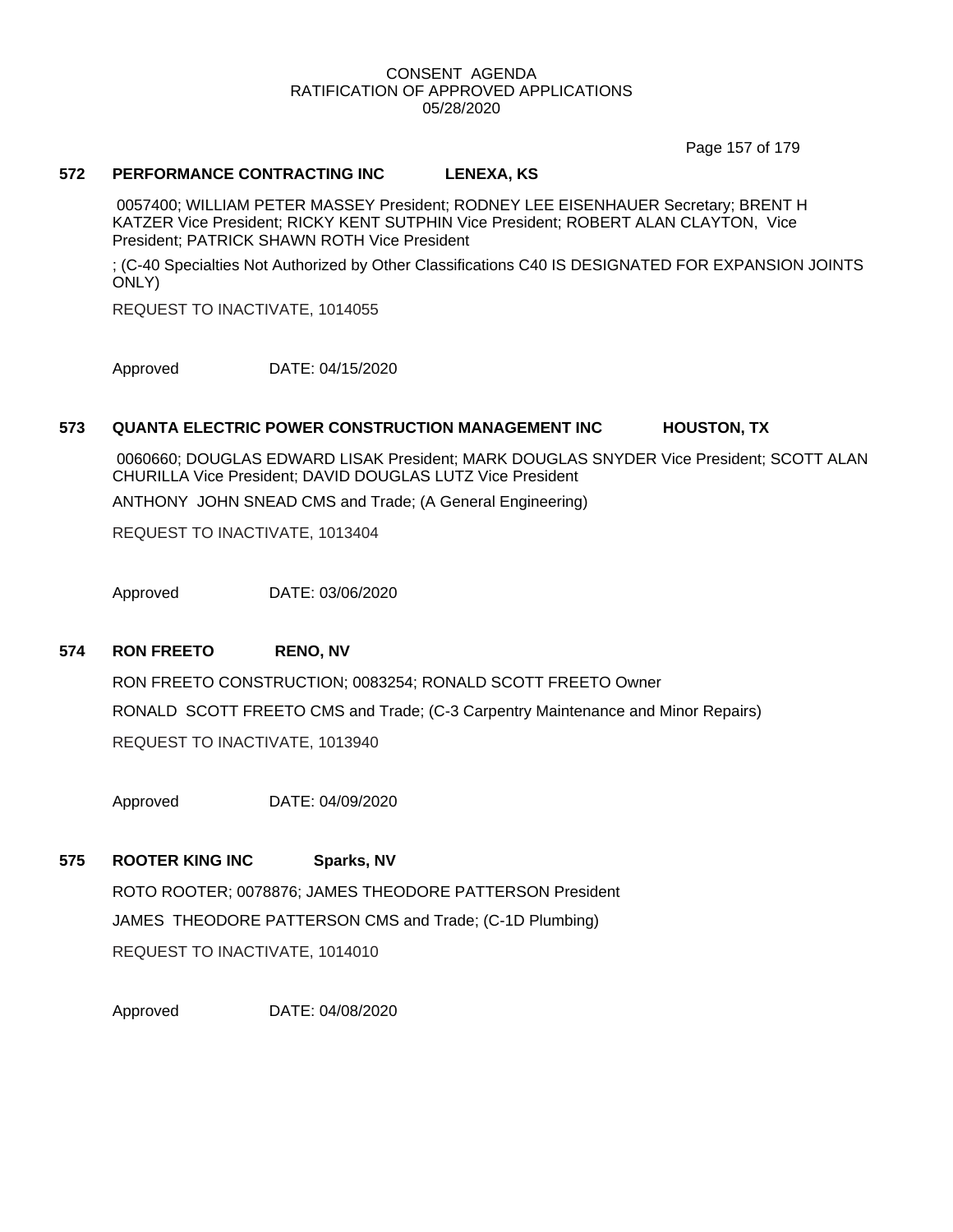Page 158 of 179

#### **576 SENTINEL LANDSCAPES LLC SPARKS, NV**

0077223; CHRISTOPHER JOSEPH GABICA Manager CHRISTOPHER JOSEPH GABICA CMS and Trade; (C-10 Landscape Contracting) REQUEST TO INACTIVATE, 1013686

Approved DATE: 05/06/2020

## **577 SENTINEL LANDSCAPES LLC SPARKS, NV**

0080440; CHRISTOPHER JOSEPH GABICA Manager

CHRISTOPHER JOSEPH GABICA CMS and Trade; (C-18 Masonry C18 IS LIMITED TO INTERLOCKING PAVING STONES ONLY)

REQUEST TO INACTIVATE, 1013687

Approved DATE: 05/06/2020

## **578 STUART SPEAR RENO, NV**

STUART SPEAR CONSTRUCTION; 0078240; STUART SPEAR Owner STUART SPEAR CMS and Trade; (B-2 Residential and Small Commercial) REQUEST TO INACTIVATE, 1013352

Approved DATE: 03/06/2020

## **579 TODD JERGENSEN OAK HILLS, CA**

JERGENSENS CONSTRUCTION; 0081779; TODD DEAN JERGENSEN Owner TODD DEAN JERGENSEN CMS and Trade; (B-2 Residential and Small Commercial) REQUEST TO INACTIVATE, 1013166

Approved DATE: 03/10/2020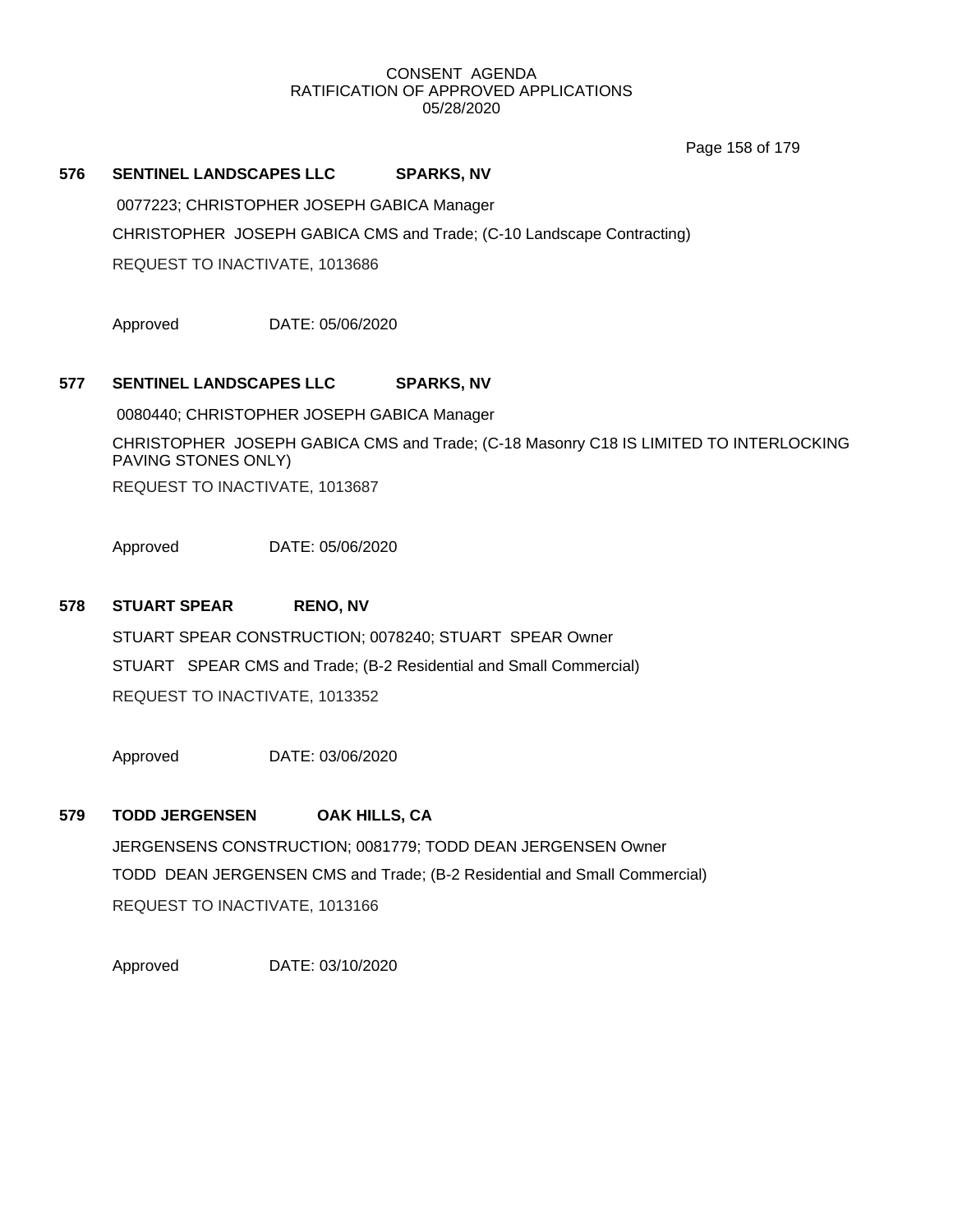Page 159 of 179

#### **580 VEGAS HOME REMODELING LLC Las Vegas, NV**

0076420; TEODORO ANTONIO CARIAS Managing Member; NOAMI LOZANO CARIAS Manager TEODORO ANTONIO CARIAS CMS; ARMANDO SAMUEL PEREZ Trade; (B-2 Residential and Small Commercial)

REQUEST TO INACTIVATE, 1013885

Approved DATE: 04/07/2020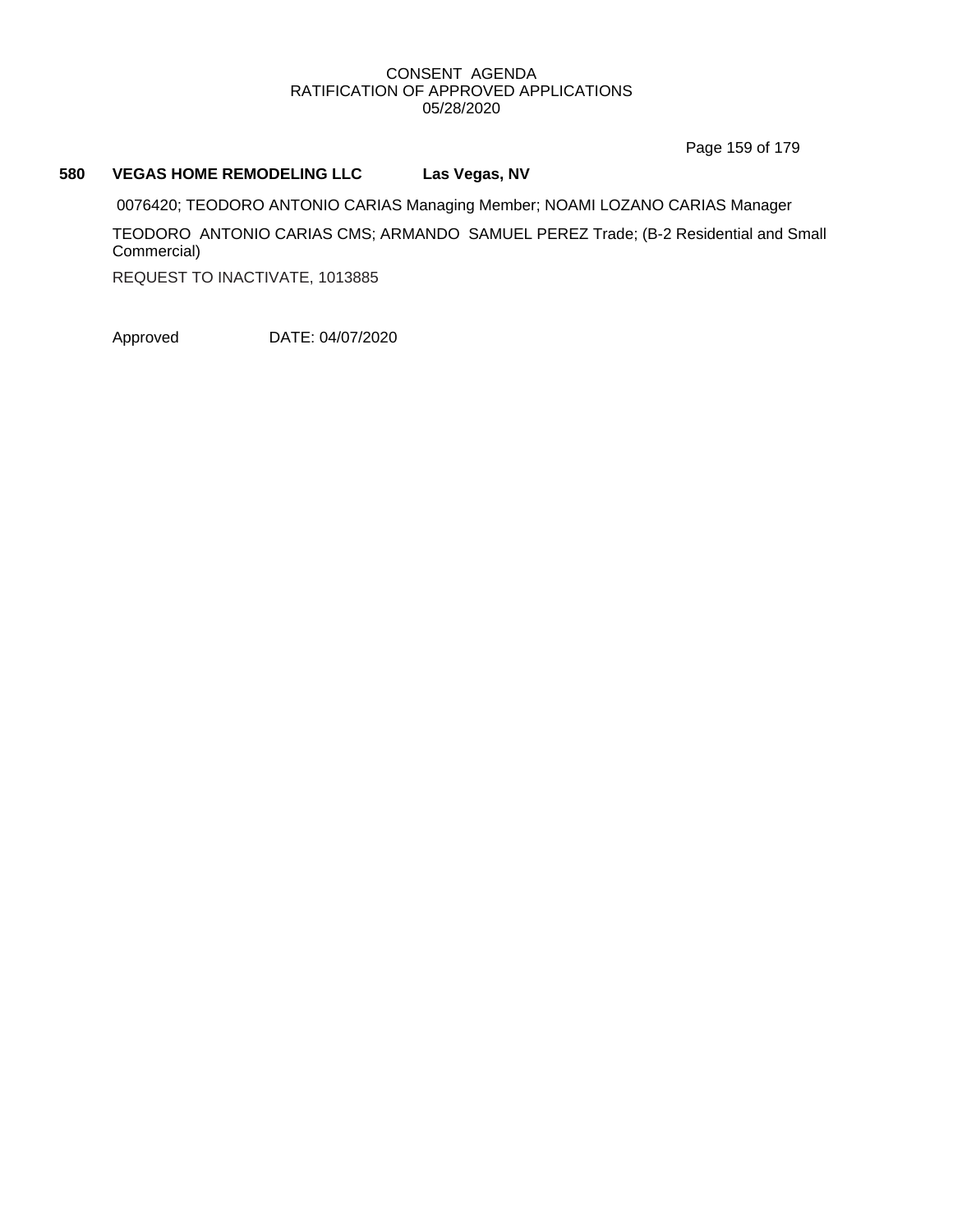Page 160 of 179

## **REQUEST TO REACTIVATE**

### **581 COMPLETE CARPENTRY SERVICE LLC LAS VEGAS, NV**

0080658; KEVIN LEON HAYMAN Manager KEVIN LEON HAYMAN CMS and Trade; (C-3B Finish Carpentry) REQUEST TO REACTIVATE, 1013757

Approved DATE: 04/03/2020

CONTINGENT UPON \$2,000 BOND

## **582 INTEGRITY BUILT LLC SPARKS, NV**

0080813; DANIEL ERNEST JOSLYN Manager; ADAM GUNNAR BRINKLEY-SVANBERG, Managing Member; DENNIESE ROSE JOSLYN Manager

DANIEL ERNEST JOSLYN CMS and Trade; (B General Building)

REQUEST TO REACTIVATE, 1013055

Approved DATE: 04/01/2020

CONTINGENT UPON \$10,000 BOND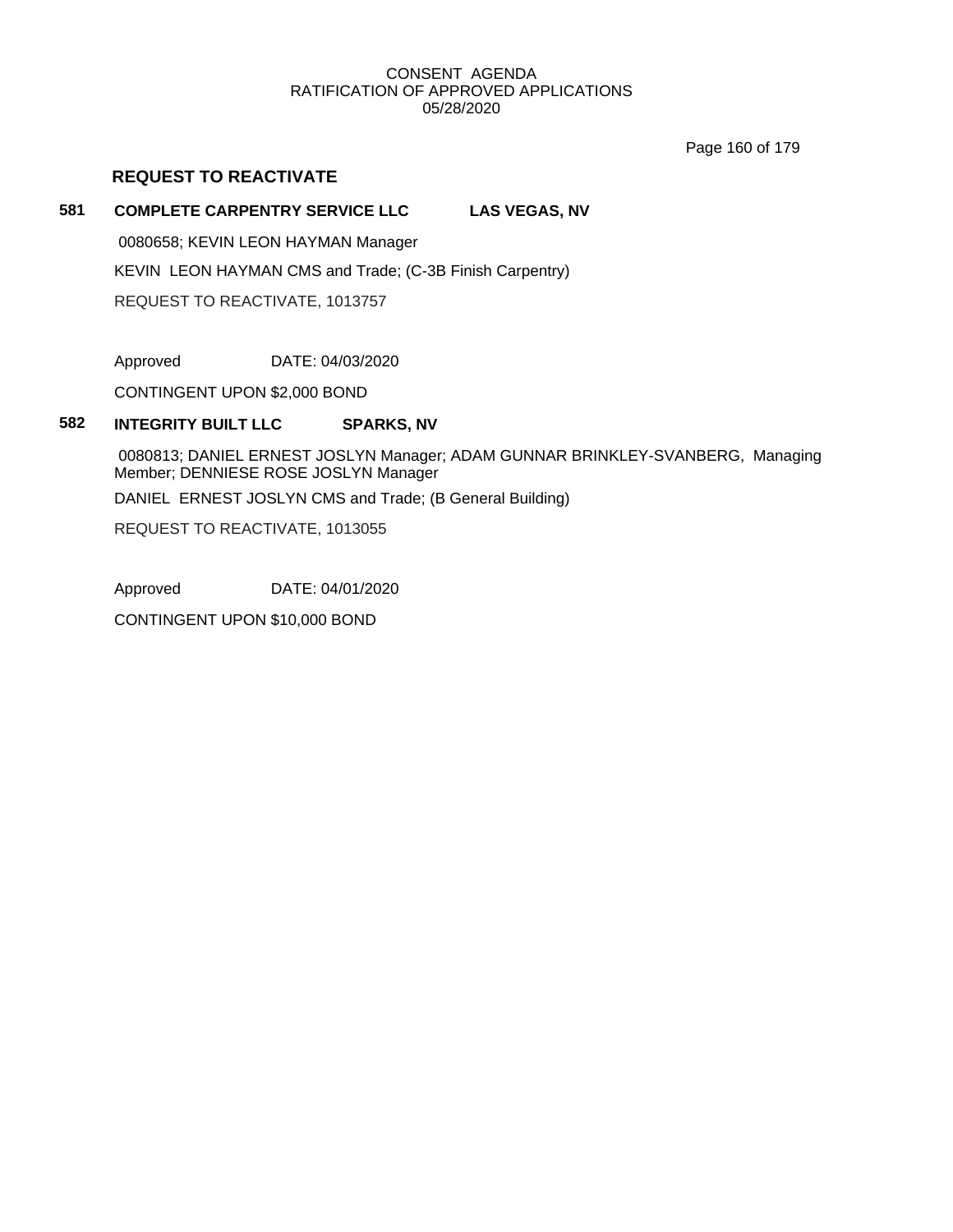Page 161 of 179

## **SINGLE PROJECT LIMIT INCREASE**

### **583 BLACKSMITH ENTERPRISES INC SPARKS, NV**

STODTMEISTER IRON; 0082771; KELLY DAVID KING President RODNEY LESTER STODTMEISTER CMS and Trade; (C-14 Steel Reinforcing and Erection) SINGLE RAISE IN LIMIT, 1013895

Approved DATE: 04/02/2020

PROJECT LIMIT: \$1,800,000.00 PROJECT NAME: PARK LANE EMORY

CONTINGENT UPON PROOF OF PAYMENT AND PERFORMANCE BONDS, UNLESS WAIVED BY OWNER

# **584 D N I CONSTRUCTION INC LAS VEGAS, NV**

0085652; DAVID GABRIEL NAVARRO, President DAVID GABRIEL NAVARRO, CMS and Trade; (B General Building) SINGLE RAISE IN LIMIT, 1014027

Approved DATE: 04/16/2020

PROJECT LIMIT: \$838,290.00

PROJECT NAME: TSA INNOVATION CHECKPOINT RENOVATION

CONTINGENT ON PROOF OF PAYMENT AND PERFORMANCE BOND UNLESS WAIVED BY OWNER **585 DOUG MASELLI DRYWALL STATELINE, NV**

0032309; DOUGLAS LEE MASELLI Owner

DOUGLAS LEE MASELLI CMS and Trade; (C-4E Drywall; C-4C Taping and Finishing; C-4F Sheet Metal Studs; C-4G Acoustical Tile) SINGLE RAISE IN LIMIT, 1014330

Denied DATE: 05/08/2020

PROJECT LIMIT: \$0.00 PROJECT NAME: WALKER PROJECT

PURSUANT TO: NAC 624.220(3) APPLICATION RECEIVED 5/6/2020, BID DATE WAS 5/5/2020 AND NAC 624.670(3) FOR FAILING TO PROVIDE PROPER FINANCIAL STATEMENT THAT MEETS BOARD REQUIREMENTS.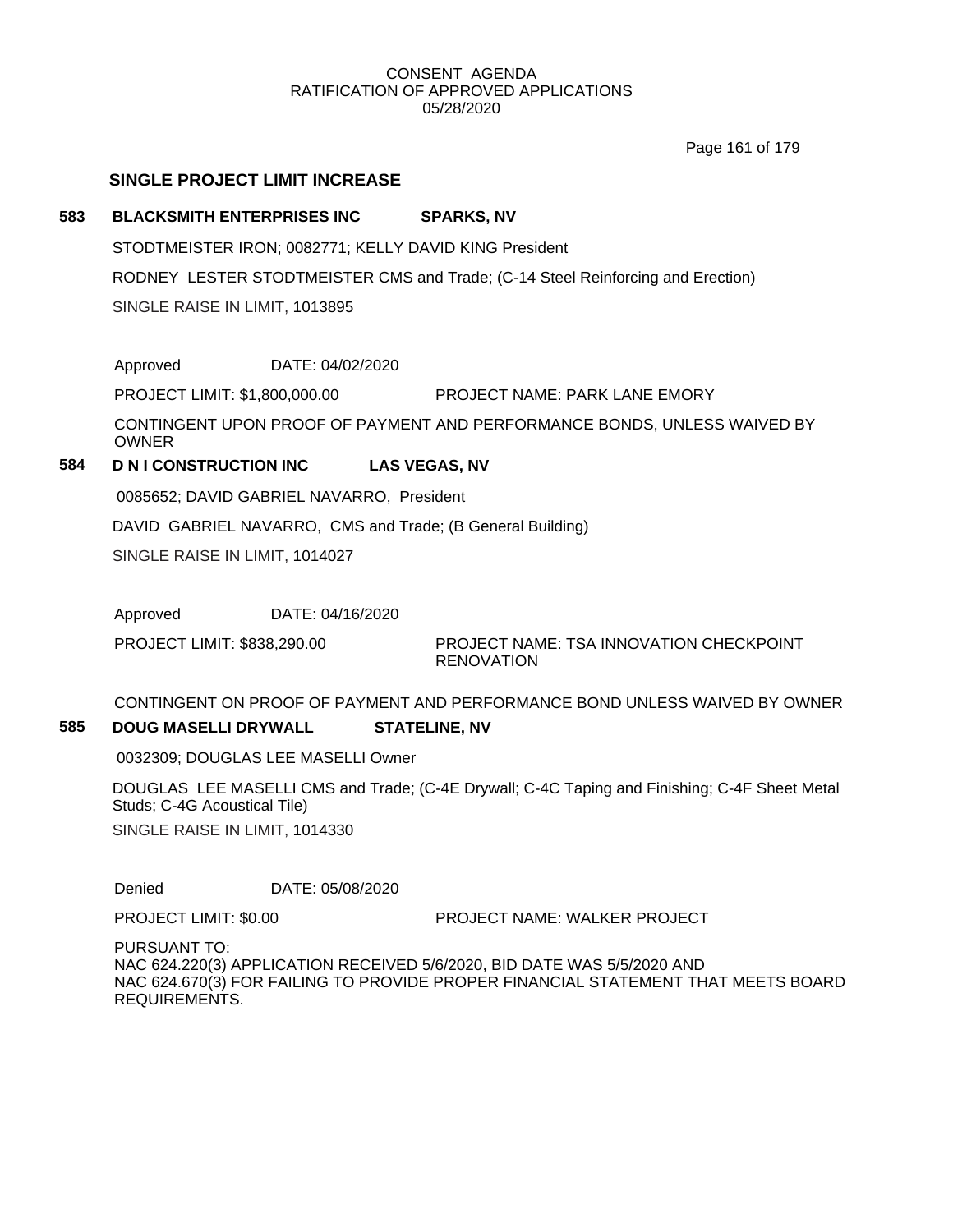Page 162 of 179

### **586 DRI TECH CORPORATION LAS VEGAS, NV**

0040211; BLAINE CHRISTOPHER DEBROUWER President BLAINE CHRISTOPHER DEBROUWER CMS and Trade; (C-15 Roofing and Siding) SINGLE RAISE IN LIMIT, 1013933

Approved DATE: 04/02/2020

PROJECT LIMIT: \$12,000,000.00 PROJECT NAME: HAAS AUTOMATION

# CONTINGENT UPON PROOF OF PAYMENT AND PERFORMANCE BOND UNLESS WAIVED BY OWNER **587 GARDEN SHOP NURSERY LANDSCAPING DIVISION INC SPARKS, NV**

0027921A; MICHAEL JAMES WARDEN President; TONI ALLISON WARDEN Secretary; TONI WARDEN **Secretary** 

MICHAEL JAMES WARDEN CMS and Trade; (C-10 Landscape Contracting)

SINGLE RAISE IN LIMIT, 1013863

Approved DATE: 04/27/2020

PROJECT LIMIT: \$4,100,000.00 PROJECT NAME: WILD CREEK AREA HIGH SCHOOL

CONTINGENT UPON PROOF OF PAYMENT AND PERFORMANCE BOND UNLESS WAIVED BY THE OWNER

## **588 GENESIS IRONWORKS LLC FALLON, NV**

0081457A; DEREK MICHAEL ESHELMAN Managing Member

DEREK MICHAEL ESHELMAN CMS and Trade; (C-14 Steel Reinforcing and Erection)

SINGLE RAISE IN LIMIT, 1013892

Approved DATE: 03/30/2020

PROJECT LIMIT: \$2,000,000.00 PROJECT NAME: WACC3

CONTINGENT UPON PROOF OF PAYMENT AND PERFORMANCE BONDS, UNLESS WAIVED BY OWNER

## **589 GRYPHON COMPANIES INC TEMPE, AZ**

0076847; RUSSEL RAY HYMAN President; DEBRA KAY HYMAN Secretary

RUSSEL RAY HYMAN CMS and Trade; (C-15A Roofing)

SINGLE RAISE IN LIMIT, 1014048

Approved DATE: 04/15/2020

PROJECT LIMIT: \$500,000.00 PROJECT NAME: BROWNSTONES @ THE VILLAGE

CONTINGENT ON PROOF OF PAYMENT AND PERFORMANCE BOND UNLESS WAIVED BY OWNER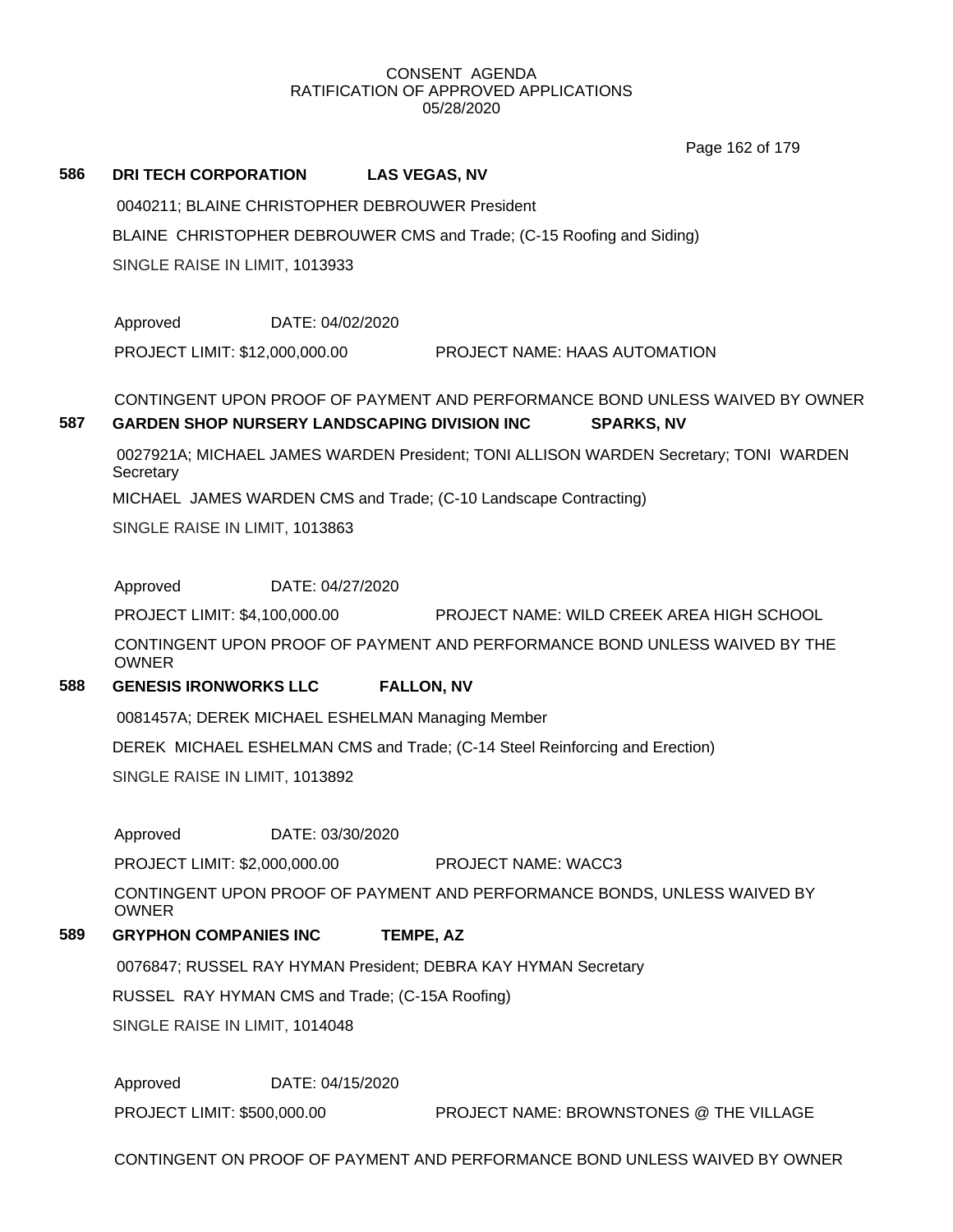Page 163 of 179

#### **590 HOT IRON CONSTRUCTION LLC MESQUITE, NV**

0086571; KRAIG DARIEN HAFEN, Manager; MAXWELL DEREK HAFEN, Manager

WADE ALLEN HUGHES CMS and Trade; (A-12 Excavating, Grading, Trenching and Surfacing; A-15 Sewers, Drains and Pipes; A-19A Water)

SINGLE RAISE IN LIMIT, 1014349

Approved DATE: 05/08/2020

PROJECT NAME: NORTHWEST 24 TRANSMISSION PIPELINE PROJECT LIMIT: \$5,250,000.00

CONTINGENT UPON PROOF OF PAYMENT AND PERFORMANCE BOND UNLESS WAIVED BY OWNER

#### **591 KIWI II CONSTRUCTION INC MURRIETA, CA**

0059994; PETER JOHN BRADY President; KIMBERLY ANN BRADY Secretary; ROBERT JOHN WALKER Vice President

PETER JOHN BRADY CMS and Trade; (B-5 Prefabricated Steel Structures)

SINGLE RAISE IN LIMIT, 1014023

Denied DATE: 04/15/2020

PROJECT LIMIT: \$0.00 PROJECT NAME: UHAUL

PURSUANT TO NRS 624.220(3) APPLICATION NOT SUBMITTED (5) BUSINESS DAYS PRIOR TO THE BID DATE AND NRS 624.262, FAILED TO MEET BOARD FS REQUIREMENTS.

#### **592 KIWI II CONSTRUCTION INC MURRIETA, CA**

0059994; PETER JOHN BRADY President; KIMBERLY ANN BRADY Secretary; ROBERT JOHN WALKER Vice President

PETER JOHN BRADY CMS and Trade; (B-5 Prefabricated Steel Structures)

SINGLE RAISE IN LIMIT, 1014203

Approved DATE: 05/06/2020

PROJECT LIMIT: \$2,400,000.00 PROJECT NAME: UHAUL

CONTINGENT UPON PROOF OF PAYMENT AND PERFORMANCE BONDS, UNLESS WAIVED BY OWNER.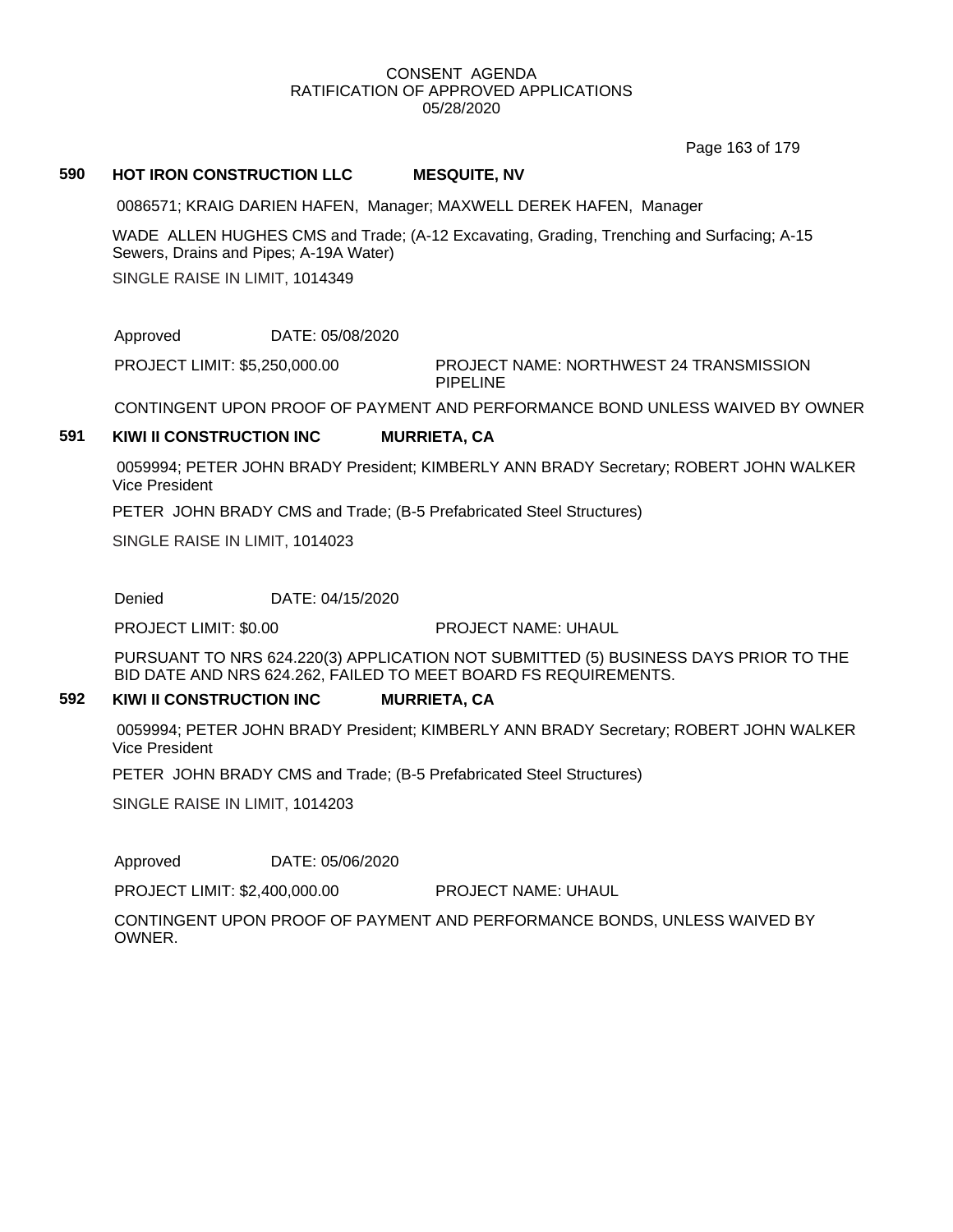Page 164 of 179

#### **593 M O CONSTRUCTION LLC LAS VEGAS, NV**

0071494; MEHDI OWLIAIE Member MEHDI OWLIAIE CMS and Trade; (B-2 Residential and Small Commercial) SINGLE RAISE IN LIMIT, 1014337

Approved DATE: 05/13/2020 PROJECT LIMIT: \$3,900,000.00 PROJECT NAME: CIRCLE K

# CONTINGENT ON PROOF OF PAYMENT AND PERFORMANCE BOND UNLESS WAIVED BY OWNER **594 OLCESE CONSTRUCTION CO INC CARSON CITY, NV**

0053876A; TILLIO GEORGE OLCESE President TILLIO GEORGE OLCESE CMS and Trade; (A General Engineering) SINGLE RAISE IN LIMIT, 1013836

Approved DATE: 03/24/2020

PROJECT NAME: ROLLING A WASTE WATER TREATMENT FACILITY PROJECT LIMIT: \$1,500,000.00

CONTINGENT UPON PROOF OF PAYMENT AND PERFORMANCE BOND UNLESS WAIVED BY OWNER

## **595 OLCESE CONSTRUCTION CO INC CARSON CITY, NV**

0053876A; TILLIO GEORGE OLCESE President

TILLIO GEORGE OLCESE CMS and Trade; (A General Engineering)

SINGLE RAISE IN LIMIT, 1014000

Approved DATE: 04/08/2020

PROJECT LIMIT: \$0.00

PROJECT NAME: ROLLING A WASTE WATER TREATMENT FACILITY

CONTINGENT UPON PROOF OF PAYMENT AND PERFORMANCE BONDS, UNLESS WAIVED BY OWNER

# **596 OOIENWY LLC HENDERSON, NV**

ZAPPY ELECTRIC; 0084483; JORDAN RANDOLPH HEINREICH Manager

BE TRAN, Trade; JORDAN RANDOLPH HEINREICH CMS; (C-2 Electrical)

SINGLE RAISE IN LIMIT, 1014365

Approved DATE: 05/08/2020

PROJECT LIMIT: \$245,000.00 PROJECT NAME: WINK WORLD

CONTINGENT UPON PROOF OF PAYMENT AND PERFORMANCE BONDS UNLESS WAIVED BY OWNER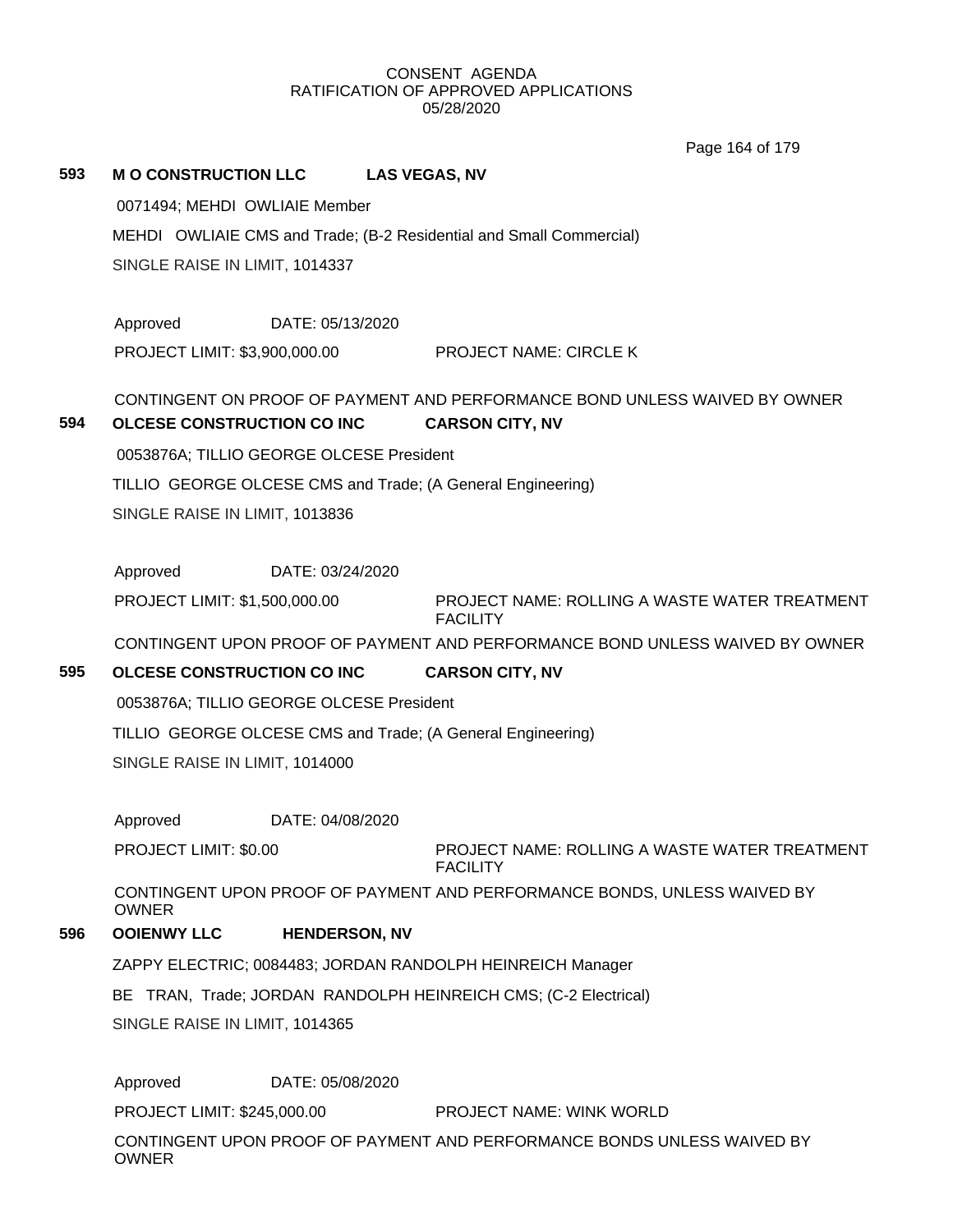Page 165 of 179

#### **597 OPHIR RIDGE LLC VIRGINIA CITY, NV**

0079756; BRENDA IRENE SHELL Managing Member; BRADLEY SCOTT SHELL Managing Member BRADLEY SCOTT SHELL CMS and Trade; (B-2 Residential and Small Commercial) SINGLE RAISE IN LIMIT, 1013655

Approved DATE: 03/12/2020 PROJECT LIMIT: \$720,000.00 PROJECT NAME: COMSTOCK MEADOWS RV PARK CONTINGENT UPON PROOF OF PAYMENT AND PERFORMANCE BONDS, UNLESS WAIVED BY OWNER.

# **598 SCHUHMACHER & SCHUHMACHER INC SPARKS, NV**

LEGENDS LANDSCAPING; 0034452; MICHAEL JOSEPH SCHUHMACHER President

MICHAEL JOSEPH SCHUHMACHER CMS and Trade; (C-10 Landscape Contracting)

SINGLE RAISE IN LIMIT, 1013590

Approved DATE: 03/10/2020

PROJECT NAME: WILDCREEK HIGH SCHOOL GMP3 **BUILDING** PROJECT LIMIT: \$5,000,000.00

CONTINGENT UPON PROOF OF PAYMENT AND PERFORMANCE BONDS, UNLESS WAIVED BY OWNER.

# **599 SKYBOX CONSTRUCTION LLC LAS VEGAS, NV**

0082135A; EUN KYUNG LEE, Managing Member; FERNANDO ADAN PRUNEDA, Managing Member

JONATHAN F PRUNEDA CMS and Trade; (C-16 Finishing Floors)

SINGLE RAISE IN LIMIT, 1014235

Approved DATE: 05/01/2020 PROJECT LIMIT: \$1,278,990.00

PROJECT NAME: PALAZZO GRAND & EXECUTIVE SUITES REFRESH

CONTINGENT ON PROOF OF PAYMENT AND PERFORMANCE BOND UNLESS WAIVED BY OWNER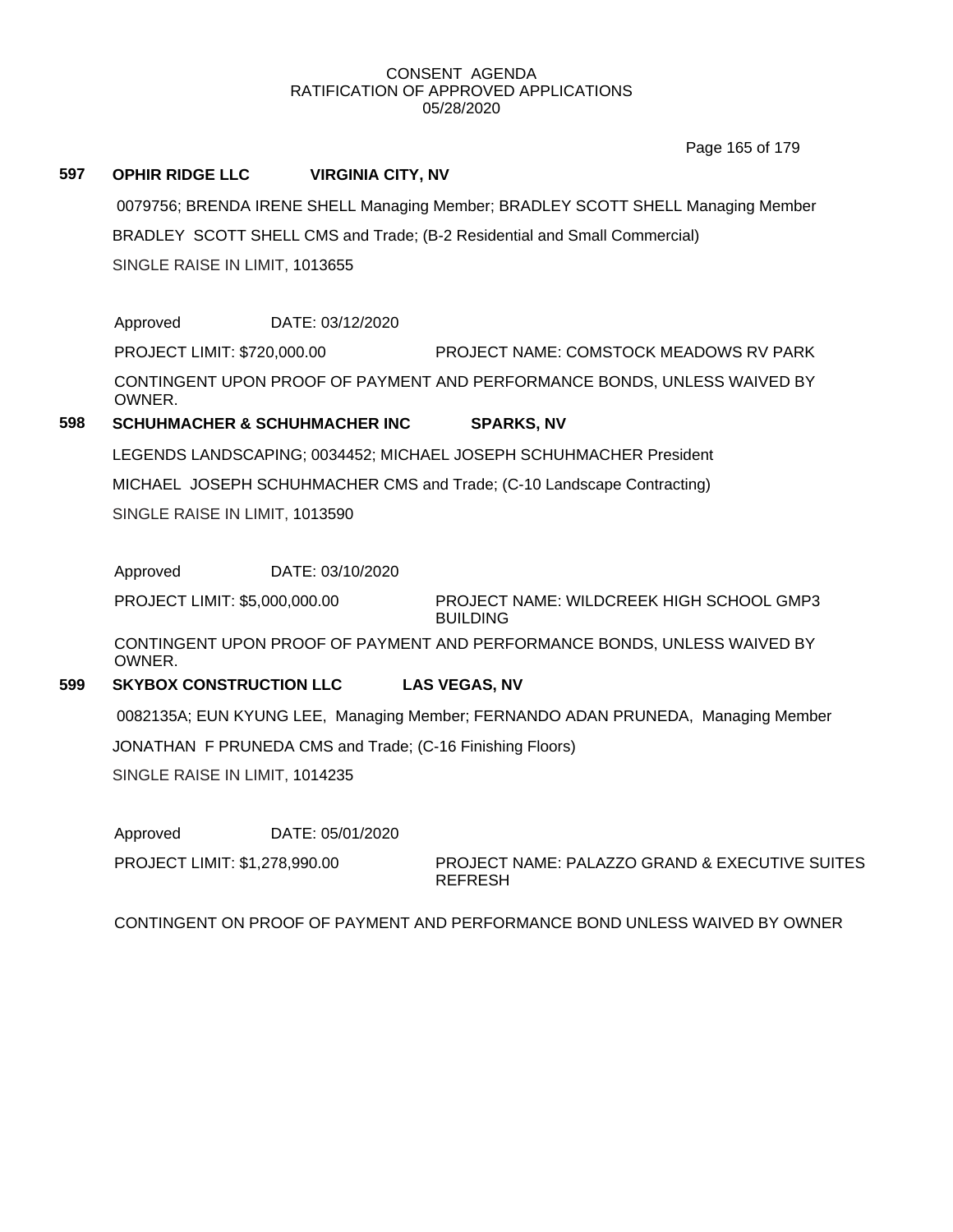Page 166 of 179

#### **600 SKYBOX CONSTRUCTION LLC LAS VEGAS, NV**

0081923A; EUN KYUNG LEE, Managing Member; FERNANDO ADAN PRUNEDA, Managing Member

JONATHAN F PRUNEDA CMS and Trade; (C-4 Painting and Decorating)

SINGLE RAISE IN LIMIT, 1014322

Approved DATE: 05/06/2020 PROJECT LIMIT: \$1,278,990.00

PROJECT NAME: PALAZZO GRAND & EXECUTIVE SUITES REFRESH

CONTINGENT ON PROOF OF PAYMENT AND PERFORMANCE BOND UNLESS WAIVED BY OWNER

## **601 UNIVERSAL PLASTICS INC ROSEVILLE, CA**

0006651A; STEVEN ALAN TULLGREN President

STEVEN ALAN TULLGREN CMS and Trade; (C-20A Plastic Tile and Wallboard)

SINGLE RAISE IN LIMIT, 1013858

Denied DATE: 03/25/2020

PROJECT LIMIT: \$0.00

PROJECT NAME: WCSD WILDCREEK HS BP3 BUILDINGS PAD SITE DEVELOPMENT

DENIED FOR FAILURE TO SUBMIT APPLICATION 5 WORKING DAYS PRIOR TO THE DATE OF THE BID PER NAC 624.670 AND FAILURE TO PROVIDE REQUIRED FINANCIAL STATEMENT

#### **602 VEGAS PRO ELECTRIC LLC Las Vegas, NV**

0076889; TODD LAVERN FOWLER Managing Member

TODD LAVERN FOWLER CMS and Trade; (C-2 Electrical)

SINGLE RAISE IN LIMIT, 1013820

Approved DATE: 03/24/2020 PROJECT LIMIT: \$590,000.00 PROJECT NAME: RAINBOW/215 OFFICE AND GARAGE CONTINGENT ON PROOF OF PAYMENT AND PERFORMANCE BOND UNLESS WAIVED BY OWNER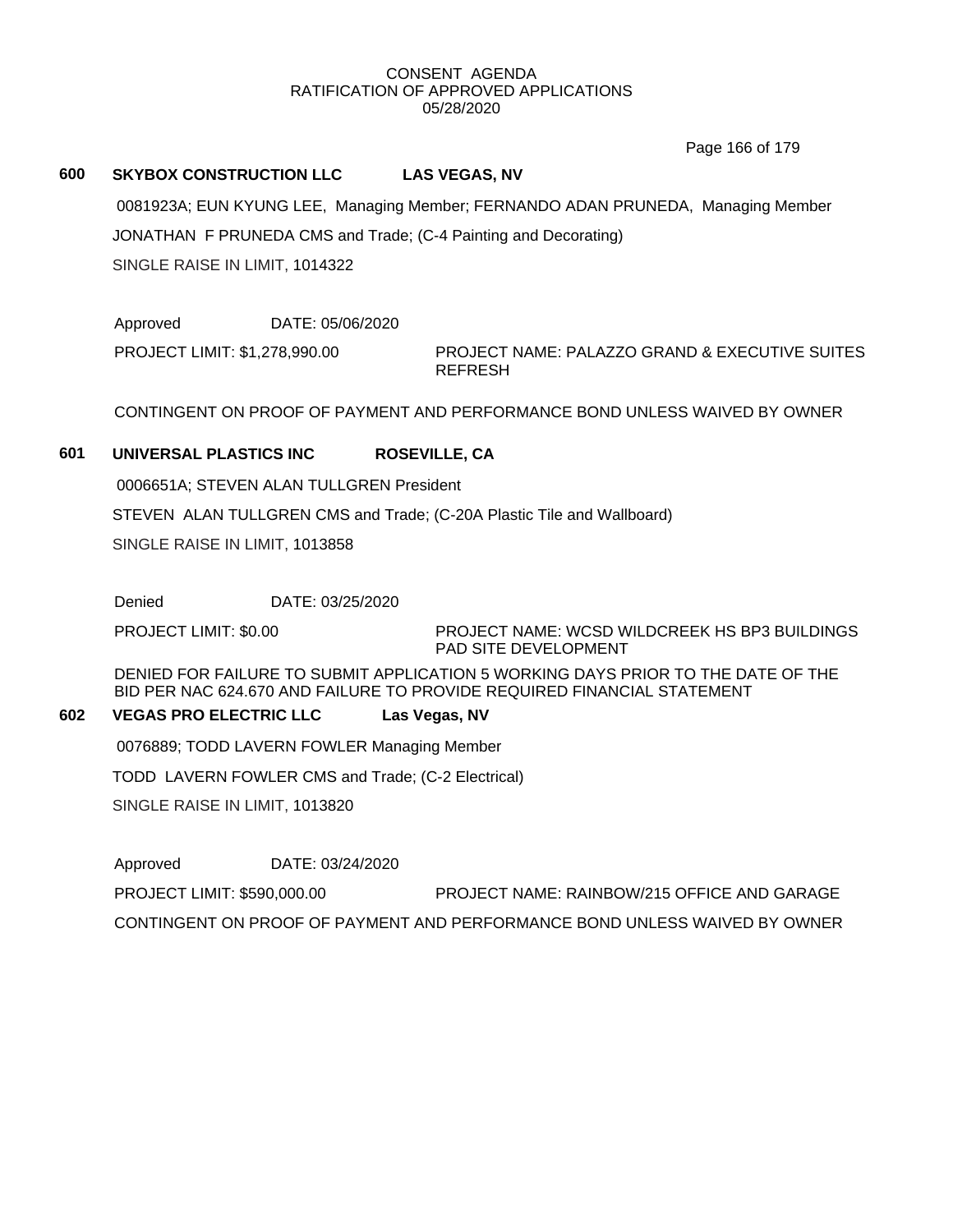Page 167 of 179

## **VOLUNTARY SURRENDER**

## **603 1 888 4 ABATEMENT INC RANCHO CORDOVA, CA**

0074976; NEIL DALTON OSTRANDER President; CHRIS DALTON OSTRANDER Vice President NEIL DALTON OSTRANDER CMS; CHRIS DALTON OSTRANDER Trade ; (A-23 Removal of Asbestos) VOLUNTARY SURRENDER, 1014190

Approved DATE: 04/28/2020

# **604 A V A R CONSTRUCTION INC FREMONT, CA**

0077473; CARRICK DAVID PIERCE, President ; (A General Engineering) VOLUNTARY SURRENDER, 1013669

Approved DATE: 05/06/2020

# **605 A+ MAINTENANCE & PAINT HENDERSON, NV**

0078825; YVETTE JUNE LOVE Partner; ANTHONY JOHN LOVE Partner ANTHONY JOHN LOVE Trade; YVETTE JUNE LOVE CMS ; (C-4 Painting and Decorating) VOLUNTARY SURRENDER, 1013430

Approved DATE: 03/09/2020

## **606 ACE ROOFING RENO, NV**

0046961; STEVEN DALE NICHOLS Owner STEVEN DALE NICHOLS CMS and Trade ; (C-15 Roofing and Siding) VOLUNTARY SURRENDER, 1014154

Approved DATE: 04/23/2020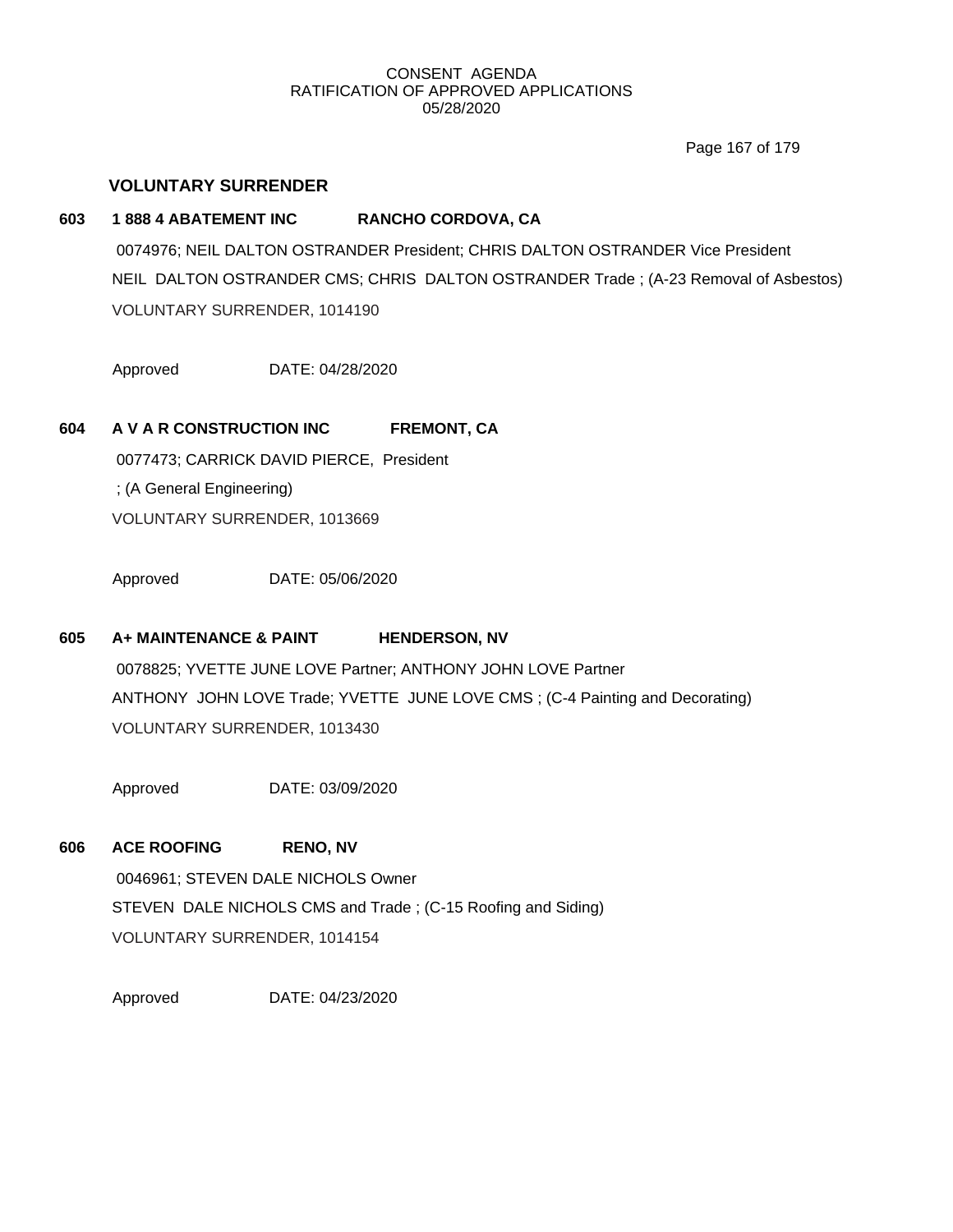Page 168 of 179

## **607 ADVANCED SURFACE LLC NORTH LAS VEGAS, NV**

AMERICAN SURFACE; 0079846; EDWARD MOHAN KUNDANANI Manager; MICHELLE LEANN KUNDANANI Manager EDWARD MOHAN KUNDANANI CMS and Trade ; (C-4 Painting and Decorating)

VOLUNTARY SURRENDER, 1013583

Approved DATE: 03/26/2020

## **608 ALCHEMIST POOL SERVICE INC LAS VEGAS, NV**

0069076; RICHARD ARLIN KENNEDY President; SYDNEY KAY KENNEDY Secretary/Treasurer RICHARD ARLIN KENNEDY CMS and Trade ; (A-10E Maintenance and Repair of Pools and Spas) VOLUNTARY SURRENDER, 1013516

Approved DATE: 03/26/2020

CONTINGENT UPON ISSUANCE OF PENDING LICENSE APPLICATION.

## **609 ALEJANDROS SERVICES LLC LAS VEGAS, NV**

0080442A; JOSUE SIERRA-GALLEGOS Manager JOSUE SIERRA-GALLEGOS CMS and Trade ; (C-4A Painting; C-4C Taping and Finishing; C-4E Drywall) VOLUNTARY SURRENDER, 1013326

Approved DATE: 03/06/2020 CONTINGENT UPON ISSUANCE OF PENDING LICENSE APPLICATION.

# **610 ALTRA COMMERCIAL LLC LAS VEGASS, NV**

0078663; FRANK JOSEPH CHEPIN President FRANK JOSEPH CHEPIN CMS and Trade ; (B-2 Residential and Small Commercial) VOLUNTARY SURRENDER, 1012534

Approved DATE: 03/26/2020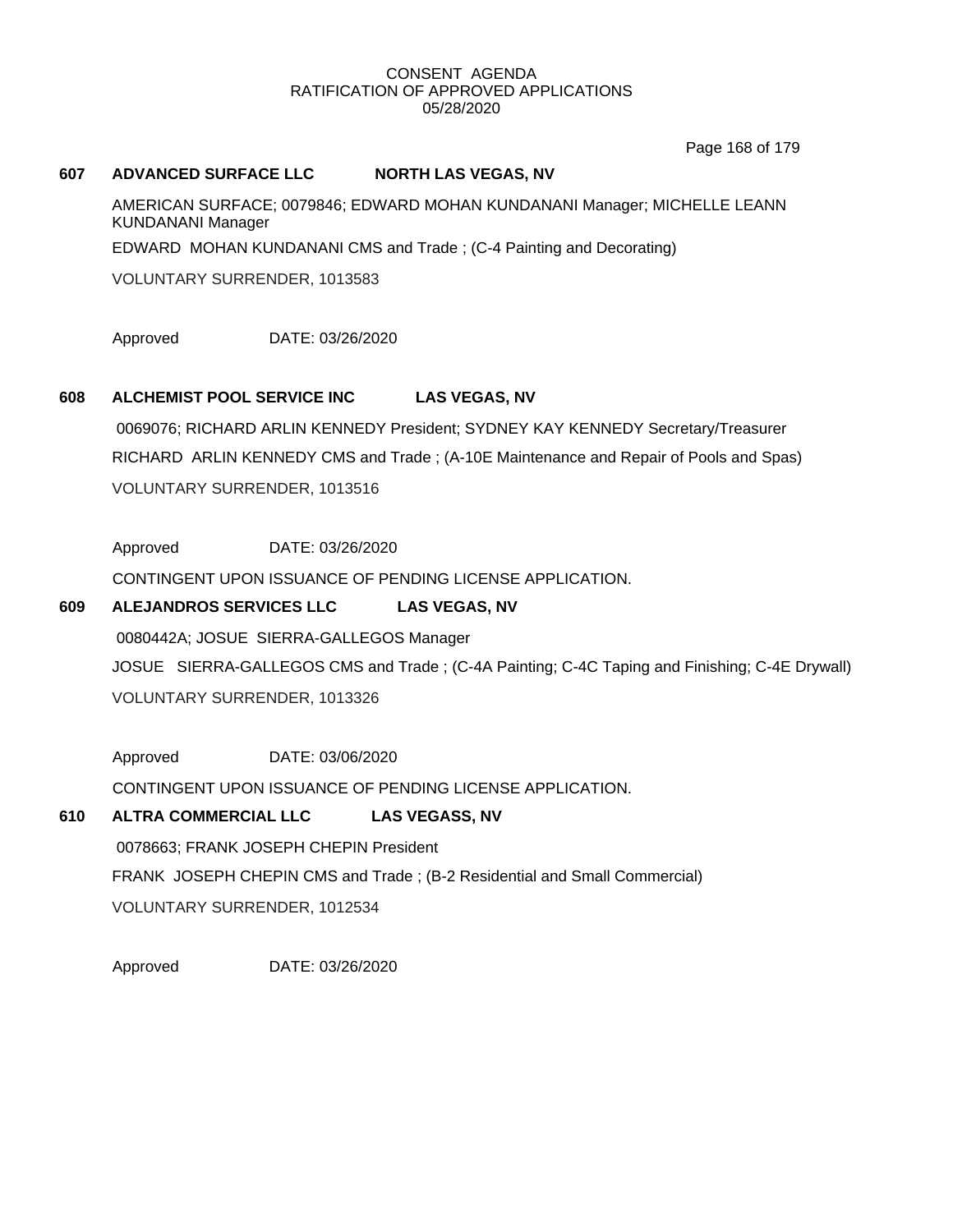Page 169 of 179

#### **611 BEACON SOUTHWEST LLC NORTH LAS VEGAS, NV**

0075359; RYAN WILLIAM KONING Managing Member RYAN WILLIAM KONING CMS and Trade ; (B General Building) VOLUNTARY SURRENDER, 1013547

Approved DATE: 05/05/2020

# **612 BEACON SOUTHWEST LLC NORTH LAS VEGAS, NV**

0079221; RYAN WILLIAM KONING Managing Member RYAN WILLIAM KONING CMS and Trade ; (C-16 Finishing Floors) VOLUNTARY SURRENDER, 1013579

Approved DATE: 05/05/2020

#### **613 BEACON SOUTHWEST LLC NORTH LAS VEGAS, NV**

0079220; RYAN WILLIAM KONING Managing Member RYAN WILLIAM KONING CMS and Trade ; (C-4 Painting and Decorating) VOLUNTARY SURRENDER, 1013580

Approved DATE: 05/05/2020

# **614 BEACON SOUTHWEST LLC NORTH LAS VEGAS, NV** 0079219; RYAN WILLIAM KONING Managing Member RYAN WILLIAM KONING CMS and Trade ; (C-31 Wrecking) VOLUNTARY SURRENDER, 1013581

Approved DATE: 05/05/2020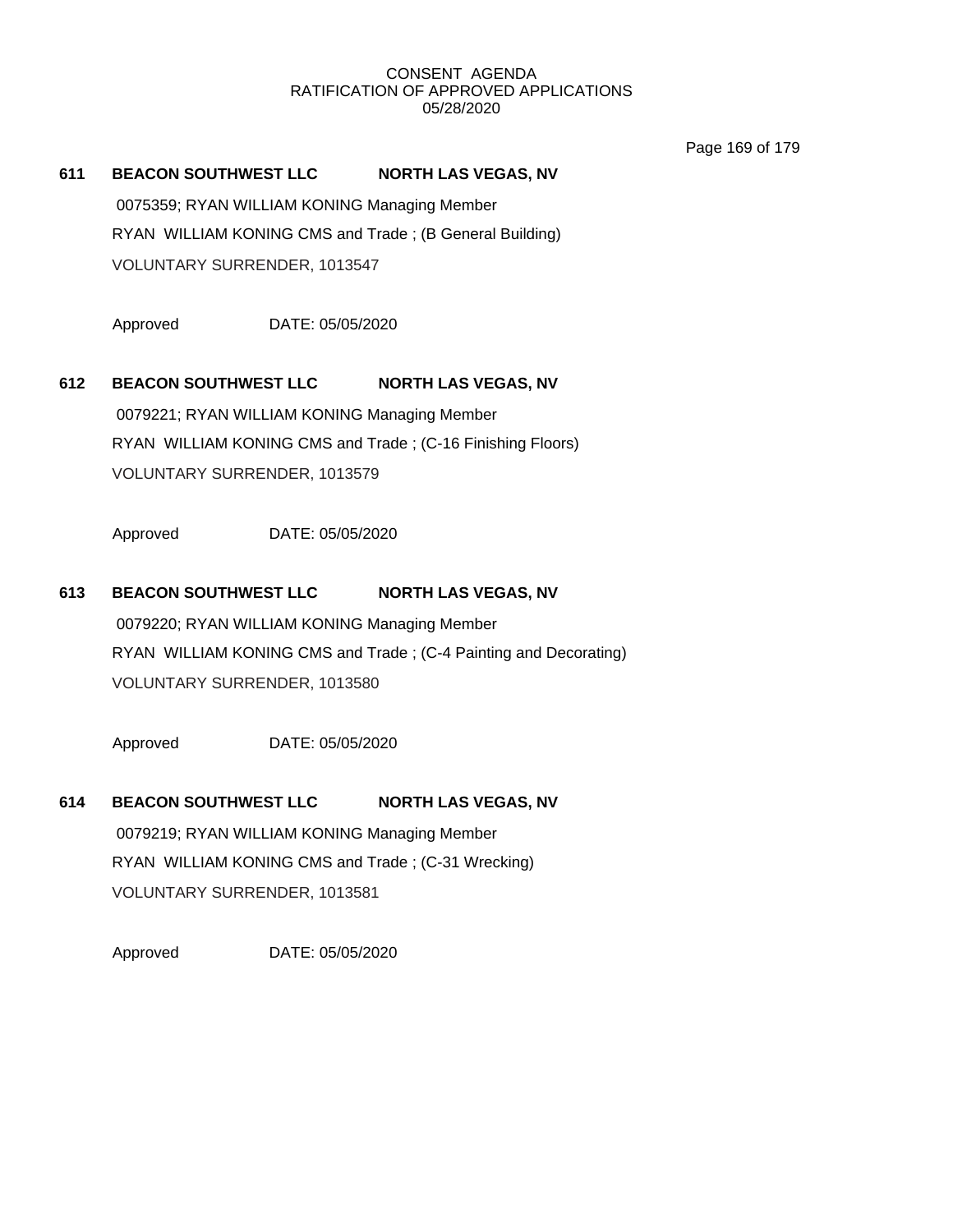Page 170 of 179

### **615 BEACON SOUTHWEST LLC NORTH LAS VEGAS, NV**

0079218; RYAN WILLIAM KONING Managing Member

RYAN WILLIAM KONING CMS and Trade ; (C-3 Carpentry Maintenance and Minor Repairs)

VOLUNTARY SURRENDER, 1013582

Approved DATE: 05/05/2020

## **616 BMBUILDERS LLC N LAS VEGAS, NV**

0069833; BRIAN PHILIP PRESMYK Managing Member; MARSHA ANN PRESMYK Managing Member BRIAN PHILIP PRESMYK Trade; MARSHA ANN PRESMYK CMS ; (B-2 Residential and Small Commercial) VOLUNTARY SURRENDER, 1013355

Approved DATE: 03/09/2020

## **617 BMBUILDERS LLC N LAS VEGAS, NV**

0077721; BRIAN PHILIP PRESMYK Managing Member; MARSHA ANN PRESMYK Managing Member MARSHA ANN PRESMYK CMS; BRIAN PHILIP PRESMYK Trade ; (C-3 Carpentry Maintenance and Minor Repairs)

VOLUNTARY SURRENDER, 1013356

Approved DATE: 03/06/2020

# **618 BUD YATES CONSTRUCTION CO INC/K & B DOOR COMPANY LAS VEGAS, NV**

0014818; LISA ANN LABRECHE President; JOHN ANTHONY LABRECHE Vice President LISA ANN LABRECHE CMS and Trade ; (C-3D Overhead Doors) VOLUNTARY SURRENDER, 1013548

Approved DATE: 03/26/2020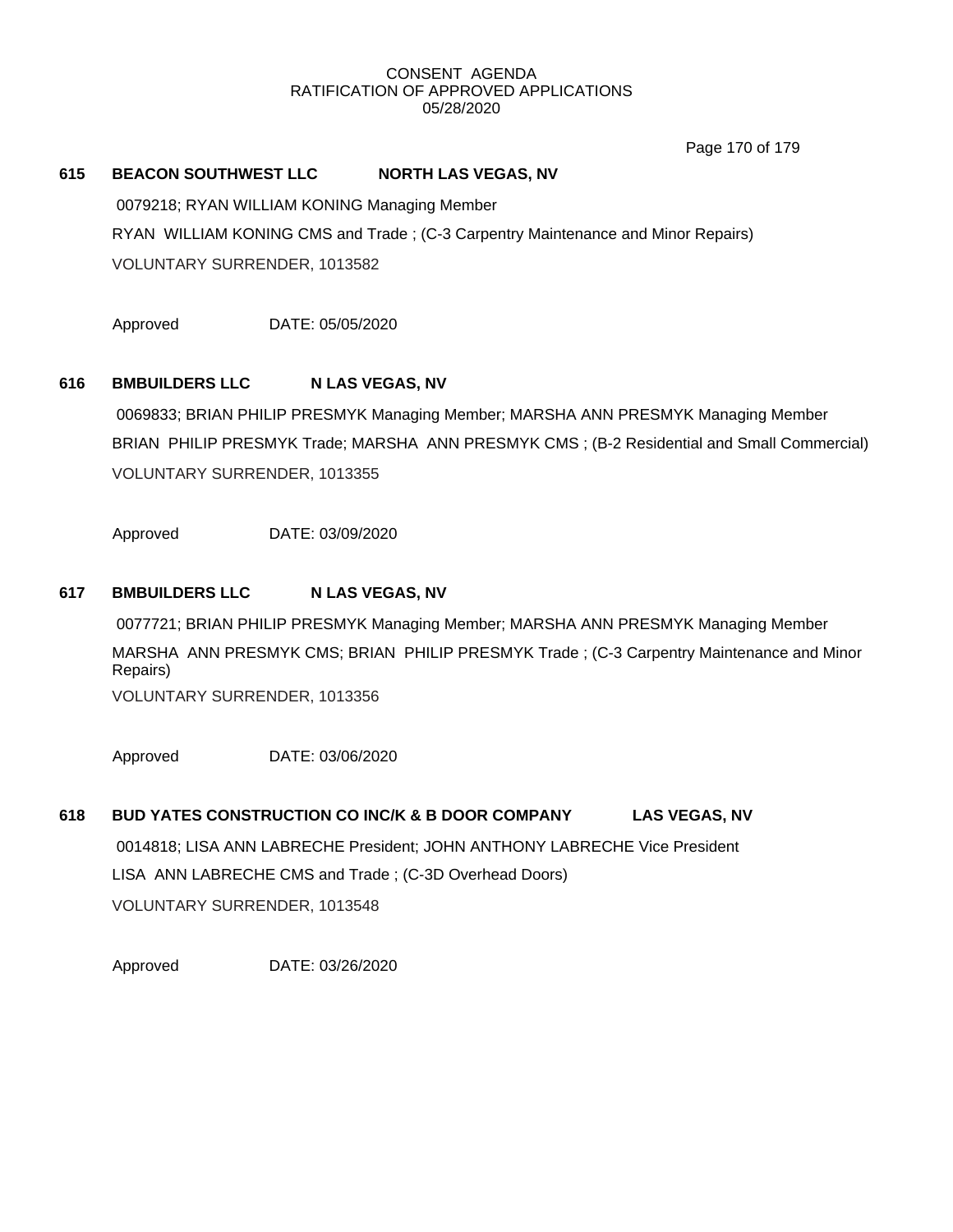Page 171 of 179

## **619 C PHIPPS CONSTRUCTION INC TAHOE CITY, CA**

0043127A; CHARLES LEONARD PHIPPS President; APRIL JOY PHIPPS Secretary CHARLES LEONARD PHIPPS CMS and Trade ; (B-2 Residential and Small Commercial) VOLUNTARY SURRENDER, 1013373

Approved DATE: 03/26/2020

# **620 COM CARE LLC LAS VEGAS, NV**

SAINT THOMAS PLUMBING; 0085734; ALISHA RENEE BARTOLI, Managing Member ; (C-1D Plumbing) VOLUNTARY SURRENDER, 1013896

Approved DATE: 04/07/2020

## **621 COMMERCIAL REFRIGERATION SPECIALIST LLC HAYWARD, CA**

0074391; TODD WILLIAM ERNEST President TODD WILLIAM ERNEST CMS and Trade ; (C-21A Refrigeration) VOLUNTARY SURRENDER, 1011504

Approved DATE: 04/16/2020

# **622 CYBR CONSTRUCTION INC Las Vegas, NV**

0074817; JERROL CRISTIAN LEBARON, President

; (C-2 Electrical)

VOLUNTARY SURRENDER, 1013977

Approved DATE: 04/06/2020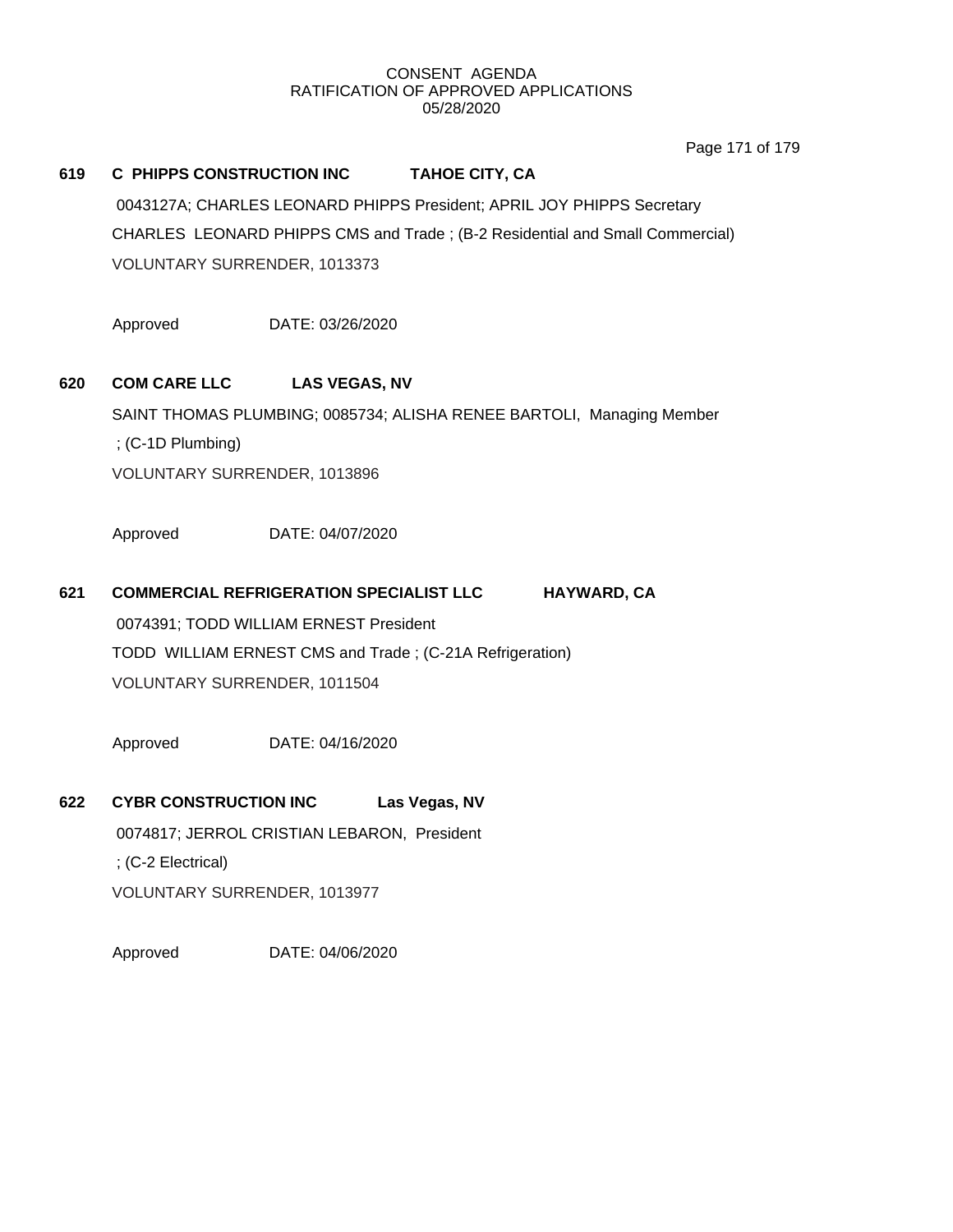Page 172 of 179

**623 CYBR CONSTRUCTION INC Las Vegas, NV** 0071896; JERROL CRISTIAN LEBARON, President ; (C-21 Refrigeration and Air Conditioning) VOLUNTARY SURRENDER, 1013978

Approved DATE: 04/06/2020

**624 CYBR CONSTRUCTION INC Las Vegas, NV** 0071759; JERROL CRISTIAN LEBARON, President ; (C-1D Plumbing; C-1H Water Heaters) VOLUNTARY SURRENDER, 1013980

Approved DATE: 04/06/2020

**625 CYBR CONSTRUCTION INC Las Vegas, NV** 0059152; JERROL CRISTIAN LEBARON, President ; (C-3 Carpentry Maintenance and Minor Repairs) VOLUNTARY SURRENDER, 1013981

Approved DATE: 04/06/2020

## **626 D K REALTEC NEVADA INC SCOTTSDALE, AZ**

0049979; BILL ROGERS DOSS, JR President; DIANA LYNN DOSS Secretary; TRICIA D DOSS Treasurer; TED ALLEN DOSS Vice President BILL ROGERS DOSS, JR CMS and Trade ; (B-2 Residential and Small Commercial) VOLUNTARY SURRENDER, 1014148

Approved DATE: 04/23/2020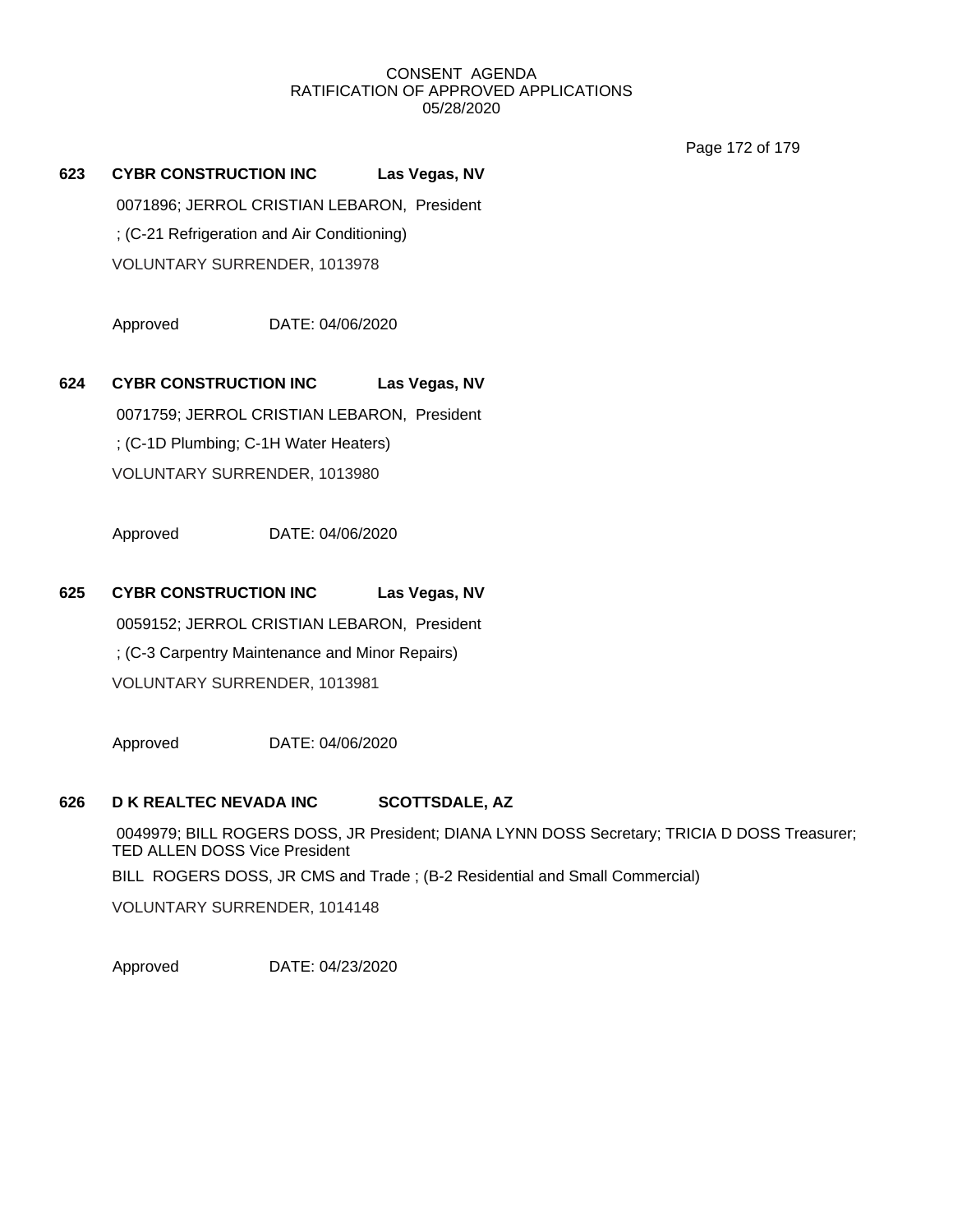Page 173 of 179

# **627 DOUGLAS MICHAEL MORRIN RENO, NV** D M MORRIN CO; 0071138; DOUGLAS MICHAEL MORRIN Owner DOUGLAS MICHAEL MORRIN CMS and Trade ; (C-21B Air Conditioning; C-21C Sheet Metal) VOLUNTARY SURRENDER, 1013625

Approved DATE: 05/06/2020

# **628 FRONTIER CRANE RENO, NV**

0022832; DANIEL DAVID MAGRUM Owner DANIEL DAVID MAGRUM CMS and Trade ; (C-14I Rigging and Cranes) VOLUNTARY SURRENDER, 1013997

Approved DATE: 04/08/2020

### **629 HARRY WAYNE JESSUP LAS VEGAS, NV**

JESSUP CONSTRUCTION; 0030409; HARRY WAYNE JESSUP Owner HARRY WAYNE JESSUP CMS and Trade ; (B-2 Residential and Small Commercial) VOLUNTARY SURRENDER, 1013887

Approved DATE: 04/07/2020

# **630 HELSEL CONSTRUCTION OPERATIONS INC RENO, NV** 0040883B; JAMES MICHAEL HELSEL President JAMES MICHAEL HELSEL CMS and Trade ; (B-2 Residential and Small Commercial) VOLUNTARY SURRENDER, 1013925

Approved DATE: 04/08/2020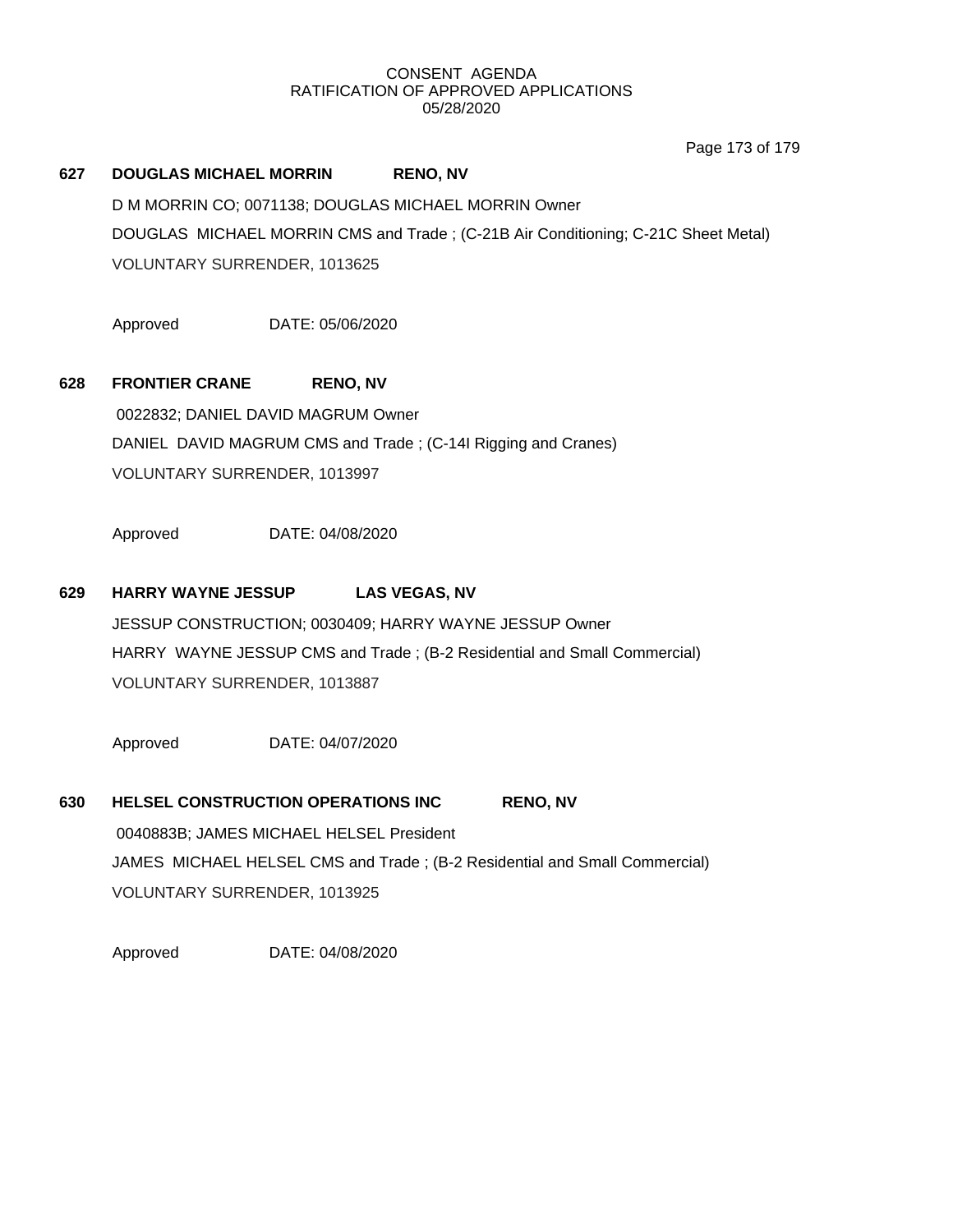Page 174 of 179

#### **631 HIGHRISE EDGE LLC LAS VEGAS, NV**

0086040; LUIS GERARDO MENDOZA-BRAVO, Managing Member; GABRIEL LAYSON DELA-PENA, Managing Member

GABRIEL LAYSON DELA-PENA, CMS and Trade ; (C-20 Tiling)

VOLUNTARY SURRENDER, 1014052

Approved DATE: 04/15/2020

## **632 JOHN K OPSAL II EL CAJON, CA**

0051509; JOHN KENNETH OPSAL, II Owner JOHN KENNETH OPSAL, II CMS and Trade ; (B General Building) VOLUNTARY SURRENDER, 1014212

Approved DATE: 05/06/2020

#### **633 L G E CONTRACTING LLC NORTH LAS VEGAS, NV**

0074933; DANIEL SHEPARD AMSTER Managing Member; JAK KEMPTON FREDRICK Managing Member

JAK KEMPTON FREDRICK CMS; DANIEL SHEPARD AMSTER CMS and Trade ; (C-3 Carpentry Maintenance and Minor Repairs)

VOLUNTARY SURRENDER, 1014146

Approved DATE: 04/23/2020

#### **634 L G E CONTRACTING LLC NORTH LAS VEGAS, NV**

0074934; DANIEL SHEPARD AMSTER Managing Member; JAK KEMPTON FREDRICK Managing Member

DANIEL SHEPARD AMSTER CMS and Trade; JAK KEMPTON FREDRICK CMS and Trade ; (B General Building)

VOLUNTARY SURRENDER, 1014147

Approved DATE: 04/23/2020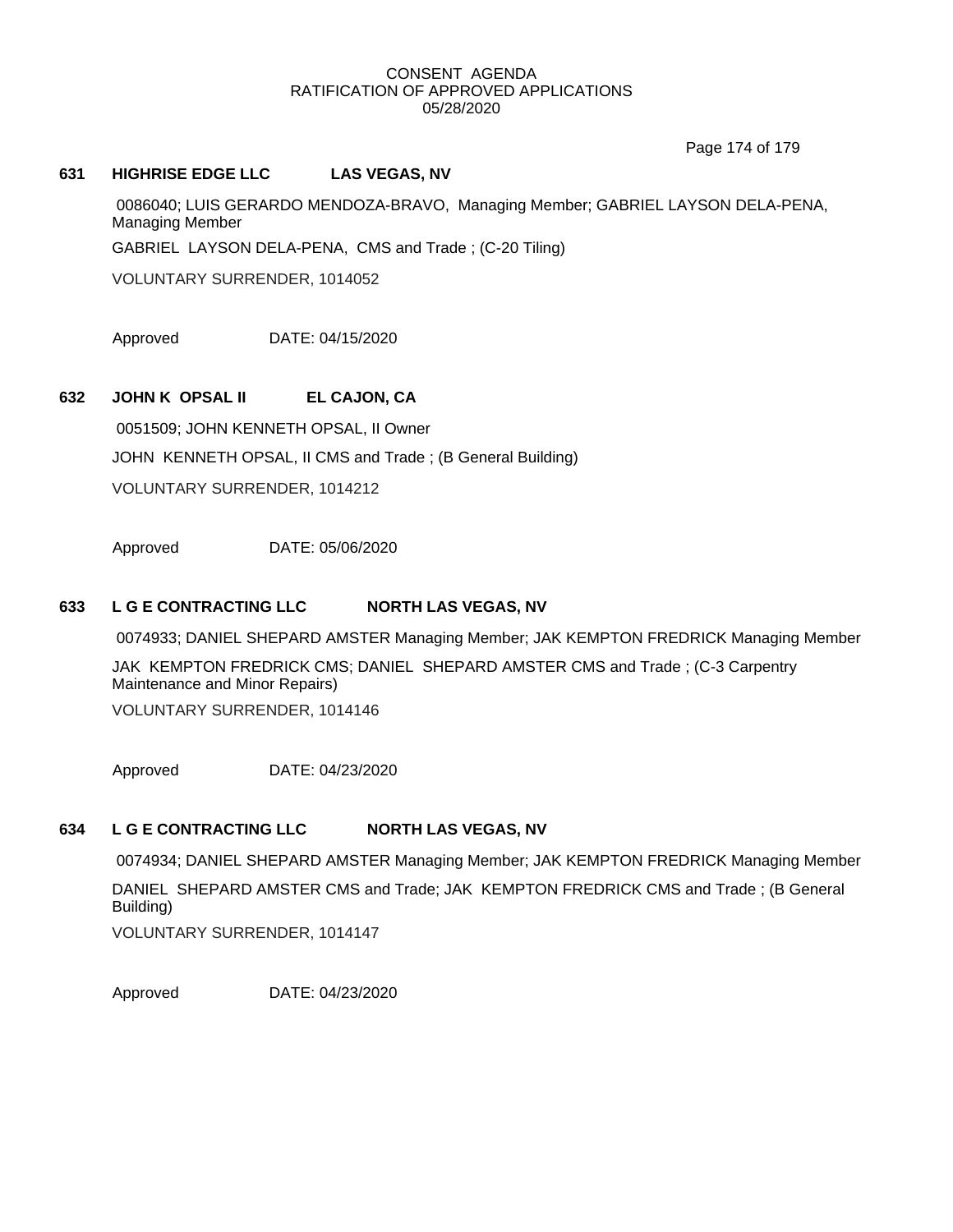Page 175 of 179

#### **635 LEGACY POWER SERVICES INC LAS VEGAS, NV**

0057451; HENRY ALBERT WETZEL President; GARY MICHAEL ROSNER Secretary; JOHN STEVEN ZAJONC Vice President

JOHN STEVEN ZAJONC Trade; HENRY ALBERT WETZEL CMS ; (C-2 Electrical)

VOLUNTARY SURRENDER, 1014156

Approved DATE: 04/23/2020

#### **636 M & T MAINTENANCE LLC LAS VEGAS, NV**

M & T PLUMBING; 0076727; MYLES CLIFTON BENTON Manager; MYLA M BENTON Manager MYLES CLIFTON BENTON CMS and Trade ; (C-1 Plumbing and Heating) VOLUNTARY SURRENDER, 1013413

Approved DATE: 03/26/2020

CONTINGENT UPON ISSUANCE OF PENDING LICENSE APPLICATION.

## **637 MASTER BUILT CONSTRUCTION LLC LAS VEGAS, NV**

0078799; PATRICIA A AMBROSINO Managing Member; FRANK LEONARD AMBROSINO Member ZEEV YACOBOVSKY CMS ; (C-2 Electrical) VOLUNTARY SURRENDER, 1014189

Approved DATE: 04/28/2020

## **638 MIDWEST HEATING RENO, NV**

0048601; SCOTT KEVIN SAULNIER Owner SCOTT KEVIN SAULNIER CMS and Trade ; (C-21 Refrigeration and Air Conditioning) VOLUNTARY SURRENDER, 1013724

Approved DATE: 05/06/2020 CONTINGENT UPON ISSUANCE OF PENDING LICENSE APPLICATION.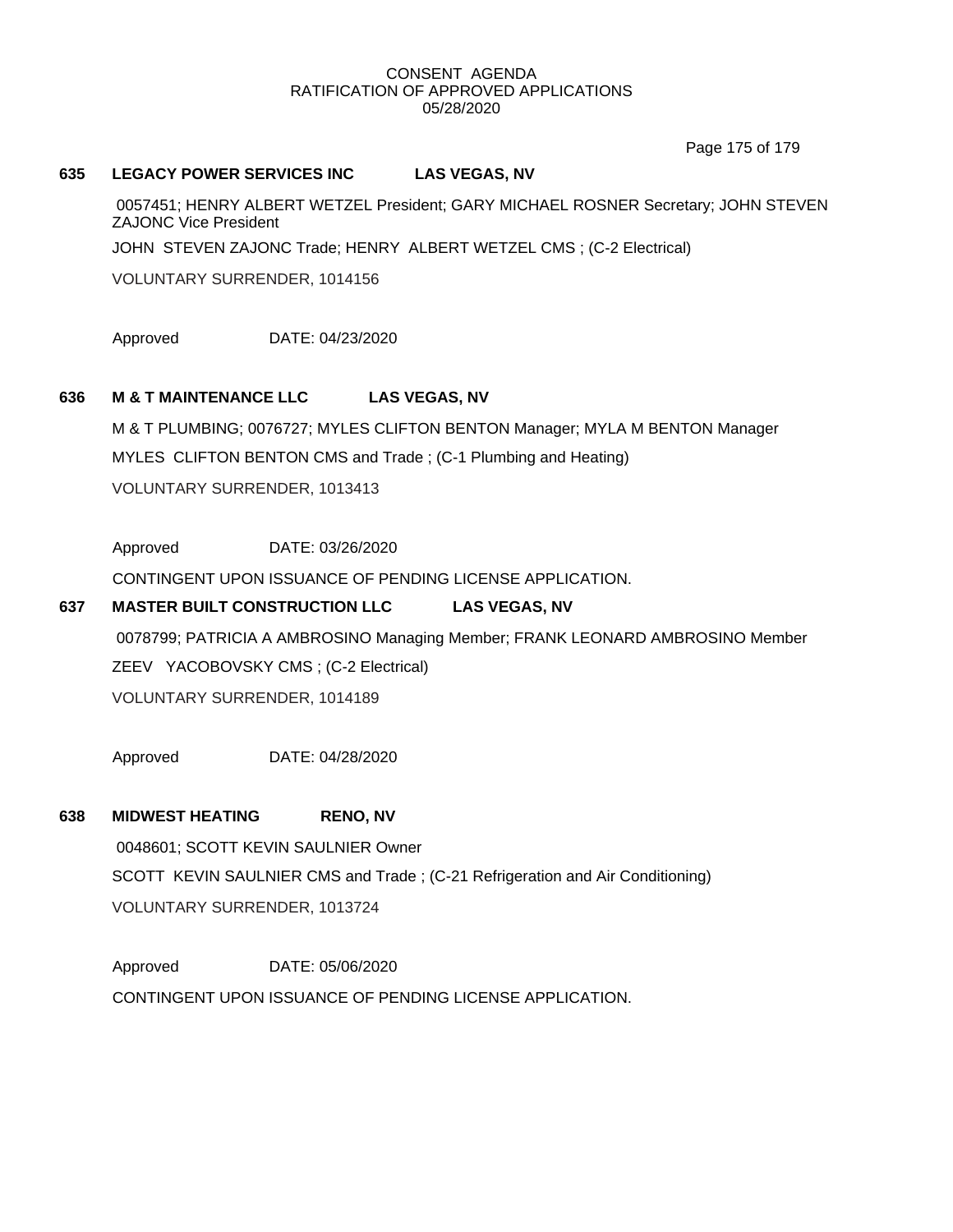Page 176 of 179

#### **639 MIDWEST HEATING RENO, NV**

0048600; SCOTT KEVIN SAULNIER Owner

SCOTT KEVIN SAULNIER CMS and Trade ; (C-1 Plumbing and Heating)

VOLUNTARY SURRENDER, 1013725

Approved DATE: 05/06/2020

CONTINGENT UPON ISSUANCE OF PENDING LICENSE APPLICATION.

## **640 N P L CONSTRUCTION CO PHOENIX, AZ**

NATIONAL POWERLINE CONSTRUCTION CO; 0080332; RICHARD JOSEPH DELANEY, President; JASON SCOTT WILCOCK, Secretary; PAUL MYRON DAILY CEO; KEVIN LEROY NEILL CFO DWIGHT ALAN BEHRENS, CMS and Trade; DUANE THOMAS STOTT, CMS and Trade ; (A General Engineering)

VOLUNTARY SURRENDER, 1014041

Approved DATE: 05/05/2020

## **641 OSCAR R AVENDANO LAS VEGAS, NV**

A'S ELECTRIC COMPANY; 0042061; OSCAR R AVENDANO Owner OSCAR R AVENDANO CMS and Trade ; (C-2 Electrical) VOLUNTARY SURRENDER, 1013746

Approved DATE: 04/08/2020

# **642 PETER D GASCOYNE CHAMBERSBURG, PA**

ANKER MECHANICAL CONTRACTING; 0055520; PETER D GASCOYNE Owner

PETER D GASCOYNE CMS and Trade ; (A-22 Unclassified A22 IS DESIGNATED FOR FOOD PROCESS PIPING ONLY) VOLUNTARY SURRENDER, 1013782

Approved DATE: 05/06/2020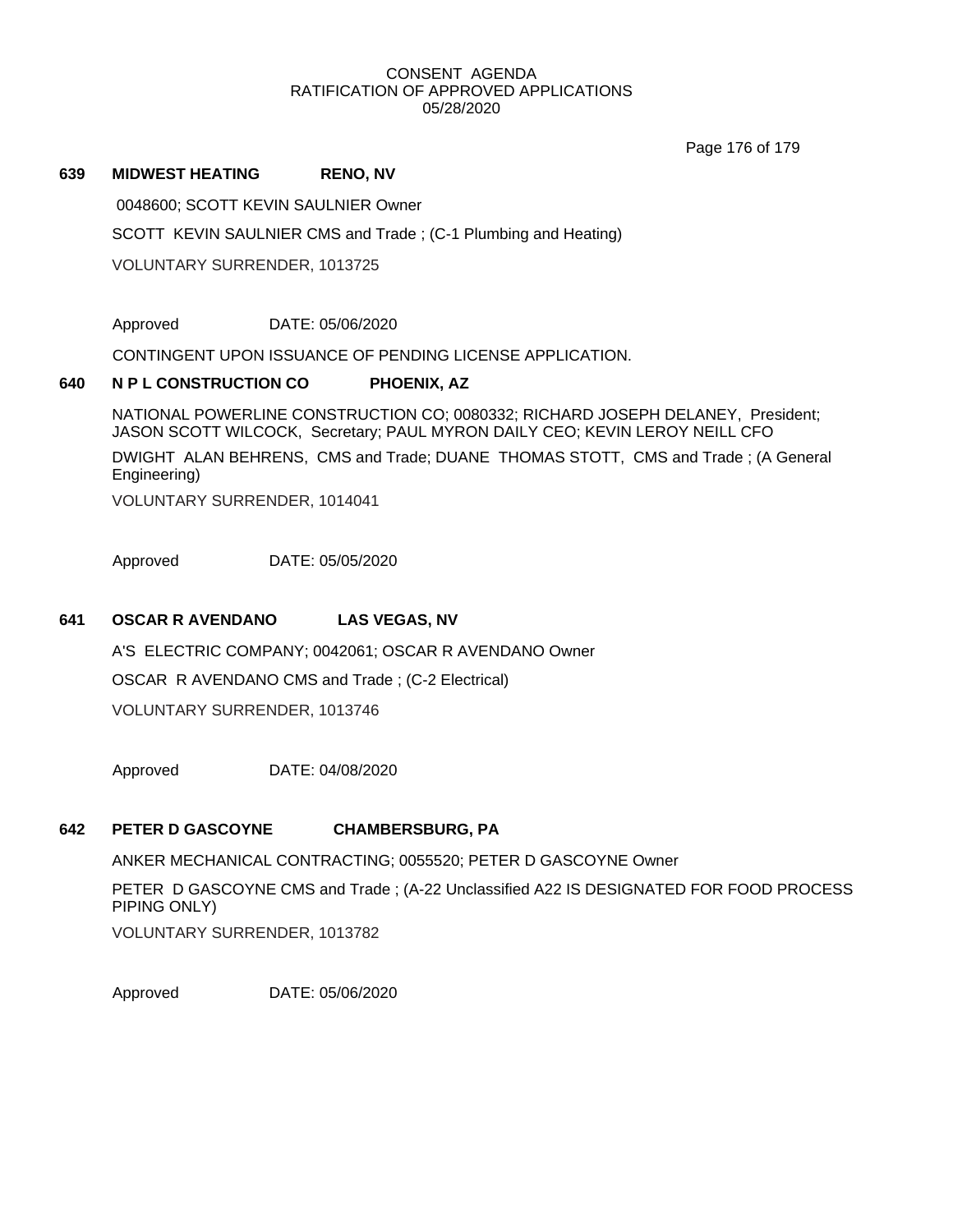Page 177 of 179

#### **643 QUALITY CONCEPTS INTERNATIONAL INC LAGUNA HILLS, CA**

0086535; SEAN LEE BROOKS, President SEAN LEE BROOKS, CMS and Trade ; (C-13 Using Sheet Metal) VOLUNTARY SURRENDER, 1014101

Approved DATE: 04/20/2020

## **644 R L O EQUIPMENT INC LAS VEGAS, NV**

0067175; RICHARD LIERMANN OUSLEY President; LIERMANN FRANK OUSLEY Secretary/Treasurer

RICHARD LIERMANN OUSLEY CMS and Trade ; (A-12 Excavating, Grading, Trenching and Surfacing; A-19 Pipeline and Conduits)

VOLUNTARY SURRENDER, 1014121

Approved DATE: 04/21/2020

#### **645 R L O EQUIPMENT INC LAS VEGAS, NV**

APACHE ELECTRIC; 0057688; RICHARD LIERMANN OUSLEY President; LIERMANN FRANK OUSLEY Secretary/Treasurer RICHARD LIERMANN OUSLEY CMS and Trade ; (C-2 Electrical)

VOLUNTARY SURRENDER, 1014122

Approved DATE: 04/21/2020

# **646 SAN DIEGO BEST WINDOW COMPANY LAS VEGAS, NV**

TOUGH TURTLE TURF; 0085065; BRANDON CHARLES JOHNSON, President MARCUS PATRICK BROGAN, CMS and Trade ; (C-10 Landscape Contracting) VOLUNTARY SURRENDER, 1013987

Approved DATE: 04/07/2020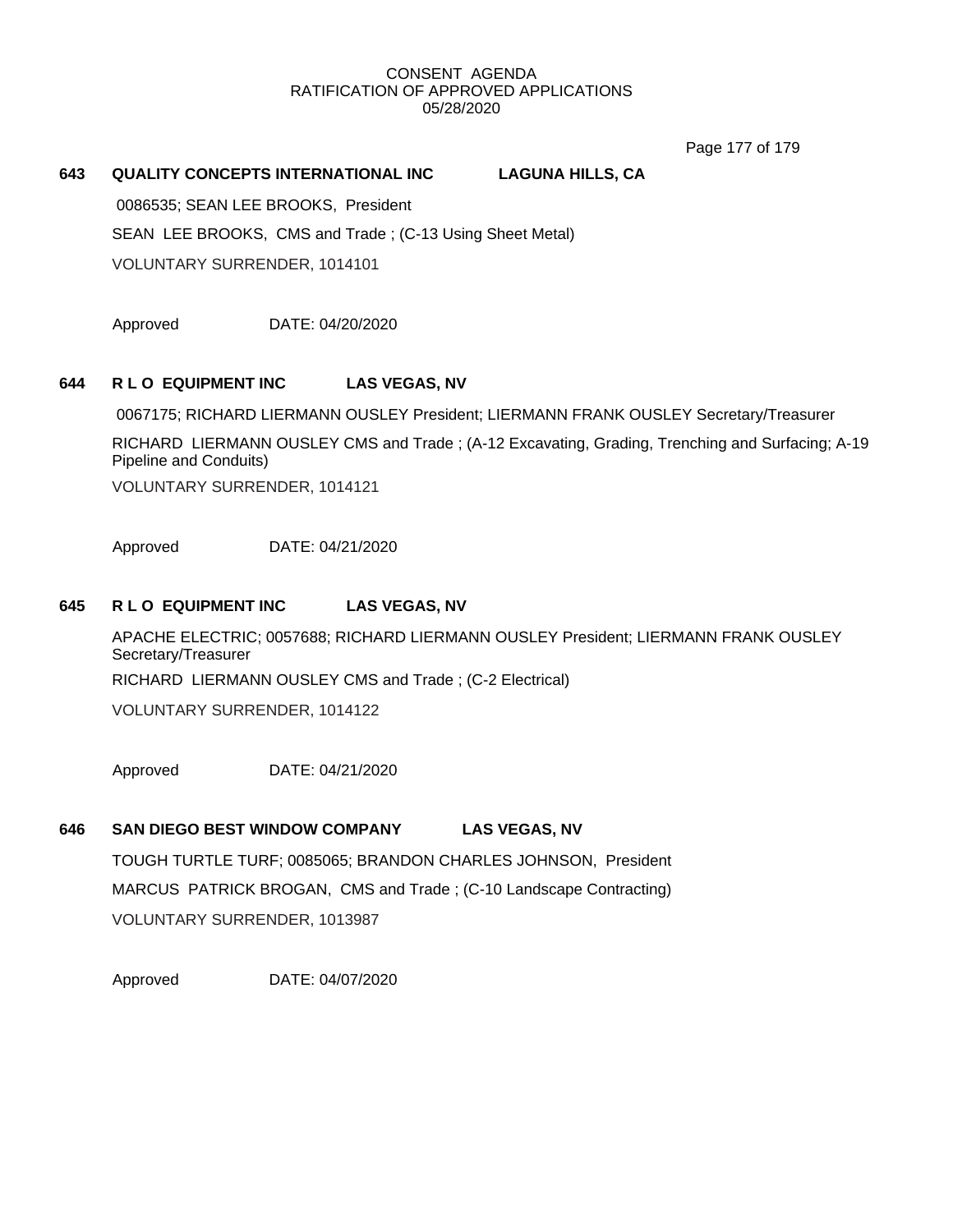#### CONSENT AGENDA RATIFICATION OF APPROVED APPLICATIONS 05/28/2020

Page 178 of 179

#### **647 SIGNATURE EXTERIORS LLC ELKO, NV**

0080735; DUSTY DREW SHIPP Manager DUSTY DREW SHIPP CMS and Trade ; (C-13 Using Sheet Metal LIMITED TO SEAMLESS RAIN GUTTERS ONLY) VOLUNTARY SURRENDER, 1012603

Approved DATE: 03/27/2020

## **648 SIGNATURE EXTERIORS LLC ELKO, NV**

0080736; DUSTY DREW SHIPP Manager DUSTY DREW SHIPP CMS and Trade ; (C-3 Carpentry Maintenance and Minor Repairs) VOLUNTARY SURRENDER, 1012604

Approved DATE: 03/27/2020

## **649 SIGNATURE EXTERIORS LLC ELKO, NV**

0077637; DUSTY DREW SHIPP Manager DUSTY DREW SHIPP CMS and Trade ; (C-15B Siding; C-15C Insulation) VOLUNTARY SURRENDER, 1012605

Approved DATE: 03/27/2020

## **650 SUNSHADE ENCLOSURES LLC SALT LAKE CITY, UT**

0070747; DAVID GARY WEAVER Manager; LINDA ANN WEAVER Member DAVID GARY WEAVER CMS and Trade ; (C-14H Awnings and Louvres) VOLUNTARY SURRENDER, 1013986

Approved DATE: 04/24/2020